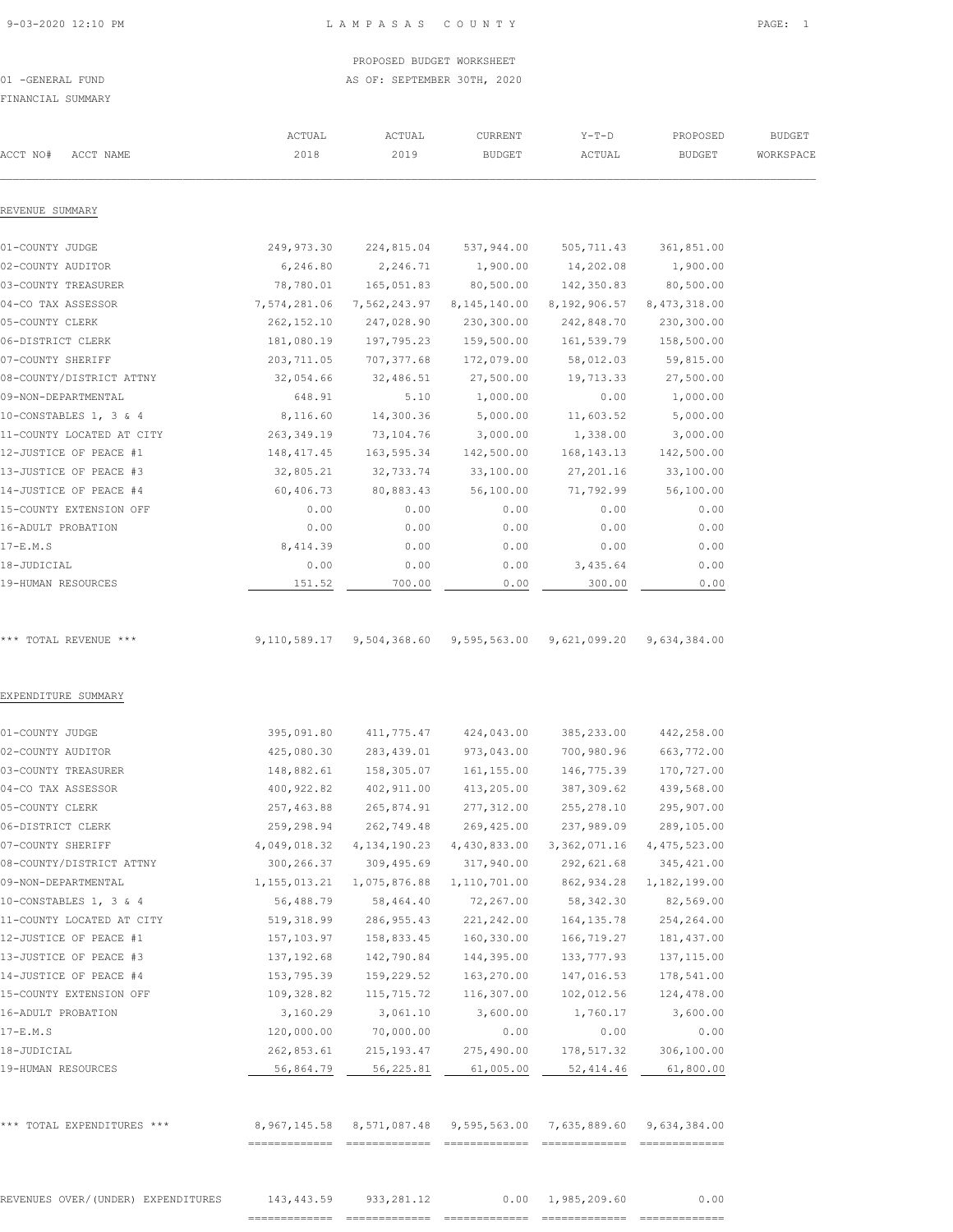| 101-00-001 BEGINNING FUND BALANCE      | 0.00        | 0.00       | 0.00       | 0.00       | 186,964.00 |  |
|----------------------------------------|-------------|------------|------------|------------|------------|--|
| 101-00-002 A GAIN ON SALE OF ASSET     | 0.00        | 0.00       | 0.00       | 0.00       | 0.00       |  |
| 101-00-006 REIMBURSEMENT OF JUROR PMT  | 0.00        | 174.50     | 0.00       | 363.33     | 0.00       |  |
| 101-00-018 COURT APPOINTED ATTORNEY    | 0.00        | 0.00       | 0.00       | 0.00       | 0.00       |  |
| 101-00-031 CRIME STOPPER               | 0.00        | 0.00       | 0.00       | 0.00       | 0.00       |  |
| 101-00-062 HOMELAND SECURITY           | 0.00        | 0.00       | 0.00       | 0.00       | 0.00       |  |
| 101-00-085 SUBDIVISION FEES            | 0.00        | 0.00       | 0.00       | 10.00      | 0.00       |  |
| 101-00-098 SANITATION FEES             | 47,060.00   | 59,750.00  | 40,000.00  | 44,575.00  | 40,000.00  |  |
| 101-00-099 INTEREST REVENUE            | 422.95      | 650.38     | 0.00       | 251.13     | 0.00       |  |
| 101-00-100 SALE OF SURPLUS EQUIP/PROP( | 10.00)      | 112.05     | 1,000.00   | 88.00      | 1,000.00   |  |
| 101-00-101 INC(DEC) FV OF INVESTMENTS  | 0.00        | 0.00       | 0.00       | 0.00       | 0.00       |  |
| 101-00-102 INSURANCE REFUND            | 0.00        | 894.18     | 0.00       | 0.00       | 0.00       |  |
| 101-00-103 STATE SUPPLEMENT-JUDGE      | 25,512.89   | 26,807.21  | 25,200.00  | 21,808.59  | 25,200.00  |  |
| 101-00-109 SERVICE FEES (ADMIN)        | 10,243.94   | 8,962.60   | 7,000.00   | 8,605.00   | 7,000.00   |  |
| 101-00-112 MIXED BEVERAGE TAX          | 21,690.00   | 32,908.00  | 0.00(      | 32,908.00) | 0.00       |  |
| 101-00-113 LIQUOR LICENSE & PERMITS    | 0.00        | 0.00       | 0.00       | 0.00       | 0.00       |  |
| 101-00-114 PROBATE COURT FEE           | 450.00      | 420.00     | 350.00     | 280.00     | 350.00     |  |
| 101-00-116 GRANT REVENUE               | 0.00        | 0.00       | 0.00       | 0.00       | 0.00       |  |
| 101-00-117 LCAD COST                   | 0.00        | 0.00       | 0.00       | 0.00       | 0.00       |  |
| 101-00-118 TOBACCO SETTLEMENT          | 8,831.27    | 8,394.82   | 8,500.00   | 5,153.01   | 8,500.00   |  |
| 101-00-130 911-ADDRESSING SIGNS        | 1,180.00    | 890.00     | 1,000.00   | 760.00     | 1,000.00   |  |
| 101-00-140 GENERAL PROGRAM INCOME NTF  | 0.00        | 0.00       | 0.00       | 0.00       | 0.00       |  |
| 101-00-150 ELECTRONIC E-FILING         | 0.00        | 0.00       | 0.00       | 0.00       | 0.00       |  |
| 101-00-166 TX TASK FORCE/INDIGENT DEFE | 26,754.75   | 18,962.00  | 24,000.00  | 20,197.50  | 24,000.00  |  |
| 101-00-190 MISCELLANEOUS RECEIPTS      | 18,118.38   | 2,003.25   | 3,500.00   | 297.55     | 3,500.00   |  |
| 101-00-194 REIMBURSEMENT-INSURANCE     | 4,532.94    | 295.02     | 0.00       | 8,836.32   | 0.00       |  |
| 101-00-207 COBRA INSURANCE PREMIUM     | 724.24 (    | 745.97)    | 0.00       | 0.00       | 0.00       |  |
| 201-00-000 OTHER RESOURCE              | 0.00        | 0.00       | 0.00       | 0.00       | 0.00       |  |
| 201-00-001 CONTRIBUTIONS-OTHERGOV-CITY | 0.00        | 0.00       | 0.00       | 0.00       | 0.00       |  |
| 201-00-010 OPERATING TRANSFERS-IN      | 84,461.94   | 64,337.00  | 427,394.00 | 427,394.00 | 64,337.00  |  |
|                                        |             |            |            |            |            |  |
| ** SUB-DEPARTMENT REVENUE TOTAL **     | 249, 973.30 | 224,815.04 | 537,944.00 | 505,711.43 | 361,851.00 |  |
|                                        |             |            |            |            |            |  |
| ** DEPARTMENT REVENUE TOTAL **         | 249, 973.30 | 224,815.04 | 537,944.00 | 505,711.43 | 361,851.00 |  |

### 01 -GENERAL FUND **AS OF: SEPTEMBER 30TH, 2020** DEPARTMENT - 01-COUNTY JUDGE DEPARTMENT REVENUES ACTUAL ACTUAL CURRENT Y-T-D PROPOSED BUDGET ACCT NO# ACCT NAME 2018 2019 BUDGET ACTUAL BUDGET WORKSPACE  $\mathcal{L} = \{ \mathcal{L} = \{ \mathcal{L} = \{ \mathcal{L} = \{ \mathcal{L} = \{ \mathcal{L} = \{ \mathcal{L} = \{ \mathcal{L} = \{ \mathcal{L} = \{ \mathcal{L} = \{ \mathcal{L} = \{ \mathcal{L} = \{ \mathcal{L} = \{ \mathcal{L} = \{ \mathcal{L} = \{ \mathcal{L} = \{ \mathcal{L} = \{ \mathcal{L} = \{ \mathcal{L} = \{ \mathcal{L} = \{ \mathcal{L} = \{ \mathcal{L} = \{ \mathcal{L} = \{ \mathcal{L} = \{ \mathcal{$

PROPOSED BUDGET WORKSHEET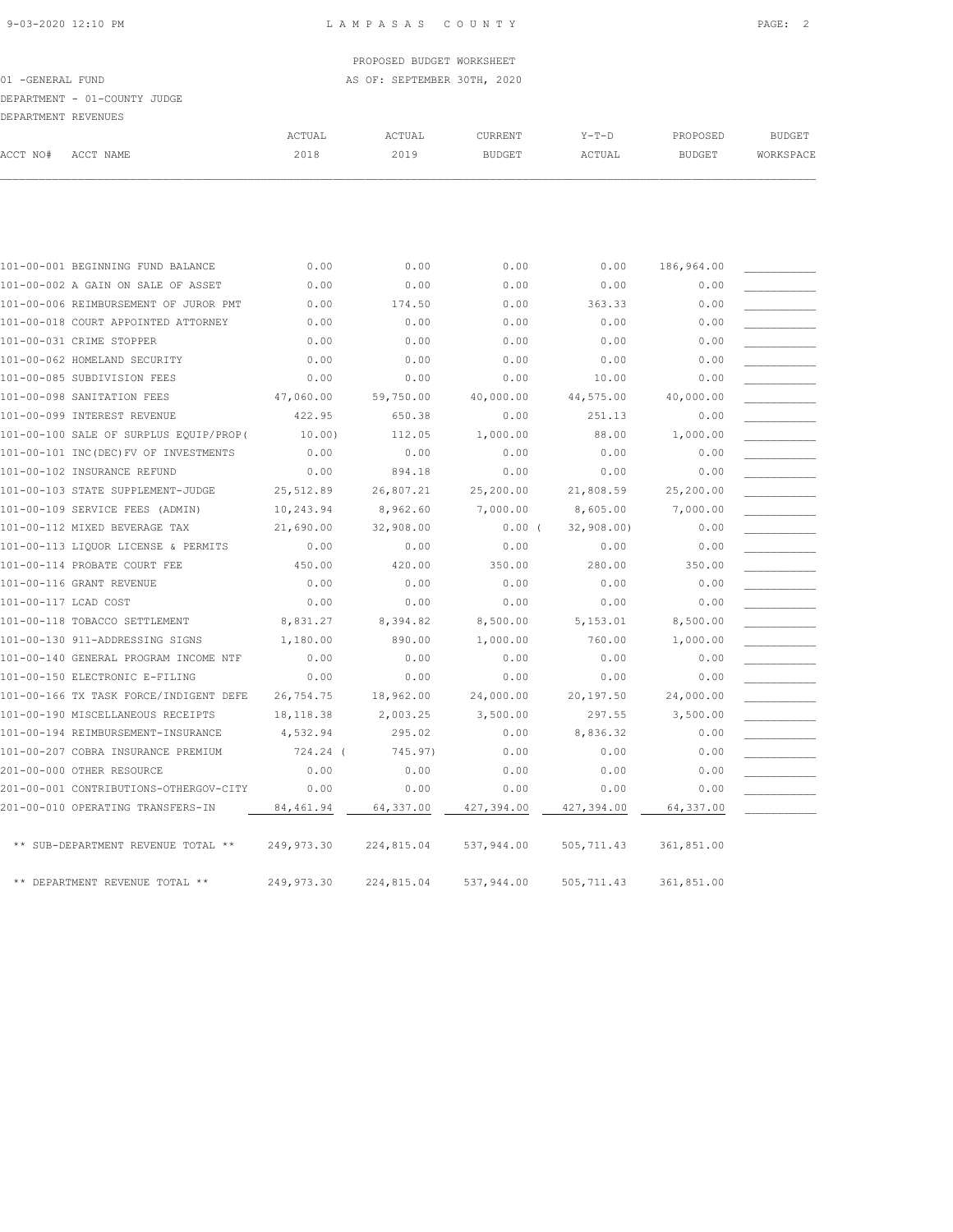01 -GENERAL FUND **AS OF: SEPTEMBER 30TH, 2020** 

#### DEPARTMENT - 02-COUNTY AUDITOR

| DEPARTMENT REVENUES |           |        |        |                |         |               |               |
|---------------------|-----------|--------|--------|----------------|---------|---------------|---------------|
|                     |           | ACTUAL | ACTUAL | <b>CURRENT</b> | $Y-T-D$ | PROPOSED      | <b>BUDGET</b> |
| ACCT NO#            | ACCT NAME | 2018   | 2019   | <b>BUDGET</b>  | ACTUAL  | <b>BUDGET</b> | WORKSPACE     |
|                     |           |        |        |                |         |               |               |

| 102-00-087 UNEMPLOYMENT REFUND        | 2,428.61 | 0.00     | 0.00     | 3,749.47  | 0.00     |  |
|---------------------------------------|----------|----------|----------|-----------|----------|--|
| 102-00-099 INTEREST REVENUE           | 0.00     | 0.00     | 0.00     | 0.00      | 0.00     |  |
| 102-00-102 INSURANCE REFUND           | 0.00     | 0.00     | 0.00     | 3,830.53  | 0.00     |  |
| 102-00-116 GRANT (COVID 19)           | 0.00     | 0.00     | 0.00     | 50.00     | 0.00     |  |
| 102-00-143 COLLECTION DEPT            | 1,592.70 | 0.00     | 0.00     | 75.00     | 0.00     |  |
| 102-00-190 MISCELLANEOUS RECEIPTS     | 750.49   | 0.00     | 900.00   | 1,668.33  | 900.00   |  |
| 102-00-193 COUNTY COLLECTIN-OMNI BASE | 1,140.00 | 1,140.00 | 1,000.00 | 1,200.00  | 1,000.00 |  |
| 202-00-000 OTHER RESOURSE             | 0.00     | 0.00     | 0.00     | 0.00      | 0.00     |  |
| ** SUB-DEPARTMENT REVENUE TOTAL **    | 5,911.80 | 1,140.00 | 1,900.00 | 10,573.33 | 1,900.00 |  |
| 102-01-194 REIMBURSEMENT - IHC        | 0.00     | 0.00     | 0.00     | 0.00      | 0.00     |  |
| ** SUB-DEPARTMENT REVENUE TOTAL **    | 0.00     | 0.00     | 0.00     | 0.00      | 0.00     |  |
|                                       |          |          |          |           |          |  |
| 102-02-018 COURT APPOINTED ATTORNEY   | 335.00   | 1,106.71 | 0.00     | 3,628.75  | 0.00     |  |
| 102-02-116 GRANT REVENUE              | 0.00     | 0.00     | 0.00     | 0.00      | 0.00     |  |
| ** SUB-DEPARTMENT REVENUE TOTAL **    | 335.00   | 1,106.71 | 0.00     | 3,628.75  | 0.00     |  |
| ** DEPARTMENT REVENUE TOTAL **        | 6,246.80 | 2,246.71 | 1,900.00 | 14,202.08 | 1,900.00 |  |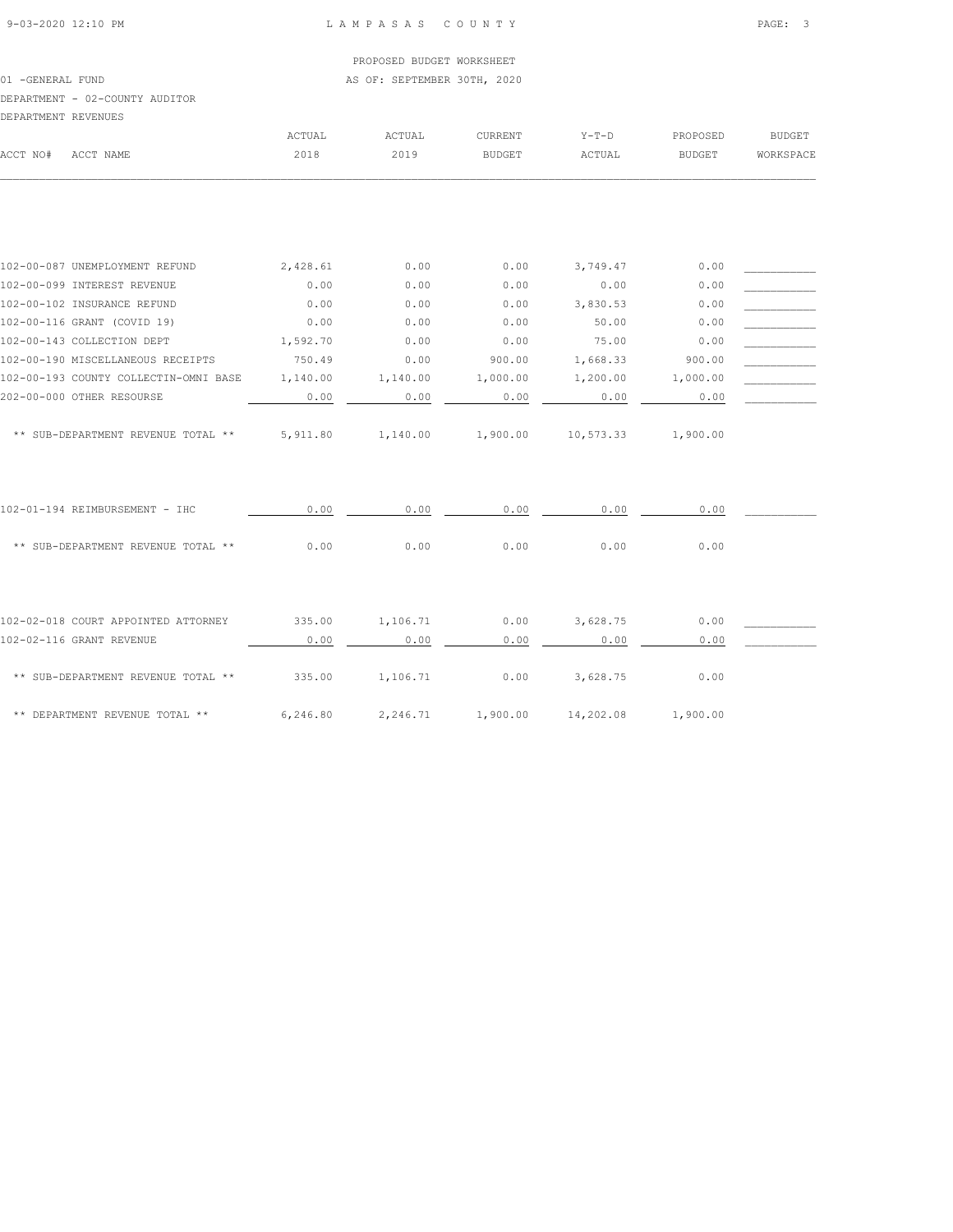#### 01 -GENERAL FUND **AS OF: SEPTEMBER 30TH, 2020**

### DEPARTMENT - 03-COUNTY TREASURER

| DEPARTMENT REVENUES |  |
|---------------------|--|

| LA LANININI INDIVERA |           |        |       |                |         |          |               |
|----------------------|-----------|--------|-------|----------------|---------|----------|---------------|
|                      |           | ACTUAL | CTUAL | <b>IIRRENT</b> | $Y-T-D$ | PROPOSED | <b>BUDGET</b> |
| ACCT NO#             | ACCT NAME | 2018   | 2019  | BUDGET.        | ACTUAL  | BUDGET   | WORKSPACE     |
|                      |           |        |       |                |         |          |               |

| 103-00-099 INTEREST REVENUE        | 49,730.48 | 136, 358.95 | 50,000.00 | 67, 319.35  | 50,000.00 |  |
|------------------------------------|-----------|-------------|-----------|-------------|-----------|--|
| 103-00-109 SERVICE FEES            | 28,463.99 | 28,078.10   | 30,000.00 | 74,685.73   | 30,000.00 |  |
| 103-00-117 BINGO TAX               | 0.00      | 0.00        | 0.00      | 0.00        | 0.00      |  |
| 103-00-143 COLLECTION DEPT         | 585.54    | 329.58      | 500.00    | 345.75      | 500.00    |  |
| 103-00-190 MISCELLANEOUS RECEIPTS  | 0.00      | 285.20      | 0.00      | 0.00        | 0.00      |  |
| ** SUB-DEPARTMENT REVENUE TOTAL ** | 78,780.01 | 165,051.83  | 80,500.00 | 142,350.83  | 80,500.00 |  |
| ** DEPARTMENT REVENUE TOTAL **     | 78,780.01 | 165,051.83  | 80,500.00 | 142, 350.83 | 80,500.00 |  |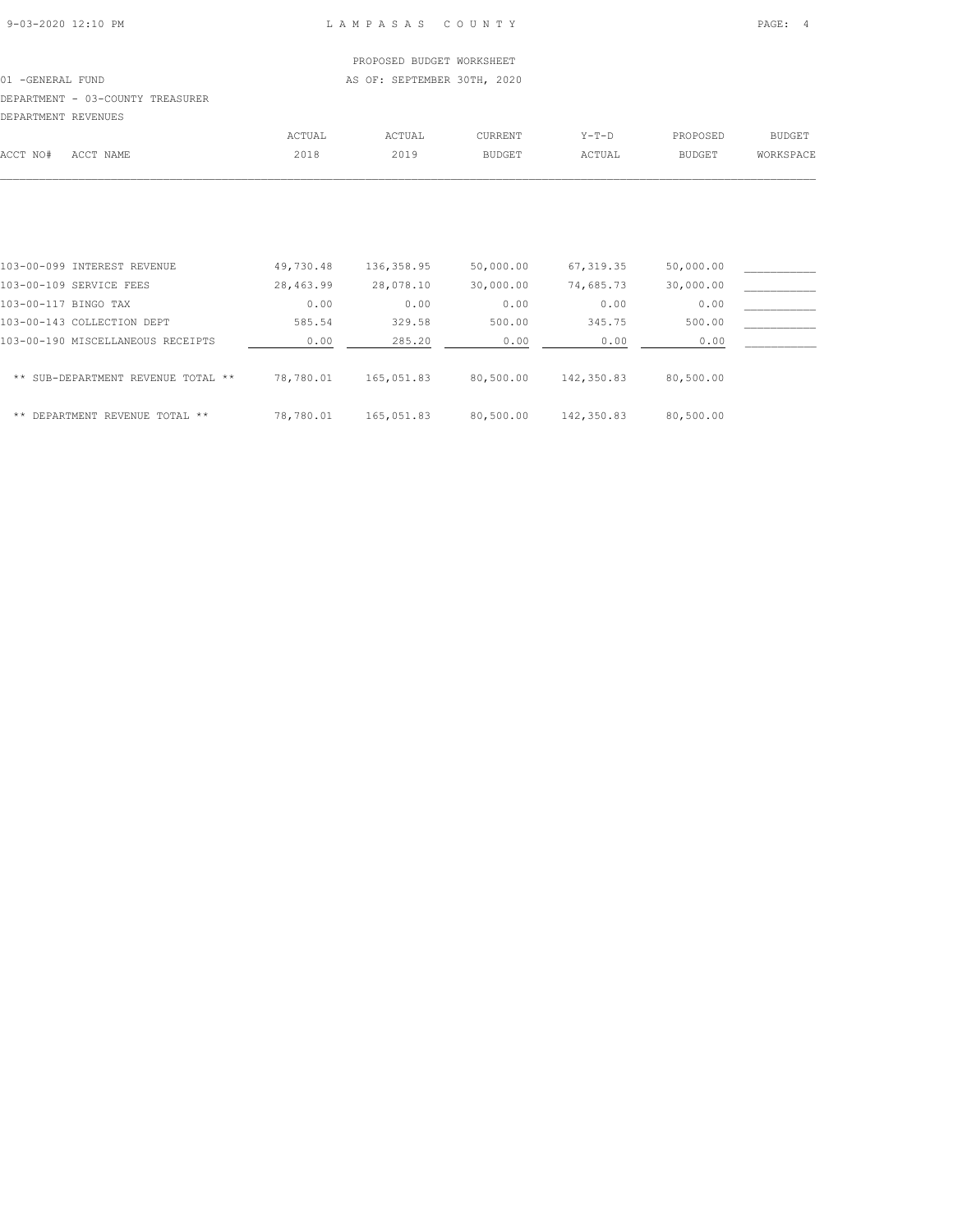# PROPOSED BUDGET WORKSHEET 01 -GENERAL FUND **AS OF: SEPTEMBER 30TH, 2020**

DEPARTMENT - 04-CO TAX ASSESSOR

| DEPARTMENT REVENUES |           |               |        |               |        |               |               |
|---------------------|-----------|---------------|--------|---------------|--------|---------------|---------------|
|                     |           | <b>ACTUAL</b> | ACTUAL | CURRENT       | Y-T-D  | PROPOSED      | <b>BUDGET</b> |
| ACCT NO#            | ACCT NAME | 2018          | 2019   | <b>BUDGET</b> | ACTUAL | <b>BUDGET</b> | WORKSPACE     |
|                     |           |               |        |               |        |               |               |

| 104-00-010 CURRENT AD VALOREM TAXES    | 6, 133, 763.53 | 6, 111, 637.86 | 6,690,290.00              | 6,679,770.53 | 7,018,468.00 |  |
|----------------------------------------|----------------|----------------|---------------------------|--------------|--------------|--|
| 104-00-015 LOCAL OPTION 1/2% SALES TAX | 814,991.44     | 873,286.96     | 760,000.00                | 897,226.60   | 760,000.00   |  |
| 104-00-020 DELINQUENT AD VALORM TAXES  | 101,082.97     | 106,105.64     | 110,000.00                | 82,675.19    | 110,000.00   |  |
| 104-00-030 PENALTIES & INT. AD VALOREM | 72,384.27      | 44, 123.92     | 70,000.00                 | 37,685.08    | 70,000.00    |  |
| 104-00-031 CHILD WELFARE BOARD         | 0.00           | 0.00           | 0.00                      | 0.00         | 0.00         |  |
| 104-00-035 LCAD REFUND                 | 0.00           | 0.00           | 0.00                      | 0.00         | 0.00         |  |
| 104-00-036 POSTAGE REIMBURSEMENT       | 1,920.30       | 2,429.60       | 2,000.00                  | 3,557.90     | 2,000.00     |  |
| 104-00-043 COURT COST CHILD SAFETY     | 37,155.00      | 22,129.69      | 35,000.00                 | 34,029.00    | 35,000.00    |  |
| 104-00-089 MOTOR VEHICLE VERIFICATION  | 306.00         | 298.00         | 350.00                    | 190.00       | 350.00       |  |
| 104-00-090 MOTOR VEHICLE REGISTRATION  | 71,036.30      | 71,479.33      | 70,000.00                 | 61,218.70    | 70,000.00    |  |
| 104-00-091 STATE SALES TAX REBATE      | 297,507.28     | 291, 273.51    | 350,000.00                | 295,518.86   | 350,000.00   |  |
| 104-00-104 T/AC-AUTO TITLES            | 38,510.00      | 37,160.00      | 35,000.00                 | 36,038.00    | 35,000.00    |  |
| 104-00-113 LIQUOR LICENSE & PERMITS    | 5,369.96       | 1,935.35       | 22,000.00                 | 54,460.61    | 22,000.00    |  |
| 104-00-190 MISCELLANEOUS RECEIPTS      | 254.01         | 384.11         | 500.00                    | 10,536.10    | 500.00       |  |
|                                        |                |                |                           |              |              |  |
| ** SUB-DEPARTMENT REVENUE TOTAL **     | 7,574,281.06   |                | 7,562,243.97 8,145,140.00 | 8,192,906.57 | 8,473,318.00 |  |
|                                        |                |                |                           |              |              |  |
|                                        |                |                |                           |              |              |  |
|                                        |                |                |                           |              |              |  |

| 104-01-011 VOTER REGISTRATION      | 0.00 | 0.00                                                             | 0.00 | 0.00 | 0.00 |  |
|------------------------------------|------|------------------------------------------------------------------|------|------|------|--|
| ** SUB-DEPARTMENT REVENUE TOTAL ** | 0.00 | 0.00                                                             | 0.00 | 0.00 | 0.00 |  |
| ** DEPARTMENT REVENUE TOTAL **     |      | 7,574,281.06 7,562,243.97 8,145,140.00 8,192,906.57 8,473,318.00 |      |      |      |  |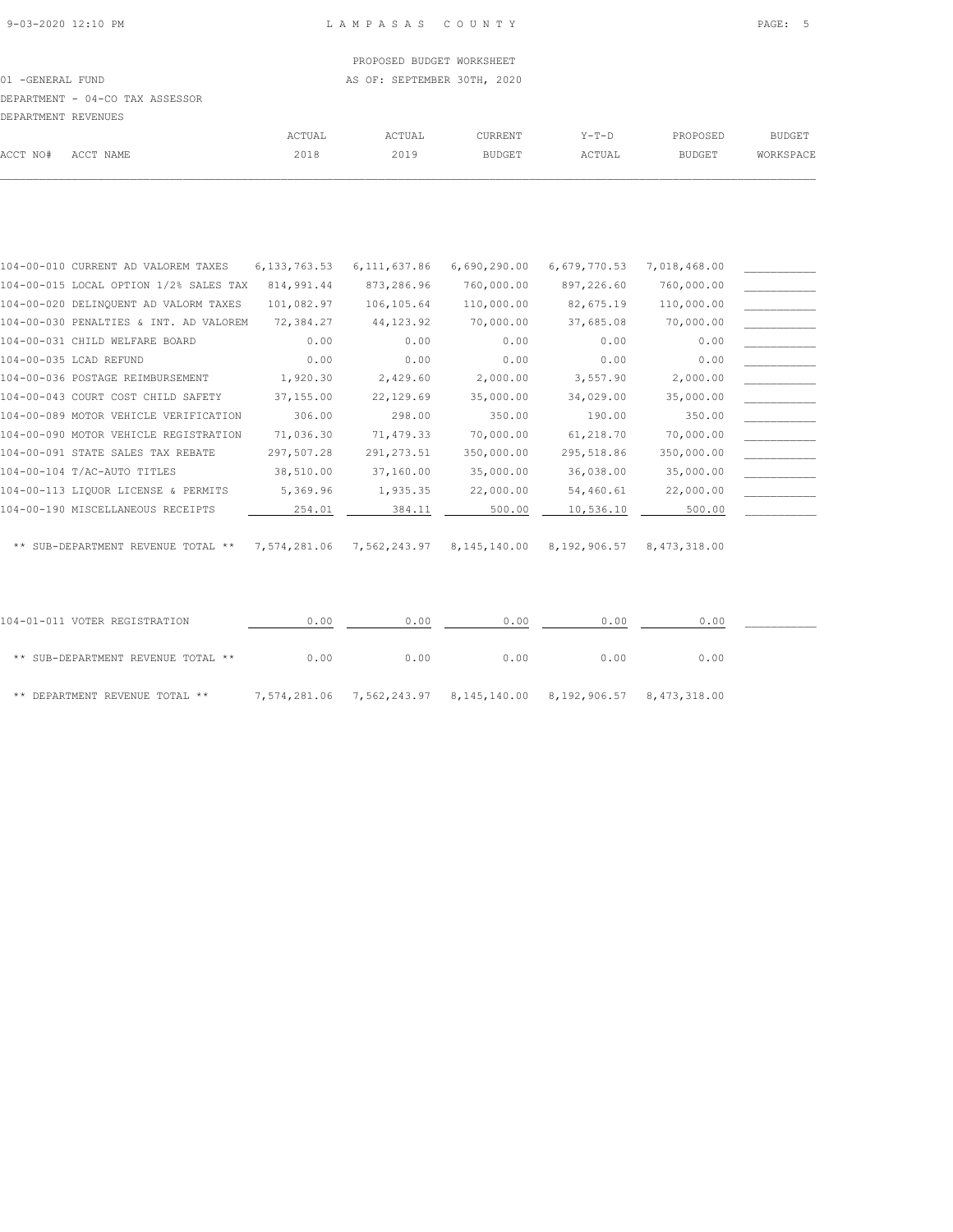01 -GENERAL FUND **AS OF: SEPTEMBER 30TH, 2020** 

## DEPARTMENT - 05-COUNTY CLERK

| DEPARTMENT REVENUES |           |        |        |                |         |          |           |
|---------------------|-----------|--------|--------|----------------|---------|----------|-----------|
|                     |           | ACTUAL | ACTUAL | <b>CURRENT</b> | $Y-T-D$ | PROPOSED | BUDGET    |
| ACCT NO#            | ACCT NAME | 2018   | 2019   | BUDGET         | ACTUAL  | BUDGET   | WORKSPACE |
|                     |           |        |        |                |         |          |           |

| 105-00-009 3rd DISTRICT FEES           | 0.00        | 0.00       | 0.00       | 0.00       | 0.00       |  |
|----------------------------------------|-------------|------------|------------|------------|------------|--|
| 105-00-012 SUPPLE CRT GUARDIANSHIP FEE | 2,980.00    | 2,960.00   | 3,000.00   | 2,500.00   | 3,000.00   |  |
| 105-00-033 PRESERVATION CLERK ACCOUNT  | 1,490.00    | 1,480.00   | 1,300.00   | 1,220.00   | 1,300.00   |  |
| 105-00-106 COUNTY CLERK                | 209,738.00  | 194,561.80 | 190,000.00 | 188,645.03 | 190,000.00 |  |
| 105-00-107 COUNTY CLERK-PROBATION      | 47,944.10   | 48,027.10  | 36,000.00  | 49,867.50  | 36,000.00  |  |
| 105-00-110 COUNTY JURY FUND            | 0.00        | 0.00       | 0.00       | 35.00      | 0.00       |  |
| 105-00-115 CT REPORTER SERVICE FUND    | 0.00        | 0.00       | 0.00       | 75.80      | 0.00       |  |
| 105-00-120 CO.CLERK DELINQUENT COLLECT | 0.00        | 0.00       | 0.00       | 0.00       | 0.00       |  |
| 105-00-125 SPECIALTY COURT             | 0.00        | 0.00       | 0.00       | 505.37     | 0.00       |  |
| 105-00-190 MISCELLANEOUS RECEIPTS      | 0.00        | 0.00       | 0.00       | 0.00       | 0.00       |  |
|                                        |             |            |            |            |            |  |
| ** SUB-DEPARTMENT REVENUE TOTAL **     | 262, 152.10 | 247,028.90 | 230,300.00 | 242,848.70 | 230,300.00 |  |
|                                        |             |            |            |            |            |  |
| ** DEPARTMENT REVENUE TOTAL **         | 262, 152.10 | 247,028.90 | 230,300.00 | 242,848.70 | 230,300.00 |  |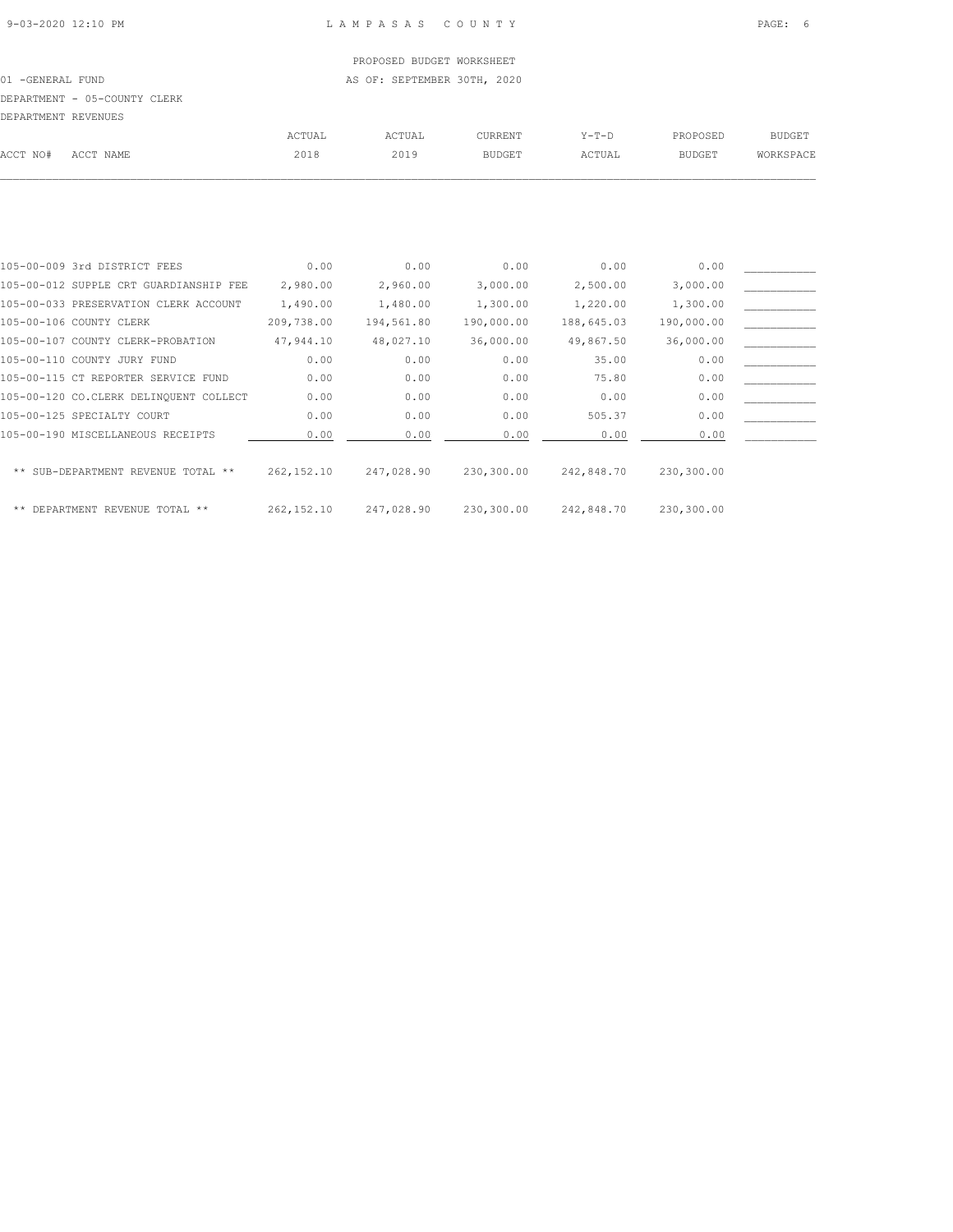01 -GENERAL FUND **AS OF: SEPTEMBER 30TH, 2020** 

#### DEPARTMENT - 06-DISTRICT CLERK

| DEPARTMENT REVENUES |           |        |        |                |         |               |               |
|---------------------|-----------|--------|--------|----------------|---------|---------------|---------------|
|                     |           | ACTUAL | ACTUAL | <b>CURRENT</b> | $Y-T-D$ | PROPOSED      | <b>BUDGET</b> |
| ACCT NO#            | ACCT NAME | 2018   | 2019   | <b>BUDGET</b>  | ACTUAL  | <b>BUDGET</b> | WORKSPACE     |
|                     |           |        |        |                |         |               |               |

| 106-00-006 REIMBURSMENT OF JUROR PMT   | 5,304.00    | 5,746.00   | 6,500.00   | 5,372.00   | 5,500.00   |  |
|----------------------------------------|-------------|------------|------------|------------|------------|--|
| 106-00-008 JUVENILE DELINQUENCY PREVEN | 0.00        | 0.00       | 0.00       | 0.00       | 0.00       |  |
| 106-00-009 3rd DISTRICT FEES           | 0.00        | 0.00       | 0.00       | 0.00       | 0.00       |  |
| 106-00-036 POSTAGE REIMBURSEMENT       | 0.00        | 0.00       | 0.00       | 0.00       | 0.00       |  |
| 106-00-037 DIST CLERK RECORD MGMT      | 0.00        | 0.00       | 0.00       | 0.00       | 0.00       |  |
| 106-00-038 INDIGENT FEE                | 0.00        | 0.00       | 0.00       | 0.00       | 0.00       |  |
| 106-00-094 DISTRICT CLERK              | 77,731.09   | 100,617.50 | 75,000.00  | 78,532.43  | 75,000.00  |  |
| 106-00-105 DISTRICT CLK AG CHILD SUPPO | 0.00        | 0.00       | 0.00       | 0.00       | 0.00       |  |
| 106-00-108 DISTRICT CLERK-PROBATION    | 72,618.90   | 64,524.20  | 60,000.00  | 53,921.00  | 60,000.00  |  |
| 106-00-110 COUNTY JURY FUND            | 0.00        | 0.00       | 0.00       | 1.00       | 0.00       |  |
| 106-00-116 GRANT REVENUE - VINE        | 0.00        | 0.00       | 0.00       | 0.00       | 0.00       |  |
| 106-00-120 CHILD ABUSE PREVENTION FEE  | 42.00       | 438.00     | 0.00       | 185.00     | 0.00       |  |
| 106-00-125 SPECIALTY COURT             | 0.00        | 0.00       | 0.00       | 25.00      | 0.00       |  |
| 106-00-150 ELECTRONIC E-FILING         | 0.00        | 0.00       | 0.00       | 0.00       | 0.00       |  |
| 106-00-190 MISCELLANEOUS RECEIPTS      | 13,467.00   | 8,340.53   | 7,000.00   | 13,897.36  | 7,000.00   |  |
| 206-00-010 OPERATING TRANSFERS - IN    | 0.00        | 0.00       | 0.00       | 0.00       | 0.00       |  |
| ** SUB-DEPARTMENT REVENUE TOTAL **     | 169, 162.99 | 179,666.23 | 148,500.00 | 151,933.79 | 147,500.00 |  |

| 106-01-190 MISCELLANEOUS (PASSPORT) | 11,917.20  | 18,129.00  | 11,000.00  | 9,606.00   | 11,000.00  |  |
|-------------------------------------|------------|------------|------------|------------|------------|--|
| ** SUB-DEPARTMENT REVENUE TOTAL **  | 11,917.20  | 18,129.00  | 11,000.00  | 9,606.00   | 11,000.00  |  |
| ** DEPARTMENT REVENUE TOTAL **      | 181,080.19 | 197,795.23 | 159,500.00 | 161,539.79 | 158,500.00 |  |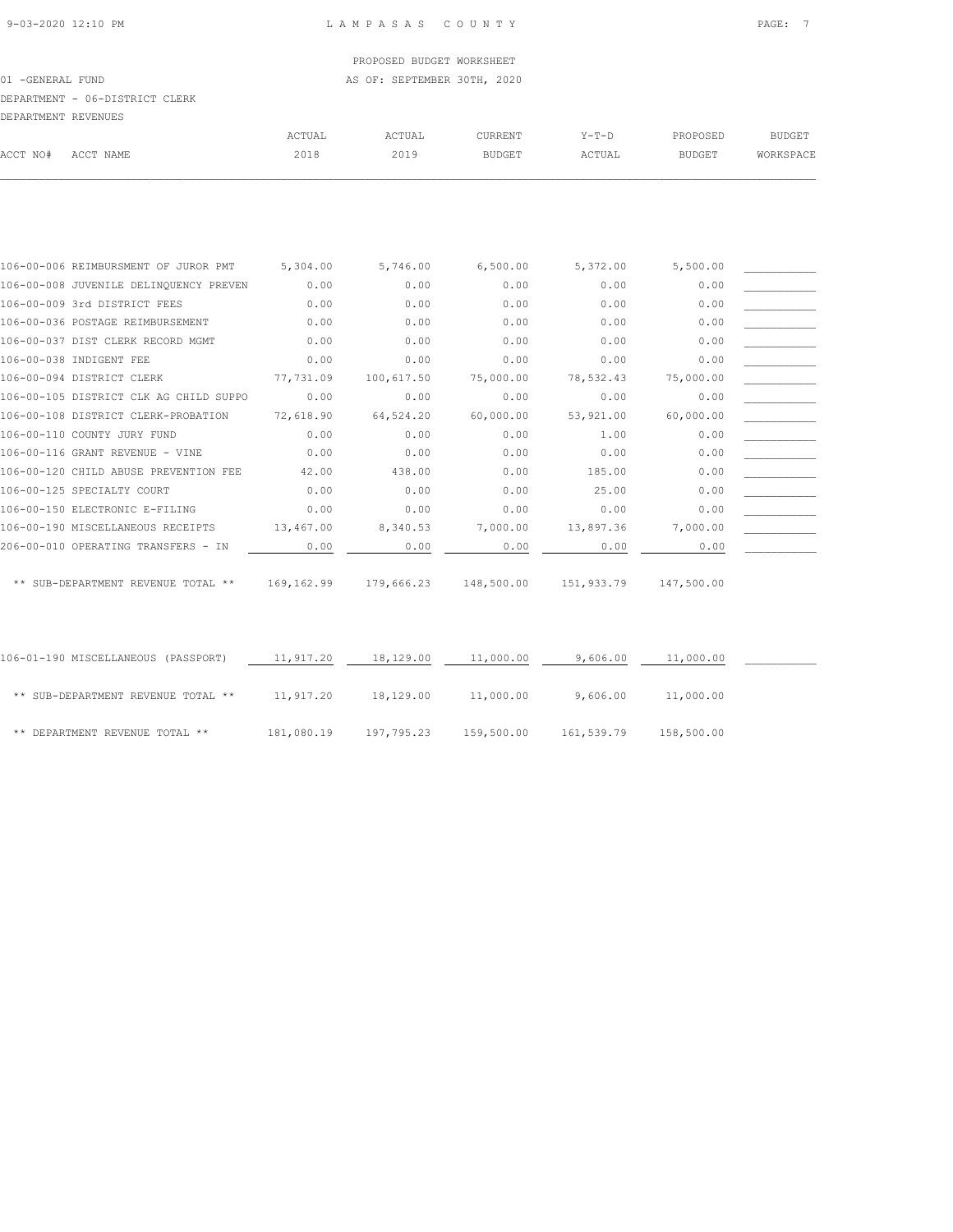|                  | PROPOSED BUDGET WORKSHEET   |
|------------------|-----------------------------|
| 01 -GENERAL FUND | AS OF: SEPTEMBER 30TH, 2020 |

 ACTUAL ACTUAL CURRENT Y-T-D PROPOSED BUDGET ACCT NO# ACCT NAME 2018 2019 BUDGET ACTUAL BUDGET WORKSPACE  $\mathcal{L} = \{ \mathcal{L} = \{ \mathcal{L} = \{ \mathcal{L} = \{ \mathcal{L} = \{ \mathcal{L} = \{ \mathcal{L} = \{ \mathcal{L} = \{ \mathcal{L} = \{ \mathcal{L} = \{ \mathcal{L} = \{ \mathcal{L} = \{ \mathcal{L} = \{ \mathcal{L} = \{ \mathcal{L} = \{ \mathcal{L} = \{ \mathcal{L} = \{ \mathcal{L} = \{ \mathcal{L} = \{ \mathcal{L} = \{ \mathcal{L} = \{ \mathcal{L} = \{ \mathcal{L} = \{ \mathcal{L} = \{ \mathcal{$ 

107-00-125 LOMETA INTERLOCAL 0.00 0.00 0.00 0.00 0.00 \_\_\_\_\_\_\_\_\_\_\_ 107-00-188 FORFEITED PROPERTY 61.55 9,506.15 0.00 160.96 0.00 \_\_\_\_\_\_\_\_\_\_\_

107-00-050 TELEPHONE COMMISSION 7,599.57 6,813.66 6,500.00 8,060.37 10,000.00 \_\_\_\_\_\_\_\_\_\_\_ 107-00-062 HOMELAND SECURITY 0.00 0.00 0.00 0.00 0.00 \_\_\_\_\_\_\_\_\_\_\_ 107-00-092 SERVING CITATION 3,150.00 4,423.77 3,000.00 2,347.58 3,000.00 107-00-100 SALE OF SURPLUS PROPERTY 8,041.06 29,252.00 11,000.00 7,600.00 25,000.00 \_\_\_ 107-00-102 INSURANCE REFUND 2,136.31 13,446.03 0.00 1,364.79 0.00 107-00-116 GRANT REVENUE 15,424.00 117,128.00 17,579.00 18,517.55 0.00 107-00-119 CITY PAYMENT FOR PRISONERS 8,391.24 3,346.20 5,000.00 1,674.80 5,000.00 \_\_\_\_\_\_\_\_\_\_\_ 107-00-122 PRISONER TRANSPORTATION  $0.00$   $4,131.80$  0.00  $0.00$   $4,000.00$  $107-00-123$  STATE REIMBURSEMENT  $2,775.06$  0.00 0.00  $2,685.33$  0.00

107-00-190 MISCELLANEOUS RECEIPTS 3,754.98 5,352.48 4,000.00 1,356.77 4,000.00 107-00-191 CITIZENS DONATIONS 0.00 0.00 0.00 3.00 0.00 \_\_\_\_\_\_\_\_\_\_\_ 107-00-194 REIMBURSEMENT-INSURANCE 27,124.93 0.00 0.00 8,981.44 0.00 \_\_\_\_\_\_\_\_\_\_\_ 207-00-000 OTHER RESOURCE-LEASE 125,059.00 513,512.00 125,000.00 0.00 0.00 0.00

\*\* SUB-DEPARTMENT REVENUE TOTAL \*\* 203,517.70 706,912.09 172,079.00 52,752.59 51,000.00

107-01-116 GRANT REVENUE - VINE  $\qquad \qquad 0.00 \qquad \qquad 0.00 \qquad \qquad 0.00 \qquad \qquad 4,006.46 \qquad \qquad 8,815.00 \qquad \qquad -$ 

\*\* SUB-DEPARTMENT REVENUE TOTAL \*\* 0.00 0.00 0.00 4,006.46 8,815.00

107-02-190 MISCELLANEOUS RECEIPTS 193.35 465.59 0.00 1,252.98 0.00 \_\_\_\_\_\_\_\_\_\_\_ 107-02-191 CITIZENS DONATIONS 0.00 0.00 0.00 0.00 0.00 \_\_\_\_\_\_\_\_\_\_\_

\*\* SUB-DEPARTMENT REVENUE TOTAL \*\* 193.35 465.59 0.00 1,252.98 0.00

107-03-190 MISCELLANEOUS RECEIPTS  $\qquad 0.00$   $\qquad 0.00$   $\qquad 0.00$   $\qquad 0.00$   $\qquad 0.00$   $\qquad 0.00$ 

 $**$  SUB-DEPARTMENT REVENUE TOTAL  $**$  0.00 0.00 0.00 0.00 0.00 0.00 0.00

107-04-116 GRANT REVENUE 0.00 0.00 0.00 0.00 0.00 \_\_\_\_\_\_\_\_\_\_\_ 107-04-190 MISCELLANEOUS RECEIPTS  $\qquad \qquad 0.00$   $\qquad \qquad 0.00$   $\qquad \qquad 0.00$   $\qquad \qquad 0.00$   $\qquad \qquad 0.00$ 

 $**$  SUB-DEPARTMENT REVENUE TOTAL  $**$  0.00 0.00 0.00 0.00 0.00 0.00 0.00

\*\* DEPARTMENT REVENUE TOTAL \*\* 203,711.05 707,377.68 172,079.00 58,012.03 59,815.00

DEPARTMENT - 07-COUNTY SHERIFF DEPARTMENT REVENUES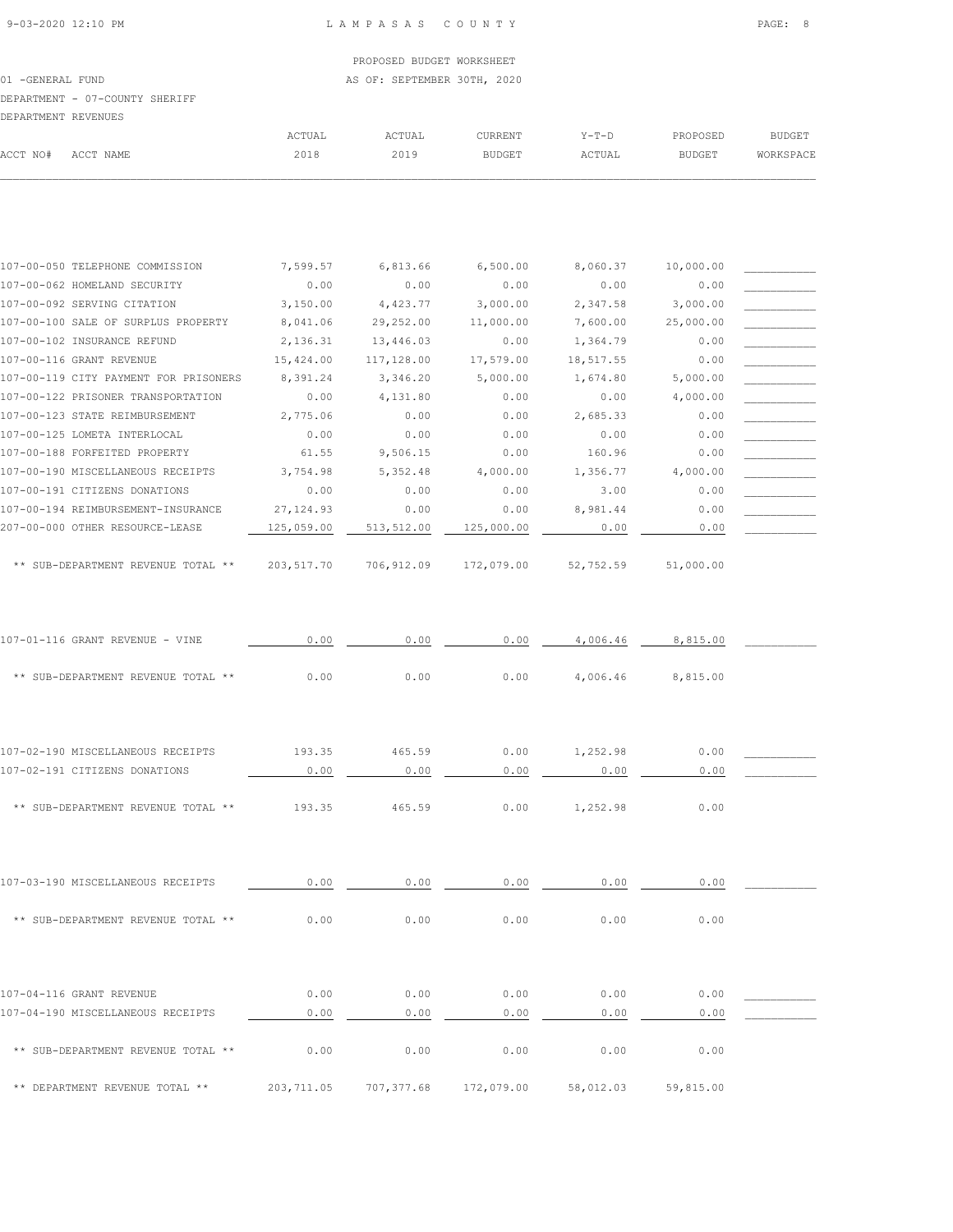01 -GENERAL FUND **AS OF: SEPTEMBER 30TH, 2020** 

# DEPARTMENT - 08-COUNTY/DISTRICT ATTNY

| DEPARTMENT REVENUES |           |        |        |               |        |          |           |
|---------------------|-----------|--------|--------|---------------|--------|----------|-----------|
|                     |           | ACTUAL | ACTUAL | CURRENT       | Y-T-D  | PROPOSED | BUDGET    |
| ACCT NO#            | ACCT NAME | 2018   | 2019   | <b>BUDGET</b> | ACTUAL | BUDGET   | WORKSPACE |
|                     |           |        |        |               |        |          |           |

| 108-00-103 STATE SUPPLEMENT ASST. D.A. | 4,506.72  | 4,986.53  | 0.00      | 1,380.00   | 0.00      |  |
|----------------------------------------|-----------|-----------|-----------|------------|-----------|--|
| 108-00-116 GRANT REVENUE JUVENILE PROS | 0.00      | 0.00      | 0.00      | 0.00       | 0.00      |  |
| 108-00-123 STATE REIMBURSEMENT         | 27,500.00 | 27,499.98 | 27,500.00 | 18, 333.33 | 27,500.00 |  |
| 108-00-190 MISCELLANEOUS RECEIPTS      | 47.94     | 0.00      | 0.00      | 0.00       | 0.00      |  |
| ** SUB-DEPARTMENT REVENUE TOTAL **     | 32,054.66 | 32,486.51 | 27,500.00 | 19,713.33  | 27,500.00 |  |
| ** DEPARTMENT REVENUE TOTAL **         | 32,054.66 | 32,486.51 | 27,500.00 | 19,713.33  | 27,500.00 |  |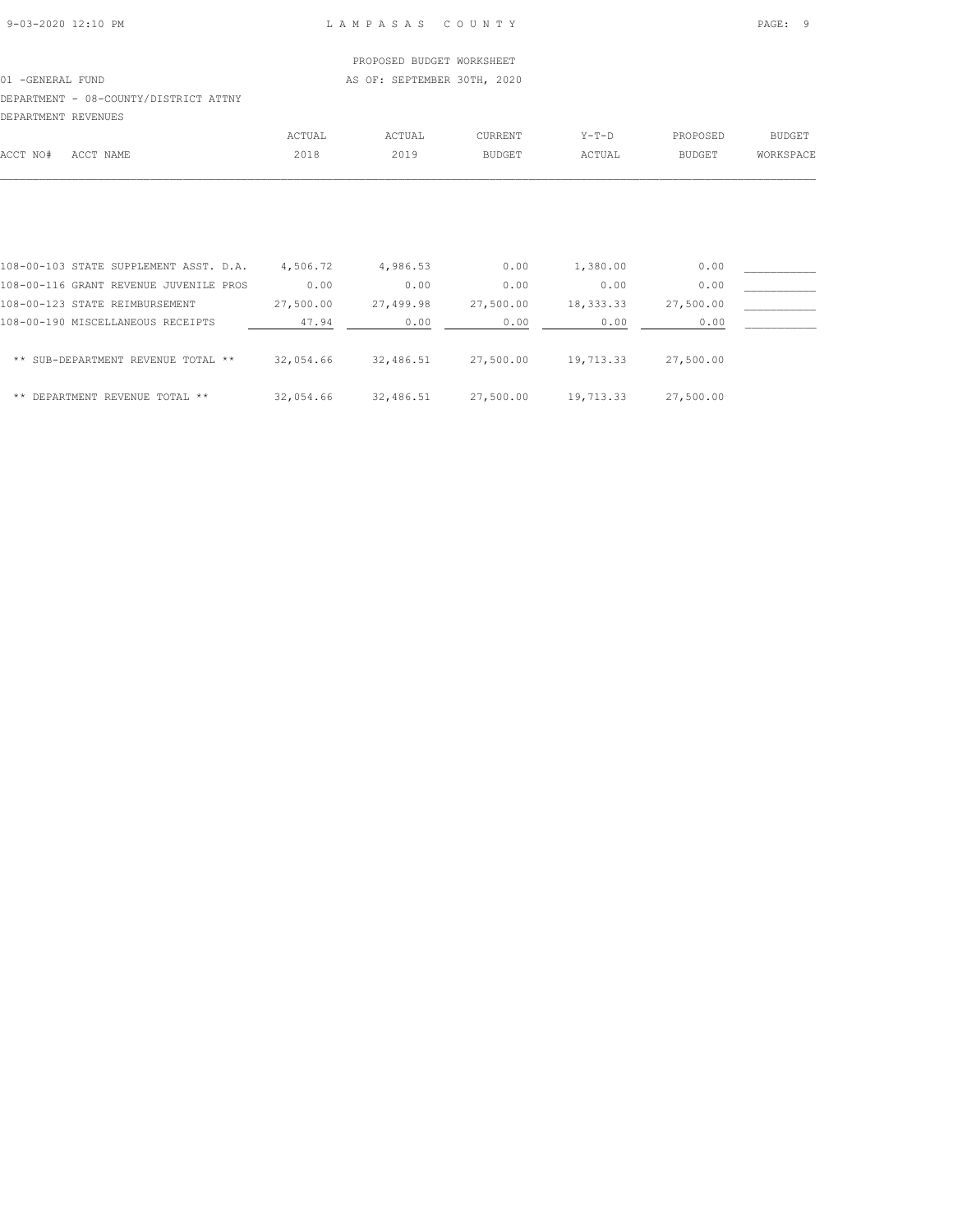| 9-03-2020 12:10 PM |  |
|--------------------|--|

#### L A M P A S A S C O U N T Y PAGE: 10

## PROPOSED BUDGET WORKSHEET 01 -GENERAL FUND **AS OF: SEPTEMBER 30TH, 2020** DEPARTMENT - 09-NON-DEPARTMENTAL DEPARTMENT REVENUES ACTUAL ACTUAL CURRENT Y-T-D PROPOSED BUDGET ACCT NO# ACCT NAME 2018 2019 BUDGET ACTUAL BUDGET WORKSPACE  $\mathcal{L} = \{ \mathcal{L} = \{ \mathcal{L} = \{ \mathcal{L} = \{ \mathcal{L} = \{ \mathcal{L} = \{ \mathcal{L} = \{ \mathcal{L} = \{ \mathcal{L} = \{ \mathcal{L} = \{ \mathcal{L} = \{ \mathcal{L} = \{ \mathcal{L} = \{ \mathcal{L} = \{ \mathcal{L} = \{ \mathcal{L} = \{ \mathcal{L} = \{ \mathcal{L} = \{ \mathcal{L} = \{ \mathcal{L} = \{ \mathcal{L} = \{ \mathcal{L} = \{ \mathcal{L} = \{ \mathcal{L} = \{ \mathcal{$

| 109-00-190 MISCELLANEOUS RECEIPTS  | 648.91 | 5.10 | 1,000.00 | 0.00 | 1,000.00 |  |
|------------------------------------|--------|------|----------|------|----------|--|
| ** SUB-DEPARTMENT REVENUE TOTAL ** | 648.91 | 5.10 | 1,000.00 | 0.00 | 1,000.00 |  |
| ** DEPARTMENT REVENUE TOTAL **     | 648.91 | 5.10 | 1,000.00 | 0.00 | 1,000.00 |  |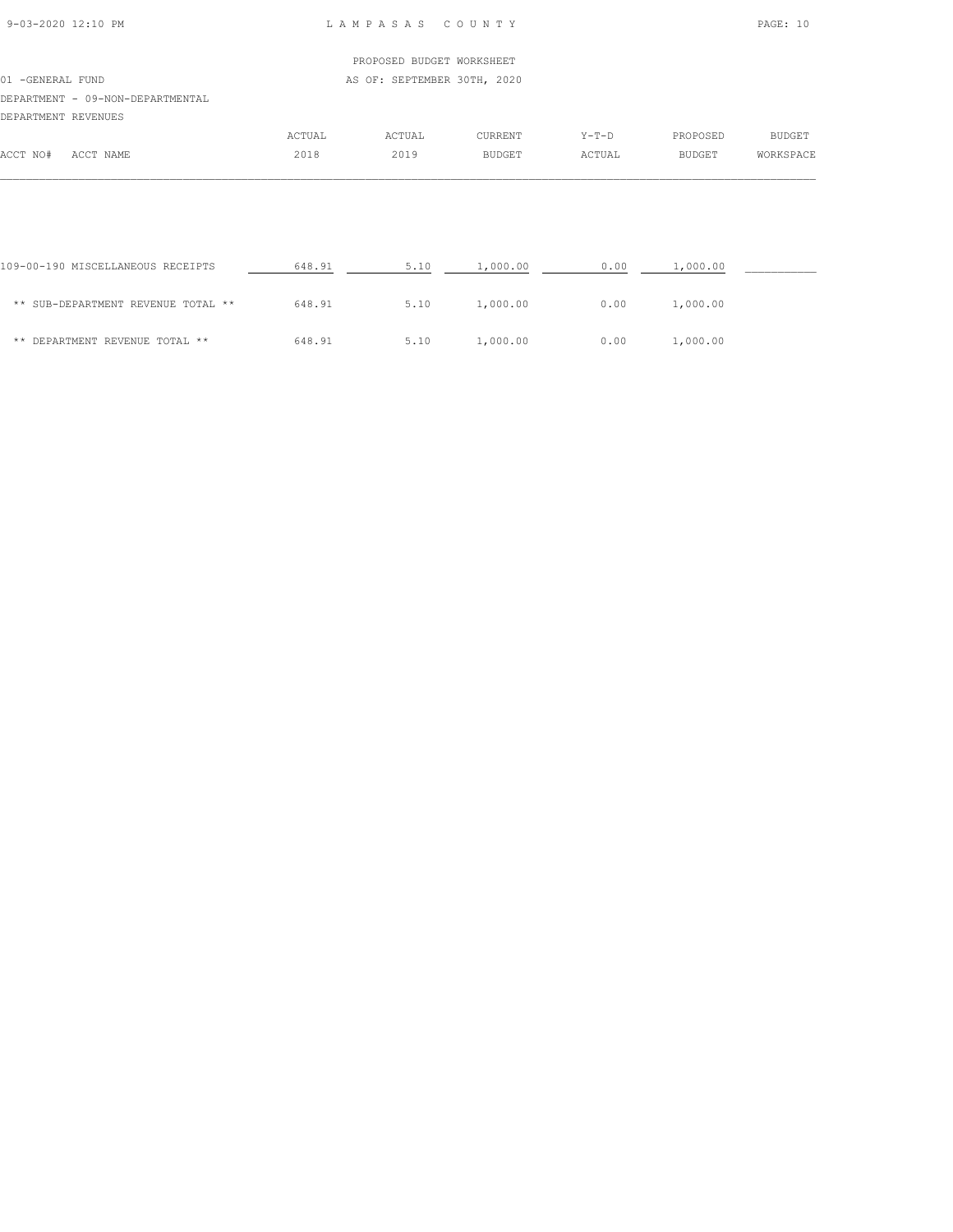#### 9-03-2020 12:10 PM L A M P A S A S C O U N T Y PAGE: 11

# PROPOSED BUDGET WORKSHEET

01 -GENERAL FUND **AS OF: SEPTEMBER 30TH, 2020** 

# DEPARTMENT - 10-CONSTABLES 1, 3 & 4

| DEPARTMENT REVENUES |  |  |  |
|---------------------|--|--|--|

|                                    | <b>ACTUAL</b> | <b>ACTUAL</b> | <b>CURRENT</b> | $Y-T-D$   | PROPOSED      | <b>BUDGET</b> |
|------------------------------------|---------------|---------------|----------------|-----------|---------------|---------------|
| ACCT NO#<br>ACCT NAME              | 2018          | 2019          | <b>BUDGET</b>  | ACTUAL    | <b>BUDGET</b> | WORKSPACE     |
|                                    |               |               |                |           |               |               |
|                                    |               |               |                |           |               |               |
| 110-00-092 SERVING CITATION        | 0.00          | 250.00        | 0.00           | 0.00      | 0.00          |               |
| 110-00-123 STATE REIMBURSEENT      | 0.00          | 671.22        | 0.00           | 677.17    | 0.00          |               |
| 110-00-190 MISCELLANEOUS RECEIPTS  | 0.00          | 0.00          | 0.00           | 0.00      | 0.00          |               |
| ** SUB-DEPARTMENT REVENUE TOTAL ** | 0.00          | 921.22        | 0.00           | 677.17    | 0.00          |               |
| 110-01-092 SERVING CITATION        | 6,685.00      | 11,880.00     | 5,000.00       | 6,935.00  | 5,000.00      |               |
| 110-01-102 INSURANCE REFUND        | 0.00          | 0.00          | 0.00           | 0.00      | 0.00          |               |
| 110-01-116 GRANT REVENUE           | 0.00          | 0.00          | 0.00           | 3,181.00  | 0.00          |               |
| 110-01-123 STATE REIMBURSEMENT     | 678.30        | 624.14        | 0.00           | 685.35    | 0.00          |               |
| ** SUB-DEPARTMENT REVENUE TOTAL ** | 7,363.30      | 12,504.14     | 5,000.00       | 10,801.35 | 5,000.00      |               |
|                                    |               |               |                |           |               |               |
| 110-02-092 SERVING CITATION        | 75.00         | 875.00        | 0.00           | 125.00    | 0.00          |               |
| 110-02-123 STATE REIMBURSEMENT     | 678.30        | 0.00          | 0.00           | 0.00      | 0.00          |               |
| ** SUB-DEPARTMENT REVENUE TOTAL ** | 753.30        | 875.00        | 0.00           | 125.00    | 0.00          |               |
| ** DEPARTMENT REVENUE TOTAL **     | 8,116.60      | 14,300.36     | 5,000.00       | 11,603.52 | 5,000.00      |               |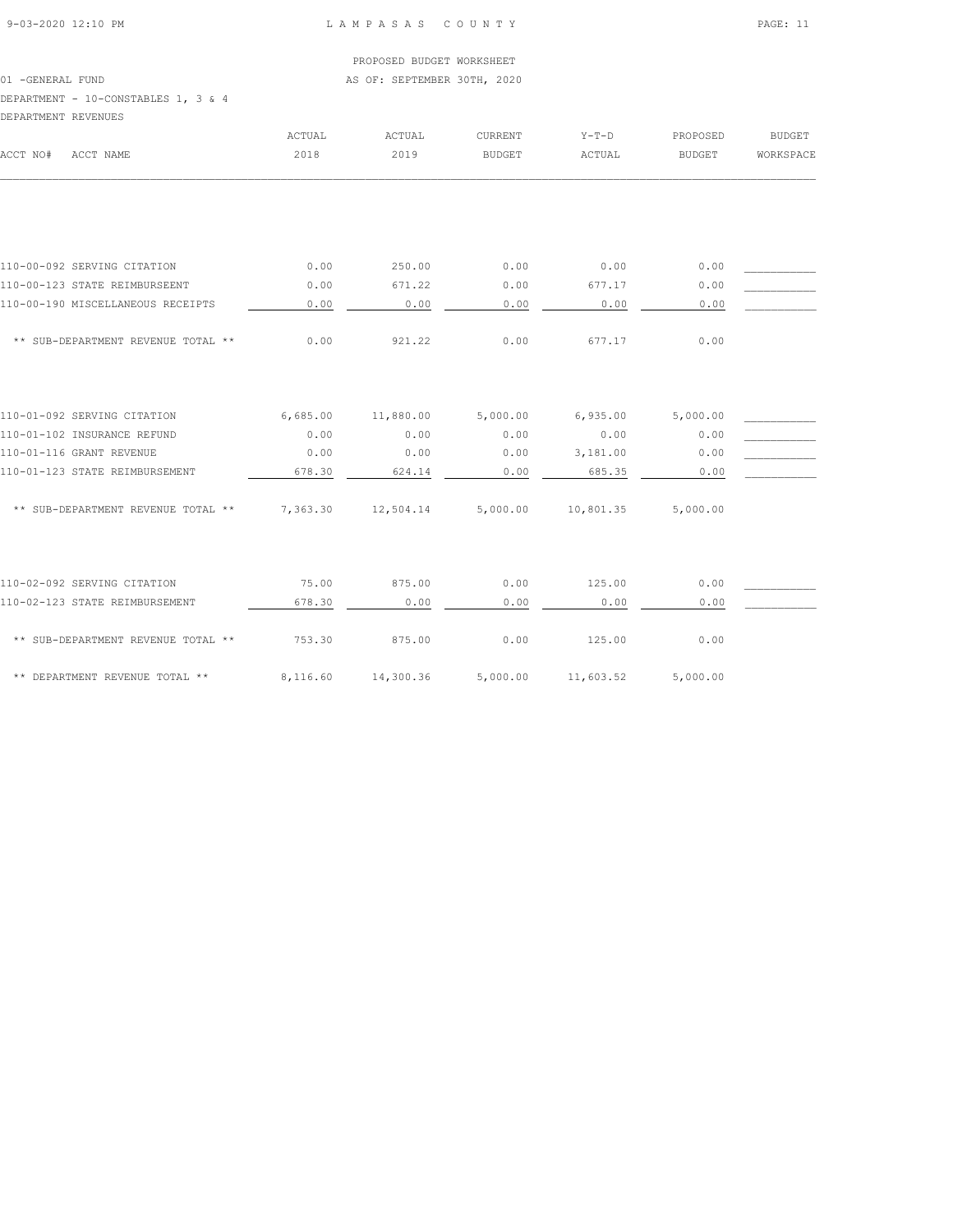#### 9-03-2020 12:10 PM L A M P A S A S C O U N T Y PAGE: 12

# PROPOSED BUDGET WORKSHEET

01 -GENERAL FUND **AS OF: SEPTEMBER 30TH, 2020** 

DEPARTMENT - 11-COUNTY LOCATED AT CITY

| DEPARTMENT REVENUES |                                             |            |           |                |          |               |               |
|---------------------|---------------------------------------------|------------|-----------|----------------|----------|---------------|---------------|
|                     |                                             | ACTUAL     | ACTUAL    | <b>CURRENT</b> | $Y-T-D$  | PROPOSED      | <b>BUDGET</b> |
| ACCT NO#            | ACCT NAME                                   | 2018       | 2019      | <b>BUDGET</b>  | ACTUAL   | <b>BUDGET</b> | WORKSPACE     |
|                     |                                             |            |           |                |          |               |               |
|                     | 111-00-116 GRANT REVENUE                    | 0.00       | 0.00      | 0.00           | 0.00     | 0.00          |               |
|                     | 111-00-190 MISCELLANEOUS                    | 3,780.17   | 6.00      | 0.00           | 0.00     | 0.00          |               |
|                     | 211-00-000 OTHER RESOURCE                   | 252,933.00 | 70,000.00 | 0.00           | 0.00     | 0.00          |               |
|                     | ** SUB-DEPARTMENT REVENUE TOTAL **          | 256,713.17 | 70,006.00 | 0.00           | 0.00     | 0.00          |               |
|                     | 111-01-190 MISCELLANEOUS RECEIPTS           | 2,486.02   | 1,394.76  | 3,000.00       | 0.00     | 3,000.00      |               |
|                     | ** SUB-DEPARTMENT REVENUE TOTAL **          | 2,486.02   | 1,394.76  | 3,000.00       | 0.00     | 3,000.00      |               |
|                     | 111-02-100 SALE OF SURPLUS EQUIP/PROPE      | 3,750.00   | 610.00    | 0.00           | 350.00   | 0.00          |               |
|                     | 111-02-190 MISCELLANEOUS RECEIPTS           | 400.00     | 1,094.00  | 0.00           | 988.00   | 0.00          |               |
|                     | ** SUB-DEPARTMENT REVENUE TOTAL ** 4,150.00 |            | 1,704.00  | 0.00           | 1,338.00 | 0.00          |               |
|                     | 111-03-190 MISCELLANOUS                     | 0.00       | 0.00      | 0.00           | 0.00     | 0.00          |               |
|                     |                                             |            |           |                |          |               |               |
|                     | ** SUB-DEPARTMENT REVENUE TOTAL **          | 0.00       | 0.00      | 0.00           | 0.00     | 0.00          |               |
|                     | ** DEPARTMENT REVENUE TOTAL **              | 263,349.19 | 73,104.76 | 3,000.00       | 1,338.00 | 3,000.00      |               |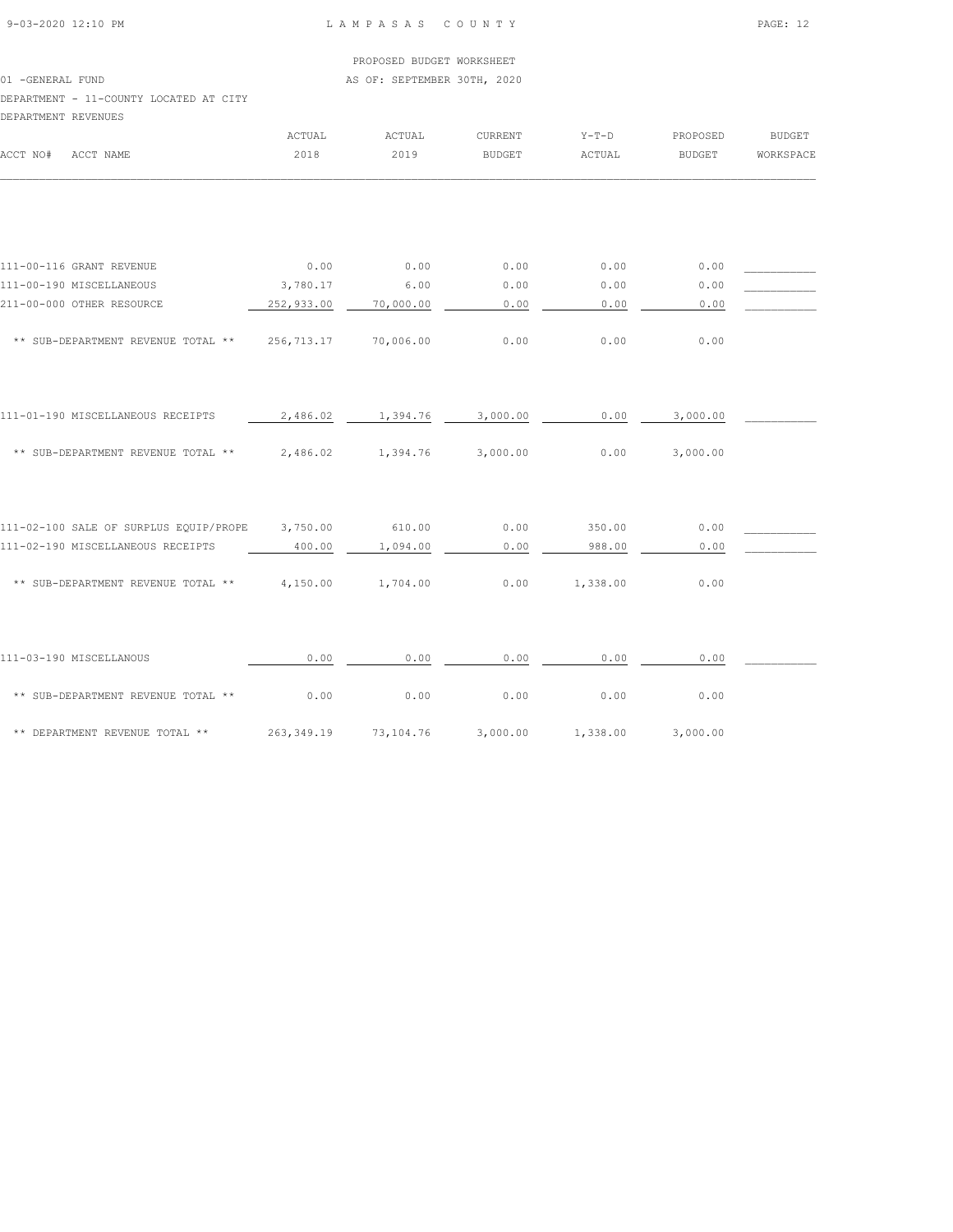01 -GENERAL FUND **AS OF: SEPTEMBER 30TH, 2020** 

# DEPARTMENT - 12-JUSTICE OF PEACE #1

| DEPARTMENT REVENUES |           |        |        |               |         |          |           |
|---------------------|-----------|--------|--------|---------------|---------|----------|-----------|
|                     |           | ACTUAL | ACTUAL | CURRENT       | $Y-T-D$ | PROPOSED | BUDGET    |
| ACCT NO#            | ACCT NAME | 2018   | 2019   | <b>BUDGET</b> | ACTUAL  | BUDGET   | WORKSPACE |
|                     |           |        |        |               |         |          |           |
|                     |           |        |        |               |         |          |           |

|                  | 112-00-003 LOCAL TRUANCY PREVENTION FU | 0.00       | 0.00       | 0.00       | 0.00        | 0.00       |  |
|------------------|----------------------------------------|------------|------------|------------|-------------|------------|--|
|                  | 112-00-006 REIMBURSEMENT OF JUROR PMT  | 0.00       | 0.00       | 0.00       | 0.00        | 0.00       |  |
|                  | 112-00-010 LOCAL MUNICIPAL JURY FUND   | 0.00       | 0.00       | 0.00       | 0.00        | 0.00       |  |
|                  | 112-00-033 EXPUNCTION FEE              | 0.00       | 0.00       | 0.00       | 30.00       | 0.00       |  |
|                  | 112-00-034 JP#1 SECURITY FEES          | 817.71     | 965.75     | 900.00     | 536.90      | 900.00     |  |
|                  | 112-00-050 LOCAL BUILDING SECURITY FUN | 0.00       | 0.00       | 0.00       | 0.00        | 0.00       |  |
|                  | 112-00-080 JUSTICE COURT TECHNOLOGY    | 0.00       | 0.00       | 0.00       | 0.00        | 0.00       |  |
| 112-00-095 JP #1 |                                        | 125,683.50 | 144,966.69 | 120,000.00 | 160, 162.42 | 120,000.00 |  |
|                  | 112-00-116 GRANT REVENUE (DPS)         | 0.00       | 0.00       | 0.00       | 0.00        | 0.00       |  |
|                  | 112-00-150 ELECTRONIC E-FILING         | 0.00       | 0.00       | 0.00       | 0.00        | 0.00       |  |
|                  | 112-00-190 MISCELLANEOUS RECEIPTS      | 0.00       | 0.00       | 100.00     | 0.00        | 100.00     |  |
|                  | 112-00-193 JP # 1 OMNI-BASE FEES       | 4,749.06   | 3,864.14   | 5,000.00   | 7,337.18    | 5,000.00   |  |
|                  |                                        |            |            |            |             |            |  |

\*\* SUB-DEPARTMENT REVENUE TOTAL \*\* 131,250.27 149,796.58 126,000.00 168,066.50 126,000.00

| 112-01-095 JP #1 (COLAGY)          | 17,167.18  | 13,798.76  | 16,500.00  | 76.63      | 16,500.00  |  |
|------------------------------------|------------|------------|------------|------------|------------|--|
| ** SUB-DEPARTMENT REVENUE TOTAL ** | 17,167.18  | 13,798.76  | 16,500.00  | 76.63      | 16,500.00  |  |
| ** DEPARTMENT REVENUE TOTAL **     | 148,417.45 | 163,595.34 | 142,500.00 | 168,143.13 | 142,500.00 |  |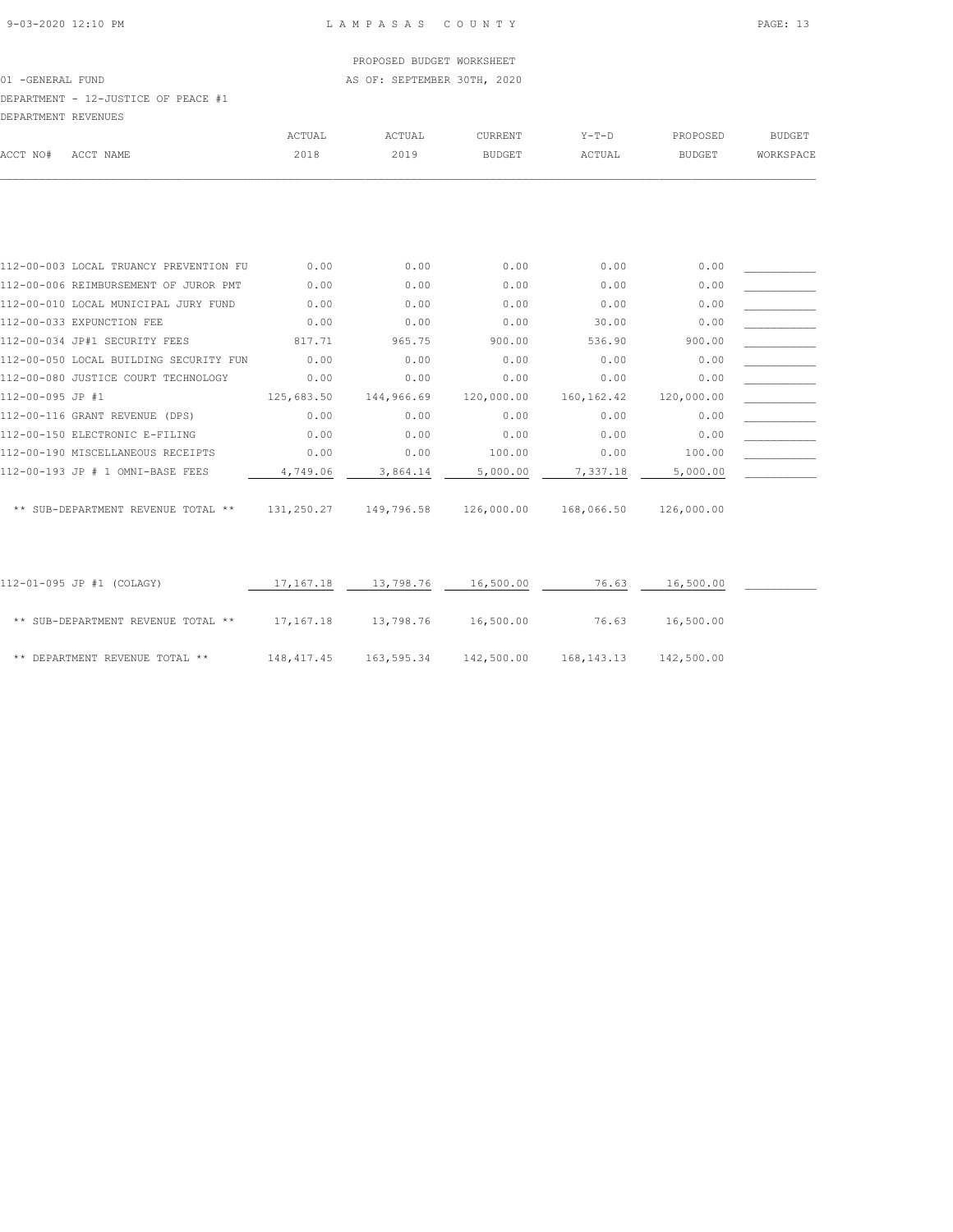01 -GENERAL FUND **AS OF: SEPTEMBER 30TH, 2020** 

# DEPARTMENT - 13-JUSTICE OF PEACE #3

| DEPARTMENT REVENUES |                                        |           |             |               |           |               |               |
|---------------------|----------------------------------------|-----------|-------------|---------------|-----------|---------------|---------------|
|                     |                                        | ACTUAL    | ACTUAL      | CURRENT       | $Y-T-D$   | PROPOSED      | <b>BUDGET</b> |
| ACCT NO#            | ACCT NAME                              | 2018      | 2019        | <b>BUDGET</b> | ACTUAL    | <b>BUDGET</b> | WORKSPACE     |
|                     |                                        |           |             |               |           |               |               |
|                     |                                        |           |             |               |           |               |               |
|                     |                                        |           |             |               |           |               |               |
|                     | 113-00-003 LOCAL TRUANCY PREVENTION FU | 0.00      | 0.00        | 0.00          | 109.94    | 0.00          |               |
|                     | 113-00-010 LOCAL MUNICIPAL JURY FUND   | 0.00      | 0.00        | 0.00          | 2.16      | 0.00          |               |
|                     | 113-00-034 JP#3 SECURITY FEES          | 173.61    | 171.22      | 400.00        | 113.59    | 400.00        |               |
|                     | 113-00-050 LOCAL BUILDING SECURITY FUN | 0.00      | 0.00        | 0.00          | 107.72    | 0.00          |               |
|                     | 113-00-080 JUSTICE COURT TECHNOLOGY    | 0.00      | 0.00        | 0.00          | 0.00      | 0.00          |               |
|                     | 113-00-096 JUSTICE OF PEACE 3          | 30,946.03 | 28, 299. 75 | 31,000.00     | 25,582.65 | 31,000.00     |               |
|                     | 113-00-116 GRANT REVEUE (DPS)          | 0.00      | 0.00        | 0.00          | 0.00      | 0.00          |               |
|                     | 113-00-150 ELECTRONIC E-FILING         | 0.00      | 0.00        | 0.00          | 0.00      | 0.00          |               |
|                     | 113-00-190 MISCELLANEOUS RECEIPTS      | 0.00      | 69.48       | 0.00          | 0.00      | 0.00          |               |
|                     | 113-00-193 JP # 3 OMNI-BASE FEES       | 324.76    | 575.25      | 500.00        | 231.14    | 500.00        |               |

| ** SUB-DEPARTMENT REVENUE TOTAL ** | $31,444.40$ $29,115.70$ $31,900.00$ $26,147.20$ $31,900.00$ |  |  |
|------------------------------------|-------------------------------------------------------------|--|--|

| 113-01-096 JP #3 (COLAGY)          | 1,360.81  | 3,618.04  | 1,200.00  | 1,053.96  | 1,200.00  |  |
|------------------------------------|-----------|-----------|-----------|-----------|-----------|--|
| ** SUB-DEPARTMENT REVENUE TOTAL ** | 1,360.81  | 3,618.04  | 1,200.00  | 1,053.96  | 1,200.00  |  |
| ** DEPARTMENT REVENUE TOTAL **     | 32,805.21 | 32,733.74 | 33,100.00 | 27,201.16 | 33,100.00 |  |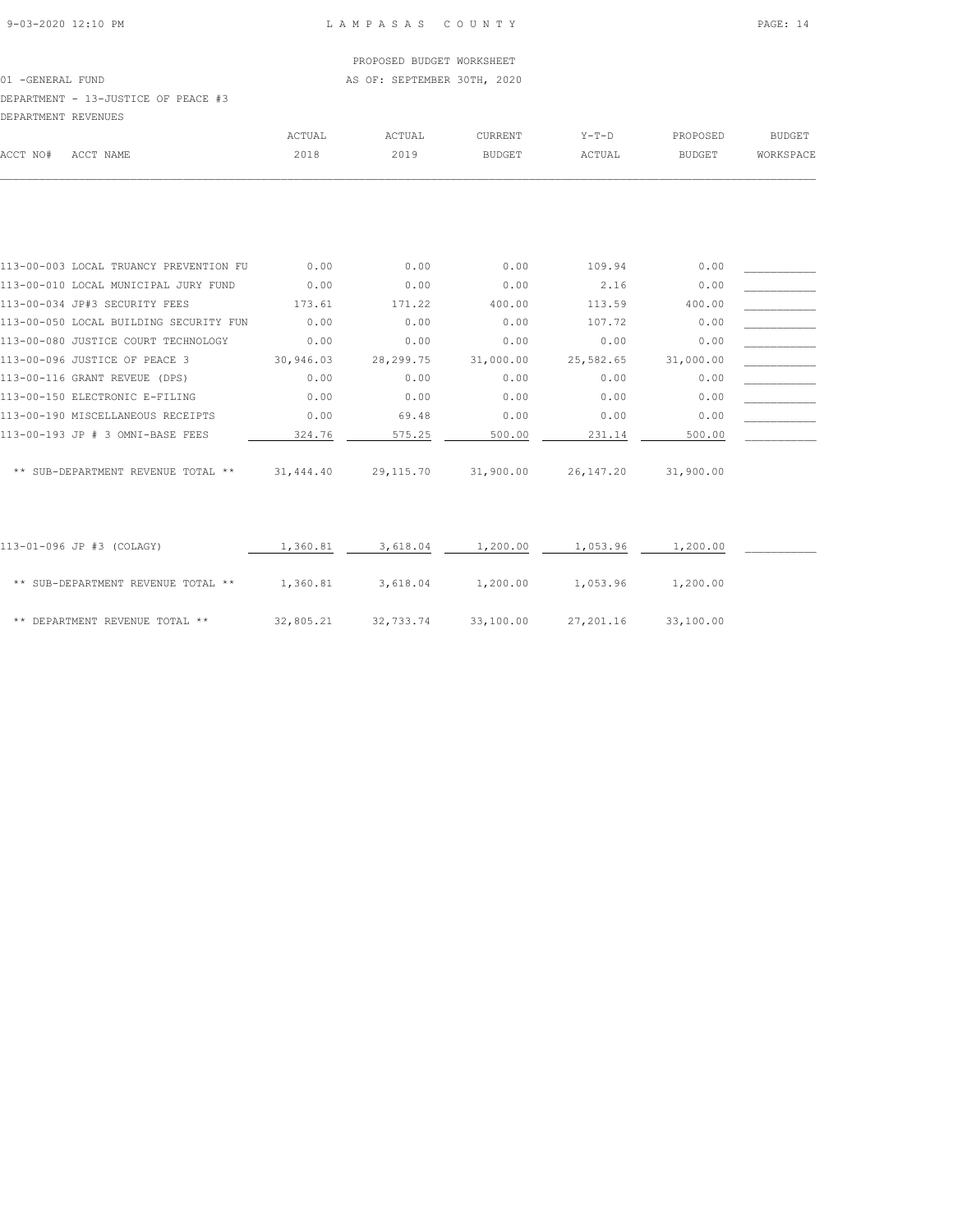01 -GENERAL FUND **AS OF: SEPTEMBER 30TH, 2020** 

DEPARTMENT - 14-JUSTICE OF PEACE #4

| DEPARTMENT REVENUES |           |        |        |                |         |               |               |
|---------------------|-----------|--------|--------|----------------|---------|---------------|---------------|
|                     |           | ACTUAL | ACTUAL | <b>CURRENT</b> | $Y-T-D$ | PROPOSED      | <b>BUDGET</b> |
| ACCT NO#            | ACCT NAME | 2018   | 2019   | <b>BUDGET</b>  | ACTUAL  | <b>BUDGET</b> | WORKSPACE     |
|                     |           |        |        |                |         |               |               |

| 114-00-003 LOCAL TRUANCY PREVENTION FU | 0.00       | 0.00      | 0.00      | 692.92    | 0.00      |  |
|----------------------------------------|------------|-----------|-----------|-----------|-----------|--|
| 114-00-006 REIMBURSEMENT OF JUROR PMT  | 0.00       | 0.00      | 0.00      | 0.00      | 0.00      |  |
| 114-00-010 LOCAL MUNICIPAL JURY FUND   | 0.00       | 0.00      | 0.00      | 13.86     | 0.00      |  |
| 114-00-034 JP#4 SECURITY FEES          | 461.06     | 490.01    | 500.00    | 415.44    | 500.00    |  |
| 114-00-050 LOCAL BUILDING SECURITY FUN | 0.00       | 0.00      | 0.00      | 679.06    | 0.00      |  |
| 114-00-080 JUSTICE COURT TECHNOLOGY FU | 0.00       | 0.00      | 0.00      | 0.00      | 0.00      |  |
| 114-00-097 JUSTICE OF PEACE 4          | 54, 475.34 | 73,645.93 | 50,000.00 | 64,272.96 | 50,000.00 |  |
| 114-00-099 INTEREST                    | 0.00       | 0.00      | 0.00      | 0.00      | 0.00      |  |
| 114-00-109 SERVICE FEES                | 0.00       | 0.00      | 0.00      | 0.00      | 0.00      |  |
| 114-00-116 GRANT REVENUE               | 0.00       | 0.00      | 0.00      | 0.00      | 0.00      |  |
| 114-00-150 ELECTRONIC E-FILING         | 0.00       | 0.00      | 0.00      | 0.00      | 0.00      |  |
| 114-00-190 MISCELLANEOUS RECEIPTS      | 0.00       | 0.00      | 100.00    | 188.60    | 100.00    |  |
| 114-00-193 JP # 4 OMNI-BASE FEES       | 1,250.32   | 1,756.46  | 1,500.00  | 1,446.11  | 1,500.00  |  |
|                                        |            |           |           |           |           |  |
| ** SUB-DEPARTMENT REVENUE TOTAL **     | 56,186.72  | 75,892.40 | 52,100.00 | 67,708.95 | 52,100.00 |  |

| 114-01-097 JP #4 (COLAGY)          | 4,220.01  | 4,991.03  | 4,000.00  | 4,084.04  | 4,000.00  |  |
|------------------------------------|-----------|-----------|-----------|-----------|-----------|--|
| ** SUB-DEPARTMENT REVENUE TOTAL ** | 4,220.01  | 4,991.03  | 4,000.00  | 4,084.04  | 4,000.00  |  |
| ** DEPARTMENT REVENUE TOTAL **     | 60,406.73 | 80,883.43 | 56,100.00 | 71,792.99 | 56,100.00 |  |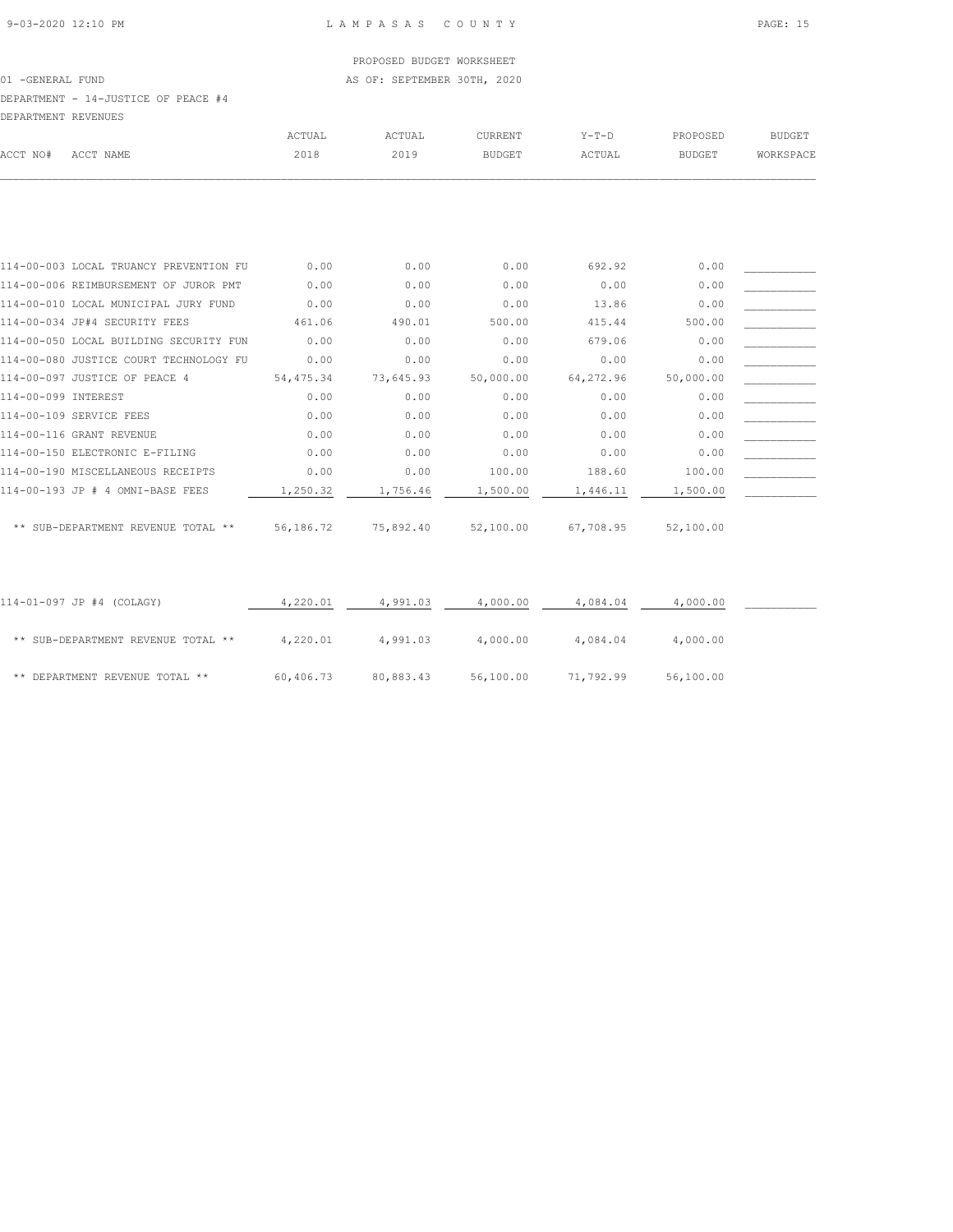#### 9-03-2020 12:10 PM L A M P A S A S C O U N T Y PAGE: 16

## PROPOSED BUDGET WORKSHEET 01 -GENERAL FUND **AS OF: SEPTEMBER 30TH, 2020** DEPARTMENT - 15-COUNTY EXTENSION OFF DEPARTMENT REVENUES ACTUAL ACTUAL CURRENT Y-T-D PROPOSED BUDGET ACCT NO# ACCT NAME 2018 2019 BUDGET ACTUAL BUDGET WORKSPACE

| 115-00-190 MISCELLANEOUS RECEIPTS  | 0.00 | 0.00 | 0.00 | 0.00 | 0.00 |  |
|------------------------------------|------|------|------|------|------|--|
| ** SUB-DEPARTMENT REVENUE TOTAL ** | 0.00 | 0.00 | 0.00 | 0.00 | 0.00 |  |
| ** DEPARTMENT REVENUE TOTAL **     | 0.00 | 0.00 | 0.00 | 0.00 | 0.00 |  |

 $\mathcal{L} = \{ \mathcal{L} = \{ \mathcal{L} = \{ \mathcal{L} = \{ \mathcal{L} = \{ \mathcal{L} = \{ \mathcal{L} = \{ \mathcal{L} = \{ \mathcal{L} = \{ \mathcal{L} = \{ \mathcal{L} = \{ \mathcal{L} = \{ \mathcal{L} = \{ \mathcal{L} = \{ \mathcal{L} = \{ \mathcal{L} = \{ \mathcal{L} = \{ \mathcal{L} = \{ \mathcal{L} = \{ \mathcal{L} = \{ \mathcal{L} = \{ \mathcal{L} = \{ \mathcal{L} = \{ \mathcal{L} = \{ \mathcal{$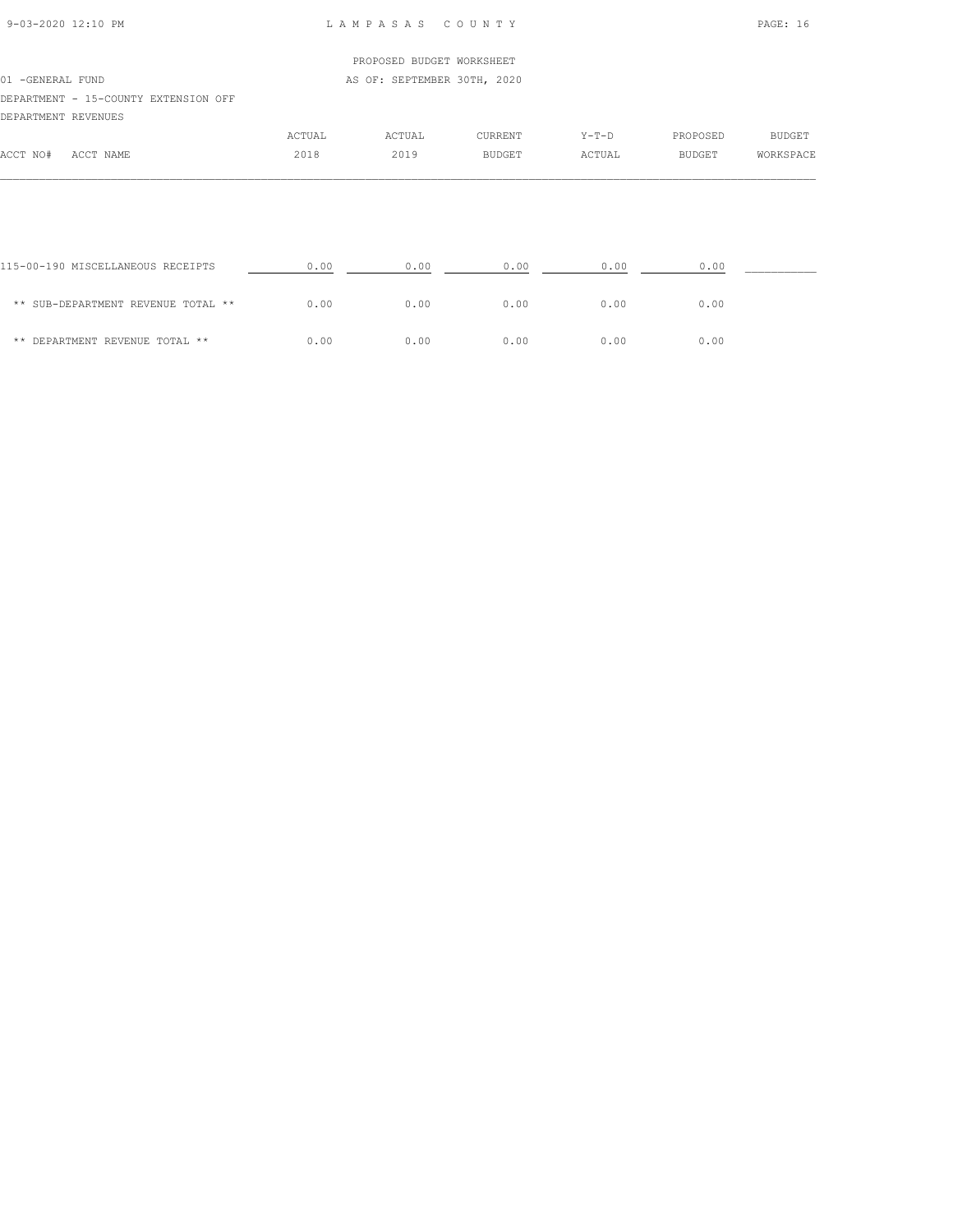| 9-03-2020 12:10 PM |  |  |
|--------------------|--|--|
|                    |  |  |

#### LAMPASAS COUNTY PAGE: 17

| ACCT NO#            | ACCT NAME                       | 2018   | 2019                        | <b>BUDGET</b>  | ACTUAL  | BUDGET   | WORKSPACE |
|---------------------|---------------------------------|--------|-----------------------------|----------------|---------|----------|-----------|
|                     |                                 | ACTUAL | ACTUAL                      | <b>CURRENT</b> | $Y-T-D$ | PROPOSED | BUDGET    |
| DEPARTMENT REVENUES |                                 |        |                             |                |         |          |           |
|                     | DEPARTMENT - 16-ADULT PROBATION |        |                             |                |         |          |           |
| 01 - GENERAL FUND   |                                 |        | AS OF: SEPTEMBER 30TH, 2020 |                |         |          |           |
|                     |                                 |        | PROPOSED BUDGET WORKSHEET   |                |         |          |           |
|                     |                                 |        |                             |                |         |          |           |

| 116-00-190 MISCELLANEOUS RECEIPTS  | 0.00 | 0.00 | 0.00 | 0.00 | 0.00 |  |
|------------------------------------|------|------|------|------|------|--|
| ** SUB-DEPARTMENT REVENUE TOTAL ** | 0.00 | 0.00 | 0.00 | 0.00 | 0.00 |  |
| ** DEPARTMENT REVENUE TOTAL **     | 0.00 | 0.00 | 0.00 | 0.00 | 0.00 |  |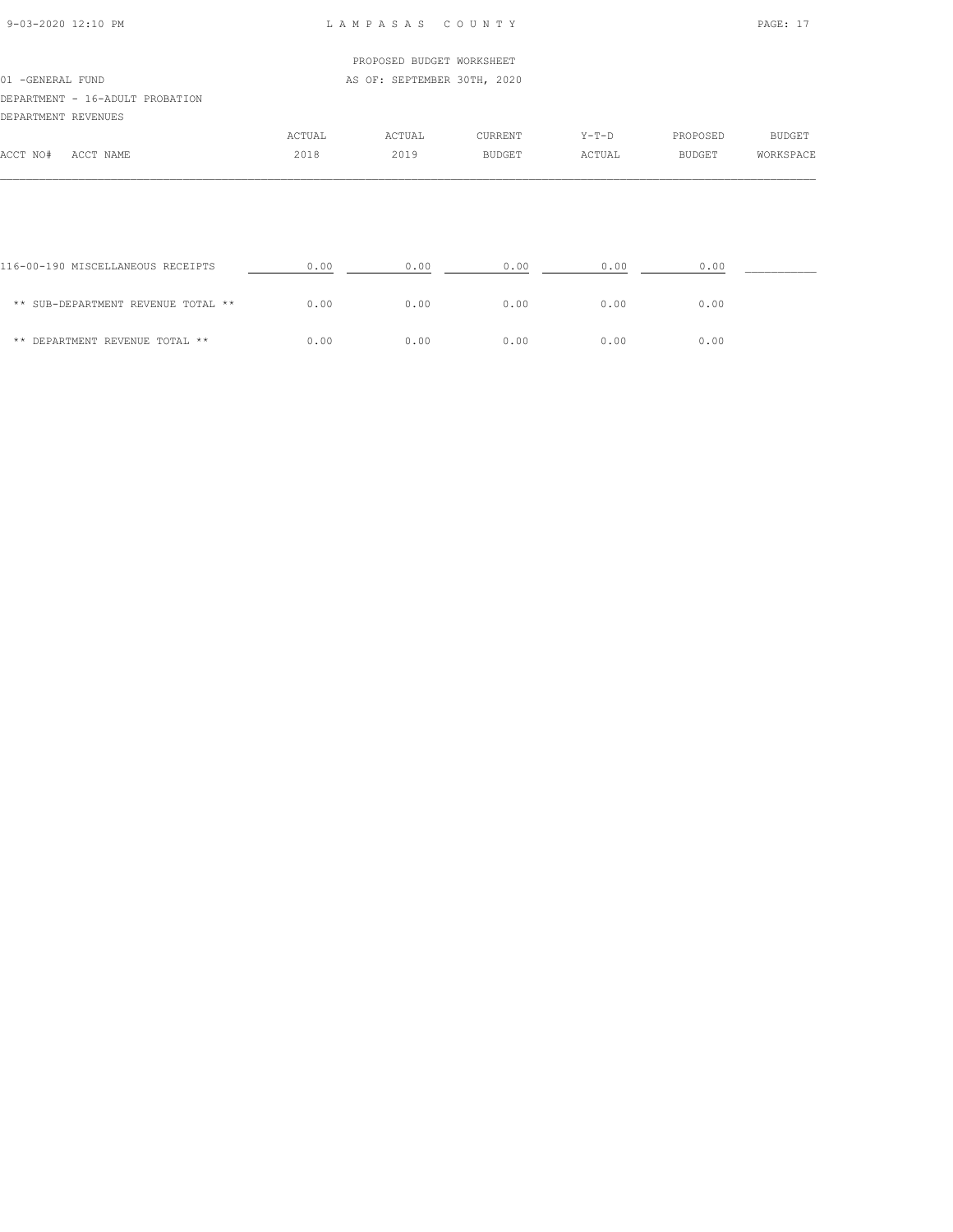#### 9-03-2020 12:10 PM L A M P A S A S C O U N T Y PAGE: 18

#### PROPOSED BUDGET WORKSHEET 01 -GENERAL FUND **AS OF: SEPTEMBER 30TH, 2020**

DEPARTMENT - 17-E.M.S

| DEPARTMENT REVENUES |           |        |        |         |         |          |           |
|---------------------|-----------|--------|--------|---------|---------|----------|-----------|
|                     |           | ACTUAL | ACTUAL | CURRENT | $Y-T-D$ | PROPOSED | BUDGET    |
| ACCT NO#            | ACCT NAME | 2018   | 2019   | BUDGET  | ACTUAL  | BUDGET   | WORKSPACE |
|                     |           |        |        |         |         |          |           |
|                     |           |        |        |         |         |          |           |
|                     |           |        |        |         |         |          |           |
|                     |           |        |        |         |         |          |           |
|                     |           |        |        |         |         |          |           |

| 117-00-109 SERVICE FEE             | 0.00     | 0.00 | 0.00 | 0.00 | 0.00 |  |
|------------------------------------|----------|------|------|------|------|--|
| 117-00-190 MISCELLANEOUS RECEIPTS  | 0.00     | 0.00 | 0.00 | 0.00 | 0.00 |  |
| 117-00-191 CITIZENS DONATIONS      | 8,414.39 | 0.00 | 0.00 | 0.00 | 0.00 |  |
| 117-00-192 EMS COLLECTIONS         | 0.00     | 0.00 | 0.00 | 0.00 | 0.00 |  |
|                                    |          |      |      |      |      |  |
| ** SUB-DEPARTMENT REVENUE TOTAL ** | 8,414.39 | 0.00 | 0.00 | 0.00 | 0.00 |  |
|                                    |          |      |      |      |      |  |
| ** DEPARTMENT REVENUE TOTAL **     | 8.414.39 | 0.00 | 0.00 | 0.00 | 0.00 |  |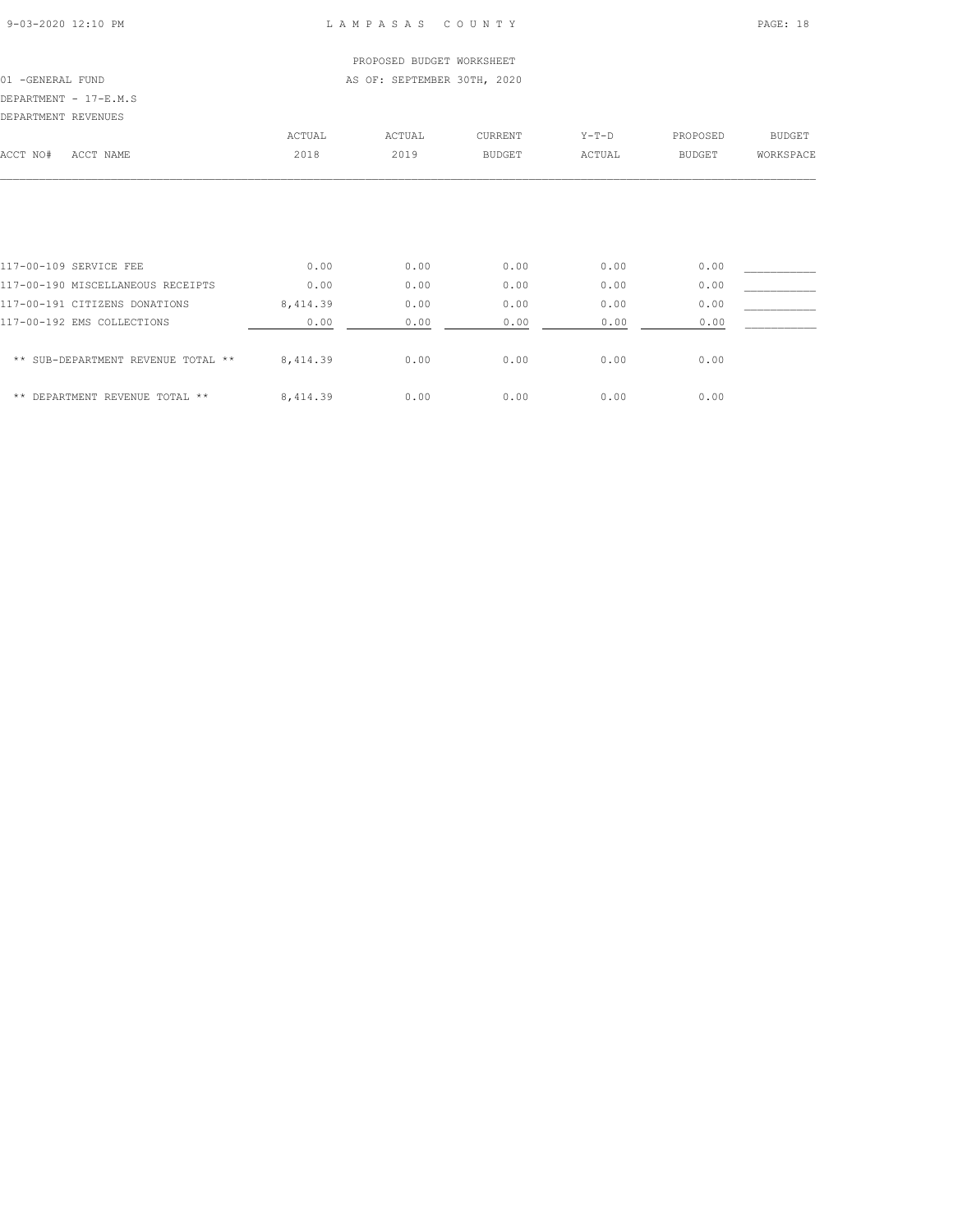#### 9-03-2020 12:10 PM L A M P A S A S C O U N T Y PAGE: 19

| 01 - GENERAL FUND        |        | AS OF: SEPTEMBER 30TH, 2020 |               |         |          |           |
|--------------------------|--------|-----------------------------|---------------|---------|----------|-----------|
|                          |        |                             |               |         |          |           |
| DEPARTMENT - 18-JUDICIAL |        |                             |               |         |          |           |
| DEPARTMENT REVENUES      |        |                             |               |         |          |           |
|                          | ACTUAL | ACTUAL                      | CURRENT       | $Y-T-D$ | PROPOSED | BUDGET    |
| ACCT NO#<br>ACCT NAME    | 2018   | 2019                        | <b>BUDGET</b> | ACTUAL  | BUDGET   | WORKSPACE |
|                          |        |                             |               |         |          |           |

| 118-00-190 MISCELLANEOUS RECEIPTS  | 0.00 | 0.00 | 0.00 | 3,435.64 | 0.00 |  |
|------------------------------------|------|------|------|----------|------|--|
| ** SUB-DEPARTMENT REVENUE TOTAL ** | 0.00 | 0.00 | 0.00 | 3,435.64 | 0.00 |  |
| ** DEPARTMENT REVENUE TOTAL **     | 0.00 | 0.00 | 0.00 | 3,435.64 | 0.00 |  |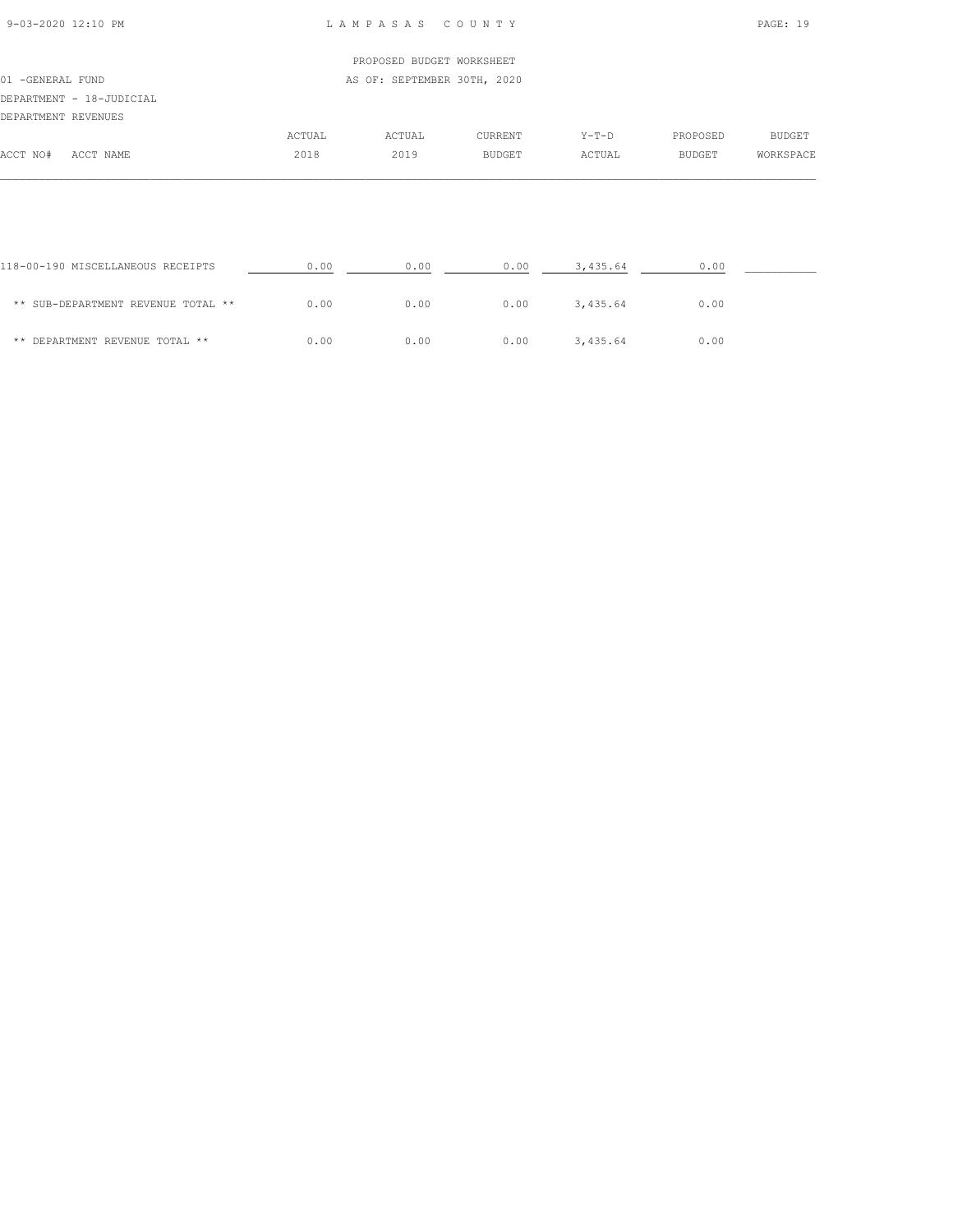#### 01 -GENERAL FUND **AS OF: SEPTEMBER 30TH, 2020**

#### DEPARTMENT - 19-HUMAN RESOURCES

| DEPARTMENT REVENUES  |                                    |        |        |                                                                  |         |               |               |
|----------------------|------------------------------------|--------|--------|------------------------------------------------------------------|---------|---------------|---------------|
|                      |                                    | ACTUAL | ACTUAL | CURRENT                                                          | $Y-T-D$ | PROPOSED      | <b>BUDGET</b> |
| ACCT NO#             | ACCT NAME                          | 2018   | 2019   | <b>BUDGET</b>                                                    | ACTUAL  | <b>BUDGET</b> | WORKSPACE     |
|                      |                                    |        |        |                                                                  |         |               |               |
|                      | 119-00-116 GRANT REVENUE           | 0.00   | 0.00   | 0.00                                                             | 0.00    | 0.00          |               |
| 119-00-152 CONTRACTS |                                    | 0.00   | 0.00   | 0.00                                                             | 0.00    | 0.00          |               |
|                      | 119-00-190 MISCELLANEOUS RECEIPTS  | 151.52 | 0.00   | 0.00                                                             | 0.00    | 0.00          |               |
|                      | 219-00-010 OPERATING TRANSFERS IN  | 0.00   | 0.00   | 0.00                                                             | 0.00    | 0.00          |               |
|                      | ** SUB-DEPARTMENT REVENUE TOTAL ** | 151.52 | 0.00   | 0.00                                                             | 0.00    | 0.00          |               |
|                      | 119-01-190 MISCELLANEOUS RECEIPTS  | 0.00   | 700.00 | 0.00                                                             | 300.00  | 0.00          |               |
|                      | ** SUB-DEPARTMENT REVENUE TOTAL ** | 0.00   | 700.00 | 0.00                                                             | 300.00  | 0.00          |               |
|                      | ** DEPARTMENT REVENUE TOTAL **     | 151.52 | 700.00 | 0.00                                                             | 300.00  | 0.00          |               |
|                      | *** FUND TOTAL REVENUES ***        |        |        | 9,110,589.17 9,504,368.60 9,595,563.00 9,621,099.20 9,634,384.00 |         |               |               |

============= ============= ============= ============= =============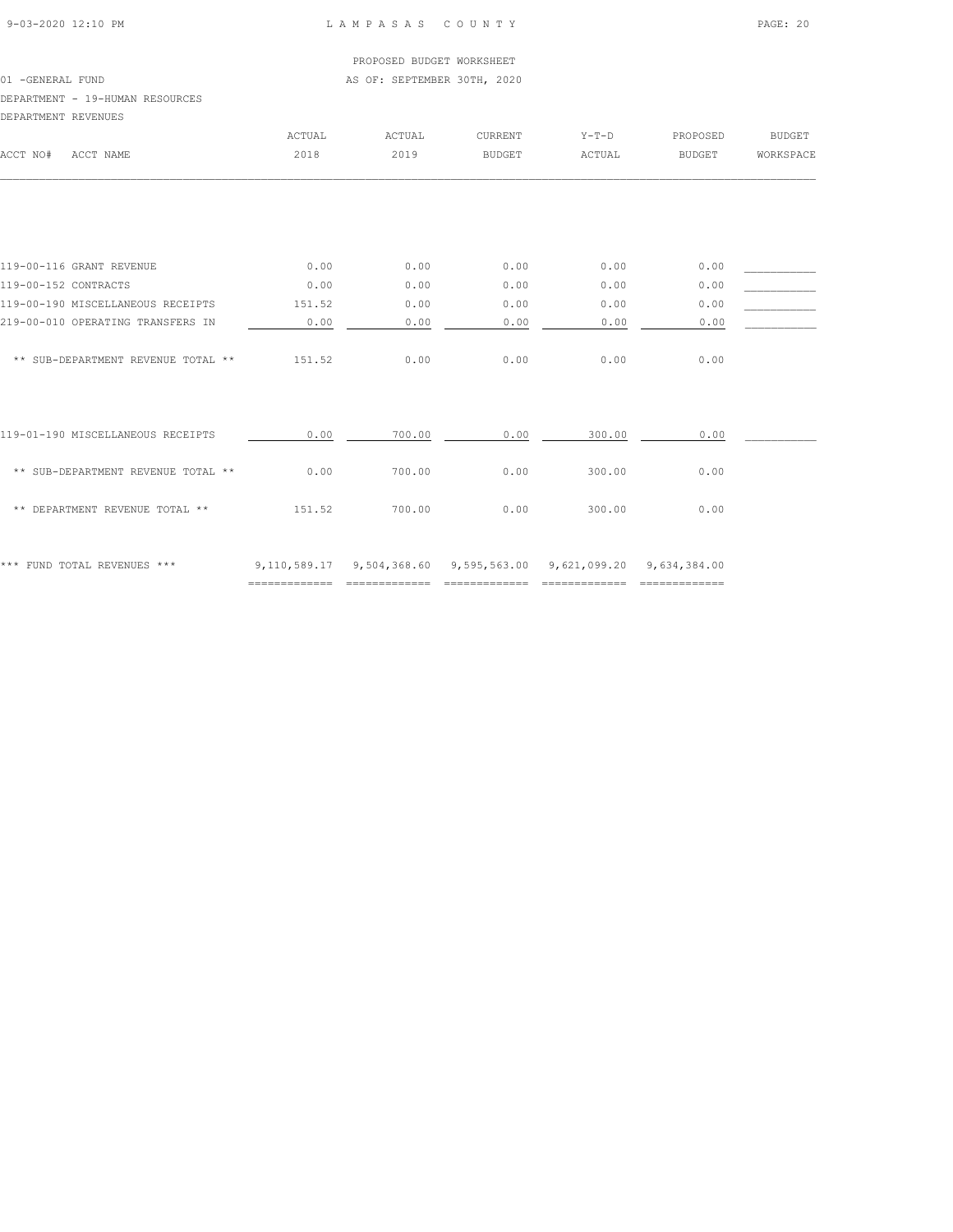ACCT NO# ACCT NAME 2018 2019 BUDGET ACTUAL BUDGET WORKSPACE  $\mathcal{L} = \{ \mathcal{L} = \{ \mathcal{L} = \{ \mathcal{L} = \{ \mathcal{L} = \{ \mathcal{L} = \{ \mathcal{L} = \{ \mathcal{L} = \{ \mathcal{L} = \{ \mathcal{L} = \{ \mathcal{L} = \{ \mathcal{L} = \{ \mathcal{L} = \{ \mathcal{L} = \{ \mathcal{L} = \{ \mathcal{L} = \{ \mathcal{L} = \{ \mathcal{L} = \{ \mathcal{L} = \{ \mathcal{L} = \{ \mathcal{L} = \{ \mathcal{L} = \{ \mathcal{L} = \{ \mathcal{L} = \{ \mathcal{$ 

| WAGES                                   |            |            |            |            |            |  |
|-----------------------------------------|------------|------------|------------|------------|------------|--|
|                                         |            |            |            |            |            |  |
| 401-00-101 SALARIES & WAGES ELECTED OF  | 69,734.08  | 66,367.07  | 71,842.00  | 66, 313.91 | 75,724.00  |  |
| 401-00-107 SALARIES & WAGES ADM #3058   | 36,978.82  | 38,825.66  | 37,913.00  | 34,997.29  | 39,963.00  |  |
| 401-00-108 SALARIES & WAGES VA<br>#2882 | 8,992.36   | 9,338.36   | 9,264.00   | 8,300.50   | 9,765.00   |  |
| 401-00-113 SALARIES & WAGES ASST #3515  | 25,394.14  | 24, 415.05 | 25,280.00  | 23,043.89  | 26,646.00  |  |
| 401-00-133 SALARY/SUPPLEMENT            | 25,199.98  | 26,168.99  | 25,200.00  | 23, 261.75 | 25,200.00  |  |
| 401-00-199 LONGEVITY PAYMENT            | 1,202.86   | 1,320.00   | 1,440.00   | 1,440.00   | 1,560.00   |  |
| ** CATEGORY TOTAL **                    | 167,502.24 | 166,435.13 | 170,939.00 | 157,357.34 | 178,858.00 |  |
| EMPLOYEE BENEFITS                       |            |            |            |            |            |  |
|                                         |            |            |            |            |            |  |
| 401-00-203 FICA BENEFITS                | 12,476.04  | 11,918.70  | 13,077.00  | 11,610.99  | 13,683.00  |  |
| 401-00-204 GROUP MEDICAL INSURANCE      | 29,547.73  | 37,926.15  | 43, 117.00 | 45,527.82  | 45,889.00  |  |
| 401-00-205 RETIREMENT                   | 20,651.10  | 23, 228.49 | 27,350.00  | 21, 144.23 | 28,617.00  |  |
| 401-00-207 WORKMAN'S COMP               | 443.00     | 451.00     | 405.00     | 405.00     | 455.00     |  |
| 401-00-208 UNEMPLOYMENT INSURANCE       | 72.00      | 72.00      | 74.00      | 74.00      | 48.00      |  |
|                                         |            |            |            |            |            |  |
| ** CATEGORY TOTAL **                    | 63,189.87  | 73,596.34  | 84,023.00  | 78,762.04  | 88,692.00  |  |
| GENERAL EXPENSES                        |            |            |            |            |            |  |
|                                         |            |            |            |            |            |  |
| 401-00-300 COURT INTERPRETER/MEDIATOR   | 0.00       | 353.63     | 0.00       | 0.00       | 0.00       |  |
| 401-00-301 COMMUNICATIONS               | 62.00      | 0.00       | 0.00       | 0.00       | 0.00       |  |
| 401-00-302 UTILITIES                    | 0.00       | 0.00       | 0.00       | 0.00       | 0.00       |  |
| 401-00-303 COMPUTER SUPPLIES            | 238.98     | 0.00       | 0.00       | 0.00       | 0.00       |  |
| 401-00-304 OPERATING SUPPLIES           | 1,414.67   | 2,803.84   | 1,500.00   | 934.78     | 1,500.00   |  |
| 401-00-305 TRAVEL & INSERVICE TRAINING  | 6,039.02   | 6,495.93   | 5,000.00   | 3,197.97   | 4,500.00   |  |
| 401-00-309 COURT APPOINTED ATTORNEY     | 21,260.00  | 21,075.00  | 20,000.00  | 15,175.00  | 20,000.00  |  |
| 401-00-310 JURY FEES                    | 2,240.00   | 1,380.00   | 1,500.00   | 0.00       | 1,500.00   |  |
| 401-00-311 REPAIRS & MAINTENANCE-COURT  | 50.00      | 0.00       | 0.00       | 0.00       | 0.00       |  |
| 401-00-312 EQUIPMENT MAINTENANCE CONTR  | 0.00       | 0.00       | 0.00       | 0.00       | 0.00       |  |
| 401-00-315 DUES                         | 5,465.00   | 4,705.00   | 5,500.00   | 3,774.98   | 5,000.00   |  |
| 401-00-320 INVESTIGATIVE EXPENSE        | 0.00       | 0.00       | 0.00       | 0.00       | 0.00       |  |
| 401-00-333 CONTRACTED SERVICES          | 0.00       | 0.00       | 0.00       | 0.00       | 0.00       |  |
| 401-00-341 COURT REPORTER               | 2,427.23   | 2,335.54   | 2,000.00   | 613.65     | 2,000.00   |  |
| 401-00-358 CONSULTING FEES              | 0.00       | 0.00       | 0.00       | 0.00       | 0.00       |  |
| 401-00-361 POSTAGE                      | 0.00       | 0.00       | 0.00       | 0.00       | 0.00       |  |
| 401-00-364 PUBLICATIONS, BOOKS, MANUAL  | 142.50     | 239.60     | 200.00     | 42.50      | 200.00     |  |
| 401-00-370 EQUIPMENT RENTAL - COPIER    | 2,486.22   | 2,558.18   | 2,000.00   | 2,143.65   | 2,000.00   |  |
| 401-00-371 EXPERT WITNESS               | 0.00       | 0.00       | 0.00       | 0.00       | 0.00       |  |
| 401-00-378 RENTAL SPACE                 | 0.00       | 0.00       | 0.00       | 0.00       | 0.00       |  |
| 401-00-381 911-ADDRESSING SIGNS         | 2,161.59   | 2,869.29   | 2,000.00   | 681.95     | 2,000.00   |  |
| 401-00-383 SEPTIC TANK INSPECTION       | 0.00       | 0.00       | 0.00       | 0.00       | 0.00       |  |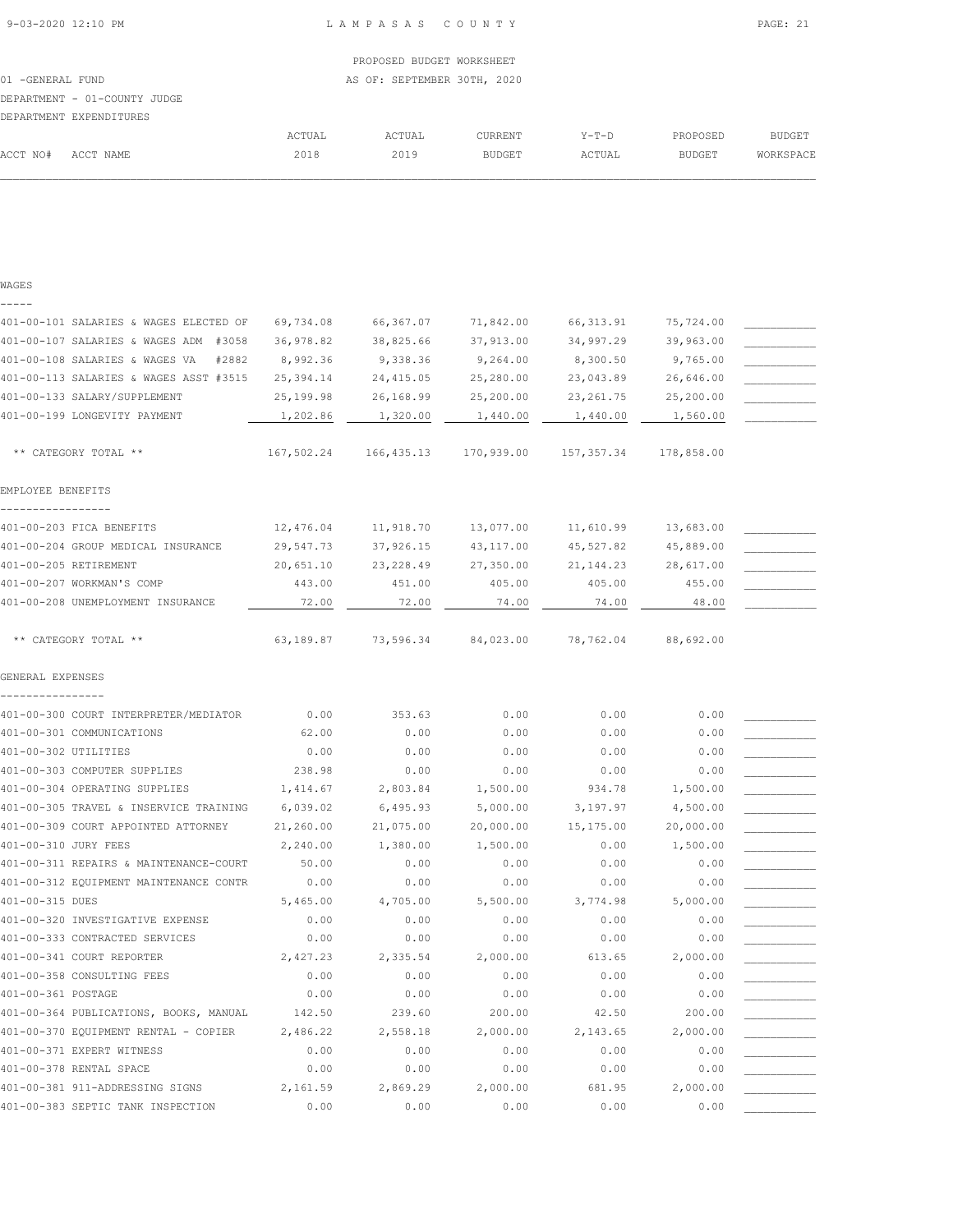01 -GENERAL FUND **AS OF: SEPTEMBER 30TH, 2020** 

# DEPARTMENT - 01-COUNTY JUDGE

#### DEPARTMENT EXPENDITURES

| DELANITENT EALENDIIONEO                |          |                               |               |           |               |           |
|----------------------------------------|----------|-------------------------------|---------------|-----------|---------------|-----------|
|                                        | ACTUAL   | ACTUAL                        | CURRENT       | $Y-T-D$   | PROPOSED      | BUDGET    |
| ACCT NO#<br>ACCT NAME                  | 2018     | 2019                          | <b>BUDGET</b> | ACTUAL    | <b>BUDGET</b> | WORKSPACE |
| 401-00-387 VETERAN SEVICES/VET RIDE    | 1,300.00 | 1,300.00                      | 1,300.00      | 1,300.00  | 1,300.00      |           |
| 401-00-389 MISCELLANEOUS EXPENSE       | 19.00    | 0.00                          | 0.00          | 0.00      | 0.00          |           |
| ** CATEGORY TOTAL **                   |          | 45,306.21 46,116.01 41,000.00 |               | 27,864.48 | 40,000.00     |           |
| CAPITAL OUTLAY                         |          |                               |               |           |               |           |
| 401-00-401 OFFICE MACHINES & EQUIPMENT | 0.00     | 0.00                          | 0.00          | 0.00      | 0.00          |           |
| 401-00-402 OPERATING EQUIPMENT         | 0.00     | 0.00                          | 0.00          | 0.00      | 0.00          |           |
| 401-00-418 ANNEX BUILDING              | 0.00     | 0.00                          | 0.00          | 0.00      | 0.00          |           |
| ** CATEGORY TOTAL **                   | 0.00     | 0.00                          | 0.00          | 0.00      | 0.00          |           |
|                                        |          |                               |               |           |               |           |
| 401-00-500 OPERATING TRANSFERS OUT     | 0.00     | 0.00                          | 0.00          | 0.00      | 0.00          |           |

| ** CATEGORY TOTAL **       | 0.00       | 0.00       | 0.00       | 0.00       | 0.00       |
|----------------------------|------------|------------|------------|------------|------------|
| ** SUB-DEPARTMENT TOTAL ** | 275,998.32 | 286,147.48 | 295,962.00 | 263,983.86 | 307,550.00 |

#### WAGES

-----

| 401-01-104 SALARY & WAGES DEP #2840    | 48,187.40 | 50,792.20 | 49,645.00                     | 45,826.74           | 52,328.00 |  |
|----------------------------------------|-----------|-----------|-------------------------------|---------------------|-----------|--|
| 401-01-199 LONGEVITY                   | 2,280.00  | 2,400.00  | 2,400.00                      | 2,400.00            | 2,400.00  |  |
|                                        |           |           |                               |                     |           |  |
| ** CATEGORY TOTAL **                   | 50,467.40 | 53,192.20 |                               | 52,045.00 48,226.74 | 54,728.00 |  |
| EMPLOYEE BENEFITS                      |           |           |                               |                     |           |  |
|                                        |           |           |                               |                     |           |  |
| 401-01-203 FICA BENEFITS               | 3,824.76  | 3,888.60  | 3,981.00                      | 3,797.82            | 4,187.00  |  |
| 401-01-204 GROUP MEDICAL INSURANCE     | 8,840.58  | 9,169.08  | 9,501.00                      | 10,307.34           | 9,972.00  |  |
| 401-01-205 RETIREMENT                  | 6,574.84  | 8,209.74  | 8,327.00                      | 8,017.23            | 8,756.00  |  |
| 401-01-207 WORKMEN'S COMP              | 134.00    | 170.00    | 123.00                        | 123.00              | 139.00    |  |
| 401-01-208 UNEMPLOYEMENT INSURANCE     | 0.00      | 0.00      | 52.00                         | 0.00                | 33.00     |  |
|                                        |           |           |                               |                     |           |  |
| ** CATEGORY TOTAL **                   | 19,374.18 |           | 21,437.42 21,984.00 22,245.39 |                     | 23,087.00 |  |
| GENERAL EXPENSES                       |           |           |                               |                     |           |  |
|                                        |           |           |                               |                     |           |  |
| 401-01-301 COMMUNICATION               | 1,270.59  | 1,380.54  | 1,425.00                      | 1,083.26            | 1,425.00  |  |
| 401-01-304 OPERATING SUPPLIES          | 837.08    | 1,405.46  | 950.00                        | 3,802.36            | 1,000.00  |  |
| 401-01-305 TRAVEL & INSERVICE TRAINING | 1,298.50  | 1,478.37  | 1,950.00                      | 182.68              | 2,000.00  |  |
| 401-01-308 REPAIR & MAINTENANCE        | 618.00    | 0.00      | 500.00                        | 0.00                | 500.00    |  |
| 401-01-342 GAS & OIL                   | 1,034.77  | 711.52    | 1,150.00                      | 562.09              | 1,150.00  |  |
| 401-01-343 REPAIRS & MAINTENANCE VEHIC | 697.18    | 239.24    | 200.00                        | 114.88              | 200.00    |  |
| 401-01-346 FOOD                        | 0.00      | 0.00      | 0.00                          | 0.00                | 300.00    |  |
|                                        |           |           |                               |                     |           |  |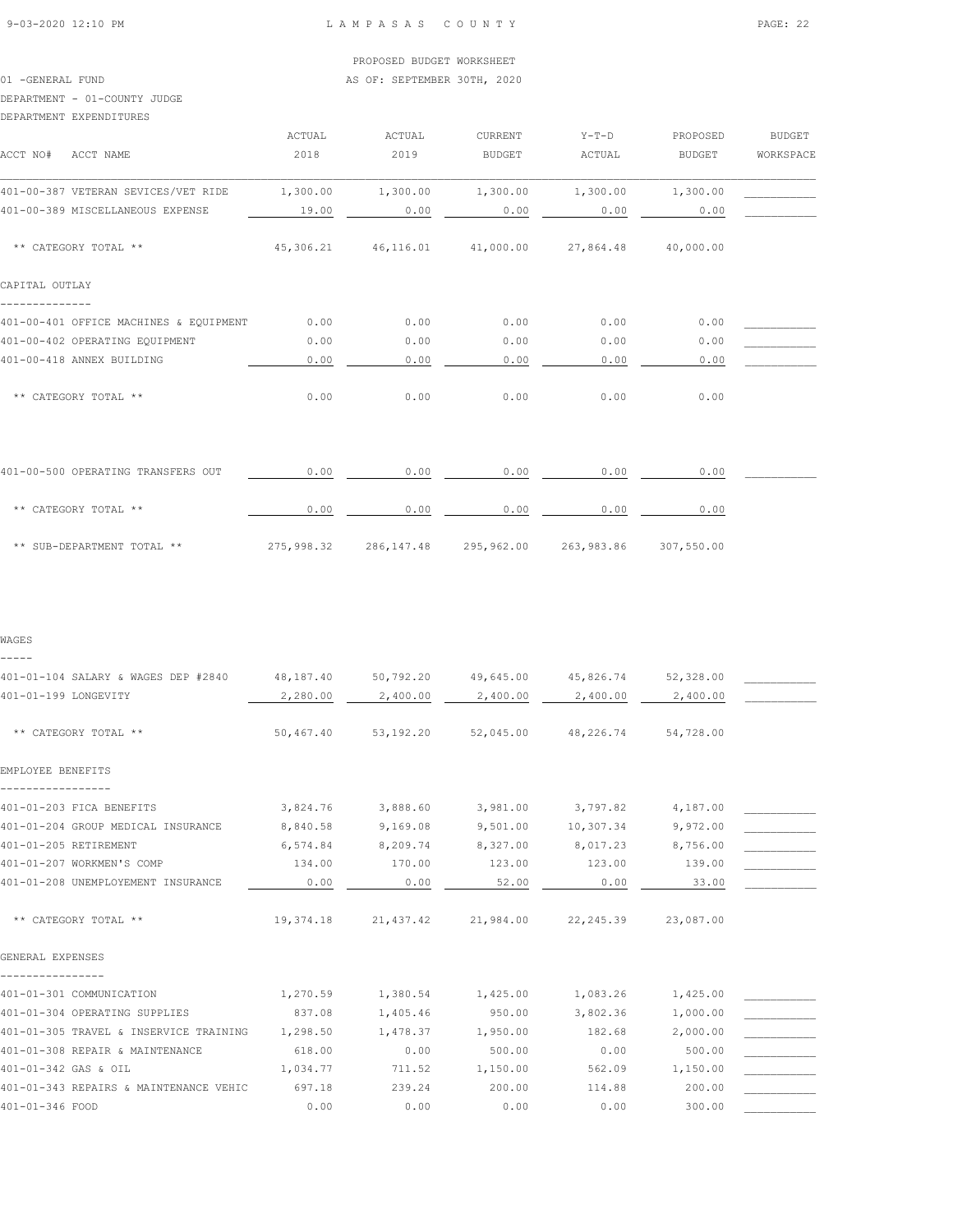01 -GENERAL FUND **AS OF: SEPTEMBER 30TH, 2020** 

#### DEPARTMENT - 01-COUNTY JUDGE

DEPARTMENT EXPENDITURES

|                                      | ACTUAL    | ACTUAL    | CURRENT       | $Y-T-D$   | PROPOSED  | <b>BUDGET</b> |
|--------------------------------------|-----------|-----------|---------------|-----------|-----------|---------------|
| ACCT NO#<br>ACCT NAME                | 2018      | 2019      | <b>BUDGET</b> | ACTUAL    | BUDGET    | WORKSPACE     |
| 401-01-361 POSTAGE                   | 0.00      | 0.00      | 0.00          | 0.00      | 0.00      |               |
| 401-01-370 EQUIPMENT RENTAL - COPIER | 1,151.15  | 1,255.80  | 1,300.00      | 1,151.15  | 1,300.00  |               |
| ** CATEGORY TOTAL **                 | 6,907.27  | 6,470.93  | 7,475.00      | 6,896.42  | 7,875.00  |               |
| CAPITAL OUTLAY                       |           |           |               |           |           |               |
| 401-01-402 OPERATING EQUIPMENT       | 0.00      | 0.00      | 0.00          | 0.00      | 0.00      |               |
| ** CATEGORY TOTAL **                 | 0.00      | 0.00      | 0.00          | 0.00      | 0.00      |               |
| ** SUB-DEPARTMENT TOTAL **           | 76,748.85 | 81,100.55 | 81,504.00     | 77,368.55 | 85,690.00 |               |

#### WAGES -----

| 401-02-167 MAINTENANCE TECHNICIAN#3689 | 24, 173. 77 | 25,481.81 | 24,906.00 | 22,989.84 | 26,252.00 |  |
|----------------------------------------|-------------|-----------|-----------|-----------|-----------|--|
| 401-02-199 LONGEVITY PAYMENT           | 0.00        | 0.00      | 0.00      | 0.00      | 0.00      |  |
| ** CATEGORY TOTAL **                   | 24, 173. 77 | 25,481.81 | 24,906.00 | 22,989.84 | 26,252.00 |  |
| EMPLOYEE BENEFITS                      |             |           |           |           |           |  |
|                                        |             |           |           |           |           |  |
| 401-02-203 FICA BENEFITS               | 1,300.90    | 1,267.29  | 1,905.00  | 1,242.47  | 2,008.00  |  |
| 401-02-204 GROUPT MEDICAL INSURANCE    | 13,088.40   | 12,539.54 | 14,470.00 | 14,419.00 | 15,290.00 |  |
| 401-02-205 RETIREMENT                  | 3,211.56    | 4,002.80  | 3,985.00  | 3,906.28  | 4,200.00  |  |
| 401-02-207 WORKMEN'S COMP              | 65.00       | 642.00    | 806.00    | 806.00    | 772.00    |  |
| 401-02-208 UNEMPLOYMENT INSURANCE      | 25.00       | 74.00     | 25.00     | 77.00     | 16.00     |  |
| 401-02-212 PHONE ALLOWANCE             | 480.00      | 520.00    | 480.00    | 440.00    | 480.00    |  |
| ** CATEGORY TOTAL **                   | 18,170.86   | 19,045.63 | 21,671.00 | 20,890.75 | 22,766.00 |  |
| ** SUB-DEPARTMENT TOTAL **             | 42,344.63   | 44,527.44 | 46,577.00 | 43,880.59 | 49,018.00 |  |

#### WAGES

-----

| 401-03-104 DIR OF DEVELOPMENT SERVICES | 0.00 | 0.00 | 1.00 | 0.OO |      |
|----------------------------------------|------|------|------|------|------|
| ** CATEGORY TOTAL **                   | 0.00 | 0.00 |      | 0.00 | 0.00 |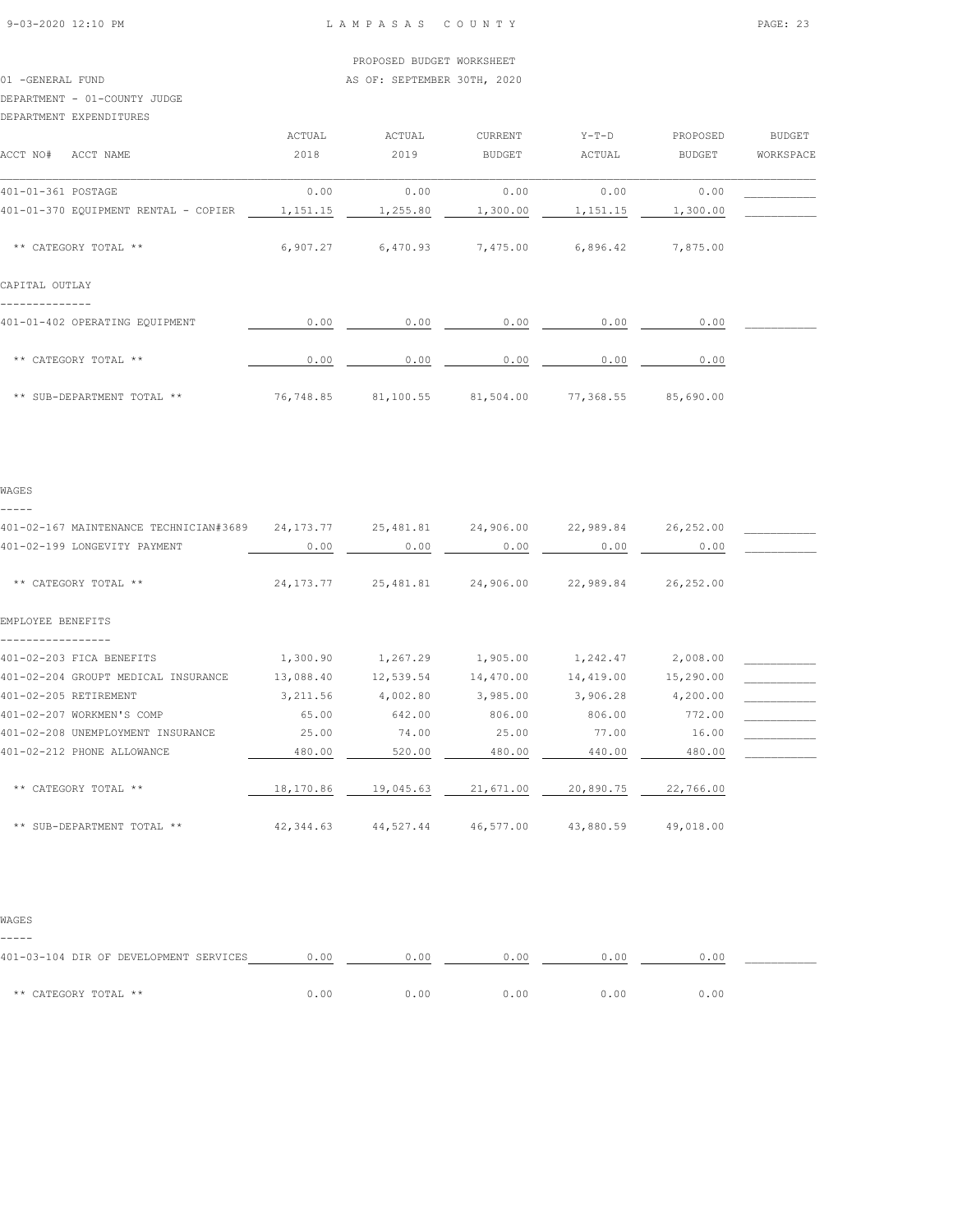#### PROPOSED BUDGET WORKSHEET 01 -GENERAL FUND **AS OF: SEPTEMBER 30TH, 2020**

DEPARTMENT - 01-COUNTY JUDGE

|  | DEPARTMENT EXPENDITURES |
|--|-------------------------|
|--|-------------------------|

| DELANITENT EALENDIIONEO            |        |                                                        |               |         |          |               |
|------------------------------------|--------|--------------------------------------------------------|---------------|---------|----------|---------------|
|                                    | ACTUAL | ACTUAL                                                 | CURRENT       | $Y-T-D$ | PROPOSED | <b>BUDGET</b> |
| ACCT NO#<br>ACCT NAME              | 2018   | 2019                                                   | <b>BUDGET</b> | ACTUAL  | BUDGET   | WORKSPACE     |
|                                    |        |                                                        |               |         |          |               |
|                                    |        |                                                        |               |         |          |               |
| EMPLOYEE BENEFITS                  |        |                                                        |               |         |          |               |
|                                    |        |                                                        |               |         |          |               |
| 401-03-203 FICA BENEFITS           | 0.00   | 0.00                                                   | 0.00          | 0.00    | 0.00     |               |
| 401-03-204 GROUP MEDICAL INSURANCE | 0.00   | 0.00                                                   | 0.00          | 0.00    | 0.00     |               |
| 401-03-205 RETIREMENT              | 0.00   | 0.00                                                   | 0.00          | 0.00    | 0.00     |               |
| 401-03-207 WORKMEN'S COMP          | 0.00   | 0.00                                                   | 0.00          | 0.00    | 0.00     |               |
| 401-03-208 UNEMPLOYMENT INSURANCE  | 0.00   | 0.00                                                   | 0.00          | 0.00    | 0.00     |               |
|                                    |        |                                                        |               |         |          |               |
| ** CATEGORY TOTAL **               | 0.00   | 0.00                                                   | 0.00          | 0.00    | 0.00     |               |
|                                    |        |                                                        |               |         |          |               |
| ** SUB-DEPARTMENT TOTAL **         | 0.00   | 0.00                                                   | 0.00          | 0.00    | 0.00     |               |
|                                    |        |                                                        |               |         |          |               |
|                                    |        |                                                        |               |         |          |               |
| ***<br>DEPARTMENT TOTAL<br>***     |        | 395,091.80 411,775.47 424,043.00 385,233.00 442,258.00 |               |         |          |               |
|                                    |        |                                                        |               |         |          |               |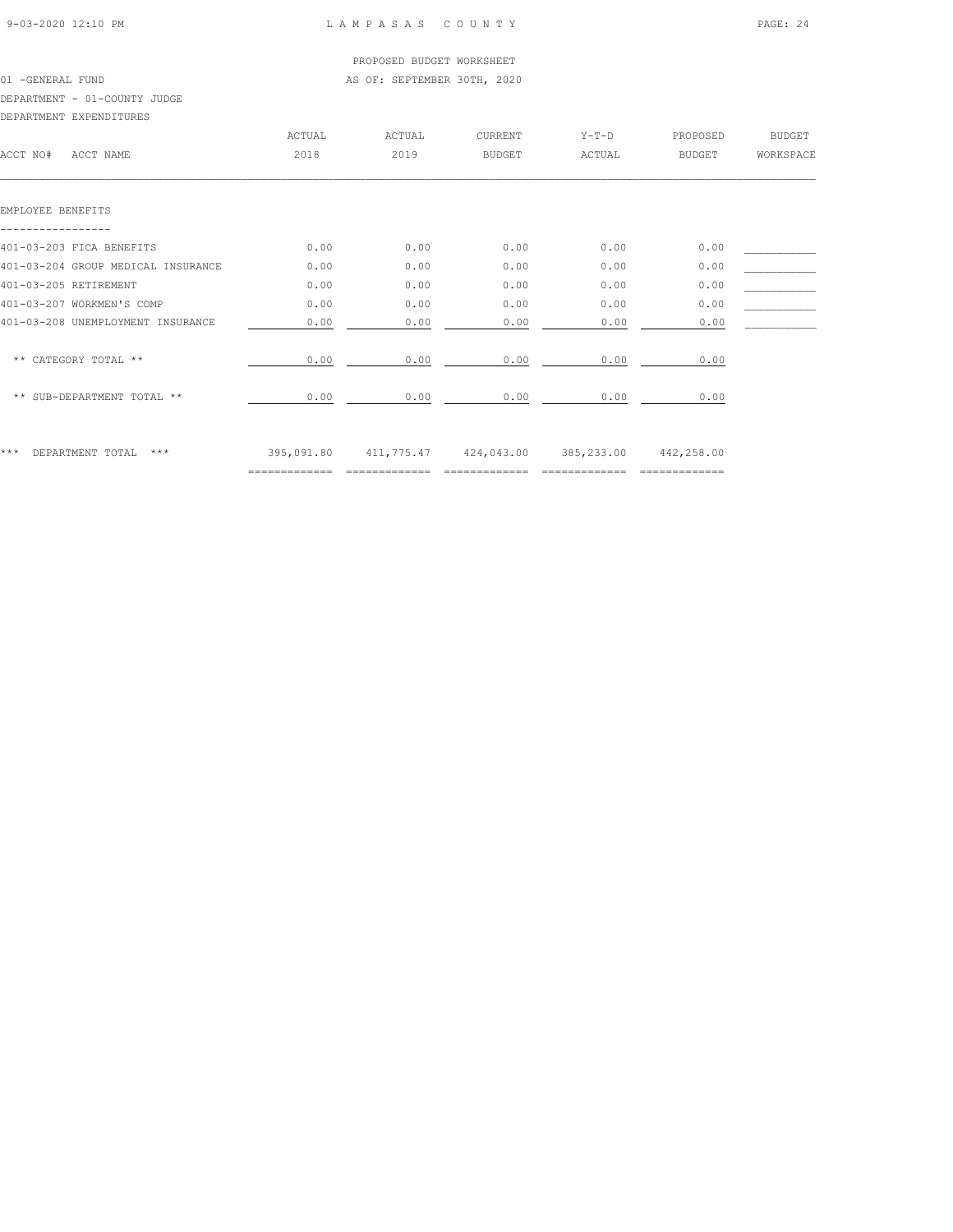| ACCT NO#         | ACCT NAME                      | 2018   | 2019                        | <b>BUDGET</b> | ACTUAL  | <b>BUDGET</b> | WORKSPACE |
|------------------|--------------------------------|--------|-----------------------------|---------------|---------|---------------|-----------|
|                  |                                | ACTUAL | ACTUAL                      | CURRENT       | $Y-T-D$ | PROPOSED      | BUDGET    |
|                  | DEPARTMENT EXPENDITURES        |        |                             |               |         |               |           |
|                  | DEPARTMENT - 02-COUNTY AUDITOR |        |                             |               |         |               |           |
| 01 -GENERAL FUND |                                |        | AS OF: SEPTEMBER 30TH, 2020 |               |         |               |           |
|                  |                                |        | PROPOSED BUDGET WORKSHEET   |               |         |               |           |
|                  |                                |        |                             |               |         |               |           |

| WAGES                                         |            |            |            |            |            |  |
|-----------------------------------------------|------------|------------|------------|------------|------------|--|
| -----                                         |            |            |            |            |            |  |
| 402-00-102 SALARIES & WAGES APPOINTED         | 60,078.98  | 9,838.43   | 61,894.00  | 55, 571.57 | 86,958.00  |  |
| 402-00-103 SALARIES & WAGES DEP #2878         | 35,440.68  | 37, 154.68 | 36,302.00  | 33,509.38  | 38,264.00  |  |
| 402-00-104 SALARY & WAGES DEP<br>#0456        | 21,703.30  | 16,883.79  | 27,814.00  | 25,676.13  | 29,317.00  |  |
| 402-00-110 PART-TIME EMPLOYEES                | 0.00       | 0.00       | 0.00       | 0.00       | 0.00       |  |
| 402-00-111 INFO TECHNOLOGY                    | 0.00       | 0.00       | 0.00       | 0.00       | 0.00       |  |
| 402-00-120 SALARY & WAGES OVERTIME            | 0.00       | 0.00       | 0.00       | 0.00       | 0.00       |  |
| 402-00-133 SALARY/SUPPLEMENT/STIPENT          | 0.00       | 0.00       | 0.00       | 0.00       | 2,000.00   |  |
| 402-00-199 LONGEVITY PAYMENT                  | 1,921.38   | 2,040.00   | 2,160.00   | 2,160.00   | 2,280.00   |  |
| ** CATEGORY TOTAL **                          | 119,144.34 | 65,916.90  | 128,170.00 | 116,917.08 | 158,819.00 |  |
| EMPLOYEE BENEFITS                             |            |            |            |            |            |  |
| -----------------<br>402-00-203 FICA BENEFITS | 9,044.23   | 5,228.38   | 9,805.00   | 8,627.00   | 12,150.00  |  |
| 402-00-204 GROUP MEDICAL INSURANCE            | 26,637.22  | 17,726.02  | 30,439.00  | 30,947.82  | 32,964.00  |  |
| 402-00-205 RETIREMENT                         | 15,522.12  | 11,396.21  | 20,507.00  | 19,097.52  | 25, 411.00 |  |
| 402-00-207 WORKMEN'S COMP                     | 3,355.00   | 6,176.82   | 304.00     | 304.00     | 404.00     |  |
| 402-00-208 UNEMPLOYMENT INSURANCE             | 62.00      | 2,718.69   | 128.00     | 128.00     | 94.00      |  |
| 402-00-212 PHONE ALLOWANCE                    | 0.00       | 0.00       | 0.00       | 0.00       | 480.00     |  |
| ** CATEGORY TOTAL **                          | 54,620.57  | 43,246.12  | 61,183.00  | 59,104.34  | 71,503.00  |  |
| GENERAL EXPENSES                              |            |            |            |            |            |  |
| 402-00-301 COMMUNICATIONS                     | 4,157.16   | 6,341.24   | 4,000.00   | 5,615.74   | 5,000.00   |  |
| 402-00-304 OPERATING SUPPLIES                 | 1,946.35   | 1,379.37   | 1,500.00   | 2,870.55   | 2,100.00   |  |
| 402-00-305 TRAVEL & INSERVICE TRAINING        | 527.10     | 1,375.45   | 2,000.00   | 1,660.99   | 5,000.00   |  |
| 402-00-308 REPAIRS & MAINTENANCE EQUIP        | 0.00       | 0.00       | 0.00       | 0.00       | 0.00       |  |
| 402-00-312 EQUIPMENT MAINTENANCE CONTR        | 7,187.05   | 7,546.40   | 6,800.00   | 8,006.71   | 7,500.00   |  |
| 402-00-315 DUES                               | 235.00     | 0.00       | 600.00     | 595.00     | 600.00     |  |
| 402-00-333 CONTRACTED SERVICES                | 0.00       | 0.00       | 0.00       | 0.00       | 0.00       |  |
| 402-00-361 POSTAGE                            | 0.00       | 0.00       | 0.00       | 0.00       | 0.00       |  |
| 402-00-364 PUBLICATIONS, BOOKS, MANUAL        | 843.80     | 720.00     | 700.00     | 522.20     | 700.00     |  |
| 402-00-370 EQUIPMENT RENTAL-COPIER            | 943.80     | 939.90     | 1,200.00   | 777.83     | 1,200.00   |  |
| 402-00-375 BANK CHARGES                       | 21.94      | 72.17      | 0.00       | 0.00       | 0.00       |  |
| 402-00-389 MISCELLANOUS EXPENSE               | 0.00       | 0.00       | 0.00       | 0.00       | 0.00       |  |
| ** CATEGORY TOTAL **                          | 15,862.20  | 18,374.53  | 16,800.00  | 20,049.02  | 22,100.00  |  |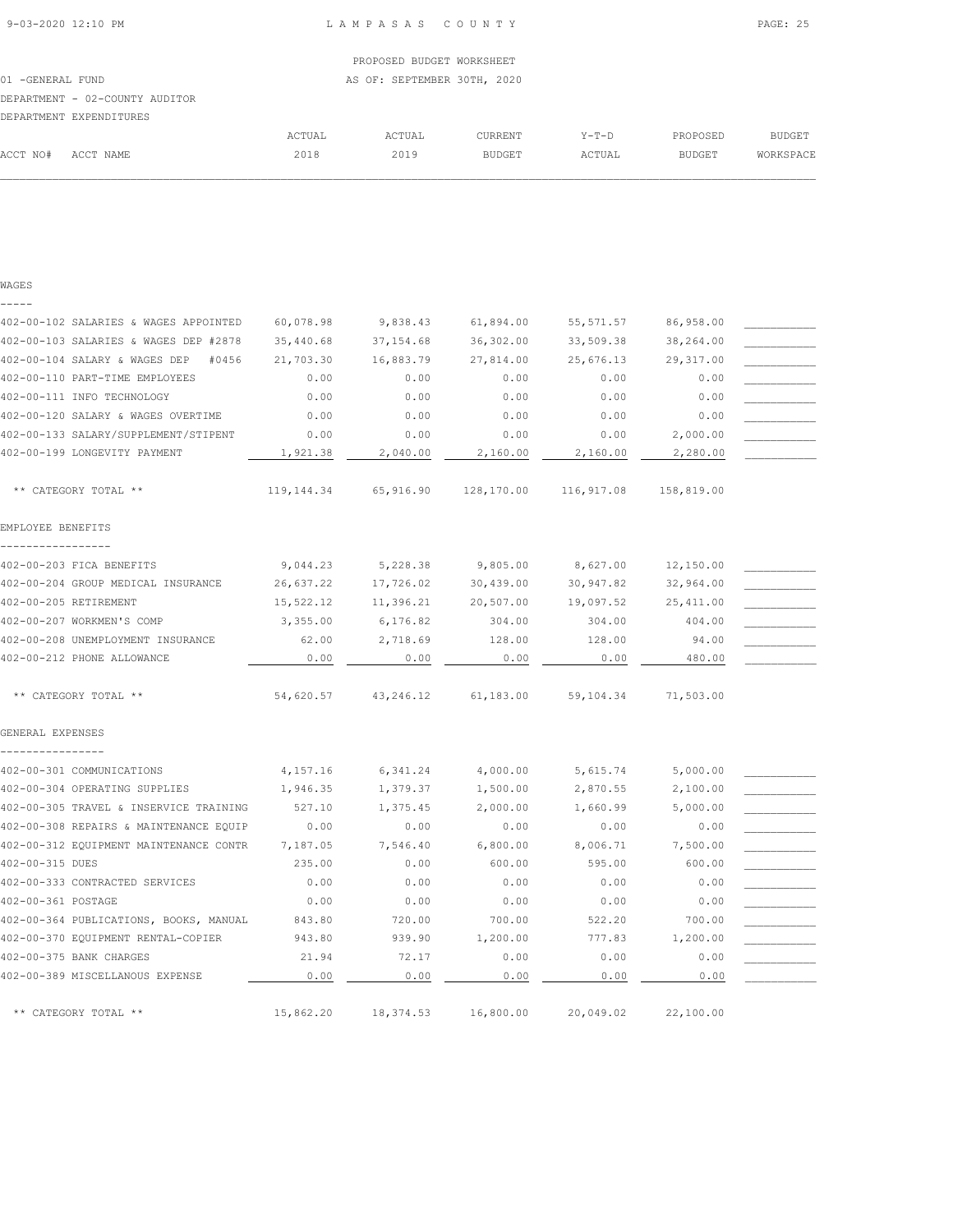01 -GENERAL FUND **AS OF: SEPTEMBER 30TH, 2020** 

#### DEPARTMENT - 02-COUNTY AUDITOR

DEPARTMENT EXPENDITURES

| ACCT NO#<br>ACCT NAME                  | ACTUAL<br>2018 | ACTUAL<br>2019 | CURRENT<br><b>BUDGET</b> | $Y-T-D$<br>ACTUAL | PROPOSED<br><b>BUDGET</b> | <b>BUDGET</b><br>WORKSPACE |
|----------------------------------------|----------------|----------------|--------------------------|-------------------|---------------------------|----------------------------|
| CAPITAL OUTLAY                         |                |                |                          |                   |                           |                            |
|                                        |                |                |                          |                   |                           |                            |
| 402-00-401 OFFICE MACHINES & EQUIPMENT | 0.00           | 0.00           | 0.00                     | 0.00              | 0.00                      |                            |
| ** CATEGORY TOTAL **                   | 0.00           | 0.00           | 0.00                     | 0.00              | 0.00                      |                            |
|                                        |                |                |                          |                   |                           |                            |
| 402-00-501 DEPRECIATION                | 0.00           | 0.00           | 0.00                     | 0.00              | 0.00                      |                            |
| ** CATEGORY TOTAL **                   | 0.00           | 0.00           | 0.00                     | 0.00              | 0.00                      |                            |
| ** SUB-DEPARTMENT TOTAL **             | 189,627.11     | 127,537.55     | 206,153.00               | 196,070.44        | 252,422.00                |                            |
| WAGES                                  |                |                |                          |                   |                           |                            |
| -----                                  |                |                |                          |                   |                           |                            |
| 402-01-104 SALARY & WAGES DEP #1635    | 54,734.56      | 57, 352.18     | 56,056.00                | 51,746.10         | 59,085.00                 |                            |
| 402-01-133 SALARY/SUPPLEMENT/STIPEND   | 0.00           | 2,211.07       | 0.00                     | 773.24            | 0.00                      |                            |
| 402-01-199 LONGEVITY PAYMENT           | 2,402.31       | 2,400.00       | 2,400.00                 | 2,400.00          | 2,400.00                  |                            |
| ** CATEGORY TOTAL **                   | 57,136.87      | 61,963.25      | 58,456.00                | 54,919.34         | 61,485.00                 |                            |
| EMPLOYEE BENEFITS                      |                |                |                          |                   |                           |                            |
| ----------<br>402-01-203 FICA BENEFITS | 4,304.33       | 4,502.77       | 4,472.00                 | 4,308.23          | 4,704.00                  |                            |
| 402-01-204 GROUP MEDICAL INSURANCE     | 8,172.12       | 8,476.78       | 9,501.00                 | 9,545.42          | 9,910.00                  |                            |
| 402-01-205 RETIREMENT                  | 7,444.00       | 9,556.55       | 9,353.00                 | 9,144.66          | 9,838.00                  |                            |
| 402-01-207 WORKMEN'S COMP              | 188.00         | 191.00         | 138.00                   | 138.00            | 156.00                    |                            |
| 402-01-208 UNEMPLOYMENT INSURANCE      | 58.00          | 63.00          | 58.00                    | 58.00             | 37.00                     |                            |
| ** CATEGORY TOTAL **                   | 20,166.45      | 22,790.10      | 23,522.00                | 23, 194. 31       | 24,645.00                 |                            |
| GENERAL EXPENSES                       |                |                |                          |                   |                           |                            |
| 402-01-301 COMMUNICATION               | 0.00           | 0.00           | 0.00                     | 0.00              | 0.00                      |                            |
| 402-01-303 COMPUTER SUPPLIES           | 0.00           | 0.00           | 0.00                     | 0.00              | 0.00                      |                            |
| 402-01-304 OPERATING SUPPLIES          | 0.00           | 0.00           | 0.00                     | 0.00              | 0.00                      |                            |
| 402-01-305 TRAVEL & INSERVICE TRAINING | 0.00           | 0.00           | 400.00                   | 0.00              | 400.00                    |                            |
| 402-01-361 POSTAGE                     | 0.00           | 0.00           | 0.00                     | 0.00              | 0.00                      |                            |
| 402-01-364 PUBLICATIONS, BOOKS, MANUAL | 0.00           | 0.00           | 100.00                   | 0.00              | 100.00                    |                            |
| 402-01-365 IHC HOSPITAL                | 92,309.96      | 0.00           | 483,057.00               | 363,057.00        | 120,000.00                |                            |
| 402-01-366 IHC DOCTORS                 | 0.00           | 0.00           | 93,000.00                | 0.00              | 93,000.00                 |                            |
| 402-01-367 IHC LABORATORY              | 0.00           | 0.00           | 150.00                   | 0.00              | 150.00                    |                            |
| 402-01-368 IHC X-RAYS                  | 0.00           | 0.00           | 150.00                   | 0.00              | 150.00                    |                            |
| 402-01-369 IHC DRUGS                   | 0.00           | 0.00           | 38,000.00                | 0.00              | 38,000.00                 |                            |
| ** CATEGORY TOTAL **                   | 92,309.96      | 0.00           | 614,857.00               | 363,057.00        | 251,800.00                |                            |

\*\* SUB-DEPARTMENT TOTAL \*\* 169,613.28 84,753.35 696,835.00 441,170.65 337,930.00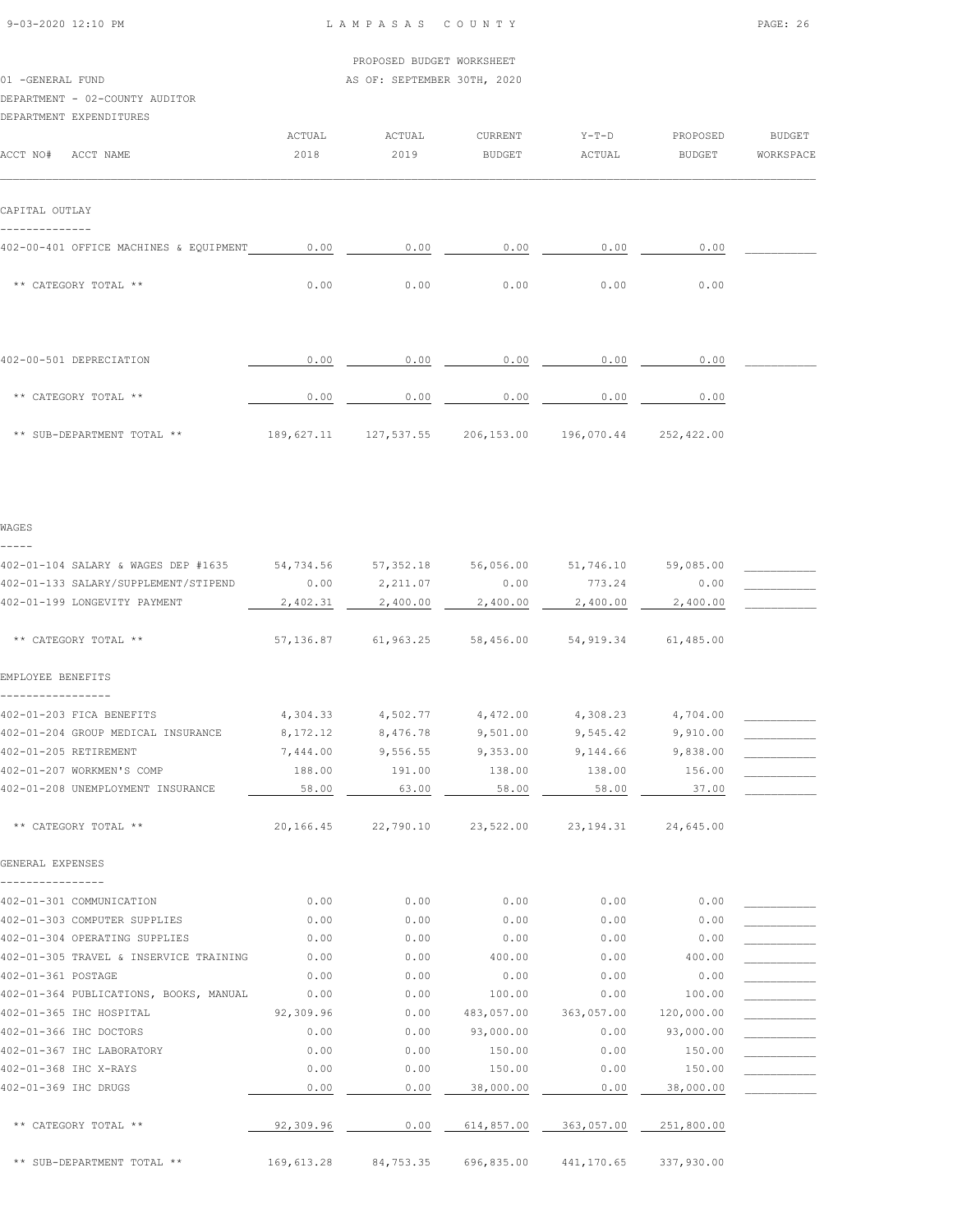| 9-03-2020 12:10 PM |  |
|--------------------|--|

#### LAMPASAS COUNTY PAGE: 27

|                                |        | PROPOSED BUDGET WORKSHEET   |         |         |          |           |
|--------------------------------|--------|-----------------------------|---------|---------|----------|-----------|
| 01 -GENERAL FUND               |        | AS OF: SEPTEMBER 30TH, 2020 |         |         |          |           |
| DEPARTMENT - 02-COUNTY AUDITOR |        |                             |         |         |          |           |
| DEPARTMENT EXPENDITURES        |        |                             |         |         |          |           |
|                                | ACTUAL | ACTUAL                      | CURRENT | $Y-T-D$ | PROPOSED | BUDGET    |
| ACCT NO#<br>ACCT NAME          | 2018   | 2019                        | BUDGET  | ACTUAL  | BUDGET   | WORKSPACE |
|                                |        |                             |         |         |          |           |
|                                |        |                             |         |         |          |           |
|                                |        |                             |         |         |          |           |

| WAGES                                  |                     |                                         |           |                               |                     |  |
|----------------------------------------|---------------------|-----------------------------------------|-----------|-------------------------------|---------------------|--|
|                                        |                     |                                         |           |                               |                     |  |
| 402-02-103 SALARIES & WAGES DEP #3070  | 40,490.69 42,638.20 |                                         |           | 41,675.00 38,471.29 43,927.00 |                     |  |
| 402-02-199 LONGEVITY PAYMENT           | 1,200.00            | 1,320.00                                | 1,440.00  | 1,440.00                      | 1,560.00            |  |
| ** CATEGORY TOTAL **                   | 41,690.69           | 43,958.20                               | 43,115.00 | 39,911.29                     | 45,487.00           |  |
| EMPLOYEE BENEFITS                      |                     |                                         |           |                               |                     |  |
| 402-02-203 FICA BENEFITS               | 3,099.45            | 3, 144.02 3, 298.00                     |           | 3,079.53                      | 3,480.00            |  |
| 402-02-204 GROUP MEDICAL INSURANCE     | 9,568.20            | 10,282.04                               | 9,501.00  | 9,513.00                      | 9,934.00            |  |
| 402-02-205 RETIREMENT                  | 5,431.41            | 6,780.62                                | 6,898.00  | 6,638.42                      | 7,278.00            |  |
| 402-02-207 WORKMEN'S COMP              | 138.00              | 113.00                                  | 102.00    | 102.00                        | 116.00              |  |
| 402-02-208 UNEMPLOYMENT INSURANCE      | 42.00               | 0.00                                    | 43.00     | 43.00                         | 27.00               |  |
| ** CATEGORY TOTAL **                   |                     | 18,279.06 20,319.68 19,842.00 19,375.95 |           |                               | 20,835.00           |  |
| GENERAL EXPENSES                       |                     |                                         |           |                               |                     |  |
|                                        |                     |                                         |           |                               |                     |  |
| 402-02-301 COMMUNICATIONS              | 0.00                | 0.00                                    | 0.00      | 0.00                          | 0.00                |  |
| 402-02-303 COMPUTER SUPPLIES           | 2,611.00            | 2,466.00                                | 2,388.00  | 1,899.00                      | 2,388.00            |  |
| 402-02-304 OPERATING SUPPLIES          | 1,989.00            | 1,865.11                                | 2,710.00  | 1,658.08                      | 2,710.00            |  |
| 402-02-305 TRAVEL & INSERVICE TRAINING | 360.16              | 1,759.12                                | 1,000.00  | 193.55                        | 1,000.00            |  |
| 402-02-315 DUES                        | 0.00                | 0.00                                    | 0.00      | 0.00                          | 0.00                |  |
| 402-02-352 OMNI-BASE FEES              | 910.00              | 780.00                                  | 1,000.00  | 702.00                        | 1,000.00            |  |
| 402-02-370 EQUIPMENT RENTAL-COPIER     | 0.00                | 0.00                                    | 0.00      | 0.00                          | 0.00                |  |
| ** CATEGORY TOTAL **                   | 5,870.16            | 6,870.23                                | 7,098.00  | 4,452.63                      | 7,098.00            |  |
| ** SUB-DEPARTMENT TOTAL **             |                     | 65,839.91 71,148.11 70,055.00           |           |                               | 63,739.87 73,420.00 |  |

| GENERAL EXPENSES |
|------------------|
|                  |

| 402-03-345 MEDICAL (COVID 19)  | 0.00       | 0.00       | 0.00       | 0.00       | 0.00                         |  |
|--------------------------------|------------|------------|------------|------------|------------------------------|--|
| ** CATEGORY TOTAL **           | 0.00       | 0.00       | 0.00       | 0.00       | 0.00                         |  |
| ** SUB-DEPARTMENT TOTAL **     | 0.00       | 0.00       | 0.00       | 0.00       | 0.00                         |  |
| ***<br>***<br>DEPARTMENT TOTAL | 425,080.30 | 283,439.01 | 973,043.00 | 700,980.96 | 663,772.00<br>-------------- |  |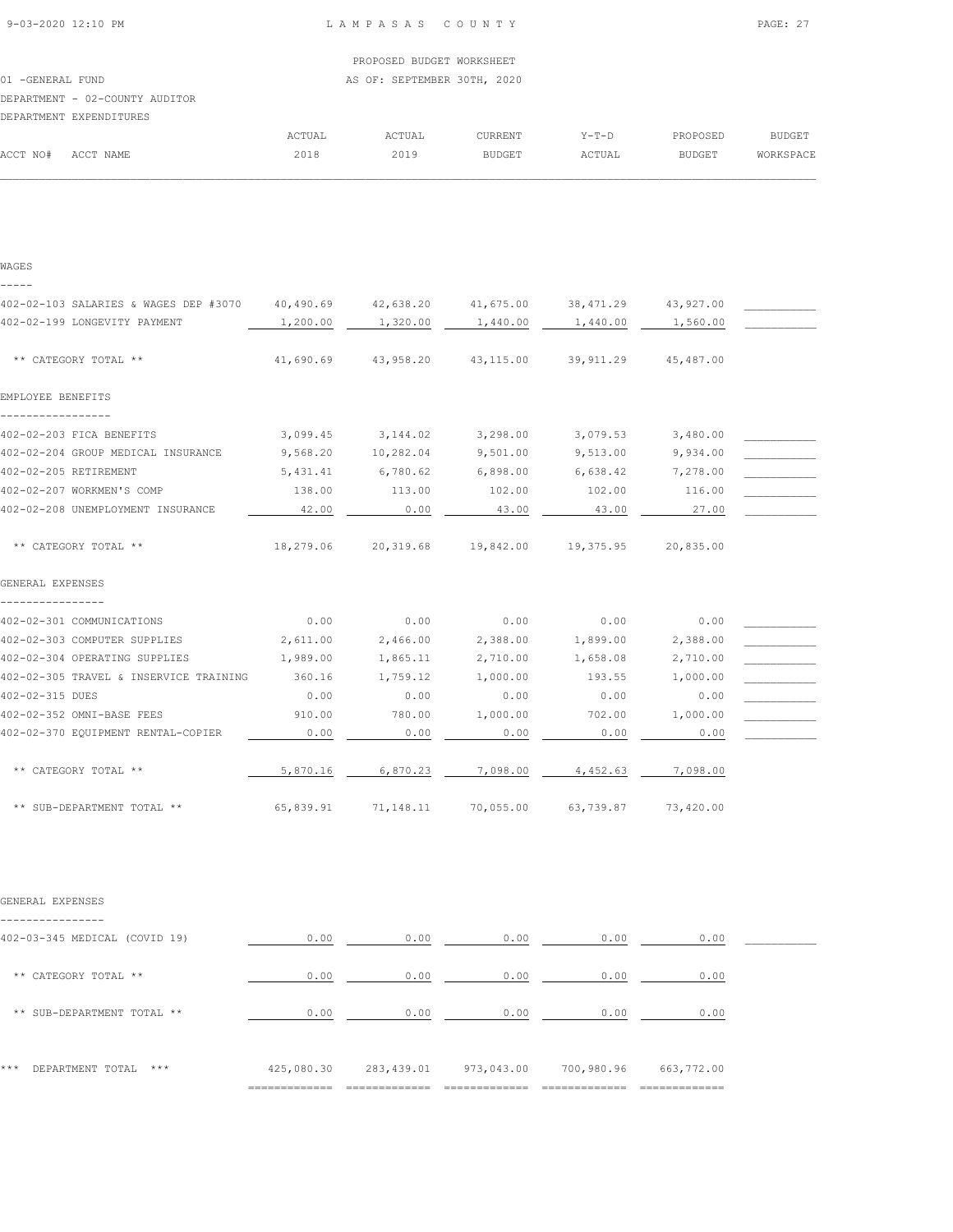## PROPOSED BUDGET WORKSHEET 01 -GENERAL FUND **AS OF: SEPTEMBER 30TH, 2020** DEPARTMENT - 03-COUNTY TREASURER DEPARTMENT EXPENDITURES ACTUAL ACTUAL CURRENT Y-T-D PROPOSED BUDGET ACCT NO# ACCT NAME 2018 2019 BUDGET ACTUAL BUDGET WORKSPACE  $\mathcal{L} = \{ \mathcal{L} = \{ \mathcal{L} = \{ \mathcal{L} = \{ \mathcal{L} = \{ \mathcal{L} = \{ \mathcal{L} = \{ \mathcal{L} = \{ \mathcal{L} = \{ \mathcal{L} = \{ \mathcal{L} = \{ \mathcal{L} = \{ \mathcal{L} = \{ \mathcal{L} = \{ \mathcal{L} = \{ \mathcal{L} = \{ \mathcal{L} = \{ \mathcal{L} = \{ \mathcal{L} = \{ \mathcal{L} = \{ \mathcal{L} = \{ \mathcal{L} = \{ \mathcal{L} = \{ \mathcal{L} = \{ \mathcal{$

|  | $\sim$ | ٠<br>۰, |  |
|--|--------|---------|--|
|  |        |         |  |

| 403-00-101 SALARIES & WAGES ELECTED OF | 60,077.68  | 60,239.97  | 61,894.00  | 57, 132.82 | 65,239.00  |  |
|----------------------------------------|------------|------------|------------|------------|------------|--|
| 403-00-103 SALARIES & WAGES DEPUTY     | 0.00       | 0.00       | 0.00       | 0.00       | 0.00       |  |
| 403-00-104 SALARY & WAGES DEP #0065    | 35,407.16  | 36, 942.54 | 35, 214.00 | 32,507.94  | 37,117.00  |  |
| 403-00-110 PART-TIME EMPLOYEES         | 0.00       | 0.00       | 0.00       | 0.00       | 0.00       |  |
| 403-00-199 LONGEVITY PAYMENT           | 840.00     | 960.00     | 0.00       | 0.00       | 0.00       |  |
| ** CATEGORY TOTAL **                   | 96, 324.84 | 98, 142.51 | 97,108.00  | 89,640.76  | 102,356.00 |  |
| EMPLOYEE BENEFITS                      |            |            |            |            |            |  |
|                                        |            |            |            |            |            |  |
| 403-00-203 FICA BENEFITS               | 6,990.77   | 7,149.64   | 7,429.00   | 6,740.04   | 7,830.00   |  |
| 403-00-204 GROUP MEDICAL INSURANCE     | 17,744.06  | 17,854.44  | 20,938.00  | 21,029.16  | 22,124.00  |  |
| 403-00-205 RETIREMENT                  | 12,611.88  | 15,690.64  | 15,537.00  | 15,084.75  | 16,377.00  |  |
| 403-00-207 WORKMEN'S COMP              | 319.00     | 261.00     | 230.00     | 230.00     | 260.00     |  |
| 403-00-208 UNEMPLOYMENT INSURANCE      | 36.00      | 41.00      | 35.00      | 35.00      | 22.00      |  |
| 403-00-212 PHONE ALLOWANCE             | 480.00     | 480.00     | 480.00     | 880.00     | 960.00     |  |
| ** CATEGORY TOTAL **                   | 38,181.71  | 41,476.72  | 44,649.00  | 43,998.95  | 47,573.00  |  |
| GENERAL EXPENSES                       |            |            |            |            |            |  |
| ---------------                        |            |            |            |            |            |  |
| 403-00-301 COMMUNICATIONS              | 0.00       | 0.00       | 0.00       | 0.00       | 0.00       |  |
| 403-00-303 COMPUTER SUPPLIES           | 0.00       | 10.00      | 0.00       | 0.00       | 0.00       |  |
| 403-00-304 OPERATING SUPPLIES          | 2,757.98   | 3,256.83   | 4,600.00   | 3,244.36   | 4,600.00   |  |
| 403-00-305 TRAVEL & INSERVICE TRAINING | 2,181.93   | 5,585.63   | 4,500.00   | 326.68     | 5,900.00   |  |
| 403-00-312 EQUIPMENT MAINTENANCE CONTR | 7,187.05   | 7,546.40   | 7,848.00   | 7,840.72   | 7,848.00   |  |
| 403-00-315 DUES                        | 205.00     | 170.00     | 350.00     | 170.00     | 350.00     |  |
| 403-00-318 LEGAL NOTICES               | 0.00       | 0.00       | 0.00       | 0.00       | 0.00       |  |
| 403-00-361 POSTAGE                     | 0.00       | 0.00       | 100.00     | 0.00       | 100.00     |  |
| 403-00-370 EQUIPMENT RENTAL-COPIER     | 2,044.10   | 2,116.98   | 2,000.00   | 1,553.92   | 2,000.00   |  |
| 403-00-389 MISCELLANEOUS EXPENSE       | 0.00       | 0.00       | 0.00       | 0.00       | 0.00       |  |
| ** CATEGORY TOTAL **                   | 14,376.06  | 18,685.84  | 19,398.00  | 13, 135.68 | 20,798.00  |  |
| CAPITAL OUTLAY                         |            |            |            |            |            |  |
| 403-00-401 OFFICE MACHINES & EQUIPMENT | 0.00       | 0.00       | 0.00       | 0.00       | 0.00       |  |
| 403-00-407 OFFICE FURNITURE & FIXTURES | 0.00       | 0.00       | 0.00       | 0.00       | 0.00       |  |
|                                        |            |            |            |            |            |  |
| ** CATEGORY TOTAL **                   | 0.00       | 0.00       | 0.00       | 0.00       | 0.00       |  |
| ** SUB-DEPARTMENT TOTAL **             | 148,882.61 | 158,305.07 | 161,155.00 | 146,775.39 | 170,727.00 |  |
|                                        |            |            |            |            |            |  |

|                          | _____________ |                                    |            |
|--------------------------|---------------|------------------------------------|------------|
| *** DEPARTMENT TOTAL *** | 148,882.61    | 158,305.07  161,155.00  146,775.39 | 170,727.00 |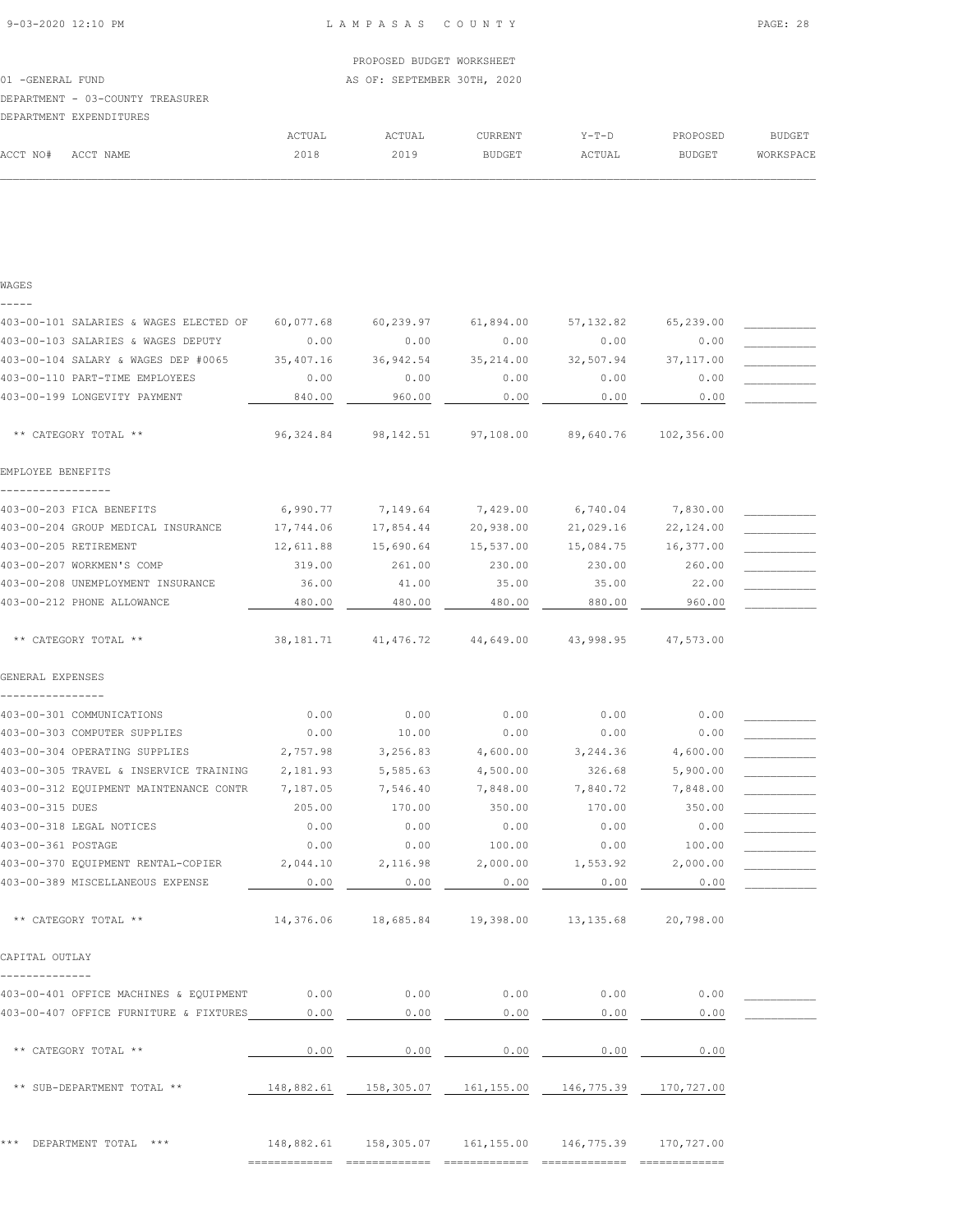## PROPOSED BUDGET WORKSHEET 01 -GENERAL FUND **AS OF: SEPTEMBER 30TH, 2020** DEPARTMENT - 04-CO TAX ASSESSOR DEPARTMENT EXPENDITURES ACTUAL ACTUAL CURRENT Y-T-D PROPOSED BUDGET ACCT NO# ACCT NAME 2018 2019 BUDGET ACTUAL BUDGET WORKSPACE  $\mathcal{L} = \{ \mathcal{L} = \{ \mathcal{L} = \{ \mathcal{L} = \{ \mathcal{L} = \{ \mathcal{L} = \{ \mathcal{L} = \{ \mathcal{L} = \{ \mathcal{L} = \{ \mathcal{L} = \{ \mathcal{L} = \{ \mathcal{L} = \{ \mathcal{L} = \{ \mathcal{L} = \{ \mathcal{L} = \{ \mathcal{L} = \{ \mathcal{L} = \{ \mathcal{L} = \{ \mathcal{L} = \{ \mathcal{L} = \{ \mathcal{L} = \{ \mathcal{L} = \{ \mathcal{L} = \{ \mathcal{L} = \{ \mathcal{$

| WAGES                                  |             |            |            |             |            |  |
|----------------------------------------|-------------|------------|------------|-------------|------------|--|
|                                        |             |            |            |             |            |  |
| 404-00-101 SALARIES & WAGES ELECTED OF | 60,077.68   | 56, 911.64 | 61,894.00  | 57, 132.82  | 65,239.00  |  |
| 404-00-103 SALARIES & WAGES DEPUTY     | 0.00        | 0.00       | 0.00       | 0.00        | 0.00       |  |
| 404-00-104 SALARY & WAGES DEP #1555    | 24,537.78   | 21,633.08  | 36,798.00  | 20, 417.83  | 38,787.00  |  |
| 404-00-110 PART-TIME EMPLOYEES         | 0.00        | 0.00       | 0.00       | 0.00        | 0.00       |  |
| 404-00-120 SALARIES & WAGES OVERTIME   | 0.00        | 222.28     | 0.00       | 0.00        | 0.00       |  |
| 404-00-199 LONGEVITY PAYMENT           | 0.00        | 0.00       | 600.00     | 604.18      | 720.00     |  |
| ** CATEGORY TOTAL **                   | 84,615.46   | 78,767.00  | 99,292.00  | 78,154.83   | 104,746.00 |  |
| EMPLOYEE BENEFITS                      |             |            |            |             |            |  |
| 404-00-203 FICA BENEFITS               | 6,376.14    | 6,064.86   | 7,596.00   | 6,138.33    | 8,013.00   |  |
| 404-00-204 GROUP MEDICAL INSURANCE     | 25, 128.38  | 25,946.08  | 19,003.00  | 25,426.97   | 19,940.00  |  |
| 404-00-205 RETIREMENT                  | 11,086.26   | 12,948.90  | 15,887.00  | 13, 112.87  | 16,759.00  |  |
| 404-00-207 WORKMEN'S COMP              | 281.00      | 230.00     | 235.00     | 235.00      | 267.00     |  |
| 404-00-208 UNEMPLOYMENT INSURANCE      | 25.00       | 28.00      | 37.00      | 70.00       | 24.00      |  |
| 404-00-212 PHONE ALLOWANCE             | 480.00      | 480.00     | 480.00     | 440.00      | 480.00     |  |
| ** CATEGORY TOTAL **                   | 43, 376. 78 | 45,697.84  | 43,238.00  | 45, 423.17  | 45,483.00  |  |
| GENERAL EXPENSES                       |             |            |            |             |            |  |
| 404-00-301 COMMUNICATIONS              | 0.00        | 8.00       | 0.00       | 66.00       | 72.00      |  |
| 404-00-303 COMPUTER SUPPLIES           | 430.00      | 0.00       | 500.00     | 0.00        | 500.00     |  |
| 404-00-304 OPERATING SUPPLIES          | 1,361.91    | 1,416.62   | 1,500.00   | 324.72      | 1,500.00   |  |
| 404-00-305 TRAVEL & INSERVICE TRAINING | 918.58      | 710.61     | 1,000.00   | 1,023.37    | 3,400.00   |  |
| 404-00-307 INSURANCE AND BONDS         | 0.00        | 0.00       | 0.00       | 0.00        | 0.00       |  |
| 404-00-312 EQUIPMENT MAINTENANCE CONTR | 0.00        | 0.00       | 0.00       | 0.00        | 0.00       |  |
| 404-00-315 DUES                        | 85.00       | 125.00     | 125.00     | 125.00      | 250.00     |  |
| 404-00-332 DISTRICT TAX ASSESSOR COLLE | 167,798.57  | 163,838.84 | 178,593.00 | 174,670.40  | 191,607.00 |  |
| 404-00-361 POSTAGE                     | 0.00        | 0.00       | 0.00       | 0.00        | 0.00       |  |
| 404-00-364 PUBLICATIONS, BOOKS, MANUAL | 0.00        | 0.00       | 0.00       | 0.00        | 0.00       |  |
| 404-00-370 EQUIPMENT RENTAL - COPIER   | 1,169.16    | 1,169.16   | 1,200.00   | 1,076.23    | 1,200.00   |  |
| 404-00-389 MISCELLANEOUS EXPENSE       | 0.00        | 0.00       | 0.00       | 0.00        | 0.00       |  |
| ** CATEGORY TOTAL **                   | 171,763.22  | 167,268.23 | 182,918.00 | 177, 285.72 | 198,529.00 |  |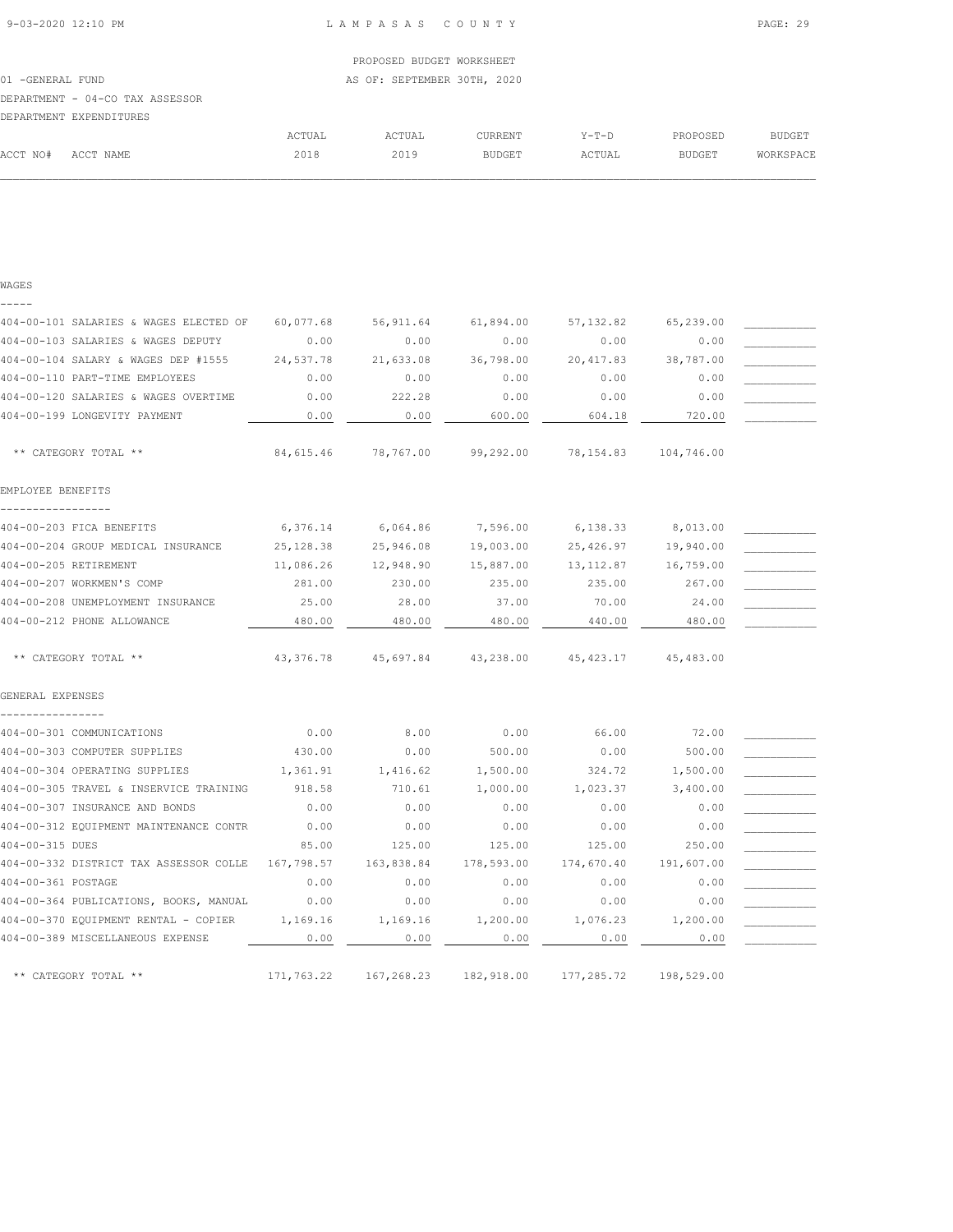| 9-03-2020 12:10 PM |  |
|--------------------|--|

WAGES

L A M P A S A S C O U N T Y PAGE: 30

|                                                                                                                     |        | PROPOSED BUDGET WORKSHEET                                      |                      |              |              |               |
|---------------------------------------------------------------------------------------------------------------------|--------|----------------------------------------------------------------|----------------------|--------------|--------------|---------------|
| 01 -GENERAL FUND                                                                                                    |        | AS OF: SEPTEMBER 30TH, 2020                                    |                      |              |              |               |
| DEPARTMENT - 04-CO TAX ASSESSOR                                                                                     |        |                                                                |                      |              |              |               |
| DEPARTMENT EXPENDITURES                                                                                             |        |                                                                |                      |              |              |               |
|                                                                                                                     | ACTUAL | ACTUAL                                                         | CURRENT              | $Y-T-D$      | PROPOSED     | <b>BUDGET</b> |
| ACCT NO#<br>ACCT NAME                                                                                               | 2018   | 2019                                                           | BUDGET               | ACTUAL       | BUDGET       | WORKSPACE     |
| CAPITAL OUTLAY<br>404-00-401 OFFICE MACHINES & EQUIPMENT 0.00<br>** CATEGORY TOTAL **<br>** SUB-DEPARTMENT TOTAL ** | 0.00   | 0.00<br>299,755.46 291,733.07 325,448.00 300,863.72 348,758.00 | 0.00<br>0.00<br>0.00 | 0.00<br>0.00 | 0.00<br>0.00 |               |
|                                                                                                                     |        |                                                                |                      |              |              |               |

| 404-01-103 SALARIES & WAGES DEP #1985 | 41,716.49 |                                                   | 45,281.84 27,403.00 |                     | 37, 388, 29 28, 457, 00 |  |
|---------------------------------------|-----------|---------------------------------------------------|---------------------|---------------------|-------------------------|--|
| 404-01-104 SALARY & WAGES DEP #3433   | 31,064.81 |                                                   | 34,657.85 27,403.00 |                     | 24,934.09 28,884.00     |  |
| 404-01-120 SALARY/OVERTIME            | 45.13     | 535.97                                            | 0.00                | 0.00                | 0.00                    |  |
| 404-01-199 LONGEVITY PAYMENT          | 3,480.00  | 3,600.87                                          | 0.00                | 0.00                | 0.00                    |  |
|                                       |           |                                                   |                     |                     |                         |  |
| ** CATEGORY TOTAL **                  |           | 76,306.43 84,076.53 54,806.00 62,322.38 57,341.00 |                     |                     |                         |  |
| EMPLOYEE BENEFITS                     |           |                                                   |                     |                     |                         |  |
| 404-01-203 FICA BENEFITS              | 5,783.19  | $6,169.64$ $4,162.00$ $4,901.51$ $4,387.00$       |                     |                     |                         |  |
| 404-01-204 GROUP MEDICAL INSURANCE    | 8,806.58  | 7,586.68                                          | 19,903.00           | 8,669.30            | 19,727.00               |  |
| 404-01-205 RETIREMENT                 | 9,941.16  | 13,053.08                                         | 8,704.00            | 10,370.71           | 9,175.00                |  |
| 404-01-207 WORKMAN'S COMP             | 253.00    | 207.00                                            | 128.00              | 128.00              | 146.00                  |  |
| 404-01-208 UNEMPLOYMENT INSURANCE     | 77.00     | 85.00                                             | 54.00               | 54.00               | 34.00                   |  |
| ** CATEGORY TOTAL **                  |           | 24,860.93 27,101.40 32,951.00 24,123.52 33,469.00 |                     |                     |                         |  |
| GENERAL EXPENSES                      |           |                                                   |                     |                     |                         |  |
| 404-01-303 COMPUTER SUPPLIES          | 0.00      | 0.00                                              | 0.00                | 0.00                | 0.00                    |  |
| ** CATEGORY TOTAL **                  | 0.00      | 0.00                                              | 0.00                | 0.00                | 0.00                    |  |
| ** SUB-DEPARTMENT TOTAL **            |           | 101,167.36 111,177.93 87,757.00                   |                     | 86,445.90 90,810.00 |                         |  |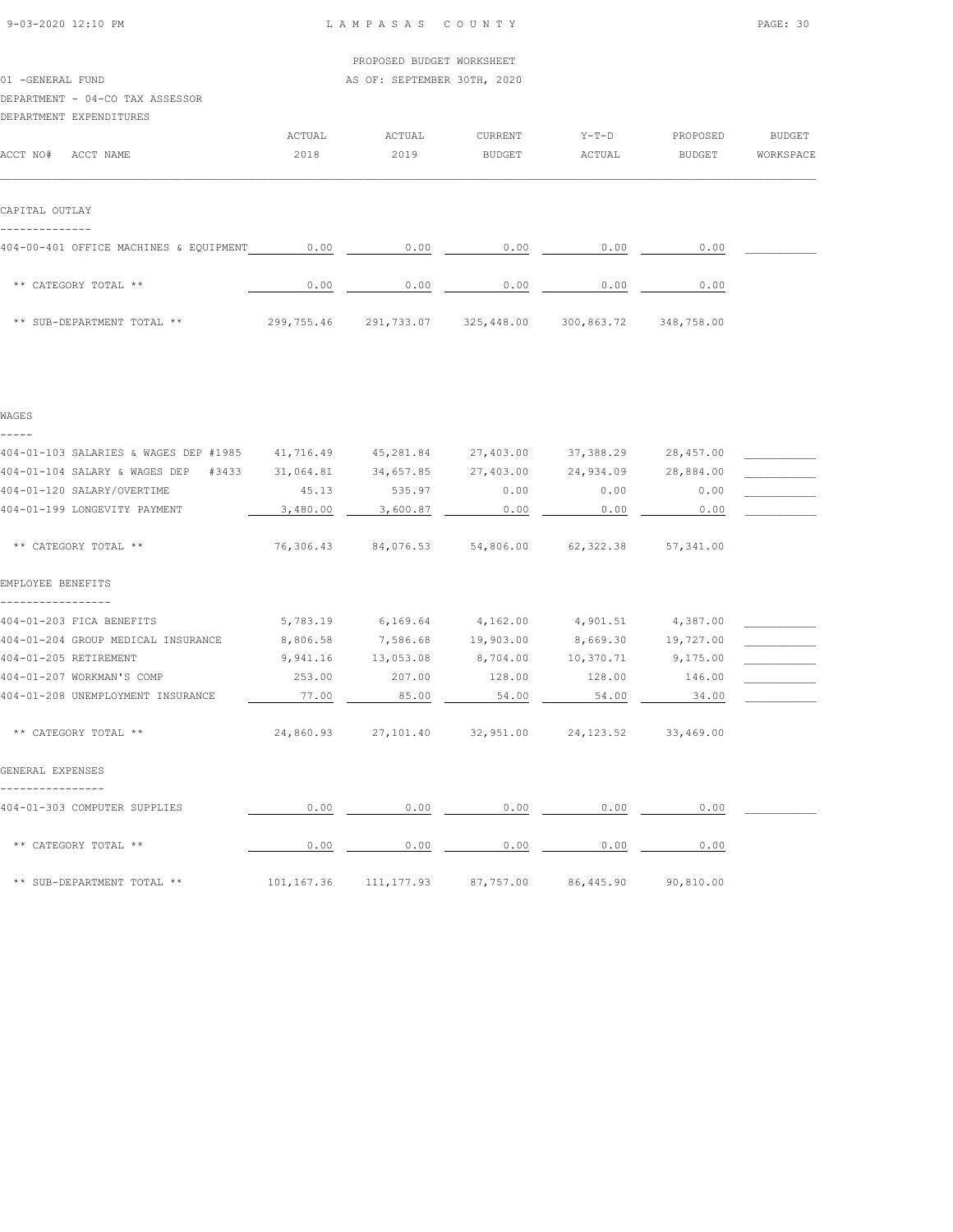#### LAMPASAS COUNTY PAGE: 31

|                                        |                               | PROPOSED BUDGET WORKSHEET                                  |         |         |          |           |
|----------------------------------------|-------------------------------|------------------------------------------------------------|---------|---------|----------|-----------|
| 01 - GENERAL FUND                      |                               | AS OF: SEPTEMBER 30TH, 2020                                |         |         |          |           |
| DEPARTMENT - 04-CO TAX ASSESSOR        |                               |                                                            |         |         |          |           |
| DEPARTMENT EXPENDITURES                |                               |                                                            |         |         |          |           |
|                                        | ACTUAL                        | ACTUAL                                                     | CURRENT | $Y-T-D$ | PROPOSED | BUDGET    |
| ACCT NO# ACCT NAME                     | 2018                          | 2019                                                       | BUDGET  | ACTUAL  | BUDGET   | WORKSPACE |
| GENERAL EXPENSES                       |                               |                                                            |         |         |          |           |
| 404-02-301 COMMUNICATIONS              | 0.00                          | 0.00                                                       | 0.00    | 0.00    | 0.00     |           |
| 404-02-354 VOTER REGISTRATION SUPPLIES | 0.00                          | 0.00                                                       | 0.00    | 0.00    | 0.00     |           |
| ** CATEGORY TOTAL **                   | 0.00                          | 0.00                                                       | 0.00    | 0.00    | 0.00     |           |
| ** SUB-DEPARTMENT TOTAL **             | 0.00                          | 0.00                                                       | 0.00    | 0.00    | 0.00     |           |
| ***<br>DEPARTMENT TOTAL<br>***         | $=$ = = = = = = = = = = = = = | 400,922.82  402,911.00  413,205.00  387,309.62  439,568.00 |         |         |          |           |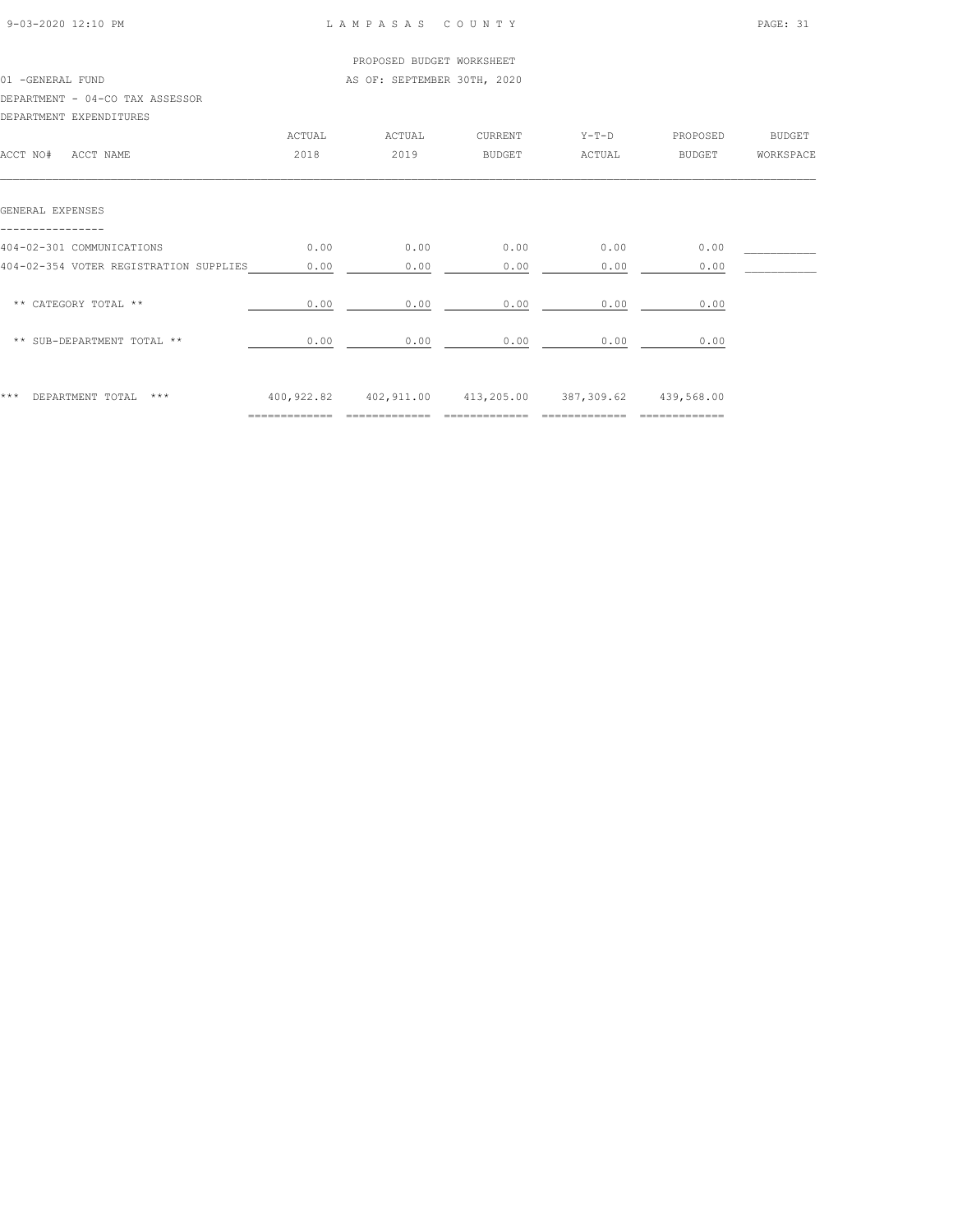|                   |                              |        | PROPOSED BUDGET WORKSHEET   |         |         |               |           |
|-------------------|------------------------------|--------|-----------------------------|---------|---------|---------------|-----------|
| 01 - GENERAL FUND |                              |        | AS OF: SEPTEMBER 30TH, 2020 |         |         |               |           |
|                   | DEPARTMENT - 05-COUNTY CLERK |        |                             |         |         |               |           |
|                   | DEPARTMENT EXPENDITURES      |        |                             |         |         |               |           |
|                   |                              | ACTUAL | ACTUAL                      | CURRENT | $Y-T-D$ | PROPOSED      | BUDGET    |
| ACCT NO#          | ACCT NAME                    | 2018   | 2019                        | BUDGET  | ACTUAL  | <b>BUDGET</b> | WORKSPACE |
|                   |                              |        |                             |         |         |               |           |

| w |  |
|---|--|
|   |  |

| 405-00-101 SALARIES & WAGES ELECTED OF | 60,077.68  | 58,101.84  | 61,894.00  | 57, 132.82  | 65,239.00  |  |
|----------------------------------------|------------|------------|------------|-------------|------------|--|
| 405-00-103 SALARIES & WAGES DEP #3600  | 48,374.00  | 53, 272.07 | 52,068.00  | 40,697.94   | 54,882.00  |  |
| 405-00-104 SALARY AND WAGES DEP #2290  | 30,430.15  | 32, 351.64 | 32,006.00  | 27,521.24   | 33,736.00  |  |
| 405-00-106 TEMPORARY EMPLOYEE          | 0.00       | 0.00       | 0.00       | 2,592.00    | 0.00       |  |
| 405-00-110 PART-TIME EMPLOYEES         | 0.00       | 0.00       | 0.00       | 0.00        | 0.00       |  |
| 405-00-120 SALARY & WAGES OVERTIME     | 0.00       | 0.00       | 0.00       | 0.00        | 0.00       |  |
| 405-00-199 LONGEVITY PAYMENT           | 1,080.00   | 1,800.00   | 2,040.00   | 2,040.00    | 2,280.00   |  |
| ** CATEGORY TOTAL **                   | 139,961.83 | 145,525.55 | 148,008.00 | 129,984.00  | 156,137.00 |  |
| EMPLOYEE BENEFITS                      |            |            |            |             |            |  |
| 405-00-203 FICA BENEFITS               | 10,629.05  | 11,029.13  | 11,323.00  | 10,264.48   | 11,944.00  |  |
| 405-00-204 GROUP MEDICAL INSURANCE     | 26,536.34  | 28, 220.52 | 28,504.00  | 33, 222.08  | 29,762.00  |  |
| 405-00-205 RETIREMENT                  | 18,234.97  | 23, 234.64 | 23,681.00  | 21,267.62   | 24,982.00  |  |
| 405-00-207 WORKMEN'S COMP              | 470.00     | 483.00     | 351.00     | 351.00      | 397.00     |  |
| 405-00-208 UNEMPLOYMENT INSURANCE      | 81.00      | 75.00      | 86.00      | 86.00       | 55.00      |  |
| ** CATEGORY TOTAL **                   | 55, 951.36 | 63,042.29  | 63,945.00  | 65, 191. 18 | 67,140.00  |  |
| GENERAL EXPENSES                       |            |            |            |             |            |  |
|                                        |            |            |            |             |            |  |
| 405-00-301 COMMUNICATIONS              | 0.00       | 0.00       | 0.00       | 0.00        | 0.00       |  |
| 405-00-302 UTILITIES                   | 0.00       | 0.00       | 0.00       | 0.00        | 0.00       |  |
| 405-00-304 OPERATING SUPPLIES          | 17,236.10  | 14,271.82  | 15,000.00  | 15, 211.93  | 20,000.00  |  |
| 405-00-305 TRAVEL & INSERVICE TRAINING | 607.83     | 626.05     | 1,200.00   | 458.95      | 1,200.00   |  |
| 405-00-308 REPAIRS - RESTORING BOOKS   | 0.00       | 0.00       | 0.00       | 0.00        | 0.00       |  |
| 405-00-312 EQUIPMENT MAINTENANCE CONTR | 0.00       | 0.00       | 0.00       | 0.00        | 0.00       |  |
| 405-00-315 DUES                        | 175.00     | 225.00     | 150.00     | 0.00        | 150.00     |  |
| 405-00-335 RECORD STORAGE              | 0.00       | 0.00       | 0.00       | 0.00        | 0.00       |  |
| 405-00-337 ELECTIONS, JUDGES & SUPPLIE | 0.00       | 0.00       | 0.00       | 0.00        | 0.00       |  |
| 405-00-361 POSTAGE                     | 0.00       | 0.00       | 0.00       | 0.00        | 0.00       |  |
| 405-00-364 PUBLICATIONS, BOOKS, MANUAL | 80.50      | 15.50      | 150.00     | 68.00       | 150.00     |  |
| 405-00-370 EQUIPMENT RENTAL-COPIER     | 4,156.26   | 4,292.01   | 4,000.00   | 3,225.09    | 4,000.00   |  |
| 405-00-372 EQUIPMENT LEASE - VEHICLE   | 0.00       | 0.00       | 0.00       | 0.00        | 0.00       |  |
| 405-00-389 MISCELLANEOUS EXPENSE       | 0.00       | 0.00       | 0.00       | 0.00        | 0.00       |  |
| ** CATEGORY TOTAL **                   | 22, 255.69 | 19,430.38  | 20,500.00  | 18,963.97   | 25,500.00  |  |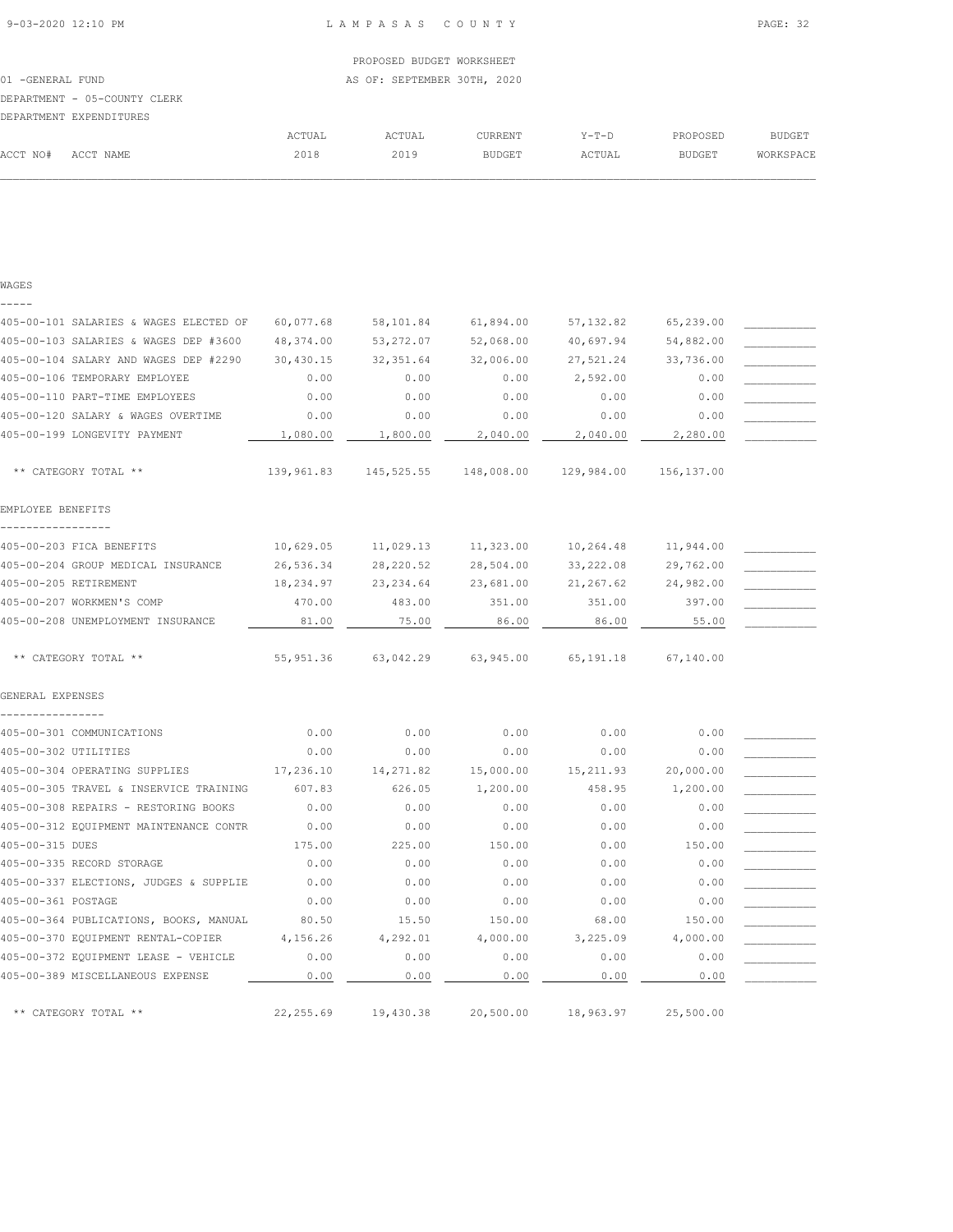|        | PROPOSED BUDGET WORKSHEET |                                                       |          |           |
|--------|---------------------------|-------------------------------------------------------|----------|-----------|
|        |                           |                                                       |          |           |
|        |                           |                                                       |          |           |
|        |                           |                                                       |          |           |
|        |                           |                                                       |          |           |
| ACTUAL | CURRENT                   | $Y-T-D$                                               | PROPOSED | BUDGET    |
| 2018   | BUDGET                    | ACTUAL                                                | BUDGET   | WORKSPACE |
|        |                           |                                                       |          |           |
| 0.00   |                           | 0.00                                                  | 0.00     |           |
|        |                           | AS OF: SEPTEMBER 30TH, 2020<br>ACTUAL<br>2019<br>0.00 | 0.00     |           |

| ** CATEGORY TOTAL **       | 0.00       | 0.00       | 0.00       | 0.00       | 0.00       |
|----------------------------|------------|------------|------------|------------|------------|
| ** SUB-DEPARTMENT TOTAL ** | 218,168.88 | 227,998.22 | 232,453.00 | 214,139.15 | 248,777.00 |

|  | w<br>۰. | ۰, |  |
|--|---------|----|--|
|  |         |    |  |

| 405-01-103 SALARIES & WAGES DEP #1881 24,229.96 |            | 24,697.54 | 28,516.00                        | 25, 417.99 | 30,057.00  |  |
|-------------------------------------------------|------------|-----------|----------------------------------|------------|------------|--|
| 405-01-104 SALARIES & WAGES DEPUTY              | 0.00       | 0.00      | 0.00                             | 0.00       | 0.00       |  |
| 405-01-199 LONGEVITY PAYMENT                    | 0.00       | 0.00      | 0.00                             | 0.00       | 0.00       |  |
| ** CATEGORY TOTAL **                            | 24,229.96  |           | 24,697.54 28,516.00 25,417.99    |            | 30,057.00  |  |
| EMPLOYEE BENEFITS                               |            |           |                                  |            |            |  |
| 405-01-203 FICA BENEFITS                        | 1,752.35   | 1,724.88  | 2,182.00                         | 1,963.09   | 2,299.00   |  |
| 405-01-204 GROUP MEDICAL INSURANCE              | 10,047.84  | 7,564.40  | 9,501.00                         | 9,438.28   | 9,871.00   |  |
| 405-01-205 RETIREMENT                           | 3,156.85   | 3,795.87  | 4,563.00                         | 4,222.59   | 4,809.00   |  |
| 405-01-207 WORKMAN'S COMP                       | 83.00      | 68.00     | 68.00                            | 68.00      | 76.00      |  |
| 405-01-208 UNEMPLOYMENT INSURANCE               | 25.00      | 26.00     | 29.00                            | 29.00      | 18.00      |  |
| ** CATEGORY TOTAL **                            | 15,065.04  | 13,179.15 | 16,343.00                        | 15,720.96  | 17,073.00  |  |
| ** SUB-DEPARTMENT TOTAL **                      | 39,295.00  |           | 37,876.69 44,859.00              | 41,138.95  | 47,130.00  |  |
| ***<br>DEPARTMENT TOTAL<br>***                  | 257,463.88 |           | 265,874.91 277,312.00 255,278.10 |            | 295,907.00 |  |
|                                                 |            |           |                                  |            |            |  |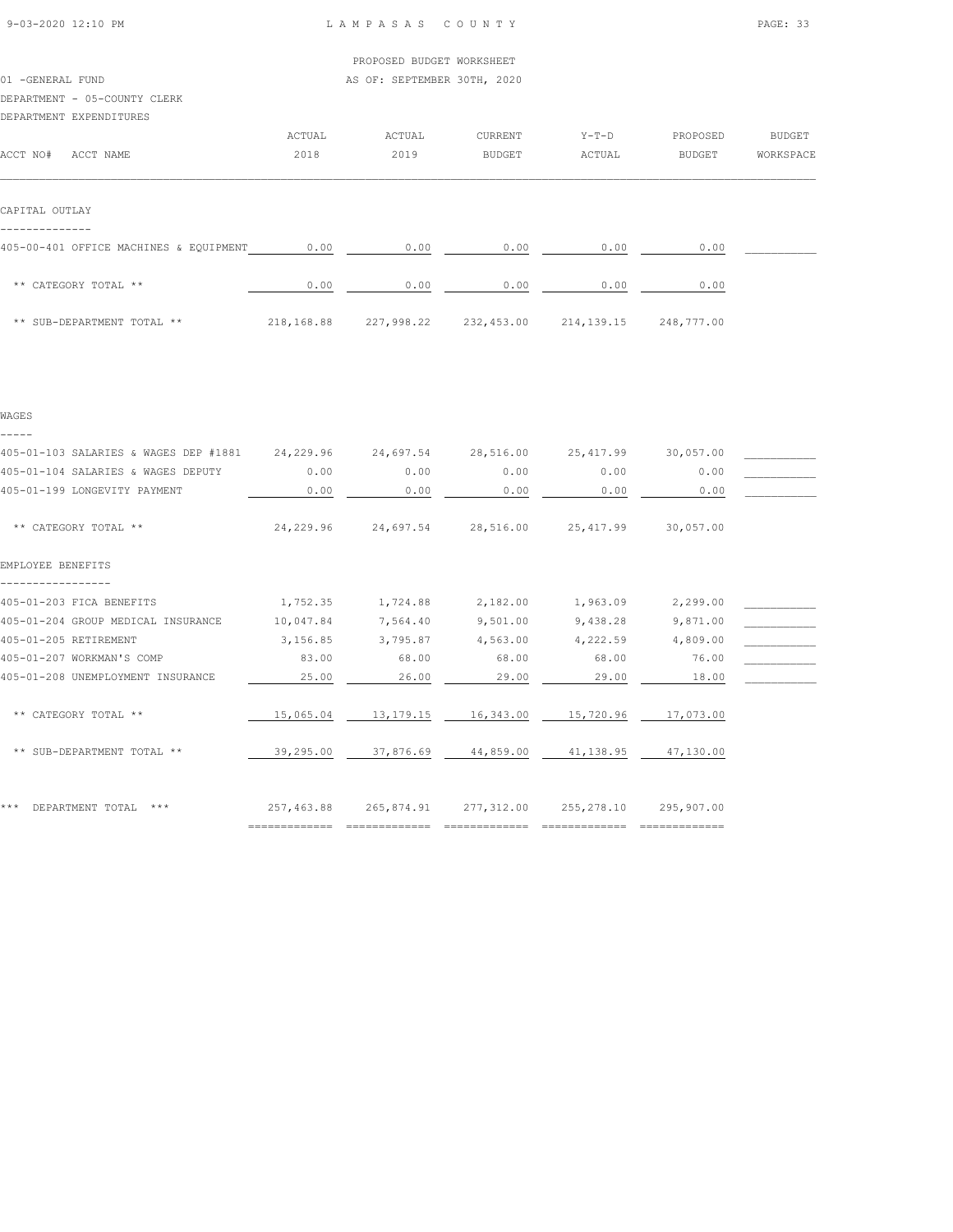|                   |                                |        | PROPOSED BUDGET WORKSHEET   |         |        |               |           |
|-------------------|--------------------------------|--------|-----------------------------|---------|--------|---------------|-----------|
| 01 - GENERAL FUND |                                |        | AS OF: SEPTEMBER 30TH, 2020 |         |        |               |           |
|                   | DEPARTMENT - 06-DISTRICT CLERK |        |                             |         |        |               |           |
|                   | DEPARTMENT EXPENDITURES        |        |                             |         |        |               |           |
|                   |                                | ACTUAL | ACTUAL                      | CURRENT | Y-T-D  | PROPOSED      | BUDGET    |
| ACCT NO#          | ACCT NAME                      | 2018   | 2019                        | BUDGET  | ACTUAL | <b>BUDGET</b> | WORKSPACE |
|                   |                                |        |                             |         |        |               |           |

| WAGES |  |  |
|-------|--|--|
|       |  |  |
|       |  |  |

| 406-00-101 SALARIES & WAGES ELECTED OF        | 60,077.68  | 58,706.84  | 61,894.00  | 57, 572.82 | 65,239.00  |  |
|-----------------------------------------------|------------|------------|------------|------------|------------|--|
| 406-00-103 SALARIES & WAGES DEP #0541         | 26,721.95  | 28, 292.19 | 26,718.00  | 25, 295.99 | 36,568.00  |  |
| 406-00-104 SALARY & WAGES DEP #1997           | 31,992.42  | 40,898.07  | 32,000.00  | 28,467.60  | 28,885.00  |  |
| 406-00-106 TEMPORARY EMPLOYEE                 | 0.00       | 0.00       | 0.00       | 3,120.00   | 0.00       |  |
| 406-00-110 PART-TIME EMPLOYEES                | 0.00       | 0.00       | 0.00       | 0.00       | 0.00       |  |
| 406-00-120 SALARY & WAGES OVERTIME            | 1,088.30   | 550.48     | 0.00       | 150.00     | 0.00       |  |
| 406-00-199 LONGEVITY PAYMENT                  | 0.00       | 605.95     | 720.00     | 0.00       | 600.00     |  |
| ** CATEGORY TOTAL **                          | 119,880.35 | 129,053.53 | 121,332.00 | 114,606.41 | 131,292.00 |  |
| EMPLOYEE BENEFITS                             |            |            |            |            |            |  |
| -----------------<br>406-00-203 FICA BENEFITS | 8,681.30   | 9,224.82   | 9,706.00   | 8,899.29   | 10,044.00  |  |
| 406-00-204 GROUP MEDICAL INSURANCE            | 26,694.54  | 27,674.50  | 28,840.00  | 24, 148.32 | 30,654.00  |  |
| 406-00-205 RETIREMENT                         | 19,257.74  | 19,869.81  | 20,300.00  | 18,855.89  | 21,007.00  |  |
| 406-00-207 WORKMEN'S COMP                     | 397.00     | 328.00     | 301.00     | 301.00     | 334.00     |  |
| 406-00-208 UNEMPLOYMENT INSURANCE             | 55.00      | 65.00      | 65.00      | 65.00      | 40.00      |  |
| 406-00-212 PHONE ALLOWANCE                    | 480.00     | 120.00     | 480.00     | 0.00       | 480.00     |  |
| ** CATEGORY TOTAL **                          | 55, 565.58 | 57,282.13  | 59,692.00  | 52,269.50  | 62,559.00  |  |
| GENERAL EXPENSES                              |            |            |            |            |            |  |
|                                               |            |            |            |            |            |  |
| 406-00-301 COMMUNICATIONS                     | 44.00      | 52.00      | 44.00      | 40.00      | 44.00      |  |
| 406-00-304 OPERATING SUPPLIES                 | 7,278.04   | 12,606.52  | 9,500.00   | 10,438.96  | 11,000.00  |  |
| 406-00-305 TRAVEL & INSERVICE TRAINING        | 852.19     | 1,415.79   | 3,150.00   | 1,706.03   | 3,500.00   |  |
| 406-00-310 JURY FEES                          | 15,730.00  | 12,300.00  | 16,200.00  | 9,150.00   | 16,500.00  |  |
| 406-00-312 EQUIPMENT MAINTENANCE CONTR        | 10,335.00  | 10,335.00  | 10,851.00  | 10,335.00  | 10,851.00  |  |
| 406-00-315 DUES                               | 100.00     | 300.00     | 420.00     | 50.00      | 420.00     |  |
| 406-00-333 CONTRACTED SERVICES                | 0.00       | 0.00       | 0.00       | 0.00       | 0.00       |  |
| 406-00-361 POSTAGE                            | 36.00      | 0.00       | 0.00       | 0.00       | 0.00       |  |
| 406-00-363 JURY MEALS                         | 0.00       | 0.00       | 400.00     | 0.00       | 400.00     |  |
| 406-00-364 PUBLICATIONS, BOOKS, MANUAL        | 0.00       | 283.85     | 360.00     | 205.50     | 360.00     |  |
| 406-00-370 EQUIPMENT RENTAL-COPIER            | 3,658.55   | 5,233.66   | 4,000.00   | 5,943.72   | 6,500.00   |  |
| 406-00-378 ELECTRONIC E-FILING                | 0.00       | 0.00       | 0.00       | 0.00       | 0.00       |  |
| 406-00-389 MISCELLANEOUS EXPENSE              | 0.00       | 0.00       | 0.00       | 0.00       | 0.00       |  |
| ** CATEGORY TOTAL **                          | 38,033.78  | 42,526.82  | 44,925.00  | 37,869.21  | 49,575.00  |  |
|                                               |            |            |            |            |            |  |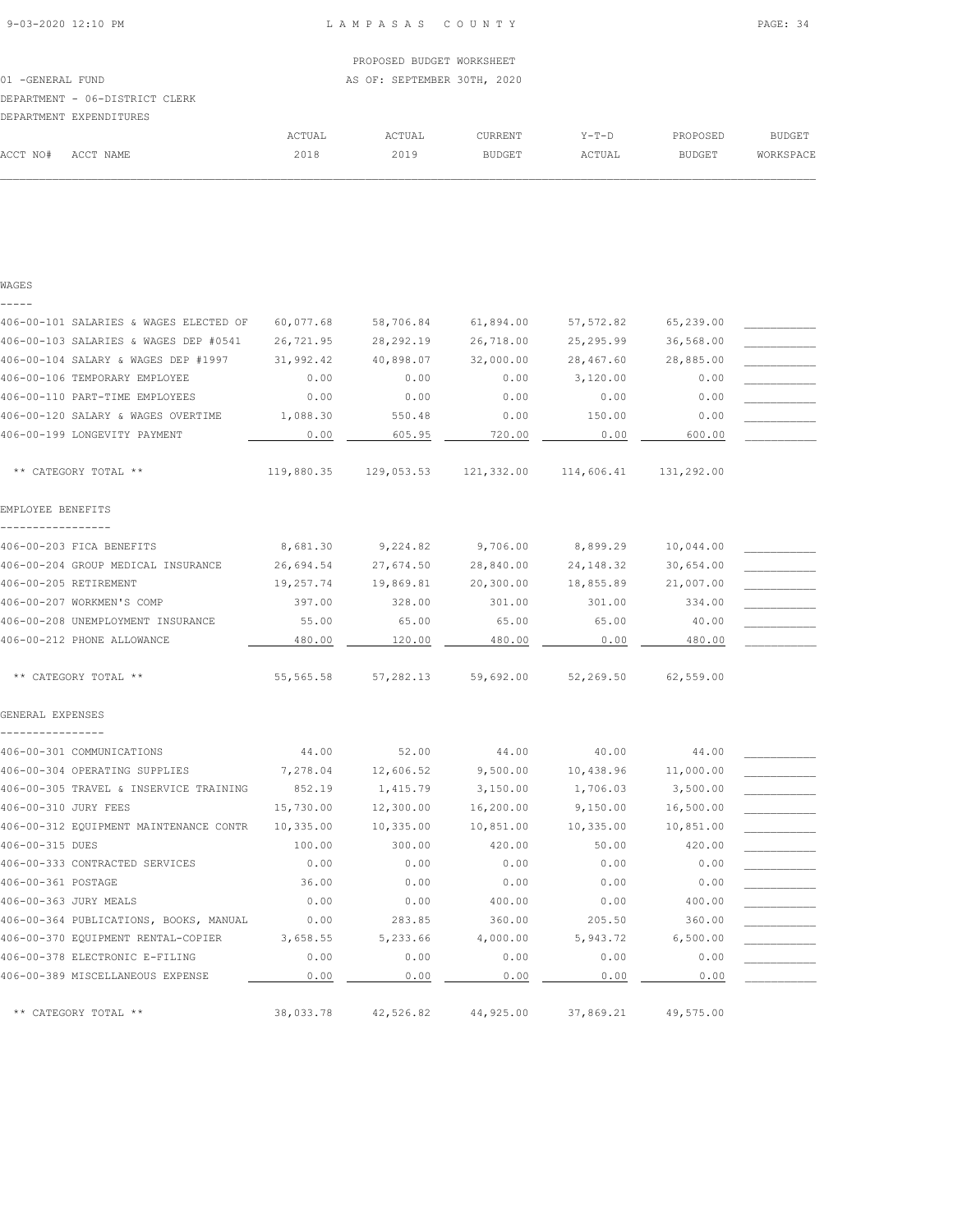01 -GENERAL FUND **AS OF: SEPTEMBER 30TH, 2020** 

#### DEPARTMENT - 06-DISTRICT CLERK

| DEPARTMENT EXPENDITURES                |              |            |            |            |            |           |
|----------------------------------------|--------------|------------|------------|------------|------------|-----------|
|                                        | ACTUAL       | ACTUAL     | CURRENT    | $Y-T-D$    | PROPOSED   | BUDGET    |
| ACCT NO#<br>ACCT NAME                  | 2018         | 2019       | BUDGET     | ACTUAL     | BUDGET     | WORKSPACE |
|                                        |              |            |            |            |            |           |
| CAPITAL OUTLAY                         |              |            |            |            |            |           |
| 406-00-401 OFFICE MACHINES & EQUIPMENT | 0.00         | 0.00       | 0.00       | 0.00       | 0.00       |           |
| 406-00-407 OFFICE FURNITURE & FIXTURES | 0.00         | 0.00       | 0.00       | 0.00       | 0.00       |           |
| ** CATEGORY TOTAL **                   | 0.00         | 0.00       | 0.00       | 0.00       | 0.00       |           |
| ** SUB-DEPARTMENT TOTAL **             | 213, 479. 71 | 228,862.48 | 225,949.00 | 204,745.12 | 243,426.00 |           |

|  | $\sim$ | ٠<br>۰, |  |
|--|--------|---------|--|
|  |        |         |  |

| 406-01-103 SALARY & WAGES DEP #2895 | 26,997.43  | 22,083.37  | 27,403.00  | 22, 162.48 | 28,885.00  |  |
|-------------------------------------|------------|------------|------------|------------|------------|--|
| 406-01-199 LONGEVITY PAYMENT        | 0.00       | 0.00       | 0.00       | 0.00       | 0.00       |  |
| ** CATEGORY TOTAL **                | 26,997.43  | 22,083.37  | 27,403.00  | 22, 162.48 | 28,885.00  |  |
| EMPLOYEE BENEFITS                   |            |            |            |            |            |  |
| 406-01-203 FICA BENEFITS            | 1,569.71   | 1,579.53   | 2,096.00   | 1,753.64   | 2,210.00   |  |
| 406-01-204 GROUP MEDICAL INSURANCE  | 12,824.46  | 6,814.46   | 9,501.00   | 5,535.76   | 9,871.00   |  |
| 406-01-205 RETIREMENT               | 4,319.63   | 3,316.64   | 4,384.00   | 3,700.09   | 4,622.00   |  |
| 406-01-207 WORKMEN'S COMP           | 83.00      | 66.00      | 65.00      | 65.00      | 74.00      |  |
| 406-01-208 UNEMPLOYMENT INSURANCE   | 25.00      | 27.00      | 27.00      | 27.00      | 17.00      |  |
| ** CATEGORY TOTAL **                | 18,821.80  | 11,803.63  | 16,073.00  | 11,081.49  | 16,794.00  |  |
| ** SUB-DEPARTMENT TOTAL **          | 45,819.23  | 33,887.00  | 43,476.00  | 33, 243.97 | 45,679.00  |  |
| ***<br>DEPARTMENT TOTAL<br>$***$    | 259,298.94 | 262,749.48 | 269,425.00 | 237,989.09 | 289,105.00 |  |

============= ============= ============= ============= =============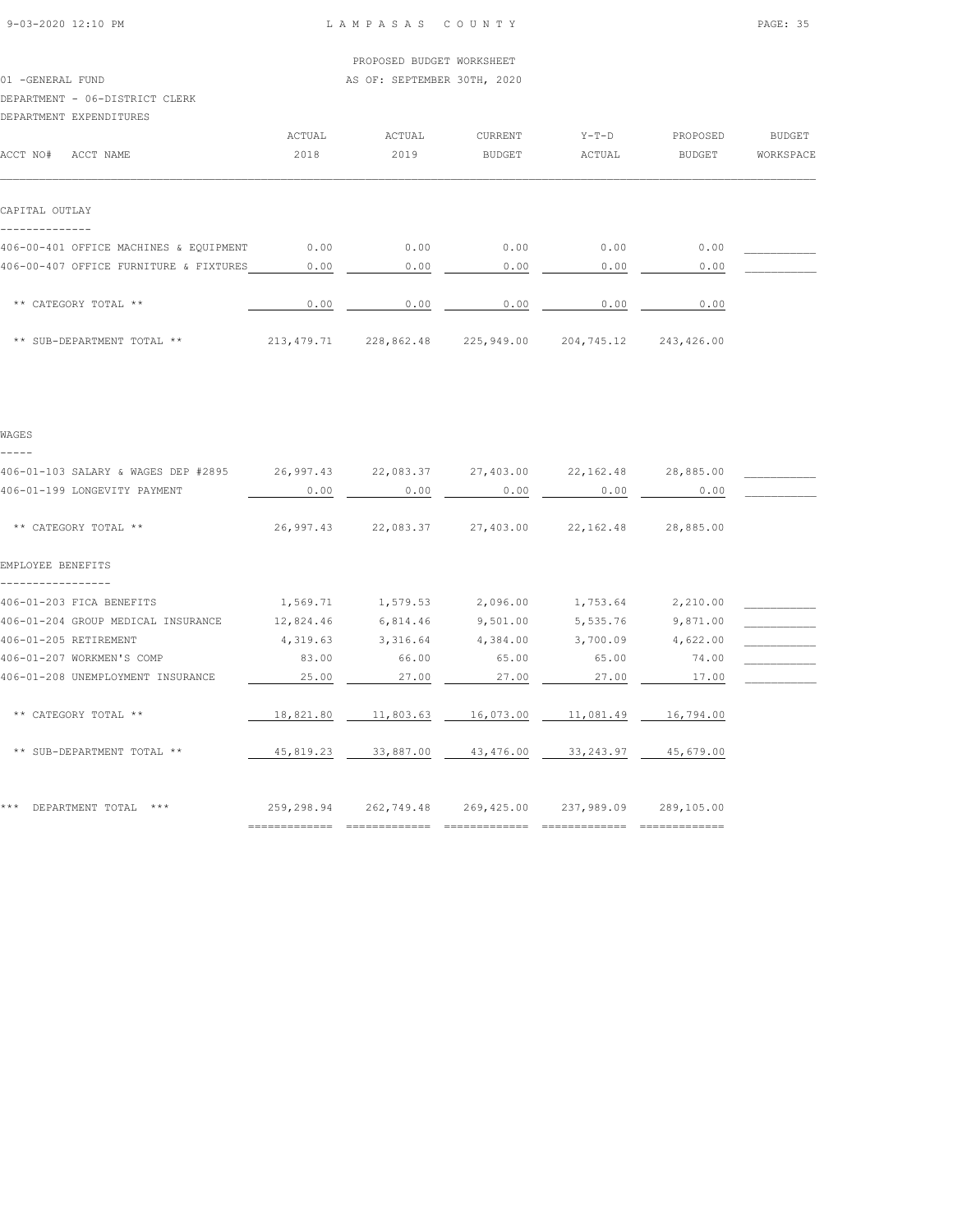|          | DEPARTMENT - 07-COUNTY SHERIFF |        |        |               |        |          |           |
|----------|--------------------------------|--------|--------|---------------|--------|----------|-----------|
|          | DEPARTMENT EXPENDITURES        |        |        |               |        |          |           |
|          |                                | ACTUAL | ACTUAL | CURRENT       | Y-T-D  | PROPOSED | BUDGET    |
| ACCT NO# | ACCT NAME                      | 2018   | 2019   | <b>BUDGET</b> | ACTUAL | BUDGET   | WORKSPACE |

 $\mathcal{L} = \{ \mathcal{L} = \{ \mathcal{L} = \{ \mathcal{L} = \{ \mathcal{L} = \{ \mathcal{L} = \{ \mathcal{L} = \{ \mathcal{L} = \{ \mathcal{L} = \{ \mathcal{L} = \{ \mathcal{L} = \{ \mathcal{L} = \{ \mathcal{L} = \{ \mathcal{L} = \{ \mathcal{L} = \{ \mathcal{L} = \{ \mathcal{L} = \{ \mathcal{L} = \{ \mathcal{L} = \{ \mathcal{L} = \{ \mathcal{L} = \{ \mathcal{L} = \{ \mathcal{L} = \{ \mathcal{L} = \{ \mathcal{$ 

WAGES

|                   | 407-00-101 SALARY ELECTED OFF          | #2883<br>81,278.60 | 55, 382.74 | 83,735.00    | 77,294.15   | 88,260.00    |  |
|-------------------|----------------------------------------|--------------------|------------|--------------|-------------|--------------|--|
|                   | 407-00-103 SALARY DEPUTY SHERIFF #0130 | 45,950.03          | 48,287.03  | 46, 333.00   | 43,671.79   | 48,838.00    |  |
|                   | 407-00-114 SALARY OFFICE MANAGER #2884 | 45,638.68          | 47,699.59  | 46,622.00    | 43,036.45   | 49,141.00    |  |
|                   | 407-00-118 SALARY DEPUTY SHERIFF #1115 | 49,621.85          | 52,476.73  | 49,892.00    | 31,530.48   | 39,960.00    |  |
|                   | 407-00-120 SALARY/OVERTIME             | 21, 497.42         | 12,027.82  | 20,000.00    | 7,290.89    | 20,000.00    |  |
|                   | 407-00-121 SALARY DEPUTY SHERIFF #0406 | 45,694.88          | 6,938.73   | 47,996.00    | 26,722.84   | 39,960.00    |  |
|                   | 407-00-122 SALARY DEPUTY SHERIFF #3572 | 47,592.49          | 50, 327.84 | 49,009.00    | 45, 241.08  | 51,657.00    |  |
|                   | 407-00-123 SALARY DEPUTY SHERIFF #1055 | 48,369.24          | 50,815.37  | 48,886.00    | 40,366.71   | 39,960.00    |  |
|                   | 407-00-124 SALARY DEPUTY SHERIFF open  | 64, 255.36         | 39,571.27  | 65,219.00    | 16,011.43   | 54,172.00    |  |
|                   | 407-00-125 SALARY DEPUTY SHERIFF #1972 | 70,000.32          | 73,783.20  | 72,116.00    | 66,568.50   | 76,013.00    |  |
|                   | 407-00-132 SALARY DEPUTY SHERIFF #2432 | 24,938.61          | 34,788.99  | 36, 477.00   | 25,628.18   | 39,960.00    |  |
|                   | 407-00-133 SALARY SUPPLEMENT           | 0.00               | 0.00       | 0.00         | 0.00        | 0.00         |  |
|                   | 407-00-134 SALARY DEPUTY SHERIFF #3047 | 44,506.18          | 47,000.56  | 44,981.00    | 42,398.26   | 47, 413.00   |  |
|                   | 407-00-148 SALARY DEPUTY SHERIFF #3301 | 58,776.64          | 61,953.56  | 60,554.00    | 55,896.52   | 63,827.00    |  |
|                   | 407-00-149 SALARY DEPUTY SHERIFF #0941 | 47, 135.68         | 49,698.40  | 47,584.00    | 44,846.73   | 50,157.00    |  |
|                   | 407-00-153 SALARY DEPUTY SHERIFF #0880 | 53, 511.21         | 55,856.01  | 53,791.00    | 50,993.74   | 56,700.00    |  |
|                   | 407-00-154 SALARY DEPUTY SHERIFF #2898 | 31,988.59          | 5,588.72   | 35,937.00    | 34,020.62   | 39,960.00    |  |
|                   | 407-00-156 SALARY DEPUTY SHERIFF #1660 | 45,809.51          | 43,500.31  | 45,648.00    | 34,703.08   | 39,960.00    |  |
|                   | 407-00-157 SALARY DEPUTY SHERIFF #3503 | 36, 389.35         | 39, 364.33 | 37,673.00    | 35,503.55   | 39,960.00    |  |
|                   | 407-00-159 SALARY DEPUTY SHERIFF #0602 | 47, 221.43         | 50,784.32  | 47,721.00    | 45, 113.96  | 50,300.00    |  |
|                   | 407-00-162 SALARY DEPUTY SHERIFF #0128 | 48, 442.21         | 51,588.48  | 49,226.00    | 46, 257.53  | 51,887.00    |  |
|                   | 407-00-163 SALARY/DEPUTY SHERIFF #3500 | 41,926.55          | 44,303.49  | 42,400.00    | 39,959.32   | 39,960.00    |  |
|                   | 407-00-199 LONGEVITY PAYMENT           | 12,248.40          | 14,767.57  | 14,760.00    | 13, 475.23  | 12,720.00    |  |
|                   |                                        |                    |            |              |             |              |  |
|                   | ** CATEGORY TOTAL **                   | 1,012,793.23       | 936,505.06 | 1,046,560.00 | 866,531.04  | 1,040,765.00 |  |
| EMPLOYEE BENEFITS |                                        |                    |            |              |             |              |  |
|                   | 407-00-203 FICA BENEFITS               | 73,079.55          | 68,094.03  | 80,443.00    | 65,769.66   | 79,701.00    |  |
|                   | 407-00-204 GROUP MEDICAL INSURANCE     | 183, 495.83        | 171,301.78 | 197,562.00   | 190, 318.38 | 206,426.00   |  |
|                   | 407-00-205 RETIREMENT                  | 161,406.75         | 150,396.47 | 168,248.00   | 144,752.98  | 166,695.00   |  |
|                   | 407-00-207 WORKMEN'S COMP              | 17,170.00          | 17,170.00  | 16,023.00    | 16,023.00   | 14,390.00    |  |
|                   | 407-00-208 UNEMPLOYMENT INSURANCE      | 979.00             | 1,071.00   | 968.00       | 968.00      | 572.00       |  |
|                   | 407-00-212 PHONE ALLOWANCE             | 7,880.00           | 7,640.00   | 8,640.00     | 3,720.00    | 480.00       |  |
|                   |                                        |                    |            |              |             |              |  |
|                   | ** CATEGORY TOTAL **                   | 444,011.13         | 415,673.28 | 471,884.00   | 421,552.02  | 468,264.00   |  |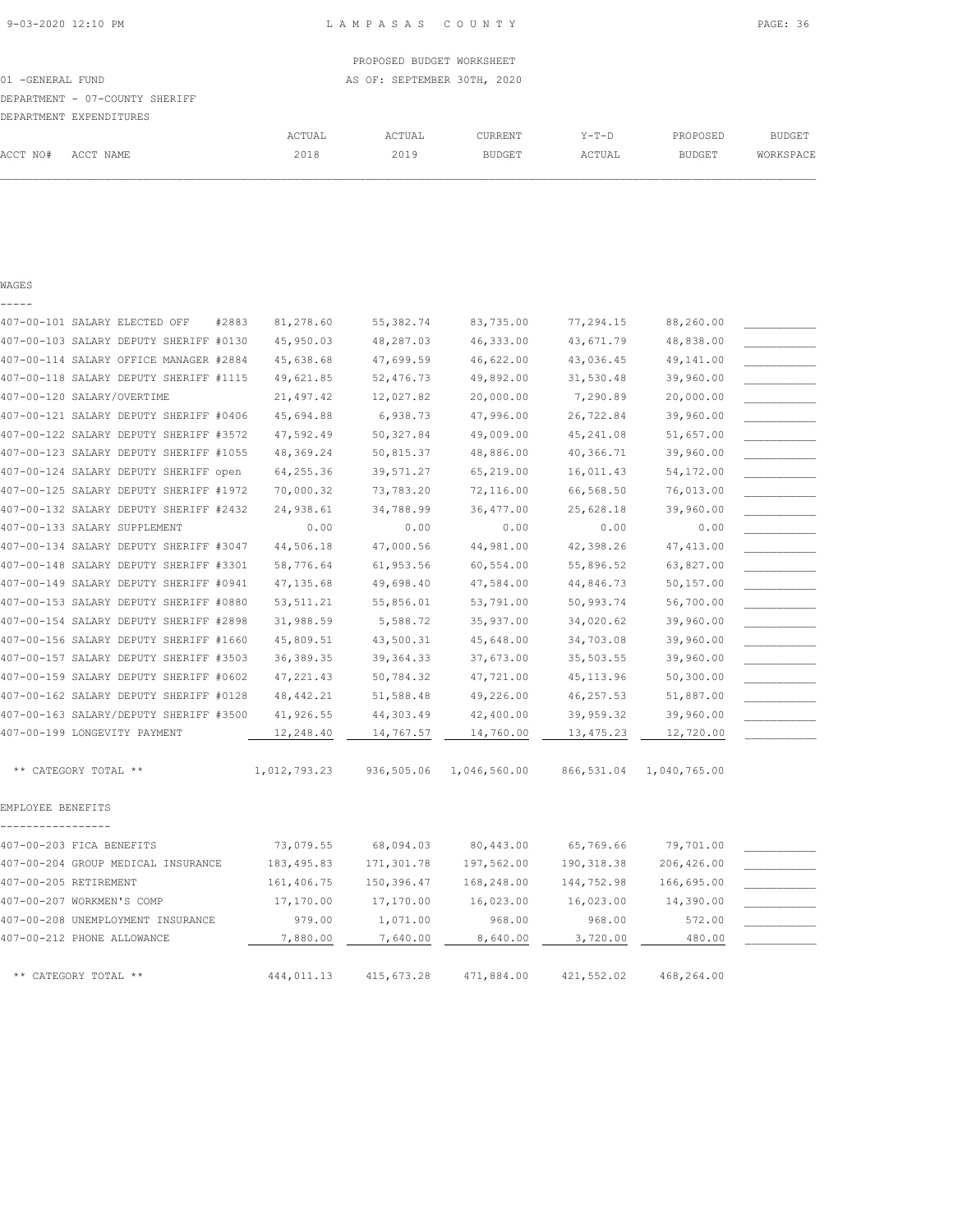01 -GENERAL FUND **AS OF: SEPTEMBER 30TH, 2020** 

### DEPARTMENT - 07-COUNTY SHERIFF

### DEPARTMENT EXPENDITURES

| ACCT NO#             | טשאט בנקוש במאפר בושפת במכ<br>ACCT NAME          | ACTUAL<br>2018 | ACTUAL<br>2019 | CURRENT<br>BUDGET                | $Y-T-D$<br>ACTUAL                                                    | PROPOSED<br><b>BUDGET</b> | <b>BUDGET</b><br>WORKSPACE |
|----------------------|--------------------------------------------------|----------------|----------------|----------------------------------|----------------------------------------------------------------------|---------------------------|----------------------------|
| GENERAL EXPENSES     |                                                  |                |                |                                  |                                                                      |                           |                            |
|                      |                                                  |                |                |                                  |                                                                      |                           |                            |
|                      | 407-00-301 COMMUNICATIONS                        | 13,359.73      | 12,440.06      | 14,000.00                        | 14,302.81                                                            | 30,000.00                 |                            |
| 407-00-302 UTILITIES |                                                  | 22,380.69      | 21,580.09      | 27,800.00                        | 16,642.14                                                            | 50,000.00                 |                            |
|                      | 407-00-303 COMPUTER SUPPLIES                     | 7,351.80       | 9,489.91       | 8,000.00                         | 3,862.63                                                             | 8,000.00                  |                            |
|                      | 407-00-304 OPERATING SUPPLIES                    | 10,012.53      | 4,000.06       | 10,000.00                        | 1,747.28                                                             | 10,000.00                 |                            |
|                      | 407-00-305 TRAVEL & INSERVICE TRAINING           | 25,902.67      | 16,460.24      | 20,000.00                        | 6,549.30                                                             | 20,000.00                 |                            |
|                      | 407-00-308 REPAIRS & MAINTENANCE EQUIP           | 4,210.59       | 1,868.26       | 4,000.00                         | 2,562.53                                                             | 4,000.00                  |                            |
|                      | 407-00-312 EQUIPMENT MAINTENANCE CONTR           | 3,321.48       | 3,321.48       | 15,000.00                        | 18,428.78                                                            | 15,000.00                 |                            |
| 407-00-315 DUES      |                                                  | 0.00           | 0.00           | 0.00                             | 26.19                                                                | 0.00                      |                            |
|                      | 407-00-318 LEGAL EXPENDITURES                    | 10,000.00      | 0.00           | 0.00                             | 0.00                                                                 | 0.00                      |                            |
|                      | 407-00-320 INVESTIGATIVE EXPENSE                 | 4,687.50       | 645.78         | 7,000.00                         | 4,474.80                                                             | 7,000.00                  |                            |
|                      | 407-00-333 CONTRACTED SERVICES/ANIMAL            | 0.00           | 0.00           | 0.00                             | 0.00                                                                 | 0.00                      |                            |
|                      | 407-00-336 OUT OF CO PRISONER MAINTENA           | 0.00           | 0.00           | 0.00                             | 0.00                                                                 | 0.00                      |                            |
| 407-00-342 GAS & OIL |                                                  | 67,081.46      | 58,602.19      | 65,000.00                        | 39,090.54                                                            | 65,000.00                 |                            |
|                      | 407-00-343 REPAIRS & MAINTENANCE VEHIC           | 43,956.73      | 25,067.59      | 25,000.00                        | 34, 321.76                                                           | 25,000.00                 |                            |
|                      | 407-00-345 MEDICAL SERVICES                      | 0.00           | 0.00           | 0.00                             | 80.00                                                                | 0.00                      |                            |
| 407-00-346 FOOD      |                                                  | 1,177.11       | 0.00           | 0.00                             | 0.00                                                                 | 0.00                      |                            |
| 407-00-347 UNIFORMS  |                                                  | 15,674.52      | 5,197.74       | 7,000.00                         | 9,089.62                                                             | 7,000.00                  |                            |
| 407-00-361 POSTAGE   |                                                  | 0.00           | 0.00           | 0.00                             | 0.00                                                                 | 0.00                      |                            |
|                      | 407-00-362 HOMELAND SECURITY                     | 0.00           | 0.00           | 0.00                             | 0.00                                                                 | 0.00                      |                            |
|                      | 407-00-364 PUBLICATIONS, BOOKS, MANUAL           | 463.80         | 1,493.41       | 1,000.00                         | 47.00                                                                | 1,000.00                  |                            |
|                      | 407-00-370 EQUIPMENT RENTAL-COPIER               | 2,820.03       | 4,716.32       | 4,200.00                         | 4,564.79                                                             | 4,200.00                  |                            |
|                      | 407-00-372 EQUIPMENT LEASE - VEHICLES            | 21.76          | 67.58          | 0.00                             | 0.00                                                                 | 31,755.00                 |                            |
|                      | 407-00-373 EQUIPMENT SUPPLIES-SHERIFF            | 16,043.81      | 38, 372.17     | 30,000.00                        | 49,267.47                                                            | 30,000.00                 |                            |
|                      | ** CATEGORY TOTAL **                             | 248,466.21     | 203, 322.88    | 238,000.00                       | 205,057.64                                                           | 307,955.00                |                            |
| CAPITAL OUTLAY       |                                                  |                |                |                                  |                                                                      |                           |                            |
|                      | 407-00-401 OFFICE MACHINES & EQUIPMENT           | 0.00           | 112,888.00     | 0.00                             | 2,628.22                                                             | 0.00                      |                            |
|                      | 407-00-402 OPERATING EQUIPMENT                   | 188,063.69     | 511,592.00     | 125,000.00                       | 5, 139.24                                                            | 0.00                      |                            |
|                      | 407-00-407 OFFICE FURNITURE & FIXTURES           | 0.00           | 0.00           | 0.00                             | 0.00                                                                 | 0.00                      |                            |
|                      | 407-00-419 RURAL AREA NARCOTIC TASK FO 6.00      |                | 0.00           | 0.00                             | 0.00                                                                 | 0.00                      |                            |
|                      | ** CATEGORY TOTAL **                             |                |                | 188,063.69 624,480.00 125,000.00 | 7,767.46                                                             | 0.00                      |                            |
| CAPITAL LEASE        |                                                  |                |                |                                  |                                                                      |                           |                            |
|                      |                                                  |                |                |                                  |                                                                      |                           |                            |
|                      | 407-00-903 CAPITAL PURCHASE PRINCIPAL 165,071.10 |                |                | 57,507.09 135,900.00             | 89,914.09                                                            | 93,344.00                 |                            |
|                      | 407-00-904 CAPITAL PURCHASES - INTERES 6,687.81  |                | 42,426.83      | 9,087.00                         | 18,691.03                                                            | 15,261.00                 |                            |
|                      | ** CATEGORY TOTAL **                             |                |                |                                  | 171,758.91  99,933.92  144,987.00  108,605.12  108,605.00            |                           |                            |
|                      | ** SUB-DEPARTMENT TOTAL **                       |                |                |                                  | 2,065,093.17  2,279,915.14  2,026,431.00  1,609,513.28  1,925,589.00 |                           |                            |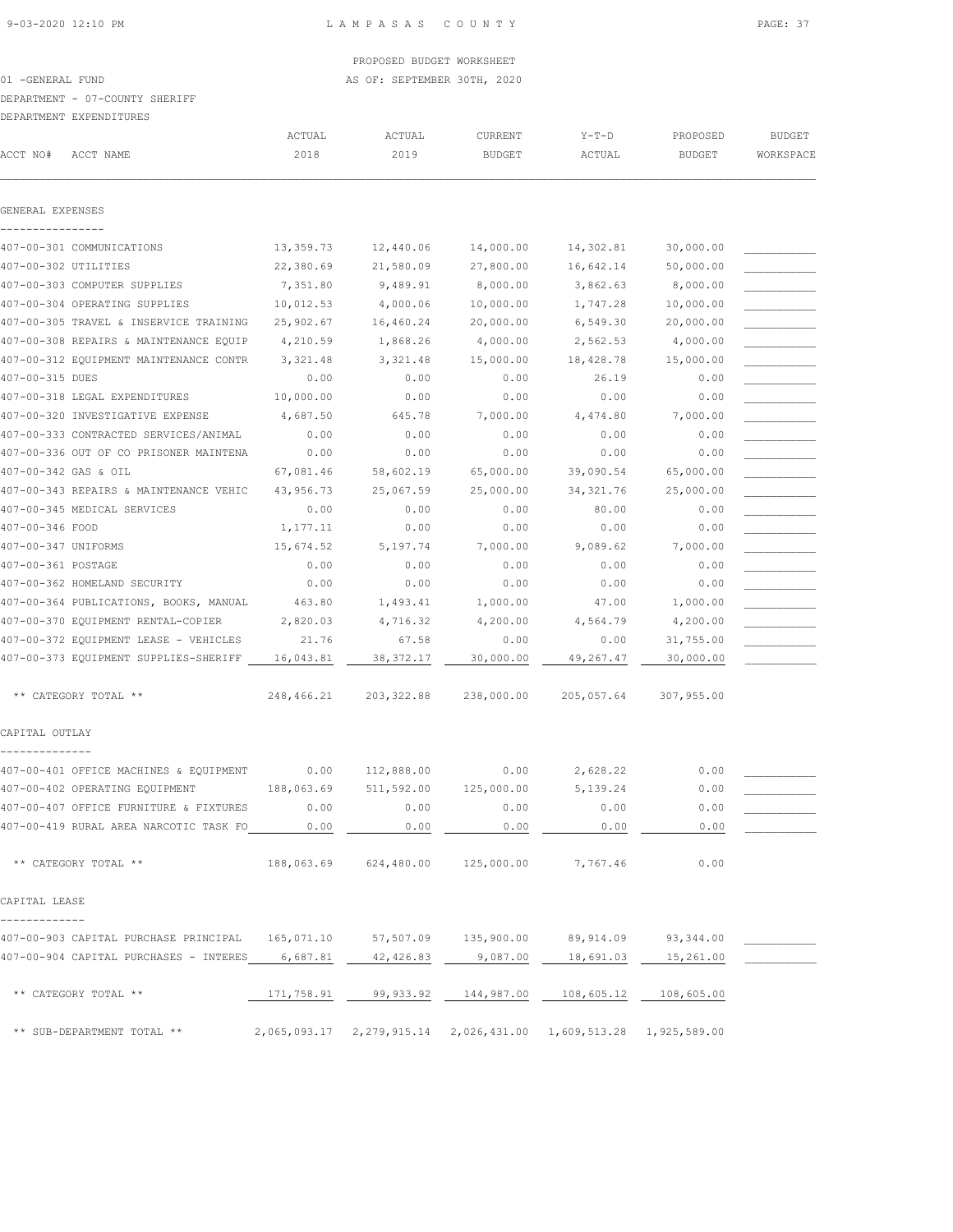|                                |        | PROPOSED BUDGET WORKSHEET   |         |       |          |               |
|--------------------------------|--------|-----------------------------|---------|-------|----------|---------------|
| 01 -GENERAL FUND               |        | AS OF: SEPTEMBER 30TH, 2020 |         |       |          |               |
| DEPARTMENT - 07-COUNTY SHERIFF |        |                             |         |       |          |               |
| DEPARTMENT EXPENDITURES        |        |                             |         |       |          |               |
|                                | ACTUAL | ACTUAL                      | CURRENT | Y-T-D | PROPOSED | <b>BUDGET</b> |

| ۰, |  |
|----|--|
|    |  |

|                   | 407-01-105 JAIL ADMINISTRATOR          | #1982 | 51,035.17  | 44, 242.40 | 61,816.00    | 57,062.80   | 65,159.00    |  |
|-------------------|----------------------------------------|-------|------------|------------|--------------|-------------|--------------|--|
|                   | 407-01-110 PART-TIME EMPLOYEES         |       | 0.00       | 0.00       | 0.00         | 0.00        | 0.00         |  |
|                   | 407-01-117 SALARY DETENTION OFF #1195  |       | 42,063.93  | 44,195.47  | 42,222.00    | 39, 474.16  | 44,504.00    |  |
|                   | 407-01-118 SALARY DETENTION OFF #0751  |       | 25,674.61  | 28,786.21  | 31,072.00    | 29, 417.43  | 34,560.00    |  |
|                   | 407-01-119 SALARY DETENTION OFF #0890  |       | 28,584.09  | 21,877.30  | 30,612.00    | 28,575.00   | 34,560.00    |  |
|                   | 407-01-120 SALARY/OVERTIME             |       | 81,305.60  | 81,080.68  | 65,000.00    | 63, 183.52  | 65,000.00    |  |
|                   | 407-01-126 SALARY DETENTION OFF #2900  |       | 0.00       | 2,320.00   | 30,160.00    | 28,469.75   | 34,560.00    |  |
|                   | 407-01-128 SALARY DETENTION OFF #1942  |       | 0.00       | 1,740.00   | 30,160.00    | 28,976.49   | 34,560.00    |  |
|                   | 407-01-133 SALARY SUPPLEMENT EXPANSION |       | 0.00       | 0.00       | 150,800.00   | 0.00        | 89,600.00    |  |
|                   | 407-01-135 SALARY DETENTION OFF #3199  |       | 41,778.24  | 44, 117.86 | 42,222.00    | 39,908.14   | 44,504.00    |  |
|                   | 407-01-136 ASSISTANT JAIL ADMIN #3020  |       | 51,848.95  | 53, 314.80 | 51, 513.00   | 43,800.40   | 54,297.00    |  |
|                   | 407-01-140 SALARY DETENTION OFF open   |       | 0.00       | 0.00       | 30,160.00    | 580.00      | 34,560.00    |  |
|                   | 407-01-141 SALARY DETENTION OFF #3450  |       | 20, 312.94 | 32,287.17  | 31,072.00    | 29, 234.27  | 34,560.00    |  |
|                   | 407-01-145 SALARY DETENTION OFF open   |       | 0.00       | 0.00       | 30,160.00    | 0.00        | 34,560.00    |  |
|                   | 407-01-146 SALARY DETENTION OFF open   |       | 0.00       | 0.00       | 30,160.00    | 0.00        | 34,560.00    |  |
|                   | 407-01-147 JAIL OPS COORDINATOR #2885  |       | 37,602.78  | 44,063.30  | 42,631.00    | 39, 977.93  | 44,935.00    |  |
|                   | 407-01-150 SALARY DETENTION OFF open   |       | 30,711.95  | 32,655.70  | 31,072.00    | 3,033.82    | 34,560.00    |  |
|                   | 407-01-151 SALARY DETENTION OFF #1416  |       | 41,889.56  | 33,633.18  | 30,612.00    | 28,843.59   | 34,560.00    |  |
|                   | 407-01-152 SALARY DETENTION OFF #0453  |       | 37, 172.01 | 38,073.05  | 36,420.00    | 34, 479.92  | 38,388.00    |  |
|                   | 407-01-155 SALARY DETENTION OFF #0497  |       | 41,756.70  | 25,654.96  | 30,613.00    | 28,801.50   | 34,560.00    |  |
|                   | 407-01-158 SALARY DETENTION OFF #3323  |       | 40,896.53  | 44,085.65  | 42,222.00    | 38,164.26   | 44,504.00    |  |
|                   | 407-01-160 SALARY DETENTION OFF #3330  |       | 39, 370.81 | 41,795.26  | 39,798.00    | 37,677.79   | 41,949.00    |  |
|                   | 407-01-161 SALARY DETENTION OFF #2552  |       | 41,889.57  | 37,067.88  | 42,629.00    | 40,226.51   | 44,936.00    |  |
|                   | 407-01-164 SALARY DETENTION OFF #0556  |       | 32,069.85  | 31,128.51  | 31,072.00    | 29, 142.69  | 34,560.00    |  |
|                   | 407-01-165 SALARY DETENTION OFF #2319  |       | 24,699.74  | 32,620.26  | 31,072.00    | 29,125.99   | 34,560.00    |  |
|                   | 407-01-166 SALARY DETENTION OFF #0486  |       | 26, 223.25 | 24,228.80  | 30,612.00    | 28,494.06   | 34,560.00    |  |
|                   | 407-01-199 LONGEVITY PAYMENT           |       | 9,646.00   | 8,435.79   | 10,800.00    | 10,530.34   | 10,200.00    |  |
|                   | ** CATEGORY TOTAL **                   |       | 746,532.28 | 747,404.23 | 1,056,682.00 | 737,180.36  | 1,071,816.00 |  |
| EMPLOYEE BENEFITS |                                        |       |            |            |              |             |              |  |
|                   | 407-01-203 FICA BENEFITS               |       | 54,579.89  | 52,669.11  | 81, 412.00   | 55, 115.06  | 81,994.00    |  |
|                   | 407-01-204 GROUP MEDICAL INSURANCE     |       | 143,683.70 | 171,744.40 | 287,611.00   | 191,847.39  | 271,635.00   |  |
|                   | 407-01-205 RETIREMENT                  |       | 119,681.94 | 117,932.22 | 170,274.00   | 123,000.50  | 171,490.00   |  |
|                   | 407-01-207 WORKMAN'S COMP              |       | 10,889.00  | 11,252.00  | 16,216.00    | 16,216.00   | 15,402.00    |  |
|                   | 407-01-208 UNEMPLOYMENT INSURANCE      |       | 728.00     | 798.00     | 1,064.00     | 1,064.00    | 643.00       |  |
|                   | 407-01-212 PHONE ALLOWANCE             |       | 1,480.00   | 1,240.00   | 1,920.00     | 1,280.00    | 0.00         |  |
|                   | ** CATEGORY TOTAL **                   |       | 331,042.53 | 355,635.73 | 558,497.00   | 388, 522.95 | 541,164.00   |  |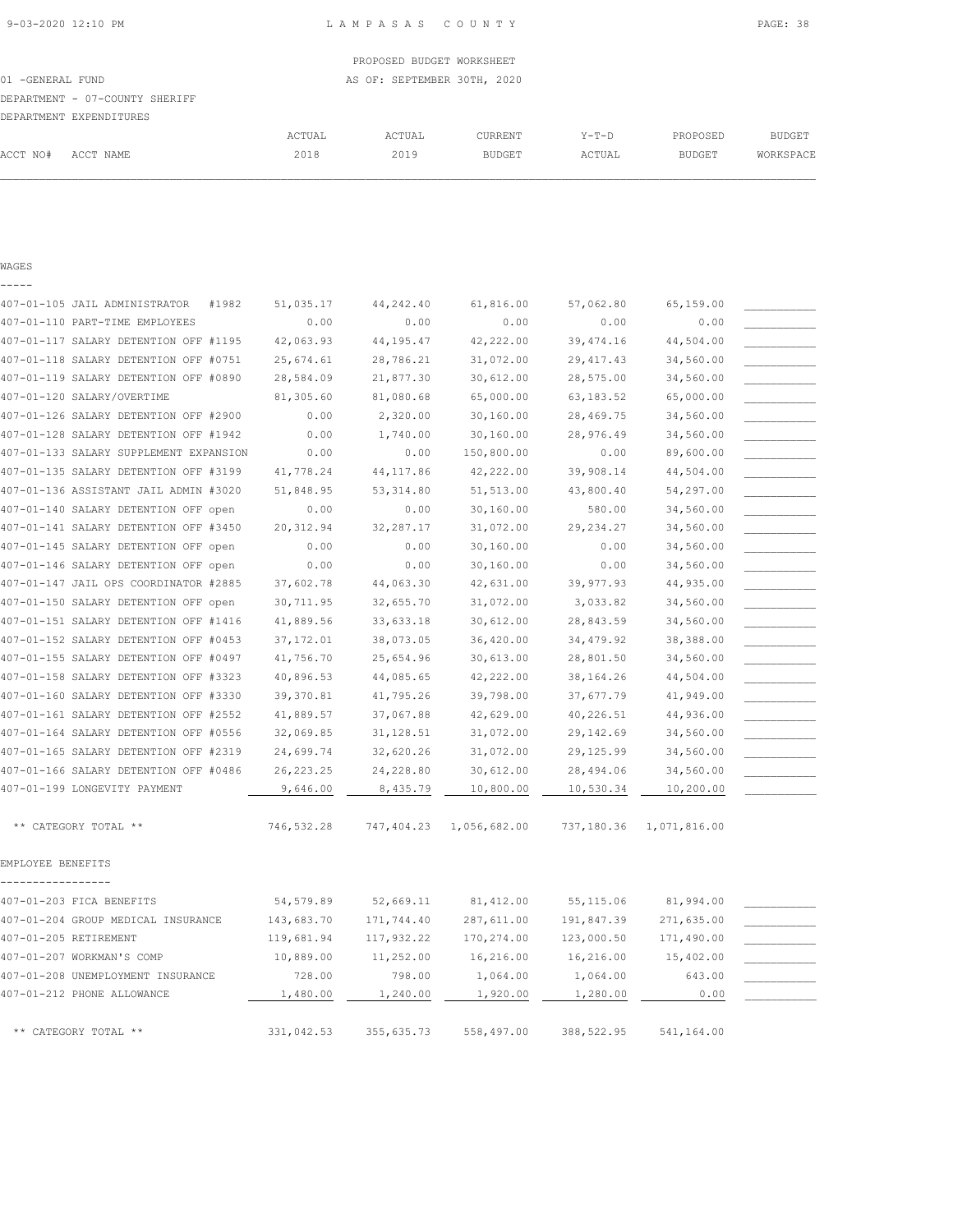01 -GENERAL FUND **AS OF: SEPTEMBER 30TH, 2020** 

### DEPARTMENT - 07-COUNTY SHERIFF

### DEPARTMENT EXPENDITURES

| ACCT NO#           | ACCT NAME                               | ACTUAL<br>2018 | ACTUAL<br>2019 | CURRENT<br><b>BUDGET</b> | $Y-T-D$<br>ACTUAL | PROPOSED<br><b>BUDGET</b> | <b>BUDGET</b><br>WORKSPACE |
|--------------------|-----------------------------------------|----------------|----------------|--------------------------|-------------------|---------------------------|----------------------------|
|                    |                                         |                |                |                          |                   |                           |                            |
| GENERAL EXPENSES   |                                         |                |                |                          |                   |                           |                            |
|                    | 407-01-302 UTILITIES                    | 21,629.64      | 20,708.42      | 27,800.00                | 16,042.99         | 50,000.00                 |                            |
|                    | 407-01-303 COMPUTER SUPPLIES            | 0.00           | 0.00           | 25,000.00                | 14,781.10         | 25,000.00                 |                            |
|                    | 407-01-304 OPERATING SUPPLIES           | 26,801.74      | 20, 225.45     | 35,000.00                | 15,447.37         | 35,000.00                 |                            |
|                    | 407-01-305 TRAVEL & INSERVICE TRAINING  | 6,821.47       | 7,461.86       | 12,000.00                | 5,007.99          | 12,000.00                 |                            |
|                    | 407-01-312 EQUIPMENT & MAINTENANCE CON  | 20,691.23      | 40,560.15      | 15,000.00                | 28,779.99         | 45,000.00                 |                            |
|                    | 407-01-336 OUT OF CO PRISONER MAINTENA  | 394,879.00     | 208,352.00     | 67,500.00                | 210,166.76        | 135,300.00                |                            |
|                    | 407-01-344 REPAIRS & MAINTENANCE JAIL   | 19,772.89      | 29,706.45      | 40,000.00                | 10,108.24         | 40,000.00                 |                            |
|                    | 407-01-345 MEDICAL SERVICES             | 123,937.01     | 128,223.83     | 175,000.00               | 86,783.86         | 200,000.00                |                            |
| 407-01-346 FOOD    |                                         | 57,706.00      | 59,468.90      | 150,000.00               | 53, 431.88        | 150,000.00                |                            |
|                    | 407-01-347 UNIFORMS                     | 3,543.80       | 3,879.65       | 15,000.00                | 6,506.86          | 10,000.00                 |                            |
| 407-01-361 POSTAGE |                                         | 0.00           | 0.00           | 0.00                     | 0.00              | 0.00                      |                            |
|                    | 407-01-364 PUBLICATIONS, BOOKS, MANUALS | 0.00           | 45.00          | 250.00                   | 0.00              | 250.00                    |                            |
|                    | 407-01-372 OPERATING SUPPLIES JAIL      | 4,987.15       | 6,085.22       | 12,000.00                | 3,850.39          | 12,000.00                 |                            |
|                    | 407-01-399 PRE-BOND-JAIL                | 0.00           | 0.00           | 0.00                     | 0.00              | 0.00                      |                            |
|                    | ** CATEGORY TOTAL **                    | 680,769.93     | 524,716.93     | 574,550.00               | 450,907.43        | 714,550.00                |                            |
| CAPITAL OUTLAY     |                                         |                |                |                          |                   |                           |                            |
|                    | 407-01-401 OFFICE MACHINE & EQUIPMENT   | 0.00           | 0.00           | 0.00                     | 0.00              | 0.00                      |                            |
|                    | 407-01-402 OPERATING EQUIPMENT          | 0.00           | 0.00           | 0.00                     | 0.00              | 0.00                      |                            |
|                    | 407-01-403 REAL ESTATE                  | 0.00           | 0.00           | 0.00                     | 0.00              | 0.00                      |                            |
|                    | 407-01-407 OFFICE FURNITURE & FIXTURES  | 0.00           | 0.00           | 0.00                     | 0.00              | 0.00                      |                            |
|                    | ** CATEGORY TOTAL **                    | 0.00           | 0.00           | 0.00                     | 0.00              | 0.00                      |                            |
| CAPITAL LEASE      |                                         |                |                |                          |                   |                           |                            |
|                    | 407-01-903 CAPITAL PURCHASE PRINCIPLE   | 0.00           | 0.00           | 0.00                     | 0.00              | 0.00                      |                            |
|                    | 407-01-904 CAPITAL PURCHASES INTEREST   | 0.00           | 0.00           | 0.00                     | 0.00              | 0.00                      |                            |
|                    | ** CATEGORY TOTAL **                    | 0.00           | 0.00           | 0.00                     | 0.00              | 0.00                      |                            |
|                    | ** SUB-DEPARTMENT TOTAL **              | 1,758,344.74   | 1,627,756.89   | 2,189,729.00             | 1,576,610.74      | 2,327,530.00              |                            |

### WAGES

| -----                                  |           |           |           |           |           |  |
|----------------------------------------|-----------|-----------|-----------|-----------|-----------|--|
| 407-02-103 SALARY ANIMAL CONTROL #1194 | 51,303.27 | 21,835.97 | 36,540.00 | 33,747.77 | 38,515.00 |  |
| 407-02-110 PART-TIME EMPLOYEES         | 0.00      | 0.00      | 0.00      | 0.00      | 0.00      |  |
| 407-02-120 SALARY/OVERTIME             | 721.47    | 1,060.68  | 750.00    | 154.09    | 750.00    |  |
| 407-02-199 LONGEVITY PAYMENT           | 963.00    | 1,086.11  | 0.00      | 0.00      | 0.00      |  |
|                                        |           |           |           |           |           |  |
| ** CATEGORY TOTAL **                   | 52,987.74 | 23,982.76 | 37,290.00 | 33,901.86 | 39,265.00 |  |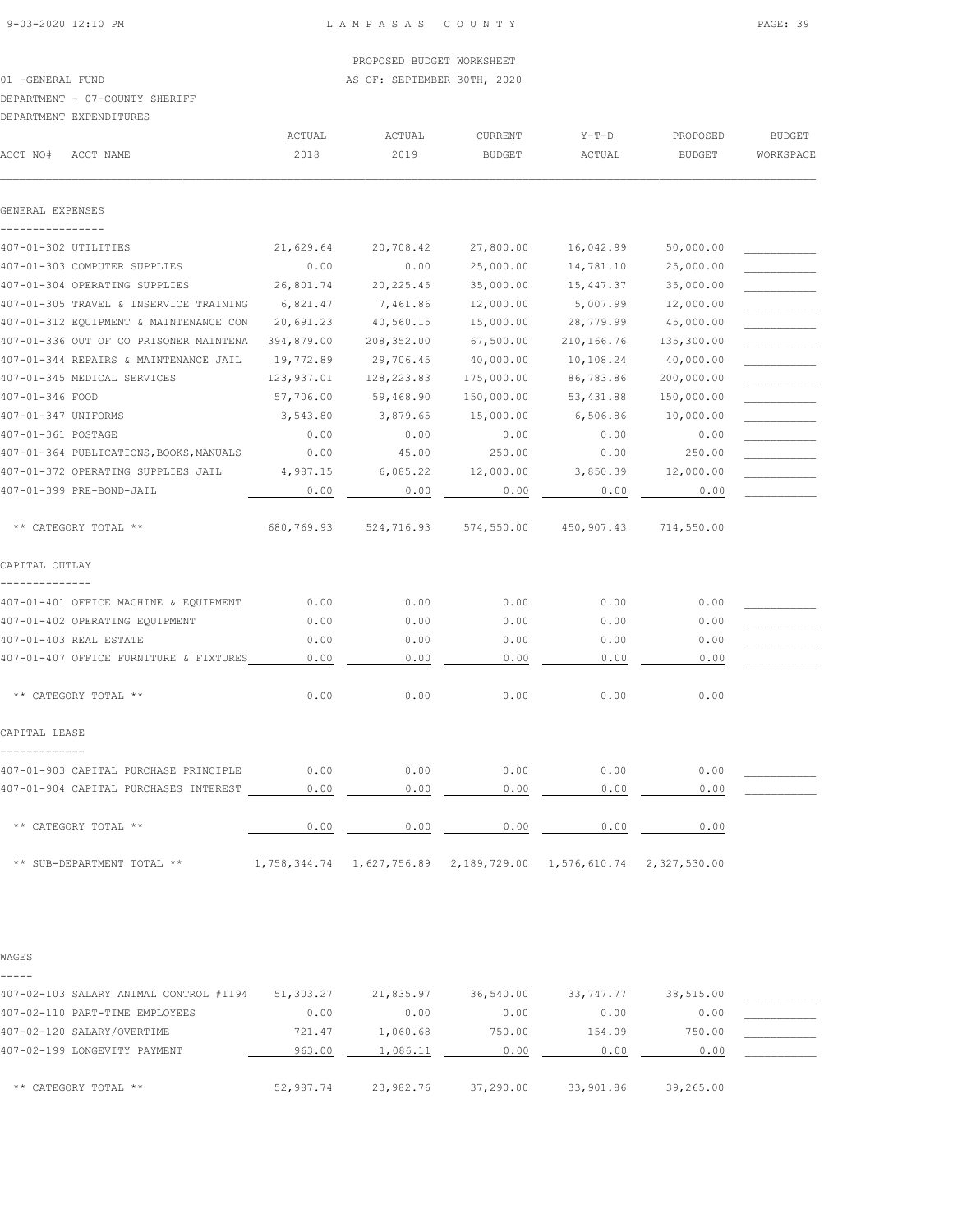01 -GENERAL FUND **AS OF: SEPTEMBER 30TH, 2020** 

## DEPARTMENT - 07-COUNTY SHERIFF

|                     | DEPARTMENT EXPENDITURES                                                                                                   |                |                                                        |                                 |                   |                    |                            |
|---------------------|---------------------------------------------------------------------------------------------------------------------------|----------------|--------------------------------------------------------|---------------------------------|-------------------|--------------------|----------------------------|
| ACCT NO#            | ACCT NAME                                                                                                                 | ACTUAL<br>2018 | ACTUAL<br>2019                                         | <b>CURRENT</b><br><b>BUDGET</b> | $Y-T-D$<br>ACTUAL | PROPOSED<br>BUDGET | <b>BUDGET</b><br>WORKSPACE |
| EMPLOYEE BENEFITS   |                                                                                                                           |                |                                                        |                                 |                   |                    |                            |
|                     |                                                                                                                           |                |                                                        |                                 |                   |                    |                            |
|                     | 407-02-203 FICA BENEFITS                                                                                                  | 3,977.57       | 1,808.31                                               | 2,795.00                        | 2,642.26          | 2,946.00           |                            |
|                     | 407-02-204 GROUP MEDICAL INSURANCE                                                                                        | 8,885.12       | 6,094.75                                               | 9,501.00                        | 9,488.76          | 9,909.00           |                            |
|                     | 407-02-205 RETIREMENT                                                                                                     | 8,477.98       | 3,854.69                                               | 5,846.00                        | 5,661.41          | 6,162.00           |                            |
|                     | 407-02-207 WORKMAN'S COMP                                                                                                 | 885.00         | 2,087.00                                               | 1,517.00                        | 1,517.00          | 1,629.00           |                            |
|                     | 407-02-208 UNEMPLOYMENT INSURANCE                                                                                         | 52.00          | 54.00                                                  | 37.00                           | 37.00             | 23.00              |                            |
|                     | ** CATEGORY TOTAL **                                                                                                      | 22, 277.67     | 13,898.75                                              | 19,696.00                       | 19,346.43         | 20,669.00          |                            |
| GENERAL EXPENSES    |                                                                                                                           |                |                                                        |                                 |                   |                    |                            |
|                     | 407-02-304 OPERATING SUPPLIES                                                                                             | 25.18          | 593.97                                                 | 1,000.00                        | 319.47            | 1,000.00           |                            |
|                     | 407-02-305 TRAVEL & INSERVICE TRAINING                                                                                    | 0.00           | 350.00                                                 | 500.00                          | 0.00              | 500.00             |                            |
|                     | 407-02-308 REPAIRS & MAINTENANCE EQUIP                                                                                    | 0.00           | 0.00                                                   | 0.00                            | 0.00              | 0.00               |                            |
| 407-02-315 DUES     |                                                                                                                           | 0.00           | 0.00                                                   | 0.00                            | 0.00              | 0.00               |                            |
|                     | 407-02-333 CONTRACTED SERVICES/ANIMAL                                                                                     | 91,932.49      | 131,077.35                                             | 96,000.00                       | 64,725.99         | 96,000.00          |                            |
|                     | 407-02-342 GAS & OIL                                                                                                      | 3,833.26       | 2,974.88                                               | 4,000.00                        | 4,095.96          | 4,000.00           |                            |
|                     | 407-02-343 REPAIRS & MAINTANCE VEHICLE                                                                                    | 1,015.54       | 709.44                                                 | 2,000.00                        | 1,901.68          | 2,000.00           |                            |
|                     | 407-02-345 MEDICAL SERVICES                                                                                               | 0.00           | 128.98                                                 | 0.00                            | 0.00              | 0.00               |                            |
| 407-02-347 UNIFORMS |                                                                                                                           | 397.12         | 336.89                                                 | 300.00                          | 168.39            | 300.00             |                            |
|                     | 407-02-364 PUBLICATIONS, BOOKS, MANUALS                                                                                   | 0.00           | 0.00                                                   | 0.00                            | 0.00              | 0.00               |                            |
|                     | 407-02-373 OPERATING SUPPLIES POLICE E                                                                                    | 0.00           | 0.00                                                   | 0.00                            | 0.00              | 0.00               |                            |
|                     | 407-02-389 MISCELLANOUS                                                                                                   | 0.00           | 0.00                                                   | 0.00                            | 595.00            | 0.00               |                            |
|                     | ** CATEGORY TOTAL **                                                                                                      | 97,203.59      | 136,171.51                                             | 103,800.00                      | 71,806.49         | 103,800.00         |                            |
| CAPITAL OUTLAY      |                                                                                                                           |                |                                                        |                                 |                   |                    |                            |
|                     | 407-02-402 OPERATING EQUIPMENT                                                                                            | 0.00           | 0.00                                                   | 0.00                            | 0.00              | 0.00               |                            |
|                     | ** CATEGORY TOTAL **                                                                                                      | 0.00           | 0.00                                                   | 0.00                            | 0.00              | 0.00               |                            |
| CAPITAL LEASE       |                                                                                                                           |                |                                                        |                                 |                   |                    |                            |
|                     | 407-02-903 CAPITAL PURCHASE PRINCIPAL $\qquad 0.00$ $\qquad 0.00$ $\qquad 0.00$ $\qquad 0.00$ $\qquad 0.00$ $\qquad 0.00$ |                |                                                        |                                 |                   | 0.00               |                            |
|                     | ** CATEGORY TOTAL **                                                                                                      | 0.00           | 0.00                                                   | 0.00                            | 0.00              | 0.00               |                            |
|                     | ** SUB-DEPARTMENT TOTAL **                                                                                                |                | 172,469.00 174,053.02 160,786.00 125,054.78 163,734.00 |                                 |                   |                    |                            |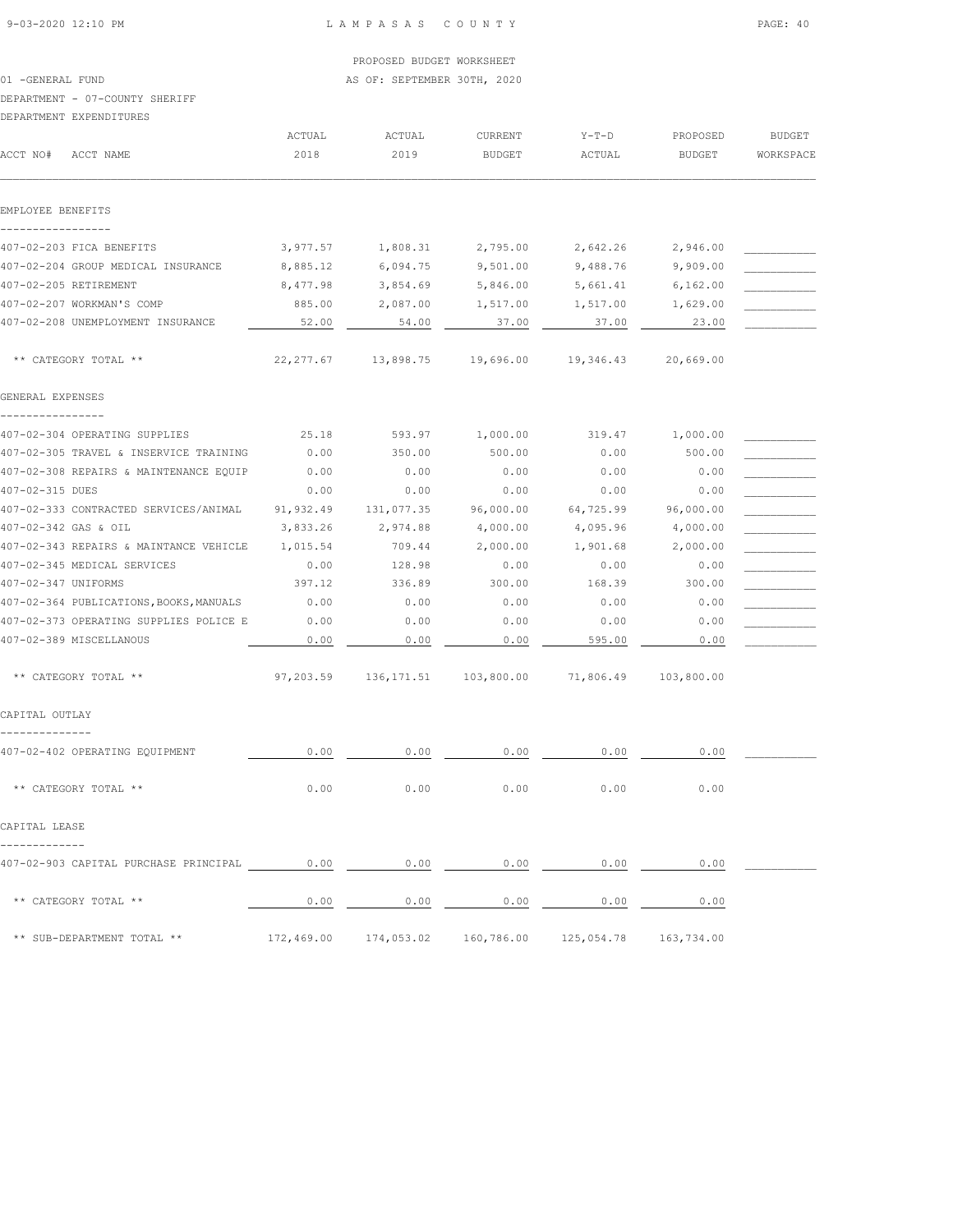| 9-03-2020 12:10 PM |  |  |
|--------------------|--|--|

### L A M P A S A S C O U N T Y PAGE: 41

# PROPOSED BUDGET WORKSHEET 01 -GENERAL FUND **AS OF: SEPTEMBER 30TH, 2020** DEPARTMENT - 07-COUNTY SHERIFF DEPARTMENT EXPENDITURES ACTUAL ACTUAL CURRENT Y-T-D PROPOSED BUDGET ACCT NO# ACCT NAME 2018 2019 BUDGET ACTUAL BUDGET WORKSPACE  $\mathcal{L} = \{ \mathcal{L} = \{ \mathcal{L} = \{ \mathcal{L} = \{ \mathcal{L} = \{ \mathcal{L} = \{ \mathcal{L} = \{ \mathcal{L} = \{ \mathcal{L} = \{ \mathcal{L} = \{ \mathcal{L} = \{ \mathcal{L} = \{ \mathcal{L} = \{ \mathcal{L} = \{ \mathcal{L} = \{ \mathcal{L} = \{ \mathcal{L} = \{ \mathcal{L} = \{ \mathcal{L} = \{ \mathcal{L} = \{ \mathcal{L} = \{ \mathcal{L} = \{ \mathcal{L} = \{ \mathcal{L} = \{ \mathcal{$

| WAGES                                  |           |                       |           |                                                       |           |  |
|----------------------------------------|-----------|-----------------------|-----------|-------------------------------------------------------|-----------|--|
|                                        |           |                       |           |                                                       |           |  |
| 407-03-113 SALARY/ASSISTANT #1082      | 33,589.87 | 34,278.39             | 34,606.00 | 31,945.32                                             | 37,116.00 |  |
| 407-03-199 LONGEVITY PAYMENT           | 0.00      | 0.00                  | 0.00      | 600.00                                                | 720.00    |  |
| ** CATEGORY TOTAL **                   | 33,589.87 | 34,278.39             | 34,606.00 | 32,545.32                                             | 37,836.00 |  |
|                                        |           |                       |           |                                                       |           |  |
| EMPLOYEE BENEFITS                      |           |                       |           |                                                       |           |  |
| 407-03-203 FICA BENEFITS               | 2,305.02  | 2,314.00              | 2,693.00  | 2,307.29                                              | 2,894.00  |  |
| 407-03-204 GROUP MEDICAL INSURANCE     | 8,986.52  | 9,360.00              | 9,837.00  | 9,814.56                                              | 10,767.00 |  |
| 407-03-205 RETIREMENT                  | 5,374.46  | 5,455.32              | 5,633.00  | 5,417.08                                              | 6,054.00  |  |
| 407-03-207 WORKMEN'S COMP              | 111.00    | 91.00                 | 83.00     | 83.00                                                 | 96.00     |  |
| 407-03-208 UNEMPLOYMENT INSURANCE      | 33.00     | 38.00                 | 35.00     | 35.00                                                 | 23.00     |  |
|                                        |           |                       |           |                                                       |           |  |
| ** CATEGORY TOTAL **                   |           |                       |           | 16,810.00  17,258.32  18,281.00  17,656.93  19,834.00 |           |  |
| GENERAL EXPENSES                       |           |                       |           |                                                       |           |  |
| 407-03-301 COMMUNICATIONS              | 1,882.35  | 73.47                 | 0.00      | 0.00                                                  | 0.00      |  |
| 407-03-304 OPERATING SUPPLIES          | 829.19    | 855.00                | 1,000.00  | 690.11                                                | 1,000.00  |  |
| 407-03-347 UNIFORMS                    | 0.00      | 0.00                  | 0.00      | 0.00                                                  | 0.00      |  |
|                                        |           |                       |           |                                                       |           |  |
| ** CATEGORY TOTAL **                   | 2,711.54  | 928.47                | 1,000.00  | 690.11                                                | 1,000.00  |  |
| CAPITAL OUTLAY                         |           |                       |           |                                                       |           |  |
| 407-03-402 OPERATING EQUIPMENT         | 0.00      | 0.00                  | 0.00      | 0.00                                                  | 0.00      |  |
| ** CATEGORY TOTAL **                   | 0.00      | 0.00                  | 0.00      | 0.00                                                  | 0.00      |  |
| ** SUB-DEPARTMENT TOTAL **             |           | 53, 111.41 52, 465.18 | 53,887.00 | 50,892.36                                             | 58,670.00 |  |
|                                        |           |                       |           |                                                       |           |  |
| WAGES<br>-----                         |           |                       |           |                                                       |           |  |
| 407-04-103 SALARY DEPUTY SHERIFF       | 0.00      | 0.00                  | 0.00      | 0.00                                                  | 0.00      |  |
| 407-04-110 PART-TIME EMPLOYEES         | 0.00      | 0.00                  | 0.00      | 0.00                                                  | 0.00      |  |
| 407-04-118 SALARY DEPUTY SHERIFF #0490 | 0.00      | 0.00                  | 0.00      | 0.00                                                  | 0.00      |  |
| 407-04-120 SALARY/OVERTIME             | 0.00      | 0.00                  | 0.00      | 0.00                                                  | 0.00      |  |
| 407-04-199 LONGEVITY PAYMENT           | 0.00      | 0.00                  | 0.00      | 0.00                                                  | 0.00      |  |
|                                        |           |                       |           |                                                       |           |  |
| ** CATEGORY TOTAL **                   | 0.00      | 0.00                  | 0.00      | 0.00                                                  | 0.00      |  |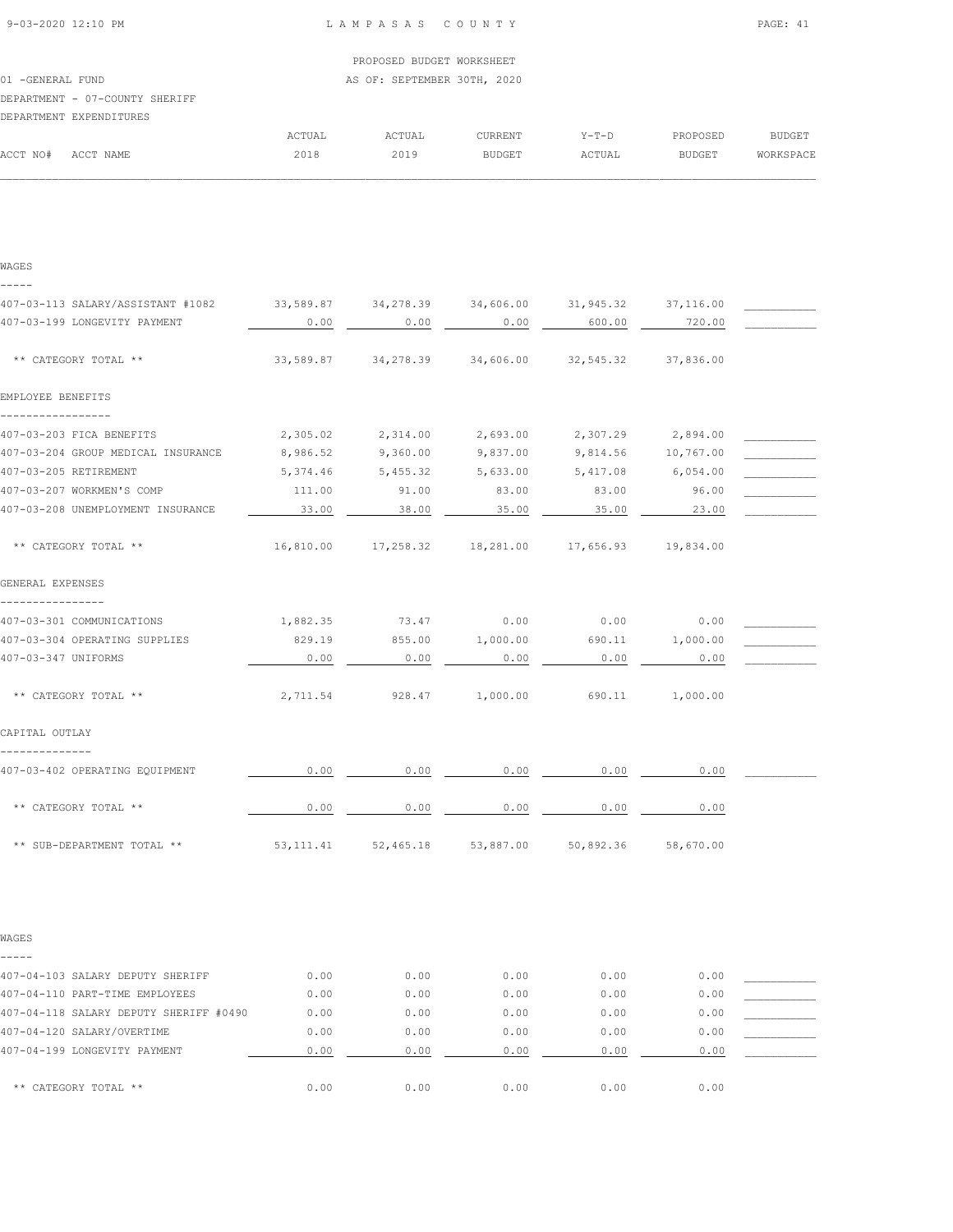01 -GENERAL FUND **AS OF: SEPTEMBER 30TH, 2020** 

# DEPARTMENT - 07-COUNTY SHERIFF

DEPARTMENT EXPENDITURES

| DEPARTMENT EXPENDITURES                |        |        |               |                                                                            |          |               |
|----------------------------------------|--------|--------|---------------|----------------------------------------------------------------------------|----------|---------------|
|                                        | ACTUAL | ACTUAL | CURRENT       | $Y-T-D$                                                                    | PROPOSED | <b>BUDGET</b> |
| ACCT NO#<br>ACCT NAME                  | 2018   | 2019   | <b>BUDGET</b> | ACTUAL                                                                     | BUDGET   | WORKSPACE     |
| EMPLOYEE BENEFITS                      |        |        |               |                                                                            |          |               |
|                                        |        |        |               |                                                                            |          |               |
| 407-04-203 FICA BENEFITS               | 0.00   | 0.00   | 0.00          | 0.00                                                                       | 0.00     |               |
| 407-04-204 GROUP MEDICAL INSURANCE     | 0.00   | 0.00   | 0.00          | 0.00                                                                       | 0.00     |               |
| 407-04-205 RETIREMENT                  | 0.00   | 0.00   | 0.00          | 0.00                                                                       | 0.00     |               |
| 407-04-207 WORKMEN'S COMP              | 0.00   | 0.00   | 0.00          | 0.00                                                                       | 0.00     |               |
| 407-04-208 UNEMPLOYMENT INSURANCE      | 0.00   | 0.00   | 0.00          | 0.00                                                                       | 0.00     |               |
| ** CATEGORY TOTAL **                   | 0.00   | 0.00   | 0.00          | 0.00                                                                       | 0.00     |               |
| GENERAL EXPENSES<br>----------------   |        |        |               |                                                                            |          |               |
| 407-04-301 COMMUNICATIONS              | 0.00   | 0.00   | 0.00          | 0.00                                                                       | 0.00     |               |
| 407-04-304 OPERATING SUPPLIES          | 0.00   | 0.00   | 0.00          | 0.00                                                                       | 0.00     |               |
| 407-04-305 TRAVEL & INSERVICE          | 0.00   | 0.00   | 0.00          | 0.00                                                                       | 0.00     |               |
| 407-04-342 GAS & OIL                   | 0.00   | 0.00   | 0.00          | 0.00                                                                       | 0.00     |               |
| 407-04-343 REPAIRS & MAINTENANCE VEHIC | 0.00   | 0.00   | 0.00          | 0.00                                                                       | 0.00     |               |
| 407-04-346 FOOD                        | 0.00   | 0.00   | 0.00          | 0.00                                                                       | 0.00     |               |
| 407-04-347 UNIFORMS                    | 0.00   | 0.00   | 0.00          | 0.00                                                                       | 0.00     |               |
| 407-04-361 POSTAGE                     | 0.00   | 0.00   | 0.00          | 0.00                                                                       | 0.00     |               |
| ** CATEGORY TOTAL **                   | 0.00   | 0.00   | 0.00          | 0.00                                                                       | 0.00     |               |
| CAPITAL OUTLAY<br>--------------       |        |        |               |                                                                            |          |               |
| 407-04-402 OPERATING EQUIPMENT         | 0.00   | 0.00   | 0.00          | 0.00                                                                       | 0.00     |               |
| ** CATEGORY TOTAL **                   | 0.00   | 0.00   | 0.00          | 0.00                                                                       | 0.00     |               |
| ** SUB-DEPARTMENT TOTAL **             | 0.00   | 0.00   | 0.00          | 0.00                                                                       | 0.00     |               |
| *** DEPARTMENT TOTAL ***               |        |        |               | 4, 049, 018.32 4, 134, 190.23 4, 430, 833.00 3, 362, 071.16 4, 475, 523.00 |          |               |
|                                        |        |        |               |                                                                            |          |               |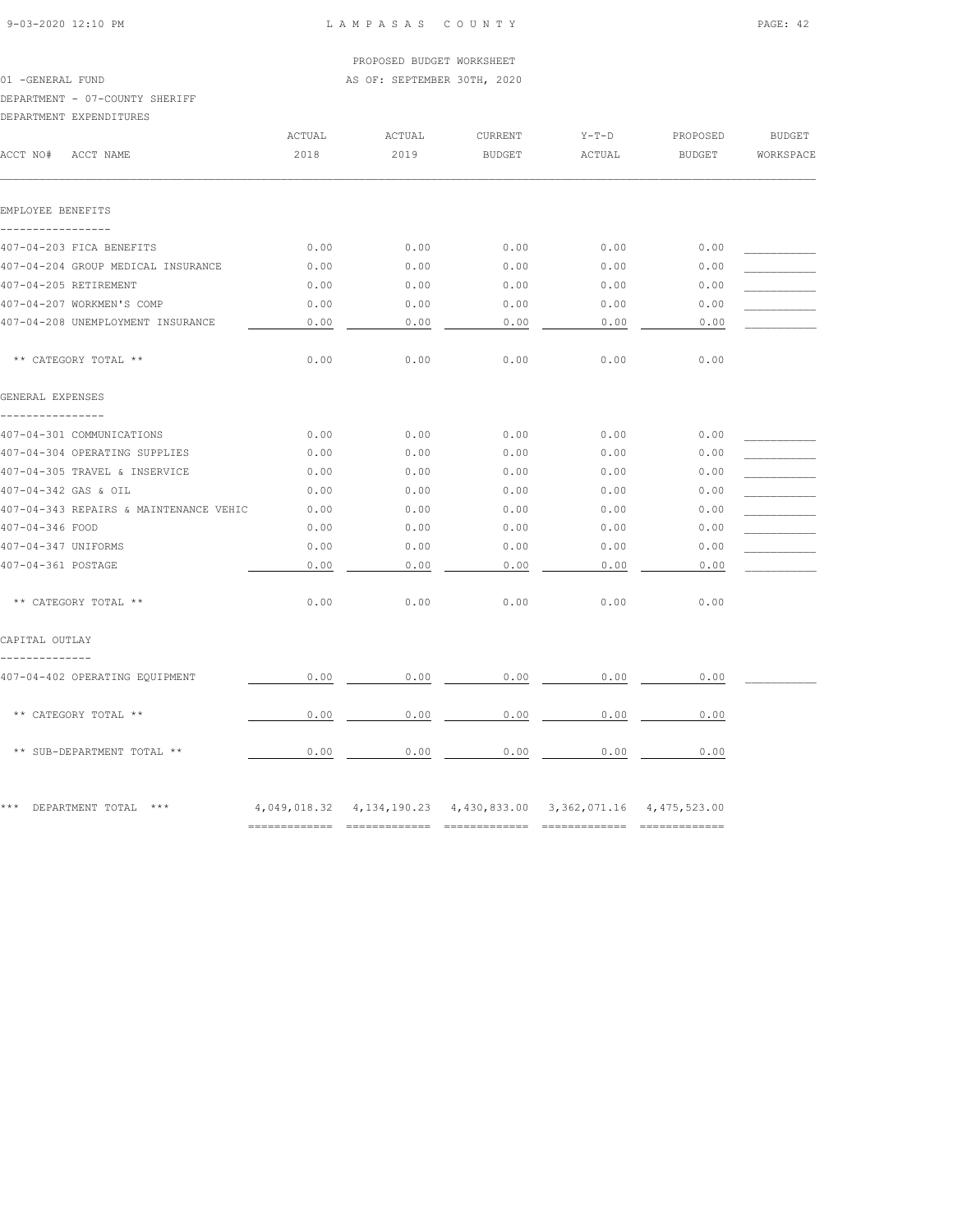|                   |                                       |        | PROPOSED BUDGET WORKSHEET   |         |         |               |           |
|-------------------|---------------------------------------|--------|-----------------------------|---------|---------|---------------|-----------|
| 01 - GENERAL FUND |                                       |        | AS OF: SEPTEMBER 30TH, 2020 |         |         |               |           |
|                   | DEPARTMENT - 08-COUNTY/DISTRICT ATTNY |        |                             |         |         |               |           |
|                   | DEPARTMENT EXPENDITURES               |        |                             |         |         |               |           |
|                   |                                       | ACTUAL | ACTUAL                      | CURRENT | $Y-T-D$ | PROPOSED      | BUDGET    |
| ACCT NO#          | ACCT NAME                             | 2018   | 2019                        | BUDGET  | ACTUAL  | <b>BUDGET</b> | WORKSPACE |

## WAGES -----

| 408-00-103 SALARIES & WAGES DEP #1192  | 45, 328.14 | 41,752.70   | 46,624.00  | 43,038.45  | 49,143.00  |  |
|----------------------------------------|------------|-------------|------------|------------|------------|--|
| 408-00-104 SALARIES & WAGES DEP #2436  | 24,971.86  | 27,074.77   | 28,516.00  | 26, 322.79 | 32,259.00  |  |
| 408-00-110 PART-TIME EMPLOYEES         | 0.00       | 0.00        | 0.00       | 0.00       | 0.00       |  |
| 408-00-113 SALARIES & WAGES ASST #0885 | 76, 125.92 | 80,239.84   | 78,427.00  | 72,393.44  | 82,665.00  |  |
| 408-00-114 SALARY & WAGES OFFICE #0615 | 45, 254.59 | 47,723.70   | 46,624.00  | 43,038.75  | 49,143.00  |  |
| 408-00-133 SALARY/SUPP<br>#882         | 3,640.00   | 3,500.00    | 0.00       | 0.00       | 0.00       |  |
| 408-00-199 LONGEVITY PAYMENT           | 4,680.00   | 5,120.00    | 5,760.00   | 5,880.00   | 6,360.00   |  |
| ** CATEGORY TOTAL **                   | 200,000.51 | 205, 411.01 | 205,951.00 | 190,673.43 | 219,570.00 |  |
| EMPLOYEE BENEFITS                      |            |             |            |            |            |  |
| 408-00-203 FICA BENEFITS               | 14,713.42  | 14,898.89   | 15,744.00  | 13,650.58  | 16,780.00  |  |
| 408-00-204 GROUP MEDICAL INSURANCE     | 37,226.44  | 38,717.88   | 40,276.00  | 49,270.61  | 50,955.00  |  |
| 408-00-205 RETIREMENT                  | 32, 153.81 | 32,747.40   | 32,952.00  | 31,801.72  | 35, 131.00 |  |
| 408-00-207 WORKMEN'S COMP              | 84.00      | 70.00       | 325.00     | 325.00     | 370.00     |  |
| 408-00-208 UNEMPLOYMENT INSURANCE      | 122.00     | 219.00      | 206.00     | 206.00     | 129.00     |  |
| 408-00-212 PHONE ALLOWANCE             | 960.00     | 960.00      | 480.00     | 440.00     | 480.00     |  |
| ** CATEGORY TOTAL **                   | 85,259.67  | 87,613.17   | 89,983.00  | 95,693.91  | 103,845.00 |  |
| GENERAL EXPENSES                       |            |             |            |            |            |  |
| 408-00-301 COMMUNICATIONS              | 1,171.30   | 1,171.05    | 1,200.00   | 1,074.60   | 1,200.00   |  |
| 408-00-302 UTILITIES                   | 0.00       | 0.00        | 0.00       | 0.00       | 0.00       |  |
| 408-00-304 OPERATING SUPPLIES          | 2,954.23   | 3,199.73    | 3,000.00   | 2,244.74   | 3,000.00   |  |
| 408-00-305 TRAVEL & INSERVICE TRAINING | 903.66     | 2,032.73    | 2,000.00   | 440.00     | 2,000.00   |  |
| 408-00-307 INSURANCE & BONDS           | 0.00       | 0.00        | 0.00       | 0.00       | 0.00       |  |
| 408-00-312 EQUIPMENT MAINTENANCE CONTR | 0.00       | 7,500.00    | 12,000.00  | 0.00       | 12,000.00  |  |
| 408-00-320 INVESTIGATIVE EXPENSES      | 425.00     | 345.00      | 2,000.00   | 785.00     | 2,000.00   |  |
| 408-00-333 CONTRACTED SERVICE          | 0.00       | 0.00        | 0.00       | 0.00       | 0.00       |  |
| 408-00-361 POSTAGE                     | 0.00       | 0.00        | 126.00     | 0.00       | 126.00     |  |
| 408-00-370 EQUIPMENT RENTAL - COPIER   | 2,052.00   | 2,223.00    | 1,680.00   | 1,710.00   | 1,680.00   |  |
| 408-00-389 MISCELLANEOUS EXPENSE       | 0.00       | 0.00        | 0.00       | 0.00       | 0.00       |  |
| ** CATEGORY TOTAL **                   | 7,506.19   | 16,471.51   | 22,006.00  | 6,254.34   | 22,006.00  |  |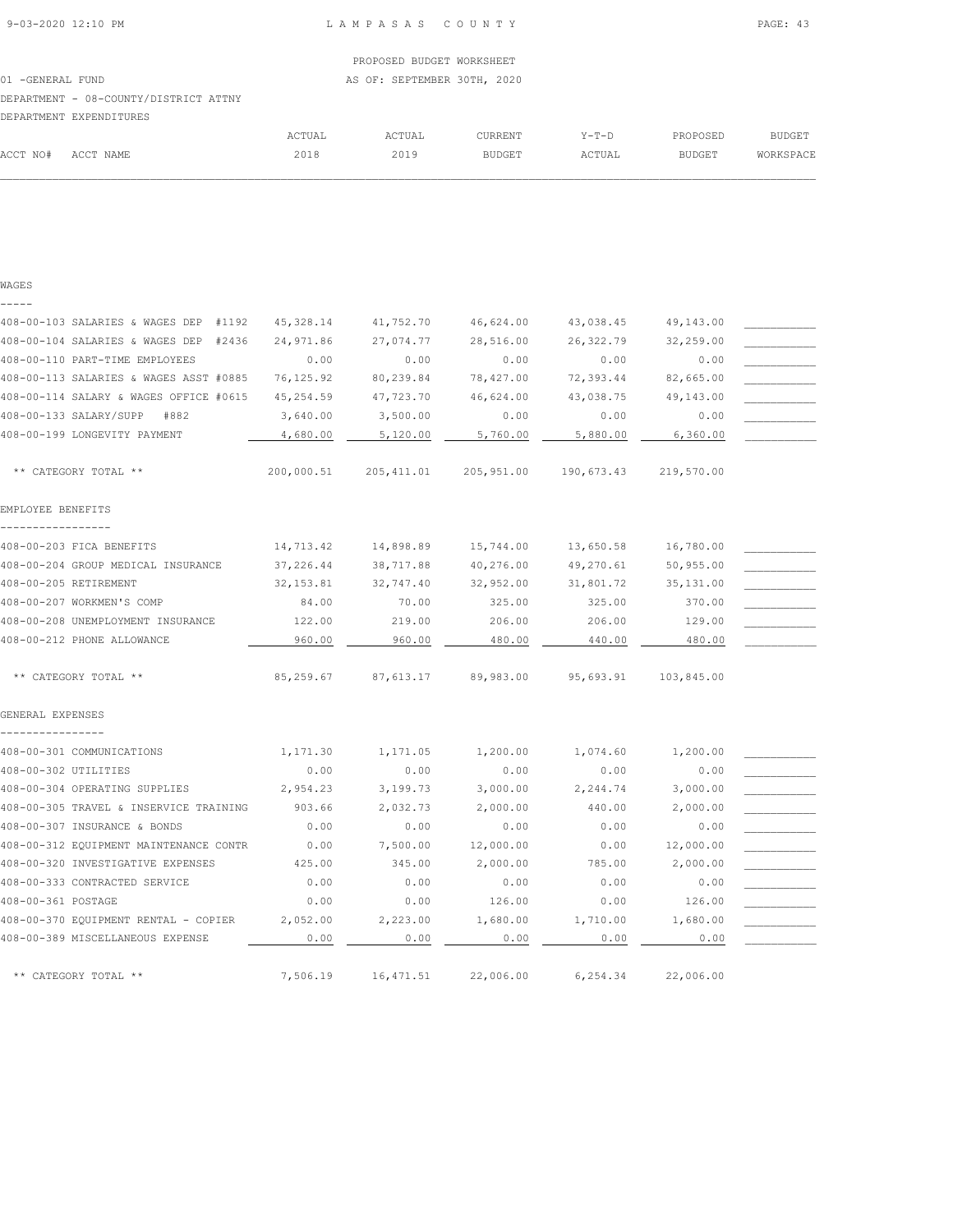|                                        |          | PROPOSED BUDGET WORKSHEET   |         |         |          |               |
|----------------------------------------|----------|-----------------------------|---------|---------|----------|---------------|
| 01 -GENERAL FUND                       |          | AS OF: SEPTEMBER 30TH, 2020 |         |         |          |               |
| DEPARTMENT - 08-COUNTY/DISTRICT ATTNY  |          |                             |         |         |          |               |
| DEPARTMENT EXPENDITURES                |          |                             |         |         |          |               |
|                                        | ACTUAL   | ACTUAL                      | CURRENT | $Y-T-D$ | PROPOSED | <b>BUDGET</b> |
| ACCT NO#<br>ACCT NAME                  | 2018     | 2019                        | BUDGET  | ACTUAL  | BUDGET   | WORKSPACE     |
| CAPITAL OUTLAY                         |          |                             |         |         |          |               |
|                                        |          |                             |         |         |          |               |
| 408-00-401 OFFICE MACHINES & EQUIPMENT | 7,500.00 | 0.00                        | 0.00    | 0.00    | 0.00     |               |
| 408-00-407 OFFICE FURNITURE & FIXTURES | 0.00     | 0.00                        | 0.00    | 0.00    | 0.00     |               |
| ** CATEGORY TOTAL **                   | 7,500.00 | 0.00                        | 0.00    | 0.00    | 0.00     |               |

| *** DEPARTMENT TOTAL *** | 300,266.37 |  | 309,495.69 317,940.00 292,621.68 | 345,421.00 |
|--------------------------|------------|--|----------------------------------|------------|
|                          |            |  |                                  |            |

\*\* SUB-DEPARTMENT TOTAL \*\* 300,266.37 309,495.69 317,940.00 292,621.68 345,421.00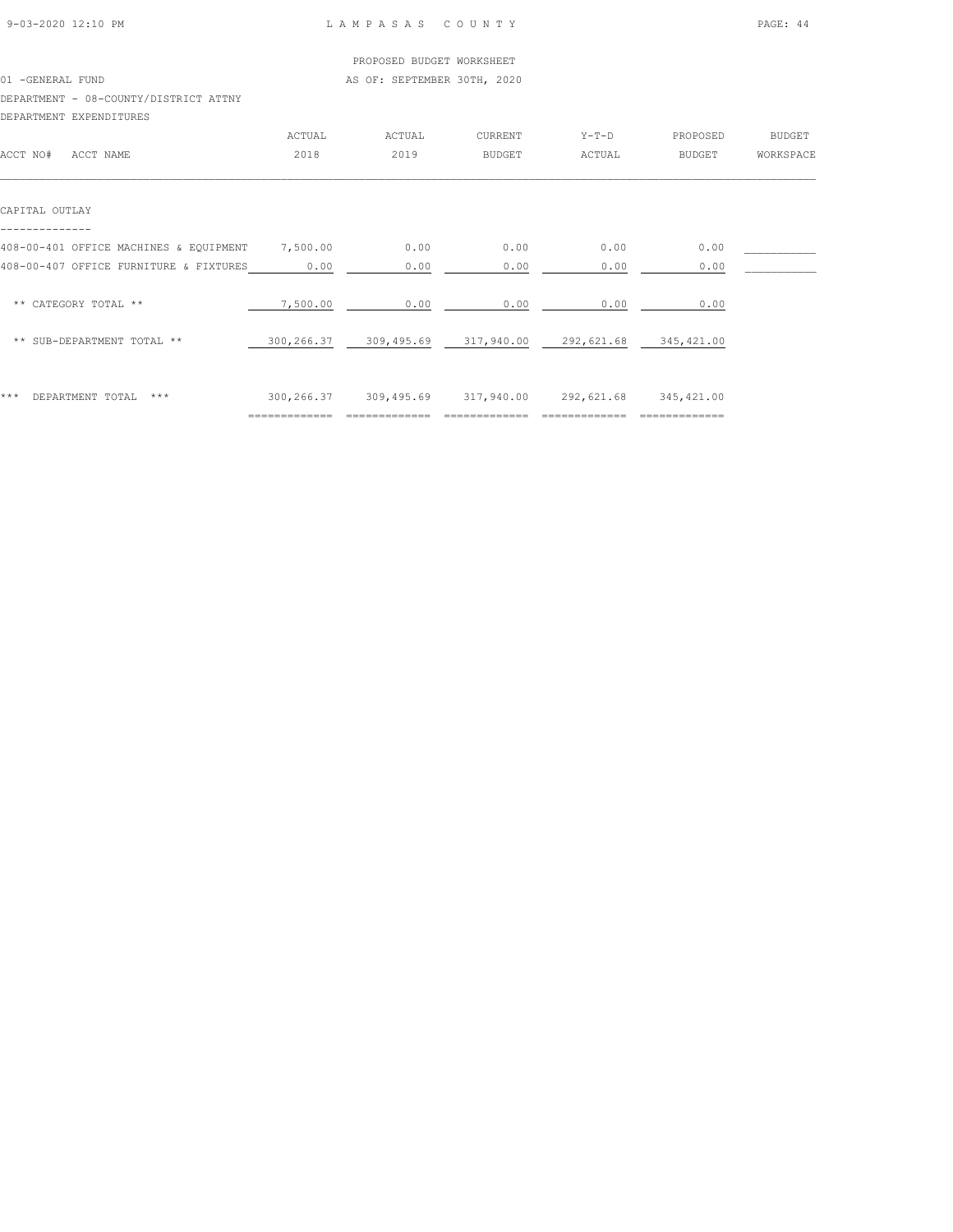|                   |                                  |        | PROPOSED BUDGET WORKSHEET   |         |         |               |           |
|-------------------|----------------------------------|--------|-----------------------------|---------|---------|---------------|-----------|
| 01 - GENERAL FUND |                                  |        | AS OF: SEPTEMBER 30TH, 2020 |         |         |               |           |
|                   | DEPARTMENT - 09-NON-DEPARTMENTAL |        |                             |         |         |               |           |
|                   | DEPARTMENT EXPENDITURES          |        |                             |         |         |               |           |
|                   |                                  | ACTUAL | ACTUAL                      | CURRENT | $Y-T-D$ | PROPOSED      | BUDGET    |
| ACCT NO#          | ACCT NAME                        | 2018   | 2019                        | BUDGET  | ACTUAL  | <b>BUDGET</b> | WORKSPACE |
|                   |                                  |        |                             |         |         |               |           |

| GENERAL EXPENSES |
|------------------|
|                  |

| 409-00-301 COMMUNICATION               | 14,677.29  | 15,869.09  | 15,000.00   | 15, 156.43  | 15,000.00  |  |
|----------------------------------------|------------|------------|-------------|-------------|------------|--|
| 409-00-302 UTILITIES                   | 74,316.03  | 68,782.17  | 65,000.00   | 55,403.58   | 65,000.00  |  |
| 409-00-305 SEPTIC INSP TRAVEL & INSVC  | 0.00       | 0.00       | 0.00        | 0.00        | 0.00       |  |
| 409-00-307 INSURANCE & BONDS           | 89,959.02  | 97,523.26  | 90,000.00   | 98,824.33   | 100,000.00 |  |
| 409-00-309 COURT APPOINTED ATTORNEY    | 83.39      | 0.00       | 0.00        | 0.00        | 0.00       |  |
| 409-00-311 REPAIRS & MAINTENANCE-COURT | 61, 175.37 | 50,687.03  | 50,000.00   | 70,181.98   | 50,000.00  |  |
| 409-00-312 EQUIPMENT MAINTENANCE CONTR | 15, 145.07 | 12,669.85  | 13,000.00   | 13,408.09   | 13,000.00  |  |
| 409-00-313 JANITORIAL CONTRACT         | 0.00       | 540.00     | 0.00        | 0.00        | 0.00       |  |
| 409-00-314 JANITORIAL SUPPLIES         | 3,793.05   | 5,908.90   | 4,000.00    | 3,907.11    | 4,000.00   |  |
| 409-00-315 DUES                        | 0.00       | 0.00       | 0.00        | 0.00        | 0.00       |  |
| 409-00-316 CHILD WELFARE BOARD         | 10,000.00  | 10,000.00  | 10,000.00   | 10,000.00   | 10,000.00  |  |
| 409-00-318 LEGAL EXPENDITURES          | 0.00       | 0.00       | 0.00        | 5,000.00    | 0.00       |  |
| 409-00-319 AUDIT                       | 29,000.00  | 29,500.00  | 27,500.00   | 30,000.00   | 30,000.00  |  |
| 409-00-321 HISTORICAL COMMISSION       | 1,000.00   | 1,000.00   | 1,000.00    | 1,000.00    | 1,000.00   |  |
| 409-00-322 SOIL CONSERVATION           | 1,500.00   | 1,500.00   | 1,500.00    | 0.00        | 1,500.00   |  |
| 409-00-324 BOUNTIES                    | 573.00     | 185.00     | 500.00      | 0.00        | 500.00     |  |
| 409-00-326 SARATOGA WATER DISTRICT     | 3,000.00   | 3,000.00   | 3,000.00    | 3,000.00    | 3,000.00   |  |
| 409-00-327 HC CRIME STOPPERS           | 0.00       | 0.00       | 0.00        | 0.00        | 1,000.00   |  |
| 409-00-328 CONTINGENCY                 | 20,404.97  | 69,460.00  | 96,774.00   | 16,947.14   | 96,774.00  |  |
| 409-00-329 RENT - MHMR                 | 4,200.00   | 4,200.00   | 4,500.00    | 0.00        | 4,500.00   |  |
| 409-00-330 PREDATOR CONTROL            | 73,800.00  | 76,800.00  | 76,800.00   | 64,000.00   | 76,800.00  |  |
| 409-00-331 HILL CTY CHILD ADVOCACY CTR | 3,000.00   | 3,500.00   | 3,500.00    | 3,500.00    | 3,500.00   |  |
| 409-00-333 CONTRACTED SERVICES         | 14,149.86  | 20,679.27  | 23,000.00   | 11,719.00   | 78,000.00  |  |
| 409-00-334 HCCAA CONTRIBUTION (SC)     | 6, 199.00  | 6,199.00   | 6, 200.00   | 6, 199.00   | 6, 200.00  |  |
| 409-00-340 INDIGENT BURIAL             | 1,840.00   | 1,685.00   | 1,400.00    | 1,790.00    | 1,400.00   |  |
| 409-00-343 REPAIRS & MAINTENANCE VECHI | 0.00       | 0.00       | 0.00        | 0.00        | 0.00       |  |
| 409-00-345 MEDICAL SERVICES            | 10,401.00  | 7,701.00   | 6,000.00    | 5,269.00    | 6,000.00   |  |
| 409-00-348 AUTOPSIES                   | 19,802.00  | 23,766.40  | 25,000.00   | 21,236.00   | 25,000.00  |  |
| 409-00-356 ADMINISTRATIVE COSTS        | 150.00     | 0.00       | 0.00        | 0.00        | 0.00       |  |
| 409-00-358 CONSULTING FEES             | 0.00       | 0.00       | 0.00        | 0.00        | 0.00       |  |
| 409-00-361 POSTAGE                     | 16,000.00  | 18,973.77  | 20,000.00   | 14,000.00   | 20,000.00  |  |
| 409-00-362 HOMELAND SECURITY           | 0.00       | 0.00       | 0.00        | 0.00        | 0.00       |  |
| 409-00-377 LEGISLATIVE & ADMIN ACTIVIT | 0.00       | 0.00       | 0.00        | 0.00        | 0.00       |  |
| 409-00-383 SEPTIC TANK INSPECTION      | 20,350.00  | 18,000.00  | 18,000.00   | 15,400.00   | 18,000.00  |  |
| 409-00-386 COMMUNITY SERVICE SUPERVISI | 0.00       | 0.00       | 0.00        | 0.00        | 0.00       |  |
| 409-00-387 VETERANS AFFAIR             | 117.16     | 0.00       | 700.00      | 662.62      | 700.00     |  |
| 409-00-388 CASA                        | 1,200.00   | 0.00       | 1,500.00    | 0.00        | 1,500.00   |  |
| 409-00-389 MISC /LCHEC/DAM/BURNET      | 10,500.00  | 10,550.00  | 12,500.00   | 8,890.00    | 12,500.00  |  |
| ** CATEGORY TOTAL **                   | 506,336.21 | 558,679.74 | 576, 374.00 | 475, 494.28 | 644,874.00 |  |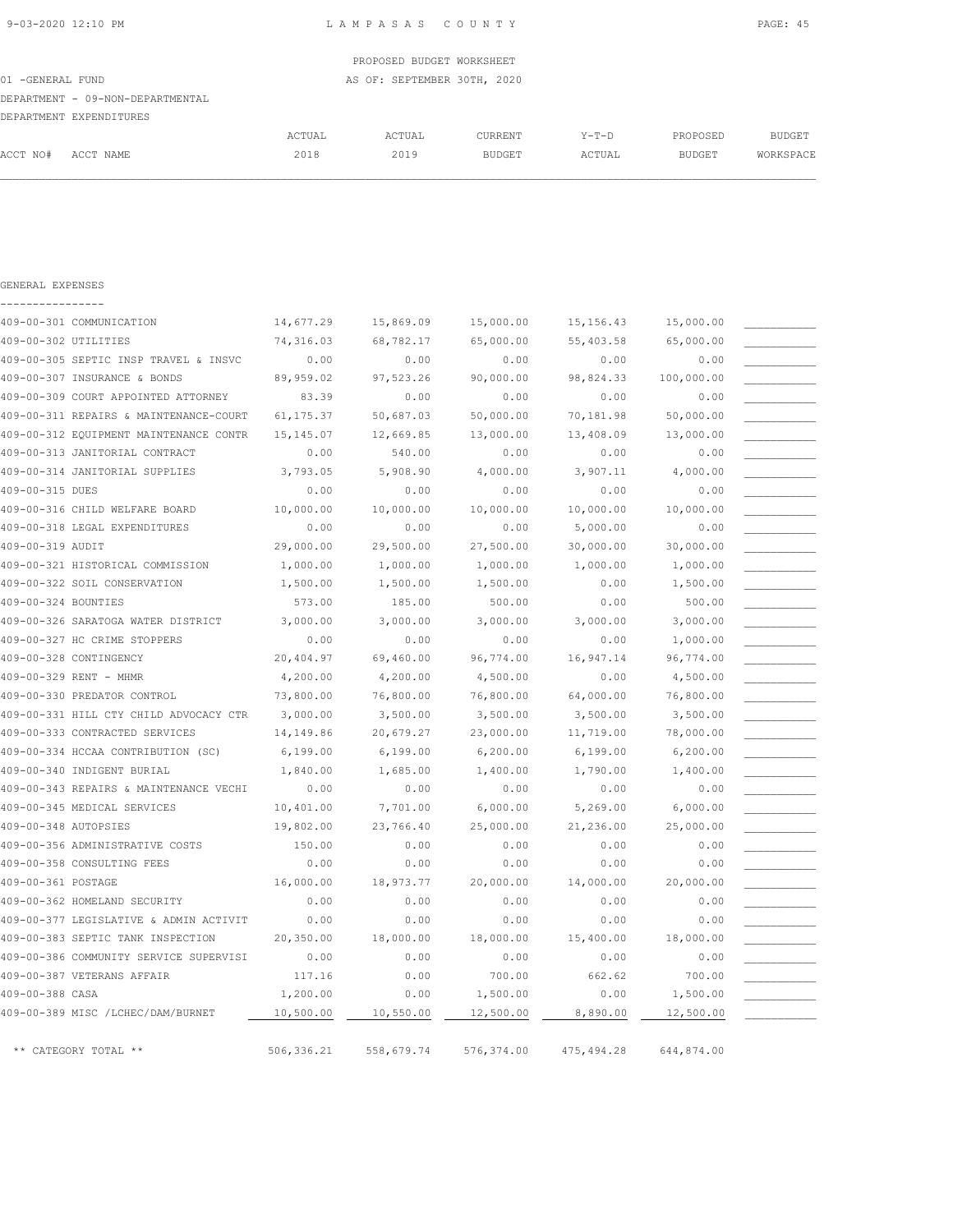01 -GENERAL FUND **AS OF: SEPTEMBER 30TH, 2020** 

### DEPARTMENT - 09-NON-DEPARTMENTAL

DEPARTMENT EXPENDITURES

| DEFARTMENT EXFENDITURES                |        |        |               |         |               |               |
|----------------------------------------|--------|--------|---------------|---------|---------------|---------------|
|                                        | ACTUAL | ACTUAL | CURRENT       | $Y-T-D$ | PROPOSED      | <b>BUDGET</b> |
| ACCT NO#<br>ACCT NAME                  | 2018   | 2019   | <b>BUDGET</b> | ACTUAL  | <b>BUDGET</b> | WORKSPACE     |
|                                        |        |        |               |         |               |               |
|                                        |        |        |               |         |               |               |
| CAPITAL OUTLAY                         |        |        |               |         |               |               |
|                                        |        |        |               |         |               |               |
| 409-00-402 OPERATING EQUIPMENT         | 0.00   | 0.00   | 0.00          | 0.00    | 0.00          |               |
| 409-00-419 RURAL AREA NARCOTIC TASK FO | 0.00   | 0.00   | 0.00          | 0.00    | 0.00          |               |
|                                        |        |        |               |         |               |               |
| ** CATEGORY TOTAL **                   | 0.00   | 0.00   | 0.00          | 0.00    | 0.00          |               |
|                                        |        |        |               |         |               |               |

| 409-00-500 OPERATING TRANSFER-OUT | 646,177.00 | 514,697.14                                      | 531,827.00 | 387,440.00 | 534,825.00              |  |
|-----------------------------------|------------|-------------------------------------------------|------------|------------|-------------------------|--|
| ** CATEGORY TOTAL **              | 646,177.00 | 514,697.14                                      | 531,827.00 | 387,440.00 | 534,825.00              |  |
| ** SUB-DEPARTMENT TOTAL **        |            | 1, 152, 513, 21 1, 073, 376, 88 1, 108, 201, 00 |            |            | 862,934.28 1,179,699.00 |  |

### GENERAL EXPENSES ----------------

| 409-01-334 HCCAA SENIOR CENTER (Lometa)<br>409-01-389 MISC/COLA | 2,500.00<br>0.00                   | 2,500.00<br>0.00                | 2,500.00<br>0.00              | 0.00<br>0.00                | 2,500.00<br>0.00                     |  |
|-----------------------------------------------------------------|------------------------------------|---------------------------------|-------------------------------|-----------------------------|--------------------------------------|--|
| ** CATEGORY TOTAL **                                            | 2,500.00                           | 2,500.00                        | 2,500.00                      | 0.00                        | 2,500.00                             |  |
| ** SUB-DEPARTMENT TOTAL **                                      | 2,500.00                           | 2,500.00                        | 2,500.00                      | 0.00                        | 2,500.00                             |  |
| ***<br>DEPARTMENT TOTAL<br>$***$                                | 1, 155, 013.21<br>---------------- | 1,075,876.88<br>--------------- | 1,110,701.00<br>_____________ | 862, 934.28<br>____________ | 1,182,199.00<br>---------------<br>. |  |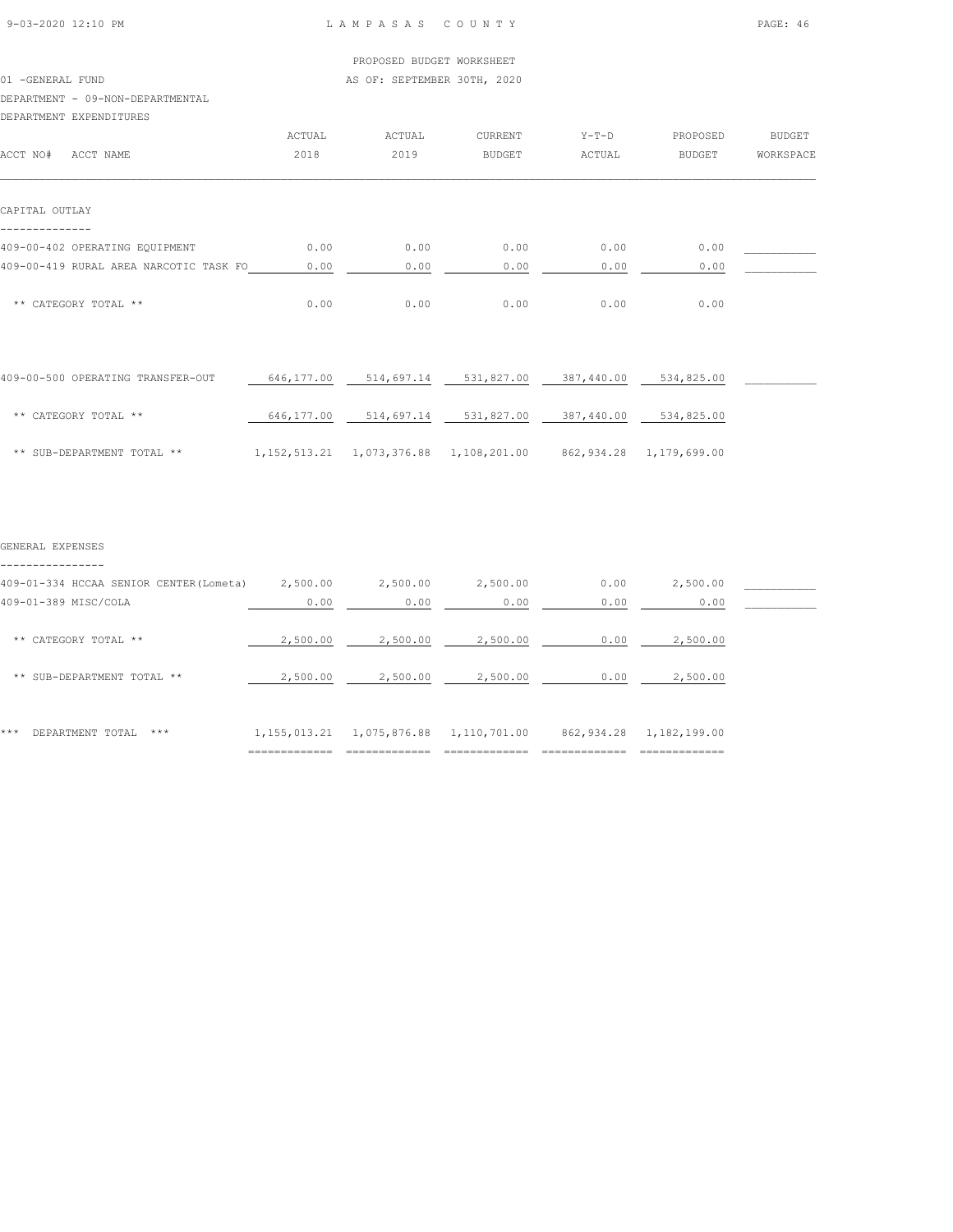WAGES

|                   |                                     |        | PROPOSED BUDGET WORKSHEET   |         |         |          |               |
|-------------------|-------------------------------------|--------|-----------------------------|---------|---------|----------|---------------|
| 01 - GENERAL FUND |                                     |        | AS OF: SEPTEMBER 30TH, 2020 |         |         |          |               |
|                   | DEPARTMENT - 10-CONSTABLES 1, 3 & 4 |        |                             |         |         |          |               |
|                   | DEPARTMENT EXPENDITURES             |        |                             |         |         |          |               |
|                   |                                     | ACTUAL | ACTUAL                      | CURRENT | $Y-T-D$ | PROPOSED | <b>BUDGET</b> |
| ACCT NO#          | ACCT NAME                           | 2018   | 2019                        | BUDGET  | ACTUAL  | BUDGET   | WORKSPACE     |

| 410-00-101 SALARY ELECTED OFF #1000               |           |           | $10,470.96$ $9,607.84$ $10,499.00$ $9,691.52$ $11,066.00$ |           |           |  |
|---------------------------------------------------|-----------|-----------|-----------------------------------------------------------|-----------|-----------|--|
| 410-00-133 SALARY-SUPPLEMENT                      | 0.00      | 0.00      | 0.00                                                      | 0.00      | 0.00      |  |
| ** CATEGORY TOTAL **                              | 10,470.96 |           | $9,607.84$ 10,499.00 9,691.52 11,066.00                   |           |           |  |
| EMPLOYEE BENEFITS                                 |           |           |                                                           |           |           |  |
| --------------                                    |           |           |                                                           |           |           |  |
| 410-00-203 FICA BENEFITS                          | 779.48    | 791.44    | 803.00                                                    | 772.13    | 847.00    |  |
| 410-00-204 GROUP MEDICAL INSURANCE                | 30.13     | 34.68     | 192.00                                                    | 34.68     | 7,338.00  |  |
| 410-00-205 RETIREMENT                             | 1,707.26  | 1,731.70  | 1,680.00                                                  | 1,691.29  | 1,771.00  |  |
| 410-00-207 WORKMEN'S COMP                         | 152.00    | 152.00    | 160.00                                                    | 160.00    | 159.00    |  |
| 410-00-208 UNEMPLOYMENT INSURANCE                 | 0.00      | 0.00      | 0.00                                                      | 0.00      | 0.00      |  |
| 410-00-212 PHONE ALLOWANCE                        | 200.00    | 520.00    | 480.00                                                    | 440.00    | 480.00    |  |
| ** CATEGORY TOTAL **                              |           |           | 2,868.87 3,229.82 3,315.00 3,098.10 10,595.00             |           |           |  |
| GENERAL EXPENSES                                  |           |           |                                                           |           |           |  |
| ----------------<br>410-00-304 OPERATING SUPPLIES | 15.00     | 977.10    | 210.00                                                    | 329.19    | 210.00    |  |
| 410-00-305 TRAVEL & INSERVICE TRAINING            | 0.00      | 0.00      | 525.00 (                                                  | 150.00)   | 0.00      |  |
| 410-00-315 DUES                                   | 60.00     | 60.00     | 60.00                                                     | 0.00      | 0.00      |  |
| 410-00-342 GAS AND OIL                            | 80.82     | 78.65     | 1,050.00                                                  | 57.58     | 1,050.00  |  |
| 410-00-343 REPAIR & MAINTENANCE VEHICL            | 1,135.46  | 609.45    | 1,050.00                                                  | 82.58     | 1,050.00  |  |
| 410-00-364 PUBLICATIONS, BOOKS, MANUAL            | 0.00      | 0.00      | 0.00                                                      | 0.00      | 0.00      |  |
| 410-00-389 MISCELLANOUS                           | 0.00      | 0.00      | 210.00                                                    | 0.00      | 210.00    |  |
| ** CATEGORY TOTAL **                              |           |           | 1,291.28 1,725.20 3,105.00 319.35 2,520.00                |           |           |  |
| CAPITAL OUTLAY                                    |           |           |                                                           |           |           |  |
| 410-00-402 OPERATING EQUIPMENT                    | 0.00      | 0.00      | 0.00                                                      | 0.00      | 0.00      |  |
| ** CATEGORY TOTAL **                              | 0.00      | 0.00      | 0.00                                                      | 0.00      | 0.00      |  |
| ** SUB-DEPARTMENT TOTAL **                        | 14,631.11 | 14,562.86 | 16,919.00                                                 | 13,108.97 | 24,181.00 |  |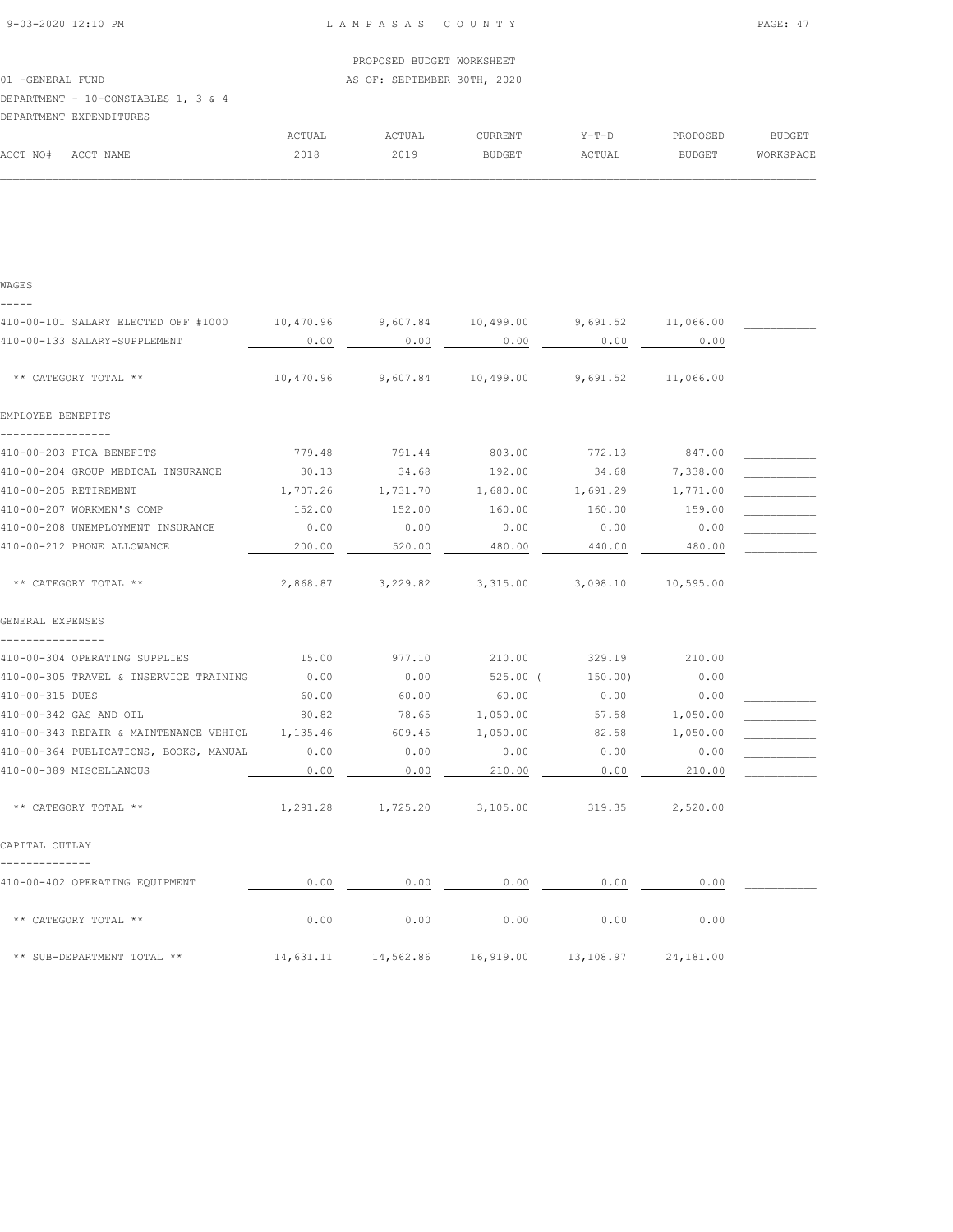|                      |                                     |        | PROPOSED BUDGET WORKSHEET   |               |         |               |           |
|----------------------|-------------------------------------|--------|-----------------------------|---------------|---------|---------------|-----------|
| -GENERAL FUND<br>01. |                                     |        | AS OF: SEPTEMBER 30TH, 2020 |               |         |               |           |
|                      | DEPARTMENT - 10-CONSTABLES 1, 3 & 4 |        |                             |               |         |               |           |
|                      | DEPARTMENT EXPENDITURES             |        |                             |               |         |               |           |
|                      |                                     | ACTUAL | ACTUAL                      | CURRENT       | $Y-T-D$ | PROPOSED      | BUDGET    |
| ACCT NO#             | ACCT NAME                           | 2018   | 2019                        | <b>BUDGET</b> | ACTUAL  | <b>BUDGET</b> | WORKSPACE |

| WAGES                                        |           |                                     |                     |           |           |  |
|----------------------------------------------|-----------|-------------------------------------|---------------------|-----------|-----------|--|
|                                              |           |                                     |                     |           |           |  |
| 410-01-101 SALARY ELECTED OFF #1358 9,759.84 |           | 10,780.86                           | 10,498.00           | 9,691.28  | 11,065.00 |  |
| 410-01-128 SALARY ELECTED OFFICER#2250       | 0.00      | 0.00                                | 0.00                | 0.00      | 0.00      |  |
| 410-01-133 SALARY/SUPPLEMENT                 | 0.00      | 0.00                                | 0.00                | 0.00      | 0.00      |  |
| ** CATEGORY TOTAL **                         | 9,759.84  | 10,780.86                           | 10,498.00           | 9,691.28  | 11,065.00 |  |
| EMPLOYEE BENEFITS                            |           |                                     |                     |           |           |  |
| 410-01-203 FICA BENEFITS                     | 746.51    | 785.17                              | 803.00              | 735.67    | 847.00    |  |
| 410-01-204 GROUP MEDICAL INSURANCE           | 6,547.90  | 5,992.53                            | 9,501.00            | 9,362.64  | 9,783.00  |  |
| 410-01-205 RETIREMENT                        | 1,305.54  | 1,490.04                            | 1,680.00            | 1,691.09  | 1,770.00  |  |
| 410-01-207 WORKMAN'S COMP                    | 152.00    | 160.00                              | 160.00              | 160.00    | 159.00    |  |
| 410-01-208 UNEMPLOYMENT INSURANCE            | 0.00      | 0.00                                | 0.00                | 0.00      | 0.00      |  |
| 410-01-212 PHONE ALLOWANCE                   | 480.00    | 840.00                              | 480.00              | 440.00    | 480.00    |  |
| ** CATEGORY TOTAL **                         | 9,231.95  | 9,267.74                            | 12,624.00 12,389.40 |           | 13,039.00 |  |
| GENERAL EXPENSES<br>----------------         |           |                                     |                     |           |           |  |
| 410-01-304 OPERATING SUPPLIES                | 169.99    | 602.39                              | 350.00              | 3,686.00  | 550.00    |  |
| 410-01-305 TRAINING/TRAVEL                   | 35.00     | 978.67                              | 500.00              | 150.00    | 1,000.00  |  |
| 410-01-308 EQUIPMENT MAINTENANCE             | 24.00     | 74.64                               | 375.00              | 0.00      | 500.00    |  |
| 410-01-315 DUES                              | 60.00     | 0.00                                | 100.00              | 0.00      | 120.00    |  |
| 410-01-318 LEGAL EXPENDITURES                | 0.00      | 0.00                                | 0.00                | 252.00    | 0.00      |  |
| 410-01-342 GAS/OIL                           | 1,376.82  | 1,425.05                            | 2,000.00            | 607.42    | 1,200.00  |  |
| 410-01-343 REPAIR & MAINTENANCE VEHICL       | 365.88    | 416.52                              | 600.00              | 991.22    | 1,200.00  |  |
| 410-01-347 UNIFORMS                          | 34.95     | 437.90                              | 350.00              | 857.69    | 250.00    |  |
| 410-01-361 POSTAGE                           | 0.00      | 0.00                                | 0.00                | 0.00      | 20.00     |  |
| 410-01-373 REPAIRS AND MAINTENANCE VEH       | 0.00      | 0.00                                | 500.00              | 0.00      | 0.00      |  |
| ** CATEGORY TOTAL **                         |           | 2,066.64 3,935.17 4,775.00 6,544.33 |                     |           | 4,840.00  |  |
| CAPITAL OUTLAY                               |           |                                     |                     |           |           |  |
|                                              |           |                                     |                     |           |           |  |
| 410-01-402 OPERATING EQUIPMENT               | 0.00      | 0.00                                | 0.00                | 0.00      | 0.00      |  |
| ** CATEGORY TOTAL **                         | 0.00      | 0.00                                | 0.00                | 0.00      | 0.00      |  |
| ** SUB-DEPARTMENT TOTAL **                   | 21,058.43 | 23,983.77                           | 27,897.00           | 28,625.01 | 28,944.00 |  |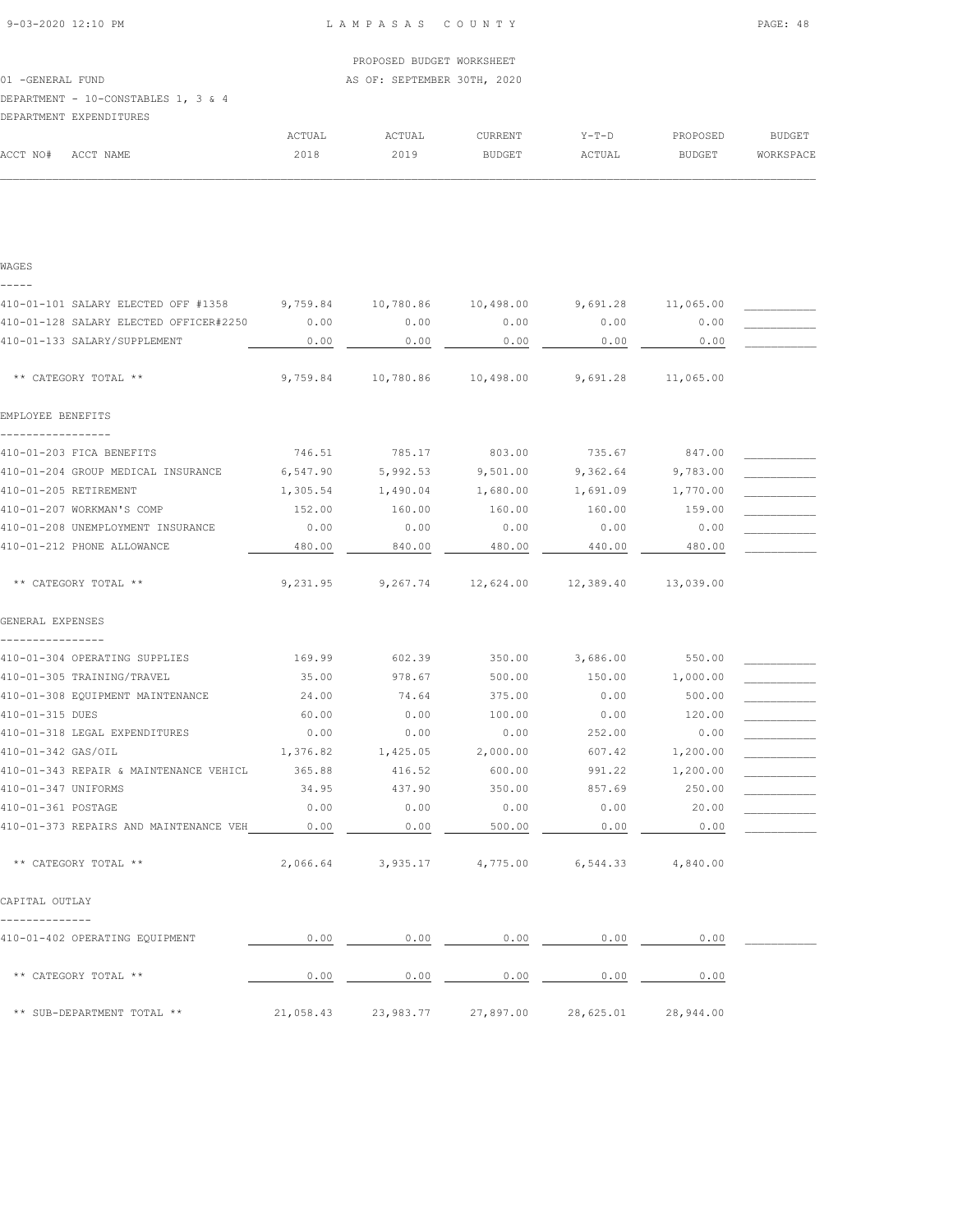|                   |                                     |        | PROPOSED BUDGET WORKSHEET   |         |         |          |               |
|-------------------|-------------------------------------|--------|-----------------------------|---------|---------|----------|---------------|
| 01 - GENERAL FUND |                                     |        | AS OF: SEPTEMBER 30TH, 2020 |         |         |          |               |
|                   | DEPARTMENT - 10-CONSTABLES 1, 3 & 4 |        |                             |         |         |          |               |
|                   | DEPARTMENT EXPENDITURES             |        |                             |         |         |          |               |
|                   |                                     | ACTUAL | ACTUAL                      | CURRENT | $Y-T-D$ | PROPOSED | <b>BUDGET</b> |
| ACCT NO#          | ACCT NAME                           | 2018   | 2019                        | BUDGET  | ACTUAL  | BUDGET   | WORKSPACE     |

| WAGES                                         |           |           |           |           |                 |  |
|-----------------------------------------------|-----------|-----------|-----------|-----------|-----------------|--|
| 410-02-101 SALARY ELECTED OFF #0610           | 8,858.32  | 6,683.66  | 10,498.00 | 6,337.15  | 11,065.00       |  |
| ** CATEGORY TOTAL **                          | 8,858.32  | 6,683.66  | 10,498.00 | 6,337.15  | 11,065.00       |  |
| EMPLOYEE BENEFITS                             |           |           |           |           |                 |  |
| -------------<br>410-02-203 FICA BENEFITS     | 663.41    | 489.14    | 803.00    | 463.50    | 847.00          |  |
| 410-02-204 GROUP MEDICAL INSURANCE            | 7,269.40  | 6,748.98  | 9,501.00  | 6,241.76  | 9,783.00        |  |
| 410-02-205 RETIREMENT                         | 1,481.25  | 1,069.31  | 1,679.00  | 1,013.95  | 1,770.00        |  |
| 410-02-207 WORKMAN'S COMP                     | 152.00    | 160.00    | 160.00    | 160.00    | 159.00          |  |
| 410-02-208 UNEMPLOYMENT INSURANCE             | 0.00      | 0.00      | 0.00      | 0.00      | 0.00            |  |
| 410-02-212 PHONE ALLOWANCE                    | 400.00    | 0.00      | 480.00    | 0.00      | 480.00          |  |
| ** CATEGORY TOTAL **                          | 9,966.06  | 8,467.43  | 12,623.00 | 7,879.21  | 13,039.00       |  |
| GENERAL EXPENSES                              |           |           |           |           |                 |  |
| . <u>.</u> .<br>410-02-304 OPERATION SUPPLIES | 0.00      | 2,039.21  | 500.00    | 7.50      | 550.00          |  |
| 410-02-305 TRAINING/TRAVEL                    | 995.10    | 0.00      | 1,000.00  | 0.00      | 1,000.00        |  |
| 410-02-308 EQUIPMENT MAINTENANCE              | 0.00      | 198.98    | 500.00    | 0.00      | 500.00          |  |
| 410-02-315 DUES                               | 60.00     | 0.00      | 60.00     | 0.00      | 120.00          |  |
| 410-02-342 GAS/OIL                            | 850.24    | 1,644.58  | 1,000.00  | 427.83    | 1,200.00        |  |
| 410-02-343 REPAIR & MAINTENANCE VEHICL        | 59.78     | 883.91    | 1,000.00  | 1,956.63  | 1,200.00        |  |
| 410-02-347 UNIFORMS                           | 0.00      | 0.00      | 250.00    | 0.00      | 250.00          |  |
| 410-02-361 POSTAGE                            | 9.75      | 0.00      | 20.00     | 0.00      | 20.00           |  |
| 410-02-389 MISCELLANOUS                       | 0.00      | 0.00      | 0.00      | 0.00      | 500.00          |  |
| ** CATEGORY TOTAL **                          | 1,974.87  | 4,766.68  | 4,330.00  | 2,391.96  | 5,340.00        |  |
| CAPITAL OUTLAY                                |           |           |           |           |                 |  |
| 410-02-402 OPERATING EQUIPMENT                | 0.00      | 0.00      | 0.00      | 0.00      | 0.00            |  |
| ** CATEGORY TOTAL **                          | 0.00      | 0.00      | 0.00      | 0.00      | 0.00            |  |
| ** SUB-DEPARTMENT TOTAL **                    | 20,799.25 | 19,917.77 | 27,451.00 | 16,608.32 | 29,444.00       |  |
| *** DEPARTMENT TOTAL ***                      | 56,488.79 | 58,464.40 | 72,267.00 | 58,342.30 | 82,569.00       |  |
|                                               |           |           |           |           | _______________ |  |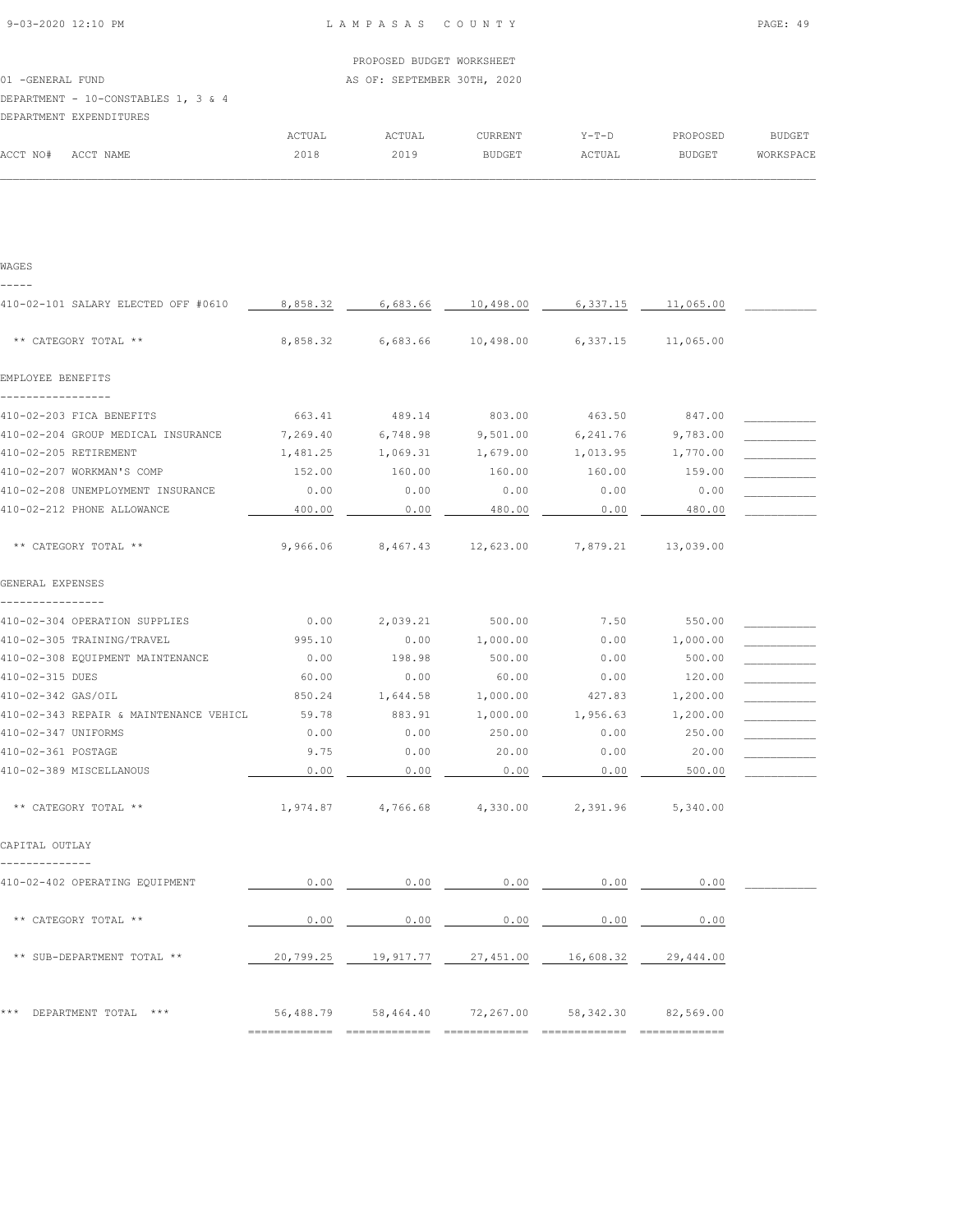|               |                                        |        | PROPOSED BUDGET WORKSHEET   |         |         |               |           |
|---------------|----------------------------------------|--------|-----------------------------|---------|---------|---------------|-----------|
| -GENERAL FUND |                                        |        | AS OF: SEPTEMBER 30TH, 2020 |         |         |               |           |
|               | DEPARTMENT - 11-COUNTY LOCATED AT CITY |        |                             |         |         |               |           |
|               | DEPARTMENT EXPENDITURES                |        |                             |         |         |               |           |
|               |                                        | ACTUAL | ACTUAL                      | CURRENT | $Y-T-D$ | PROPOSED      | BUDGET    |
| ACCT NO#      | ACCT NAME                              | 2018   | 2019                        | BUDGET  | ACTUAL  | <b>BUDGET</b> | WORKSPACE |

| WAGES<br>-----                             |            |            |           |           |           |  |
|--------------------------------------------|------------|------------|-----------|-----------|-----------|--|
| 411-00-102 SALARIES & WAGES APPOINTED 0.00 |            | 0.00       | 0.00      | 0.00      | 0.00      |  |
| ** CATEGORY TOTAL **                       | 0.00       | 0.00       | 0.00      | 0.00      | 0.00      |  |
| EMPLOYEE BENEFITS                          |            |            |           |           |           |  |
| 411-00-203 FICA BENEFITS                   | 0.00       | 0.00       | 0.00      | 0.00      | 0.00      |  |
| 411-00-204 GROUP MEDICAL INSURANCE         | 0.00       | 0.00       | 0.00      | 0.00      | 0.00      |  |
| 411-00-205 RETIREMENT                      | 0.00       | 0.00       | 0.00      | 0.00      | 0.00      |  |
| 411-00-207 WORKMEN'S COMP                  | 0.00       | 0.00       | 0.00      | 0.00      | 0.00      |  |
| 411-00-208 UNEMPLOYMENT INSURANCE          | 0.00       | 0.00       | 0.00      | 0.00      | 0.00      |  |
| ** CATEGORY TOTAL **                       | 0.00       | 0.00       | 0.00      | 0.00      | 0.00      |  |
| GENERAL EXPENSES                           |            |            |           |           |           |  |
|                                            |            |            |           |           |           |  |
| 411-00-304 OPERATING SUPPLIES              | 3,495.52   | 3,030.90   | 7,240.00  | 4,351.51  | 7,240.00  |  |
| 411-00-305 TRAVEL & INSERVICE TRAINING     | 3.89       | 0.00       | 1,000.00  | 0.00      | 1,000.00  |  |
| 411-00-308 REPAIRS & MAINTENANCE EQUIP     | 33,083.51  | 23,306.35  | 20,000.00 | 23,054.42 | 22,500.00 |  |
| 411-00-320 INVESTIGATIVE EXPENSES          | 3,435.78   | 2,352.54   | 3,000.00  | 5,863.66  | 3,000.00  |  |
| 411-00-333 CONTRACTED SERVICES             | 22,668.00  | 22,775.00  | 22,775.00 | 0.00      | 0.00      |  |
| 411-00-342 GAS & OIL                       | 8,224.60   | 6,887.16   | 7,000.00  | 5,535.65  | 5,000.00  |  |
| 411-00-345 MEDICAL SERVICES                | 0.00       | 0.00       | 0.00      | 0.00      | 0.00      |  |
| 411-00-389 MISCELLANEOUSE EXPENSE          | 0.00       | 0.00       | 3,039.00  | 0.00      | 3,039.00  |  |
| ** CATEGORY TOTAL **                       | 70,911.30  | 58,351.95  | 64,054.00 | 38,805.24 | 41,779.00 |  |
| CAPITAL OUTLAY<br>--------------           |            |            |           |           |           |  |
| 411-00-402 OPERATING EQUIPMENT             | 0.00       | 0.00       | 0.00      | 5,480.00  | 0.00      |  |
| 411-00-415 CITY CAPITAL OUTLAY             | 262,933.00 | 70,000.00  | 15,711.00 | 15,159.99 | 25,000.00 |  |
| ** CATEGORY TOTAL **                       | 262,933.00 | 70,000.00  | 15,711.00 | 20,639.99 | 25,000.00 |  |
| CAPITAL LEASE                              |            |            |           |           |           |  |
| -------------                              |            |            |           |           |           |  |
| 411-00-903 CAPITAL PURCHASES - PRINCIP     | 0.00       | 0.00       | 0.00      | 0.00      | 12,974.00 |  |
| 411-00-904 CAPITAL PURCHASES - INTERES     | 0.00       | 0.00       | 0.00      | 0.00      | 2,186.00  |  |
| ** CATEGORY TOTAL **                       | 0.00       | 0.00       | 0.00      | 0.00      | 15,160.00 |  |
| ** SUB-DEPARTMENT TOTAL **                 | 333,844.30 | 128,351.95 | 79,765.00 | 59,445.23 | 81,939.00 |  |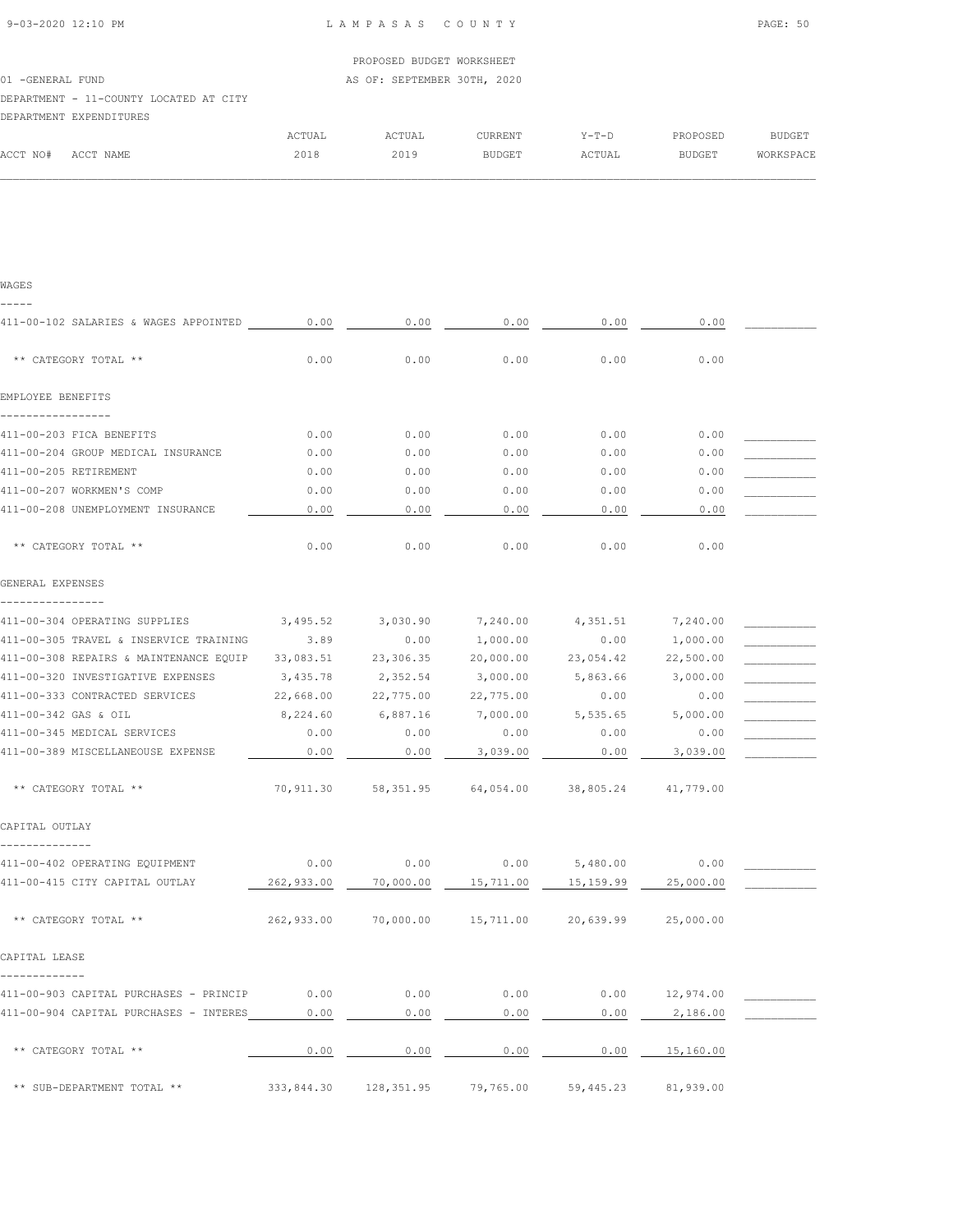# PROPOSED BUDGET WORKSHEET 01 -GENERAL FUND **AS OF: SEPTEMBER 30TH, 2020** DEPARTMENT - 11-COUNTY LOCATED AT CITY DEPARTMENT EXPENDITURES

|          |           | <b>ACTUAL</b> | ACTUAL | CURRENT       | $Y-T-D$ | PROPOSED      | <b>BUDGET</b> |
|----------|-----------|---------------|--------|---------------|---------|---------------|---------------|
| ACCT NO# | ACCT NAME | 2018          | 2019   | <b>BUDGET</b> | ACTUAL  | <b>BUDGET</b> | WORKSPACE     |
|          |           |               |        |               |         |               |               |

| GENERAL EXPENSES                                       |           |                       |                              |           |           |  |
|--------------------------------------------------------|-----------|-----------------------|------------------------------|-----------|-----------|--|
| 411-01-301 COMMUNICATIONS                              | 3,138.05  | 3,617.83              | 3,675.00                     | 3,351.49  | 3,000.00  |  |
| 411-01-302 UTILITIES                                   | 5,579.76  | 4,582.09              | 6,300.00                     | 3,357.47  | 4,000.00  |  |
| 411-01-304 OPERATING SUPPLIES                          | 20,640.40 | 23,321.85             | 22,890.00                    | 20,633.04 | 23,000.00 |  |
| 411-01-305 TRAVEL & INSERVICE TRAINING                 | 0.00      | 4,537.84              | 5,362.00                     | 5,700.00  | 4,500.00  |  |
| 411-01-308 REPAIRS & MAINTENANCE KEMPN                 | 26,853.05 | 24,350.85             | 26,250.00                    | 30,181.96 | 30,000.00 |  |
| 411-01-312 EQUIPMENT MAINTENANCE CONTR                 | 0.00      | 0.00                  | 0.00                         | 0.00      | 0.00      |  |
| 411-01-342 GAS & OIL                                   | 8,646.40  | 7,564.74              | 7,350.00                     | 6,796.57  | 7,500.00  |  |
| ** CATEGORY TOTAL **                                   | 64,857.66 | 67,975.20             | 71,827.00                    | 70,020.53 | 72,000.00 |  |
| CAPITAL OUTLAY<br>----------                           |           |                       |                              |           |           |  |
| 411-01-413 KEMPNER CAPITAL OUTLAY                      | 64,580.00 |                       | 40,615.28 17,500.00 9,390.03 |           | 17,500.00 |  |
| ** CATEGORY TOTAL **                                   | 64,580.00 | 40,615.28             | 17,500.00                    | 9,390.03  | 17,500.00 |  |
| ** SUB-DEPARTMENT TOTAL **                             |           | 129,437.66 108,590.48 | 89,327.00 79,410.56          |           | 89,500.00 |  |
|                                                        |           |                       |                              |           |           |  |
| GENERAL EXPENSES                                       |           |                       |                              |           |           |  |
| ----------------                                       |           |                       |                              |           |           |  |
| 411-02-301 COMMUNICATIONS                              | 640.84    | 1,425.78              | 1,000.00                     | 3,221.35  | 2,800.00  |  |
| 411-02-302 UTILITIES                                   | 1,118.90  | 1,013.78              | 1,650.00                     | 914.31    | 1,650.00  |  |
| 411-02-304 OPERATING SUPPLIES                          | 17,049.87 | 11,228.69             | 12,000.00                    | 6,562.62  | 12,000.00 |  |
| 411-02-305 TRAVEL & INSERVICE                          | 0.00      | 0.00                  | 2,000.00                     | 0.00      | 2,000.00  |  |
| 411-02-308 REPAIRS & MAINTENANCE ADAMS                 | 4,549.69  | 7,515.44              | 6,500.00                     | 4,802.86  | 6,500.00  |  |
| 411-02-342 GAS & OIL                                   | 3,090.97  | 2,373.44              | 1,500.00                     | 1,254.03  | 1,500.00  |  |
| ** CATEGORY TOTAL **                                   | 26,450.27 | 23,557.13             | 24,650.00                    | 16,755.17 | 26,450.00 |  |
| CAPITAL OUTLAY                                         |           |                       |                              |           |           |  |
| --------------<br>411-02-412 ADAMSVILLE CAPITAL OUTLAY | 0.00      | 0.00                  | 0.00                         | 0.00      | 0.00      |  |
| ** CATEGORY TOTAL **                                   | 0.00      | 0.00                  | 0.00                         | 0.00      | 0.00      |  |
| ** SUB-DEPARTMENT TOTAL **                             | 26,450.27 | 23,557.13             | 24,650.00                    | 16,755.17 | 26,450.00 |  |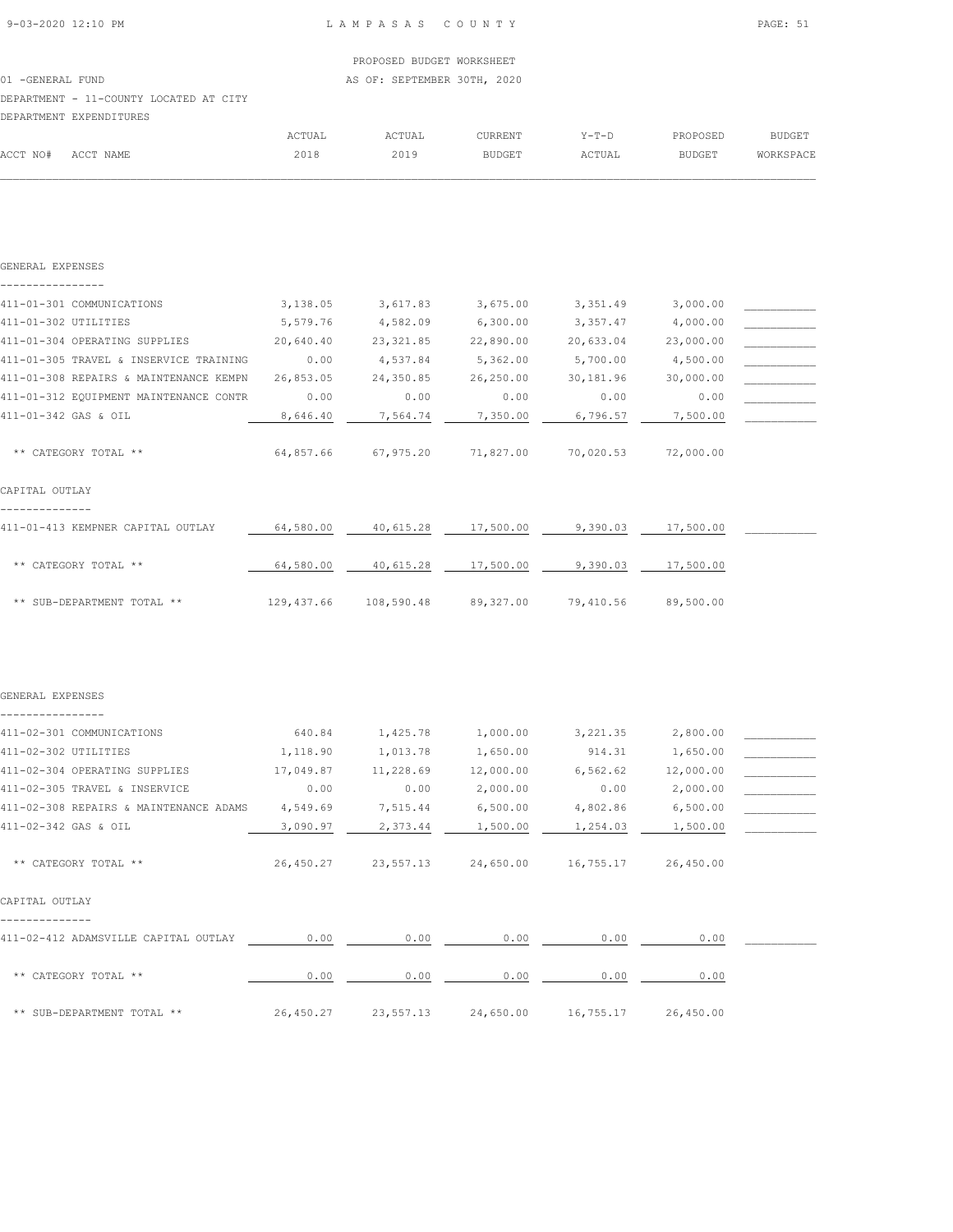# PROPOSED BUDGET WORKSHEET 01 -GENERAL FUND **AS OF: SEPTEMBER 30TH, 2020** DEPARTMENT - 11-COUNTY LOCATED AT CITY DEPARTMENT EXPENDITURES ACTUAL ACTUAL CURRENT Y-T-D PROPOSED BUDGET

| GENERAL EXPENSES                       |           |           |           |          |           |  |
|----------------------------------------|-----------|-----------|-----------|----------|-----------|--|
| 411-03-304 OPERATING SUPPLIES          | 1,822.21  | 13,856.06 | 17,500.00 | 4,231.82 | 17,500.00 |  |
| 411-03-308 REPAIRS & MAINTENANCE LOMET | 22,826.49 | 11,435.90 | 7,500.00  | 2,544.30 | 7,500.00  |  |
| 411-03-342 GAS & OIL                   | 4,938.06  | 1,163.91  | 2,500.00  | 1,748.70 | 2,500.00  |  |
| ** CATEGORY TOTAL **                   | 29,586.76 | 26,455.87 | 27,500.00 | 8,524.82 | 27,500.00 |  |
| CAPITAL OUTLAY                         |           |           |           |          |           |  |
| 411-03-414 LOMETA CAPITAL OUTLAY       | 0.00      | 0.00      | 0.00      | 0.00     | 0.00      |  |
| ** CATEGORY TOTAL **                   | 0.00      | 0.00      | 0.00      | 0.00     | 0.00      |  |
| ** SUB-DEPARTMENT TOTAL **             | 29,586.76 | 26,455.87 | 27,500.00 | 8,524.82 | 27,500.00 |  |

| ***<br>DEPARTMENT TOTAL<br>$* * *$     | 519, 318.99 | 286,955.43 | 221,242.00 | 164, 135.78 | 254,264.00 |  |
|----------------------------------------|-------------|------------|------------|-------------|------------|--|
| ** SUB-DEPARTMENT TOTAL **             | 0.00        | 0.00       | 0.00       | 0.00        | 28,875.00  |  |
| ** CATEGORY TOTAL **                   | 0.00        | 0.00       | 0.00       | 0.00        | 28,875.00  |  |
| 411-04-342 GAS & OIL                   | 0.00        | 0.00       | 0.00       | 0.00        | 3,600.00   |  |
| 411-04-333 CONTRACT SERVICES           | 0.00        | 0.00       | 0.00       | 0.00        | 22,775.00  |  |
| 411-04-308 REPAIRS & MAINTENANCE EQUIP | 0.00        | 0.00       | 0.00       | 0.00        | 2,500.00   |  |
|                                        |             |            |            |             |            |  |
| GENERAL EXPENSES                       |             |            |            |             |            |  |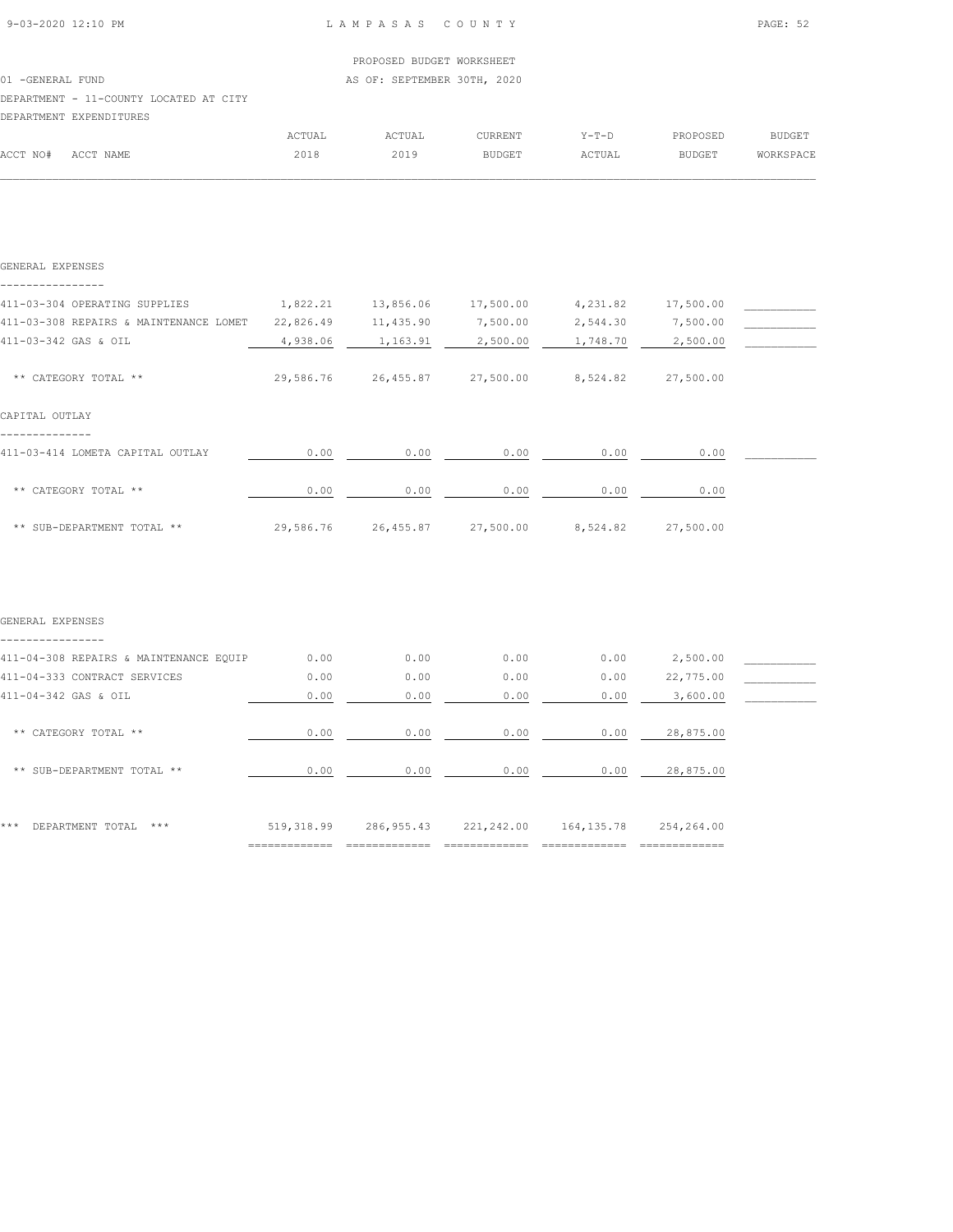WAGES

|          | DEPARTMENT EXPENDITURES |        |        |               |         |               |               |
|----------|-------------------------|--------|--------|---------------|---------|---------------|---------------|
|          |                         | ACTUAL | ACTUAL | CURRENT       | $Y-T-D$ | PROPOSED      | <b>BUDGET</b> |
| ACCT NO# | ACCT NAME               | 2018   | 2019   | <b>BUDGET</b> | ACTUAL  | <b>BUDGET</b> | WORKSPACE     |
|          |                         |        |        |               |         |               |               |

| $- - - -$                              |            |           |           |            |            |  |
|----------------------------------------|------------|-----------|-----------|------------|------------|--|
| 412-00-101 SALARIES & WAGES ELECTED OF | 60,077.68  | 60,154.84 | 61,894.00 | 57, 132.82 | 65,239.00  |  |
| 412-00-103 SALARIES & WAGES DEP #3001  | 0.00       | 0.00      | 0.00      | 0.00       | 11,906.00  |  |
| 412-00-106 TEMPORARY EMPLOYEES         | 0.00       | 0.00      | 0.00      | 0.00       | 0.00       |  |
| 412-00-113 SALARIES & WAGES ASST #3460 | 31,105.90  | 32,783.91 | 32,006.00 | 29,725.34  | 33,736.00  |  |
| 412-00-133 SALARY/SUPPLEMENT           | 0.00       | 0.00      | 0.00      | 0.00       | 0.00       |  |
| 412-00-199 LONGEVITY PAYMENT           | 1,320.79   | 1,440.00  | 1,560.00  | 1,560.56   | 1,680.00   |  |
| ** CATEGORY TOTAL **                   | 92,504.37  | 94,378.75 | 95,460.00 | 88, 418.72 | 112,561.00 |  |
| EMPLOYEE BENEFITS                      |            |           |           |            |            |  |
| .<br>412-00-203 FICA BENEFITS          | 7,034.35   | 7,122.63  | 7,303.00  | 6,977.52   | 8,611.00   |  |
| 412-00-204 GROUP MEDICAL INSURANCE     | 17,729.50  | 18,258.58 | 19,003.00 | 18,974.16  | 19,816.00  |  |
| 412-00-205 RETIREMENT                  | 15, 213.57 | 15,450.46 | 15,274.00 | 15,129.68  | 18,011.00  |  |
| 412-00-207 WORKMEN'S COMP              | 307.00     | 251.00    | 226.00    | 226.00     | 287.00     |  |
| 412-00-208 UNEMPLOYMENT INSURANCE      | 33.00      | 37.00     | $34.00$ ( | 172.00)    | 21,00      |  |
| 412-00-210 AUTO ALLOWANCE              | 2,100.00   | 2,275.00  | 2,100.00  | 1,925.00   | 2,100.00   |  |
| 412-00-212 PHONE ALLOWANCE             | 480.00     | 520.00    | 480.00    | 440.00     | 480.00     |  |
| ** CATEGORY TOTAL **                   | 42,897.42  | 43,914.67 | 44,420.00 | 43,500.36  | 49,326.00  |  |
| GENERAL EXPENSES                       |            |           |           |            |            |  |
|                                        |            |           |           |            |            |  |
| 412-00-301 COMMUNICATIONS              | 0.00       | 22.15     | 0.00      | 0.00       | 0.00       |  |
| 412-00-304 OPERATING SUPPLIES          | 1,393.31   | 2,351.71  | 2,400.00  | 1,785.80   | 2,400.00   |  |
| 412-00-305 TRAVEL & INSERVICE TRAINING | 858.27     | 1,579.10  | 1,500.00  | 154.17     | 1,200.00   |  |
| 412-00-310 JURY FEES                   | 100.00     | 500.00    | 750.00    | 590.00     | 600.00     |  |
| 412-00-312 EQUIPMENT MAINTENANCE CONTR | 2,175.18   | 1,317.46  | 2,100.00  | 0.00       | 2,100.00   |  |
| 412-00-315 DUES                        | 135.00     | 95.00     | 250.00    | 95.00      | 100.00     |  |
| 412-00-318 LEGAL EXPEDITURES           | 0.00       | 0.00      | 0.00      | 0.00       | 0.00       |  |
| 412-00-333 CONTRACED SERVICES          | 12,865.13  | 11,411.61 | 10,000.00 | 25,613.22  | 10,000.00  |  |
| 412-00-348 AUTOPSIES                   | 0.00       | 0.00      | 0.00      | 0.00       | 0.00       |  |
| 412-00-349 WEIGHING FEES               | 0.00       | 0.00      | 0.00      | 0.00       | 0.00       |  |
| 412-00-352 JP #1 OMNI-BASE FEES        | 3,978.00   | 3,250.00  | 3,000.00  | 6,562.00   | 3,000.00   |  |
| 412-00-361 POSTAGE                     | 0.00       | 0.00      | 0.00      | 0.00       | 0.00       |  |
| 412-00-364 PUBLICATIONS, BOOKS, MANUAL | 197.29     | 13.00     | 150.00    | 0.00       | 150.00     |  |
| 412-00-389 MISCELLANOUS EXPENSE        | 0.00       | 0.00      | 300.00    | 0.00       | 0.00       |  |
| ** CATEGORY TOTAL **                   | 21,702.18  | 20,540.03 | 20,450.00 | 34,800.19  | 19,550.00  |  |
|                                        |            |           |           |            |            |  |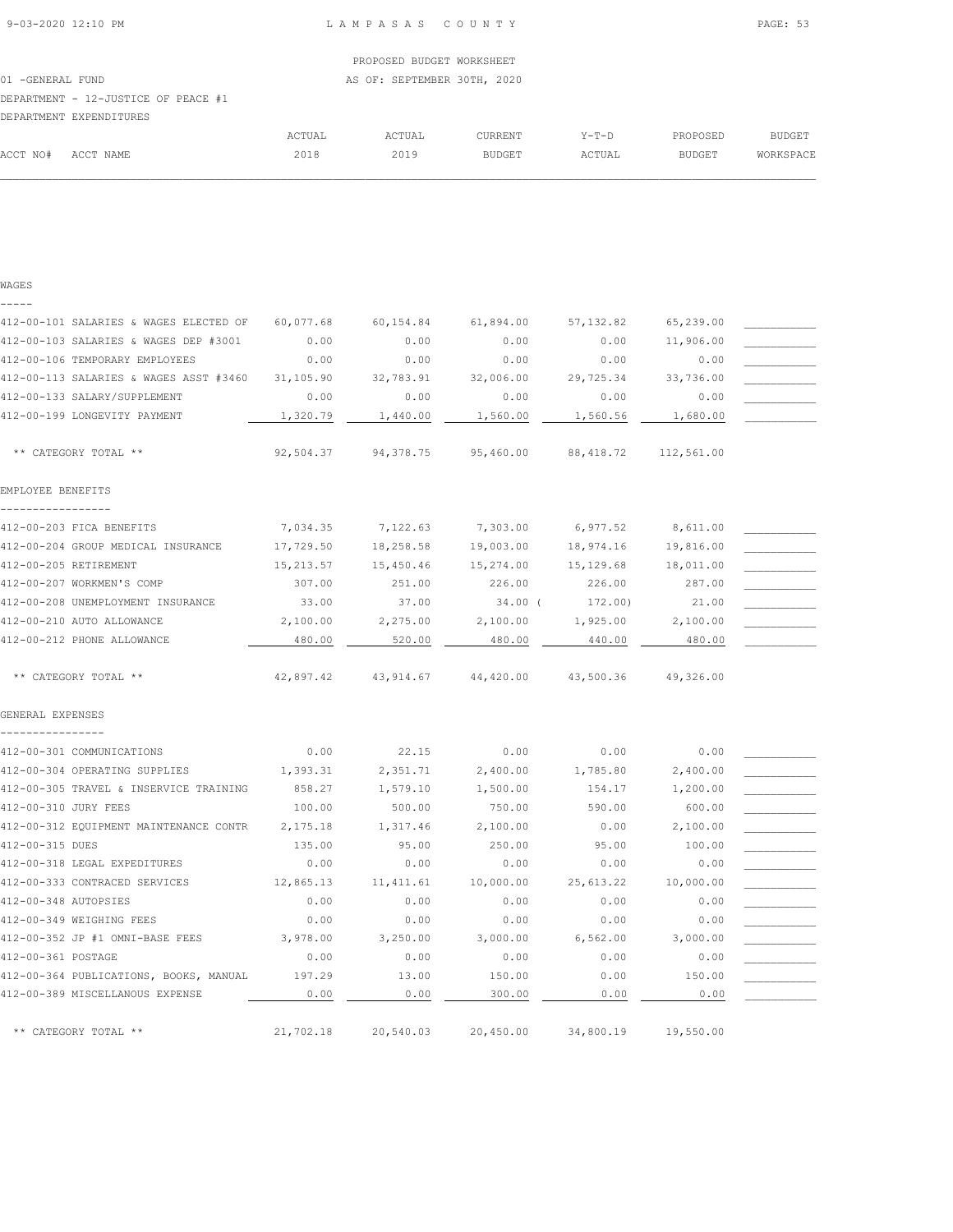|                                        |        | PROPOSED BUDGET WORKSHEET   |               |                       |               |               |
|----------------------------------------|--------|-----------------------------|---------------|-----------------------|---------------|---------------|
| 01 -GENERAL FUND                       |        | AS OF: SEPTEMBER 30TH, 2020 |               |                       |               |               |
| DEPARTMENT - 12-JUSTICE OF PEACE #1    |        |                             |               |                       |               |               |
| DEPARTMENT EXPENDITURES                |        |                             |               |                       |               |               |
|                                        | ACTUAL | ACTUAL                      | CURRENT       | $Y-T-D$               | PROPOSED      | <b>BUDGET</b> |
| ACCT NO#<br>ACCT NAME                  | 2018   | 2019                        | <b>BUDGET</b> | ACTUAL                | <b>BUDGET</b> | WORKSPACE     |
| CAPITAL OUTLAY                         |        |                             |               |                       |               |               |
| 412-00-401 OFFICE MACHINES & EQUIPMENT | 0.00   | 0.00                        | 0.00          | 0.00                  | 0.00          |               |
| 412-00-407 OFFICE FURNITURE & FIXTURES | 0.00   | 0.00                        | 0.00          | 0.00                  | 0.00          |               |
| ** CATEGORY TOTAL **                   | 0.00   | 0.00                        | 0.00          | 0.00                  | 0.00          |               |
| ** SUB-DEPARTMENT TOTAL **             |        |                             |               | 166,719.27 181,437.00 |               |               |
|                                        |        |                             |               |                       |               |               |
|                                        |        |                             |               |                       |               |               |

\*\*\* DEPARTMENT TOTAL \*\*\* 157,103.97 158,833.45 160,330.00 166,719.27 181,437.00 ============= ============= ============= ============= =============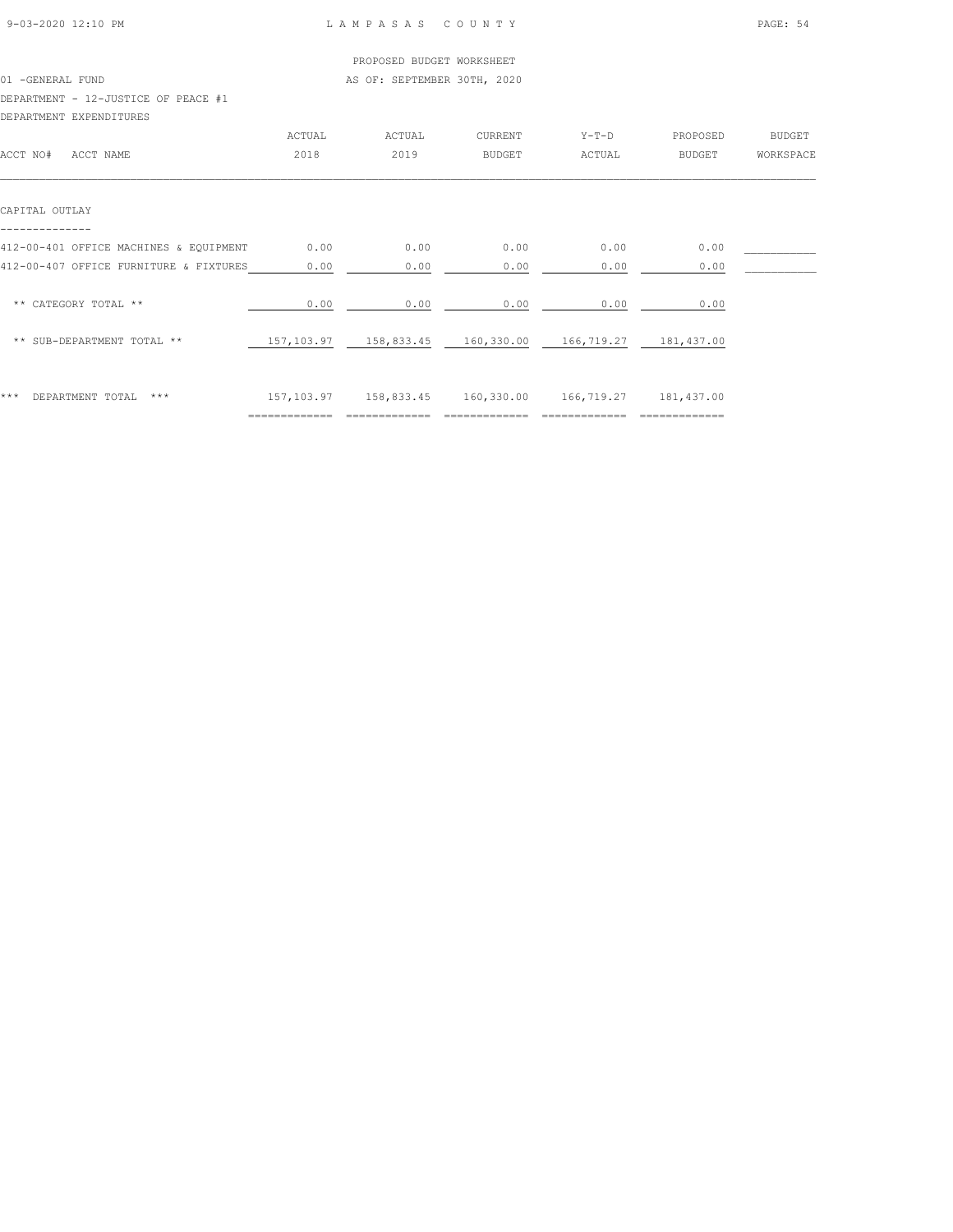01 -GENERAL FUND **AS OF: SEPTEMBER 30TH, 2020** 

# DEPARTMENT - 13-JUSTICE OF PEACE #3

|          | DEPARTMENT EXPENDITURES |        |               |               |         |               |               |
|----------|-------------------------|--------|---------------|---------------|---------|---------------|---------------|
|          |                         | ACTUAL | <b>ACTUAL</b> | CURRENT       | $Y-T-D$ | PROPOSED      | <b>BUDGET</b> |
| ACCT NO# | ACCT NAME               | 2018   | 2019          | <b>BUDGET</b> | ACTUAL  | <b>BUDGET</b> | WORKSPACE     |
|          |                         |        |               |               |         |               |               |

### WAGES -----

| 413-00-101 SALARIES & WAGES ELECTED OF | 60,077.68 | 60,250.84 | 61,894.00  | 57, 132.82 | 65,239.00 |  |
|----------------------------------------|-----------|-----------|------------|------------|-----------|--|
| 413-00-106 TEMPORARY EMPLOYEE          | 0.00      | 0.00      | 0.00       | 0.00       | 0.00      |  |
| 413-00-110 PART-TIME EMPLOYEE          | 0.00      | 0.00      | 0.00       | 0.00       | 0.00      |  |
| 413-00-113 SALARIES & WAGES ASST #3001 | 27,404.00 | 28,885.80 | 28, 233.00 | 26,061.90  | 17,858.00 |  |
| 413-00-199 LONGEVITY PAYMENT           | 0.00      | 0.00      | 0.00       | 0.00       | 0.00      |  |
|                                        |           |           |            |            |           |  |
| ** CATEGORY TOTAL **                   | 87,481.68 | 89,136.64 | 90,127.00  | 83, 194.72 | 83,097.00 |  |
| EMPLOYEE BENEFITS                      |           |           |            |            |           |  |
| 413-00-203 FICA BENEFITS               | 6,485.18  | 6,527.30  | 6,895.00   | 6,373.52   | 6,357.00  |  |
| 413-00-204 GROUP MEDICAL INSURANCE     | 17,882.86 | 18,573.00 | 19,338.00  | 20,947.04  | 20,769.00 |  |
| 413-00-205 RETIREMENT                  | 14,073.90 | 14,283.72 | 14,420.00  | 13,934.34  | 13,296.00 |  |
| 413-00-207 WORKMEN'S COMP              | 290.00    | 31.00     | 213.00     | 213.00     | 211.00    |  |
| 413-00-208 UNEMPLOYMENT INSURANCE      | 27.00     | 31.00     | 28.00      | 28.00      | 11.00     |  |
| 413-00-212 PHONE ALLOWANCE             | 480.00    | 520.00    | 480.00     | 440.00     | 480.00    |  |
| ** CATEGORY TOTAL **                   | 39,238.94 | 39,966.02 | 41,374.00  | 41,935.90  | 41,124.00 |  |
| GENERAL EXPENSES                       |           |           |            |            |           |  |
| 413-00-301 COMMUNICATIONS              | 2,879.94  | 2,984.95  | 2,400.00   | 2,384.82   | 2,400.00  |  |
| 413-00-302 UTILITIES                   | 3,419.81  | 4,257.14  | 2,800.00   | 3,134.79   | 2,800.00  |  |
| 413-00-304 OPERATING SUPPLIES          | 537.85    | 700.70    | 750.00     | 638.79     | 750.00    |  |
| 413-00-305 TRAVEL & INSERVICE TRAINING | 479.04    | 2,132.14  | 2,000.00   | 154.17     | 2,000.00  |  |
| 413-00-310 JURY FEES                   | 110.00    | 10.00     | 0.00       | 0.00       | 0.00      |  |
| 413-00-312 EQUIPMENT MAINTENANCE CONTR | 876.84    | 920.68    | 1,000.00   | 966.71     | 1,000.00  |  |
| 413-00-313 JANITORIAL CONTRACT         | 0.00      | 0.00      | 0.00       | 0.00       | 0.00      |  |
| 413-00-315 DUES                        | 0.00      | 0.00      | 100.00     | 0.00       | 100.00    |  |
| 413-00-329 RENT                        | 0.00      | 0.00      | 0.00       | 0.00       | 0.00      |  |
| 413-00-333 CONTRACTED SERVICES         | 1,323.57  | 863.84    | 1,500.00   | 454.81     | 1,500.00  |  |
| 413-00-343 REPAIRS & MAINTENANCE       | 220.10    | 220.00    | 200.00     | 150.00     | 200.00    |  |
| 413-00-348 AUTOPSIES                   | 0.00      | 0.00      | 0.00       | 0.00       | 0.00      |  |
| 413-00-349 WEIGHING FEES               | 0.00      | 0.00      | 0.00       | 0.00       | 0.00      |  |
| 413-00-352 JP #3 OMNI-BASE FEES        | 104.00    | 440.00    | 1,000.00   | 0.00       | 1,000.00  |  |
| 413-00-361 POSTAGE                     | 122.31    | 154.50    | 300.00     | 0.00       | 300.00    |  |
| 413-00-364 PUBLICATION, BOOKS, MANUALS | 76.00     | 0.00      | 100.00     | 0.00       | 100.00    |  |
| 413-00-370 EQUIPMENT RENTAL-COPIER     | 322.60    | 1,004.23  | 744.00     | 763.22     | 744.00    |  |
| ** CATEGORY TOTAL **                   | 10,472.06 | 13,688.18 | 12,894.00  | 8,647.31   | 12,894.00 |  |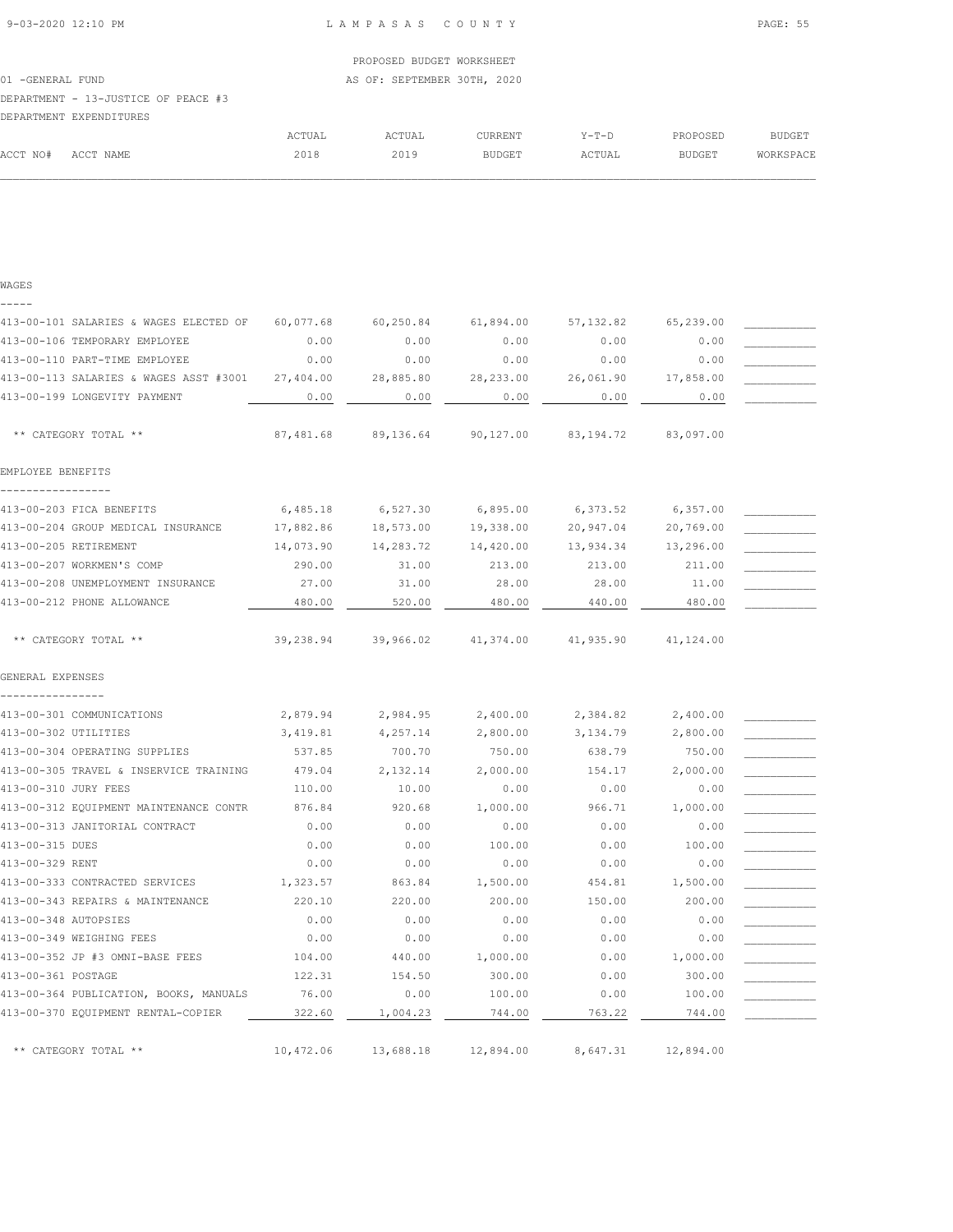| 9-03-2020 12:10 PM |  |
|--------------------|--|

## LAMPASAS COUNTY PAGE: 56

|                                        |        | PROPOSED BUDGET WORKSHEET                                   |         |         |               |               |
|----------------------------------------|--------|-------------------------------------------------------------|---------|---------|---------------|---------------|
| 01 -GENERAL FUND                       |        | AS OF: SEPTEMBER 30TH, 2020                                 |         |         |               |               |
| DEPARTMENT - 13-JUSTICE OF PEACE #3    |        |                                                             |         |         |               |               |
| DEPARTMENT EXPENDITURES                |        |                                                             |         |         |               |               |
|                                        | ACTUAL | ACTUAL                                                      | CURRENT | $Y-T-D$ | PROPOSED      | <b>BUDGET</b> |
| ACCT NO#<br>ACCT NAME                  | 2018   | 2019                                                        | BUDGET  | ACTUAL  | <b>BUDGET</b> | WORKSPACE     |
| CAPITAL OUTLAY                         |        |                                                             |         |         |               |               |
|                                        |        |                                                             |         |         |               |               |
| 413-00-401 OFFICE MACHINES & EQUIPMENT | 0.00   | 0.00                                                        | 0.00    | 0.00    | 0.00          |               |
| 413-00-403 REAL ESTATE                 | 0.00   | 0.00                                                        | 0.00    | 0.00    | 0.00          |               |
| ** CATEGORY TOTAL **                   | 0.00   | 0.00                                                        | 0.00    | 0.00    | 0.00          |               |
| ** SUB-DEPARTMENT TOTAL **             |        | 137, 192.68 142, 790.84 144, 395.00 133, 777.93 137, 115.00 |         |         |               |               |
|                                        |        |                                                             |         |         |               |               |

|     |                     |     | _____________<br>-------------- | _______                  | __________ | _________          | ______<br>_____ |
|-----|---------------------|-----|---------------------------------|--------------------------|------------|--------------------|-----------------|
| *** | TOTAL<br>DEPARTMENT | *** | $\sim$ $-$<br>192<br>92.68      | .790.84<br>142<br>⊥ ≒∠ , | 144,395.00 | ・ママーツ<br>.<br>---- | , 115.00        |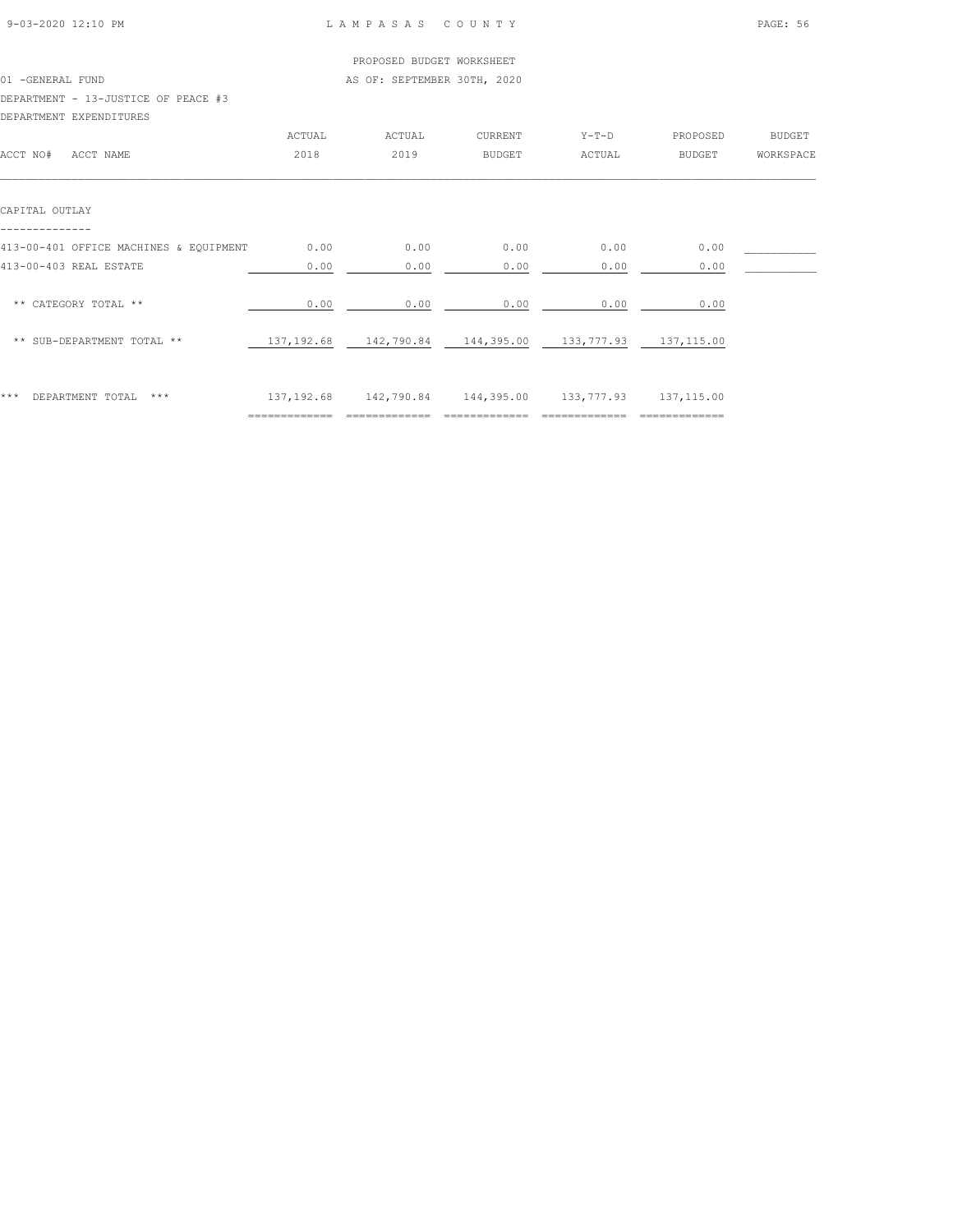| WAGES                                  |            |            |           |            |            |  |
|----------------------------------------|------------|------------|-----------|------------|------------|--|
| 414-00-101 SALARIES & WAGES ELECTED OF | 60,077.68  | 60,332.84  | 61,894.00 | 57, 132.82 | 65,239.00  |  |
| 414-00-113 SALARIES & WAGES ASST #1060 | 31,064.82  | 32,745.80  | 32,006.00 | 29,544.74  | 33,736.00  |  |
| 414-00-199 LONGEVITY PAYMENT           | 1,080.00   | 1,200.00   | 1,320.00  | 1,320.00   | 1,440.00   |  |
|                                        |            |            |           |            |            |  |
| ** CATEGORY TOTAL **                   | 92,222.50  | 94,278.64  | 95,220.00 | 87,997.56  | 100,415.00 |  |
| EMPLOYEE BENEFITS                      |            |            |           |            |            |  |
|                                        |            |            |           |            |            |  |
| 414-00-203 FICA BENEFITS               | 7,042.82   | 7,147.68   | 7,284.00  | 6,976.16   | 7,682.00   |  |
| 414-00-204 GROUP MEDICAL INSURANCE     | 17,729.10  | 18,353.40  | 19,002.00 | 15,976.16  | 19,921.00  |  |
| 414-00-205 RETIREMENT                  | 14,832.48  | 15,070.60  | 15,235.00 | 14,725.68  | 16,066.00  |  |
| 414-00-207 WORKMEN'S COMP              | 305.00     | 250.00     | 226.00    | 226.00     | 256.00     |  |
| 414-00-208 UNEMPLOYMENT INSURANCE      | 33.00      | 36.00      | 33.00     | 0.00       | 21.00      |  |
| 414-00-212 PHONE ALLOWANCE             | 480.00     | 520.00     | 480.00    | 440.00     | 480.00     |  |
|                                        |            |            |           |            |            |  |
| ** CATEGORY TOTAL **                   | 40, 422.40 | 41, 377.68 | 42,260.00 | 38, 344.00 | 44,426.00  |  |
| GENERAL EXPENSES                       |            |            |           |            |            |  |
| 414-00-301 COMMUNICATIONS              | 3,189.49   | 3,394.89   | 3,200.00  | 2,780.68   | 3,400.00   |  |
| 414-00-302 UTILITIES                   | 1,838.01   | 1,947.37   | 1,800.00  | 1,221.71   | 2,000.00   |  |
| 414-00-304 OPERATING SUPPLIES          | 1,212.69   | 2,325.77   | 1,600.00  | 558.13     | 1,600.00   |  |
| 414-00-305 TRAVEL & INSERVICE TRAINING | 2,483.96   | 2,340.06   | 2,600.00  | 2,473.62   | 2,600.00   |  |
| 414-00-310 JURY FEES                   | 110.00     | 0.00       | 200.00    | 0.00       | 200.00     |  |
| 414-00-311 REPAIRS & MAINTENANCE       | 0.00       | 910.55     | 1,600.00  | 4,375.04   | 10,000.00  |  |
| 414-00-312 EQUIPMENT MAINTENANCE CONTR | 2,226.91   | 2,338.25   | 2,400.00  | 2,455.16   | 3,600.00   |  |
| 414-00-313 JANITORIAL CONTRACT         | 1,320.00   | 1,292.50   | 1,440.00  | 1,182.50   | 1,500.00   |  |
| 414-00-315 DUES                        | 60.00      | 60.00      | 150.00    | 96.90      | 150.00     |  |
| 414-00-318 LEGAL EXPENDITURE           | 0.00       | 0.00       | 0.00      | 0.00       | 0.00       |  |
| 414-00-333 CONTRACTED SERVICES         | 5,229.69   | 5,718.46   | 5,500.00  | 3, 154.74  | 5,500.00   |  |
| 414-00-348 AUTOPSIES                   | 0.00       | 0.00       | 0.00      | 0.00       | 0.00       |  |
| 414-00-352 JP #4 OMNI-BASE FEES        | 1,222.00   | 1,146.00   | 3,250.00  | 728.00     | 2,000.00   |  |
| 414-00-361 POSTAGE                     | 345.63     | 572.14     | 300.00    | 329.30     | 400.00     |  |
| 414-00-364 PUBLICATIONS, BOOKS, MANUAL | 307.02     | 188.98     | 250.00    | 75.00      | 250.00     |  |
| 414-00-370 EQUIPMENT RENTAL-COPIER     | 1,605.09   | 1,338.23   | 1,500.00  | 1,244.19   | 500.00     |  |
| 414-00-389 MISCELLANOUS                | 0.00       | 0.00       | 0.00      | 0.00       | 0.00       |  |
| ** CATEGORY TOTAL **                   | 21,150.49  | 23,573.20  | 25,790.00 | 20,674.97  | 33,700.00  |  |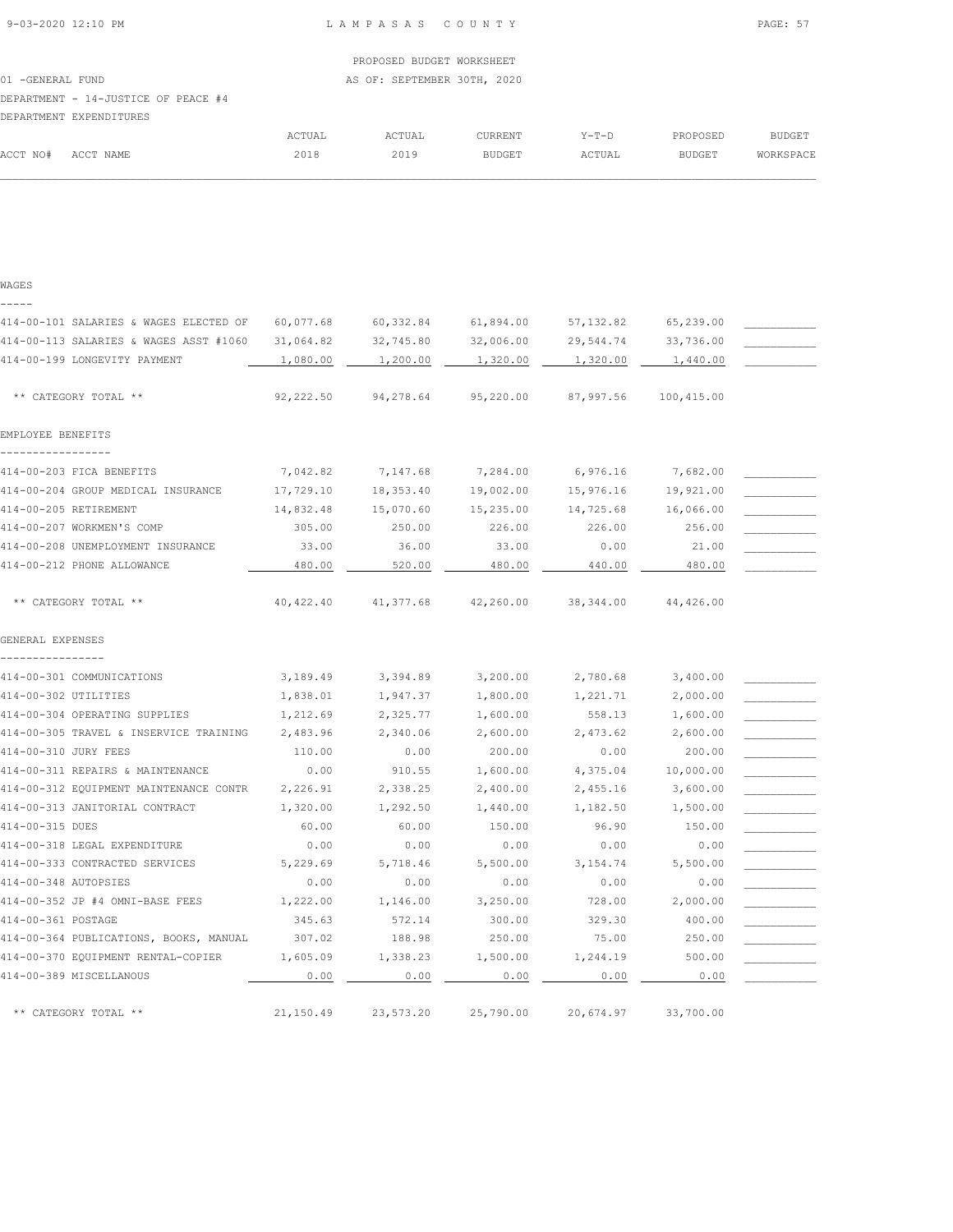|                                        |        | PROPOSED BUDGET WORKSHEET                              |               |         |               |               |
|----------------------------------------|--------|--------------------------------------------------------|---------------|---------|---------------|---------------|
| 01 -GENERAL FUND                       |        | AS OF: SEPTEMBER 30TH, 2020                            |               |         |               |               |
| DEPARTMENT - 14-JUSTICE OF PEACE #4    |        |                                                        |               |         |               |               |
| DEPARTMENT EXPENDITURES                |        |                                                        |               |         |               |               |
|                                        | ACTUAL | ACTUAL                                                 | CURRENT       | $Y-T-D$ | PROPOSED      | <b>BUDGET</b> |
| ACCT NO#<br>ACCT NAME                  | 2018   | 2019                                                   | <b>BUDGET</b> | ACTUAL  | <b>BUDGET</b> | WORKSPACE     |
| CAPITAL OUTLAY                         |        |                                                        |               |         |               |               |
| 414-00-401 OFFICE MACHINES & EQUIPMENT | 0.00   | 0.00                                                   | 0.00          | 0.00    | 0.00          |               |
| 414-00-407 OFFICE FURNITURE & FIXTURES | 0.00   | 0.00                                                   | 0.00          | 0.00    | 0.00          |               |
| ** CATEGORY TOTAL **                   | 0.00   | 0.00                                                   | 0.00          | 0.00    | 0.00          |               |
| ** SUB-DEPARTMENT TOTAL **             |        | 153,795.39 159,229.52 163,270.00 147,016.53 178,541.00 |               |         |               |               |
|                                        |        |                                                        |               |         |               |               |
|                                        |        |                                                        |               |         |               |               |

\*\*\* DEPARTMENT TOTAL \*\*\* 153,795.39 159,229.52 163,270.00 147,016.53 178,541.00 ============= ============= ============= ============= =============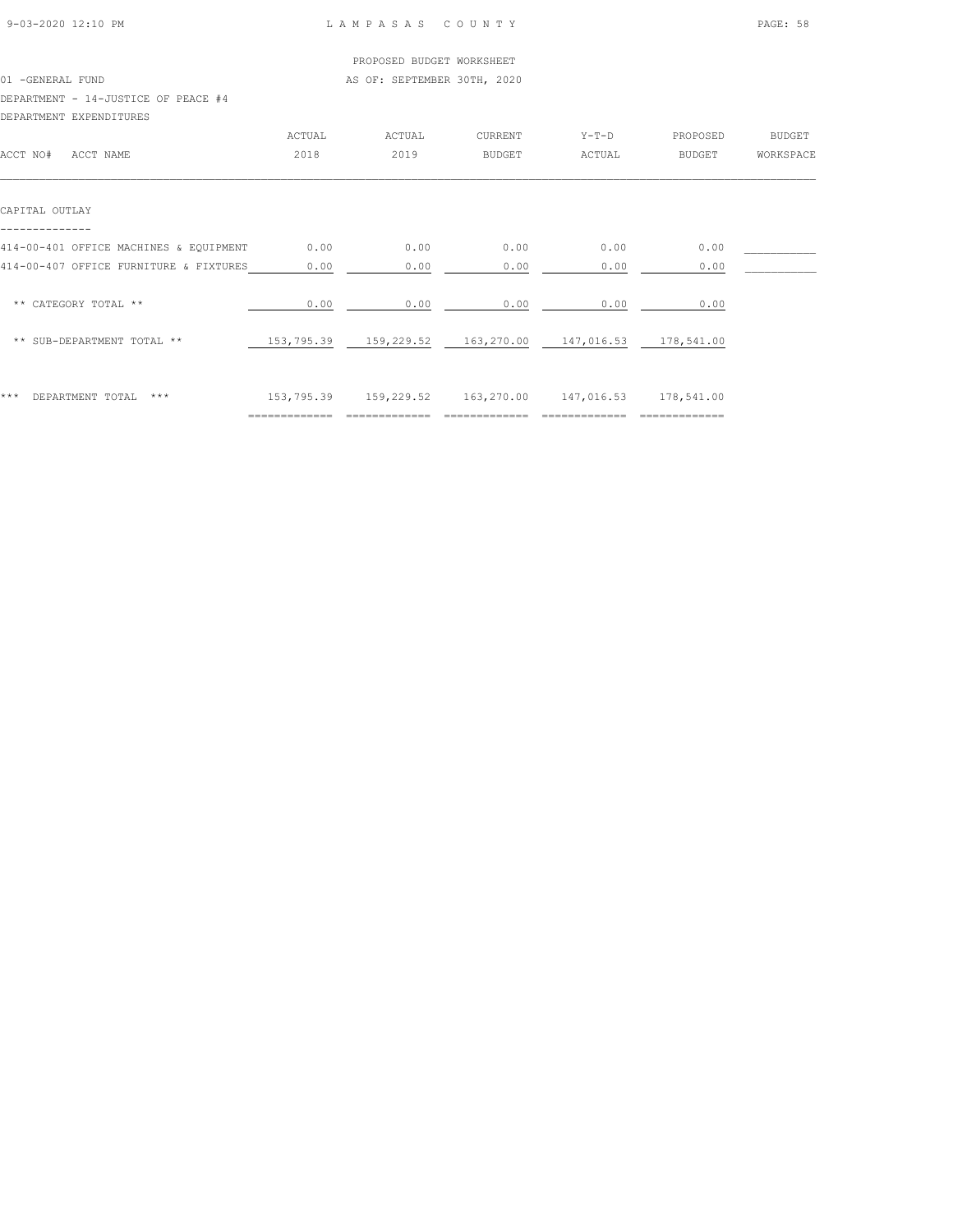| ACCT NO# | ACCT NAME                            | 2018   | 2019   | RUDCET  | ACTILAT | RIIDCFT  |
|----------|--------------------------------------|--------|--------|---------|---------|----------|
|          |                                      | ACTUAL | ACTUAL | CURRENT | $Y-T-D$ | PROPOSED |
|          | DEPARTMENT EXPENDITURES              |        |        |         |         |          |
|          | DBEANIMBNI - IJ-COUNII BAIBNJION OFF |        |        |         |         |          |

|          |           | ACTUAL | ACTUAL | <b>CURRENT</b> | $Y-T-D$ | PROPOSED | BUDGET    |
|----------|-----------|--------|--------|----------------|---------|----------|-----------|
| ACCT NO# | ACCT NAME | 2018   | 2019   | <b>BUDGET</b>  | ACTUAL  | BUDGET   | WORKSPACE |
|          |           |        |        |                |         |          |           |
|          |           |        |        |                |         |          |           |
|          |           |        |        |                |         |          |           |

415-00-102 SALARY APPOINTED OFF #560 19,395.52 18,269.42 19,981.00 18,444.89 21,062.00 \_\_\_\_\_\_\_\_\_\_\_\_\_\_\_\_\_\_\_\_\_\_\_ 415-00-110 PART-TIME EMPLOYEES #1546 0.00 0.00 0.00 0.00 0.00 \_\_\_\_\_\_\_\_\_\_\_ 415-00-114 SALARY & WAGES OFFICE #0568 25,919.93 27,794.78 28,516.00 26,322.79 32,259.00 \_\_\_\_\_\_\_\_\_\_\_ 415-00-199 LONGEVITY PAYMENT  $0.00$   $0.00$   $0.00$   $0.00$   $0.00$   $0.00$   $0.00$   $0.00$   $0.00$   $0.00$   $0.00$   $0.00$   $0.00$   $0.00$   $0.00$   $0.00$   $0.00$   $0.00$   $0.00$   $0.00$   $0.00$   $0.00$   $0.00$   $0.00$   $0.00$   $0.00$   $0.00$   $0.0$ 

\*\* CATEGORY TOTAL \*\* 45,315.45 46,064.20 48,497.00 44,767.68 53,921.00

415-00-203 FICA BENEFITS  $3,430.83$   $3,512.82$   $3,710.00$   $3,529.77$   $4,125.00$ 415-00-204 GROUP MEDICAL INSURANCE  $8,787.88$  9,082.20 9,501.00 9,450.00 9,871.00 415-00-205 RETIREMENT 4,223.99 4,350.94 4,563.00 4,461.45 5,257.00 4 415-00-207 WORKMEN'S COMP 65.00 70.00 115.00 115.00 137.00 415-00-208 UNEMPLOYMENT INSURANCE <br>415-00-212 PHONE ALLOWANCE <br>480.00 29.00 29.00 49.00 49.00 49.00 49.00 480.00 480.00 480.00 415-00-212 PHONE ALLOWANCE 480.00 480.00 520.00 480.00 480.00 440.00 480.00

\*\* CATEGORY TOTAL \*\* 17,033.70 17,564.96 18,418.00 18,045.22 19,902.00

415-00-301 COMMUNICATIONS<br>415-00-303 COMPUTER SUPPLIES<br>415-00-303 COMPUTER SUPPLIES<br> $\begin{array}{cccccc} & & & & 0.00 & & & 0.00 & & & 0.00 & & & 0.00 & & & 0.00 & & & 0.00 & & & 0.00 & & & 0.00 & & & 0.00 & & & 0.00 & & & 0.00 & & 0.00 & & & 0.00 & & & 0.00 & & 0.00 & & & 0.00 & &$ 415-00-303 COMPUTER SUPPLIES 635.00 435.00 900.00 900.00 961.50 1,000.00 415-00-304 OPERATING SUPPLIES  $1,525.87$   $594.87$   $2,000.00$   $1,010.47$   $2,000.00$ 415-00-305 TRAVEL & INSERVICE TRAINING 8,078.68 9,188.99 9,000.00 5,436.49 9,000.00 \_\_\_\_\_\_\_\_\_\_\_ 415-00-312 EQUIPMENT MAINTENANCE CONTR 0.00 0.00 0.00 0.00 0.00 \_\_\_\_\_\_\_\_\_\_\_

415-00-343 REPAIR AND MAINTENANCE VEHI 490.43 0.00 0.00 0.00 0.00 0.00 0.00 415-00-351 LIVESTOCK SHOWS 6,275.62 9,224.54 7,000.00 4,849.79 7,000.00<br>415-00-361 POSTAGE 6,00 0.00 0.00 0.00 0.00 0.00  $415-00-361$  POSTAGE  $0.00$   $0.00$   $0.00$   $0.00$   $0.00$   $0.00$   $0.00$ 415-00-364 PUBLICATION, BOOKS, MANUALS 0.00 0.00 0.00 0.00 0.00 \_\_\_\_\_\_\_\_\_\_\_ 415-00-370 EQUIPMENT RENTAL-COPIER 2,938.68 3,205.98 3,000.00 2,777.79 3,000.00

\*\* CATEGORY TOTAL \*\* 20,489.28 22,994.38 22,315.00 15,396.04 22,415.00

\*\* CATEGORY TOTAL \*\* 0.00 0.00 0.00 0.00 0.00

\*\* SUB-DEPARTMENT TOTAL \*\* 82,838.43 86,623.54 89,230.00 78,208.94 96,238.00

415-00-315 DUES 345.00 345.00 415.00 360.00 415.00 \_\_\_\_\_\_\_\_\_\_\_

415-00-401 OFFICE MACHINES & EQUIPMENT 0.00 0.00 0.00 0.00 0.00 0.00 0.00 415-00-407 OFFICE FURNITURE & FIXTURES  $0.00$  0.00 0.00 0.00 0.00 0.00

|              | ___________                      |  | -------------        |  |
|--------------|----------------------------------|--|----------------------|--|
|              | RTMENT EXPENDITURES              |  |                      |  |
|              | RTMENT - 15-COUNTY EXTENSION OFF |  |                      |  |
| UBNBRAB FUND |                                  |  | AU VI. ULLILLULU JVI |  |

WAGES -----

EMPLOYEE BENEFITS -----------------

GENERAL EXPENSES ----------------

CAPITAL OUTLAY --------------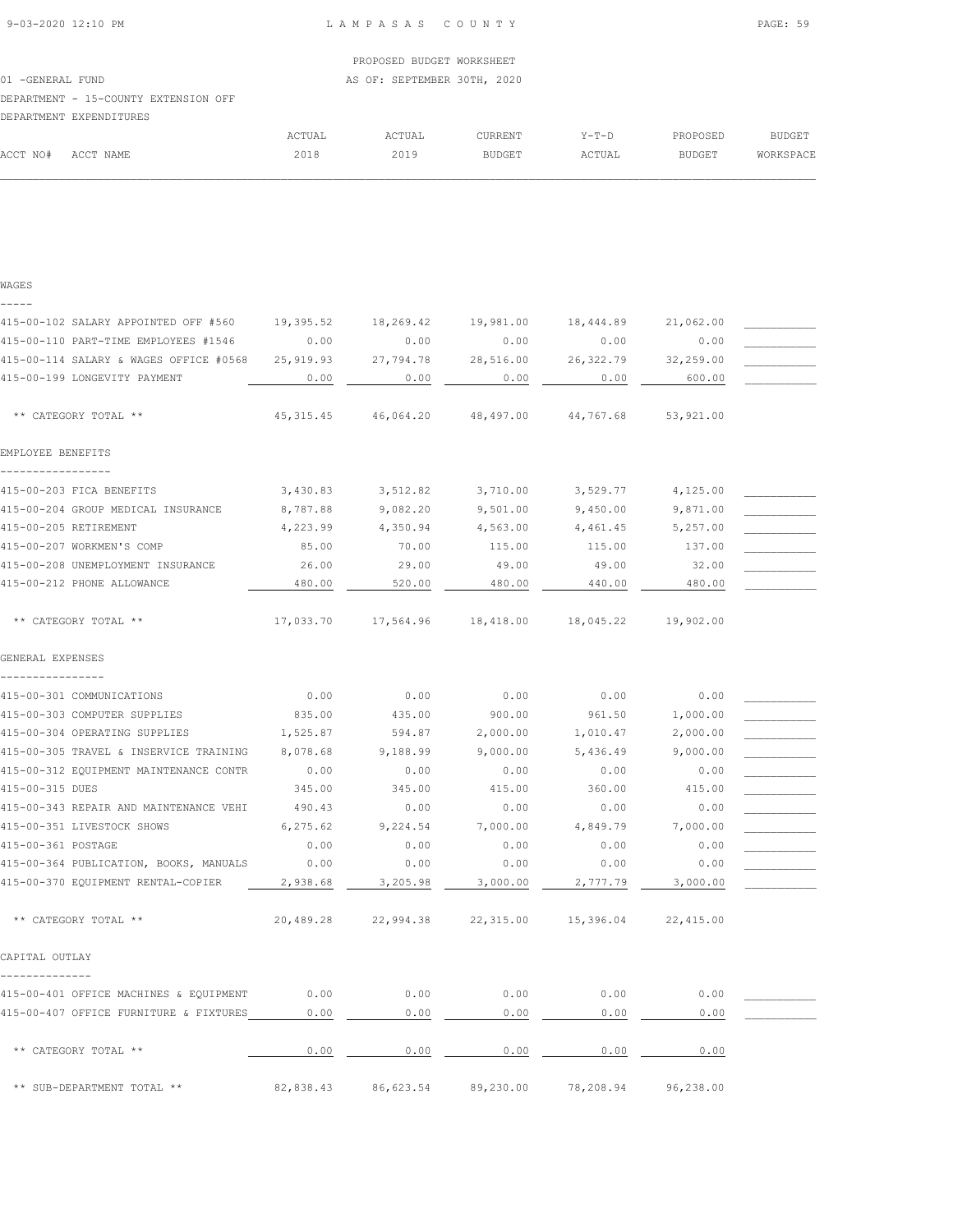| $9 - 0.3 - 2.020$ 12:10 PM |  |
|----------------------------|--|
|                            |  |

| PROPOSED BUDGET WORKSHEET |  |
|---------------------------|--|

01 -GENERAL FUND **AS OF: SEPTEMBER 30TH, 2020** 

DEPARTMENT - 15-COUNTY EXTENSION OFF

|          | DEPARTMENT EXPENDITURES |        |        |               |         |               |               |
|----------|-------------------------|--------|--------|---------------|---------|---------------|---------------|
|          |                         | ACTUAL | ACTUAL | CURRENT       | $Y-T-D$ | PROPOSED      | <b>BUDGET</b> |
| ACCT NO# | ACCT NAME               | 2018   | 2019   | <b>BUDGET</b> | ACTUAL  | <b>BUDGET</b> | WORKSPACE     |
|          |                         |        |        |               |         |               |               |

| WAGES                                                                                   |           |                                                        |                   |                                            |                     |  |
|-----------------------------------------------------------------------------------------|-----------|--------------------------------------------------------|-------------------|--------------------------------------------|---------------------|--|
| 415-01-102 SALARY APPOINTED OFF #3492 19,395.52 20,443.42 19,981.00 18,444.89 21,062.00 |           |                                                        |                   |                                            |                     |  |
| ** CATEGORY TOTAL **                                                                    | 19,395.52 |                                                        |                   | 20,443.42  19,981.00  18,444.89  21,062.00 |                     |  |
| EMPLOYEE BENEFITS                                                                       |           |                                                        |                   |                                            |                     |  |
| 415-01-203 FICA BENEFITS                                                                |           | $1,483.83$ $1,505.92$ $1,529.00$ $1,468.88$ $1,611.00$ |                   |                                            |                     |  |
| 415-01-207 WORKMEN'S COMP                                                               | 0.00      | 50.00                                                  | 47.00             | 47.00                                      | 54.00               |  |
| 415-01-208 UNEMPLOYMENT INSURANCE                                                       | 0.00      | 0.00                                                   | 20.00             | 0.00                                       | 13.00               |  |
| ** CATEGORY TOTAL **                                                                    |           | 1,483.83 1,555.92 1,596.00 1,515.88 1,678.00           |                   |                                            |                     |  |
| GENERAL EXPENSES                                                                        |           |                                                        |                   |                                            |                     |  |
| 415-01-305 TRAVEL & INSERVICE TRAINING 5,611.04                                         |           | 7,092.84                                               | 5,500.00          | 3,842.85                                   | 5,500.00            |  |
| ** CATEGORY TOTAL **                                                                    | 5,611.04  |                                                        | 7,092.84 5,500.00 | 3,842.85                                   | 5,500.00            |  |
| ** SUB-DEPARTMENT TOTAL **                                                              | 26,490.39 | 29,092.18 27,077.00                                    |                   |                                            | 23,803.62 28,240.00 |  |
| *** DEPARTMENT TOTAL ***                                                                |           | 109,328.82 115,715.72 116,307.00 102,012.56 124,478.00 |                   |                                            |                     |  |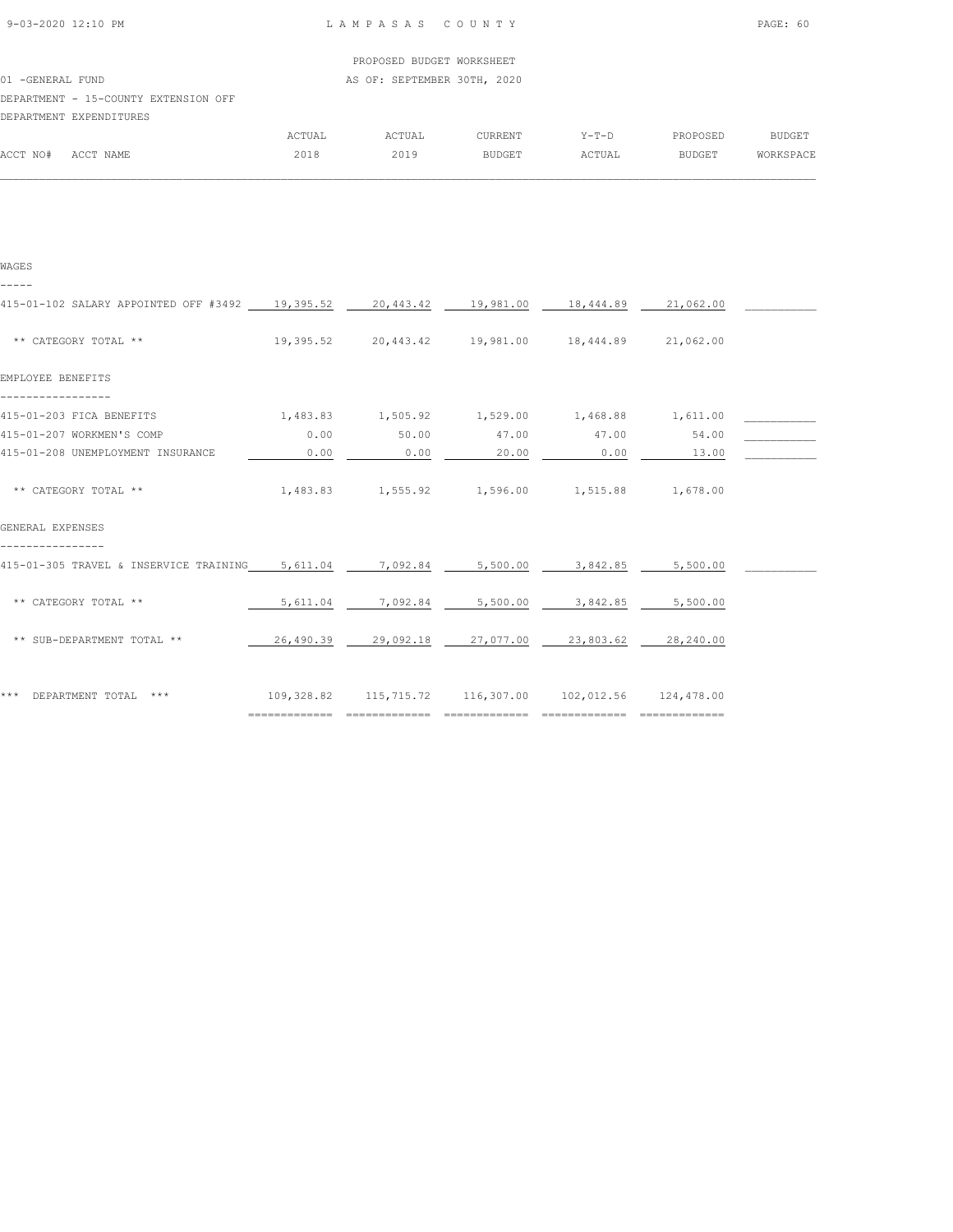|                  |                                 |        | PROPOSED BUDGET WORKSHEET   |         |         |               |           |
|------------------|---------------------------------|--------|-----------------------------|---------|---------|---------------|-----------|
| 01 -GENERAL FUND |                                 |        | AS OF: SEPTEMBER 30TH, 2020 |         |         |               |           |
|                  | DEPARTMENT - 16-ADULT PROBATION |        |                             |         |         |               |           |
|                  | DEPARTMENT EXPENDITURES         |        |                             |         |         |               |           |
|                  |                                 | ACTUAL | ACTUAL                      | CURRENT | $Y-T-D$ | PROPOSED      | BUDGET    |
| ACCT NO#         | ACCT NAME                       | 2018   | 2019                        | BUDGET  | ACTUAL  | <b>BUDGET</b> | WORKSPACE |
|                  |                                 |        |                             |         |         |               |           |

| GENERAL EXPENSES                       |                            |          |          |          |          |  |
|----------------------------------------|----------------------------|----------|----------|----------|----------|--|
| 416-00-301 COMMUNICATIONS              | 0.00                       | 0.00     | 0.00     | 0.00     | 0.00     |  |
| 416-00-304 OPERATING SUPPLIES          | 0.00                       | 0.00     | 0.00     | 0.00     | 0.00     |  |
| 416-00-308 REPAIRS & MAINTENANCE EQUIP | 90.00                      | 0.00     | 0.00     | 0.00     | 0.00     |  |
| 416-00-312 EQUIPMENT MAINTENANCE CONTR | 0.00                       | 0.00     | 0.00     | 0.00     | 0.00     |  |
| 416-00-342 GAS & OIL                   | 99.71                      | 409.69   | 200.00   | 26.28    | 200.00   |  |
| 416-00-345 MEDICAL SERVICES            | 850.00                     | 541.69   | 1,000.00 | 334.00   | 1,000.00 |  |
| 416-00-361 POSTAGE                     | 0.00                       | 0.00     | 0.00     | 0.00     | 0.00     |  |
| 416-00-370 EQUIPMENT RENTAL-COPIER     | 2,120.58                   | 2,109.72 | 2,400.00 | 1,399.89 | 2,400.00 |  |
| ** CATEGORY TOTAL **                   | 3,160.29                   | 3,061.10 | 3,600.00 | 1,760.17 | 3,600.00 |  |
| CAPITAL OUTLAY                         |                            |          |          |          |          |  |
| 416-00-401 OFFICE MACHINES & EQUIPMENT | 0.00                       | 0.00     | 0.00     | 0.00     | 0.00     |  |
| 416-00-407 OFFICE FURNITURE & FIXTURES | 0.00                       | 0.00     | 0.00     | 0.00     | 0.00     |  |
| ** CATEGORY TOTAL **                   | 0.00                       | 0.00     | 0.00     | 0.00     | 0.00     |  |
| ** SUB-DEPARTMENT TOTAL **             | 3,160.29                   | 3,061.10 | 3,600.00 | 1,760.17 | 3,600.00 |  |
| * * *<br>DEPARTMENT TOTAL<br>$***$     | 3,160.29<br>============== | 3,061.10 | 3,600.00 | 1,760.17 | 3,600.00 |  |
|                                        |                            |          |          |          |          |  |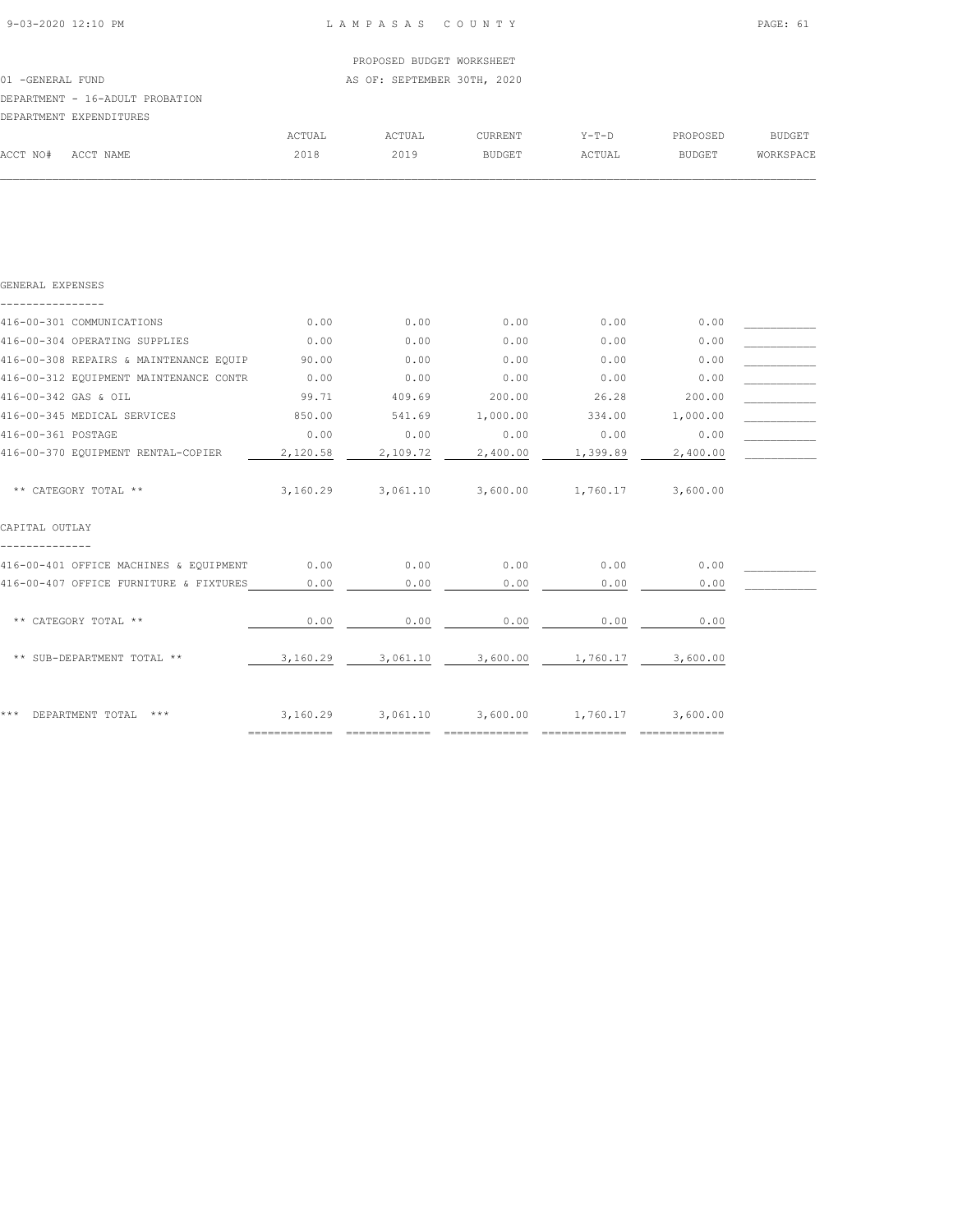| 9-03-2020 12:10 PM |  |
|--------------------|--|

## LAMPASAS COUNTY PAGE: 62

|                  |                         |        | PROPOSED BUDGET WORKSHEET   |                |         |               |           |
|------------------|-------------------------|--------|-----------------------------|----------------|---------|---------------|-----------|
| 01 -GENERAL FUND |                         |        | AS OF: SEPTEMBER 30TH, 2020 |                |         |               |           |
|                  | DEPARTMENT - 17-E.M.S   |        |                             |                |         |               |           |
|                  | DEPARTMENT EXPENDITURES |        |                             |                |         |               |           |
|                  |                         | ACTUAL | ACTUAL                      | <b>CURRENT</b> | $Y-T-D$ | PROPOSED      | BUDGET    |
| ACCT NO#         | ACCT NAME               | 2018   | 2019                        | <b>BUDGET</b>  | ACTUAL  | <b>BUDGET</b> | WORKSPACE |
|                  |                         |        |                             |                |         |               |           |

| WAGES                                 |                              |           |      |      |              |  |
|---------------------------------------|------------------------------|-----------|------|------|--------------|--|
| -----<br>417-00-190 EMS MISCELLANEOUS | 0.00                         | 0.00      | 0.00 | 0.00 | 0.00         |  |
| ** CATEGORY TOTAL **                  | 0.00                         | 0.00      | 0.00 | 0.00 | 0.00         |  |
| GENERAL EXPENSES                      |                              |           |      |      |              |  |
| 417-00-333 CONTRACTED SERVICES        | 120,000.00                   | 70,000.00 | 0.00 | 0.00 | 0.00         |  |
| ** CATEGORY TOTAL **                  | 120,000.00                   | 70,000.00 | 0.00 | 0.00 | 0.00         |  |
| ** SUB-DEPARTMENT TOTAL **            | 120,000.00                   | 70,000.00 | 0.00 | 0.00 | 0.00         |  |
| ***<br>$***$                          |                              | 70,000.00 | 0.00 |      | 0.00         |  |
| DEPARTMENT TOTAL                      | 120,000.00<br>============== |           |      | 0.00 | ============ |  |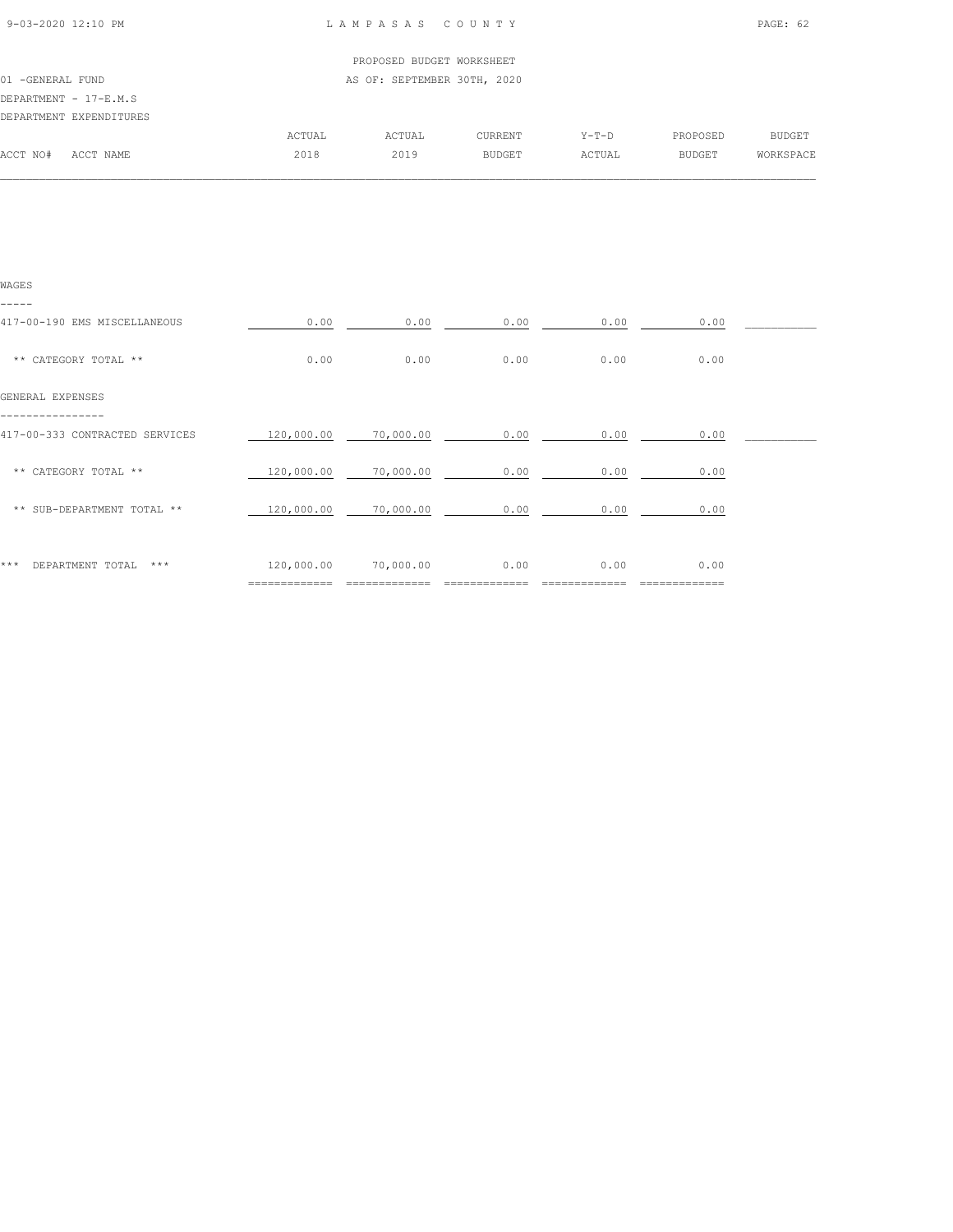|                  |                          |        | PROPOSED BUDGET WORKSHEET   |               |         |               |           |
|------------------|--------------------------|--------|-----------------------------|---------------|---------|---------------|-----------|
| 01 -GENERAL FUND |                          |        | AS OF: SEPTEMBER 30TH, 2020 |               |         |               |           |
|                  | DEPARTMENT - 18-JUDICIAL |        |                             |               |         |               |           |
|                  | DEPARTMENT EXPENDITURES  |        |                             |               |         |               |           |
|                  |                          | ACTUAL | ACTUAL                      | CURRENT       | $Y-T-D$ | PROPOSED      | BUDGET    |
| ACCT NO#         | ACCT NAME                | 2018   | 2019                        | <b>BUDGET</b> | ACTUAL  | <b>BUDGET</b> | WORKSPACE |
|                  |                          |        |                             |               |         |               |           |

| GENERAL EXPENSES                       |                    |                    |                    |                    |                        |  |
|----------------------------------------|--------------------|--------------------|--------------------|--------------------|------------------------|--|
| 418-00-304 OPERATING SUPPLIES<br>€.    | 19.24)             | 0.00               | 0.00               | 47.15              | 0.00                   |  |
| 418-00-348 AUTOPSIES                   | 0.00               | 0.00               | 0.00               | 0.00               | 0.00                   |  |
| 418-00-371 EXPERT WITNESS              | 0.00               | 0.00               | 0.00               | 0.00               | 0.00                   |  |
|                                        |                    |                    |                    |                    |                        |  |
| ** CATEGORY TOTAL **                   | 19.24)             | 0.00               | 0.00               | 47.15              | 0.00                   |  |
| ** SUB-DEPARTMENT TOTAL **<br>$\left($ | 19.24)             | 0.00               | 0.00               | 47.15              | 0.00                   |  |
|                                        |                    |                    |                    |                    |                        |  |
| WAGES                                  |                    |                    |                    |                    |                        |  |
| 418-01-103 PRE-TRIAL SERVICES          | 0.00               | 0.00               | 0.00               | 0.00               | 0.00                   |  |
| 418-01-106 COURT COORDINATOR           | 0.00               | 0.00               | 0.00               | 0.00               | 0.00                   |  |
| 418-01-110 PART-TIME EMPLOYEES         | 0.00               | 0.00               | 0.00               | 0.00               | 0.00                   |  |
| 418-01-199 LONEVITY                    | 0.00               | 0.00               | 0.00               | 0.00               | 0.00                   |  |
| ** CATEGORY TOTAL **                   | 0.00               | 0.00               | 0.00               | 0.00               | 0.00                   |  |
| EMPLOYEE BENEFITS                      |                    |                    |                    |                    |                        |  |
| 418-01-203 FICA BENEFITS               | 0.00               | 0.00               | 0.00               | 0.00               | 0.00                   |  |
| 418-01-204 GROUP MEDICAL INSURANCE     | 0.00               | 0.00               | 0.00               | 0.00               | 0.00                   |  |
| 418-01-205 RETIREMENT                  | 0.00               | 0.00               | 0.00               | 0.00               | 0.00                   |  |
| 418-01-207 WORKMAN'S COMP              | 0.00               | 0.00               | 0.00               | 0.00               | 0.00                   |  |
| 418-01-208 UNEMPLOYMENT INSURANCE      | 0.00               | 0.00               | 0.00               | 0.00               | 0.00                   |  |
| ** CATEGORY TOTAL **                   | 0.00               | 0.00               | 0.00               | 0.00               | 0.00                   |  |
| GENERAL EXPENSES                       |                    |                    |                    |                    |                        |  |
| 418-01-300 COURT INTERPRETER/MEDIATOR  |                    |                    |                    |                    |                        |  |
| 418-01-304 OPERATING SUPPLIES          | 3,155.50<br>205.12 | 2,988.25<br>500.40 | 3,000.00<br>400.00 | 2,481.88<br>526.20 | 4,000.00<br>400.00     |  |
| 418-01-305 TRAVEL & INSERVICE TRAINING | 4,625.84           | 2,735.99           | 5,000.00           | 2,667.18           |                        |  |
| 418-01-309 COURT APPOINTED ATTORNEY    | 131,376.74         | 91,638.89          | 140,000.00         | 74,062.50          | 5,000.00<br>140,000.00 |  |
| 418-01-318 LEGAL NOTICES               | 0.00               | 0.00               | 0.00               | 0.00               | 0.00                   |  |
| 418-01-320 INVESTIGATIVE EXPENSES      | 2,970.00           | 3,712.50           | 4,000.00           | 3,545.50           | 4,000.00               |  |
| 418-01-339 3RD JUDICIAL SUPREME COURT  | 1,248.26           | 1,248.26           | 1,248.00           | 1,248.80           | 5,000.00               |  |
| 418-01-341 COURT REPORTER              | 8,829.99           | 5,331.48           | 8,000.00           | 2,828.66           | 8,000.00               |  |
| 418-01-345 MEDICAL SERVICES            | 0.00               | 720.00             | 0.00               | 0.00               | 0.00                   |  |
| 418-01-348 AUTOPSIES                   | 0.00               | 0.00               | 0.00               | 0.00               | 0.00                   |  |
| 418-01-370 EQUIPMENT RENTAL-COPIER     | 1,973.28           | 2,115.78           | 1,900.00           | 792.66             | 2,200.00               |  |
|                                        |                    |                    |                    |                    |                        |  |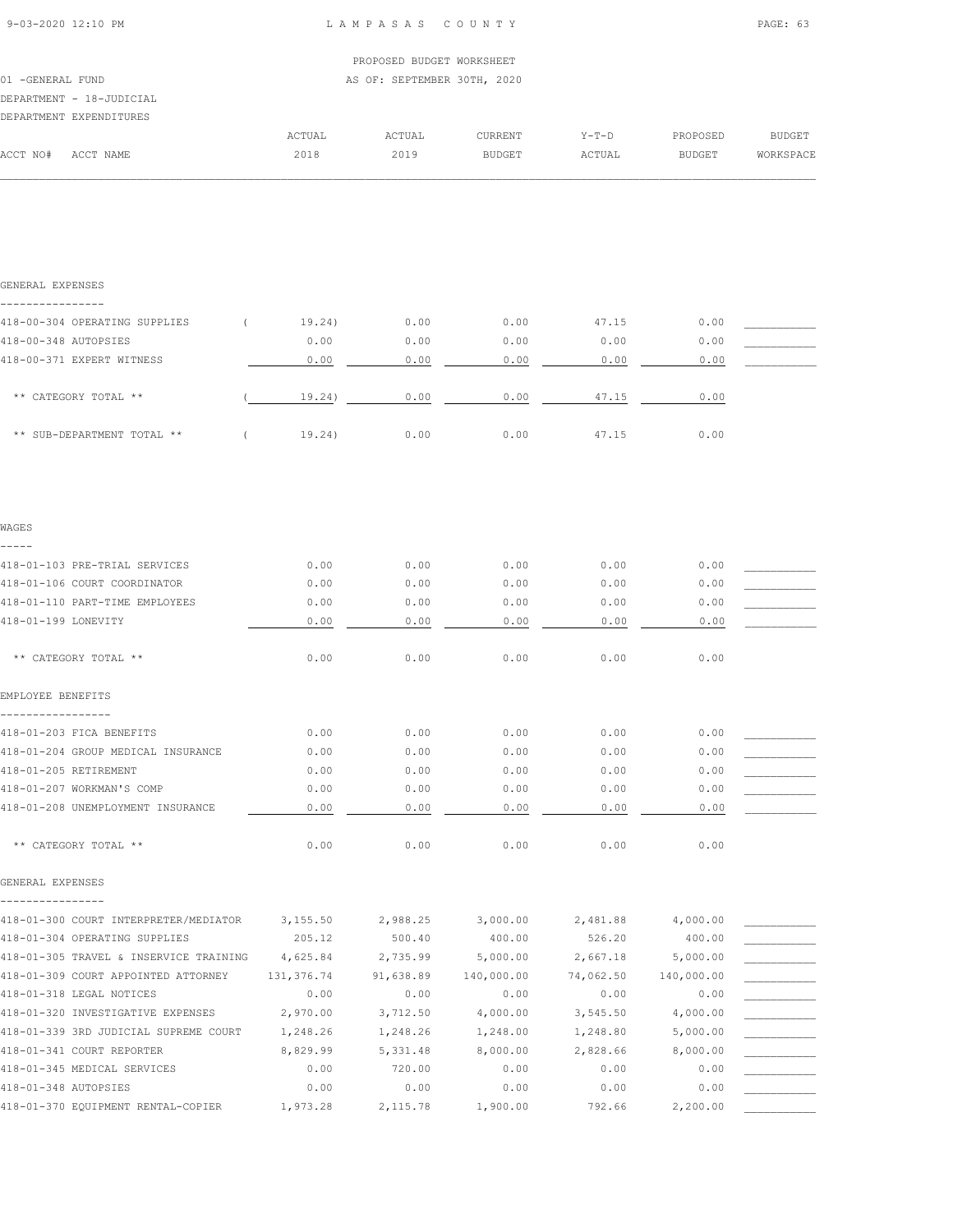# 01 -GENERAL FUND **AS OF: SEPTEMBER 30TH, 2020**

# DEPARTMENT - 18-JUDICIAL

DEPARTMENT EXPENDITURES

| DEPARTMENT EXPENDITURES             |             |            |                |            |               |           |
|-------------------------------------|-------------|------------|----------------|------------|---------------|-----------|
|                                     | ACTUAL      | ACTUAL     | <b>CURRENT</b> | $Y-T-D$    | PROPOSED      | BUDGET    |
| ACCT NO#<br>ACCT NAME               | 2018        | 2019       | BUDGET         | ACTUAL     | <b>BUDGET</b> | WORKSPACE |
| 418-01-371 EXPERT WITNESS           | 0.00        | 0.00       | 1,000.00       | 0.00       | 6,000.00      |           |
| 418-01-376 COURT APPOINTED REPORTER | 21,973.00   | 20,211.00  | 20,942.00      | 20,942.00  | 31,500.00     |           |
| 418-01-377 CAPITAL MURDER EXPENSES  | 0.00        | 0.00       | 0.00           | 0.00       | 10,000.00     |           |
| ** CATEGORY TOTAL **                | 176, 357.73 | 131,202.55 | 185,490.00     | 109,095.38 | 216,100.00    |           |
| ** SUB-DEPARTMENT TOTAL **          | 176, 357.73 | 131,202.55 | 185,490.00     | 109,095.38 | 216,100.00    |           |

### GENERAL EXPENSES

----------------

|                                      | ============= |             |            |            | ----------- |  |
|--------------------------------------|---------------|-------------|------------|------------|-------------|--|
| ***<br>***<br>DEPARTMENT TOTAL       | 262,853.61    | 215, 193.47 | 275,490.00 | 178,517.32 | 306,100.00  |  |
| ** SUB-DEPARTMENT TOTAL **           | 86, 515.12    | 83,990.92   | 90,000.00  | 69,374.79  | 90,000.00   |  |
| ** CATEGORY TOTAL **                 | 86, 515.12    | 83,990.92   | 90,000.00  | 69,374.79  | 90,000.00   |  |
| 418-02-309 COURT APPOINTED ATTNY CPS | 86, 515.12    | 83,990.92   | 90,000.00  | 69,374.79  | 90,000.00   |  |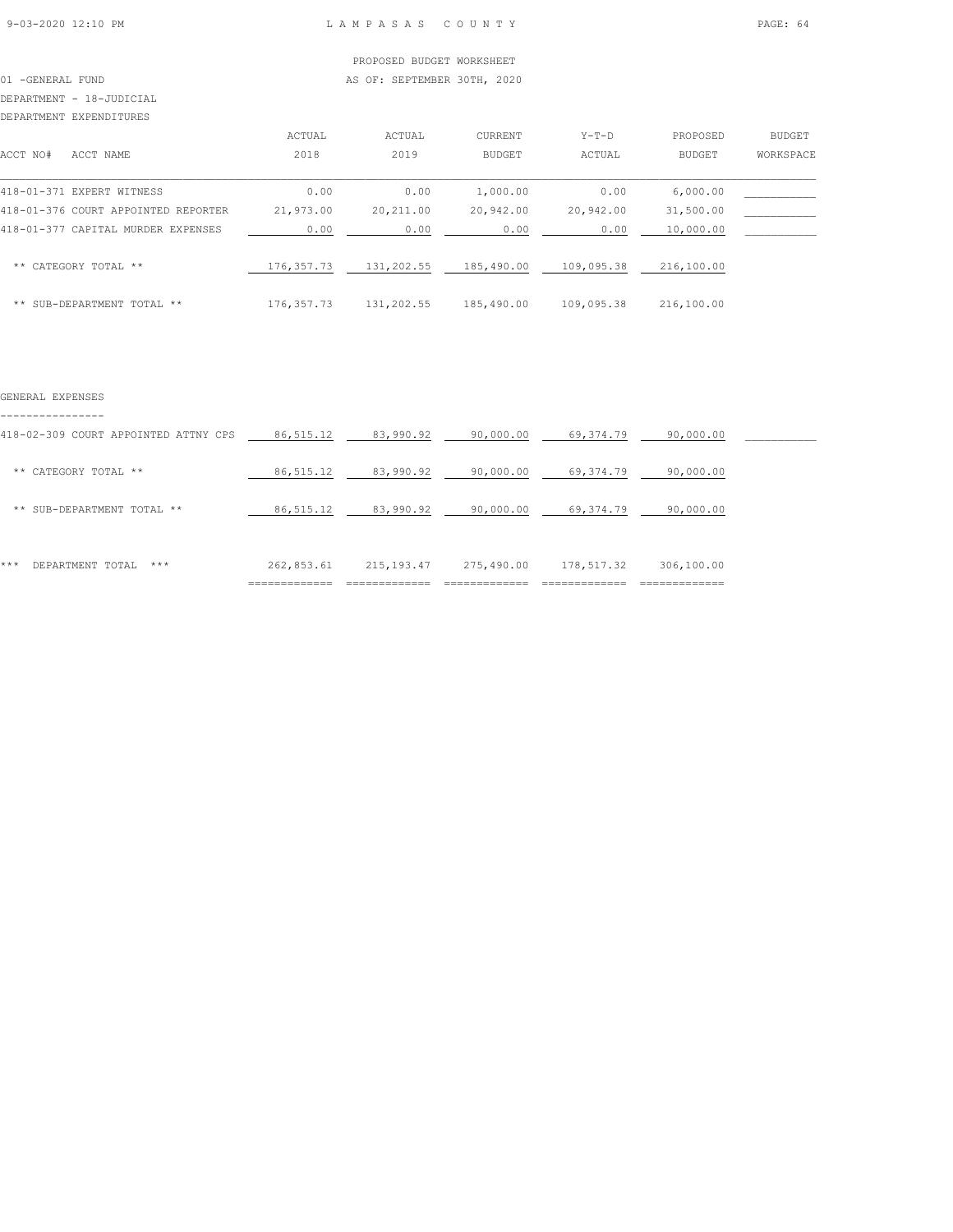|               |                                 |        | PROPOSED BUDGET WORKSHEET   |         |         |          |           |
|---------------|---------------------------------|--------|-----------------------------|---------|---------|----------|-----------|
| -GENERAL FUND |                                 |        | AS OF: SEPTEMBER 30TH, 2020 |         |         |          |           |
|               | DEPARTMENT - 19-HUMAN RESOURCES |        |                             |         |         |          |           |
|               | DEPARTMENT EXPENDITURES         |        |                             |         |         |          |           |
|               |                                 | ACTUAL | ACTUAL                      | CURRENT | $Y-T-D$ | PROPOSED | BUDGET    |
| ACCT NO#      | ACCT NAME                       | 2018   | 2019                        | BUDGET  | ACTUAL  | BUDGET   | WORKSPACE |

| $\sim$<br>٠<br>۰, |  |
|-------------------|--|
|                   |  |

| 419-00-102 SALARIES & WAGES APPT #2877 | 34,509.29  | 34,628.20 | 35,553.00 | 32,827.71 | 37,490.00 |  |
|----------------------------------------|------------|-----------|-----------|-----------|-----------|--|
| 419-00-103 SALARY & WAGES DEPUTY       | 0.00       | 0.00      | 0.00      | 0.00      | 0.00      |  |
| 419-00-104 SALARIES & WAGES DEP #2881  | 0.00       | 0.00      | 0.00      | 0.00      | 0.00      |  |
| 419-00-106 TEMPORARY EMPLOYEES         | 0.00       | 0.00      | 0.00      | 0.00      | 0.00      |  |
| 419-00-110 PART-TIME EMPLOYEE #2877    | 0.00       | 0.00      | 0.00      | 0.00      | 0.00      |  |
| 419-00-120 SALARY/OVERTIME             | 0.00       | 0.00      | 0.00      | 0.00      | 0.00      |  |
| 419-00-199 LONGEVITY PAYMENT           | 0.00       | 0.00      | 0.00      | 0.00      | 0.00      |  |
| ** CATEGORY TOTAL **                   | 34,509.29  | 34,628.20 | 35,553.00 | 32,827.71 | 37,490.00 |  |
| EMPLOYEE BENEFITS                      |            |           |           |           |           |  |
|                                        |            |           |           |           |           |  |
| 419-00-203 FICA BENEFITS               | 2,599.28   | 2,580.24  | 2,720.00  | 2,514.72  | 2,868.00  |  |
| 419-00-204 GROUP MEDICAL INSURANCE     | 8,821.54   | 9,125.76  | 9,501.00  | 8,709.06  | 9,905.00  |  |
| 419-00-205 RETIREMENT                  | 4,558.17   | 5,681.10  | 5,689.00  | 5,544.75  | 5,998.00  |  |
| 419-00-207 WORKMEN'S COMP              | 114.00     | 94.00     | 84.00     | 84.00     | 95.00     |  |
| 419-00-208 UNEMPLOYMENT INSURANCE      | 0.00       | 39.00     | 36.00     | 36.00     | 22.00     |  |
| 419-00-212 PHONE ALLOWANCE             | 480.00     | 520.00    | 480.00    | 440.00    | 480.00    |  |
| ** CATEGORY TOTAL **                   | 16,572.99  | 18,040.10 | 18,510.00 | 17,328.53 | 19,368.00 |  |
| GENERAL EXPENSES                       |            |           |           |           |           |  |
| ---------                              |            |           |           |           |           |  |
| 419-00-300 INTERPRETER                 | 0.00       | 0.00      | 0.00      | 0.00      | 0.00      |  |
| 419-00-301 COMMUNICATIONS              | 0.00       | 0.00      | 0.00      | 0.00      | 0.00      |  |
| 419-00-303 COMPUTER SUPPLIES           | 0.00       | 0.00      | 0.00      | 0.00      | 0.00      |  |
| 419-00-304 OPERATING SUPPLIES          | 2,107.67   | 1,042.47  | 2,500.00  | 212.94    | 1,000.00  |  |
| 419-00-305 TRAVEL & INSERVICE TRAINING | 1,075.15 ( | 8.12)     | 1,000.00  | 0.00      | 1,000.00  |  |
| 419-00-311 REPAIR/MAINTENANCE          | 0.00       | 0.00      | 0.00      | 0.00      | 0.00      |  |
| 419-00-315 DUES                        | 45.00      | 45.00     | 150.00    | 47.00     | 150.00    |  |
| 419-00-337 ELECTIONS, JUDGES & SUPPLIE | 0.00       | 0.00      | 0.00      | 0.00      | 0.00      |  |
| 419-00-358 CONSULTING FEES             | 350.00     | 0.00      | 1,000.00  | 0.00      | 500.00    |  |
| 419-00-361 POSTAGE                     | 0.00       | 0.00      | 0.00      | 0.00      | 0.00      |  |
| 419-00-370 EQUIPMENT RENTAL - COPIER   | 2,080.41   | 1,799.95  | 2,192.00  | 1,759.34  | 2,192.00  |  |
| 419-00-389 MISCELLANOUS EXPENSE        | 124.28     | 678.21    | 100.00    | 238.94    | 100.00    |  |
| ** CATEGORY TOTAL **                   | 5,782.51   | 3,557.51  | 6,942.00  | 2,258.22  | 4,942.00  |  |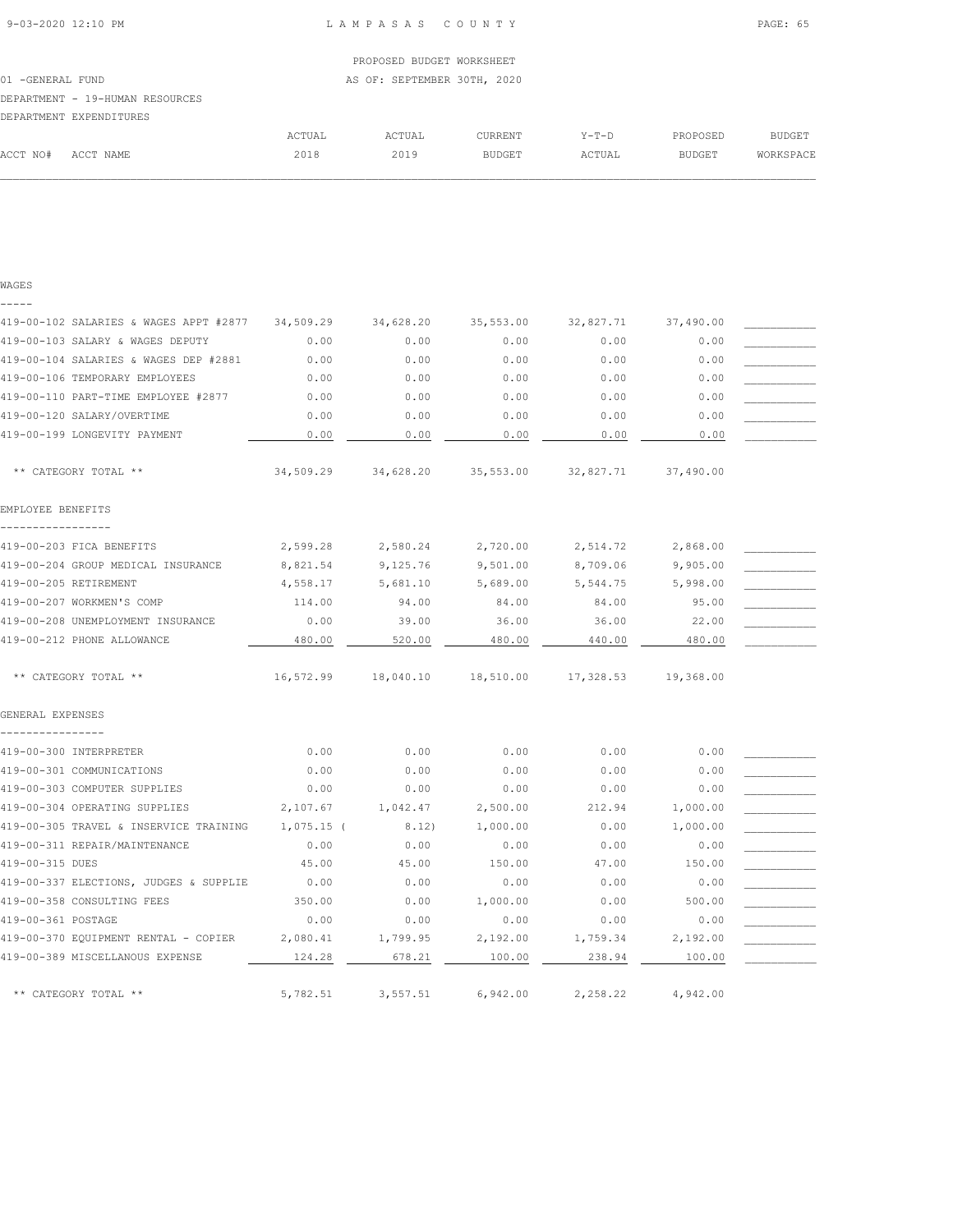| 9-03-2020 12:10 PM |  |
|--------------------|--|

L A M P A S A S C O U N T Y PAGE: 66

|  | PROPOSED BUDGET WORKSHEET |  |
|--|---------------------------|--|
|  |                           |  |

| 01 - GENERAL FUND<br>AS OF: SEPTEMBER 30TH, 2020 |
|--------------------------------------------------|
|--------------------------------------------------|

# DEPARTMENT - 19-HUMAN RESOURCES

| DBEARINBNI - IJ-HUMAN RBJOURCBJ        |        |        |               |         |          |               |
|----------------------------------------|--------|--------|---------------|---------|----------|---------------|
| DEPARTMENT EXPENDITURES                |        |        |               |         |          |               |
|                                        | ACTUAL | ACTUAL | CURRENT       | $Y-T-D$ | PROPOSED | <b>BUDGET</b> |
| ACCT NO#<br>ACCT NAME                  | 2018   | 2019   | <b>BUDGET</b> | ACTUAL  | BUDGET   | WORKSPACE     |
| CAPITAL OUTLAY                         |        |        |               |         |          |               |
| 419-00-401 OFFICE MACHINES & EQUIPMENT | 0.00   | 0.00   | 0.00          | 0.00    | 0.00     |               |
| ** CATEGORY TOTAL **                   | 0.00   | 0.00   | 0.00          | 0.00    | 0.00     |               |
|                                        |        |        |               |         |          |               |
|                                        |        |        |               |         |          |               |

| 419-00-500 OPERATING TRANSFERS-OUT | 0.00      | 0.00      | 0.00                | 0.00 | 0.00      |  |
|------------------------------------|-----------|-----------|---------------------|------|-----------|--|
| ** CATEGORY TOTAL **               | 0.00      | 0.00      | 0.00                | 0.00 | 0.00      |  |
| ** SUB-DEPARTMENT TOTAL **         | 56,864.79 | 56,225.81 | 61,005.00 52,414.46 |      | 61,800.00 |  |

| GENERAL EXPENSES |  |
|------------------|--|
|                  |  |

| -----------                            |                |           |                                                                  |           |                |  |
|----------------------------------------|----------------|-----------|------------------------------------------------------------------|-----------|----------------|--|
| 419-01-354 VOTER REGISTRATION SUPPLIES | 0.00           | 0.00      | 0.00                                                             | 0.00      | 0.00           |  |
| CATEGORY TOTAL **<br>**                | 0.00           | 0.00      | 0.00                                                             | 0.00      | 0.00           |  |
| ** SUB-DEPARTMENT TOTAL **             | 0.00           | 0.00      | 0.00                                                             | 0.00      | 0.00           |  |
| ***<br>DEPARTMENT TOTAL<br>$* * *$     | 56,864.79      | 56,225.81 | 61,005.00                                                        | 52,414.46 | 61,800.00      |  |
| *** FUND TOTAL EXPENDITURES ***        | -------------- |           | 8,967,145.58 8,571,087.48 9,595,563.00 7,635,889.60 9,634,384.00 |           | ______________ |  |

\*\*\* END OF REPORT \*\*\*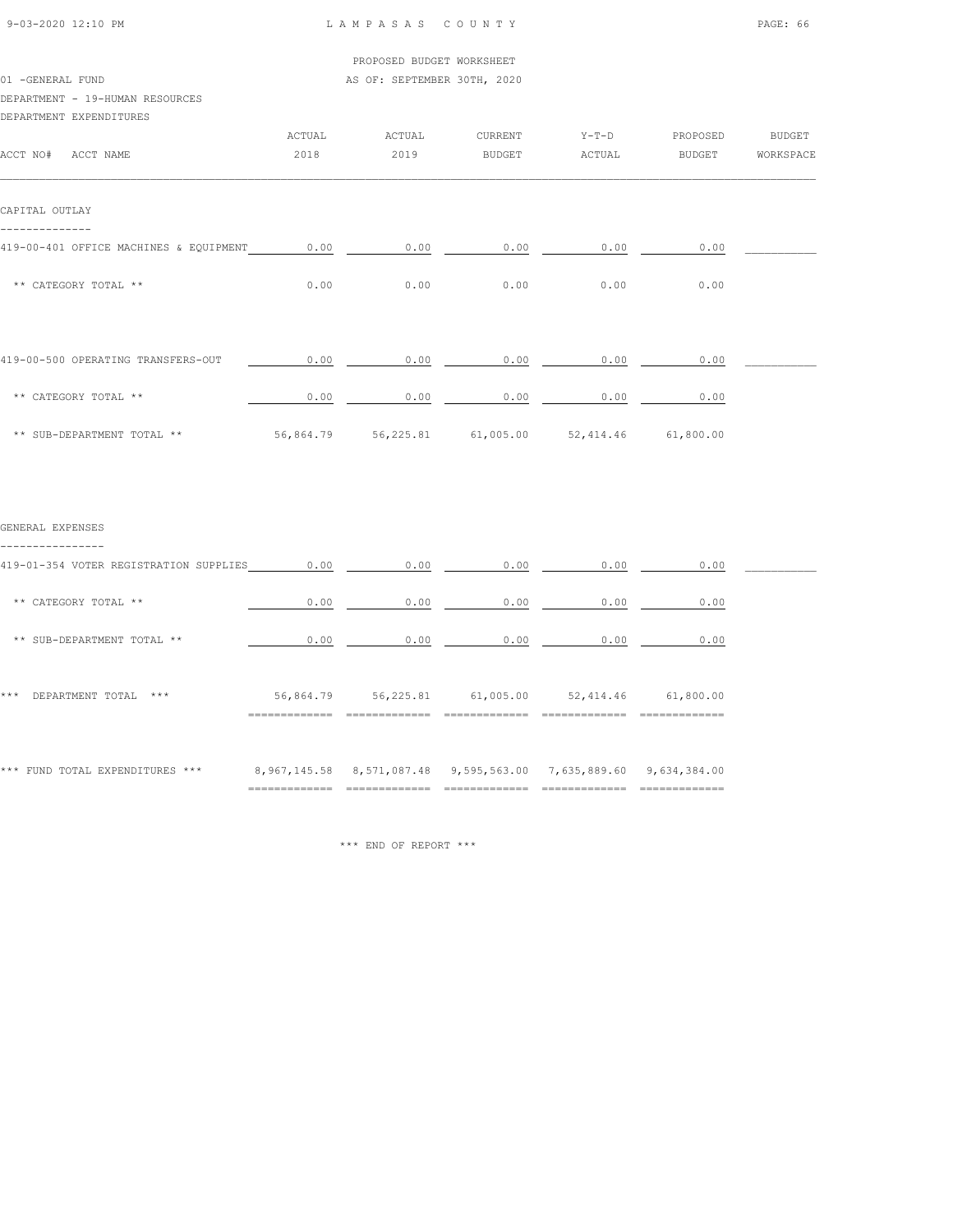| 9-03-2020 12:12 PM |  |
|--------------------|--|

## L A M P A S A S C O U N T Y PAGE: 1

### PROPOSED BUDGET WORKSHEET 02 -GENERAL JURY FUND **AS OF: SEPTEMBER 30TH, 2020**

FINANCIAL SUMMARY

| ACCT NO# ACCT NAME                 | ACTUAL<br>2018        | ACTUAL<br>2019         | CURRENT<br><b>BUDGET</b> | $Y-T-D$<br>ACTUAL               | PROPOSED<br>BUDGET WORKSPACE | <b>BUDGET</b> |
|------------------------------------|-----------------------|------------------------|--------------------------|---------------------------------|------------------------------|---------------|
| REVENUE SUMMARY                    |                       |                        |                          |                                 |                              |               |
| 06-JURY FUND                       |                       |                        |                          | $0.00$ 0.00 0.00 0.00 0.00 0.00 |                              |               |
| *** TOTAL REVENUE ***              | 0.00                  | 0.00                   | 0.00                     | 0.00                            | 0.00                         |               |
| EXPENDITURE SUMMARY                |                       |                        |                          |                                 |                              |               |
| 06-JURY FUND                       | 0.00                  | 0.00                   |                          | $0.00$ 0.00                     | 0.00                         |               |
| *** TOTAL EXPENDITURES ***         | 0.00                  | 0.00<br>============== | 0.00<br>==============   | 0.00<br>==============          | 0.00<br>=============        |               |
| REVENUES OVER/(UNDER) EXPENDITURES | 0.00<br>============= | 0.00<br>=============  | 0.00                     | 0.00<br>=============           | 0.00<br>=============        |               |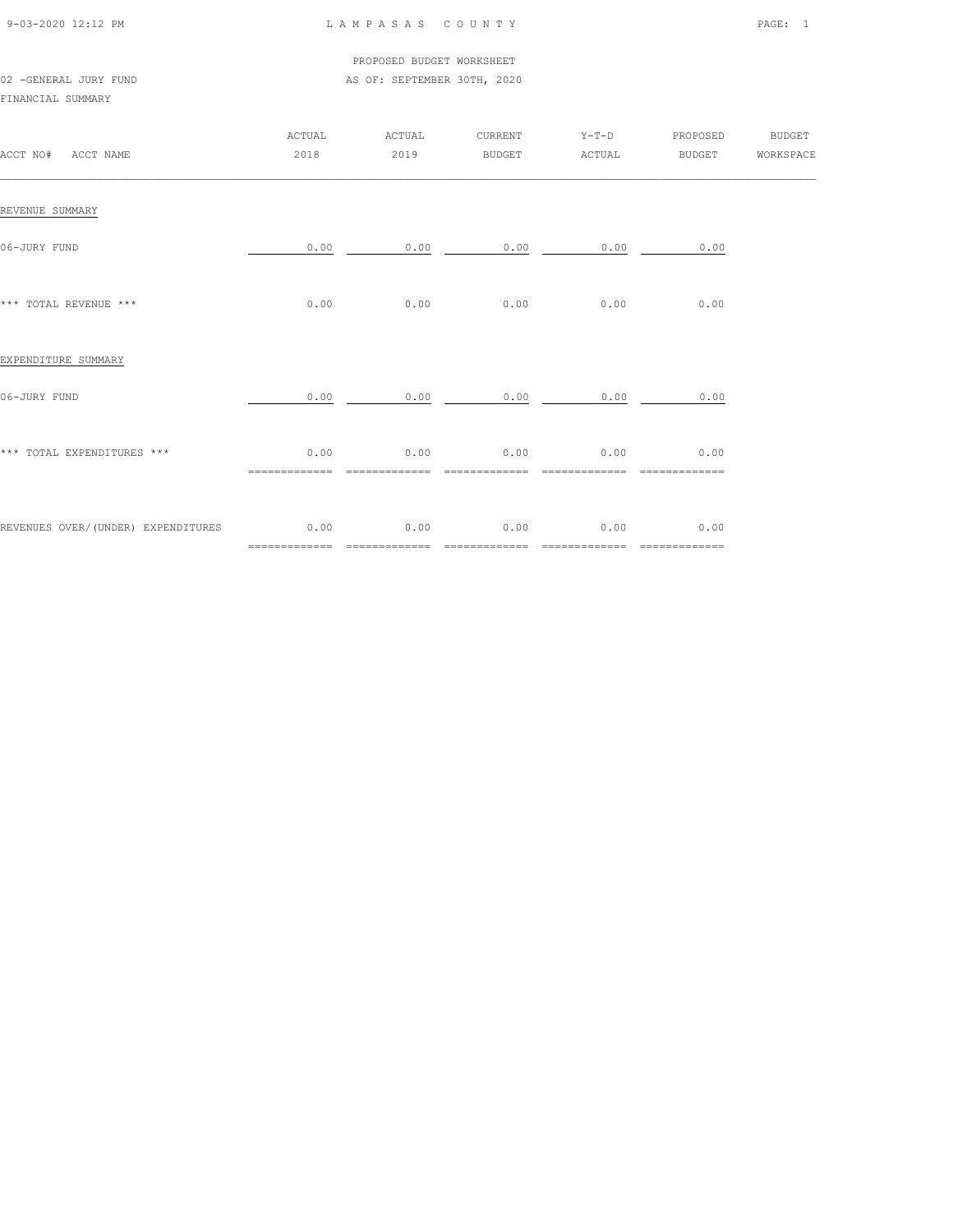## PROPOSED BUDGET WORKSHEET 02 -GENERAL JURY FUND **AS OF: SEPTEMBER 30TH, 2020** DEPARTMENT - 06-JURY FUND

| DEPARTMENT REVENUES |           |        |        |               |             |               |           |
|---------------------|-----------|--------|--------|---------------|-------------|---------------|-----------|
|                     |           | ACTUAL | ACTUAL | CURRENT       | $Y - T - D$ | PROPOSED      | BUDGET    |
| ACCT NO#            | ACCT NAME | 2018   | 2019   | <b>BUDGET</b> | ACTUAL      | <b>BUDGET</b> | WORKSPACE |

| 106-00-099 INTEREST REVENUE          | 0.00 | 0.00 | 0.00 | 0.00 | 0.00 |  |
|--------------------------------------|------|------|------|------|------|--|
| 106-00-190 MISCELLANEOUS             | 0.00 | 0.00 | 0.00 | 0.00 | 0.00 |  |
| 206-00-010 OPERATING TRANSFERS IN    | 0.00 | 0.00 | 0.00 | 0.00 | 0.00 |  |
| ** SUB-DEPARTMENT REVENUE TOTAL **   | 0.00 | 0.00 | 0.00 | 0.00 | 0.00 |  |
| DEPARTMENT REVENUE TOTAL **<br>$* *$ | 0.00 | 0.00 | 0.00 | 0.00 | 0.00 |  |
|                                      |      |      |      |      |      |  |
|                                      |      |      |      |      |      |  |
| *** FUND TOTAL REVENUES ***          | 0.00 | 0.00 | 0.00 | 0.00 | 0.00 |  |
|                                      |      |      |      |      |      |  |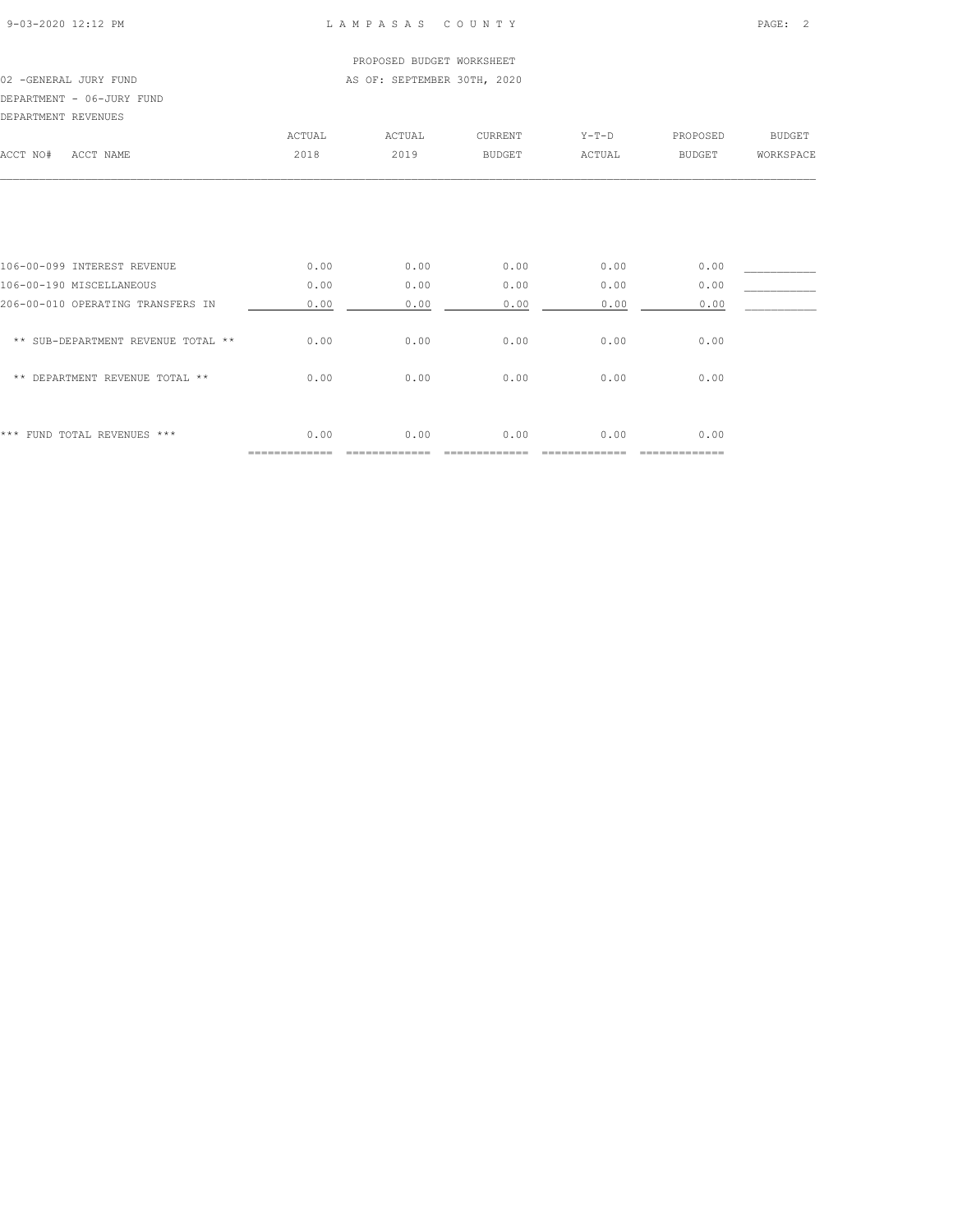|                             |      |                |                                              |                  | PAGE: 3                                                                                                                                        |
|-----------------------------|------|----------------|----------------------------------------------|------------------|------------------------------------------------------------------------------------------------------------------------------------------------|
|                             |      |                |                                              |                  |                                                                                                                                                |
| AS OF: SEPTEMBER 30TH, 2020 |      |                |                                              |                  |                                                                                                                                                |
| ACTUAL                      |      | CURRENT        |                                              |                  |                                                                                                                                                |
| 2018                        | 2019 | <b>BUDGET</b>  | ACTUAL                                       | <b>BUDGET</b>    | WORKSPACE                                                                                                                                      |
|                             |      |                |                                              |                  |                                                                                                                                                |
|                             |      |                |                                              |                  |                                                                                                                                                |
|                             |      |                |                                              |                  |                                                                                                                                                |
|                             |      |                |                                              |                  |                                                                                                                                                |
|                             |      |                |                                              | 0.00             |                                                                                                                                                |
| 0.00                        | 0.00 | 0.00           | 0.00                                         | 0.00             |                                                                                                                                                |
| 0.00                        | 0.00 | 0.00           | 0.00                                         | 0.00             |                                                                                                                                                |
|                             |      |                |                                              |                  |                                                                                                                                                |
|                             |      |                |                                              | 0.00             |                                                                                                                                                |
|                             |      |                |                                              | 0.00             |                                                                                                                                                |
|                             |      |                |                                              |                  |                                                                                                                                                |
|                             |      | 0.00<br>0.00   | 0.00                                         | 0.00             |                                                                                                                                                |
|                             |      | ACTUAL<br>0.00 | LAMPASAS COUNTY<br>PROPOSED BUDGET WORKSHEET | $0.00$ 0.00 0.00 | Y-T-D PROPOSED BUDGET<br>$0.00$ $0.00$ $0.00$ $0.00$ $0.00$<br>$0.00$ 0.00 0.00 0.00 0.00<br>$0.00$ $0.00$ $0.00$ $0.00$ $0.00$ $0.00$<br>0.00 |

\*\*\* FUND TOTAL EXPENDITURES \*\*\*  $0.00$  0.00 0.00 0.00 0.00 0.00 0.00 ============= ============= ============= ============= =============

\*\*\* END OF REPORT \*\*\*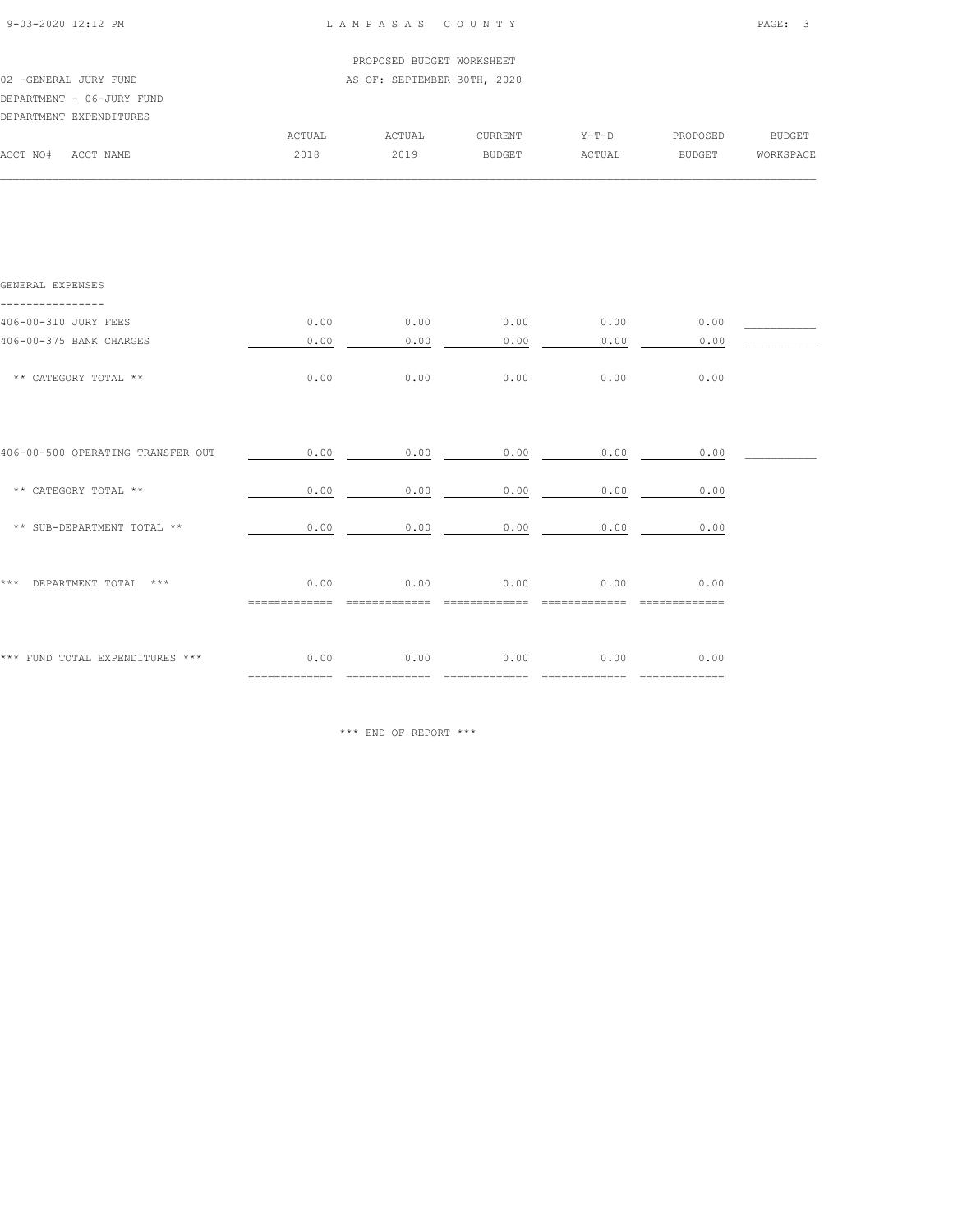## PROPOSED BUDGET WORKSHEET 03 -JUDICIAL COURT TECH **AS OF: SEPTEMBER 30TH, 2020**

FINANCIAL SUMMARY

| ACCT NO#<br>ACCT NAME              | ACTUAL<br>2018                                | ACTUAL<br>2019 | CURRENT<br><b>BUDGET</b> | $Y-T-D$<br>ACTUAL | PROPOSED<br>BUDGET | <b>BUDGET</b><br>WORKSPACE |
|------------------------------------|-----------------------------------------------|----------------|--------------------------|-------------------|--------------------|----------------------------|
|                                    |                                               |                |                          |                   |                    |                            |
| REVENUE SUMMARY                    |                                               |                |                          |                   |                    |                            |
| 00-JUSTICE OF PEACE REV            | 352.33                                        | 758.58         | 0.00                     | 242.46            | 0.00               |                            |
| 12-JUSTICE OF PEACE #1             | 3,354.80                                      | 4,267.04       | 0.00                     | 2,206.19 7,000.00 |                    |                            |
| 13-JUSTICE OF PEACE #3             | 673.54                                        | 691.39         | 0.00                     | 481.22            | 0.00               |                            |
| 14-JUSTICE OF PEACE #4             | 1,904.22                                      | 2,040.14       | 0.00                     | 1,739.37          | 0.00               |                            |
|                                    |                                               |                |                          |                   |                    |                            |
| *** TOTAL REVENUE ***              | 6,284.89                                      | 7,757.15       | 0.00                     | 4,669.24          | 7,000.00           |                            |
| EXPENDITURE SUMMARY                |                                               |                |                          |                   |                    |                            |
| 12-JUSTICE OF PEACE #1             | 587.60                                        | 15,465.80      | 0.00                     | 7,091.64          | 7,000.00           |                            |
| 13-JUSTICE OF PEACE #3             | 0.00                                          | 0.00           | 0.00                     | 0.00              | 0.00               |                            |
| 14-JUSTICE OF PEACE #4             | 500.00                                        | 0.00           | 0.00                     | 0.00              | 0.00               |                            |
|                                    |                                               |                |                          |                   |                    |                            |
| *** TOTAL EXPENDITURES ***         | 1,087.60                                      | 15,465.80      | 0.00                     | 7,091.64          | 7,000.00           |                            |
|                                    | ==============                                | ============== | ==============           |                   |                    |                            |
| REVENUES OVER/(UNDER) EXPENDITURES | $5,197.29$ ( $7,708.65$ ) 0.00 ( $2,422.40$ ) |                |                          |                   | 0.00               |                            |
|                                    |                                               | -------------- | =============            | --------------    | ==============     |                            |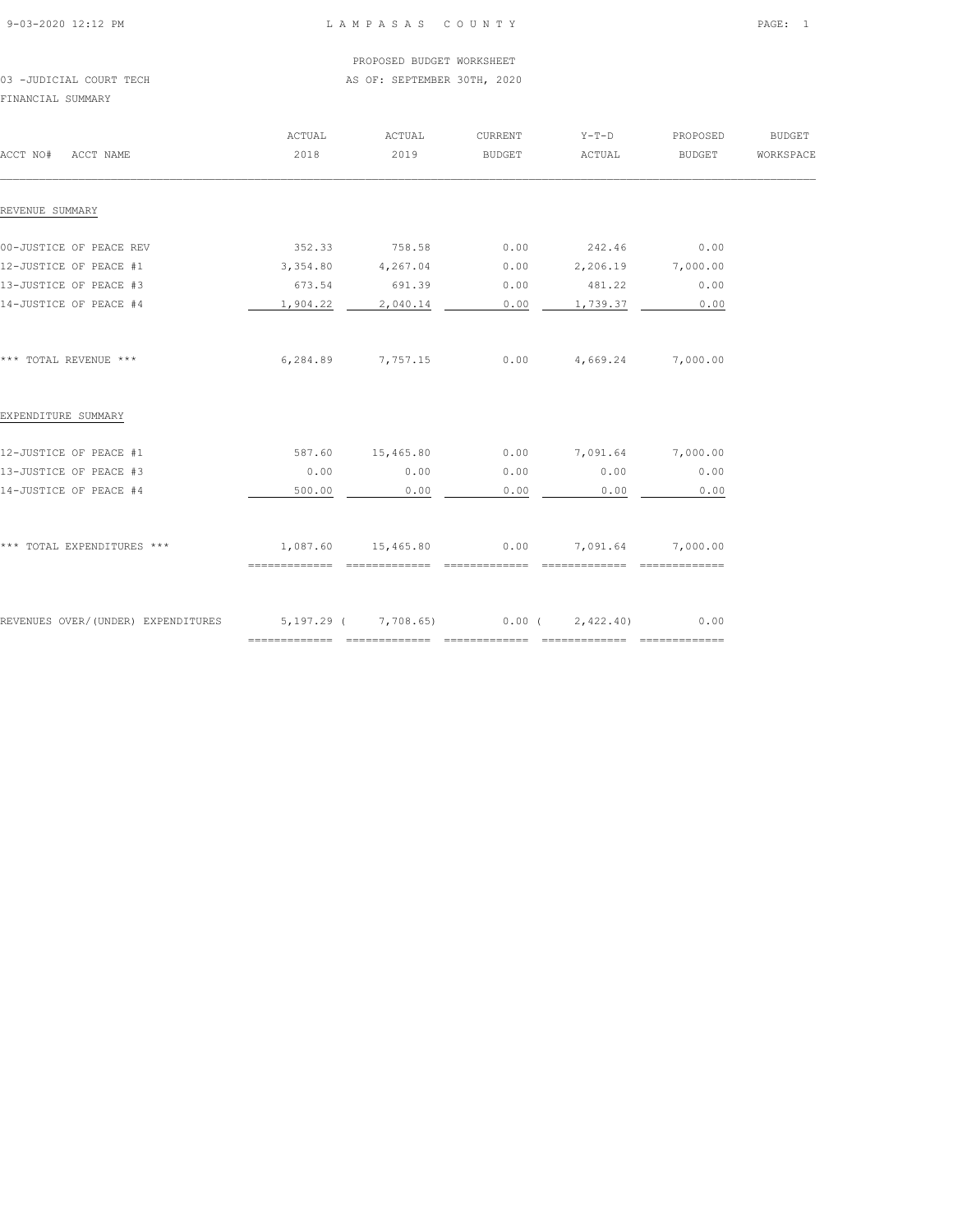# PROPOSED BUDGET WORKSHEET 03 -JUDICIAL COURT TECH AS OF: SEPTEMBER 30TH, 2020 DEPARTMENT - 00-JUSTICE OF PEACE REV DEPARTMENT REVENUES ACTUAL ACTUAL CURRENT Y-T-D PROPOSED BUDGET ACCT NO# ACCT NAME 2018 2019 BUDGET ACTUAL BUDGET WORKSPACE

| 100-00-099 INTEREST REVENUE        | 352.33 | 758.58 | 0.00 | 242.46 | 0.00 |  |
|------------------------------------|--------|--------|------|--------|------|--|
| ** SUB-DEPARTMENT REVENUE TOTAL ** | 352.33 | 758.58 | 0.00 | 242.46 | 0.00 |  |
| ** DEPARTMENT REVENUE TOTAL **     | 352.33 | 758.58 | 0.00 | 242.46 | 0.00 |  |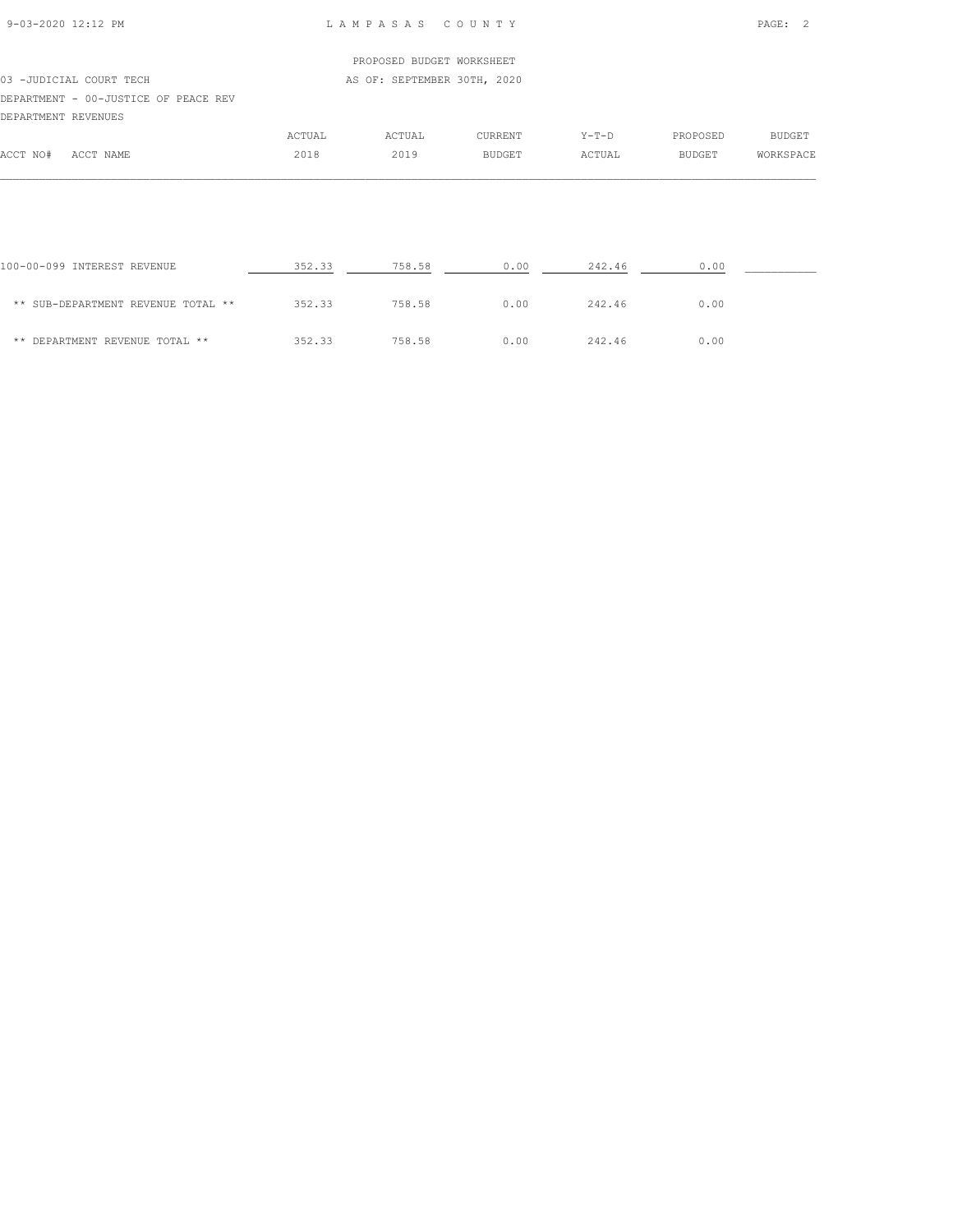# PROPOSED BUDGET WORKSHEET 03 -JUDICIAL COURT TECH AS OF: SEPTEMBER 30TH, 2020 DEPARTMENT - 12-JUSTICE OF PEACE #1 DEPARTMENT REVENUES ACTUAL ACTUAL CURRENT Y-T-D PROPOSED BUDGET ACCT NO# ACCT NAME 2018 2019 BUDGET ACTUAL BUDGET WORKSPACE

| 112-00-080 JUSTICE OF PEACE #1     | 3,354.80 | 4,267.04 | 0.00 | 2,206.19 | 7,000.00 |  |
|------------------------------------|----------|----------|------|----------|----------|--|
| ** SUB-DEPARTMENT REVENUE TOTAL ** | 3,354.80 | 4,267.04 | 0.00 | 2,206.19 | 7,000.00 |  |
| ** DEPARTMENT REVENUE TOTAL **     | 3,354.80 | 4,267.04 | 0.00 | 2,206.19 | 7,000.00 |  |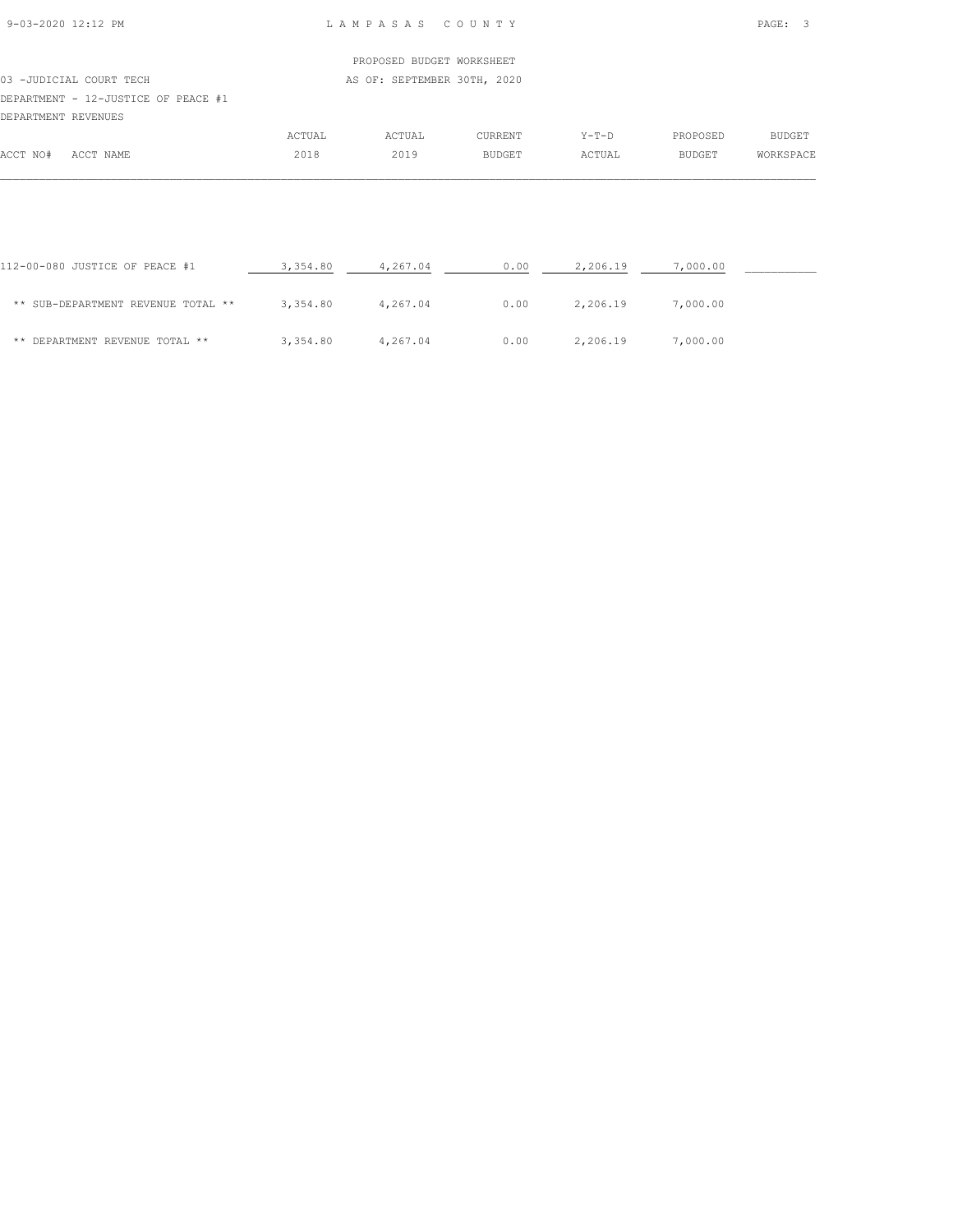## PROPOSED BUDGET WORKSHEET 03 -JUDICIAL COURT TECH AS OF: SEPTEMBER 30TH, 2020 DEPARTMENT - 13-JUSTICE OF PEACE #3 DEPARTMENT REVENUES ACTUAL ACTUAL CURRENT Y-T-D PROPOSED BUDGET ACCT NO# ACCT NAME 2018 2019 BUDGET ACTUAL BUDGET WORKSPACE

| 113-00-080 JUSTICE OF PEACE #3     | 673.54 | 691.39 | 0.00 | 481.22 | 0.00 |  |
|------------------------------------|--------|--------|------|--------|------|--|
| ** SUB-DEPARTMENT REVENUE TOTAL ** | 673.54 | 691.39 | 0.00 | 481.22 | 0.00 |  |
| ** DEPARTMENT REVENUE TOTAL **     | 673.54 | 691.39 | 0.00 | 481.22 | 0.00 |  |

 $\mathcal{L} = \{ \mathcal{L} = \{ \mathcal{L} = \{ \mathcal{L} = \{ \mathcal{L} = \{ \mathcal{L} = \{ \mathcal{L} = \{ \mathcal{L} = \{ \mathcal{L} = \{ \mathcal{L} = \{ \mathcal{L} = \{ \mathcal{L} = \{ \mathcal{L} = \{ \mathcal{L} = \{ \mathcal{L} = \{ \mathcal{L} = \{ \mathcal{L} = \{ \mathcal{L} = \{ \mathcal{L} = \{ \mathcal{L} = \{ \mathcal{L} = \{ \mathcal{L} = \{ \mathcal{L} = \{ \mathcal{L} = \{ \mathcal{$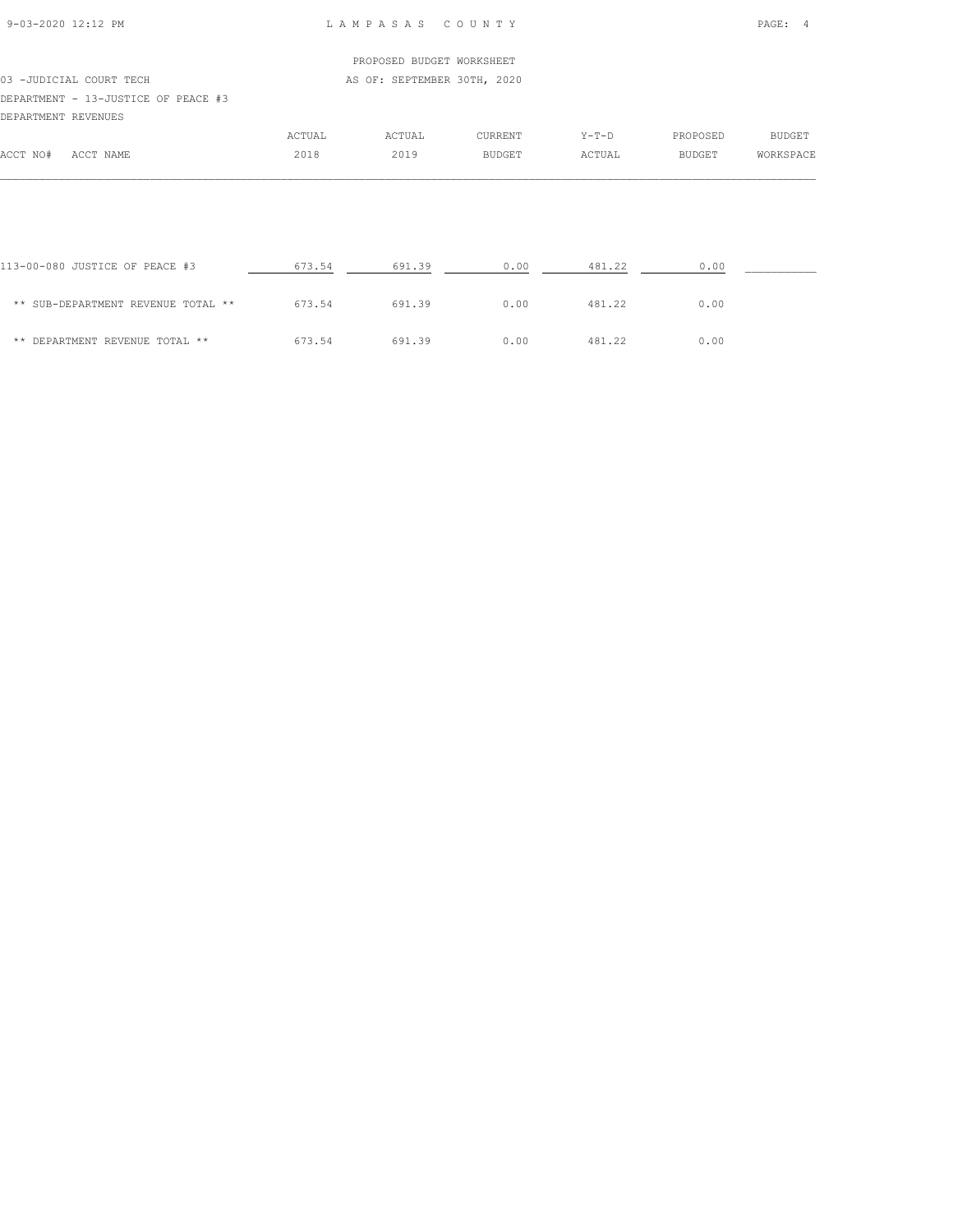## PROPOSED BUDGET WORKSHEET 03 -JUDICIAL COURT TECH AS OF: SEPTEMBER 30TH, 2020 DEPARTMENT - 14-JUSTICE OF PEACE #4 DEPARTMENT REVENUES ACTUAL ACTUAL CURRENT Y-T-D PROPOSED BUDGET

|                                    |                                                    | 1101111 | 110111 | <b>UULUULIL</b> |        | -------       | ------ |
|------------------------------------|----------------------------------------------------|---------|--------|-----------------|--------|---------------|--------|
| $\sqrt{2}$<br>$M \cap H$<br>– IN∪∓ | NAME<br>$\sim$ $\sim$ $\sim$ $\sim$<br>AUU 1<br>__ | 2018    | つの     | <b>BUDGET</b>   | ACTUAL | <b>BUDGET</b> | SPACI  |
|                                    |                                                    |         |        |                 |        |               |        |

| FUND TOTAL REVENUES ***<br>***     | 6,284.89 | 7,757.15 | 0.00 | 4,669.24 | 7,000.00 |  |
|------------------------------------|----------|----------|------|----------|----------|--|
| DEPARTMENT REVENUE TOTAL **<br>**  | 1,904.22 | 2,040.14 | 0.00 | 1,739.37 | 0.00     |  |
| ** SUB-DEPARTMENT REVENUE TOTAL ** | 1,904.22 | 2,040.14 | 0.00 | 1,739.37 | 0.00     |  |
| 114-00-080 JUSTICE OF PEACE e4     | 1,904.22 | 2,040.14 | 0.00 | 1,739.37 | 0.00     |  |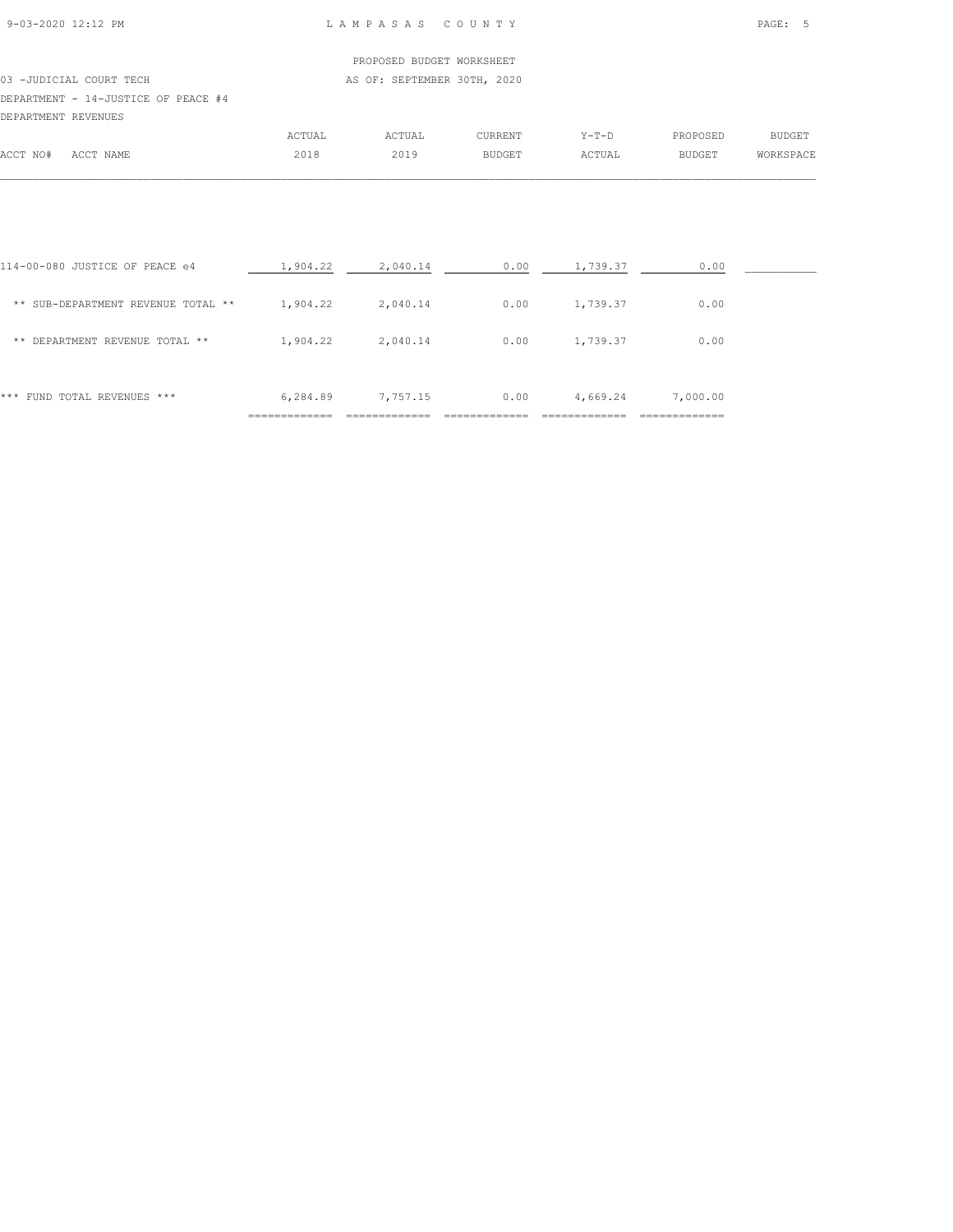03 -JUDICIAL COURT TECH AS OF: SEPTEMBER 30TH, 2020

## DEPARTMENT - 12-JUSTICE OF PEACE #1

|          | DEPARTMENT EXPENDITURES |        |               |                |         |               |               |
|----------|-------------------------|--------|---------------|----------------|---------|---------------|---------------|
|          |                         | ACTUAL | <b>ACTUAL</b> | <b>CURRENT</b> | $Y-T-D$ | PROPOSED      | <b>BUDGET</b> |
| ACCT NO# | ACCT NAME               | 2018   | 2019          | <b>BUDGET</b>  | ACTUAL  | <b>BUDGET</b> | WORKSPACE     |
|          |                         |        |               |                |         |               |               |

| GENERAL EXPENSES                       |        |           |      |          |          |  |
|----------------------------------------|--------|-----------|------|----------|----------|--|
| 412-00-304 OPERATING SUPPLIES          | 0.00   | 9,200.00  | 0.00 | 847.99   | 7,000.00 |  |
| 412-00-312 EQUIPMENT MAINTENANCE CONTR | 0.00   | 6,000.00  | 0.00 | 6,000.00 | 0.00     |  |
| 412-00-389 MISCELLANEOUS EXPENSE       | 587.60 | 265.80    | 0.00 | 243.65   | 0.00     |  |
| ** CATEGORY TOTAL **                   | 587.60 | 15,465.80 | 0.00 | 7,091.64 | 7,000.00 |  |
| 412-00-500 OPERATING TRANSFER-OUT      | 0.00   | 0.00      | 0.00 | 0.00     | 0.00     |  |
| ** CATEGORY TOTAL **                   | 0.00   | 0.00      | 0.00 | 0.00     | 0.00     |  |
| ** SUB-DEPARTMENT TOTAL **             | 587.60 | 15,465.80 | 0.00 | 7,091.64 | 7,000.00 |  |
| DEPARTMENT TOTAL<br>* * *<br>$***$     | 587.60 | 15,465.80 | 0.00 | 7,091.64 | 7,000.00 |  |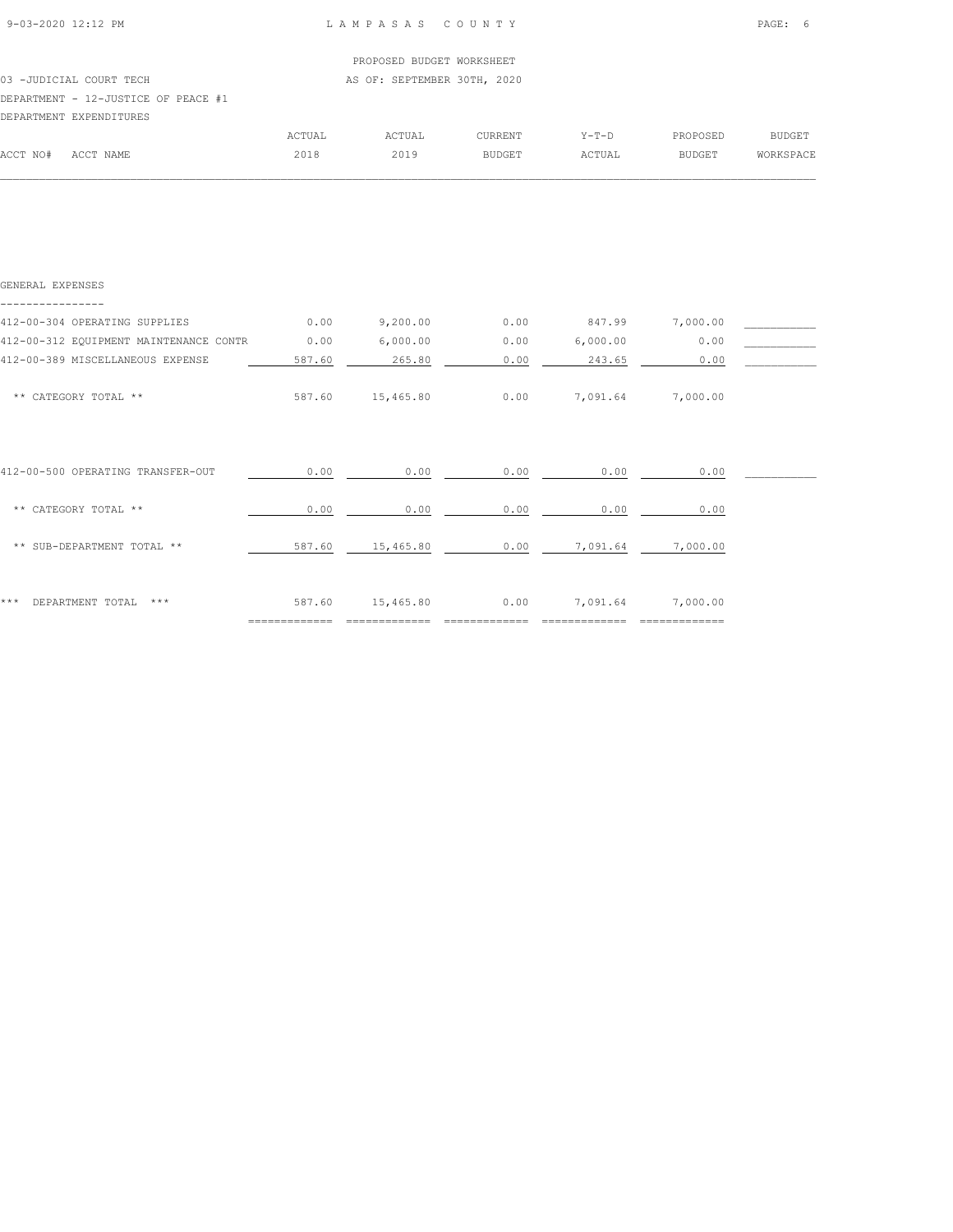$\mathcal{L} = \{ \mathcal{L} = \{ \mathcal{L} = \{ \mathcal{L} = \{ \mathcal{L} = \{ \mathcal{L} = \{ \mathcal{L} = \{ \mathcal{L} = \{ \mathcal{L} = \{ \mathcal{L} = \{ \mathcal{L} = \{ \mathcal{L} = \{ \mathcal{L} = \{ \mathcal{L} = \{ \mathcal{L} = \{ \mathcal{L} = \{ \mathcal{L} = \{ \mathcal{L} = \{ \mathcal{L} = \{ \mathcal{L} = \{ \mathcal{L} = \{ \mathcal{L} = \{ \mathcal{L} = \{ \mathcal{L} = \{ \mathcal{$ 

|          |                                     |        | PROPOSED BUDGET WORKSHEET   |               |         |               |                  |
|----------|-------------------------------------|--------|-----------------------------|---------------|---------|---------------|------------------|
|          | 03 -JUDICIAL COURT TECH             |        | AS OF: SEPTEMBER 30TH, 2020 |               |         |               |                  |
|          | DEPARTMENT - 13-JUSTICE OF PEACE #3 |        |                             |               |         |               |                  |
|          | DEPARTMENT EXPENDITURES             |        |                             |               |         |               |                  |
|          |                                     | ACTUAL | ACTUAL                      | CURRENT       | $Y-T-D$ | PROPOSED      | BUDGET           |
| ACCT NO# | ACCT NAME                           | 2018   | 2019                        | <b>BUDGET</b> | ACTUAL  | <b>BUDGET</b> | <b>WORKSPACE</b> |
|          |                                     |        |                             |               |         |               |                  |

| GENERAL EXPENSES                       |      |      |      |      |      |  |
|----------------------------------------|------|------|------|------|------|--|
|                                        |      |      |      |      |      |  |
| 413-00-304 OPERATING SUPPLIES          | 0.00 | 0.00 | 0.00 | 0.00 | 0.00 |  |
| 413-00-312 EQUIPMENT MAINTENANCE CONTR | 0.00 | 0.00 | 0.00 | 0.00 | 0.00 |  |
| 413-00-389 MISCELLANOUSE               | 0.00 | 0.00 | 0.00 | 0.00 | 0.00 |  |
|                                        |      |      |      |      |      |  |
| ** CATEGORY TOTAL **                   | 0.00 | 0.00 | 0.00 | 0.00 | 0.00 |  |
|                                        |      |      |      |      |      |  |
| ** SUB-DEPARTMENT TOTAL **             | 0.00 | 0.00 | 0.00 | 0.00 | 0.00 |  |
|                                        |      |      |      |      |      |  |
|                                        |      |      |      |      |      |  |
| ***<br>DEPARTMENT TOTAL<br>$***$       | 0.00 | 0.00 | 0.00 | 0.00 | 0.00 |  |
|                                        |      |      |      |      |      |  |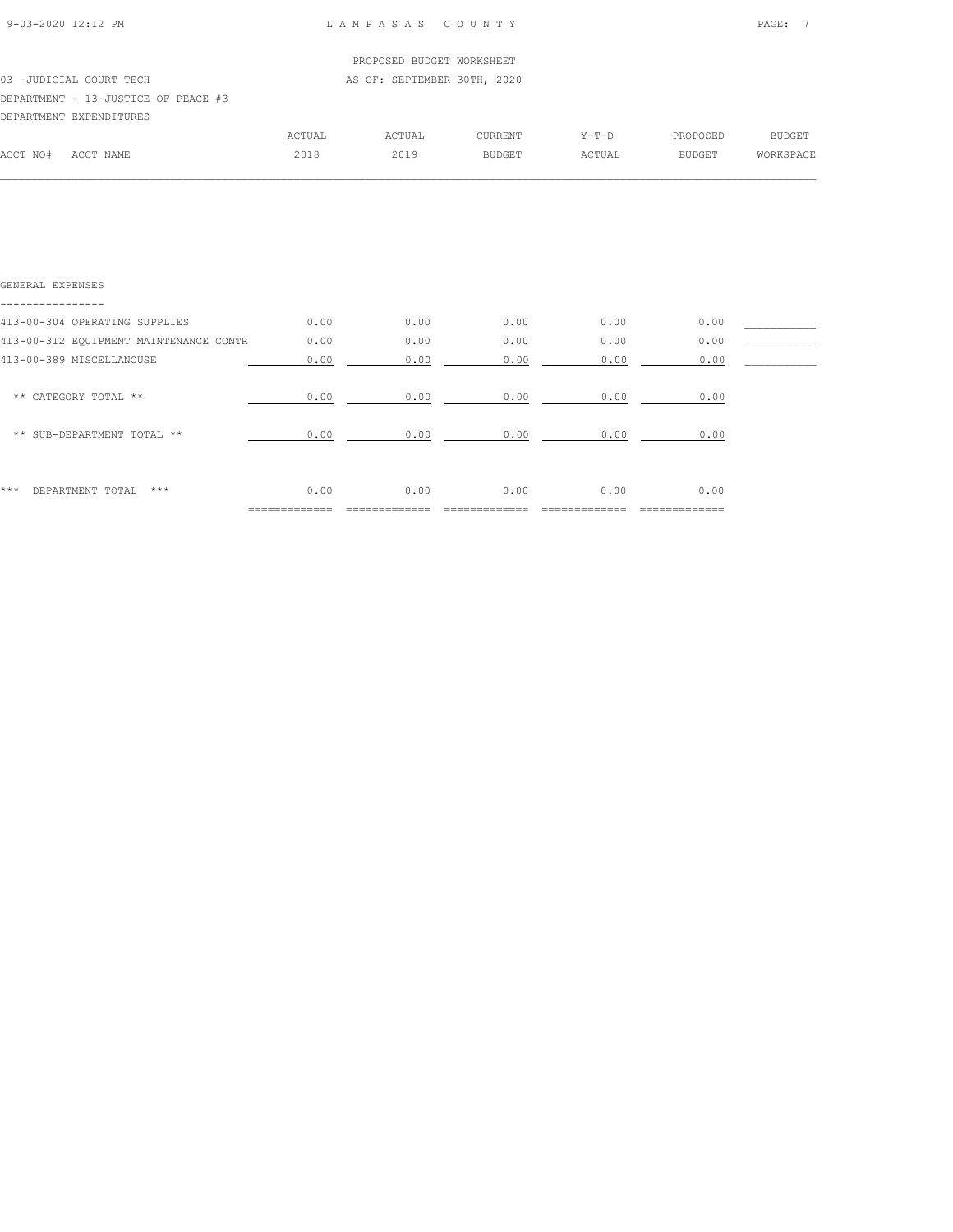$\mathcal{L} = \{ \mathcal{L} = \{ \mathcal{L} = \{ \mathcal{L} = \{ \mathcal{L} = \{ \mathcal{L} = \{ \mathcal{L} = \{ \mathcal{L} = \{ \mathcal{L} = \{ \mathcal{L} = \{ \mathcal{L} = \{ \mathcal{L} = \{ \mathcal{L} = \{ \mathcal{L} = \{ \mathcal{L} = \{ \mathcal{L} = \{ \mathcal{L} = \{ \mathcal{L} = \{ \mathcal{L} = \{ \mathcal{L} = \{ \mathcal{L} = \{ \mathcal{L} = \{ \mathcal{L} = \{ \mathcal{L} = \{ \mathcal{$ 

|          |                                     |        | PROPOSED BUDGET WORKSHEET   |         |         |               |               |
|----------|-------------------------------------|--------|-----------------------------|---------|---------|---------------|---------------|
|          | 03 -JUDICIAL COURT TECH             |        | AS OF: SEPTEMBER 30TH, 2020 |         |         |               |               |
|          | DEPARTMENT - 14-JUSTICE OF PEACE #4 |        |                             |         |         |               |               |
|          | DEPARTMENT EXPENDITURES             |        |                             |         |         |               |               |
|          |                                     | ACTUAL | ACTUAL                      | CURRENT | $Y-T-D$ | PROPOSED      | <b>BUDGET</b> |
| ACCT NO# | ACCT NAME                           | 2018   | 2019                        | BUDGET  | ACTUAL  | <b>BUDGET</b> | WORKSPACE     |
|          |                                     |        |                             |         |         |               |               |

| GENERAL EXPENSES                       |                            |           |      |          |                         |  |
|----------------------------------------|----------------------------|-----------|------|----------|-------------------------|--|
| 414-00-304 OPERATING SUPPLIES          | 0.00                       | 0.00      | 0.00 | 0.00     | 0.00                    |  |
| 414-00-312 EQUIPMENT MAINTENANCE CONTR | 500.00                     | 0.00      | 0.00 | 0.00     | 0.00                    |  |
| 414-00-389 MISCELLANEOUS               | 0.00                       | 0.00      | 0.00 | 0.00     | 0.00                    |  |
| ** CATEGORY TOTAL **                   | 500.00                     | 0.00      | 0.00 | 0.00     | 0.00                    |  |
| ** SUB-DEPARTMENT TOTAL **             | 500.00                     | 0.00      | 0.00 | 0.00     | 0.00                    |  |
| ***<br>DEPARTMENT TOTAL<br>$* * *$     | 500.00                     | 0.00      | 0.00 | 0.00     | 0.00                    |  |
| FUND TOTAL EXPENDITURES ***<br>***     | 1,087.60<br>============== | 15,465.80 | 0.00 | 7,091.64 | 7,000.00<br>----------- |  |

\*\*\* END OF REPORT \*\*\*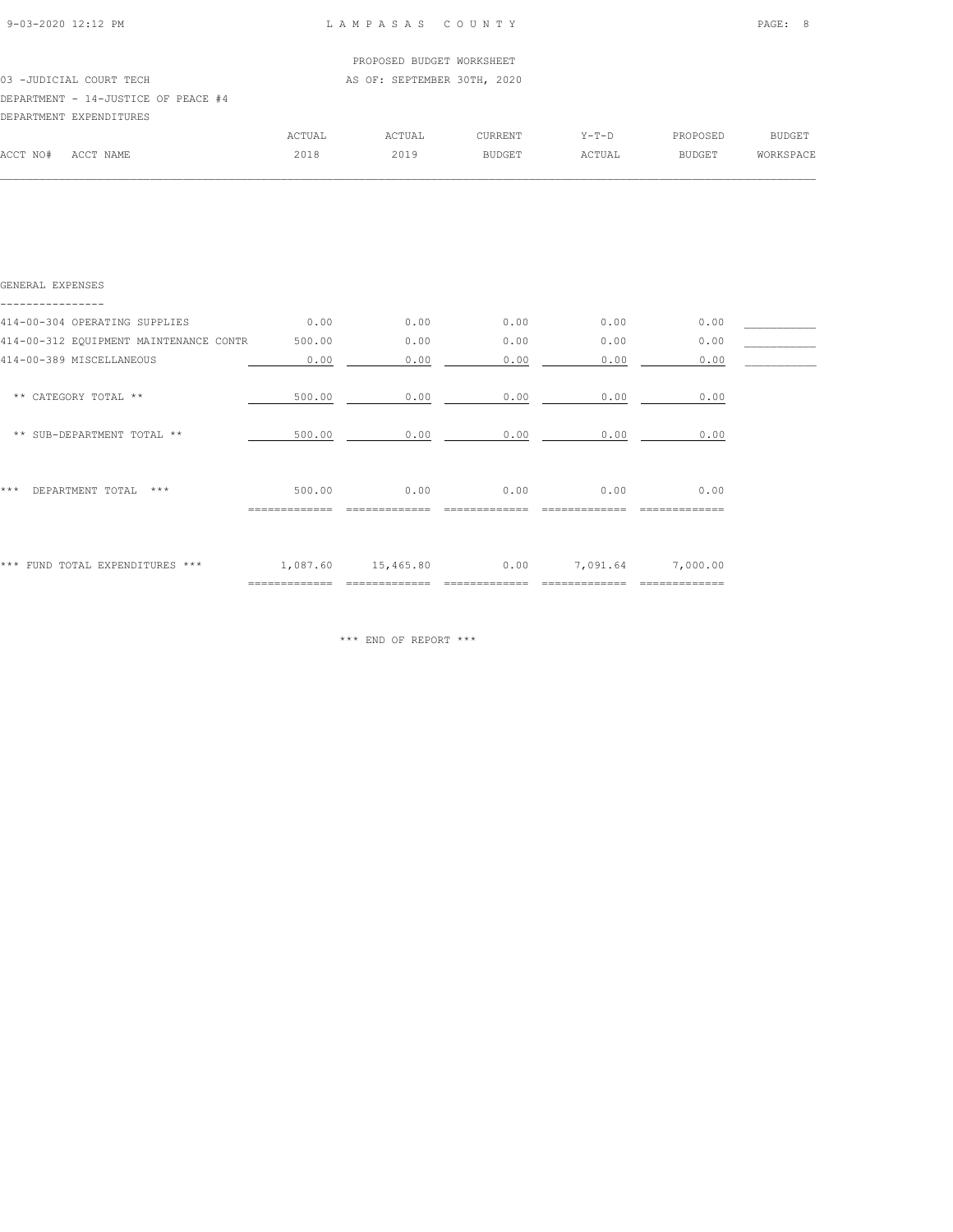|  | 9-03-2020 12:12 PM |  |
|--|--------------------|--|

## L A M P A S A S C O U N T Y PAGE: 1

#### PROPOSED BUDGET WORKSHEET 15 -LAMPASAS CO RD & BRIDGE AS OF: SEPTEMBER 30TH, 2020

FINANCIAL SUMMARY

| ACCT NO#<br>ACCT NAME              | ACTUAL<br>2018         | ACTUAL<br>2019                                                       | <b>CURRENT</b><br><b>BUDGET</b> | $Y-T-D$<br>ACTUAL              | PROPOSED<br><b>BUDGET</b>     | <b>BUDGET</b><br>WORKSPACE |
|------------------------------------|------------------------|----------------------------------------------------------------------|---------------------------------|--------------------------------|-------------------------------|----------------------------|
|                                    |                        |                                                                      |                                 |                                |                               |                            |
| REVENUE SUMMARY                    |                        |                                                                      |                                 |                                |                               |                            |
| 00-ROAD & BRIDGE REVENUE           | 2,356,579.82           |                                                                      | 2,404,550.73 2,541,118.00       |                                | 2, 445, 670.15 2, 617, 410.00 |                            |
| 01-PRECINCT 1                      | 150,095.00             | 11,952.80                                                            | 32,364.00                       | 596.80                         | 0.00                          |                            |
| 02-PRECINCT 2                      | 45,100.00              | 0.00                                                                 | 19,364.00                       | 169,138.00                     | 0.00                          |                            |
| 03-PRECINCT 3                      | 9,913.62               | 11,585.00                                                            | 51,964.00                       | 0.00                           | 0.00                          |                            |
| 04-PRECINCT 4                      | 726.53                 | 0.00                                                                 | 70,064.00                       | 2,969.00                       | 0.00                          |                            |
| 05-ROAD & BRIDGE                   | 0.00                   | 0.00                                                                 | 0.00                            | 0.00                           | 0.00                          |                            |
|                                    |                        |                                                                      |                                 |                                |                               |                            |
| *** TOTAL REVENUE ***              |                        | 2,562,414.97  2,428,088.53  2,714,874.00  2,618,373.95  2,617,410.00 |                                 |                                |                               |                            |
| EXPENDITURE SUMMARY                |                        |                                                                      |                                 |                                |                               |                            |
| 01-PRECINCT 1                      | 733,693.90             | 581,989.53                                                           | 655,461.00                      | 444,402.55                     | 620,291.00                    |                            |
| 02-PRECINCT 2                      | 472,456.59             | 719,790.08                                                           | 633,858.00                      | 625,884.19                     | 624,311.00                    |                            |
| 03-PRECINCT 3                      | 546,735.62             | 530,665.94                                                           | 664,615.00                      | 577, 522.48                    | 636,732.00                    |                            |
| 04-PRECINCT 4                      | 643,505.10             | 550, 115.70                                                          | 711,603.00                      | 639,653.16                     | 686,739.00                    |                            |
| 05-ROAD & BRIDGE                   | 39,991.37              | 83,819.64                                                            | 49,337.00                       | 38,236.99                      | 49,337.00                     |                            |
|                                    |                        |                                                                      |                                 |                                |                               |                            |
| *** TOTAL EXPENDITURES ***         |                        | 2,436,382.58 2,466,380.89 2,714,874.00 2,325,699.37 2,617,410.00     |                                 |                                |                               |                            |
|                                    |                        |                                                                      |                                 |                                |                               |                            |
| REVENUES OVER/(UNDER) EXPENDITURES | 126,032.39 (38,292.36) |                                                                      | 0.00                            | 292,674.58                     | 0.00                          |                            |
|                                    | ==============         | ==============                                                       |                                 | ============================== | _______________               |                            |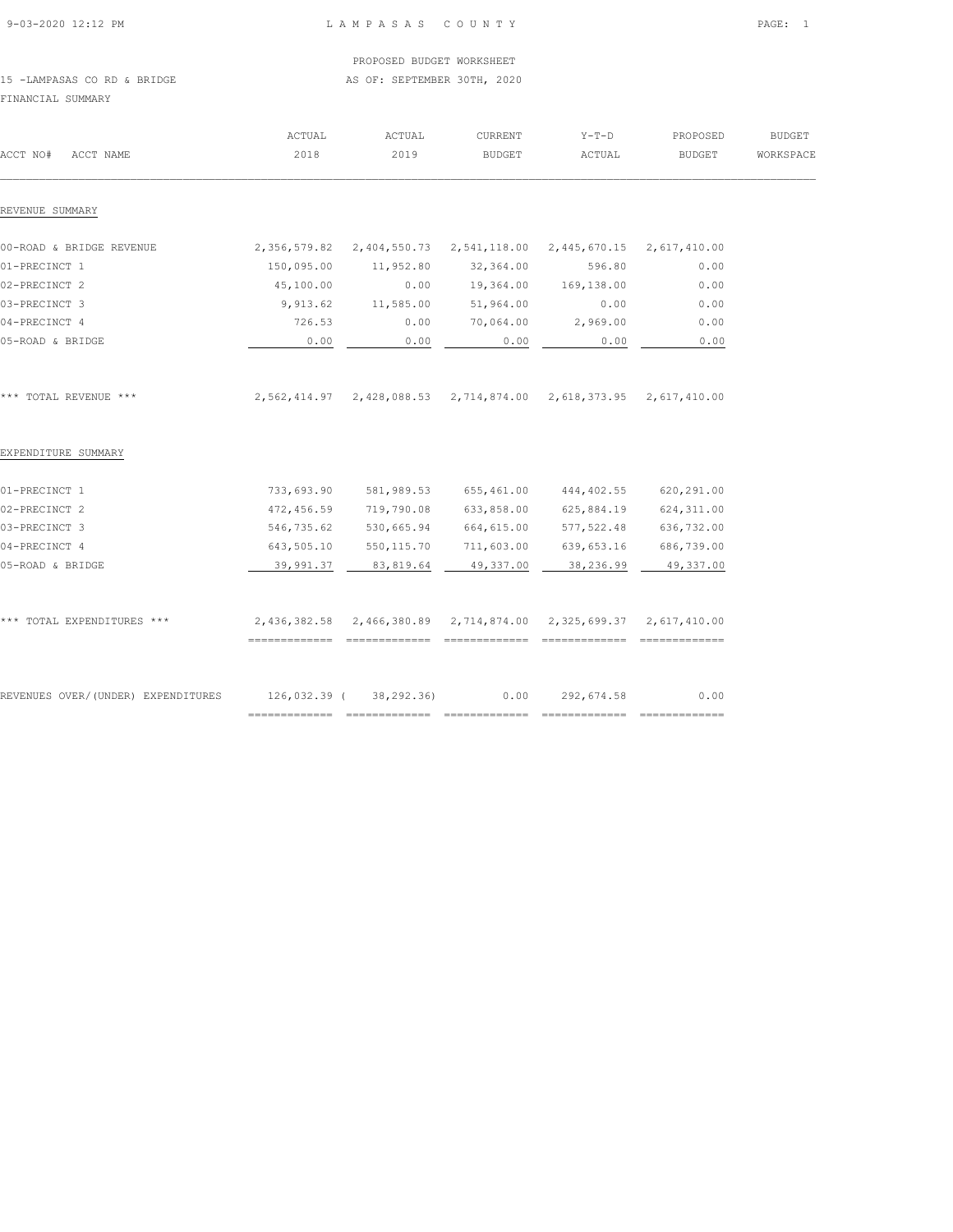15 -LAMPASAS CO RD & BRIDGE AS OF: SEPTEMBER 30TH, 2020

## DEPARTMENT - 00-ROAD & BRIDGE REVENUE

| DEPARTMENT REVENUES |           |        |        |                |        |               |           |
|---------------------|-----------|--------|--------|----------------|--------|---------------|-----------|
|                     |           | ACTUAL | ACTUAL | <b>CURRENT</b> | Y-T-D  | PROPOSED      | BUDGET    |
| ACCT NO#            | ACCT NAME | 2018   | 2019   | <b>BUDGET</b>  | ACTUAL | <b>BUDGET</b> | WORKSPACE |
|                     |           |        |        |                |        |               |           |

| 00-ROAD & BRIDGE |                                        |              |              |                           |              |                           |  |
|------------------|----------------------------------------|--------------|--------------|---------------------------|--------------|---------------------------|--|
|                  | 100-00-001 BEGINNING FUND BALANCE      | 0.00         | 0.00         | 0.00                      | 0.00         | 10,364.00                 |  |
|                  | 100-00-010 CURRENT AD VALOREM TAXES    | 1,637,019.75 | 1,681,828.64 | 1,782,118.00              | 1,765,231.21 | 1,848,046.00              |  |
|                  | 100-00-020 DELINQUENT AD VALOREM TAXES | 26, 135.73   | 28,722.25    | 23,000.00                 | 22,404.46    | 23,000.00                 |  |
|                  | 100-00-030 PENALTIES & INT. AD VALOREM | 23,008.26    | 11,707.87    | 20,000.00                 | 9,976.15     | 20,000.00                 |  |
|                  | 100-00-035 LCAD REFUND                 | 0.00         | 0.00         | 0.00                      | 0.00         | 0.00                      |  |
|                  | 100-00-090 MOTOR VEHICLE REGISTRATION  | 342,254.00   | 409,784.52   | 410,000.00                | 350,360.00   | 410,000.00                |  |
|                  | 100-00-091 STATE SALES TAX REBATE      | 0.00         | 0.00         | 0.00                      | 0.00         | 0.00                      |  |
|                  | 100-00-093 SPECIAL TAX ON VEHICLES     | 247,690.00   | 180,320.00   | 228,000.00                | 220,390.00   | 228,000.00                |  |
|                  | 100-00-099 INTEREST REVENUE            | 17,215.23    | 27,740.84    | 3,000.00                  | 9,584.64     | 3,000.00                  |  |
|                  | 100-00-100 SALE OF SURPLUS EQUIP/PROPE | 0.00         | 0.00         | 0.00                      | 0.00         | 0.00                      |  |
|                  | 100-00-102 INSURANCE REFUND            | 0.00         | 0.00         | 0.00                      | 0.00         | 0.00                      |  |
|                  | 100-00-110 LATERAL ROADS               | 22,994.64    | 22,956.13    | 27,000.00                 | 22,941.21    | 27,000.00                 |  |
|                  | 100-00-116 GRANT REVENUE               | 0.00         | 0.00         | 0.00                      | 0.00         | 0.00                      |  |
|                  | 100-00-124 GROSS WEIGHT & AXLE WEIGHT  | 40,249.55    | 41,321.02    | 48,000.00                 | 42,532.56    | 48,000.00                 |  |
|                  | 100-00-130 911-ADDRESSING SIGNS        | 0.00         | 0.00         | 0.00                      | 0.00         | 0.00                      |  |
|                  | 100-00-189 DISCOUNTS TAKEN             | 0.00         | 0.00         | 0.00                      | 0.00         | 0.00                      |  |
|                  | 100-00-190 MISCELLANEOUS RECEIPTS      | 12.66        | 169.46       | 0.00                      | 2,249.92     | 0.00                      |  |
|                  | 100-00-191 CITIZENS DONATIONS          | 0.00         | 0.00         | 0.00                      | 0.00         | 0.00                      |  |
|                  | 200-00-000 OTHER SOURCES - LEASE       | 0.00         | 0.00         | 0.00                      | 0.00         | 0.00                      |  |
|                  | 200-00-010 OPERATING TRANSFERS-IN      | 0.00         | 0.00         | 0.00                      | 0.00         | 0.00                      |  |
|                  | ** SUB-DEPARTMENT REVENUE TOTAL **     | 2,356,579.82 |              | 2,404,550.73 2,541,118.00 |              | 2,445,670.15 2,617,410.00 |  |
|                  | ** DEPARTMENT REVENUE TOTAL **         | 2,356,579.82 | 2,404,550.73 | 2,541,118.00              | 2,445,670.15 | 2,617,410.00              |  |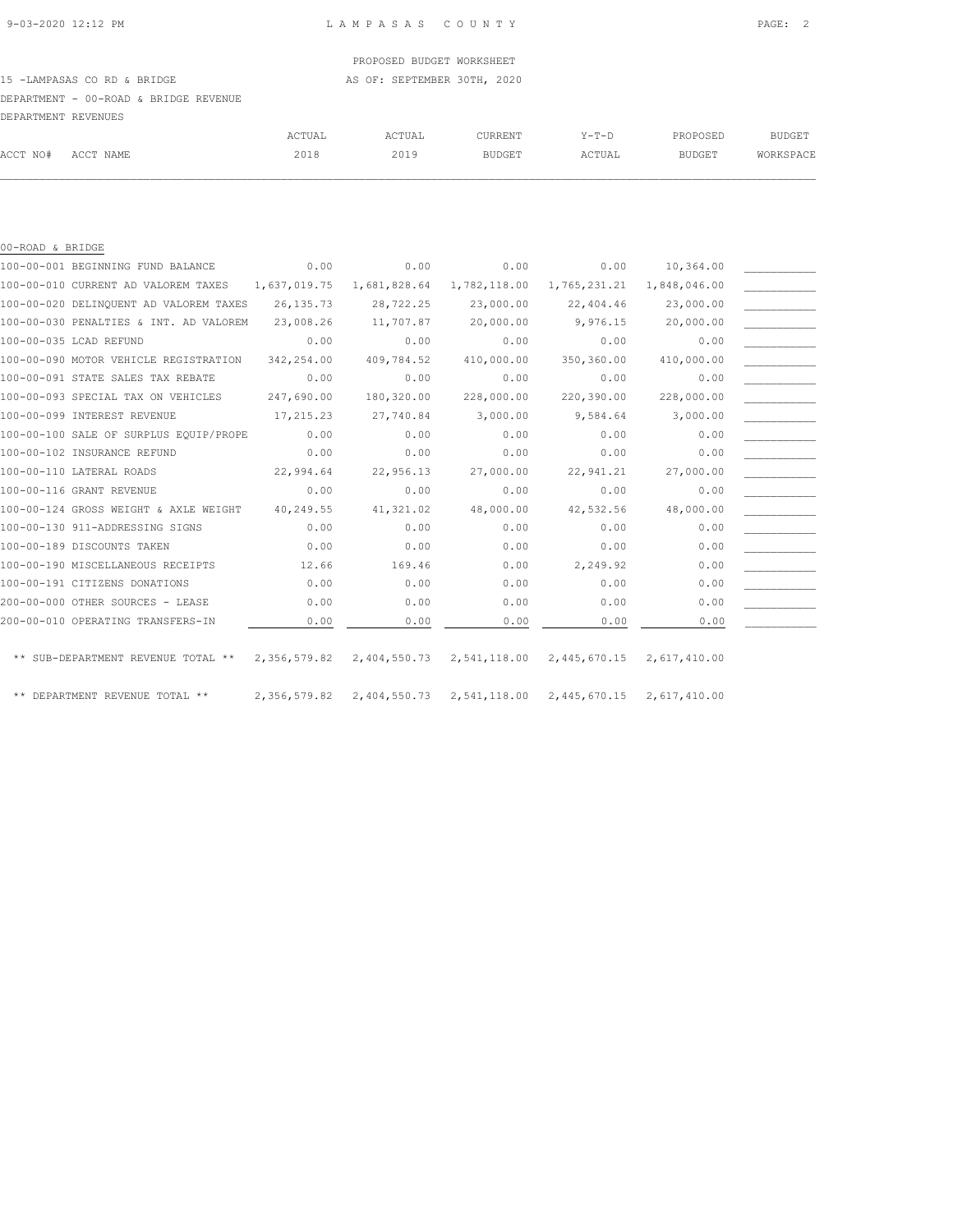## PROPOSED BUDGET WORKSHEET

15 -LAMPASAS CO RD & BRIDGE AS OF: SEPTEMBER 30TH, 2020

## DEPARTMENT - 01-PRECINCT 1

| DEPARTMENT REVENUES |           |        |        |               |         |               |               |
|---------------------|-----------|--------|--------|---------------|---------|---------------|---------------|
|                     |           | ACTUAL | ACTUAL | CURRENT       | $Y-T-D$ | PROPOSED      | <b>BUDGET</b> |
| ACCT NO#            | ACCT NAME | 2018   | 2019   | <b>BUDGET</b> | ACTUAL  | <b>BUDGET</b> | WORKSPACE     |
|                     |           |        |        |               |         |               |               |

| 00-ROAD & BRIDGE                     |            |           |           |        |      |  |
|--------------------------------------|------------|-----------|-----------|--------|------|--|
| 101-00-002 EXISTING FUND BALANCE     | 0.00       | 0.00      | 32,364.00 | 0.00   | 0.00 |  |
| 101-00-100 SALES OF SURPLUS PROPERTY | 95.00      | 7,600.00  | 0.00      | 300.00 | 0.00 |  |
| 101-00-102 INSURANCE REFUND          | 0.00       | 4,000.00  | 0.00      | 0.00   | 0.00 |  |
| 101-00-116 GRANT REVENUE-FEMA        | 0.00       | 0.00      | 0.00      | 0.00   | 0.00 |  |
| 101-00-190 MISCELLANOUS              | 0.00       | 352.80    | 0.00      | 296.80 | 0.00 |  |
| 201-00-000 OTHER SOURCES - LEASE     | 150,000.00 | 0.00      | 0.00      | 0.00   | 0.00 |  |
| ** SUB-DEPARTMENT REVENUE TOTAL **   | 150,095.00 | 11,952.80 | 32,364.00 | 596.80 | 0.00 |  |
| ** DEPARTMENT REVENUE<br>TOTAL **    | 150,095.00 | 11,952.80 | 32,364.00 | 596.80 | 0.00 |  |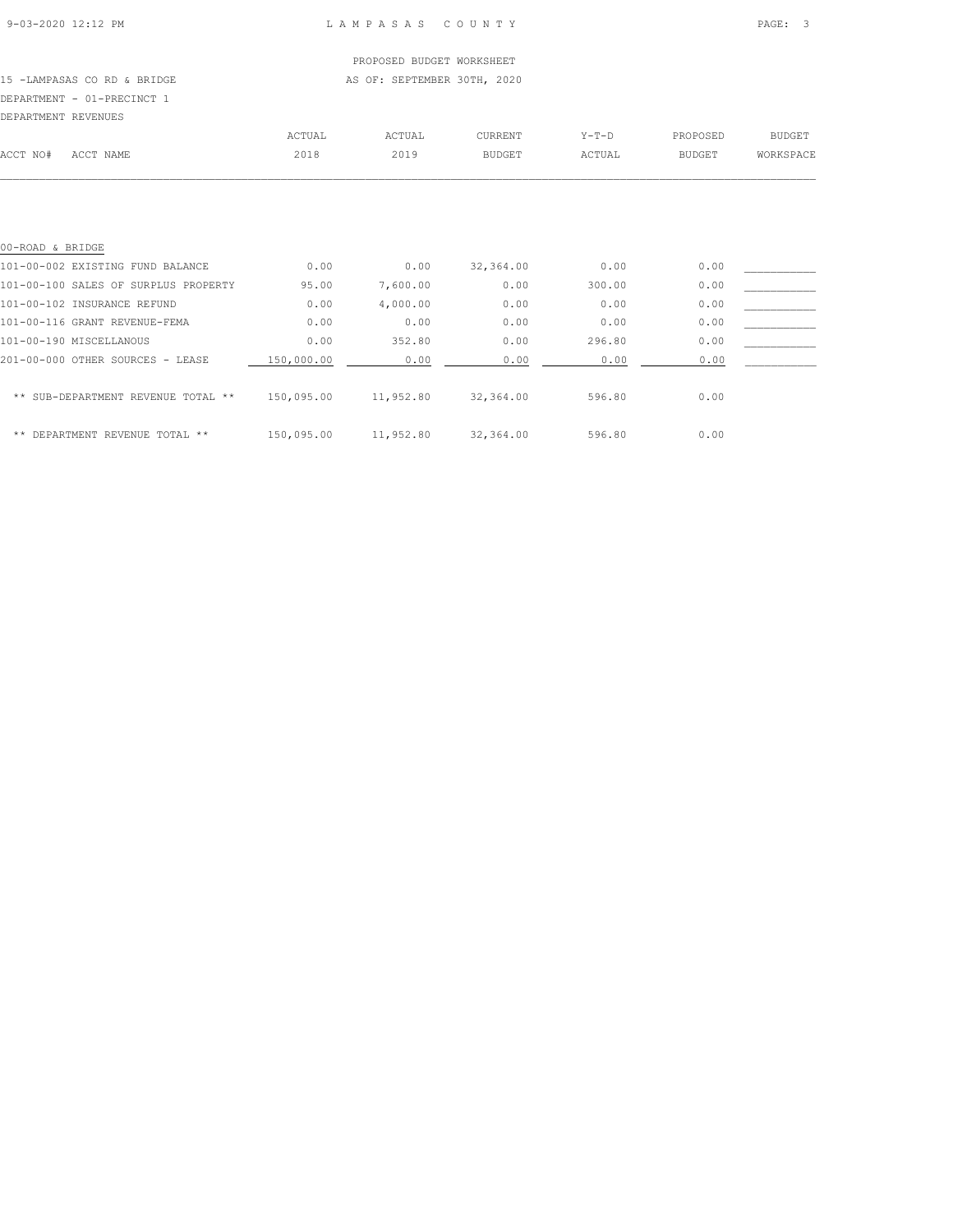## PROPOSED BUDGET WORKSHEET

15 -LAMPASAS CO RD & BRIDGE AS OF: SEPTEMBER 30TH, 2020 DEPARTMENT - 02-PRECINCT 2

| DEPARTMENT REVENUES |           |        |        |         |        |               |           |
|---------------------|-----------|--------|--------|---------|--------|---------------|-----------|
|                     |           | ACTUAL | ACTUAL | CURRENT | Y-T-D  | PROPOSED      | BUDGET    |
| ACCT NO#            | ACCT NAME | 2018   | 2019   | BUDGET  | ACTUAL | <b>BUDGET</b> | WORKSPACE |
|                     |           |        |        |         |        |               |           |
|                     |           |        |        |         |        |               |           |

| 00-ROAD & BRIDGE                    |           |      |           |            |      |  |
|-------------------------------------|-----------|------|-----------|------------|------|--|
| 102-00-002 EXISTING FUND BALANCE    | 0.00      | 0.00 | 19,364.00 | 0.00       | 0.00 |  |
| 102-00-100 SALE OF SURPLUS PROPERTY | 2,100.00  | 0.00 | 0.00      | 4,050.00   | 0.00 |  |
| 102-00-116 GRANT REVENUE-FEMA       | 0.00      | 0.00 | 0.00      | 0.00       | 0.00 |  |
| 102-00-190 MISCELLANEOUS            | 0.00      | 0.00 | 0.00      | 88.00      | 0.00 |  |
| 202-00-000 OTHER SOURCES - LEASE    | 43,000.00 | 0.00 | 0.00      | 165,000.00 | 0.00 |  |
| ** SUB-DEPARTMENT REVENUE TOTAL **  | 45,100.00 | 0.00 | 19,364.00 | 169,138.00 | 0.00 |  |
| ** DEPARTMENT REVENUE TOTAL **      | 45,100.00 | 0.00 | 19,364.00 | 169,138.00 | 0.00 |  |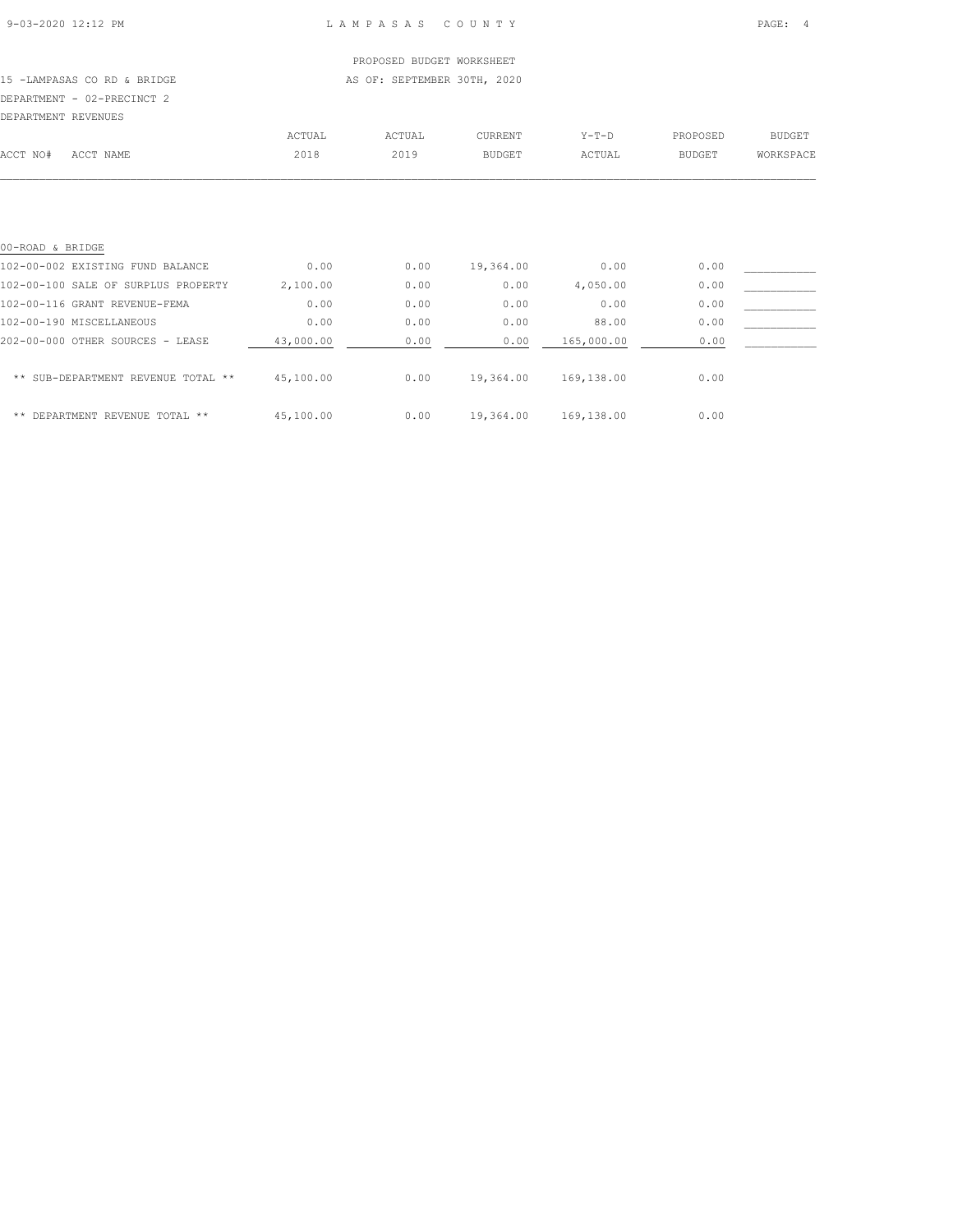## PROPOSED BUDGET WORKSHEET

15 -LAMPASAS CO RD & BRIDGE AS OF: SEPTEMBER 30TH, 2020 DEPARTMENT - 03-PRECINCT 3

| DEPARTMENT REVENUES |           |        |        |                |         |               |               |
|---------------------|-----------|--------|--------|----------------|---------|---------------|---------------|
|                     |           | ACTUAL | ACTUAL | <b>CURRENT</b> | $Y-T-D$ | PROPOSED      | <b>BUDGET</b> |
| ACCT NO#            | ACCT NAME | 2018   | 2019   | BUDGET         | ACTUAL  | <b>BUDGET</b> | WORKSPACE     |
|                     |           |        |        |                |         |               |               |

| 00-ROAD & BRIDGE                    |          |           |           |      |      |  |
|-------------------------------------|----------|-----------|-----------|------|------|--|
| 103-00-002 EXISTING FUND BALANCE    | 0.00     | 0.00      | 51,964.00 | 0.00 | 0.00 |  |
| 103-00-100 SALE OF SURPLUS PROPERTY | 4,789.76 | 11,585.00 | 0.00      | 0.00 | 0.00 |  |
| 103-00-102 INSURANCE REFUND         | 0.00     | 0.00      | 0.00      | 0.00 | 0.00 |  |
| 103-00-116 GRANT REVENUE-FEMA       | 0.00     | 0.00      | 0.00      | 0.00 | 0.00 |  |
| 103-00-190 MISCELLANOUS             | 5,123.86 | 0.00      | 0.00      | 0.00 | 0.00 |  |
| ** SUB-DEPARTMENT REVENUE TOTAL **  | 9,913.62 | 11,585.00 | 51,964.00 | 0.00 | 0.00 |  |
| ** DEPARTMENT REVENUE TOTAL **      | 9.913.62 | 11,585.00 | 51,964.00 | 0.00 | 0.00 |  |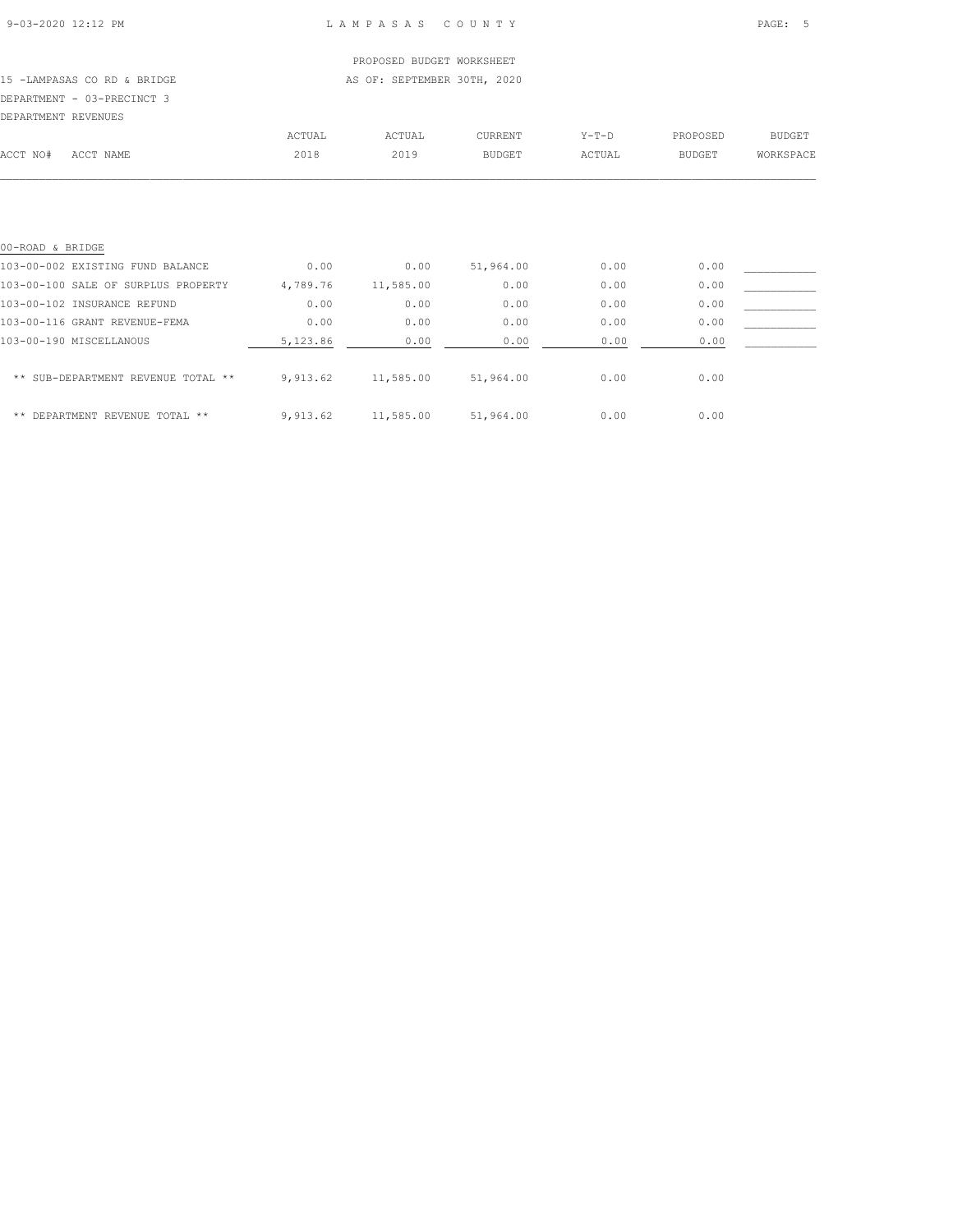## PROPOSED BUDGET WORKSHEET

15 -LAMPASAS CO RD & BRIDGE AS OF: SEPTEMBER 30TH, 2020

# DEPARTMENT - 04-PRECINCT 4

| DEPARTMENT REVENUES |           |        |        |               |         |               |               |
|---------------------|-----------|--------|--------|---------------|---------|---------------|---------------|
|                     |           | ACTUAL | ACTUAL | CURRENT       | $Y-T-D$ | PROPOSED      | <b>BUDGET</b> |
| ACCT NO#            | ACCT NAME | 2018   | 2019   | <b>BUDGET</b> | ACTUAL  | <b>BUDGET</b> | WORKSPACE     |
|                     |           |        |        |               |         |               |               |

| 00-ROAD & BRIDGE                     |        |      |           |          |      |  |
|--------------------------------------|--------|------|-----------|----------|------|--|
| 104-00-002 EXTISING FUND BALANCE     | 0.00   | 0.00 | 70,064.00 | 0.00     | 0.00 |  |
| 104-00-100 SALES OF SURPLUS PROPERTY | 39.00  | 0.00 | 0.00      | 2,969.00 | 0.00 |  |
| 104-00-116 GRANT REVENUE-FEMA        | 0.00   | 0.00 | 0.00      | 0.00     | 0.00 |  |
| 104-00-117 LCRA REIMBURSEMENT        | 0.00   | 0.00 | 0.00      | 0.00     | 0.00 |  |
| 104-00-190 MISCELLANEOUS             | 687.53 | 0.00 | 0.00      | 0.00     | 0.00 |  |
| 204-00-000 OTHER SOURCES - LEASE     | 0.00   | 0.00 | 0.00      | 0.00     | 0.00 |  |
| ** SUB-DEPARTMENT REVENUE TOTAL **   | 726.53 | 0.00 | 70,064.00 | 2,969.00 | 0.00 |  |
| ** DEPARTMENT REVENUE TOTAL **       | 726.53 | 0.00 | 70,064.00 | 2,969.00 | 0.00 |  |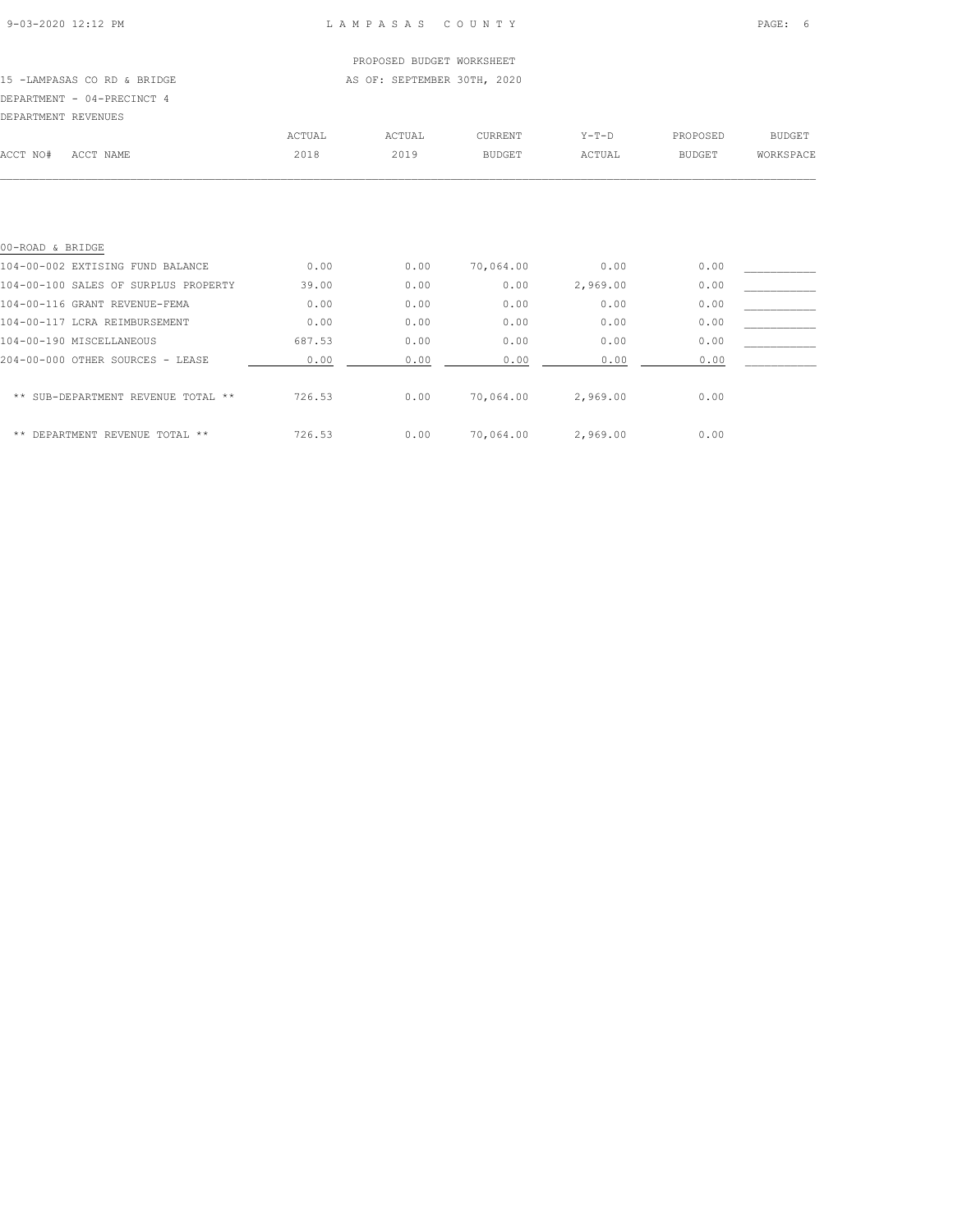| 9-03-2020 12:12 PM |  |
|--------------------|--|
|                    |  |

#### L A M P A S A S C O U N T Y PAGE: 7

## PROPOSED BUDGET WORKSHEET 15 -LAMPASAS CO RD & BRIDGE **AS OF: SEPTEMBER 30TH, 2020** DEPARTMENT - 05-ROAD & BRIDGE DEPARTMENT REVENUES ACTUAL ACTUAL CURRENT Y-T-D PROPOSED BUDGET ACCT NO# ACCT NAME 2018 2019 BUDGET ACTUAL BUDGET WORKSPACE  $\mathcal{L} = \{ \mathcal{L} = \{ \mathcal{L} = \{ \mathcal{L} = \{ \mathcal{L} = \{ \mathcal{L} = \{ \mathcal{L} = \{ \mathcal{L} = \{ \mathcal{L} = \{ \mathcal{L} = \{ \mathcal{L} = \{ \mathcal{L} = \{ \mathcal{L} = \{ \mathcal{L} = \{ \mathcal{L} = \{ \mathcal{L} = \{ \mathcal{L} = \{ \mathcal{L} = \{ \mathcal{L} = \{ \mathcal{L} = \{ \mathcal{L} = \{ \mathcal{L} = \{ \mathcal{L} = \{ \mathcal{L} = \{ \mathcal{$ 00-ROAD & BRIDGE 105-00-121 ORCA-FEDERAL FUNDS 0.00 0.00 0.00 0.00 0.00 \_\_\_\_\_\_\_\_\_\_\_ 105-00-126 ORCA-STATE FUNDS 0.00 0.00 0.00 0.00 0.00  $**$  SUB-DEPARTMENT REVENUE TOTAL  $**$  0.00 0.00 0.00 0.00 0.00 0.00 0.00 \*\* DEPARTMENT REVENUE TOTAL \*\* 0.00 0.00 0.00 0.00 0.00

\*\*\* FUND TOTAL REVENUES \*\*\* 2,562,414.97 2,428,088.53 2,714,874.00 2,618,373.95 2,617,410.00 ============= ============= ============= ============= =============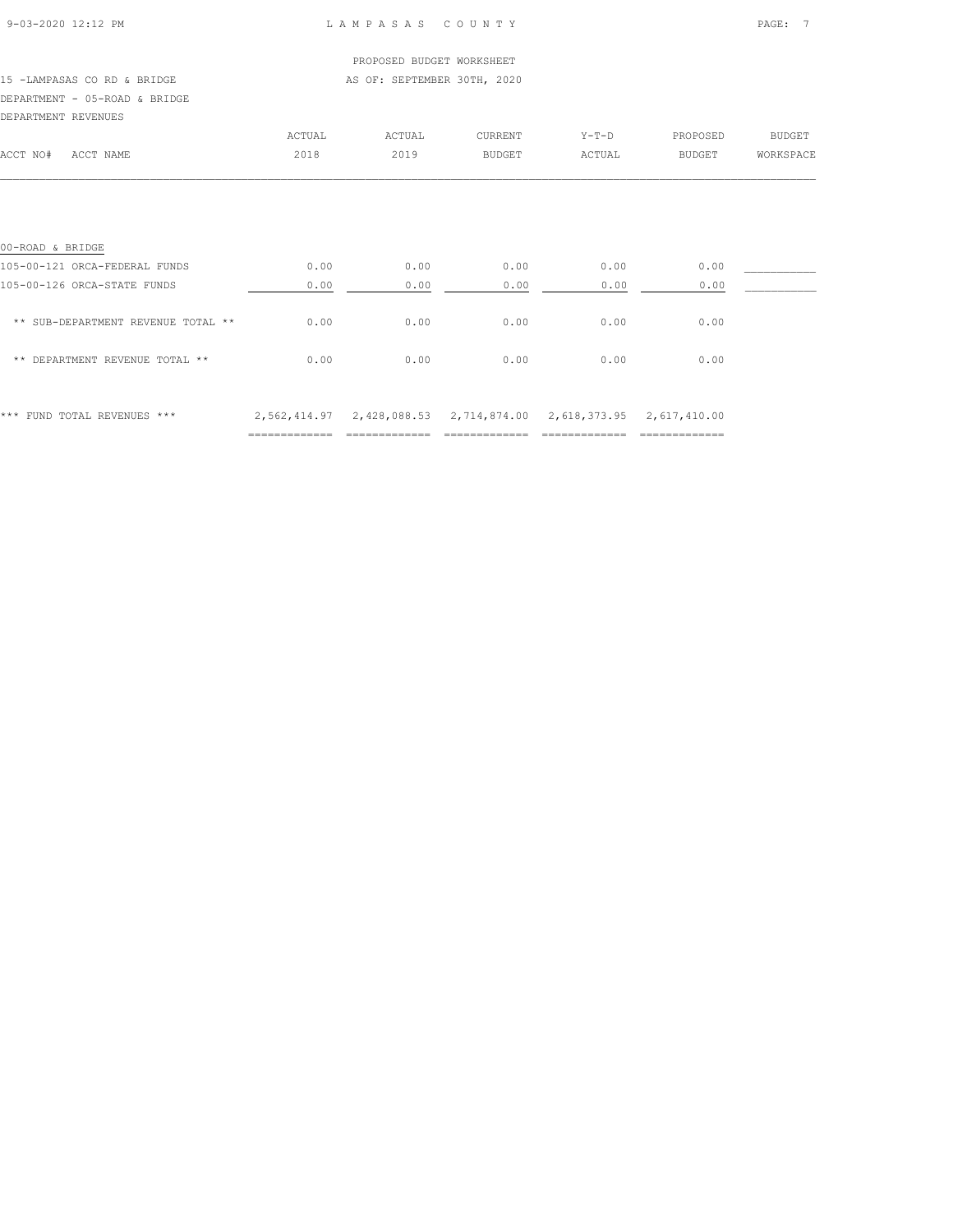15 -LAMPASAS CO RD & BRIDGE AS OF: SEPTEMBER 30TH, 2020 DEPARTMENT - 01-PRECINCT 1

|          | DEPARTMENT EXPENDITURES |        |        |                |         |               |               |
|----------|-------------------------|--------|--------|----------------|---------|---------------|---------------|
|          |                         | ACTUAL | ACTUAL | <b>CURRENT</b> | $Y-T-D$ | PROPOSED      | <b>BUDGET</b> |
| ACCT NO# | ACCT NAME               | 2018   | 2019   | <b>BUDGET</b>  | ACTUAL  | <b>BUDGET</b> | WORKSPACE     |

#### 00-ROAD & BRIDGE

================

WAGES -----

| 401-00-101 SALARIES & WAGES ELECTED OF      | 56,243.20   | 52,808.90  | 57,943.00   | 53,485.57  | 61,074.00  |  |
|---------------------------------------------|-------------|------------|-------------|------------|------------|--|
| 401-00-106 TEMPORARY EMPLOYEE               | 942.00      | 210.00     | 0.00        | 21,607.00  | 0.00       |  |
| 401-00-109 SR EQUIPMENT OPERATOR #0421      | 28,716.57   | 43,611.06  | 39,965.00   | 37, 123.22 | 42,125.00  |  |
| 401-00-110 PART-TIME EMPLOYEES              | 0.00        | 0.00       | 0.00        | 0.00       | 0.00       |  |
| 401-00-112 JR EQUIPMENT OPERATOR #3476      | 20,040.47   | 18,655.46  | 35,890.00   | 12,079.78  | 37,271.00  |  |
| 401-00-120 SALARY & WAGES OVERTIME          | 0.00        | 271.98     | 0.00        | 645.79     | 0.00       |  |
| 401-00-139 JR EQUIPMENT OPERATOR #1998      | 35, 220.71  | 43, 419.39 | 35,890.00   | 29,051.91  | 37,829.00  |  |
| 401-00-198 JR EQUIPMENT OPERATOR            | 5,807.57    | 0.00       | 0.00        | 0.00       | 0.00       |  |
| 401-00-199 LONGEVITY PAYMENT                | 1,681.21    | 1,800.00   | 0.00        | 0.00       | 0.00       |  |
|                                             |             |            |             |            |            |  |
| ** CATEGORY TOTAL **                        | 148,651.73  | 160,776.79 | 169,688.00  | 153,993.27 | 178,299.00 |  |
| EMPLOYEE BENEFITS                           |             |            |             |            |            |  |
| 401-00-203 FICA BENEFITS                    | 11,432.18   | 12,140.35  | 12,981.00   | 12,270.21  | 13,640.00  |  |
| 401-00-204 GROUP MEDICAL INSURANCE          | 35, 257.11  | 40,857.76  | 47,942.00   | 48,194.20  | 35, 355.00 |  |
| 401-00-205 RETIREMENT                       | 19,548.91   | 27,828.11  | 27,150.00   | 24,599.65  | 28,528.00  |  |
| 401-00-207 WORKMAN'S COMP                   | 2,924.00    | 4,319.00   | 3,099.00    | 3,099.00   | 2,974.00   |  |
| 401-00-208 UNEMPLOYMENT INSURANCE           | 105.00      | 183.49     | 112.00      | 0.00       | 70.00      |  |
| 401-00-210 AUTO ALLOWANCE                   | 9,600.00    | 13,000.00  | 12,000.00   | 11,000.00  | 12,000.00  |  |
| 401-00-211 UNIFORM ALLOWANCE                | 687.66      | 1,965.50   | 1,970.00    | 1,850.56   | 1,970.00   |  |
| 401-00-212 PHONE ALLOWANCE                  | 1,360.00    | 1,600.00   | 1,920.00    | 1,720.00   | 1,920.00   |  |
| ** CATEGORY TOTAL **                        | 80, 914.86  | 101,894.21 | 107,174.00  | 102,733.62 | 96,457.00  |  |
| GENERAL EXPENSES                            |             |            |             |            |            |  |
| --------------<br>401-00-301 COMMUNICATIONS | 1,079.38    | 1,242.44   | 1,200.00    | 1,013.46   | 1,200.00   |  |
| 401-00-302 UTILITIES                        | 2,042.79    | 1,893.33   | 2,000.00    | 1,779.69   | 1,600.00   |  |
| 401-00-304 OPERATING SUPPLIES               | 10,826.99   | 9,234.80   | 8,000.00    | 12,596.27  | 8,000.00   |  |
| 401-00-305 TRAVEL & INSERVICE TRAINING      | 1,225.18    | 537.52     | 1,000.00    | 522.00     | 700.00     |  |
| 401-00-308 REPAIRS & MAINTENANCE EQUIP      | 31,298.16   | 12,015.11  | 20,000.00   | 30,861.86  | 20,000.00  |  |
| 401-00-311 REPAIRS & MAINTENANCE-BARN       | 0.00        | 5,450.00   | 0.00        | 0.00       | 0.00       |  |
| 401-00-342 GAS & OIL                        | 23,847.86   | 28,891.77  | 30,000.00   | 21,677.05  | 30,000.00  |  |
| 401-00-347 UNIFORMS                         | 0.00        | 0.00       | 0.00        | 0.00       | 0.00       |  |
| 401-00-370 EQUIPMENT RENTAL                 | 0.00        | 0.00       | 0.00        | 0.00       | 0.00       |  |
| 401-00-372 EQUIPMENT LEASE                  | 0.00        | 0.00       | 0.00        | 0.00       | 0.00       |  |
| 401-00-381 911-ADDRESSING SIGNS             | 0.00        | 0.00       | 0.00        | 0.00       | 0.00       |  |
| 401-00-391 PREC 1 CATTLE GUARDS             | 1,550.00    | 0.00       | 0.00        | 0.00       | 0.00       |  |
| 401-00-395 PREC 1 ROAD CONSTRUCTION         | 176,041.20  | 151,766.53 | 284,112.00  | 117,931.66 | 251,748.00 |  |
| ** CATEGORY TOTAL **                        | 247, 911.56 | 211,031.50 | 346, 312.00 | 186,381.99 | 313,248.00 |  |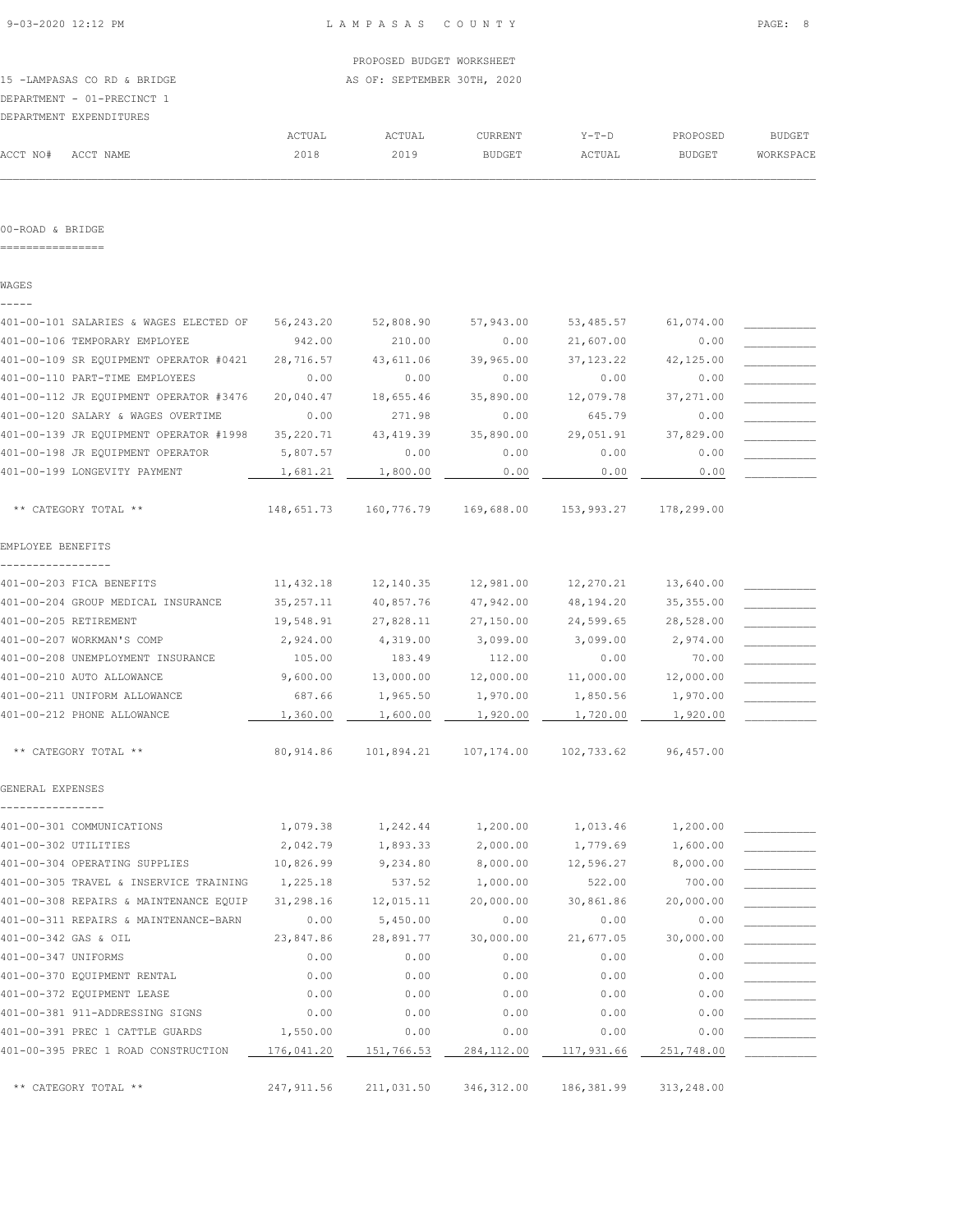| 9-03-2020 12:12 PM |  |
|--------------------|--|

----------------

|                                                                                   |             | PROPOSED BUDGET WORKSHEET                  |                |         |                  |               |
|-----------------------------------------------------------------------------------|-------------|--------------------------------------------|----------------|---------|------------------|---------------|
| 15 -LAMPASAS CO RD & BRIDGE                                                       |             | AS OF: SEPTEMBER 30TH, 2020                |                |         |                  |               |
| DEPARTMENT - 01-PRECINCT 1                                                        |             |                                            |                |         |                  |               |
| DEPARTMENT EXPENDITURES                                                           |             |                                            |                |         |                  |               |
|                                                                                   | ACTUAL      | ACTUAL                                     | <b>CURRENT</b> | $Y-T-D$ | PROPOSED         | <b>BUDGET</b> |
| ACCT NO# ACCT NAME                                                                | 2018        | 2019                                       | BUDGET         | ACTUAL  | BUDGET           | WORKSPACE     |
| CAPITAL OUTLAY                                                                    |             |                                            |                |         |                  |               |
| 401-00-402 OPERATING EQUIPMENT                                                    |             | $256,215.75$ 0.00 0.00 0.00 0.00 32,287.00 |                |         |                  |               |
| ** CATEGORY TOTAL **                                                              | 256, 215.75 | 0.00                                       | 0.00           |         | $0.00$ 32,287.00 |               |
| CAPITAL LEASE                                                                     |             |                                            |                |         |                  |               |
| 401-00-903 CAPITAL PURCHASES - PRINCIP                                            |             | $0.00$ $102,506.60$ $29,982.00$ 0.00       |                |         | 0.00             |               |
| 401-00-904 CAPITAL PURCHASES - INTERES 0.00 5,780.43 2,305.00 1,293.67            |             |                                            |                |         | 0.00             |               |
| ** CATEGORY TOTAL **                                                              |             | $0.00$ $108,287.03$ $32,287.00$ $1,293.67$ |                |         | 0.00             |               |
| ** SUB-DEPARTMENT TOTAL ** 733,693.90 581,989.53 655,461.00 444,402.55 620,291.00 |             |                                            |                |         |                  |               |
| $01-PCT$ #1                                                                       |             |                                            |                |         |                  |               |
| =========                                                                         |             |                                            |                |         |                  |               |
| GENERAL EXPENSES                                                                  |             |                                            |                |         |                  |               |

401-01-395 PREC 1 CONSTRUCTION-FEMA  $\qquad 0.00 \qquad 0.00 \qquad 0.00 \qquad 0.00 \qquad 0.00 \qquad 0.00$ 

============= ============= ============= ============= =============

\*\* CATEGORY TOTAL \*\* 0.00 0.00 0.00 0.00 0.00

\*\* SUB-DEPARTMENT TOTAL \*\* 0.00 0.00 0.00 0.00 0.00

\*\*\* DEPARTMENT TOTAL \*\*\* <br>
733,693.90 581,989.53 655,461.00 444,402.55 620,291.00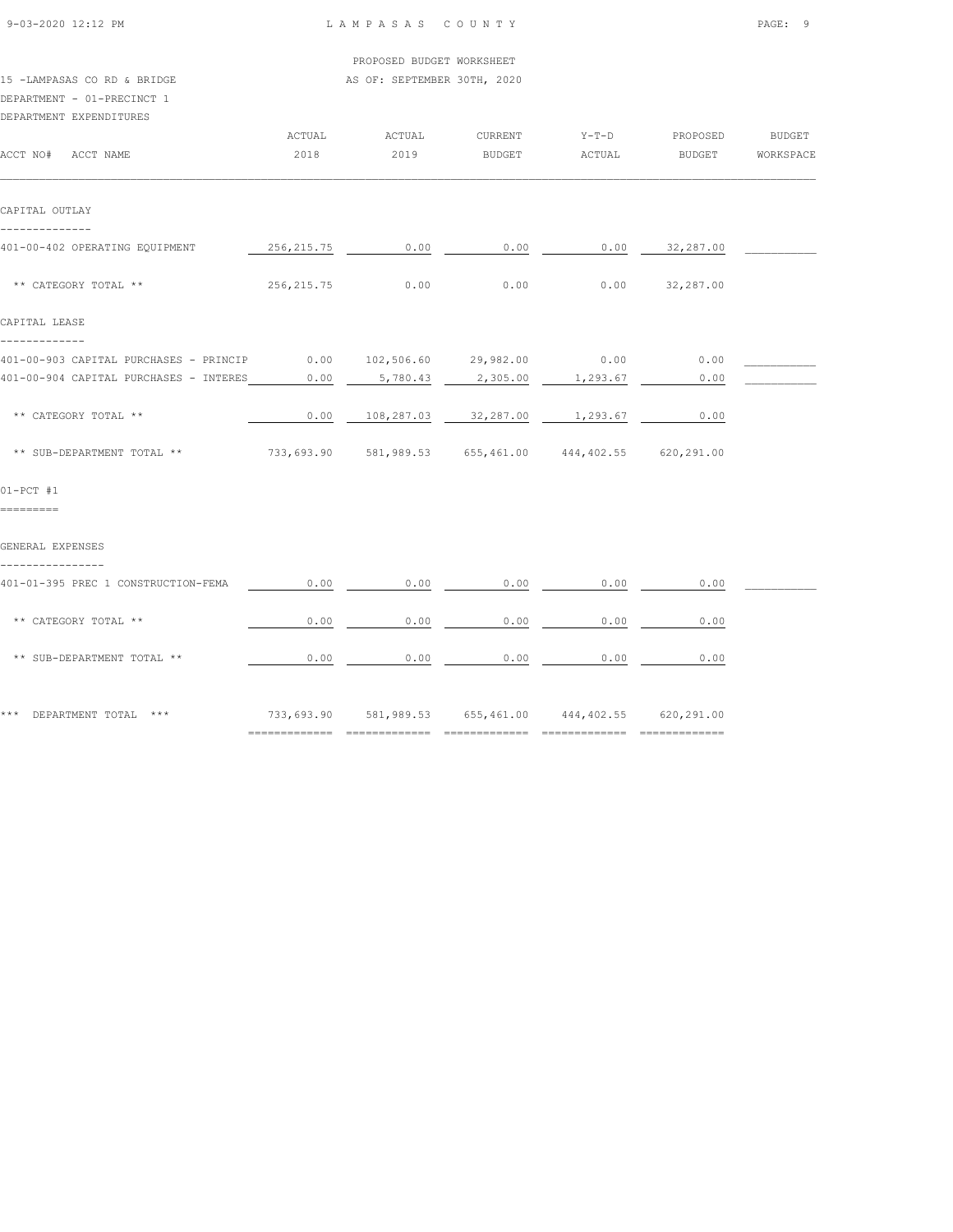PROPOSED BUDGET WORKSHEET 15 -LAMPASAS CO RD & BRIDGE AS OF: SEPTEMBER 30TH, 2020

DEPARTMENT - 02-PRECINCT 2

|          | DEPARTMENT EXPENDITURES |        |        |               |        |               |               |
|----------|-------------------------|--------|--------|---------------|--------|---------------|---------------|
|          |                         | ACTUAL | ACTUAL | CURRENT       | Y-T-D  | PROPOSED      | <b>BUDGET</b> |
| ACCT NO# | ACCT NAME               | 2018   | 2019   | <b>BUDGET</b> | ACTUAL | <b>BUDGET</b> | WORKSPACE     |
|          |                         |        |        |               |        |               |               |

#### 00-ROAD & BRIDGE

================

WAGES

| 402-00-101 SALARIES & WAGES ELECTED OF | 56, 243.20 | 52,820.91          | 57,943.00  | 52,695.25             | 61,074.00             |  |
|----------------------------------------|------------|--------------------|------------|-----------------------|-----------------------|--|
| 402-00-106 TEMPORARY EMPLOYEE          | 0.00       | 0.00               | 0.00       | 0.00                  | 0.00                  |  |
| 402-00-109 SR EQUIPMENT OPERATOR       | 0.00       | 0.00               | 0.00       | 0.00                  | 0.00                  |  |
| 402-00-110 PART-TIME EMPLOYEES         | 0.00       | 0.00               | 0.00       | 0.00                  | 0.00                  |  |
| 402-00-112 JR EQUIPMENT OPERATOR #1756 | 35, 216.48 | 38,006.85          | 35,890.00  | 33,246.93             | 38,915.00             |  |
| 402-00-120 SALARY & WAGES OVERTIME     | 0.00       | 0.00               | 0.00       | 0.00                  | 0.00                  |  |
| 402-00-138 SR EQUIPMENT OPERATOR #0125 | 41,716.48  | 45,106.36          | 41,715.00  | 40,193.28             | 37,271.00             |  |
| 402-00-139 JR EQUIPMENT OPERATOR #1944 | 39, 919.37 | 43,063.24          | 36,946.00  | 35,811.46             | 41,108.00             |  |
| 402-00-199 LONGEVITY PAYMENT           | 5,280.00   | 5,520.00           | 960.00     | 960.00                | 0.00                  |  |
| ** CATEGORY TOTAL **                   | 178,375.53 | 184,517.36         | 173,454.00 | 162,906.92            | 178,368.00            |  |
| EMPLOYEE BENEFITS                      |            |                    |            |                       |                       |  |
| 402-00-203 FICA BENEFITS               | 14,205.86  | 14,177.77          | 13,343.00  | 12,531.00             | 13,645.00             |  |
| 402-00-204 GROUP MEDICAL INSURANCE     | 17,942.76  | 39,203.27          | 50,307.00  | 43, 164. 71           | 54,036.00             |  |
| 402-00-205 RETIREMENT                  | 30, 383.46 | 31, 417.07         | 27,906.00  | 28,994.00             | 28,539.00             |  |
| 402-00-207 WORKMEN'S COMP              | 4,675.67   |                    | 3,197.00   | 3,197.00              |                       |  |
| 402-00-208 UNEMPLOYMENT INSURANCE      | 123.00     | 4,792.00<br>138.00 | 116.00     | 116.00                | 3,075.00<br>70.00     |  |
| 402-00-210 AUTO ALLOWANCE              | 9,600.00   | 10,600.00          | 12,000.00  |                       |                       |  |
| 402-00-211 UNIFORM ALLOWANCE           | 4,357.73   | 1,528.86           | 1,470.00   | 11,000.00<br>2,008.78 | 12,000.00<br>1,470.00 |  |
| 402-00-212 PHONE ALLOWANCE             | 1,920.00   | 1,640.00           | 1,920.00   | 1,160.00              | 1,920.00              |  |
|                                        |            |                    |            |                       |                       |  |
| ** CATEGORY TOTAL **                   | 83,208.48  | 103,496.97         | 110,259.00 | 102,171.49            | 114,755.00            |  |
| GENERAL EXPENSES                       |            |                    |            |                       |                       |  |
|                                        |            |                    |            |                       |                       |  |
| 402-00-301 COMMUNICATIONS              | 0.00       | 0.00               | 0.00       | 0.00                  | 0.00                  |  |
| 402-00-302 UTILITIES                   | 1,434.05   | 1,492.33           | 1,500.00   | 1,335.10              | 1,500.00              |  |
| 402-00-304 OPERATING SUPPLIES          | 3,969.74   | 12, 128.13         | 13,000.00  | 9,717.50              | 13,000.00             |  |
| 402-00-305 TRAVEL & INSERVICE TRAINING | 486.20     | 932.52             | 800.00     | 554.64                | 800.00                |  |
| 402-00-308 REPAIRS & MAINTENANCE EQUIP | 6,574.33   | 17,920.82          | 10,000.00  | 19,357.74             | 10,000.00             |  |
| 402-00-333 CONRACTED SERVICES          | 0.00       | 0.00               | 0.00       | 0.00                  | 0.00                  |  |
| 402-00-342 GAS & OIL                   | 16,394.07  | 19,996.86          | 14,000.00  | 12,892.10             | 14,000.00             |  |
| 402-00-347 UNIFORMS                    | 0.00       | 0.00               | 0.00       | 0.00                  | 0.00                  |  |
| 402-00-350 BARN CONSTRUCTION           | 0.00       | 0.00               | 0.00       | 0.00                  | 0.00                  |  |
| 402-00-370 EQUIPMENT RENTAL            | 24,627.83  | 1,807.11           | 0.00       | 0.00                  | 0.00                  |  |
| 402-00-372 EQUIPMENT LEASE             | 0.00       | 0.00               | 0.00       | 0.00                  | 0.00                  |  |
| 402-00-381 911-ADDRESSING SIGNS        | 0.00       | 0.00               | 0.00       | 0.00                  | 0.00                  |  |
| 402-00-392 PREC 2 CATTLE GUARDS        | 2,186.00   | 0.00               | 2,000.00   | 0.00                  | 2,000.00              |  |
| 402-00-396 PREC 2 ROAD CONSTRUCTION    | 92,298.51  | 149,599.81         | 273,612.00 | 101,948.70            | 254,248.00            |  |
| ** CATEGORY TOTAL **                   | 147,970.73 | 203,877.58         | 314,912.00 | 145,805.78            | 295,548.00            |  |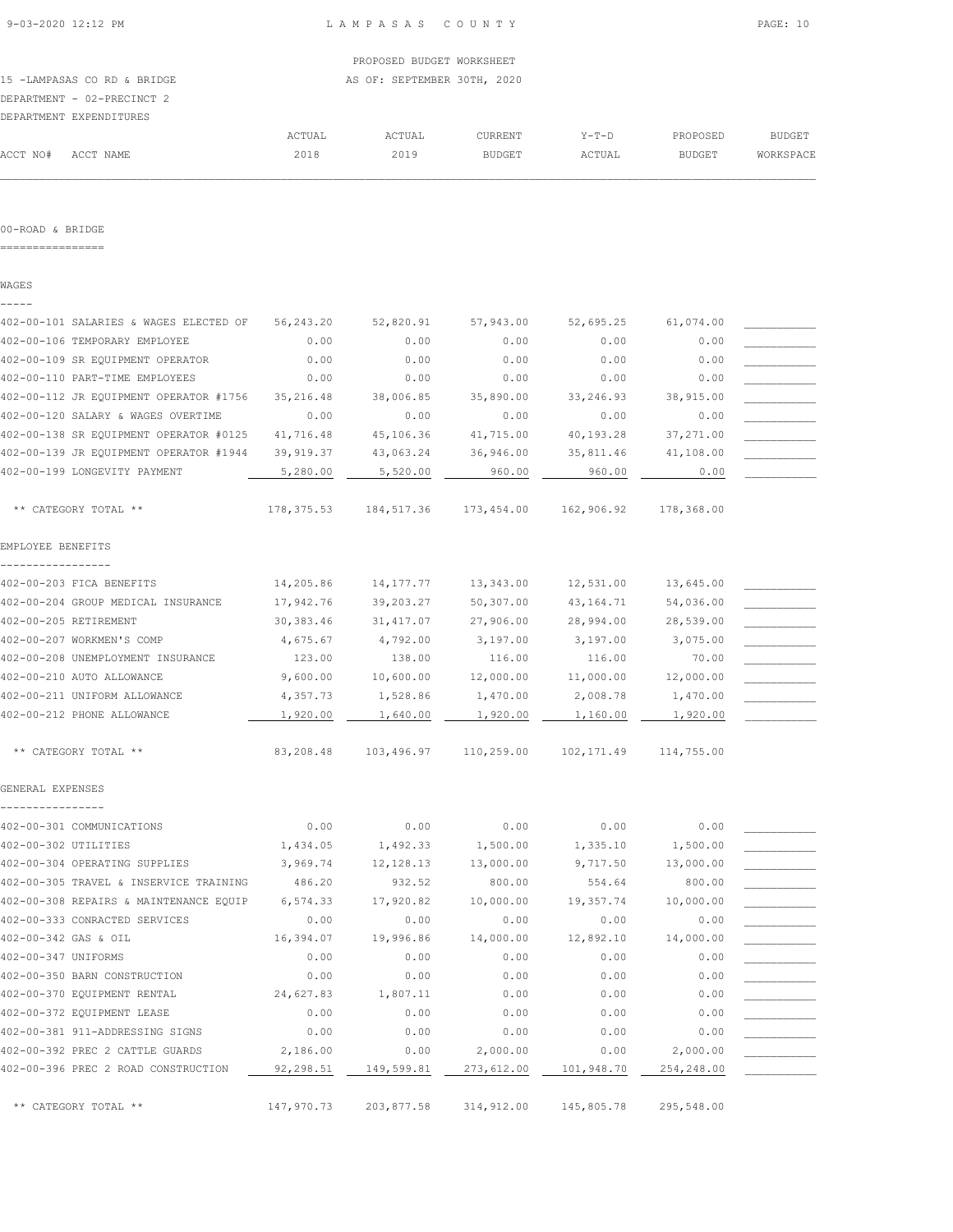| 9-03-2020 12:12 PM                                                                                   |                             | LAMPASAS COUNTY                                                                                            | PAGE: 11                           |                  |                |                  |
|------------------------------------------------------------------------------------------------------|-----------------------------|------------------------------------------------------------------------------------------------------------|------------------------------------|------------------|----------------|------------------|
|                                                                                                      |                             | PROPOSED BUDGET WORKSHEET                                                                                  |                                    |                  |                |                  |
| 15 -LAMPASAS CO RD & BRIDGE<br>DEPARTMENT - 02-PRECINCT 2<br>DEPARTMENT EXPENDITURES                 | AS OF: SEPTEMBER 30TH, 2020 |                                                                                                            |                                    |                  |                |                  |
|                                                                                                      | ACTUAL                      | ACTUAL                                                                                                     | CURRENT                            |                  | Y-T-D PROPOSED | <b>BUDGET</b>    |
| ACCT NO# ACCT NAME                                                                                   | 2018                        | 2019                                                                                                       | <b>BUDGET</b>                      | ACTUAL           |                | BUDGET WORKSPACE |
| CAPITAL OUTLAY                                                                                       |                             |                                                                                                            |                                    |                  |                |                  |
| --------------                                                                                       |                             |                                                                                                            |                                    |                  |                |                  |
| 402-00-402 OPERATING EQUIPMENT                                                                       |                             | $\frac{43,193.80}{0.00}$ $\frac{126,071.00}{0.00}$ $\frac{35,233.00}{0.00}$ $\frac{215,000.00}{0.00}$ 0.00 |                                    |                  |                |                  |
| ** CATEGORY TOTAL **                                                                                 |                             | 43,193.80  126,071.00  35,233.00  215,000.00                                                               |                                    |                  | 0.00           |                  |
| CAPITAL LEASE                                                                                        |                             |                                                                                                            |                                    |                  |                |                  |
| -------------<br>402-00-903 CAPITAL PURCHASES - PRINCIP 17,442.51 98,639.72 0.00 0.00 0.00 31,315.00 |                             |                                                                                                            |                                    |                  |                |                  |
| 402-00-904 CAPITAL PURCHASES - INTERES 2,265.54                                                      |                             | 3,187.45                                                                                                   | 0.00                               | 0.00             | 4,325.00       |                  |
|                                                                                                      |                             |                                                                                                            |                                    |                  |                |                  |
| ** CATEGORY TOTAL **                                                                                 |                             | 19,708.05 101,827.17                                                                                       | 0.00                               | $0.00$ 35,640.00 |                |                  |
| ** SUB-DEPARTMENT TOTAL **                                                                           |                             | 472,456.59 719,790.08 633,858.00 625,884.19 624,311.00                                                     |                                    |                  |                |                  |
| $02-PCT$ #2                                                                                          |                             |                                                                                                            |                                    |                  |                |                  |
| =========                                                                                            |                             |                                                                                                            |                                    |                  |                |                  |
| GENERAL EXPENSES<br>----------------                                                                 |                             |                                                                                                            |                                    |                  |                |                  |
| 402-02-396 PREC 2 CONSTRUCTION-FEMA                                                                  | 0.00                        | 0.00                                                                                                       | 0.00                               | 0.00             | 0.00           |                  |
| ** CATEGORY TOTAL **                                                                                 | 0.00                        | 0.00                                                                                                       | 0.00                               | 0.00             | 0.00           |                  |
| ** SUB-DEPARTMENT TOTAL **                                                                           | 0.00                        |                                                                                                            | $0.00$ $0.00$ $0.00$ $0.00$ $0.00$ |                  |                |                  |
| *** DEPARTMENT TOTAL ***                                                                             |                             | 472,456.59 719,790.08 633,858.00 625,884.19 624,311.00                                                     |                                    |                  |                |                  |
|                                                                                                      |                             |                                                                                                            |                                    |                  |                |                  |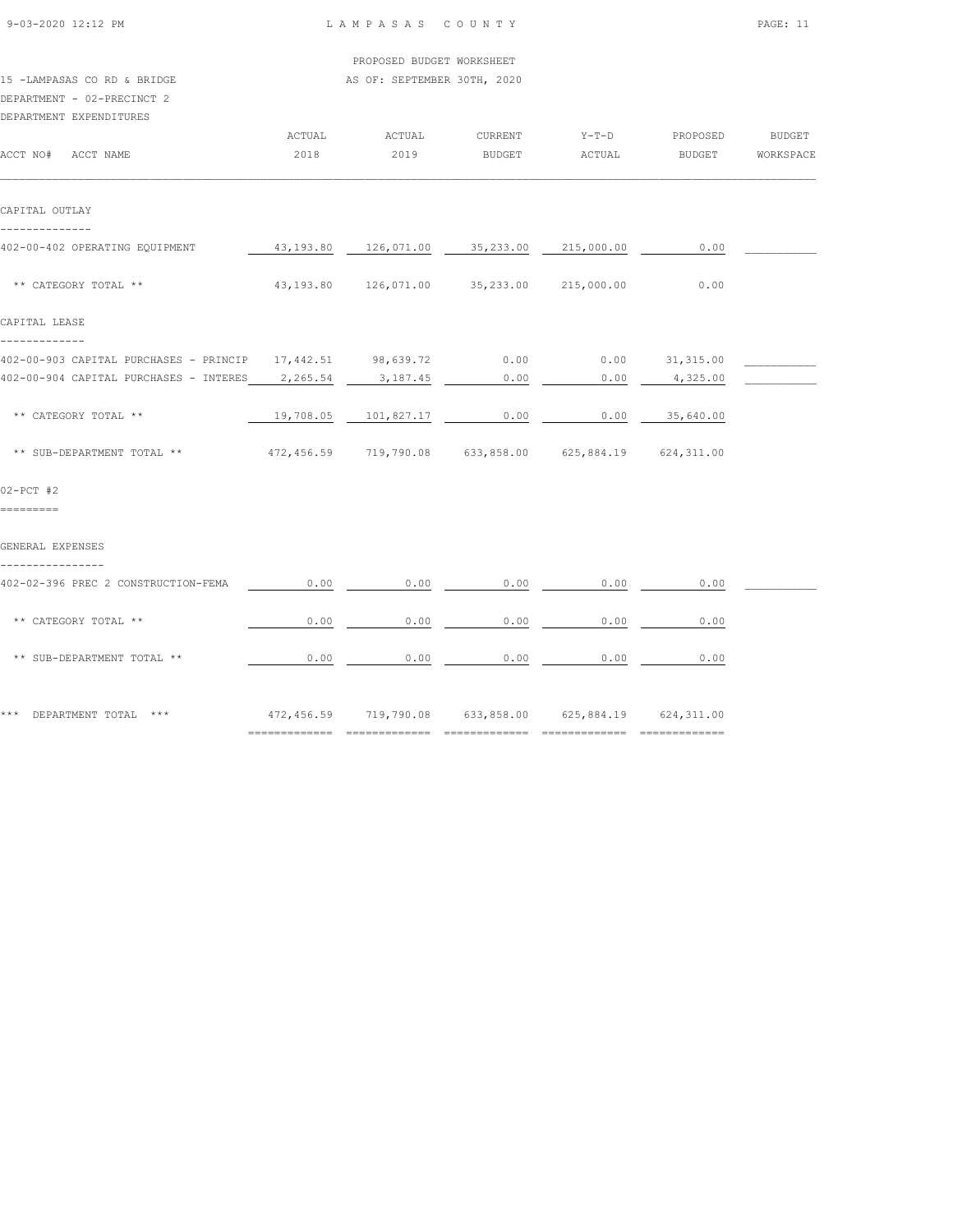## 15 -LAMPASAS CO RD & BRIDGE AS OF: SEPTEMBER 30TH, 2020 DEPARTMENT - 03-PRECINCT 3

|          | DEPARTMENT EXPENDITURES |        |        |               |        |               |               |
|----------|-------------------------|--------|--------|---------------|--------|---------------|---------------|
|          |                         | ACTUAL | ACTUAL | CURRENT       | Y-T-D  | PROPOSED      | <b>BUDGET</b> |
| ACCT NO# | ACCT NAME               | 2018   | 2019   | <b>BUDGET</b> | ACTUAL | <b>BUDGET</b> | WORKSPACE     |
|          |                         |        |        |               |        |               |               |

#### 00-ROAD & BRIDGE

================

WAGES -----

| 403-00-101 SALARIES & WAGES ELECTED OF | 56, 243.20 | 51,681.90  | 57,943.00  | 53,485.57  | 61,074.00  |  |
|----------------------------------------|------------|------------|------------|------------|------------|--|
| 403-00-106 TEMPORARY EMPLOYEE          | 0.00       | 0.00       | 0.00       | 11,611.00  | 0.00       |  |
| 403-00-109 SR EQUIPMENT OPERATOR #2438 | 37, 142.60 | 42,606.42  | 41,575.00  | 35, 153.62 | 43,822.00  |  |
| 403-00-110 PART-TIME EMPLOYEES         | 0.00       | 0.00       | 0.00       | 0.00       | 0.00       |  |
| 403-00-112 JR EQUIPMENT OPERATOR #0929 | 32,731.93  | 40,103.80  | 39,184.00  | 36,170.79  | 41,454.00  |  |
| 403-00-120 SALARY & WAGES OVERTIME     | 0.00       | 0.00       | 0.00       | 0.00       | 0.00       |  |
| 403-00-139 JR EQUIPMENT OPERATOR #0850 | 39, 919.37 | 51, 912.37 | 44,740.00  | 41,299.57  | 47,158.00  |  |
| 403-00-199 LONGEVITY PAYMENT           | 2,760.00   | 3,000.00   | 3,240.00   | 3,240.00   | 3,960.00   |  |
| ** CATEGORY TOTAL **                   | 168,797.10 | 189,304.49 | 186,682.00 | 180,960.55 | 197,468.00 |  |
| EMPLOYEE BENEFITS                      |            |            |            |            |            |  |
|                                        |            |            |            |            |            |  |
| 403-00-203 FICA BENEFITS               | 12,449.57  | 14,184.64  | 14,281.00  | 14,296.40  | 15,106.00  |  |
| 403-00-204 GROUP MEDICAL INSURANCE     | 48, 115.30 | 45, 355.80 | 47,610.00  | 47,662.56  | 50,796.00  |  |
| 403-00-205 RETIREMENT                  | 28,754.75  | 31,163.60  | 29,869.00  | 30, 371.94 | 31,595.00  |  |
| 403-00-207 WORKMEN'S COMP              | 3,735.04   | 4,580.00   | 3,542.00   | 3,542.00   | 3,547.00   |  |
| 403-00-208 UNEMPLOYMENT INSURANCE      | 169.00     | 127.00     | 129.00     | 129.00     | 82.00      |  |
| 403-00-210 AUTO ALLOWANCE              | 9,600.00   | 10,600.00  | 9,600.00   | 11,000.00  | 12,000.00  |  |
| 403-00-211 UNIFORM ALLOWANCE           | 4,305.20   | 1,947.10   | 1,400.00   | 1,881.12   | 1,600.00   |  |
| 403-00-212 PHONE ALLOWANCE             | 1,320.00   | 1,560.00   | 1,920.00   | 1,320.00   | 1,920.00   |  |
| ** CATEGORY TOTAL **                   | 108,448.86 | 109,518.14 | 108,351.00 | 110,203.02 | 116,646.00 |  |
| GENERAL EXPENSES                       |            |            |            |            |            |  |
| 403-00-301 COMMUNICATIONS              | 0.00       | 0.00       | 0.00       | 0.00       | 0.00       |  |
| 403-00-302 UTILITIES                   | 2,924.85   | 2,852.07   | 2,500.00   | 2,515.03   | 2,500.00   |  |
| 403-00-304 OPERATING SUPPLIES          | 9,508.70   | 14,708.79  | 8,500.00   | 6,503.31   | 8,500.00   |  |
| 403-00-305 TRAVEL & INSERVICE TRAINING | 1,252.27   | 565.32     | 1,500.00   | 553.20     | 1,500.00   |  |
| 403-00-308 REPAIRS & MAINTENANCE EQUIP | 39,901.30  | 29,082.84  | 15,000.00  | 31,931.52  | 20,000.00  |  |
| 403-00-315 DUES                        | 0.00       | 0.00       | 0.00       | 0.00       | 0.00       |  |
| 403-00-342 GAS & OIL                   | 23,783.47  | 26,678.93  | 18,000.00  | 16,039.81  | 18,000.00  |  |
| 403-00-347 UNIFORMS                    | 0.00       | 0.00       | 0.00       | 0.00       | 0.00       |  |
| 403-00-370 EQUIPMENT RENTAL            | 0.00       | 0.00       | 0.00       | 0.00       | 0.00       |  |
| 403-00-372 EQUIPMENT LEASE             | 19,466.66  | 19,083.03  | 20,000.00  | 18,208.34  | 20,000.00  |  |
| 403-00-381 911-ADDRESSING SIGNS        | 0.00       | 0.00       | 0.00       | 0.00       | 0.00       |  |
| 403-00-393 PREC 3 CATTLE GUARDS        | 5,850.00   | 0.00       | 370.00     | 0.00       | 370.00     |  |
| 403-00-397 PREC 3 ROAD CONSTRUCTION    |            |            |            |            |            |  |
|                                        | 93,742.41  | 138,872.33 | 251,748.00 | 95,696.99  | 251,748.00 |  |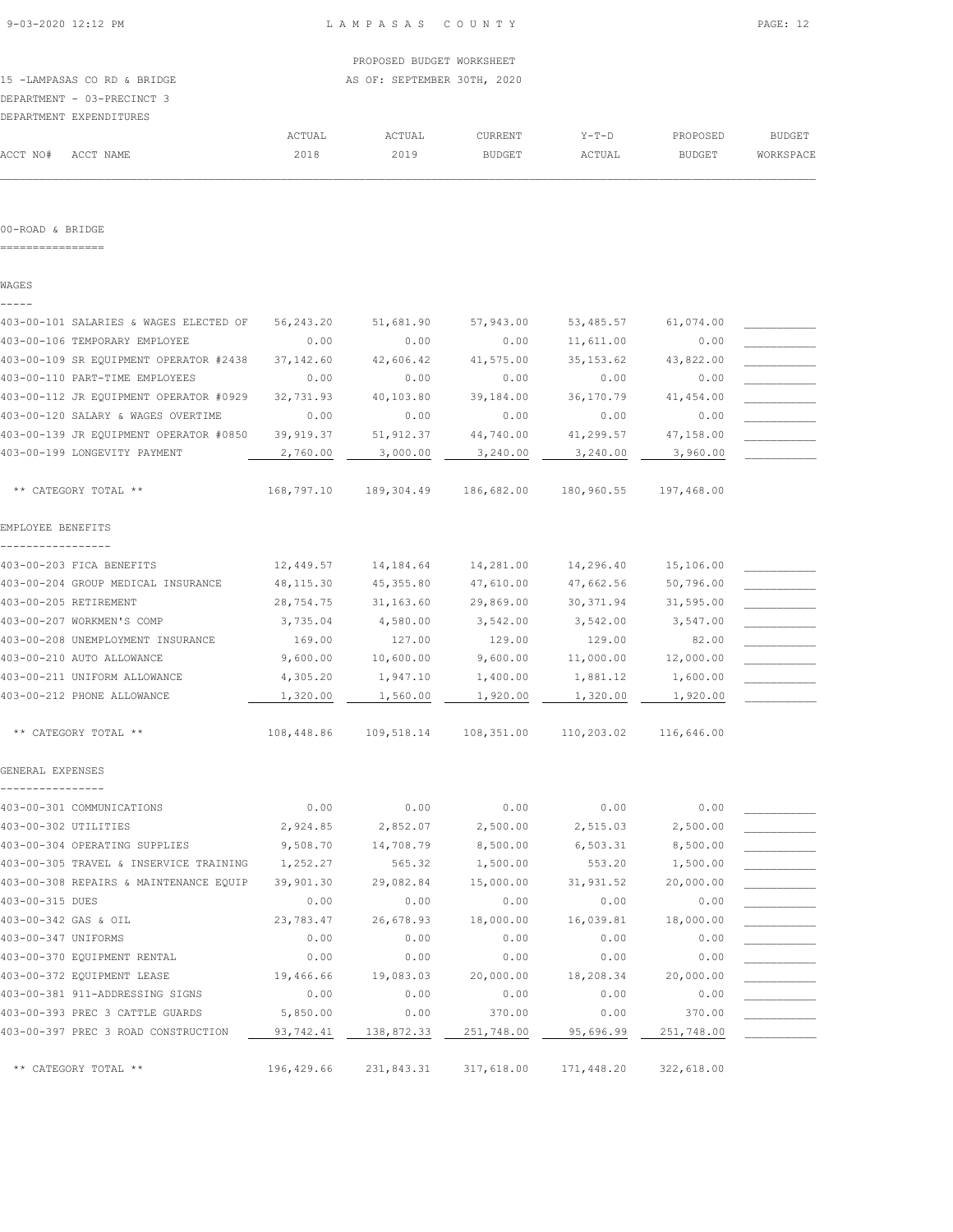| 9-03-2020 12:12 PM                                                                   | LAMPASAS COUNTY |                                                        | PAGE: 13          |                   |                              |               |
|--------------------------------------------------------------------------------------|-----------------|--------------------------------------------------------|-------------------|-------------------|------------------------------|---------------|
|                                                                                      |                 | PROPOSED BUDGET WORKSHEET                              |                   |                   |                              |               |
| 15 -LAMPASAS CO RD & BRIDGE<br>DEPARTMENT - 03-PRECINCT 3<br>DEPARTMENT EXPENDITURES |                 | AS OF: SEPTEMBER 30TH, 2020                            |                   |                   |                              |               |
| ACCT NO# ACCT NAME                                                                   | ACTUAL<br>2018  | ACTUAL<br>2019                                         | CURRENT<br>BUDGET | $Y-T-D$<br>ACTUAL | PROPOSED<br>BUDGET WORKSPACE | <b>BUDGET</b> |
| CAPITAL OUTLAY<br>--------------                                                     |                 |                                                        |                   |                   |                              |               |
| 403-00-402 OPERATING EQUIPMENT                                                       |                 | $73,060.00$ $0.00$ $51,964.00$ $114,910.71$ $0.00$     |                   |                   |                              |               |
| ** CATEGORY TOTAL **                                                                 |                 |                                                        |                   |                   |                              |               |
| CAPITAL LEASE<br>-------------                                                       |                 |                                                        |                   |                   |                              |               |
|                                                                                      |                 |                                                        |                   |                   | 0.00                         |               |
| 403-00-904 CAPITAL PURCHASES - INTERES 0.00                                          |                 | 0.00                                                   | 0.00              | 0.00              | 0.00                         |               |
| ** CATEGORY TOTAL **                                                                 | 0.00            | 0.00                                                   |                   | $0.00$ 0.00       | 0.00                         |               |
| ** SUB-DEPARTMENT TOTAL ** 546,735.62 530,665.94 664,615.00 577,522.48 636,732.00    |                 |                                                        |                   |                   |                              |               |
| $03-PCT$ #3<br>=========                                                             |                 |                                                        |                   |                   |                              |               |
| GENERAL EXPENSES<br>----------------                                                 |                 |                                                        |                   |                   |                              |               |
| 403-03-397 PREC 3 CONSTRUCTION-FEMA                                                  |                 | $0.00$ $0.00$ $0.00$ $0.00$ $0.00$                     |                   |                   | 0.00                         |               |
| ** CATEGORY TOTAL **                                                                 |                 | $0.00$ 0.00 0.00 0.00 0.00                             |                   |                   | 0.00                         |               |
| ** SUB-DEPARTMENT TOTAL **                                                           |                 | $0.00$ $0.00$ $0.00$ $0.00$ $0.00$                     |                   |                   | 0.00                         |               |
| *** DEPARTMENT TOTAL ***                                                             |                 | 546,735.62 530,665.94 664,615.00 577,522.48 636,732.00 |                   |                   |                              |               |

============= ============= ============= ============= =============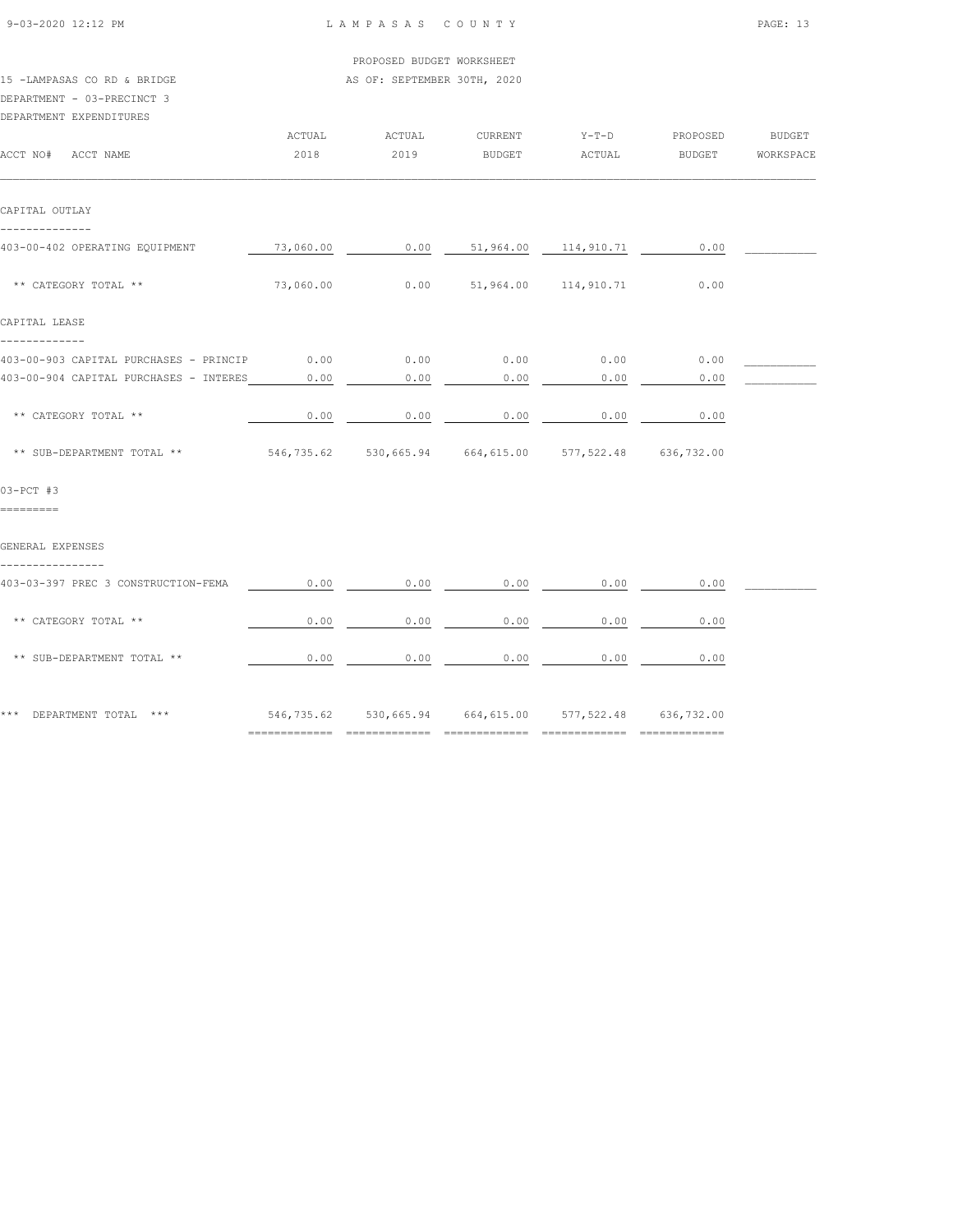15 -LAMPASAS CO RD & BRIDGE AS OF: SEPTEMBER 30TH, 2020 DEPARTMENT - 04-PRECINCT 4

|          | DEPARTMENT EXPENDITURES |        |        |                |         |               |               |
|----------|-------------------------|--------|--------|----------------|---------|---------------|---------------|
|          |                         | ACTUAL | ACTUAL | <b>CURRENT</b> | $Y-T-D$ | PROPOSED      | <b>BUDGET</b> |
| ACCT NO# | ACCT NAME               | 2018   | 2019   | <b>BUDGET</b>  | ACTUAL  | <b>BUDGET</b> | WORKSPACE     |

#### 00-ROAD & BRIDGE

================

WAGES

| 404-00-101 SALARIES & WAGES ELECTED OF | 56,243.20  | 52,881.90   | 57,943.00  | 53,485.57   | 61,074.00  |  |
|----------------------------------------|------------|-------------|------------|-------------|------------|--|
| 404-00-106 TEMPORARY EMPLOYEE          | 0.00       | 0.00        | 0.00       | 0.00        | 0.00       |  |
| 404-00-109 SR EQUIPMENT OPERATOR #2880 | 42,772.04  | 48,490.37   | 46,564.00  | 42,982.87   | 49,080.00  |  |
| 404-00-110 PART-TIME EMPLOYEES         | 0.00       | 0.00        | 0.00       | 0.00        | 0.00       |  |
| 404-00-112 JR EQUIPMENT OPERATOR #3478 | 35, 332.97 | 41, 174.51  | 39,967.00  | 36,893.25   | 42,127.00  |  |
| 404-00-120 SALARY & WAGES OVERTIME     | 0.00       | 140.00      | 0.00       | 1,259.08    | 0.00       |  |
| 404-00-139 JR EQUIPMENT OPERATOR #0440 | 31,260.91  | 36, 343.00  | 35,890.00  | 33, 129.38  | 37,829.00  |  |
| 404-00-198 JR EQUIPMENT OPERATOR       | 0.00       | 0.00        | 0.00       | 0.00        | 0.00       |  |
| 404-00-199 LONGEVITY PAYMENT           | 2,765.65   | 3,008.92    | 3,240.00   | 3,245.10    | 3,480.00   |  |
| ** CATEGORY TOTAL **                   | 168,374.77 | 182,038.70  | 183,604.00 | 170,995.25  | 193,590.00 |  |
| EMPLOYEE BENEFITS                      |            |             |            |             |            |  |
| 404-00-203 FICA BENEFITS               | 12,588.00  | 13,902.48   | 14,046.00  | 14,044.02   | 14,810.00  |  |
| 404-00-204 GROUP MEDICAL INSURANCE     | 46,079.76  | 37,848.58   | 36,030.00  | 45, 448.56  | 47,797.00  |  |
| 404-00-205 RETIREMENT                  | 28,783.30  | 30,767.67   | 29,377.00  | 30,916.19   | 30,974.00  |  |
| 404-00-207 WORKMEN'S COMP              | 2,921.00   | 4,537.00    | 3,462.00   | 3,462.00    | 3,451.00   |  |
| 404-00-208 UNEMPLOYMENT INSURANCE      | 113.00     | 126.00      | 126.00     | 126.00      | 80.00      |  |
| 404-00-210 AUTO ALLOWANCE              | 9,600.00   | 13,000.00   | 12,000.00  | 11,000.00   | 12,000.00  |  |
| 404-00-211 UNIFORM ALLOWANCE           | 1,115.40   | 1,780.64    | 1,720.00   | 1,457.00    | 1,720.00   |  |
| 404-00-212 PHONE ALLOWANCE             | 1,920.00   | 1,877.00    | 1,920.00   | 1,763.00    | 1,920.00   |  |
| ** CATEGORY TOTAL **                   | 103,120.46 | 103,839.37  | 98,681.00  | 108,216.77  | 112,752.00 |  |
| GENERAL EXPENSES                       |            |             |            |             |            |  |
| 404-00-301 COMMUNICATIONS              | 0.00       | 0.00        | 0.00       | 0.00        | 0.00       |  |
| 404-00-302 UTILITIES                   | 2,002.57   | 1,786.34    | 1,500.00   | 2,128.00    | 1,500.00   |  |
| 404-00-304 OPERATING SUPPLIES          | 11,690.55  | 8,673.53    | 8,000.00   | 8,552.10    | 8,000.00   |  |
| 404-00-305 TRAVEL & INSERVICE TRAINING | 486.20     | 644.82      | 900.00     | 514.38      | 900.00     |  |
| 404-00-308 REPAIRS & MAINTENANCE EQUIP | 34,269.45  | 67, 127.43  | 20,000.00  | 45,685.56   | 20,000.00  |  |
| 404-00-333 CONTRACTED SERVICE          | 0.00       | 0.00        | 0.00       | 0.00        | 0.00       |  |
| 404-00-342 GAS & OIL                   | 32, 424.48 | 30,634.48   | 20,000.00  | 18,116.38   | 20,000.00  |  |
| 404-00-347 UNIFORMS                    | 0.00       | 0.00        | 0.00       | 0.00        | 0.00       |  |
| 404-00-350 BARN CONSTRUCTION           | 0.00       | 0.00        | 0.00       | 0.00        | 0.00       |  |
| 404-00-370 EQUIPMENT RENTAL            | 0.00       | 0.00        | 0.00       | 0.00        | 0.00       |  |
| 404-00-372 EQUIPMENT LEASE             | 0.00       | 0.00        | 0.00       | 0.00        | 0.00       |  |
| 404-00-381 911-ADDRESSING SIGNS        | 0.00       | 0.00        | 0.00       | 0.00        | 0.00       |  |
| 404-00-394 PREC 4 CATTLE GUARDS        | 0.00       | 5,850.00    | 0.00       | 3,900.00    | 17,200.00  |  |
| 404-00-398 PREC 4 ROAD CONSTRUCTION    | 189,762.07 | 118,431.03  | 251,748.00 | 191,544.72  | 251,748.00 |  |
| ** CATEGORY TOTAL **                   | 270,635.32 | 233, 147.63 | 302,148.00 | 270, 441.14 | 319,348.00 |  |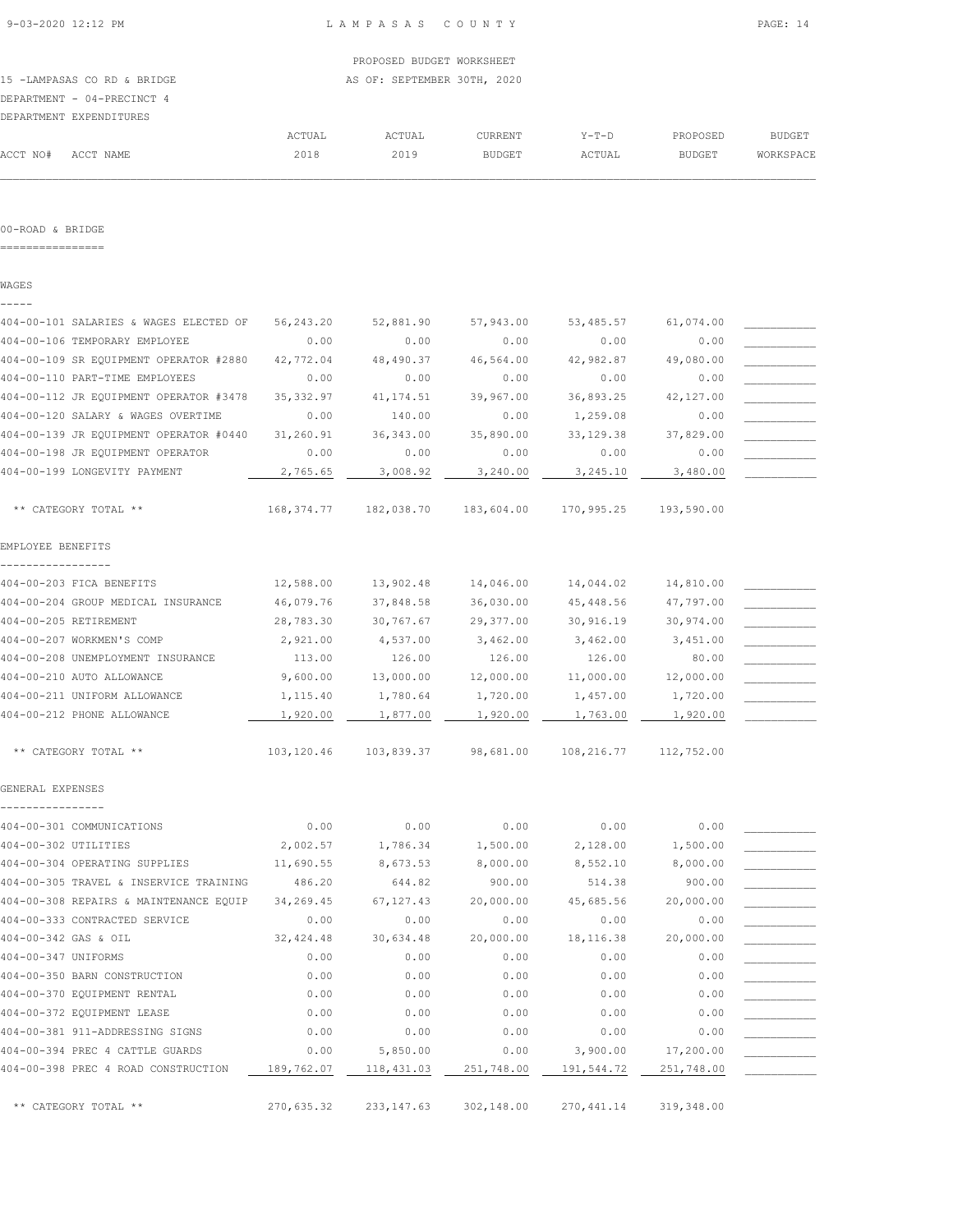| 9-03-2020 12:12 PM                                                                   |        | LAMPASAS COUNTY                                                                                                    | PAGE: 15                                  |                  |                       |                  |
|--------------------------------------------------------------------------------------|--------|--------------------------------------------------------------------------------------------------------------------|-------------------------------------------|------------------|-----------------------|------------------|
|                                                                                      |        | PROPOSED BUDGET WORKSHEET                                                                                          |                                           |                  |                       |                  |
| 15 -LAMPASAS CO RD & BRIDGE<br>DEPARTMENT - 04-PRECINCT 4<br>DEPARTMENT EXPENDITURES |        | AS OF: SEPTEMBER 30TH, 2020                                                                                        |                                           |                  |                       |                  |
|                                                                                      | ACTUAL | ACTUAL                                                                                                             | CURRENT                                   |                  | Y-T-D PROPOSED BUDGET |                  |
| ACCT NO# ACCT NAME                                                                   | 2018   | 2019                                                                                                               | <b>BUDGET</b>                             | ACTUAL           |                       | BUDGET WORKSPACE |
| CAPITAL OUTLAY                                                                       |        |                                                                                                                    |                                           |                  |                       |                  |
| --------------                                                                       |        |                                                                                                                    |                                           |                  |                       |                  |
| 404-00-402 OPERATING EQUIPMENT                                                       |        | $\begin{array}{c cccccccc} 101,374.55 & . & 31,090.00 & . & 127,170.00 & . & 90,000.00 & . & . & 0.00 \end{array}$ |                                           |                  |                       |                  |
| ** CATEGORY TOTAL **                                                                 |        | $101, 374.55$ $31, 090.00$ $127, 170.00$ $90, 000.00$                                                              |                                           |                  | 0.00                  |                  |
| CAPITAL LEASE                                                                        |        |                                                                                                                    |                                           |                  |                       |                  |
| -------------<br>404-00-903 CAPITAL PURCHASES - PRINCIP 0.00                         |        | $0.00$ 0.00 0.00 54,508.00                                                                                         |                                           |                  |                       |                  |
| 404-00-904 CAPITAL PURCHASES - INTERES                                               | 0.00   | 0.00                                                                                                               | 0.00                                      | 0.00             | 6,541.00              |                  |
| ** CATEGORY TOTAL **                                                                 | 0.00   | 0.00                                                                                                               | 0.00                                      | $0.00$ 61,049.00 |                       |                  |
| ** SUB-DEPARTMENT TOTAL ** 643,505.10 550,115.70 711,603.00 639,653.16 686,739.00    |        |                                                                                                                    |                                           |                  |                       |                  |
| $04-PCT$ #4                                                                          |        |                                                                                                                    |                                           |                  |                       |                  |
| =========                                                                            |        |                                                                                                                    |                                           |                  |                       |                  |
| GENERAL EXPENSES<br>----------------                                                 |        |                                                                                                                    |                                           |                  |                       |                  |
| 404-04-398 PREC 4 CONSTRUCTION-FEMA                                                  | 0.00   |                                                                                                                    | $0.00$ $0.00$ $0.00$ $0.00$               |                  | 0.00                  |                  |
| ** CATEGORY TOTAL **                                                                 | 0.00   | 0.00                                                                                                               | 0.00                                      | 0.00             | 0.00                  |                  |
| ** SUB-DEPARTMENT TOTAL **                                                           | 0.00   |                                                                                                                    | $0.00$ $0.00$ $0.00$ $0.00$ $0.00$ $0.00$ |                  |                       |                  |
| *** DEPARTMENT TOTAL ***                                                             |        | 643,505.10 550,115.70 711,603.00 639,653.16 686,739.00                                                             |                                           |                  |                       |                  |
|                                                                                      |        |                                                                                                                    |                                           |                  |                       |                  |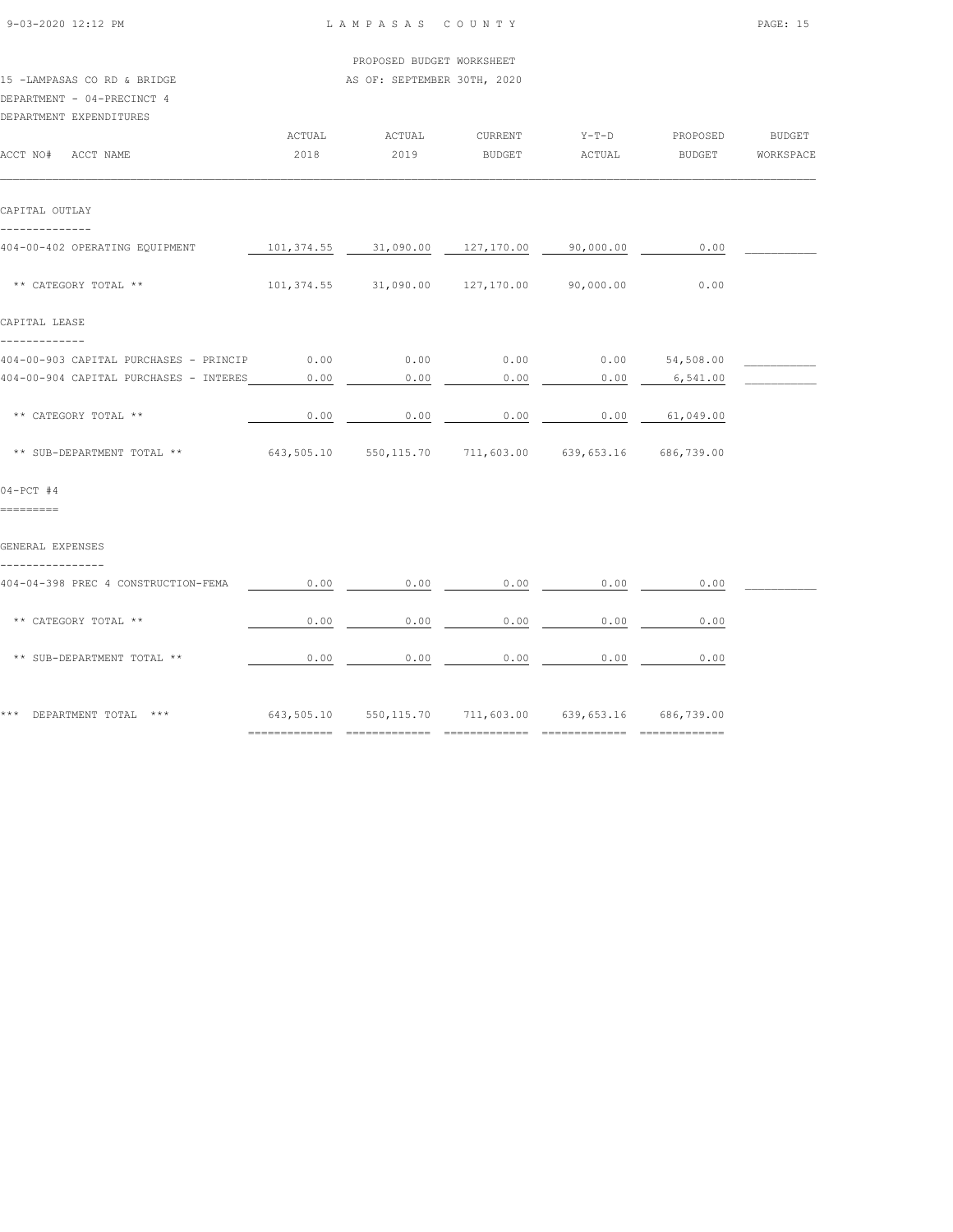|                                                  |           | PROPOSED BUDGET WORKSHEET   |                                                 |          |                                                                              |               |
|--------------------------------------------------|-----------|-----------------------------|-------------------------------------------------|----------|------------------------------------------------------------------------------|---------------|
| 15 -LAMPASAS CO RD & BRIDGE                      |           | AS OF: SEPTEMBER 30TH, 2020 |                                                 |          |                                                                              |               |
| DEPARTMENT - 05-ROAD & BRIDGE                    |           |                             |                                                 |          |                                                                              |               |
| DEPARTMENT EXPENDITURES                          |           |                             |                                                 |          |                                                                              |               |
|                                                  | ACTUAL    | ACTUAL                      | CURRENT                                         | Y-T-D    | PROPOSED                                                                     | <b>BUDGET</b> |
| ACCT NO#<br>ACCT NAME                            | 2018      | 2019                        | BUDGET                                          | ACTUAL   | <b>BUDGET</b>                                                                | WORKSPACE     |
|                                                  |           |                             |                                                 |          |                                                                              |               |
| 00-ROAD & BRIDGE<br>================             |           |                             |                                                 |          |                                                                              |               |
|                                                  |           |                             |                                                 |          |                                                                              |               |
| WAGES                                            |           |                             |                                                 |          |                                                                              |               |
| 405-00-106 TEMPORARY EMPLOYEE                    | 0.00      | 0.00                        | 0.00                                            | 0.00     | 0.00                                                                         |               |
| 405-00-110 PART-TIME EMPLOYEES                   | 0.00      | 0.00                        | 0.00                                            | 0.00     | 0.00                                                                         |               |
| ** CATEGORY TOTAL **                             | 0.00      | 0.00                        | 0.00                                            | 0.00     | 0.00                                                                         |               |
| EMPLOYEE BENEFITS                                |           |                             |                                                 |          |                                                                              |               |
| 405-00-203 FICA BENEFITS                         | 0.00      | 0.00                        | 0.00                                            | 0.00     | 0.00                                                                         |               |
| 405-00-205 RETIREMENT                            | 0.00      | 0.00                        | 0.00                                            | 0.00     | 0.00                                                                         |               |
| 405-00-207 WORKMEN'S COMP                        | 0.00      | 0.00                        | 0.00                                            | 0.00     | 0.00                                                                         |               |
| 405-00-208 UNEMPLOYMENT INSURANCE                | 0.00      | 0.00                        | 0.00                                            | 0.00     | 0.00                                                                         |               |
| ** CATEGORY TOTAL **                             | 0.00      | 0.00                        | 0.00                                            | 0.00     | 0.00                                                                         |               |
| GENERAL EXPENSES                                 |           |                             |                                                 |          |                                                                              |               |
| 405-00-304 OPERATING SUPPLIES                    | 22,00     | 0.00                        | 0.00                                            | 40.26    | 0.00                                                                         |               |
| 405-00-305 TRAVEL & INSERVICE TRAINING           | 0.00      | 0.00                        | 0.00                                            | 0.00     | 0.00                                                                         |               |
| 405-00-307 INSURANCE & BONDS                     | 0.00      | 0.00                        | 0.00                                            | 0.00     | 0.00                                                                         |               |
| 405-00-308 REPAIRS & MAINTENANCE EQUIP           | 18,969.37 | 5,458.64                    | 20,000.00                                       | 8,859.73 | 20,000.00                                                                    |               |
| 405-00-328 CONTINGENCY                           | 0.00      | 0.00                        | 0.00                                            | 0.00     | 0.00                                                                         |               |
| 405-00-331 PAYING AGENT FEES                     | 0.00      | 0.00                        | 0.00                                            | 0.00     | 0.00                                                                         |               |
| 405-00-333 CONTRACTED SERVICES-LCAD              | 0.00      | 0.00                        | 0.00                                            | 0.00     | $\ensuremath{\mathsf{0}}$ . $\ensuremath{\mathsf{0}}\ensuremath{\mathsf{0}}$ |               |
| 405-00-356 ADMINISTRATIVE COST                   | 0.00      | 0.00                        | 0.00                                            | 0.00     | 0.00                                                                         |               |
| 405-00-372 EQUIPMENT LEASE                       | 0.00      | 0.00                        | 0.00                                            | 0.00     | 0.00                                                                         |               |
| 405-00-374 GRANT MATCH - SIGNS                   | 0.00      | 0.00                        | 0.00                                            | 0.00     | 0.00                                                                         |               |
| 405-00-375 BANK CHARGES                          | 0.00      | 0.00                        | 0.00                                            | 0.00     | 0.00                                                                         |               |
| 405-00-389 MISCELLANEOUS EXPENSE                 | 0.00      | 524.00                      | 0.00                                            | 0.00     | 0.00                                                                         |               |
| ** CATEGORY TOTAL **                             |           |                             | 18,991.37 5,982.64 20,000.00 8,899.99 20,000.00 |          |                                                                              |               |
| CAPITAL OUTLAY                                   |           |                             |                                                 |          |                                                                              |               |
| --------------<br>405-00-402 OPERATING EQUIPMENT | 0.00      |                             | 48,500.00 0.00 0.00                             |          | 0.00                                                                         |               |
| ** CATEGORY TOTAL **                             | 0.00      | 48,500.00                   | 0.00                                            | 0.00     | 0.00                                                                         |               |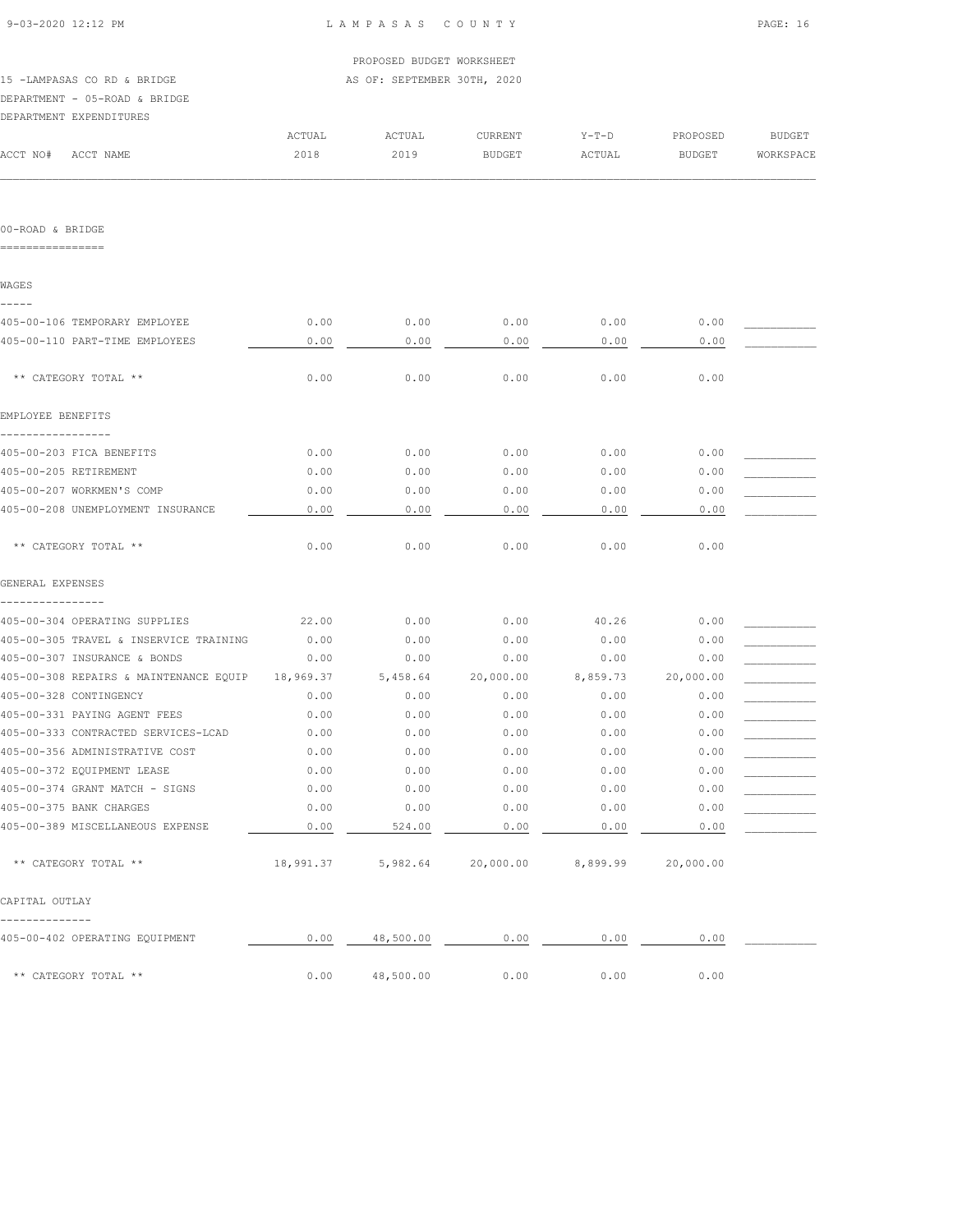## 15 -LAMPASAS CO RD & BRIDGE AS OF: SEPTEMBER 30TH, 2020 DEPARTMENT - 05-ROAD & BRIDGE

|          | DEPARTMENT EXPENDITURES |        |               |               |         |               |               |
|----------|-------------------------|--------|---------------|---------------|---------|---------------|---------------|
|          |                         | ACTUAL | <b>ACTUAL</b> | CURRENT       | $Y-T-D$ | PROPOSED      | <b>BUDGET</b> |
| ACCT NO# | ACCT NAME               | 2018   | 2019          | <b>BUDGET</b> | ACTUAL  | <b>BUDGET</b> | WORKSPACE     |
|          |                         |        |               |               |         |               |               |

| 405-00-500 OPERATING TRANSFERS-OUT     | 21,000.00 | 29,337.00                                                        | 29,337.00 | 29,337.00 | 29,337.00 |  |
|----------------------------------------|-----------|------------------------------------------------------------------|-----------|-----------|-----------|--|
| ** CATEGORY TOTAL **                   | 21,000.00 | 29,337.00                                                        | 29,337.00 | 29,337.00 | 29,337.00 |  |
| CAPITAL LEASE                          |           |                                                                  |           |           |           |  |
| 405-00-903 CAPITAL PURCHAESS - PRINCIP | 0.00      | 0.00                                                             | 0.00      | 0.00      | 0.00      |  |
| 405-00-904 CAPITAL PURCHASES - INTERES | 0.00      | 0.00                                                             | 0.00      | 0.00      | 0.00      |  |
| ** CATEGORY TOTAL **                   | 0.00      | 0.00                                                             | 0.00      | 0.00      | 0.00      |  |
| ** SUB-DEPARTMENT TOTAL **             | 39,991.37 | 83,819.64                                                        | 49,337.00 | 38,236.99 | 49,337.00 |  |
| DEPARTMENT TOTAL<br>$***$<br>* * *     | 39,991.37 | 83,819.64                                                        | 49,337.00 | 38,236.99 | 49,337.00 |  |
| *** FUND TOTAL EXPENDITURES ***        |           | 2,436,382.58 2,466,380.89 2,714,874.00 2,325,699.37 2,617,410.00 |           |           |           |  |

\*\*\* END OF REPORT \*\*\*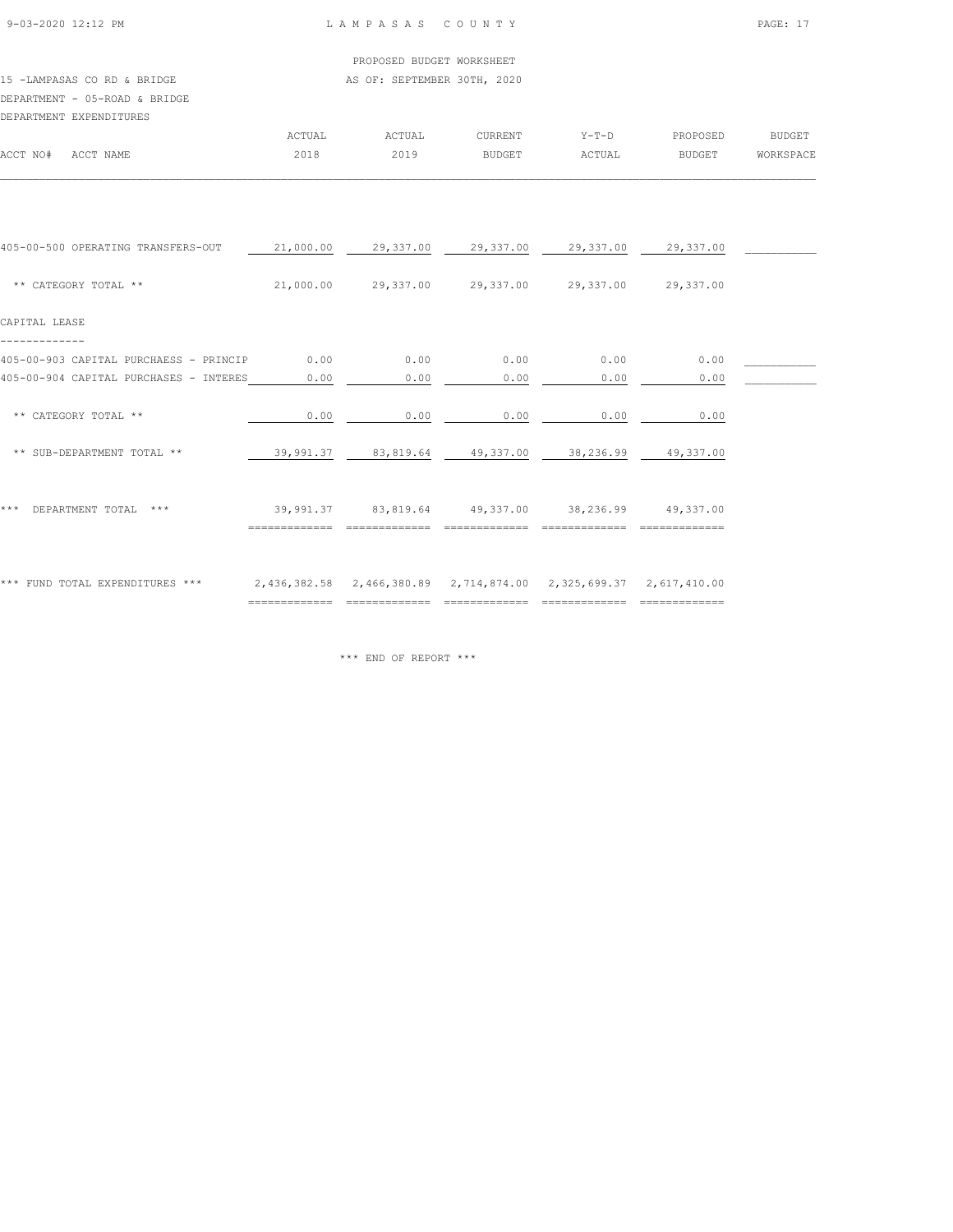| 9-03-2020 12:12 PM |  |
|--------------------|--|

## L A M P A S A S C O U N T Y PAGE: 1

 PROPOSED BUDGET WORKSHEET 16 -LAMPASAS CO F M & L R AS OF: SEPTEMBER 30TH, 2020

FINANCIAL SUMMARY

| ACCT NO#<br>ACCT NAME              | <b>ACTUAL</b><br>2018 | ACTUAL<br>2019    | CURRENT<br><b>BUDGET</b>  | $Y-T-D$<br>ACTUAL          | PROPOSED<br>BUDGET    | <b>BUDGET</b><br>WORKSPACE |
|------------------------------------|-----------------------|-------------------|---------------------------|----------------------------|-----------------------|----------------------------|
| REVENUE SUMMARY                    |                       |                   |                           |                            |                       |                            |
| 00 F M & L R REVENUE               |                       | 3,371.62 4,900.22 |                           | $0.00$ 1,871.09            | 2,000.00              |                            |
| *** TOTAL REVENUE ***              |                       | 3,371.62 4,900.22 |                           | $0.00$ 1,871.09 2,000.00   |                       |                            |
| EXPENDITURE SUMMARY                |                       |                   |                           |                            |                       |                            |
| 01 F M & L R EXPENDITURE           | 0.00                  | 0.00              | 0.00                      | 0.00                       | 2,000.00              |                            |
| *** TOTAL EXPENDITURES ***         | 0.00                  | 0.00              | 0.00<br>=============     | 0.00                       | 2,000.00              |                            |
| REVENUES OVER/(UNDER) EXPENDITURES | 3, 371.62 4, 900.22   |                   | 0.00<br>$=$ ============= | 1,871.09<br>============== | 0.00<br>============= |                            |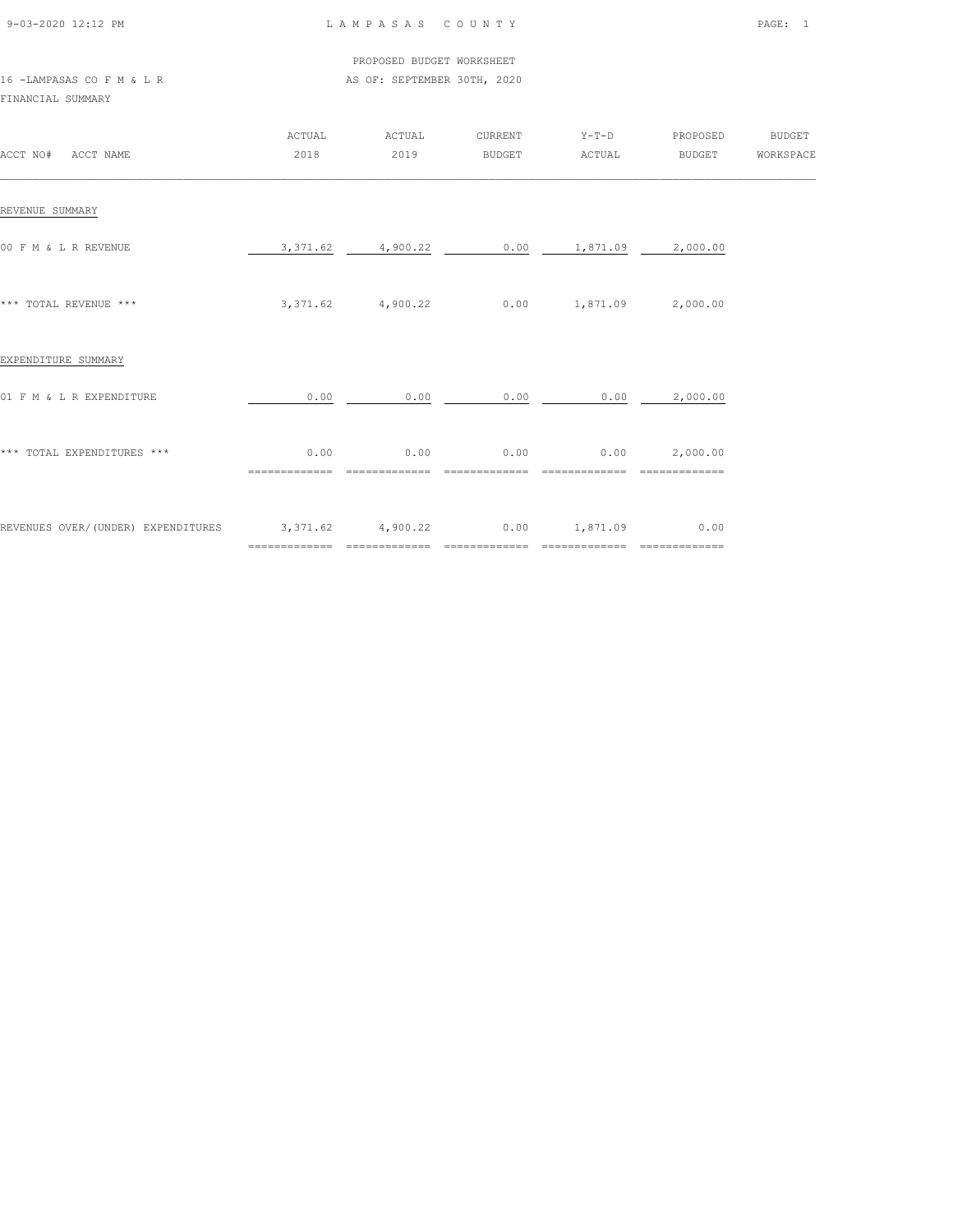16 -LAMPASAS CO F M & L R AS OF: SEPTEMBER 30TH, 2020

## DEPARTMENT - 00 F M & L R REVENUE

| DEPARTMENT REVENUES |                                        |           |          |               |          |               |               |
|---------------------|----------------------------------------|-----------|----------|---------------|----------|---------------|---------------|
|                     |                                        | ACTUAL    | ACTUAL   | CURRENT       | $Y-T-D$  | PROPOSED      | <b>BUDGET</b> |
| ACCT NO#            | ACCT NAME                              | 2018      | 2019     | <b>BUDGET</b> | ACTUAL   | <b>BUDGET</b> | WORKSPACE     |
|                     |                                        |           |          |               |          |               |               |
|                     |                                        |           |          |               |          |               |               |
|                     | 100-00-010 CURRENT AD VALOREM TAXES    | 0.00      | 0.00     | 0.00          | 0.00     | 0.00          |               |
|                     | 100-00-020 DELINOUENT AD VALOREM TAXES | 0.00      | 0.00     | 0.00          | 0.00     | 0.00          |               |
|                     | 100-00-030 PENALTIES & INT. AD VALOREM | 0.00      | 0.00     | 0.00          | 0.00     | 0.00          |               |
|                     | 100-00-099 INTEREST REVENUE            | 3,371.62  | 4,900.22 | 0.00          | 1,871.09 | 2,000.00      |               |
|                     | 100-00-110 LATERAL ROADS               | 0.00      | 0.00     | 0.00          | 0.00     | 0.00          |               |
|                     | 100-00-115 SERIES 1997 LIMITED TAX NOT | 0.00      | 0.00     | 0.00          | 0.00     | 0.00          |               |
|                     | 100-00-123 STATE REIMBURSEMENT         | 0.00      | 0.00     | 0.00          | 0.00     | 0.00          |               |
|                     | 100-00-189 DISCOUNTS TAKEN             | 0.00      | 0.00     | 0.00          | 0.00     | 0.00          |               |
|                     | 100-00-190 MISCELLANEOUS RECEIPTS      | 0.00      | 0.00     | 0.00          | 0.00     | 0.00          |               |
|                     | 200-00-010 OPERATING TRANSFERS-IN      | 0.00      | 0.00     | 0.00          | 0.00     | 0.00          |               |
|                     | ** SUB-DEPARTMENT REVENUE TOTAL **     | 3, 371.62 | 4,900.22 | 0.00          | 1,871.09 | 2,000.00      |               |
|                     | ** DEPARTMENT REVENUE TOTAL **         | 3,371.62  | 4,900.22 | 0.00          | 1,871.09 | 2,000.00      |               |
|                     | *** FUND TOTAL REVENUES ***            | 3,371.62  | 4,900.22 | 0.00          | 1,871.09 | 2,000.00      |               |

============= ============= ============= ============= =============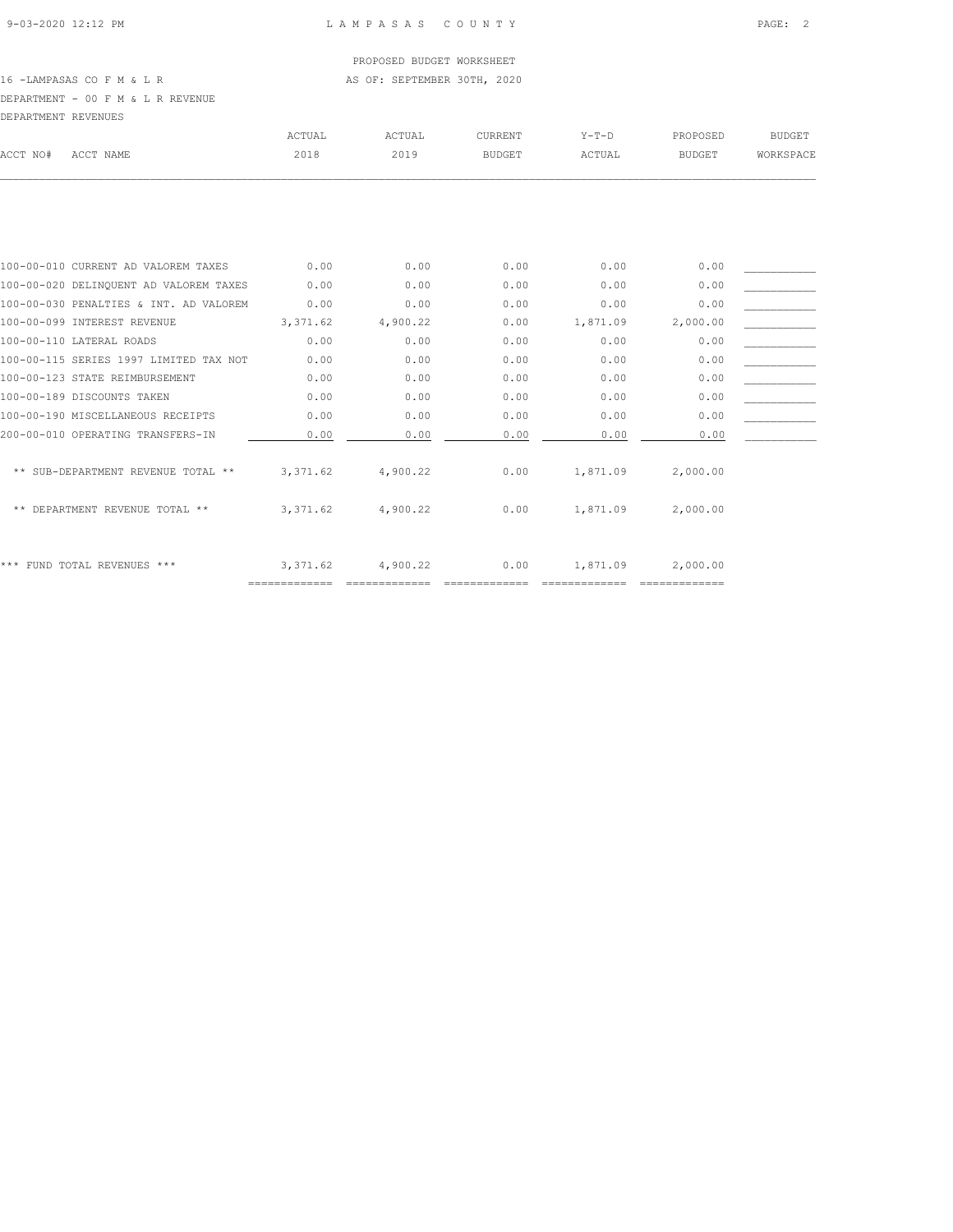|                                       |        | PROPOSED BUDGET WORKSHEET   |               |         |               |           |
|---------------------------------------|--------|-----------------------------|---------------|---------|---------------|-----------|
| 16 - LAMPASAS CO F M & L R            |        | AS OF: SEPTEMBER 30TH, 2020 |               |         |               |           |
| DEPARTMENT - 01 F M & L R EXPENDITURE |        |                             |               |         |               |           |
| DEPARTMENT EXPENDITURES               |        |                             |               |         |               |           |
|                                       | ACTUAL | ACTUAL                      | CURRENT       | $Y-T-D$ | PROPOSED      | BUDGET    |
| ACCT NO#<br>ACCT NAME                 | 2018   | 2019                        | <b>BUDGET</b> | ACTUAL  | <b>BUDGET</b> | WORKSPACE |

 $\mathcal{L} = \{ \mathcal{L} = \{ \mathcal{L} = \{ \mathcal{L} = \{ \mathcal{L} = \{ \mathcal{L} = \{ \mathcal{L} = \{ \mathcal{L} = \{ \mathcal{L} = \{ \mathcal{L} = \{ \mathcal{L} = \{ \mathcal{L} = \{ \mathcal{L} = \{ \mathcal{L} = \{ \mathcal{L} = \{ \mathcal{L} = \{ \mathcal{L} = \{ \mathcal{L} = \{ \mathcal{L} = \{ \mathcal{L} = \{ \mathcal{L} = \{ \mathcal{L} = \{ \mathcal{L} = \{ \mathcal{L} = \{ \mathcal{$ 

| GENERAL EXPENSES                   |                       |                              |                            |               |                                      |  |
|------------------------------------|-----------------------|------------------------------|----------------------------|---------------|--------------------------------------|--|
| 401-00-375 BANK CHARGES            | 0.00                  | 0.00                         | 0.00                       | 0.00          | 0.00                                 |  |
| ** CATEGORY TOTAL **               | 0.00                  | 0.00                         | 0.00                       | 0.00          | 0.00                                 |  |
| CAPITAL OUTLAY                     |                       |                              |                            |               |                                      |  |
| 401-00-408 ROAD RIGHT OF WAY       | 0.00                  | 0.00                         | 0.00                       |               | $0.00$ 2,000.00                      |  |
| 401-00-421 FENCE                   | 0.00                  | 0.00                         | 0.00                       | 0.00          | 0.00                                 |  |
| ** CATEGORY TOTAL **               | 0.00                  | 0.00                         | 0.00                       | 0.00          | 2,000.00                             |  |
| 401-00-500 OPERATING TRANSFERS OUT | 0.00                  | 0.00                         | 0.00                       | 0.00          | 0.00                                 |  |
| ** CATEGORY TOTAL **               | 0.00                  | 0.00                         | 0.00                       | 0.00          | 0.00                                 |  |
| ** SUB-DEPARTMENT TOTAL **         | 0.00                  | 0.00                         | 0.00                       | 0.00          | 2,000.00                             |  |
| *** DEPARTMENT TOTAL ***           | 0.00<br>============= | 0.00<br>$= 2222222222222222$ | 0.00<br>$=$ ============== | 0.00          | 2,000.00                             |  |
| *** FUND TOTAL EXPENDITURES ***    | 0.00<br>============= | 0.00                         | 0.00<br>==============     | ============= | $0.00$ 2,000.00<br>$=$ ============= |  |

\*\*\* END OF REPORT \*\*\*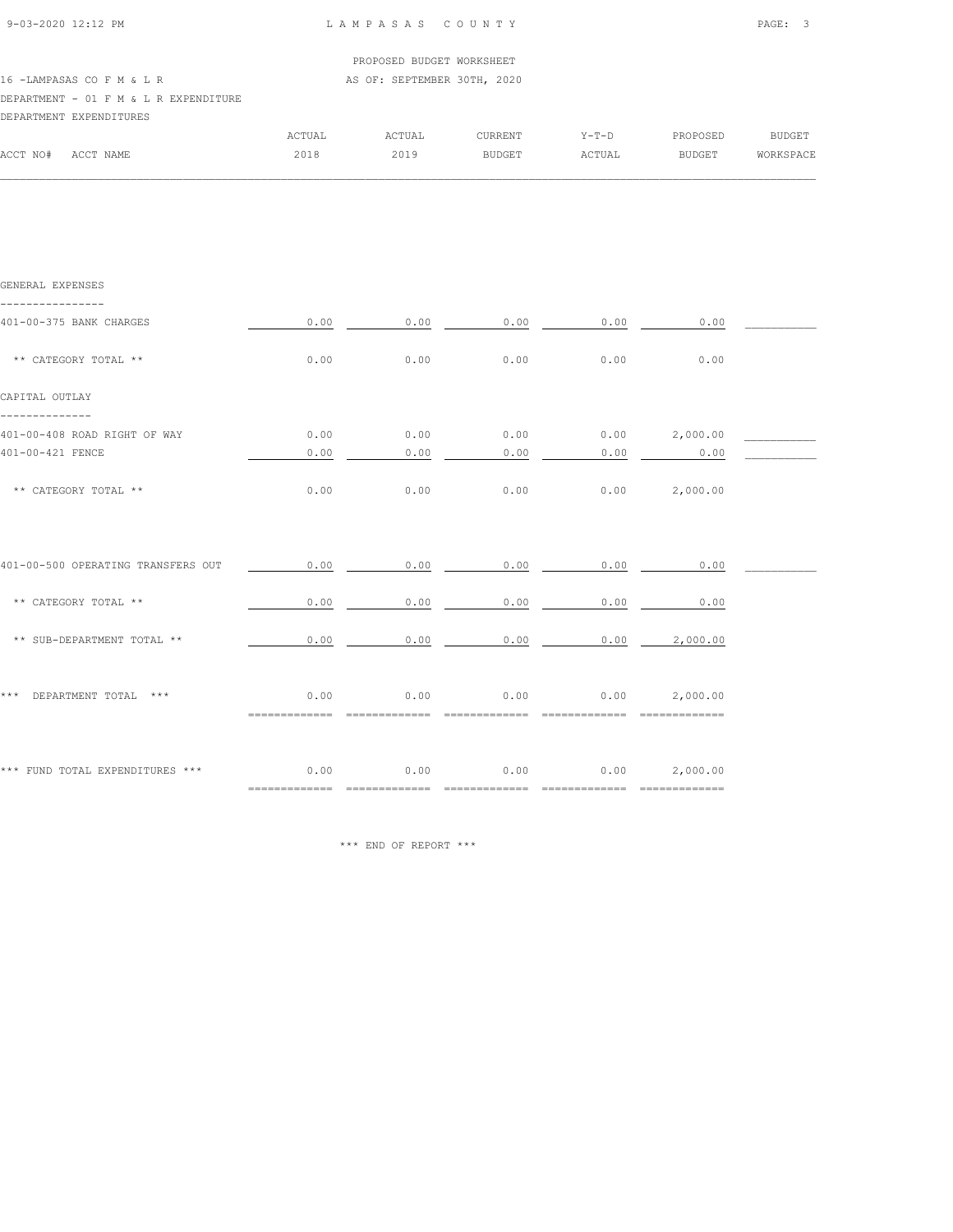| 9-03-2020 12:12 PM |  |
|--------------------|--|

## L A M P A S A S C O U N T Y PAGE: 1

#### PROPOSED BUDGET WORKSHEET 17 -LAMPASAS CO CLEARING ACCT AS OF: SEPTEMBER 30TH, 2020

FINANCIAL SUMMARY

| ACCT NO# ACCT NAME                                              | ACTUAL<br>2018                                     | ACTUAL<br>2019 | BUDGET ACTUAL                               | CURRENT Y-T-D PROPOSED | BUDGET                | <b>BUDGET</b><br>WORKSPACE |
|-----------------------------------------------------------------|----------------------------------------------------|----------------|---------------------------------------------|------------------------|-----------------------|----------------------------|
| REVENUE SUMMARY                                                 |                                                    |                |                                             |                        |                       |                            |
| 00-REVENUE<br>01-EXPENDITURES                                   | 0.00                                               | 0.00           | $1,109.82$ ( $1,109.41$ ) 0.00 0.00<br>0.00 | 0.00                   | 0.00<br>0.00          |                            |
| *** TOTAL REVENUE ***                                           | $1,109.82$ ( $1,109.41$ ) 0.00 0.00                |                |                                             |                        | 0.00                  |                            |
| EXPENDITURE SUMMARY                                             |                                                    |                |                                             |                        |                       |                            |
| 01-EXPENDITURES                                                 | 8, 331.35 35.72                                    |                | 0.00                                        | 0.00                   | 0.00                  |                            |
| *** TOTAL EXPENDITURES ***                                      | 8,331.35 35.72 0.00<br>============= ============= |                |                                             | 0.00<br>=============  | 0.00<br>============= |                            |
| REVENUES OVER/(UNDER) EXPENDITURES ( 7,221.53) ( 1,145.13) 0.00 |                                                    |                |                                             | 0.00                   | 0.00                  |                            |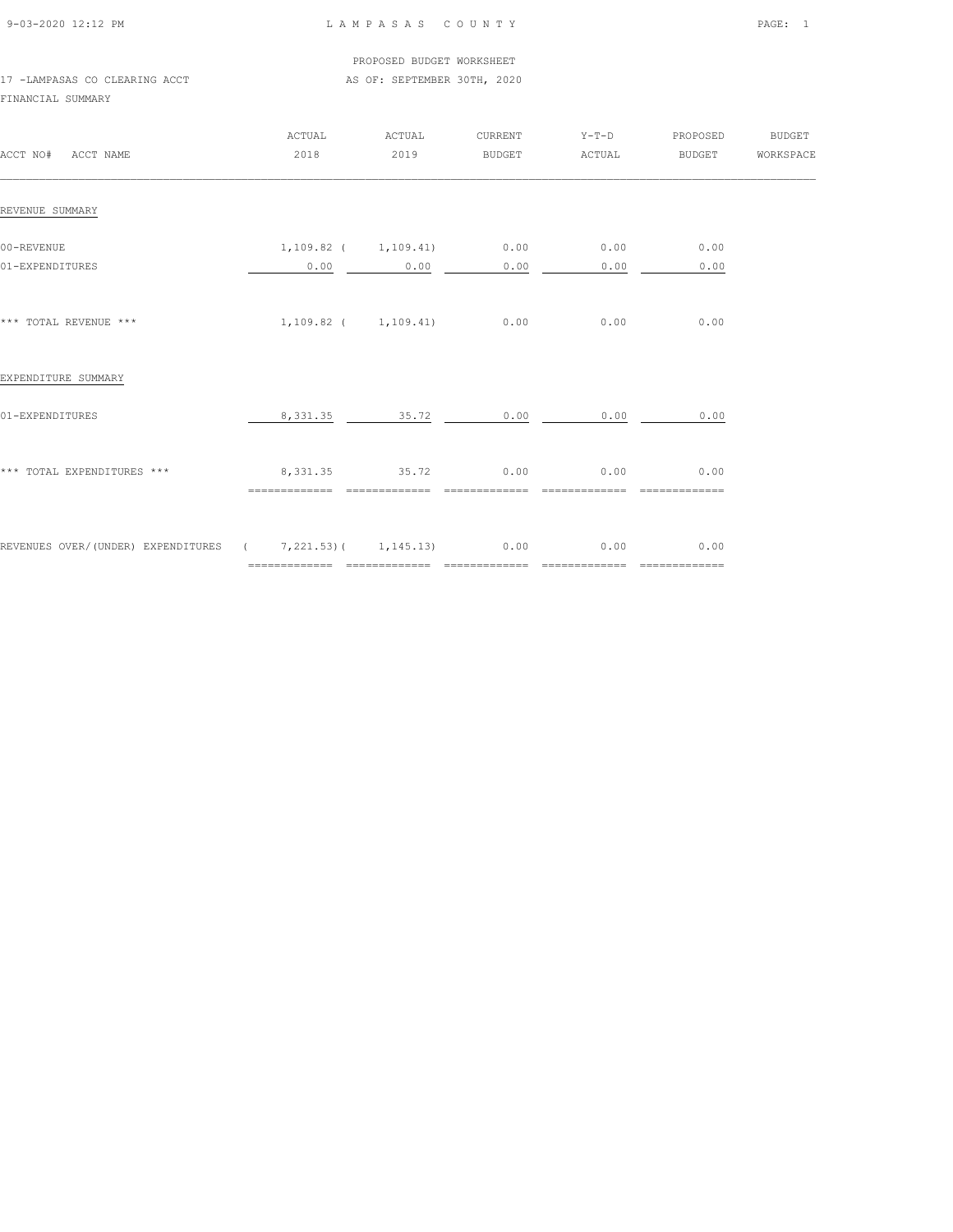## PROPOSED BUDGET WORKSHEET 17 -LAMPASAS CO CLEARING ACCT AS OF: SEPTEMBER 30TH, 2020 DEPARTMENT - 00-REVENUE DEPARTMENT REVENUES ACTUAL ACTUAL CURRENT Y-T-D PROPOSED BUDGET ACCT NO# ACCT NAME 2018 2019 BUDGET ACTUAL BUDGET WORKSPACE  $\mathcal{L} = \{ \mathcal{L} = \{ \mathcal{L} = \{ \mathcal{L} = \{ \mathcal{L} = \{ \mathcal{L} = \{ \mathcal{L} = \{ \mathcal{L} = \{ \mathcal{L} = \{ \mathcal{L} = \{ \mathcal{L} = \{ \mathcal{L} = \{ \mathcal{L} = \{ \mathcal{L} = \{ \mathcal{L} = \{ \mathcal{L} = \{ \mathcal{L} = \{ \mathcal{L} = \{ \mathcal{L} = \{ \mathcal{L} = \{ \mathcal{L} = \{ \mathcal{L} = \{ \mathcal{L} = \{ \mathcal{L} = \{ \mathcal{$

| 100-00-099 INTEREST REVENUE        | 0.00       | 0.00      | 0.00 | 0.00 | 0.00 |  |
|------------------------------------|------------|-----------|------|------|------|--|
| 100-00-190 MISCELLANEOUS RECEIPTS  | 1,109.82   | 1,109.41) | 0.00 | 0.00 | 0.00 |  |
| ** SUB-DEPARTMENT REVENUE TOTAL ** | 1,109.82 ( | 1,109.41) | 0.00 | 0.00 | 0.00 |  |
| ** DEPARTMENT REVENUE TOTAL **     | 1,109.82   | 1,109.41) | 0.00 | 0.00 | 0.00 |  |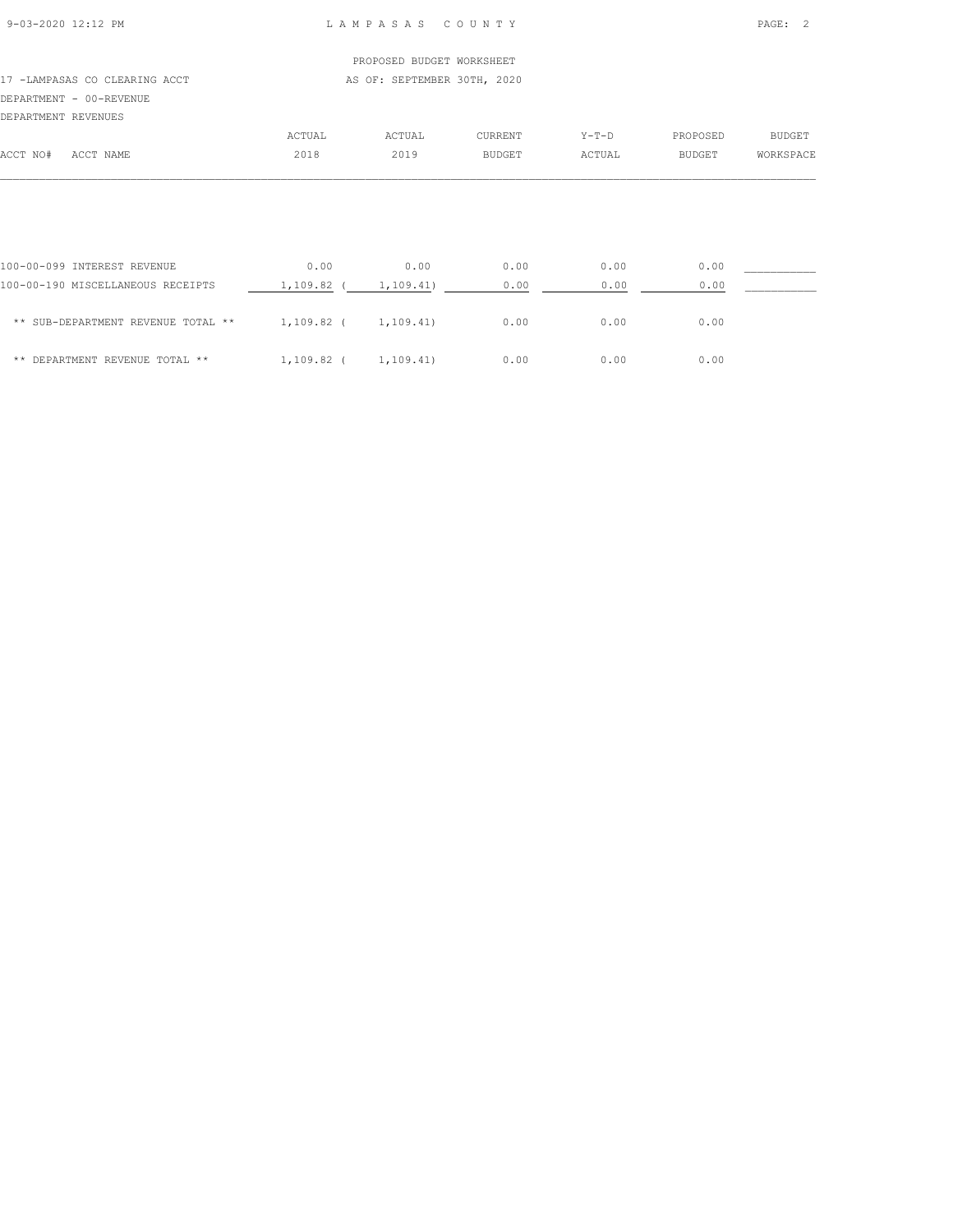| 9-03-2020 12:12 PM |  |
|--------------------|--|

|                               |         | PROPOSED BUDGET WORKSHEET   |         |       |  |
|-------------------------------|---------|-----------------------------|---------|-------|--|
| 17 -LAMPASAS CO CLEARING ACCT |         | AS OF: SEPTEMBER 30TH, 2020 |         |       |  |
| DEPARTMENT - 01-EXPENDITURES  |         |                             |         |       |  |
| DEPARTMENT REVENUES           |         |                             |         |       |  |
|                               | ACTUAL. | ACTIJAI.                    | CURRENT | Y-T-D |  |

|          |             | ACTUAL | ACTUAL | CURRENT       | $Y - T - D$ | PROPOSED<br>$ -$ | <b>BUDGET</b> |
|----------|-------------|--------|--------|---------------|-------------|------------------|---------------|
| ACCT NO# | ユーワ<br>NAME | 2018   | 2019   | <b>BUDGET</b> | ACTUAL      | <b>BUDGET</b>    | WORKSPACE     |
|          |             |        |        |               |             |                  |               |

| *** FUND TOTAL REVENUES ***        | 1,109.82 ( | 1,109.41) | 0.00 | 0.00 | 0.00 |  |
|------------------------------------|------------|-----------|------|------|------|--|
|                                    |            |           |      |      |      |  |
| ** DEPARTMENT REVENUE TOTAL **     | 0.00       | 0.00      | 0.00 | 0.00 | 0.00 |  |
| ** SUB-DEPARTMENT REVENUE TOTAL ** | 0.00       | 0.00      | 0.00 | 0.00 | 0.00 |  |
| 201-00-010 OPERATING TRANSFER - IN | 0.00       | 0.00      | 0.00 | 0.00 | 0.00 |  |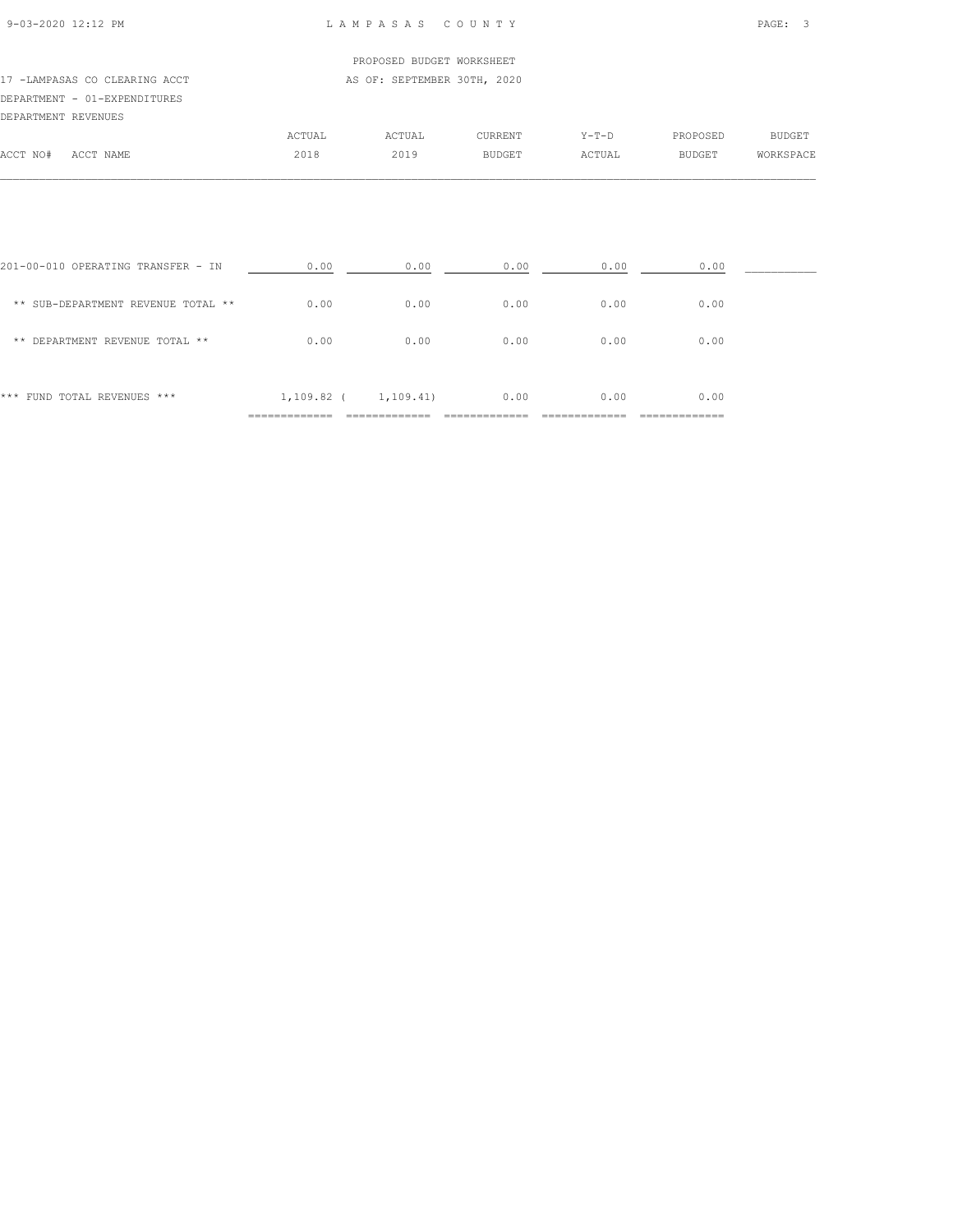| 9-03-2020 12:12 PM            |        | LAMPASAS COUNTY             |               |         |          | PAGE: 4   |
|-------------------------------|--------|-----------------------------|---------------|---------|----------|-----------|
|                               |        | PROPOSED BUDGET WORKSHEET   |               |         |          |           |
| 17 -LAMPASAS CO CLEARING ACCT |        | AS OF: SEPTEMBER 30TH, 2020 |               |         |          |           |
| DEPARTMENT - 01-EXPENDITURES  |        |                             |               |         |          |           |
| DEPARTMENT EXPENDITURES       |        |                             |               |         |          |           |
|                               | ACTUAL | ACTUAL                      | CURRENT       | $Y-T-D$ | PROPOSED | BUDGET    |
| ACCT NO#<br>ACCT NAME         | 2018   | 2019                        | <b>BUDGET</b> | ACTUAL  | BUDGET   | WORKSPACE |
|                               |        |                             |               |         |          |           |
|                               |        |                             |               |         |          |           |
|                               |        |                             |               |         |          |           |

| GENERAL EXPENSES                   |                               |                  |         |      |                |  |
|------------------------------------|-------------------------------|------------------|---------|------|----------------|--|
| 401-00-375 BANK CHARGES            | 1.00                          | 36.00            | 0.00    | 0.00 | 0.00           |  |
| 401-00-389 MISCELLANEOUS EXPENSE   | $131.34$ ) (                  | 0.28             | 0.00    | 0.00 | 0.00           |  |
| ** CATEGORY TOTAL **               | $\left($<br>130.34)           | 35.72            | 0.00    | 0.00 | 0.00           |  |
|                                    |                               |                  |         |      |                |  |
| 401-00-500 OPERATING TRANSFERS-OUT | 8,461.69                      | 0.00             | 0.00    | 0.00 | 0.00           |  |
| ** CATEGORY TOTAL **               | 8,461.69                      | 0.00             | 0.00    | 0.00 | 0.00           |  |
| ** SUB-DEPARTMENT TOTAL **         | 8,331.35                      | 35.72            | 0.00    | 0.00 | 0.00           |  |
| * * *<br>DEPARTMENT TOTAL ***      | 8,331.35                      | 35.72            | 0.00    | 0.00 | 0.00           |  |
|                                    |                               |                  |         |      |                |  |
| *** FUND TOTAL EXPENDITURES ***    | 8,331.35                      | 35.72            | 0.00    | 0.00 | 0.00           |  |
|                                    | $=$ = = = = = = = = = = = = = | $=$ ============ | ------- |      | ============== |  |

\*\*\* END OF REPORT \*\*\*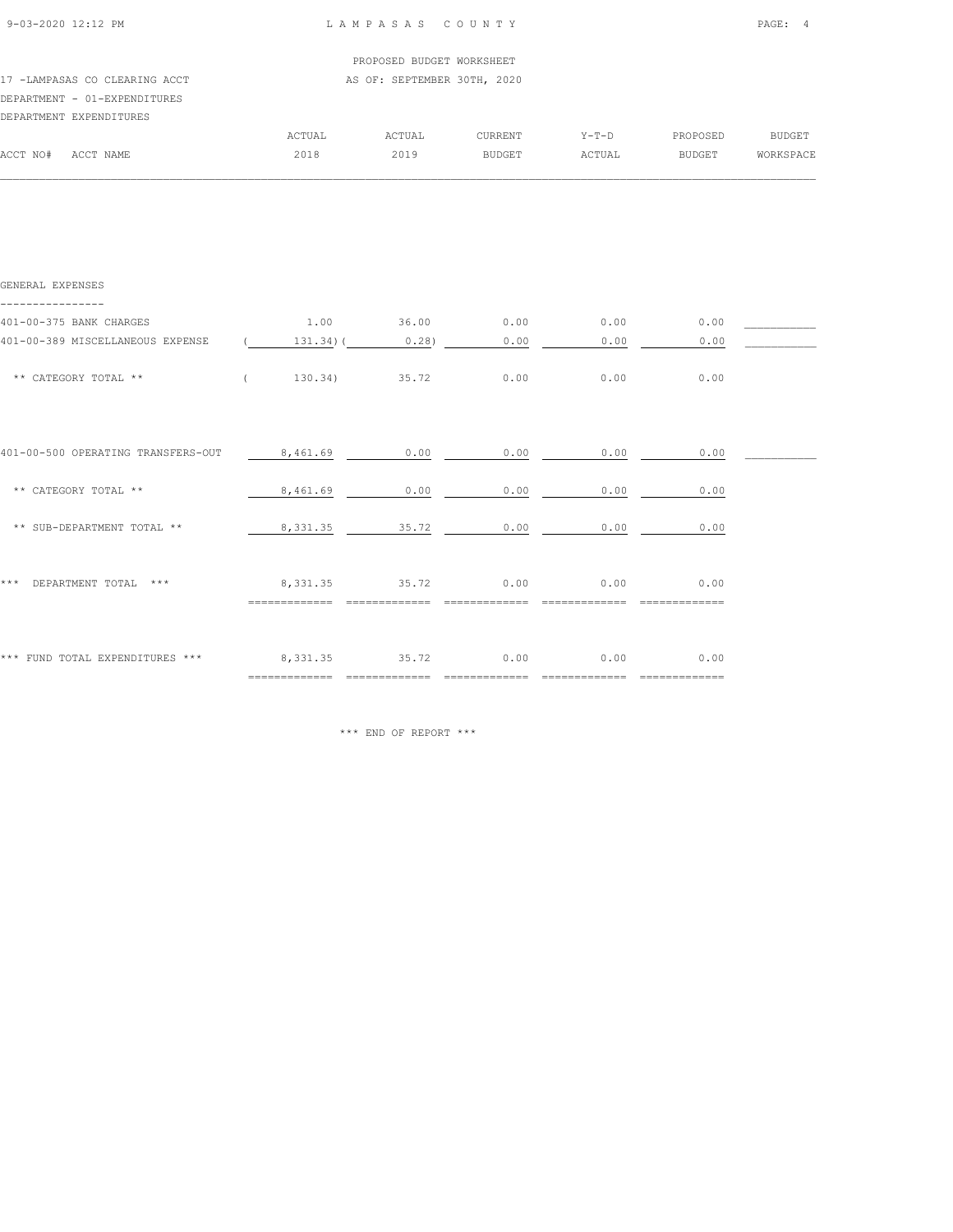| 9-03-2020 12:12 PM |  |
|--------------------|--|

## LAMPASAS COUNTY PAGE: 1

 PROPOSED BUDGET WORKSHEET 19 -LAMPASAS CO ADULT PROB **AS OF: SEPTEMBER 30TH, 2020** 

## FINANCIAL SUMMARY

| ACCT NO# ACCT NAME                               | ACTUAL<br>2018         | ACTUAL<br>2019         | CURRENT                | $Y-T-D$<br>BUDGET ACTUAL | PROPOSED                              | <b>BUDGET</b><br>BUDGET WORKSPACE |
|--------------------------------------------------|------------------------|------------------------|------------------------|--------------------------|---------------------------------------|-----------------------------------|
| REVENUE SUMMARY                                  |                        |                        |                        |                          |                                       |                                   |
| 00-REVENUE                                       | 373.13                 | 969.05                 |                        | $0.00$ 124.46            | 0.00                                  |                                   |
| *** TOTAL REVENUE ***                            |                        | 373.13 969.05          |                        | $0.00$ 124.46            | 0.00                                  |                                   |
| EXPENDITURE SUMMARY                              |                        |                        |                        |                          |                                       |                                   |
| 01-EXPENDITURES                                  | 0.00                   | 0.00                   | 0.00                   | 0.00                     | 0.00                                  |                                   |
| *** TOTAL EXPENDITURES ***                       | 0.00<br>============== | 0.00<br>============== | 0.00<br>============== | 0.00<br>==============   | 0.00<br>$=$ = = = = = = = = = = = = = |                                   |
| REVENUES OVER/(UNDER) EXPENDITURES 373.13 969.05 | =============          | ==============         | 0.00                   | 124.46<br>============== | 0.00<br>=============                 |                                   |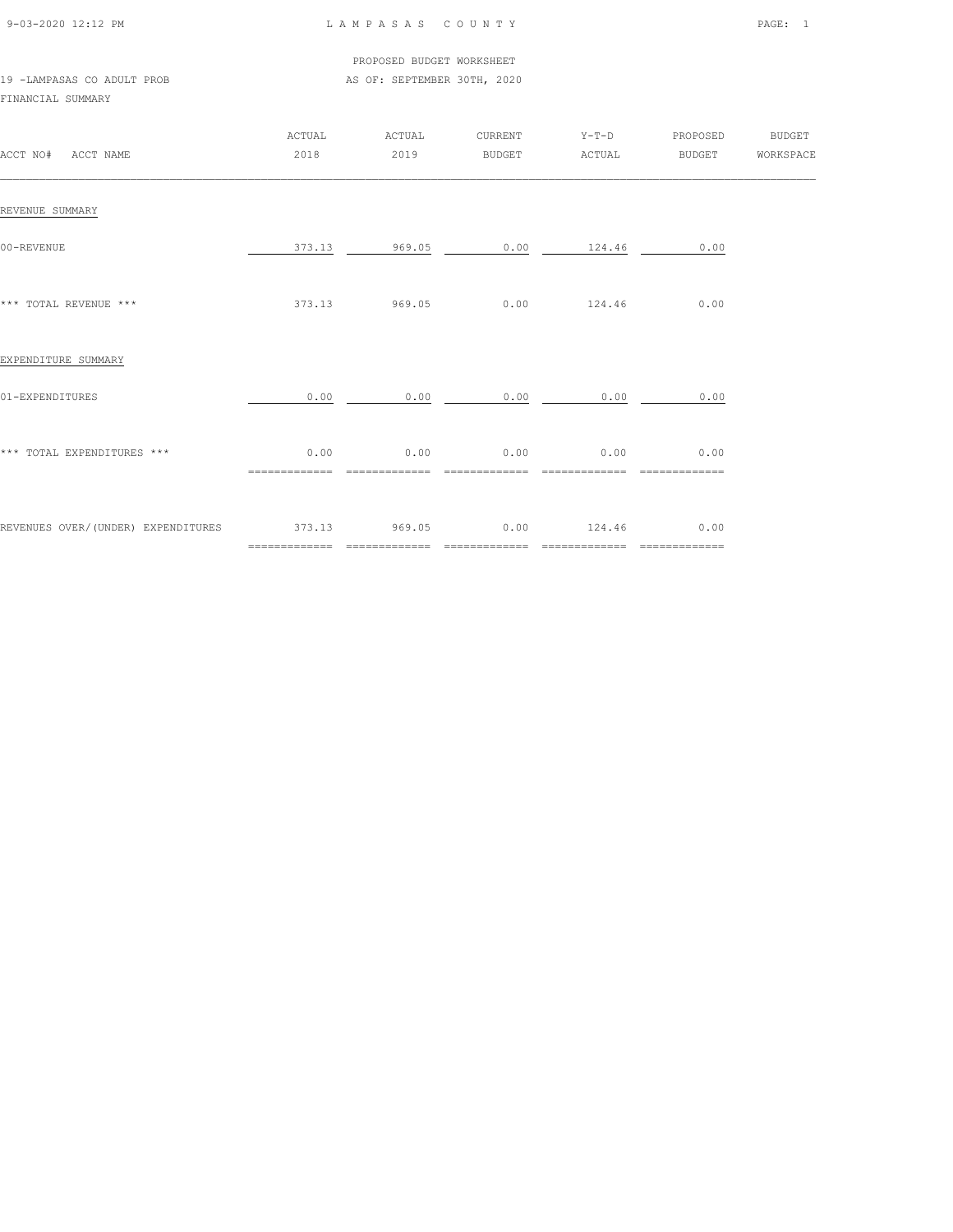## PROPOSED BUDGET WORKSHEET 19 -LAMPASAS CO ADULT PROB **AS OF: SEPTEMBER 30TH, 2020** DEPARTMENT - 00-REVENUE

| DEPARTMENT REVENUES |           |        |        |         |         |          |           |
|---------------------|-----------|--------|--------|---------|---------|----------|-----------|
|                     |           | ACTUAL | ACTUAL | CURRENT | $Y-T-D$ | PROPOSED | BUDGET    |
| ACCT NO#            | ACCT NAME | 2018   | 2019   | BUDGET  | ACTUAL  | BUDGET   | WORKSPACE |
|                     |           |        |        |         |         |          |           |
|                     |           |        |        |         |         |          |           |

| *** FUND TOTAL REVENUES ***        | 373.13 | 969.05 | 0.00 | 124.46 | 0.00 |  |
|------------------------------------|--------|--------|------|--------|------|--|
| DEPARTMENT REVENUE TOTAL **<br>**  | 373.13 | 969.05 | 0.00 | 124.46 | 0.00 |  |
| ** SUB-DEPARTMENT REVENUE TOTAL ** | 373.13 | 969.05 | 0.00 | 124.46 | 0.00 |  |
| 200-00-010 OPERATING TRANSFERS IN  | 0.00   | 0.00   | 0.00 | 0.00   | 0.00 |  |
| 100-00-190 MISCELLANEOUS           | 113.00 | 0.00   | 0.00 | 0.00   | 0.00 |  |
| 100-00-099 INTEREST REVENUE        | 260.13 | 969.05 | 0.00 | 124.46 | 0.00 |  |
|                                    |        |        |      |        |      |  |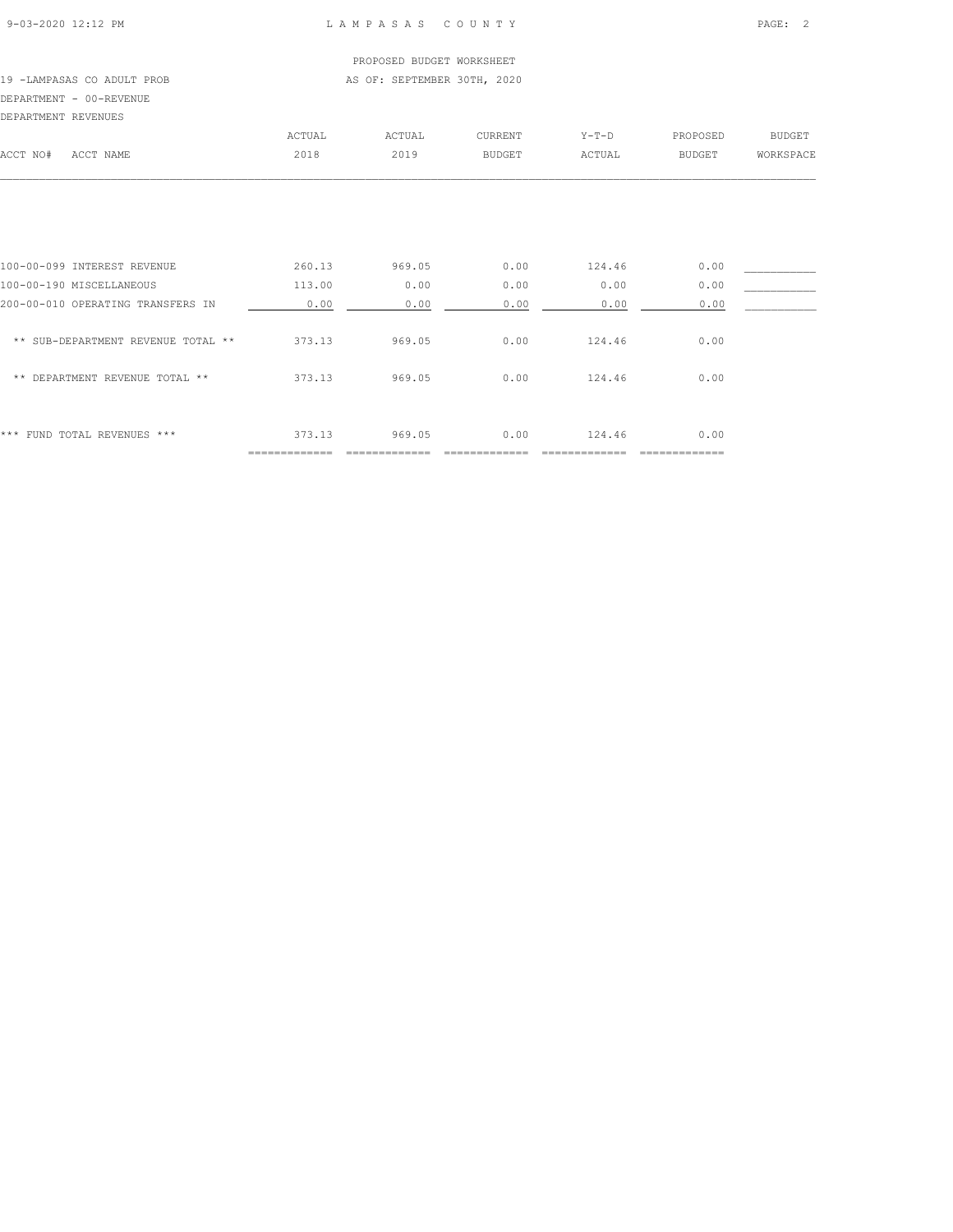|                              |        | PROPOSED BUDGET WORKSHEET   |                |         |          |           |
|------------------------------|--------|-----------------------------|----------------|---------|----------|-----------|
| 19 -LAMPASAS CO ADULT PROB   |        | AS OF: SEPTEMBER 30TH, 2020 |                |         |          |           |
| DEPARTMENT - 01-EXPENDITURES |        |                             |                |         |          |           |
| DEPARTMENT EXPENDITURES      |        |                             |                |         |          |           |
|                              | ACTUAL | ACTUAL                      | <b>CURRENT</b> | $Y-T-D$ | PROPOSED | BUDGET    |
| ACCT NO#<br>ACCT NAME        | 2018   | 2019                        | <b>BUDGET</b>  | ACTUAL  | BUDGET   | WORKSPACE |

 $\mathcal{L} = \{ \mathcal{L} = \{ \mathcal{L} = \{ \mathcal{L} = \{ \mathcal{L} = \{ \mathcal{L} = \{ \mathcal{L} = \{ \mathcal{L} = \{ \mathcal{L} = \{ \mathcal{L} = \{ \mathcal{L} = \{ \mathcal{L} = \{ \mathcal{L} = \{ \mathcal{L} = \{ \mathcal{L} = \{ \mathcal{L} = \{ \mathcal{L} = \{ \mathcal{L} = \{ \mathcal{L} = \{ \mathcal{L} = \{ \mathcal{L} = \{ \mathcal{L} = \{ \mathcal{L} = \{ \mathcal{L} = \{ \mathcal{$ 

| GENERAL EXPENSES                   |                        |      |              |      |                  |  |
|------------------------------------|------------------------|------|--------------|------|------------------|--|
| 401-00-375 BANK CHARGES            | 0.00                   |      | 0.00<br>0.00 | 0.00 | 0.00             |  |
| ** CATEGORY TOTAL **               | 0.00                   | 0.00 | 0.00         | 0.00 | 0.00             |  |
|                                    |                        |      |              |      |                  |  |
| 401-00-500 OPERATING TRANSFERS-OUT | 0.00                   | 0.00 | 0.00         | 0.00 | 0.00             |  |
| ** CATEGORY TOTAL **               | 0.00                   | 0.00 | 0.00         | 0.00 | 0.00             |  |
| ** SUB-DEPARTMENT TOTAL **         | 0.00                   | 0.00 | 0.00         | 0.00 | 0.00             |  |
| ***<br>DEPARTMENT TOTAL ***        | 0.00                   | 0.00 | 0.00         | 0.00 | 0.00             |  |
| *** FUND TOTAL EXPENDITURES ***    | 0.00<br>============== | 0.00 | 0.00         | 0.00 | 0.00<br>======== |  |

\*\*\* END OF REPORT \*\*\*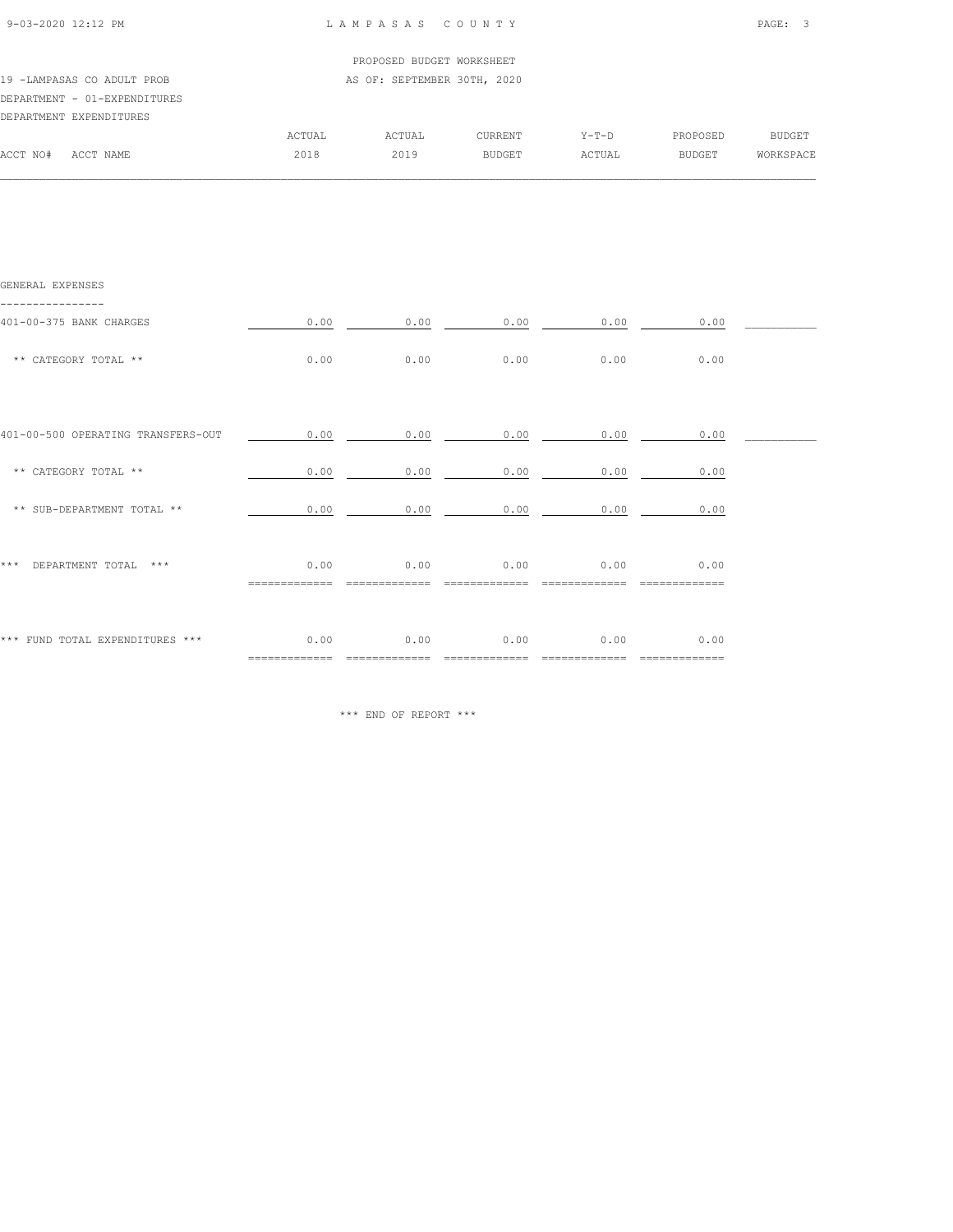| 9-03-2020 12:12 PM |  |
|--------------------|--|
|                    |  |

## LAMPASAS COUNTY PAGE: 1

 PROPOSED BUDGET WORKSHEET 20 -LAMPASAS CO LAW LIBRARY **AS OF: SEPTEMBER 30TH, 2020** 

FINANCIAL SUMMARY

| ACCT NO#<br>ACCT NAME              | ACTUAL<br>2018            | ACTUAL<br>2019                                   | CURRENT<br><b>BUDGET</b>           | $Y-T-D$<br>ACTUAL           | PROPOSED<br>BUDGET                    | <b>BUDGET</b><br>WORKSPACE |
|------------------------------------|---------------------------|--------------------------------------------------|------------------------------------|-----------------------------|---------------------------------------|----------------------------|
| REVENUE SUMMARY                    |                           |                                                  |                                    |                             |                                       |                            |
| 00-LAW LIBRARY REVENUE             | 15,810.02                 | 16,534.38                                        | 11,550.00                          | 15,505.84                   | 12,000.00                             |                            |
| *** TOTAL REVENUE ***              |                           | 15,810.02    16,534.38    11,550.00    15,505.84 |                                    |                             | 12,000.00                             |                            |
| EXPENDITURE SUMMARY                |                           |                                                  |                                    |                             |                                       |                            |
| 01-LAW LIBRARY EXPENSES            | 10,428.00                 | 12,672.92                                        | 12,000.00                          | 4,113.00                    | 12,000.00                             |                            |
| *** TOTAL EXPENDITURES ***         | 10,428.00                 | 12,672.92 12,000.00                              | ==============                     | 4,113.00                    | 12,000.00                             |                            |
| REVENUES OVER/(UNDER) EXPENDITURES | 5,382.02<br>============= | =============                                    | 3,861.46 (450.00)<br>============= | 11,392.84<br>============== | 0.00<br>$=$ = = = = = = = = = = = = = |                            |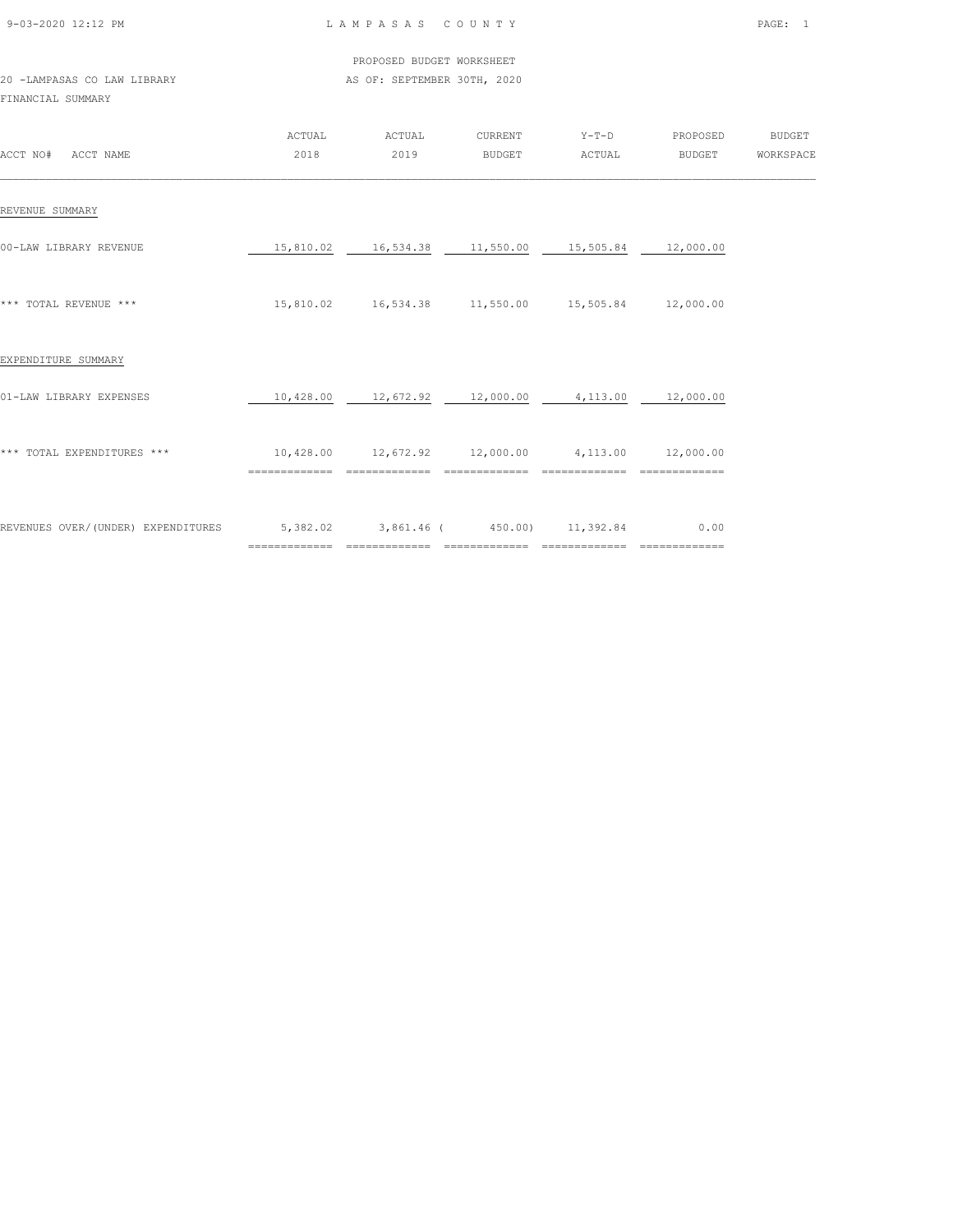#### PROPOSED BUDGET WORKSHEET 20 -LAMPASAS CO LAW LIBRARY **AS OF: SEPTEMBER 30TH, 2020**

## DEPARTMENT - 00-LAW LIBRARY REVENUE

|          | DEPARTMENT REVENUES |        |        |         |         |          |           |
|----------|---------------------|--------|--------|---------|---------|----------|-----------|
|          |                     | ACTUAL | ACTUAL | CURRENT | $Y-T-D$ | PROPOSED | BUDGET    |
| ACCT NO# | ACCT NAME           | 2018   | 2019   | BUDGET  | ACTUAL  | BUDGET   | WORKSPACE |
|          |                     |        |        |         |         |          |           |
|          |                     |        |        |         |         |          |           |
|          |                     |        |        |         |         |          |           |
|          |                     |        |        |         |         |          |           |
|          |                     |        |        |         |         |          |           |

| ***<br>FUND TOTAL REVENUES ***     | 15,810.02 | 16,534.38 | 11,550.00 | 15,505.84 | 12,000.00 |  |
|------------------------------------|-----------|-----------|-----------|-----------|-----------|--|
| DEPARTMENT REVENUE TOTAL **<br>**  | 15,810.02 | 16,534.38 | 11,550.00 | 15,505.84 | 12,000.00 |  |
| ** SUB-DEPARTMENT REVENUE TOTAL ** | 15,810.02 | 16,534.38 | 11,550.00 | 15,505.84 | 12,000.00 |  |
| 200-00-010 OPERATING TRANSFERS IN  | 0.00      | 0.00      | 0.00      | 0.00      | 0.00      |  |
| 100-00-190 MISCELLANEOUS RECEIPTS  | 0.00      | 0.00      | 0.00      | 0.00      | 0.00      |  |
| 100-00-106 COUNTY CLERK            | 5,215.00  | 5,180.00  | 4,000.00  | 4,270.00  | 4,225.00  |  |
| 100-00-099 INTEREST REVENUE        | 200.02    | 489.30    | 50.00     | 207.84    | 50.00     |  |
| 100-00-094 DISTRICT CLERK          | 10,395.00 | 10,865.08 | 7,500.00  | 11,028.00 | 7,725.00  |  |
|                                    |           |           |           |           |           |  |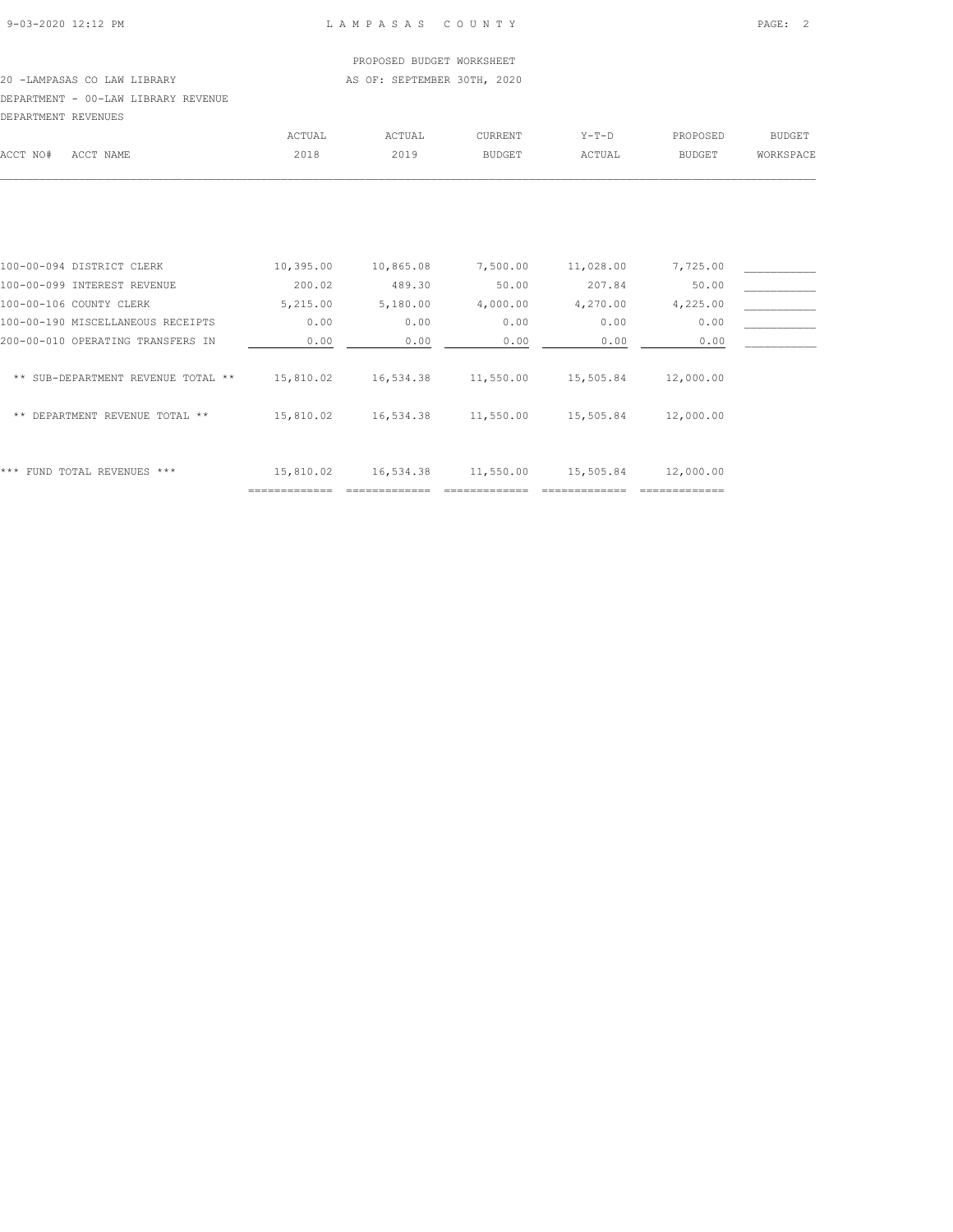| 9-03-2020 12:12 PM |  |
|--------------------|--|

 $\mathcal{L} = \{ \mathcal{L} = \{ \mathcal{L} = \{ \mathcal{L} = \{ \mathcal{L} = \{ \mathcal{L} = \{ \mathcal{L} = \{ \mathcal{L} = \{ \mathcal{L} = \{ \mathcal{L} = \{ \mathcal{L} = \{ \mathcal{L} = \{ \mathcal{L} = \{ \mathcal{L} = \{ \mathcal{L} = \{ \mathcal{L} = \{ \mathcal{L} = \{ \mathcal{L} = \{ \mathcal{L} = \{ \mathcal{L} = \{ \mathcal{L} = \{ \mathcal{L} = \{ \mathcal{L} = \{ \mathcal{L} = \{ \mathcal{$ 

| PROPOSED BUDGET WORKSHEET<br>AS OF: SEPTEMBER 30TH, 2020<br>20 -LAMPASAS CO LAW LIBRARY<br>DEPARTMENT - 01-LAW LIBRARY EXPENSES<br>DEPARTMENT EXPENDITURES<br>ACTUAL<br>BUDGET<br><b>ACTUAL</b><br><b>CURRENT</b><br>PROPOSED<br>$Y-T-D$<br>2018<br>2019<br>ACCT NO#<br>ACTUAL<br>BUDGET<br>ACCT NAME<br>BUDGET |  |  |  |                  |
|-----------------------------------------------------------------------------------------------------------------------------------------------------------------------------------------------------------------------------------------------------------------------------------------------------------------|--|--|--|------------------|
|                                                                                                                                                                                                                                                                                                                 |  |  |  |                  |
|                                                                                                                                                                                                                                                                                                                 |  |  |  |                  |
|                                                                                                                                                                                                                                                                                                                 |  |  |  |                  |
|                                                                                                                                                                                                                                                                                                                 |  |  |  |                  |
|                                                                                                                                                                                                                                                                                                                 |  |  |  |                  |
|                                                                                                                                                                                                                                                                                                                 |  |  |  | <b>WORKSPACE</b> |

| GENERAL EXPENSES                  |           |                                                            |                                                |      |      |  |
|-----------------------------------|-----------|------------------------------------------------------------|------------------------------------------------|------|------|--|
| 401-00-354 LAW LIBRARY            |           | $10,428.00$ $12,672.92$ $12,000.00$ $4,113.00$ $12,000.00$ |                                                |      |      |  |
| 401-00-375 BANK CHARGES           | 0.00      | 0.00                                                       | 0.00                                           | 0.00 | 0.00 |  |
| ** CATEGORY TOTAL **              |           | $10,428.00$ $12,672.92$ $12,000.00$ $4,113.00$ $12,000.00$ |                                                |      |      |  |
| 401-00-500 OPERATING TRANSFER-OUT | 0.00      | 0.00                                                       | 0.00                                           | 0.00 | 0.00 |  |
| ** CATEGORY TOTAL **              | 0.00      | 0.00                                                       | 0.00                                           | 0.00 | 0.00 |  |
| ** SUB-DEPARTMENT TOTAL **        | 10,428.00 |                                                            | $12,672.92$ $12,000.00$ $4,113.00$ $12,000.00$ |      |      |  |
| DEPARTMENT TOTAL ***<br>* * *     |           | $10,428.00$ $12,672.92$ $12,000.00$ $4,113.00$ $12,000.00$ |                                                |      |      |  |
| *** FUND TOTAL EXPENDITURES ***   |           | $10,428.00$ $12,672.92$ $12,000.00$ $4,113.00$ $12,000.00$ |                                                |      |      |  |

\*\*\* END OF REPORT \*\*\*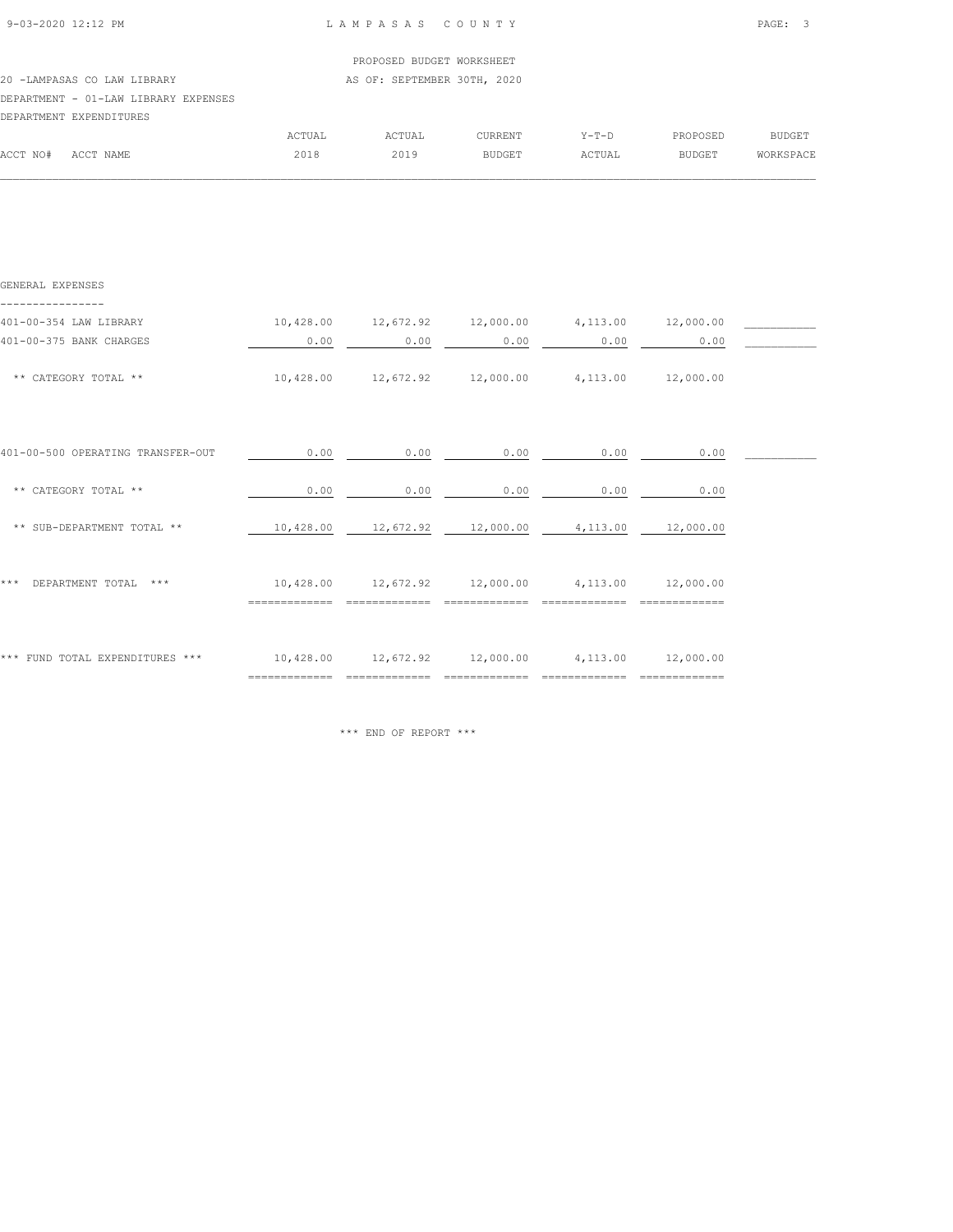| 9-03-2020 12:13 PM |  |
|--------------------|--|

L A M P A S A S C O U N T Y PAGE: 1

 PROPOSED BUDGET WORKSHEET 22 -LAMPASAS CO DOG ORDINANCE AS OF: SEPTEMBER 30TH, 2020

FINANCIAL SUMMARY

| ACCT NO#<br>ACCT NAME              | ACTUAL<br>2018                                            | ACTUAL<br>2019                                         | CURRENT<br><b>BUDGET</b> | $Y-T-D$<br>ACTUAL | PROPOSED<br>BUDGET                    | <b>BUDGET</b><br>WORKSPACE |
|------------------------------------|-----------------------------------------------------------|--------------------------------------------------------|--------------------------|-------------------|---------------------------------------|----------------------------|
| REVENUE SUMMARY                    |                                                           |                                                        |                          |                   |                                       |                            |
| 00-DOG ORDINANCE REVENUE           | 4,942.68                                                  | 4,459.35                                               | 3,000.00                 | 4,877.34          | 3,200.00                              |                            |
| *** TOTAL REVENUE ***              |                                                           | $4,942.68$ $4,459.35$ $3,000.00$ $4,877.34$ $3,200.00$ |                          |                   |                                       |                            |
| EXPENDITURE SUMMARY                |                                                           |                                                        |                          |                   |                                       |                            |
| 01-DOG ORDINANCE EXPENSE           | 0.00                                                      | 4,730.00                                               | 200.00                   | 0.00              | 3,200.00                              |                            |
| *** TOTAL EXPENDITURES ***         | 0.00                                                      | 4,730.00                                               | 200.00                   |                   | $0.00$ $3,200.00$                     |                            |
| REVENUES OVER/(UNDER) EXPENDITURES | $4,942.68$ ( 270.65) 2,800.00 $4,877.34$<br>============= | ==============                                         | $- - - - - -$            | ==========        | 0.00<br>$=$ = = = = = = = = = = = = = |                            |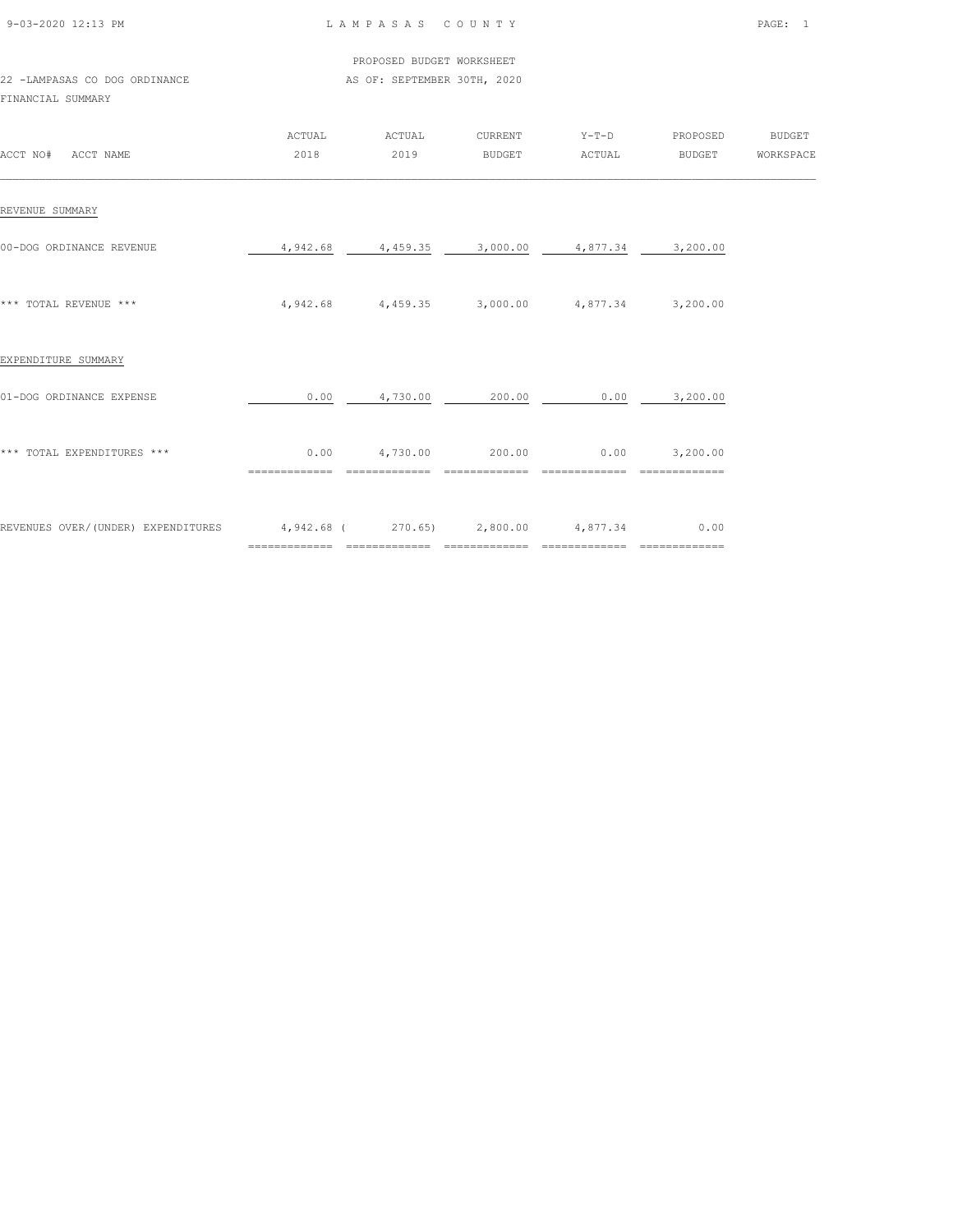#### PROPOSED BUDGET WORKSHEET 22 -LAMPASAS CO DOG ORDINANCE AS OF: SEPTEMBER 30TH, 2020

## DEPARTMENT - 00-DOG ORDINANCE REVENUE

| DEPARTMENT REVENUES |           |        |        |         |         |          |           |
|---------------------|-----------|--------|--------|---------|---------|----------|-----------|
|                     |           | ACTUAL | ACTUAL | CURRENT | $Y-T-D$ | PROPOSED | BUDGET    |
| ACCT NO#            | ACCT NAME | 2018   | 2019   | BUDGET  | ACTUAL  | BUDGET   | WORKSPACE |
|                     |           |        |        |         |         |          |           |
|                     |           |        |        |         |         |          |           |

| * * *<br>FUND TOTAL REVENUES ***      | 4,942.68 | 4,459.35 | 3,000.00 | 4,877.34 | 3,200.00 |  |
|---------------------------------------|----------|----------|----------|----------|----------|--|
| $* *$<br>DEPARTMENT REVENUE TOTAL **  | 4,942.68 | 4,459.35 | 3,000.00 | 4,877.34 | 3,200.00 |  |
| SUB-DEPARTMENT REVENUE TOTAL **<br>** | 4,942.68 | 4,459.35 | 3,000.00 | 4,877.34 | 3,200.00 |  |
| 100-00-101 DOG LICENSES               | 4,606.50 | 3,687.50 | 3,000.00 | 4,583.50 | 3,200.00 |  |
| 100-00-099 INTEREST REVENUE           | 336.18   | 771.85   | 0.00     | 293.84   | 0.00     |  |
| 100-00-001 BEGINNING FUND BALANCE     | 0.00     | 0.00     | 0.00     | 0.00     | 0.00     |  |
|                                       |          |          |          |          |          |  |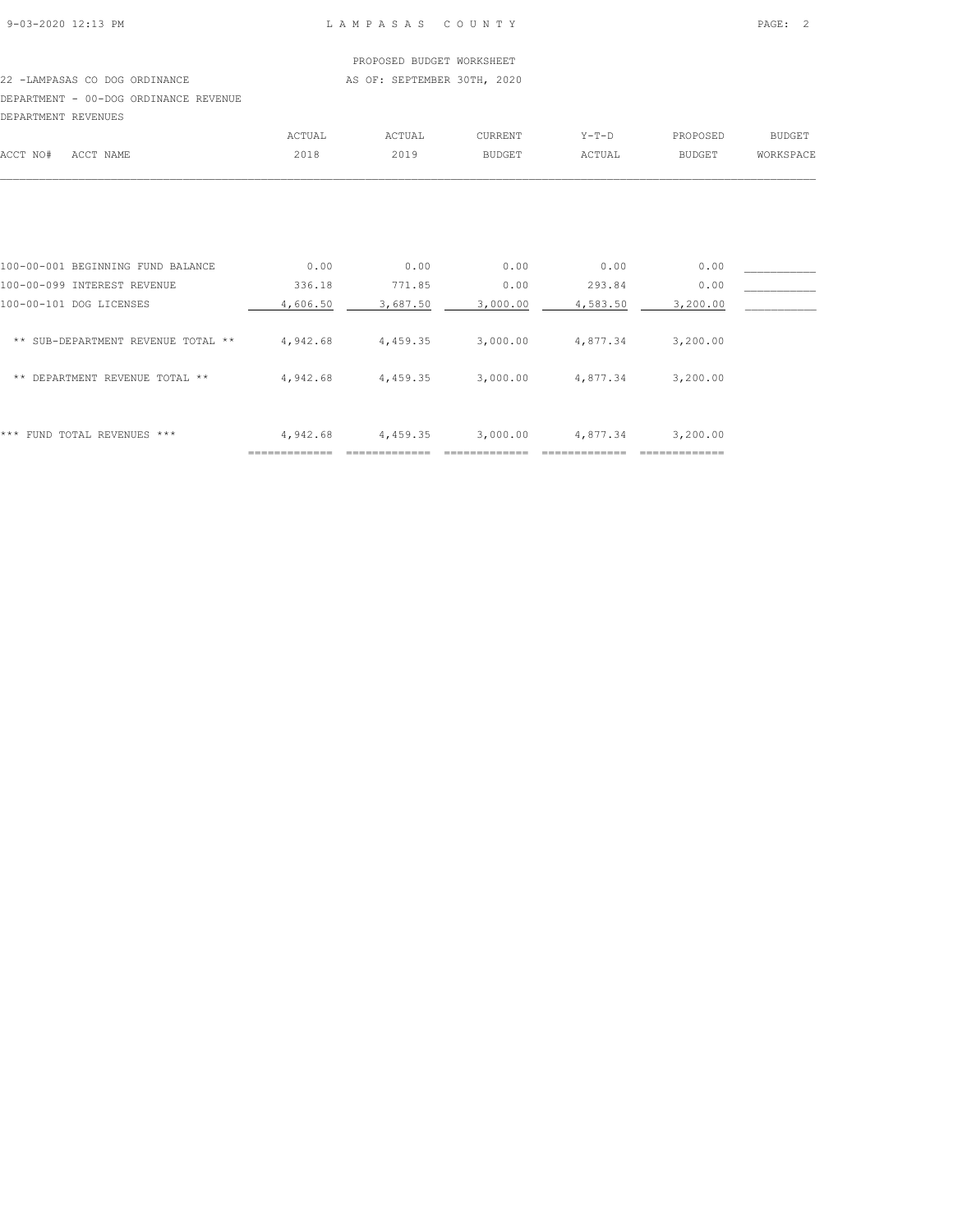| ACCT NO#                | ACCT NAME                             | 2018   | 2019                        | BUDGET         | ACTUAL  | <b>BUDGET</b> | <b>WORKSPACE</b> |
|-------------------------|---------------------------------------|--------|-----------------------------|----------------|---------|---------------|------------------|
|                         |                                       | ACTUAL | ACTUAL                      | <b>CURRENT</b> | $Y-T-D$ | PROPOSED      | BUDGET           |
| DEPARTMENT EXPENDITURES |                                       |        |                             |                |         |               |                  |
|                         | DEPARTMENT - 01-DOG ORDINANCE EXPENSE |        |                             |                |         |               |                  |
|                         | 22 -LAMPASAS CO DOG ORDINANCE         |        | AS OF: SEPTEMBER 30TH, 2020 |                |         |               |                  |
|                         |                                       |        | PROPOSED BUDGET WORKSHEET   |                |         |               |                  |
| 9-03-2020 12:13 PM      |                                       |        | LAMPASAS COUNTY             |                |         |               | PAGE: 3          |
|                         |                                       |        |                             |                |         |               |                  |

| GENERAL EXPENSES                     |                               |                        |                 |                                     |                             |  |
|--------------------------------------|-------------------------------|------------------------|-----------------|-------------------------------------|-----------------------------|--|
| 401-00-304 DOG ORDINANCE             | 0.00                          |                        |                 |                                     | $0.00$ 200.00 0.00 3,200.00 |  |
| 401-00-375 BANK CHARGES              | 0.00                          | 0.00                   | 0.00            | 0.00                                | 0.00                        |  |
| ** CATEGORY TOTAL **                 | 0.00                          | 0.00                   | 200.00          | 0.00                                | 3,200.00                    |  |
| CAPITAL OUTLAY                       |                               |                        |                 |                                     |                             |  |
| 401-00-402 OPERATING EQUIPMENT       | 0.00                          | 4,730.00               | 0.00            | 0.00                                | 0.00                        |  |
| ** CATEGORY TOTAL **                 | 0.00                          | 4,730.00               | 0.00            | 0.00                                | 0.00                        |  |
|                                      |                               |                        |                 |                                     |                             |  |
| 401-00-500 OPERATING TRANSFER-OUT    | 0.00                          | 0.00                   | 0.00            | 0.00                                | 0.00                        |  |
| ** CATEGORY TOTAL **                 | 0.00                          | 0.00                   | 0.00            | 0.00                                | 0.00                        |  |
| ** SUB-DEPARTMENT TOTAL **           | 0.00                          |                        | 4,730.00 200.00 | 0.00                                | 3,200.00                    |  |
| * * *<br>DEPARTMENT TOTAL ***        |                               | $0.00$ 4,730.00 200.00 |                 |                                     | $0.00$ $3.200.00$           |  |
|                                      | ==============                | =============          | --------------- | ---------------                     | ==============              |  |
|                                      |                               |                        |                 |                                     |                             |  |
| *** FUND TOTAL EXPENDITURES *** 0.00 | $=$ = = = = = = = = = = = = = | 4,730.00 200.00        | ==============  | $0.00$ $3,200.00$<br>============== |                             |  |

\*\*\* END OF REPORT \*\*\*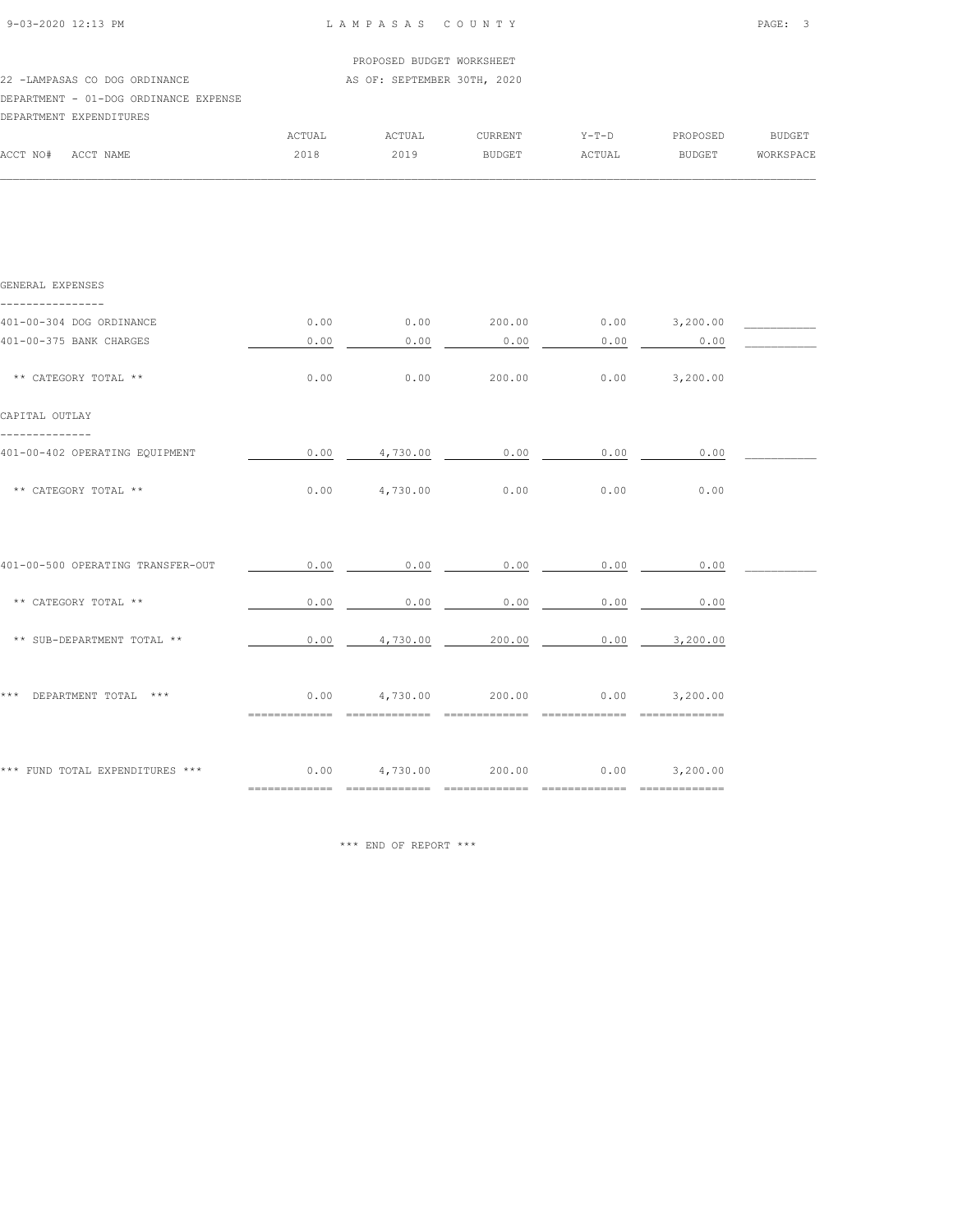| 9-03-2020 12:13 PM |  |
|--------------------|--|

#### PROPOSED BUDGET WORKSHEET 25 -CONSTRUCTION FUND **AS OF: SEPTEMBER 30TH, 2020**

#### FINANCIAL SUMMARY

| ACCT NO#<br>ACCT NAME                                                                       | ACTUAL<br>2018 | ACTUAL<br>2019                                                  | CURRENT<br><b>BUDGET</b> | $Y-T-D$<br>ACTUAL                | PROPOSED<br><b>BUDGET</b> | <b>BUDGET</b><br>WORKSPACE |
|---------------------------------------------------------------------------------------------|----------------|-----------------------------------------------------------------|--------------------------|----------------------------------|---------------------------|----------------------------|
| REVENUE SUMMARY                                                                             |                |                                                                 |                          |                                  |                           |                            |
| 00-DEPT REVENUE<br>01-DEPT EXPENSE                                                          | 0.00           | 9,798,092.39 210,547.24<br>0.00                                 | 0.00                     | $0.00$ 24, 418.21 1, 000, 000.00 | $0.00$ 0.00               |                            |
| *** TOTAL REVENUE ***                                                                       |                | 9,798,092.39 210,547.24                                         |                          | $0.00$ 24, 418.21 1, 000, 000.00 |                           |                            |
| EXPENDITURE SUMMARY                                                                         |                |                                                                 |                          |                                  |                           |                            |
| 01-DEPT EXPENSE                                                                             |                | 5,097,359.89 10,516,938.47 363,057.00 1,928,610.20 1,000,000.00 |                          |                                  |                           |                            |
| *** TOTAL EXPENDITURES ***                                                                  |                | 5,097,359.89 10,516,938.47 363,057.00 1,928,610.20 1,000,000.00 |                          |                                  |                           |                            |
| REVENUES OVER/(UNDER) EXPENDITURES 4,700,732.50 (10,306,391.23) (363,057.00) (1,904,191.99) |                |                                                                 |                          |                                  | 0.00                      |                            |

============= ============= ============= ============= =============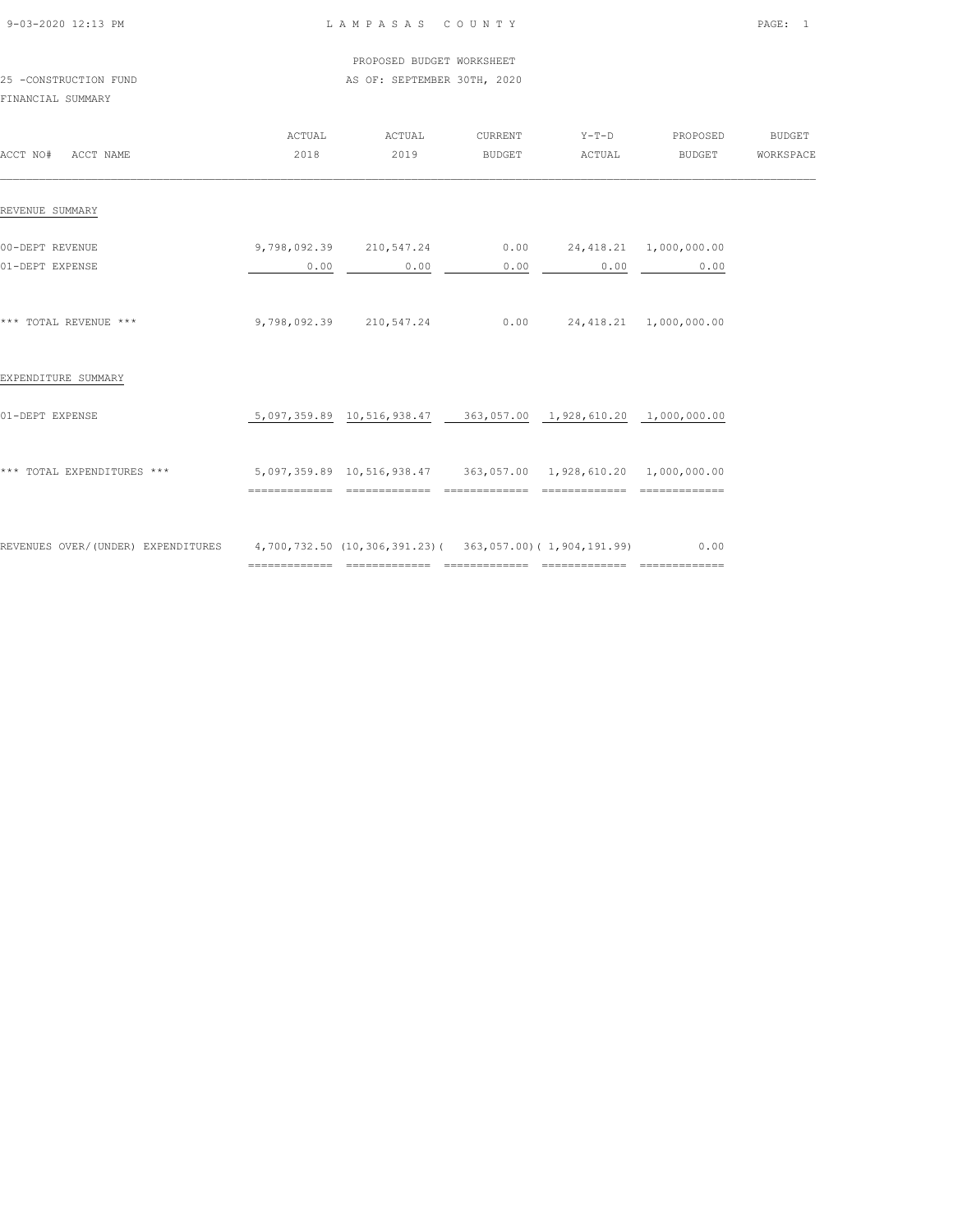#### 25 -CONSTRUCTION FUND **AS OF: SEPTEMBER 30TH, 2020**

PROPOSED BUDGET WORKSHEET

#### DEPARTMENT - 00-DEPT REVENUE

#### DEPARTMENT REVENUES

| DEFARIMENT KEVENUES |           |        |        |               |         |               |               |
|---------------------|-----------|--------|--------|---------------|---------|---------------|---------------|
|                     |           | ™CTUAL | ↑CTUAL | CURRENT       | $Y-T-D$ | PROPOSED      | <b>BUDGET</b> |
| ACCT NO#            | ACCT NAME | 2018   | 2019   | <b>BUDGET</b> | ACTUAL  | <b>BUDGET</b> | WORKSPACE     |
|                     |           |        |        |               |         |               |               |

| 00-DEPT REVENUE                        |              |            |      |            |              |  |
|----------------------------------------|--------------|------------|------|------------|--------------|--|
| 100-00-001 BEGINNING FUND BALANCE      | 0.00         | 0.00       | 0.00 | 0.00       | 1,000,000.00 |  |
| 100-00-099 INTEREST REVENUE            | 202, 472.99  | 210,547.24 | 0.00 | 24, 418.21 | 0.00         |  |
| 100-00-125 LIMITED TAX GO BOND 2018    | 8,740,000.00 | 0.00       | 0.00 | 0.00       | 0.00         |  |
| 100-00-190 MISCELLANEOUS               | 0.00         | 0.00       | 0.00 | 0.00       | 0.00         |  |
| 200-00-001 OTHER RESOURCE - TAX NOTE   | 653, 442.40  | 0.00       | 0.00 | 0.00       | 0.00         |  |
| 200-00-010 OPERATING TRANSFER-IN       | 202, 177.00  | 0.00       | 0.00 | 0.00       | 0.00         |  |
| ** SUB-DEPARTMENT REVENUE TOTAL **     | 9,798,092.39 | 210,547.24 | 0.00 | 24,418.21  | 1,000,000.00 |  |
| 01-DEPT EXPENSE                        |              |            |      |            |              |  |
| 100-01-099 INTEREST REVENUE            | 0.00         | 0.00       | 0.00 | 0.00       | 0.00         |  |
| 200-01-001 OTHER RESOURCE-ANIMAL SHELT | 0.00         | 0.00       | 0.00 | 0.00       | 0.00         |  |
| ** SUB-DEPARTMENT REVENUE TOTAL **     | 0.00         | 0.00       | 0.00 | 0.00       | 0.00         |  |

\*\* DEPARTMENT REVENUE TOTAL \*\* 9,798,092.39 210,547.24 0.00 24,418.21 1,000,000.00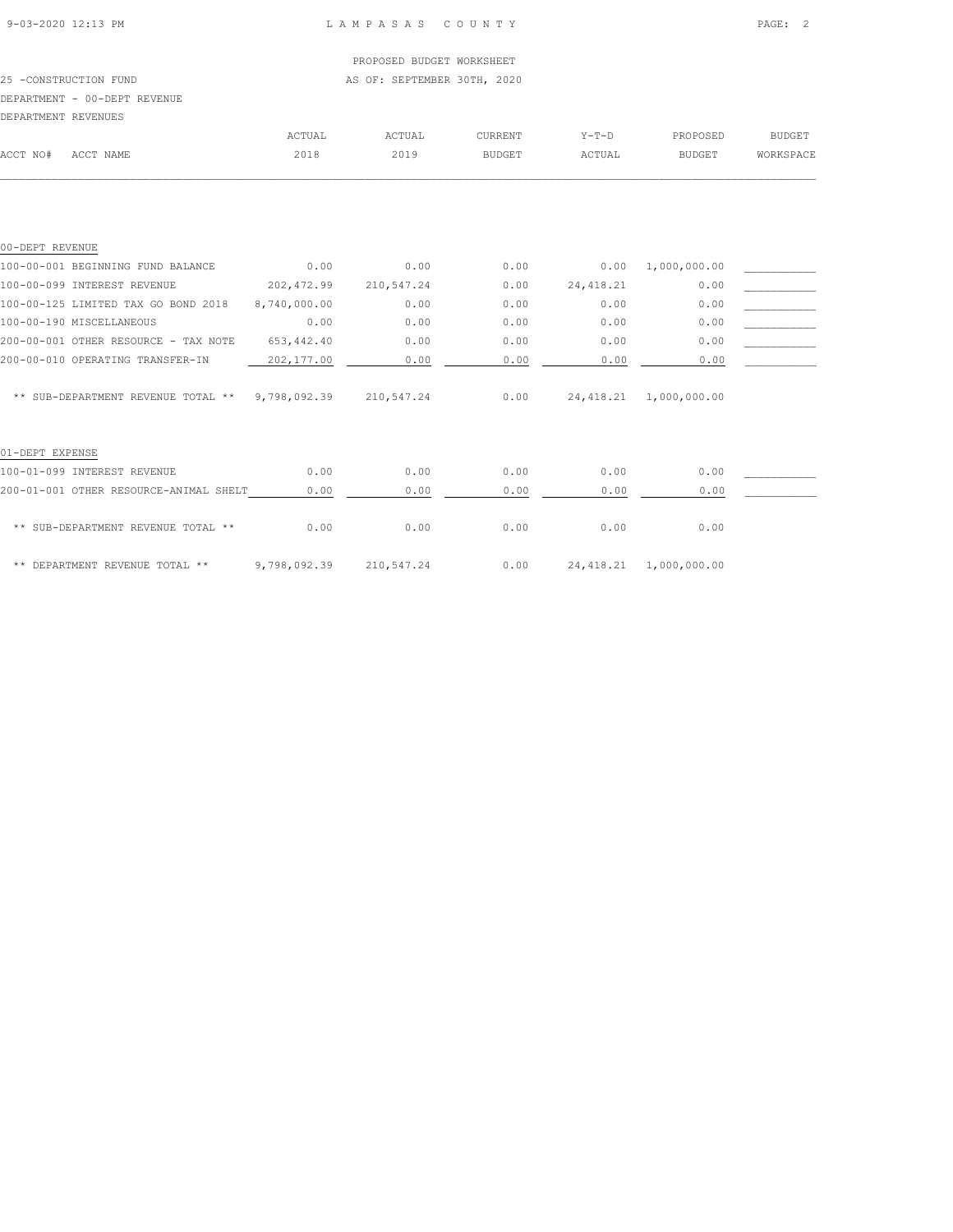| 9-03-2020 12:13 PM |  |
|--------------------|--|
|                    |  |

## PROPOSED BUDGET WORKSHEET 25 -CONSTRUCTION FUND AS OF: SEPTEMBER 30TH, 2020 DEPARTMENT - 01-DEPT EXPENSE DEPARTMENT REVENUES ACTUAL ACTUAL CURRENT Y-T-D PROPOSED BUDGET ACCT NO# ACCT NAME 2018 2019 BUDGET ACTUAL BUDGET WORKSPACE  $\mathcal{L} = \{ \mathcal{L} = \{ \mathcal{L} = \{ \mathcal{L} = \{ \mathcal{L} = \{ \mathcal{L} = \{ \mathcal{L} = \{ \mathcal{L} = \{ \mathcal{L} = \{ \mathcal{L} = \{ \mathcal{L} = \{ \mathcal{L} = \{ \mathcal{L} = \{ \mathcal{L} = \{ \mathcal{L} = \{ \mathcal{L} = \{ \mathcal{L} = \{ \mathcal{L} = \{ \mathcal{L} = \{ \mathcal{L} = \{ \mathcal{L} = \{ \mathcal{L} = \{ \mathcal{L} = \{ \mathcal{L} = \{ \mathcal{$

| 00-DEPT REVENUE                    |                                                 |                             |      |           |                                                |  |
|------------------------------------|-------------------------------------------------|-----------------------------|------|-----------|------------------------------------------------|--|
| $201 - 00 - 000$                   | 0.00                                            | 0.00                        | 0.00 | 0.00      | 0.00                                           |  |
| ** SUB-DEPARTMENT REVENUE TOTAL ** | 0.00                                            | 0.00                        | 0.00 | 0.00      | 0.00                                           |  |
| ** DEPARTMENT REVENUE TOTAL **     | 0.00                                            | 0.00                        | 0.00 | 0.00      | 0.00                                           |  |
| * * *<br>FUND TOTAL REVENUES ***   | 9,798,092.39<br>-------------<br>-------------- | 210,547.24<br>------------- | 0.00 | 24,418.21 | 1,000,000.00<br>_____________<br>_____________ |  |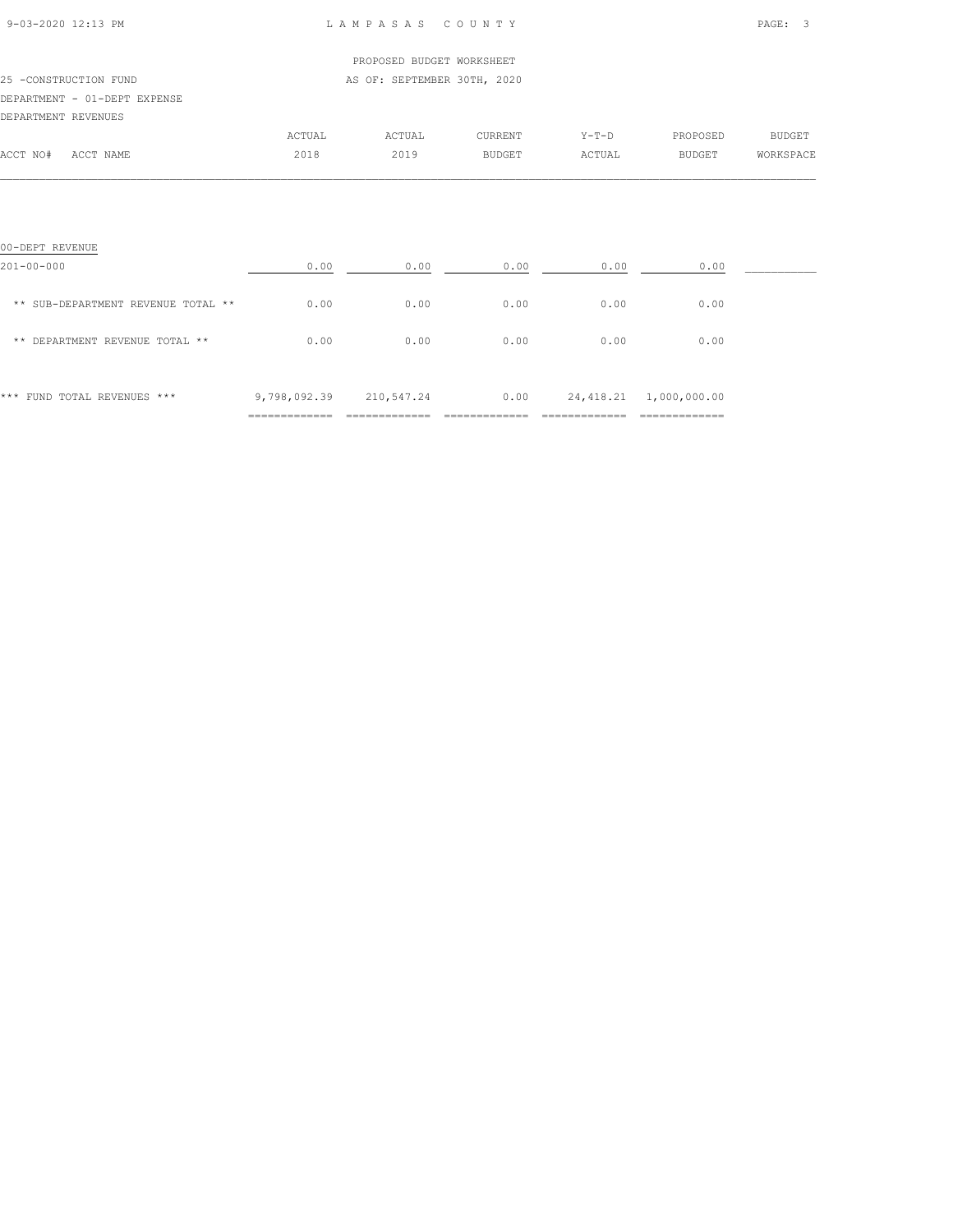| 9-03-2020 12:13 PM |  |
|--------------------|--|

 $\mathcal{L} = \{ \mathcal{L} = \{ \mathcal{L} = \{ \mathcal{L} = \{ \mathcal{L} = \{ \mathcal{L} = \{ \mathcal{L} = \{ \mathcal{L} = \{ \mathcal{L} = \{ \mathcal{L} = \{ \mathcal{L} = \{ \mathcal{L} = \{ \mathcal{L} = \{ \mathcal{L} = \{ \mathcal{L} = \{ \mathcal{L} = \{ \mathcal{L} = \{ \mathcal{L} = \{ \mathcal{L} = \{ \mathcal{L} = \{ \mathcal{L} = \{ \mathcal{L} = \{ \mathcal{L} = \{ \mathcal{L} = \{ \mathcal{$ 

|          |                              |        | PROPOSED BUDGET WORKSHEET   |         |         |               |           |
|----------|------------------------------|--------|-----------------------------|---------|---------|---------------|-----------|
|          | 25 -CONSTRUCTION FUND        |        | AS OF: SEPTEMBER 30TH, 2020 |         |         |               |           |
|          | DEPARTMENT - 01-DEPT EXPENSE |        |                             |         |         |               |           |
|          | DEPARTMENT EXPENDITURES      |        |                             |         |         |               |           |
|          |                              | ACTUAL | ACTUAL                      | CURRENT | $Y-T-D$ | PROPOSED      | BUDGET    |
| ACCT NO# | ACCT NAME                    | 2018   | 2019                        | BUDGET  | ACTUAL  | <b>BUDGET</b> | WORKSPACE |

00-DEPT REVENUE

===============

| GENERAL EXPENSES                     |            |            |      |           |              |  |
|--------------------------------------|------------|------------|------|-----------|--------------|--|
| 401-00-301 COMMUNICATIONS            | 0.00       | 0.00       | 0.00 | 0.00      | 0.00         |  |
| 401-00-302 UTILITIES                 | 4,078.01   | 184,458.62 | 0.00 | 33,057.63 | 0.00         |  |
| 401-00-304 OPERATING SUPPLIES        | 0.00       | 0.00       | 0.00 | 2,049.00  | 0.00         |  |
| 401-00-307 PREMIUM                   | 0.00       | 0.00       | 0.00 | 0.00      | 0.00         |  |
| 401-00-331 PAYING AGENT FEES         | 0.00       | 0.00       | 0.00 | 0.00      | 0.00         |  |
| 401-00-338 INTEREST PAYMENT          | 0.00       | 0.00       | 0.00 | 0.00      | 0.00         |  |
| 401-00-350 ANNEX CONSTRUCTION        | 0.00       | 0.00       | 0.00 | 0.00      | 1,000,000.00 |  |
| 401-00-378 RENT                      | 0.00       | 0.00       | 0.00 | 0.00      | 0.00         |  |
| 401-00-389 MISC EXPENSE (FURNISHING) | 107,103.25 | 0.00       | 0.00 | 59,500.00 | 0.00         |  |
| 401-00-398 GEOTECHNICAL SERVICES     | 47,671.50  | 90,454.30  | 0.00 | 0.00      | 0.00         |  |
| 401-00-399 BOND ISSUANCE COST        | 143,442.40 | 0.00       | 0.00 | 0.00      | 0.00         |  |
| 501-00-328 CONTINGENCY               | 720.00     | 0.00       | 0.00 | 3,883.60  | 0.00         |  |
|                                      |            |            |      |           |              |  |
| ** CATEGORY TOTAL **                 | 303,015.16 | 274,912.92 | 0.00 | 98,490.23 | 1,000,000.00 |  |

| 401-00-500 OPERATING TRANSFERS-OUT    | 0.00        | 0.00         | 363,057.00 | 363,057.00 | 0.00 |  |
|---------------------------------------|-------------|--------------|------------|------------|------|--|
| 401-00-512 FURNISHINGS                | 0.00        | 0.00         | 0.00       | 0.00       | 0.00 |  |
| 501-00-501 GENERAL CONDITIONS         | 90,921.00   | 108,230.40   | 0.00       | 40,861.60  | 0.00 |  |
| 501-00-502 SITEWORK                   | 619,133.00  | 537,088.13   | 0.00       | 2,127.35   | 0.00 |  |
| 501-00-503 CONCRETE                   | 735, 187.75 | 702,252.00   | 0.00       | 0.00       | 0.00 |  |
| 501-00-504 MASONRY                    | 153,803.75  | 975,700.00   | 0.00       | 0.00       | 0.00 |  |
| 501-00-505 METALS                     | 74,090.00   | 37,757.52    | 0.00       | 0.00       | 0.00 |  |
| 501-00-506 CARPENTRY                  | 1,867.50    | 29,784.25    | 0.00       | 67,305.75  | 0.00 |  |
| 501-00-507 MOISTURE PROTECTION        | 147,580.00  | 345, 441.61  | 0.00       | 21, 371.39 | 0.00 |  |
| 501-00-508 DOORS AND WINDOWS          | 22,000.00   | 155,416.05   | 0.00       | 12, 151.95 | 0.00 |  |
| 501-00-509 FINISHES                   | 387,999.00  | 628,705.00   | 0.00       | 529,636.00 | 0.00 |  |
| 501-00-510 SPECIALTIES                | 0.00        | 74,215.00    | 0.00       | 59,764.00  | 0.00 |  |
| 501-00-511 EQUIPMENT                  | 0.00        | 151,382.50   | 0.00       | 32,797.50  | 0.00 |  |
| 501-00-512 FURNISHINGS                | 355,981.00  | 1,109,651.30 | 0.00       | 136,938.70 | 0.00 |  |
| 501-00-514 SPECIAL CONSTR & PNEUMATIC | 63,200.00   | 993,398.50   | 0.00       | 4,927.50   | 0.00 |  |
| 501-00-515 MECHANICAL                 | 558,595.00  | 2,984,962.04 | 0.00       | 296,250.46 | 0.00 |  |
| 501-00-516 ELECTRICAL                 | 508,300.00  | 1,182,770.50 | 0.00       | 155,169.50 | 0.00 |  |
| 501-00-517 CHANGE #3                  | 0.00        | 16,278.87    | $0.00$ (   | 0.30)      | 0.00 |  |
| 501-00-518 ARCHITECT FEE              | 795,498.50  | 171,010.00   | 0.00       | 46,222.50  | 0.00 |  |
| 501-00-519 PNEUMATIC TUBE SYSTEM      | 0.00        | 5,950.00     | 0.00       | 217.50     | 0.00 |  |
| 501-00-520 CHANGE #9                  | 0.00        | 0.00         | 0.00       | 1,000.00   | 0.00 |  |
| 501-00-521 CHANGE #13                 | 0.00        | 2,500.00     | 0.00       | 4,000.00   | 0.00 |  |
| 501-00-522 CHANGE #14                 | $0.00$ (    | 1, 352.03)   | 0.00       | 15.46      | 0.00 |  |
| 501-00-523 CHANGE #15                 | 0.00        | 4,200.00     | 0.00       | 5,611.68   | 0.00 |  |
| 501-00-524 CHANGE #17                 | 0.00        | 0.00         | 0.00       | 13,425.00  | 0.00 |  |
| 501-00-525 CHANGE #18                 | 0.00        | 0.00         | 0.00       | 1,125.00   | 0.00 |  |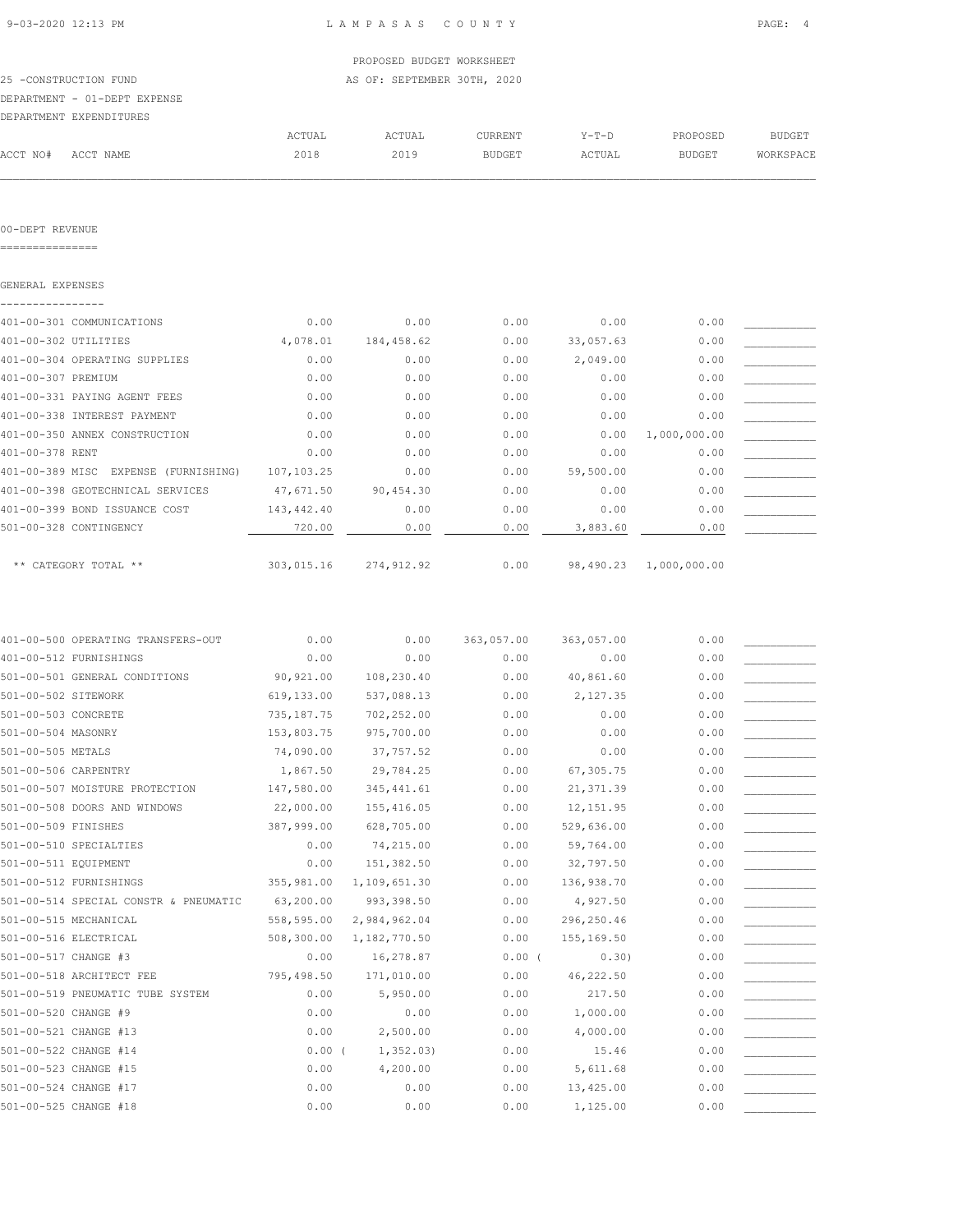#### PROPOSED BUDGET WORKSHEET 25 -CONSTRUCTION FUND **AS OF: SEPTEMBER 30TH, 2020**

## DEPARTMENT - 01-DEPT EXPENSE

| DEPARTMENT EXPENDITURES |
|-------------------------|
|                         |

|                                        | ACTUAL       | ACTUAL                                             | CURRENT       | $Y-T-D$                 | PROPOSED      | <b>BUDGET</b> |
|----------------------------------------|--------------|----------------------------------------------------|---------------|-------------------------|---------------|---------------|
| ACCT NO#<br>ACCT NAME                  | 2018         | 2019                                               | <b>BUDGET</b> | ACTUAL                  | <b>BUDGET</b> | WORKSPACE     |
| 501-00-526 CHANGE #20                  | 0.00         | 0.00                                               | 0.00          | 20,000.00               | 0.00          |               |
| 501-00-527 CHANGE #21                  | 0.00         | 1,204.75                                           | 0.00          | 3,527.00                | 0.00          |               |
| 501-00-528 CONTINGENCY                 | 25,350.66    | 0.00                                               | 0.00          | 0.00                    | 0.00          |               |
| 501-00-529 CHANGE #22                  | 0.00         | 0.00                                               | 0.00          | 0.00                    | 0.00          |               |
| 501-00-530 CHANGE #23                  | $0.00$ (     | 3, 291.18)                                         | 0.00          | 0.46                    | 0.00          |               |
| 501-00-531 CHANGE #24                  | 0.00         | 0.00                                               | 0.00          | 254.70                  | 0.00          |               |
| 501-00-532 CHANGE #25                  | 0.00         | 0.00                                               | 0.00          | 0.00                    | 0.00          |               |
| 501-00-533 CHANGE #26                  | 0.00         | 0.00                                               | 0.00          | 0.00                    | 0.00          |               |
| 501-00-534 CHANGE #27                  | 0.00         | 0.00                                               | $0.00$ (      | 3,752.58                | 0.00          |               |
| 501-00-535 CHANGE #28                  | 0.00         | 0.00                                               | 0.00          | 0.00                    | 0.00          |               |
| 501-00-536 CHANGE #29                  | 0.00         | 0.00                                               | $0.00$ (      | 4, 102.00               | 0.00          |               |
| 501-00-537 CHANGE #30                  | 0.00         | 0.00                                               | 0.00(         | 434.00)                 | 0.00          |               |
| 501-00-538 CHANGE #31                  | 0.00         | 0.00                                               | 0.00          | 0.00                    | 0.00          |               |
| 501-00-589 MISCELLANEOUS EXPENSE       | 282,847.66   | 142,950.00                                         | 0.00          | 17,050.00               | 0.00          |               |
| 501-00-596 CHANGE #8                   | 0.00         | 8,747.00                                           | 0.00          | 3,600.00                | 0.00          |               |
| 501-00-597 CHANGE #4                   | 0.00         | 9,911.26                                           | 0.00          | 0.00                    | 0.00          |               |
| 501-00-598 CHANGE #2                   | 138,273.00)  | 13,010.08                                          | 0.00          | 0.85                    | 0.00          |               |
| 501-00-599 CHANGE #1                   | 110,262.91 ( | 145,848.00)                                        | 0.00          | 0.00                    | 0.00          |               |
| ** CATEGORY TOTAL **                   |              | 4,794,344.73 10,242,025.55 363,057.00 1,830,119.97 |               |                         | 0.00          |               |
| CAPITAL LEASE                          |              |                                                    |               |                         |               |               |
| 401-00-900 PRINCIPAL PAYMENT           | 0.00         | 0.00                                               | 0.00          | 0.00                    | 0.00          |               |
| ** CATEGORY TOTAL **                   | 0.00         | 0.00                                               | 0.00          | 0.00                    | 0.00          |               |
| ** SUB-DEPARTMENT TOTAL **             |              | 5,097,359.89 10,516,938.47                         |               | 363,057.00 1,928,610.20 | 1,000,000.00  |               |
| 01-DEPT EXPENSE<br>===============     |              |                                                    |               |                         |               |               |
|                                        |              |                                                    |               |                         |               |               |
| GENERAL EXPENSES                       |              |                                                    |               |                         |               |               |
| 401-01-350 ANIMAL SHELTER CONSTRUCTION | 0.00         | 0.00                                               | 0.00          | 0.00                    | 0.00          |               |
| ** CATEGORY TOTAL **                   | 0.00         | 0.00                                               | 0.00          | 0.00                    | 0.00          |               |
| ** SUB-DEPARTMENT TOTAL **             | 0.00         | 0.00                                               | 0.00          | 0.00                    | 0.00          |               |

02-MILLICAN WALL

================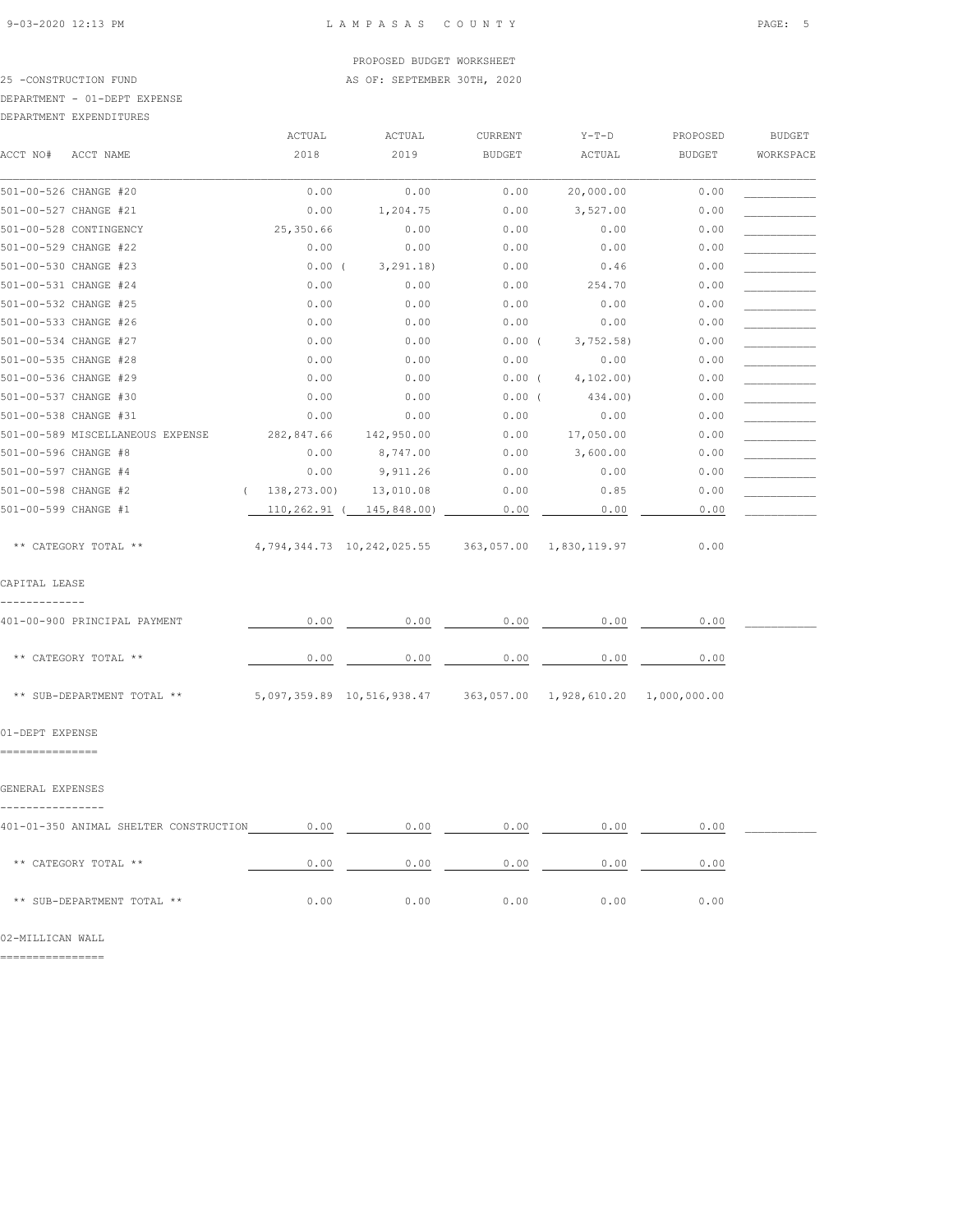|                                      |        | PROPOSED BUDGET WORKSHEET   |                            |         |                  |  |
|--------------------------------------|--------|-----------------------------|----------------------------|---------|------------------|--|
| 25 -CONSTRUCTION FUND                |        | AS OF: SEPTEMBER 30TH, 2020 |                            |         |                  |  |
| DEPARTMENT - 01-DEPT EXPENSE         |        |                             |                            |         |                  |  |
| DEPARTMENT EXPENDITURES              |        |                             |                            |         |                  |  |
|                                      | ACTUAL | ACTUAL                      | CURRENT                    | $Y-T-D$ | PROPOSED BUDGET  |  |
| ACCT NO# ACCT NAME                   | 2018   | 2019                        | <b>BUDGET</b>              | ACTUAL  | BUDGET WORKSPACE |  |
| GENERAL EXPENSES                     |        |                             |                            |         |                  |  |
| ----------------                     |        |                             |                            |         |                  |  |
| 501-02-350 ANNEX CONSTRUCTION        | 0.00   | 0.00                        | 0.00                       | 0.00    | 0.00             |  |
| ** CATEGORY TOTAL **                 | 0.00   | 0.00                        | 0.00                       | 0.00    | 0.00             |  |
| CAPITAL OUTLAY<br>--------------     |        |                             |                            |         |                  |  |
| 401-02-403 REAL ESTATE               | 0.00   | 0.00                        | 0.00                       | 0.00    | 0.00             |  |
| ** CATEGORY TOTAL **                 | 0.00   | 0.00                        | 0.00                       | 0.00    | 0.00             |  |
| ** SUB-DEPARTMENT TOTAL **           | 0.00   | 0.00                        | 0.00                       | 0.00    | 0.00             |  |
| 03-PARKING LOT<br>==============     |        |                             |                            |         |                  |  |
| GENERAL EXPENSES<br>---------------- |        |                             |                            |         |                  |  |
| 501-03-350 ANNEX CONSTRUCTION        | 0.00   | 0.00                        | 0.00                       | 0.00    | 0.00             |  |
| ** CATEGORY TOTAL **                 | 0.00   | 0.00                        | 0.00                       | 0.00    | 0.00             |  |
| ** SUB-DEPARTMENT TOTAL **           | 0.00   | 0.00                        | 0.00                       | 0.00    | 0.00             |  |
| 04-PHONE SYSTEM<br>===============   |        |                             |                            |         |                  |  |
| GENERAL EXPENSES                     |        |                             |                            |         |                  |  |
| 501-04-350 ANNEX CONSTRUCTION        | 0.00   |                             | $0.00$ 0.00 0.00           |         | 0.00             |  |
| ** CATEGORY TOTAL **                 | 0.00   | 0.00                        | 0.00                       | 0.00    | 0.00             |  |
| ** SUB-DEPARTMENT TOTAL **           | 0.00   | 0.00                        | 0.00                       | 0.00    | 0.00             |  |
| 05-JUDGE'S BENCH<br>================ |        |                             |                            |         |                  |  |
| GENERAL EXPENSES<br>----------       |        |                             |                            |         |                  |  |
| 501-05-350 ANNEX CONSTRUCTION        |        |                             | $0.00$ 0.00 0.00 0.00 0.00 |         | 0.00             |  |
| ** CATEGORY TOTAL **                 | 0.00   |                             | $0.00$ 0.00 0.00           |         | 0.00             |  |

\*\* SUB-DEPARTMENT TOTAL \*\* 0.00 0.00 0.00 0.00 0.00

9-03-2020 12:13 PM L A M P A S A S C O U N T Y PAGE: 6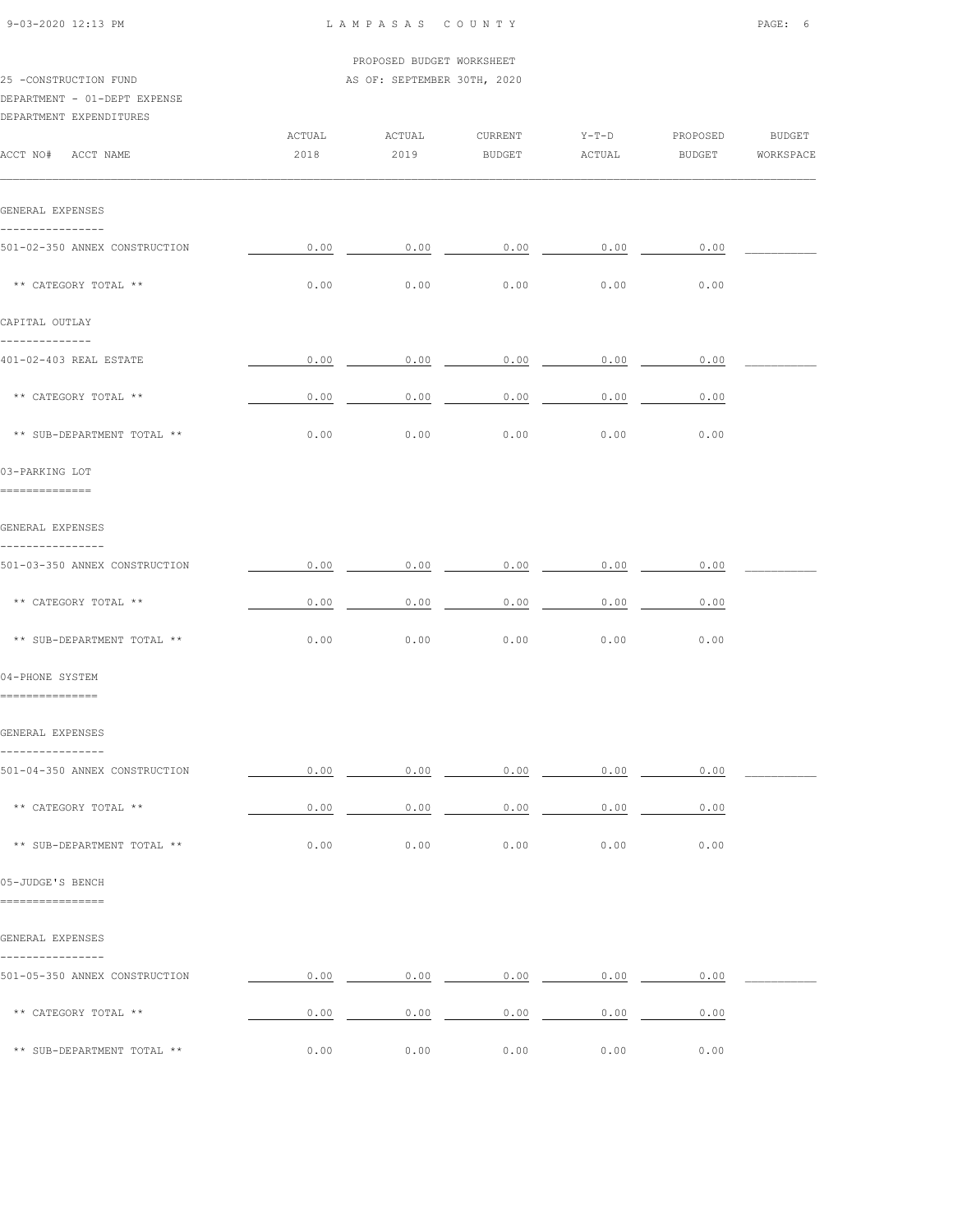| 9-03-2020 12:13 PM                                                                                     | LAMPASAS COUNTY           |                                                                     |                   |                             |                           |                            |  |
|--------------------------------------------------------------------------------------------------------|---------------------------|---------------------------------------------------------------------|-------------------|-----------------------------|---------------------------|----------------------------|--|
|                                                                                                        | PROPOSED BUDGET WORKSHEET |                                                                     |                   |                             |                           |                            |  |
| 25 -CONSTRUCTION FUND<br>DEPARTMENT - 01-DEPT EXPENSE<br>DEPARTMENT EXPENDITURES<br>ACCT NO# ACCT NAME | ACTUAL<br>2018            | AS OF: SEPTEMBER 30TH, 2020<br>ACTUAL<br>2019                       | CURRENT<br>BUDGET | $Y-T-D$<br>ACTUAL           | PROPOSED<br><b>BUDGET</b> | <b>BUDGET</b><br>WORKSPACE |  |
|                                                                                                        |                           |                                                                     |                   |                             |                           |                            |  |
| 06-FILING SHELVING/MOVE<br>=========================                                                   |                           |                                                                     |                   |                             |                           |                            |  |
| GENERAL EXPENSES                                                                                       |                           |                                                                     |                   |                             |                           |                            |  |
| ----------------<br>501-06-350 ANNEX CONSTRUCTION                                                      | 0.00                      | 0.00                                                                | 0.00              | 0.00                        | 0.00                      |                            |  |
| ** CATEGORY TOTAL **                                                                                   | 0.00                      | 0.00                                                                | 0.00              | 0.00                        | 0.00                      |                            |  |
| ** SUB-DEPARTMENT TOTAL **                                                                             | 0.00                      | 0.00                                                                | 0.00              | 0.00                        | 0.00                      |                            |  |
| 07-NEW FILING SHELVING<br>========================                                                     |                           |                                                                     |                   |                             |                           |                            |  |
| GENERAL EXPENSES                                                                                       |                           |                                                                     |                   |                             |                           |                            |  |
| ----------------<br>501-07-350 ANNEX CONSTRUCTION                                                      | 0.00                      | 0.00                                                                |                   | $0.00$ 0.00                 | 0.00                      |                            |  |
| ** CATEGORY TOTAL **                                                                                   | 0.00                      | 0.00                                                                | 0.00              | 0.00                        | 0.00                      |                            |  |
| ** SUB-DEPARTMENT TOTAL **                                                                             | 0.00                      | 0.00                                                                | 0.00              | 0.00                        | 0.00                      |                            |  |
| 08-BREEWAY POCKET PARK<br>========================                                                     |                           |                                                                     |                   |                             |                           |                            |  |
| GENERAL EXPENSES                                                                                       |                           |                                                                     |                   |                             |                           |                            |  |
| ----------------<br>501-08-350 ANNEX CONSTRUCTION                                                      |                           | $0.00$ $0.00$ $0.00$ $0.00$ $0.00$ $0.00$ $0.00$ $0.00$             |                   |                             |                           |                            |  |
| ** CATEGORY TOTAL **                                                                                   | 0.00                      |                                                                     |                   | $0.00$ 0.00 0.00            | 0.00                      |                            |  |
| ** SUB-DEPARTMENT TOTAL **                                                                             | 0.00                      | 0.00                                                                | 0.00              | 0.00                        | 0.00                      |                            |  |
| 09-NEW FIRE DEPT BLDG<br>======================                                                        |                           |                                                                     |                   |                             |                           |                            |  |
| GENERAL EXPENSES                                                                                       |                           |                                                                     |                   |                             |                           |                            |  |
| ----------------<br>501-09-350 NEW FIRE DEPARTMENT BUILDIN 0.00 0.00 0.00 0.00 0.00 0.00 0.00          |                           |                                                                     |                   |                             |                           |                            |  |
| ** CATEGORY TOTAL **                                                                                   |                           | $0.00$ 0.00 0.00 0.00 0.00                                          |                   |                             | 0.00                      |                            |  |
| ** SUB-DEPARTMENT TOTAL **                                                                             | 0.00                      |                                                                     |                   | $0.00$ $0.00$ $0.00$ $0.00$ | 0.00                      |                            |  |
| *** DEPARTMENT TOTAL ***                                                                               |                           | 5,097,359.89  10,516,938.47  363,057.00  1,928,610.20  1,000,000.00 |                   |                             |                           |                            |  |
| *** FUND TOTAL EXPENDITURES ***                                                                        |                           | 5,097,359.89  10,516,938.47  363,057.00  1,928,610.20  1,000,000.00 |                   |                             |                           |                            |  |
|                                                                                                        |                           |                                                                     |                   |                             |                           |                            |  |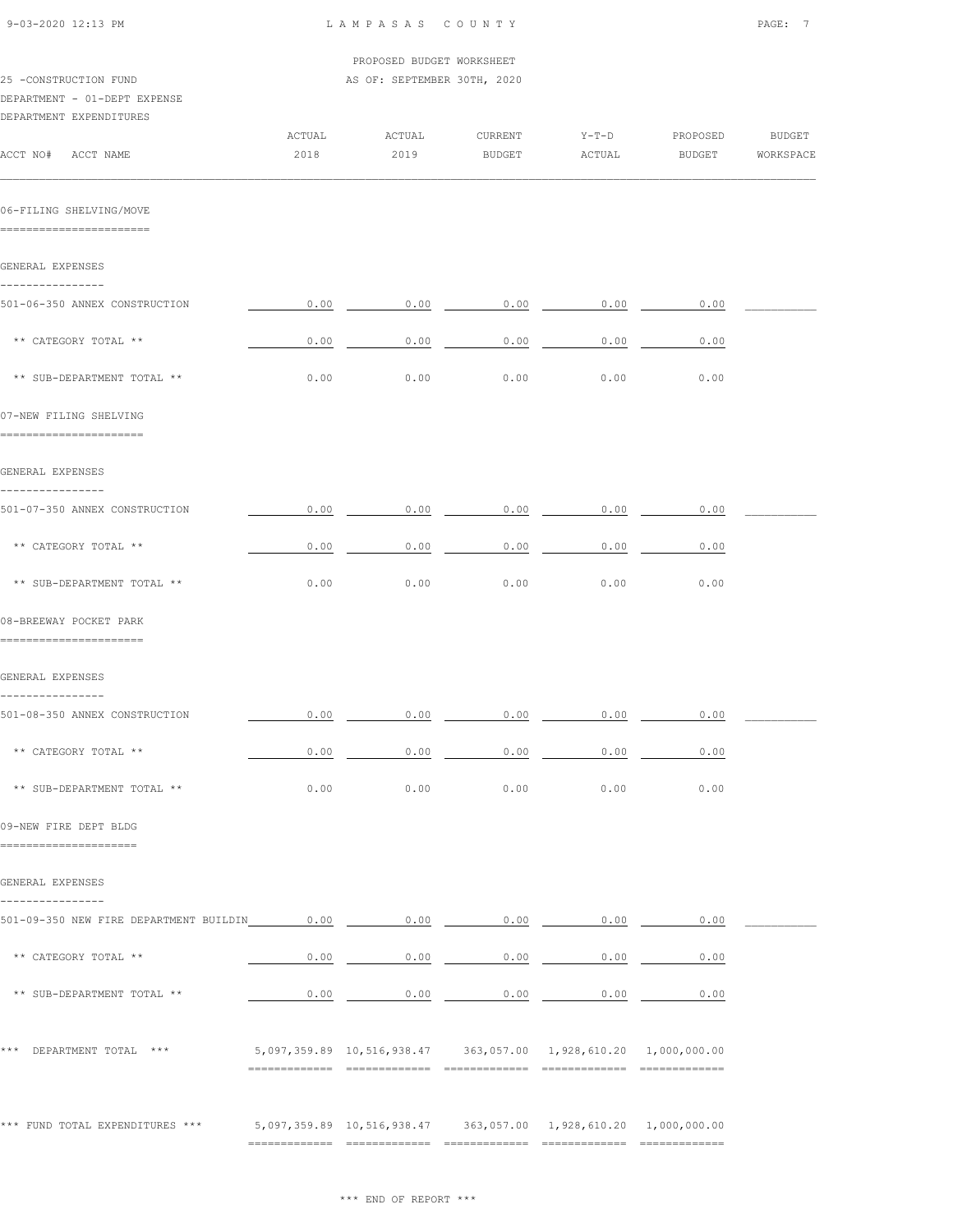| 9-03-2020 12:13 PM |  |
|--------------------|--|

#### L A M P A S A S C O U N T Y PAGE: 1

#### PROPOSED BUDGET WORKSHEET 27 -COVID 19 AS OF: SEPTEMBER 30TH, 2020

| ACCT NO#<br>ACCT NAME               | ACTUAL<br>2018         | ACTUAL<br>2019        | CURRENT<br><b>BUDGET</b> | $Y-T-D$<br>ACTUAL                   | PROPOSED<br>BUDGET    | <b>BUDGET</b><br>WORKSPACE |
|-------------------------------------|------------------------|-----------------------|--------------------------|-------------------------------------|-----------------------|----------------------------|
| REVENUE SUMMARY                     |                        |                       |                          |                                     |                       |                            |
| 01-COVID 19                         | 0.00                   | 0.00                  |                          | $0.00$ 144,654.69 95,000.00         |                       |                            |
| *** TOTAL REVENUE ***               | 0.00                   | 0.00                  |                          | $0.00$ 144,654.69 95,000.00         |                       |                            |
| EXPENDITURE SUMMARY                 |                        |                       |                          |                                     |                       |                            |
| 01-COVID 19                         | 0.00                   | 0.00                  |                          | $0.00$ 11,186.25 95,000.00          |                       |                            |
| *** TOTAL EXPENDITURES ***          | 0.00<br>============== | 0.00                  |                          | $0.00$ 11, 186.25 95, 000.00        |                       |                            |
| REVENUES OVER/ (UNDER) EXPENDITURES | 0.00<br>=============  | 0.00<br>============= | ==============           | $0.00$ 133,468.44<br>============== | 0.00<br>============= |                            |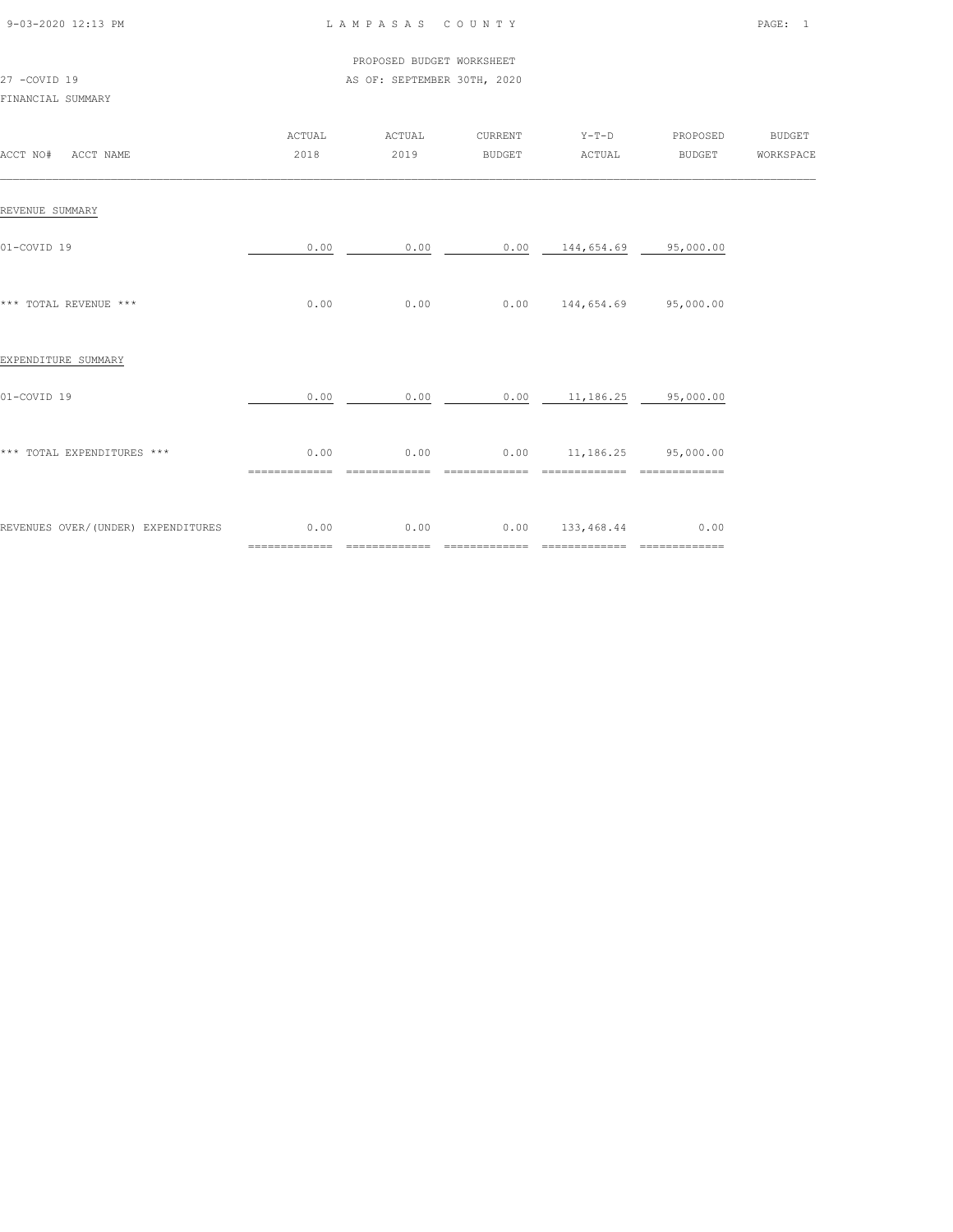## PROPOSED BUDGET WORKSHEET

27 -COVID 19 AS OF: SEPTEMBER 30TH, 2020

## DEPARTMENT - 01-COVID 19

| DEPARTMENT REVENUES                |        |        |               |            |               |               |
|------------------------------------|--------|--------|---------------|------------|---------------|---------------|
|                                    | ACTUAL | ACTUAL | CURRENT       | $Y-T-D$    | PROPOSED      | <b>BUDGET</b> |
| ACCT NAME<br>ACCT NO#              | 2018   | 2019   | <b>BUDGET</b> | ACTUAL     | <b>BUDGET</b> | WORKSPACE     |
|                                    |        |        |               |            |               |               |
|                                    |        |        |               |            |               |               |
| COVID <sub>19</sub>                |        |        |               |            |               |               |
| 101-00-001 BEGINNING FUND BALANCE  | 0.00   | 0.00   | 0.00          | 0.00       | 95,000.00     |               |
| 101-00-099 INTEREST REVENUE        | 0.00   | 0.00   | 0.00          | 0.00       | 0.00          |               |
| 101-00-116 GRANT REVENUE           | 0.00   | 0.00   | 0.00          | 144,654.69 | 0.00          |               |
| 101-00-190 MISCELLANEOUS           | 0.00   | 0.00   | 0.00          | 0.00       | 0.00          |               |
| 201-00-010 OPERATING TRANSFER - IN | 0.00   | 0.00   | 0.00          | 0.00       | 0.00          |               |
| ** SUB-DEPARTMENT REVENUE TOTAL ** | 0.00   | 0.00   | 0.00          | 144,654.69 | 95,000.00     |               |
| DEPARTMENT REVENUE TOTAL **<br>**  | 0.00   | 0.00   | 0.00          | 144,654.69 | 95,000.00     |               |
|                                    |        |        |               |            |               |               |

\*\*\* FUND TOTAL REVENUES \*\*\* 0.00 0.00 0.00 144,654.69 95,000.00

============= ============= ============= ============= =============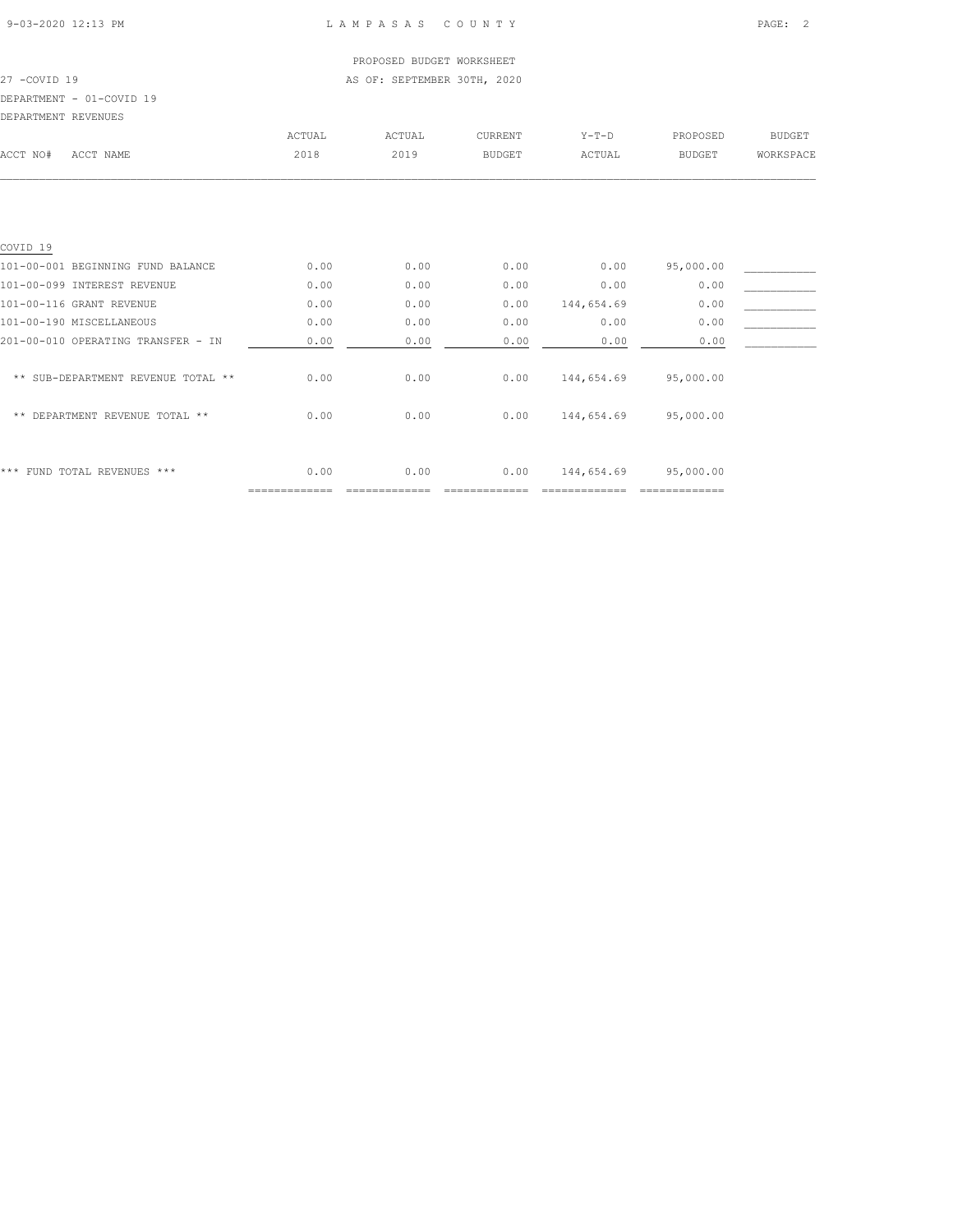| 9-03-2020 12:13 PM |  |
|--------------------|--|
|                    |  |

| 27 -COVID 19<br>DEPARTMENT - 01-COVID 19 |        | AS OF: SEPTEMBER 30TH, 2020 |         |         |          |           |
|------------------------------------------|--------|-----------------------------|---------|---------|----------|-----------|
| DEPARTMENT EXPENDITURES                  |        |                             |         |         |          |           |
|                                          | ACTUAL | ACTUAL                      | CURRENT | $Y-T-D$ | PROPOSED | BUDGET    |
| ACCT NAME<br>ACCT NO#                    | 2018   | 2019                        | BUDGET  | ACTUAL  | BUDGET   | WORKSPACE |
|                                          |        |                             |         |         |          |           |
| COVID <sub>19</sub>                      |        |                             |         |         |          |           |

========

| GENERAL EXPENSES                       |      |      |      |                             |           |  |
|----------------------------------------|------|------|------|-----------------------------|-----------|--|
| 401-00-303 COMPUTER SUPPLIES           | 0.00 | 0.00 | 0.00 | 1,757.98                    | 0.00      |  |
| 401-00-304 OPERATING SUPPLIES          | 0.00 | 0.00 | 0.00 | 5,630.77                    | 95,000.00 |  |
| 401-00-312 REPAIRS & MAINTENANCE COURT | 0.00 | 0.00 | 0.00 | 2,760.00                    | 0.00      |  |
| 401-00-333 CONTRACTED SERVICES         | 0.00 | 0.00 | 0.00 | 0.00                        | 0.00      |  |
| 401-00-345 MEDICAL SERVICES            | 0.00 | 0.00 | 0.00 | 1,037.50                    | 0.00      |  |
| ** CATEGORY TOTAL **                   | 0.00 | 0.00 | 0.00 | 11,186.25 95,000.00         |           |  |
| 401-00-500 TRANSFERS OUT               | 0.00 | 0.00 | 0.00 | 0.00                        | 0.00      |  |
| ** CATEGORY TOTAL **                   | 0.00 | 0.00 | 0.00 | 0.00                        | 0.00      |  |
| ** SUB-DEPARTMENT TOTAL **             | 0.00 | 0.00 | 0.00 | 11,186.25                   | 95,000.00 |  |
| DEPARTMENT TOTAL<br>* * *<br>$***$     | 0.00 | 0.00 | 0.00 | 11,186.25 95,000.00         |           |  |
| *** FUND TOTAL EXPENDITURES ***        | 0.00 | 0.00 |      | $0.00$ 11, 186.25 95,000.00 |           |  |

\*\*\* END OF REPORT \*\*\*

============= ============= ============= ============= =============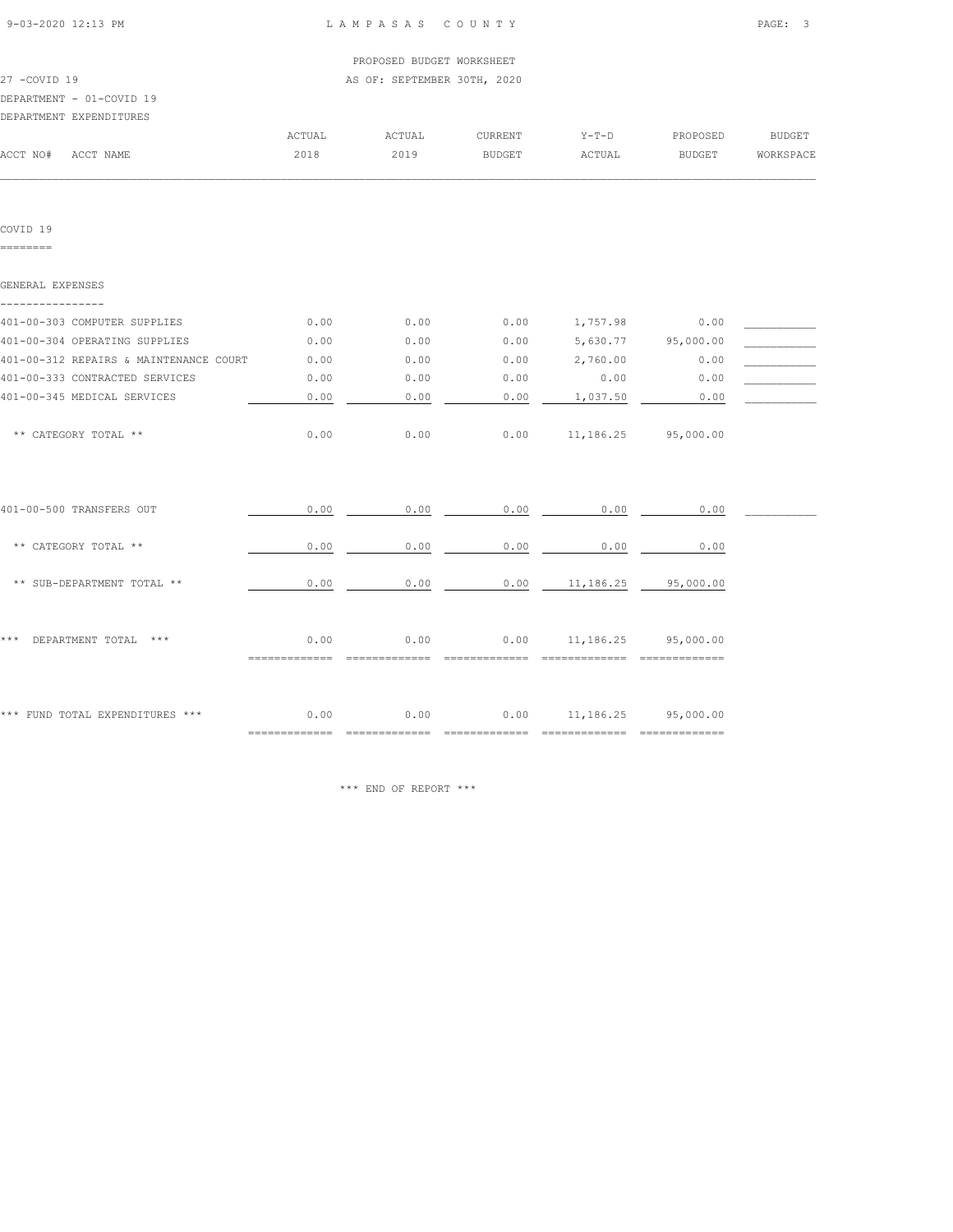|  | 9-03-2020 12:13 PM |  |
|--|--------------------|--|

28 -CHILDREN'S TRUST FUND

#### LAMPASAS COUNTY PAGE: 1

|                           | PROPOSED BUDGET WORKSHEET   |
|---------------------------|-----------------------------|
| 28 -CHILDREN'S TRUST FUND | AS OF: SEPTEMBER 30TH, 2020 |

| ACCT NO#<br>ACCT NAME              | ACTUAL<br>2018            | ACTUAL<br>2019         | CURRENT<br><b>BUDGET</b> | $Y-T-D$<br>ACTUAL                           | PROPOSED<br>BUDGET    | <b>BUDGET</b><br>WORKSPACE |
|------------------------------------|---------------------------|------------------------|--------------------------|---------------------------------------------|-----------------------|----------------------------|
| REVENUE SUMMARY                    |                           |                        |                          |                                             |                       |                            |
| 00-DEPT REVENUE                    | 3,152.50                  | 1,975.00               | 1,800.00                 | 1,645.00                                    | 1,800.00              |                            |
| *** TOTAL REVENUE ***              | 3,152.50                  |                        |                          | $1,975.00$ $1,800.00$ $1,645.00$ $1,800.00$ |                       |                            |
| EXPENDITURE SUMMARY                |                           |                        |                          |                                             |                       |                            |
| 01-DEPT EXPENDITURES               | 3,152.50                  | 1,975.00               | 0.00                     | 1,152.50                                    | 1,800.00              |                            |
| *** TOTAL EXPENDITURES ***         | 3, 152.50                 | 1,975.00               | 0.00<br>==============   |                                             | 1,152.50 1,800.00     |                            |
| REVENUES OVER/(UNDER) EXPENDITURES | 0.00<br>$=$ ============= | 0.00<br>============== | 1,800.00<br>-------      | 492.50<br>==============                    | 0.00<br>============= |                            |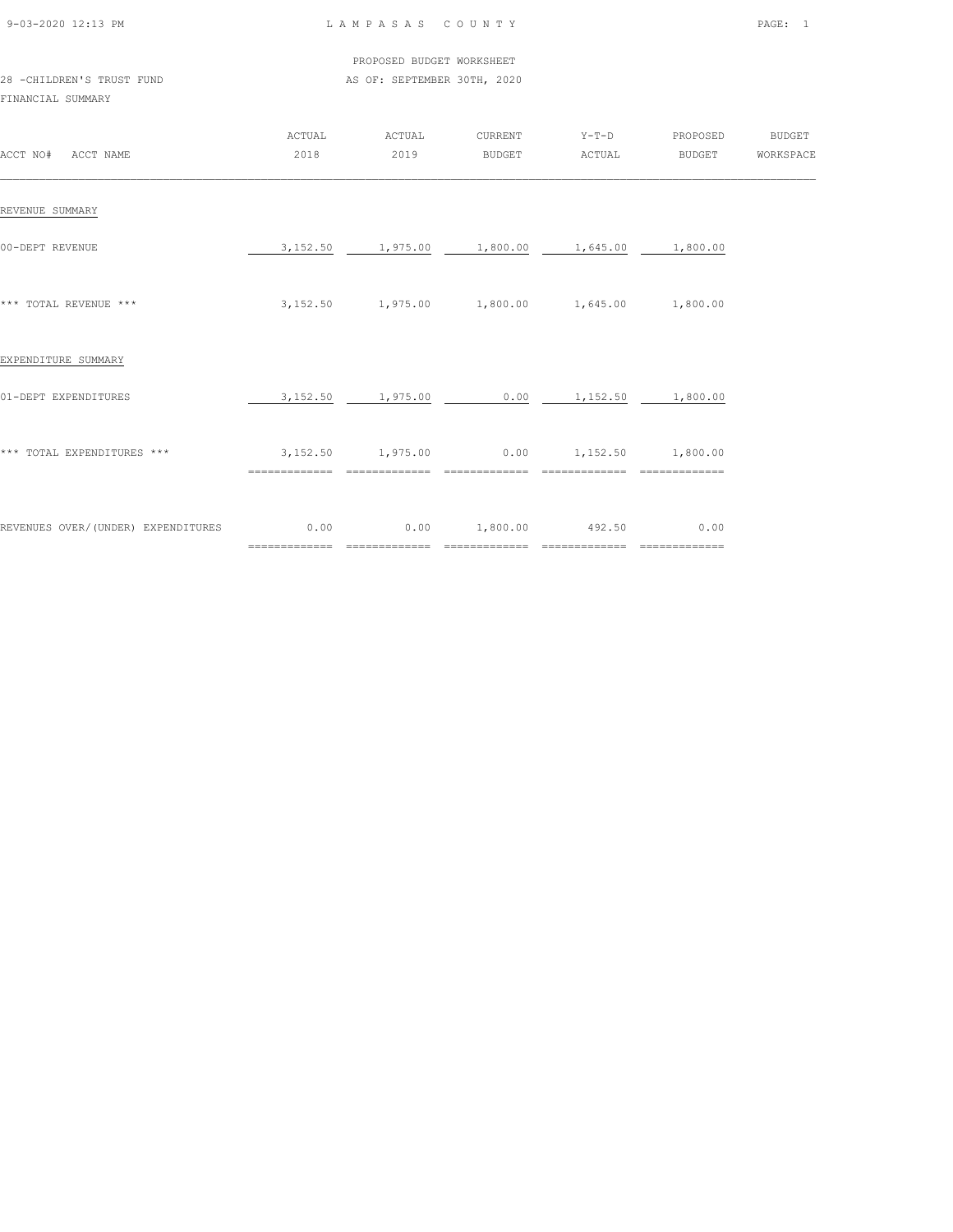#### PROPOSED BUDGET WORKSHEET 28 -CHILDREN'S TRUST FUND **AS OF: SEPTEMBER 30TH, 2020**

DEPARTMENT - 00-DEPT REVENUE

|          |           | <b>ACTUAL</b> | ACTUAL | CURRENT       | $Y-T-D$ | PROPOSED      | <b>BUDGET</b> |
|----------|-----------|---------------|--------|---------------|---------|---------------|---------------|
| ACCT NO# | ACCT NAME | 2018          | 2019   | <b>BUDGET</b> | ACTUAL  | <b>BUDGET</b> | WORKSPACE     |
|          |           |               |        |               |         |               |               |

| 100-00-099 INTEREST REVENUE        | 0.00          | 0.00          | 0.00     | 0.00     | 0.00                       |  |
|------------------------------------|---------------|---------------|----------|----------|----------------------------|--|
| 100-00-106 COUNTY CLERK            | 3,152.50      | 1,975.00      | 1,800.00 | 1,645.00 | 1,800.00                   |  |
| ** SUB-DEPARTMENT REVENUE TOTAL ** | 3,152.50      | 1,975.00      | 1,800.00 | 1,645.00 | 1,800.00                   |  |
| DEPARTMENT REVENUE TOTAL **<br>**  | 3,152.50      | 1,975.00      | 1,800.00 | 1,645.00 | 1,800.00                   |  |
|                                    |               |               |          |          |                            |  |
| FUND TOTAL REVENUES ***<br>***     | 3,152.50      | 1,975.00      | 1,800.00 | 1,645.00 | 1,800.00                   |  |
|                                    | _____________ | ------------- |          |          | _____________<br>--------- |  |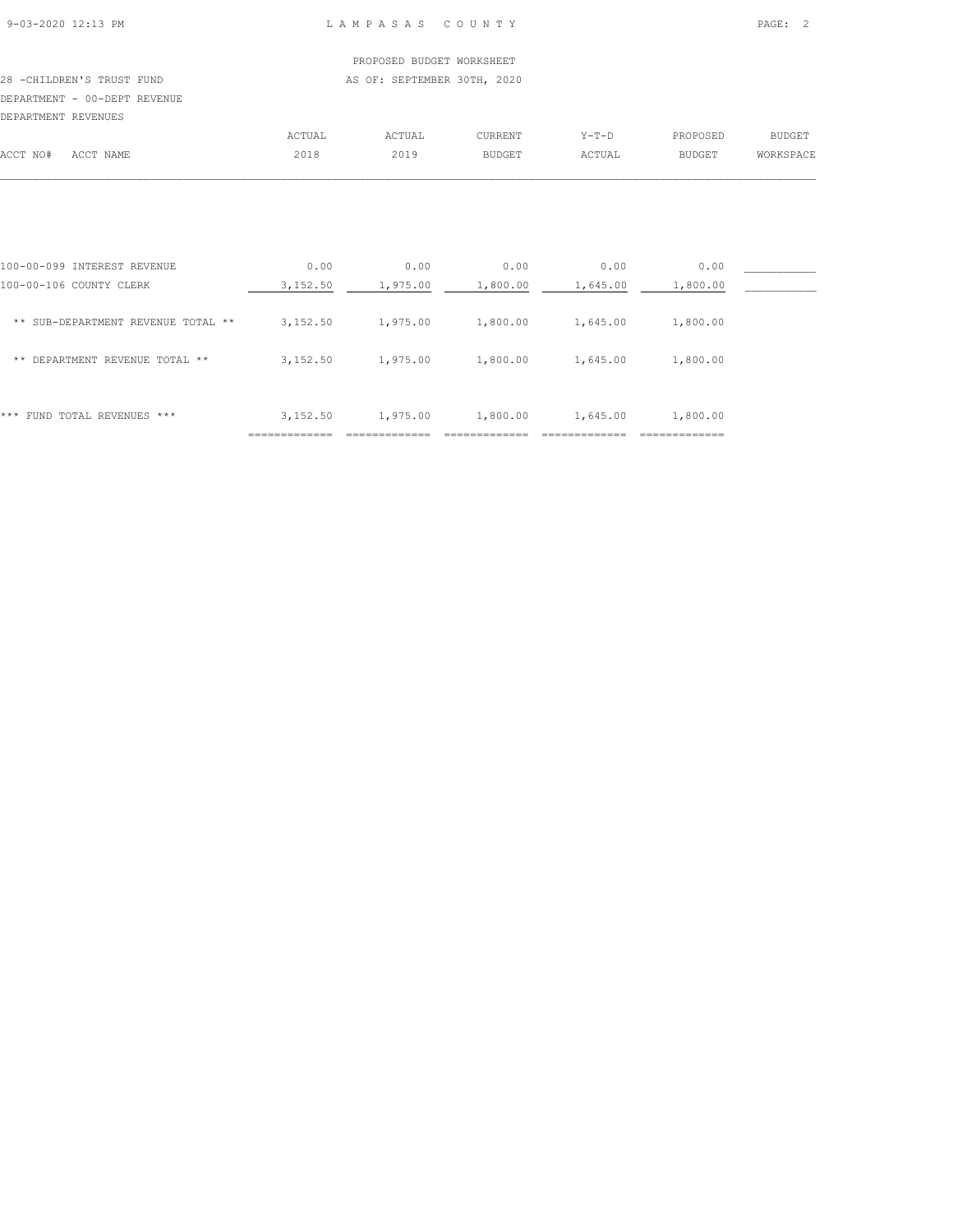| 9-03-2020 12:13 PM |  |
|--------------------|--|

|                                   |                             | PROPOSED BUDGET WORKSHEET |         |         |          |               |  |
|-----------------------------------|-----------------------------|---------------------------|---------|---------|----------|---------------|--|
| 28 - CHILDREN'S TRUST FUND        | AS OF: SEPTEMBER 30TH, 2020 |                           |         |         |          |               |  |
| DEPARTMENT - 01-DEPT EXPENDITURES |                             |                           |         |         |          |               |  |
| DEPARTMENT EXPENDITURES           |                             |                           |         |         |          |               |  |
|                                   | ACTUAL                      | ACTUAL                    | CURRENT | $Y-T-D$ | PROPOSED | <b>BUDGET</b> |  |
| ACCT NO#<br>ACCT NAME             | 2018                        | 2019                      | BUDGET  | ACTUAL  | BUDGET   | WORKSPACE     |  |
|                                   |                             |                           |         |         |          |               |  |

| GENERAL EXPENSES                 |                           |          |      |          |                            |  |
|----------------------------------|---------------------------|----------|------|----------|----------------------------|--|
| 401-00-304 OPERATING SUPPLIES    | 0.00                      | 0.00     | 0.00 | 0.00     | 1,800.00                   |  |
| 401-00-355 STATE TREASURER       | 3,152.50                  | 1,975.00 | 0.00 | 1,152.50 | 0.00                       |  |
| 401-00-375 BANK CHARGES          | 0.00                      | 0.00     | 0.00 | 0.00     | 0.00                       |  |
| ** CATEGORY TOTAL **             | 3,152.50                  | 1,975.00 | 0.00 | 1,152.50 | 1,800.00                   |  |
| ** SUB-DEPARTMENT TOTAL **       | 3,152.50                  | 1,975.00 | 0.00 | 1,152.50 | 1,800.00                   |  |
| ***<br>DEPARTMENT TOTAL<br>$***$ | 3,152.50                  | 1,975.00 | 0.00 | 1,152.50 | 1,800.00                   |  |
| *** FUND TOTAL EXPENDITURES ***  | 3,152.50<br>============= | 1,975.00 | 0.00 | 1,152.50 | 1,800.00<br>============== |  |

\*\*\* END OF REPORT \*\*\*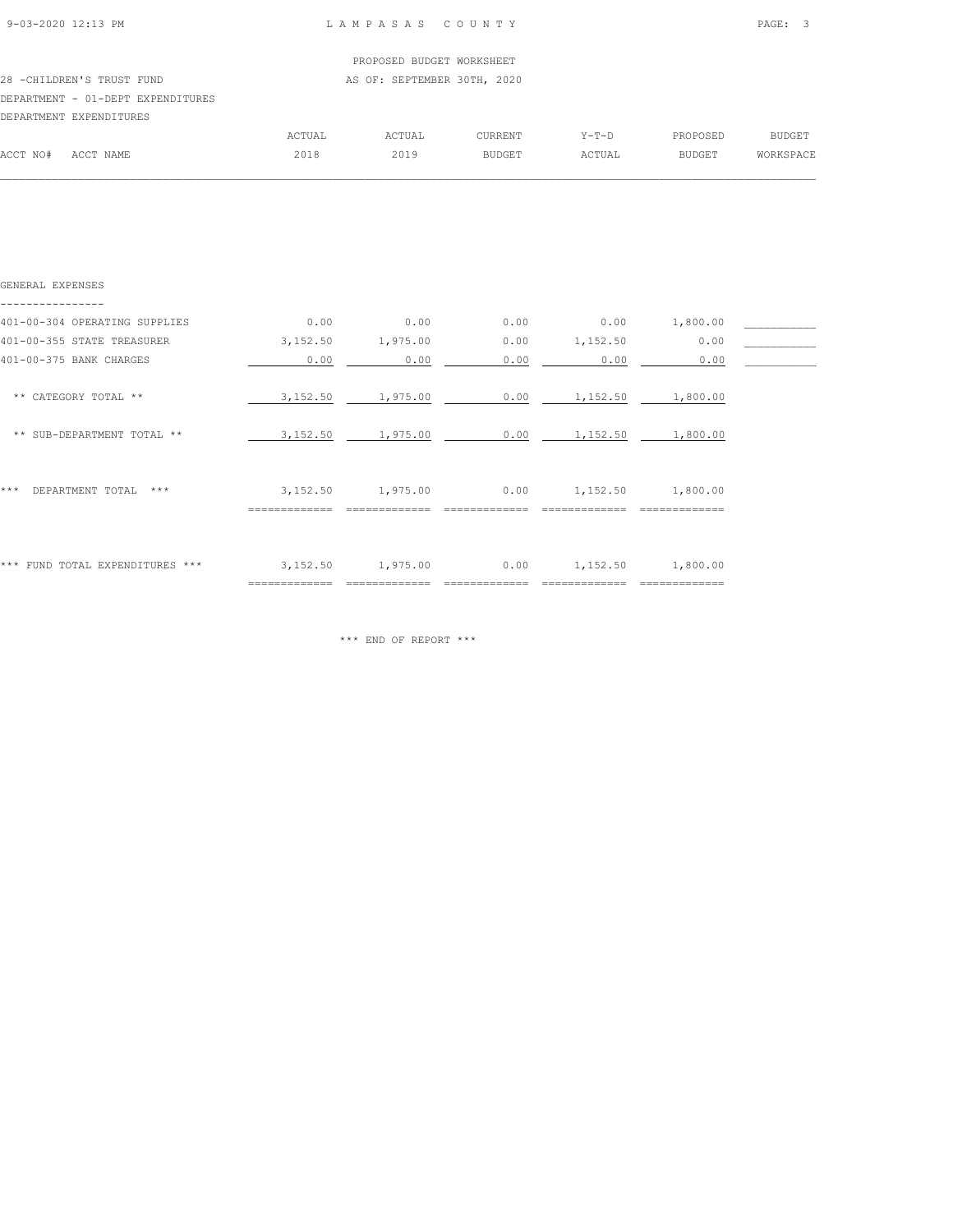|                                                                                  |                                                            | PROPOSED BUDGET WORKSHEET   |                                                                    |        |                  |  |
|----------------------------------------------------------------------------------|------------------------------------------------------------|-----------------------------|--------------------------------------------------------------------|--------|------------------|--|
| 29 -ELECTION FUND<br>FINANCIAL SUMMARY                                           |                                                            | AS OF: SEPTEMBER 30TH, 2020 |                                                                    |        |                  |  |
| ACCT NO# ACCT NAME                                                               | 2018                                                       | ACTUAL ACTUAL<br>2019       | CURRENT Y-T-D PROPOSED BUDGET<br><b>BUDGET</b>                     | ACTUAL | BUDGET WORKSPACE |  |
| REVENUE SUMMARY                                                                  |                                                            |                             |                                                                    |        |                  |  |
| 00- DEPT REVENUE<br>01- DEPT EXPENDITURE                                         |                                                            | $0.00$ $171,302.00$         | 150,615.72  221,370.78  241,085.00  209,786.54  243,930.00<br>0.00 | 0.00   | 0.00             |  |
| *** TOTAL REVENUE ***                                                            |                                                            |                             | 150,615.72 392,672.78 241,085.00 209,786.54 243,930.00             |        |                  |  |
| EXPENDITURE SUMMARY                                                              |                                                            |                             |                                                                    |        |                  |  |
| 01- DEPT EXPENDITURE                                                             |                                                            |                             | 148,854.07  396,133.73  241,085.00  211,300.40  243,930.00         |        |                  |  |
| *** TOTAL EXPENDITURES ***                                                       | 148,854.07  396,133.73  241,085.00  211,300.40  243,930.00 |                             |                                                                    |        |                  |  |
| REVENUES OVER/(UNDER) EXPENDITURES $1,761.65$ ( $3,460.95$ ) 0.00 ( $1,513.86$ ) |                                                            |                             |                                                                    |        | 0.00             |  |

============= ============= ============= ============= =============

9-03-2020 12:13 PM L A M P A S A S C O U N T Y PAGE: 1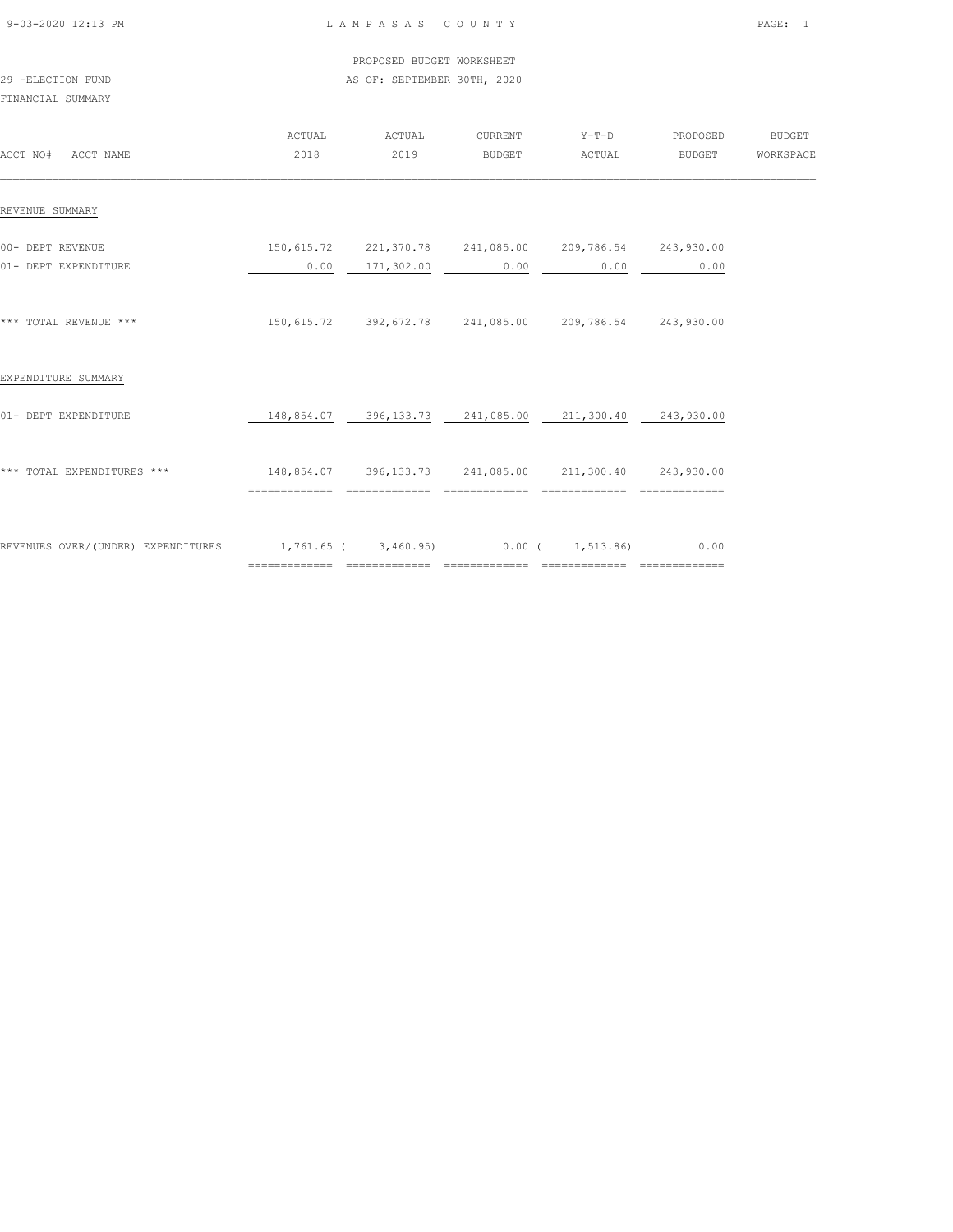## PROPOSED BUDGET WORKSHEET

29 -ELECTION FUND **AS OF: SEPTEMBER 30TH, 2020** 

#### DEPARTMENT - 00- DEPT REVENUE

| DEPARTMENT REVENUES |                                       |           |           |               |          |               |               |
|---------------------|---------------------------------------|-----------|-----------|---------------|----------|---------------|---------------|
|                     |                                       | ACTUAL    | ACTUAL    | CURRENT       | $Y-T-D$  | PROPOSED      | <b>BUDGET</b> |
| ACCT NO#            | ACCT NAME                             | 2018      | 2019      | <b>BUDGET</b> | ACTUAL   | <b>BUDGET</b> | WORKSPACE     |
|                     |                                       |           |           |               |          |               |               |
|                     |                                       |           |           |               |          |               |               |
|                     | 100-00-011 VOTER REGISTRATION         | 0.00      | 0.00      | 0.00          | 0.00     | 0.00          |               |
|                     | 100-00-080 ELECTION FUND TECHNOLOGY   | 0.00      | 0.00      | 0.00          | 0.00     | 0.00          |               |
|                     | 100-00-099 INTEREST REVENUE           | 39.62     | 69.52     | 0.00          | 9.56     | 0.00          |               |
|                     | 100-00-116 GRANT REVENUE - HAVA       | 0.00      | 0.00      | 0.00          | 0.00     | 0.00          |               |
|                     | 100-00-151 CHAPTER 19 STATE REIMBURSE | 3,236.67  | 1,472.78  | 1,800.00      | 3,660.00 | 1,800.00      |               |
|                     | 100-00-152 ELECTION CONTRACTS         | 14,339.14 | 17,471.67 | 10,000.00     | 3,716.98 | 10,000.00     |               |
|                     | 100-00-190 MISCELLANEOUS RECEIPTS     | 0.00      | 0.00      | 50.00         | 0.00     | 50.00         |               |
|                     | 200-00-000 OTHER RESOURCE             | 0.00      | 0.00      | 0.00          | 0.00     | 0.00          |               |

| 200-00-010 OPERATING TRANSFERS-IN  | 133,000.29 | 202,356.81 | 229,235.00 | 202,400.00 | 232,080.00 |  |
|------------------------------------|------------|------------|------------|------------|------------|--|
| ** SUB-DEPARTMENT REVENUE TOTAL ** | 150,615.72 | 221,370.78 | 241,085.00 | 209,786.54 | 243,930.00 |  |
| ** DEPARTMENT REVENUE TOTAL **     | 150,615.72 | 221,370.78 | 241,085.00 | 209,786.54 | 243,930.00 |  |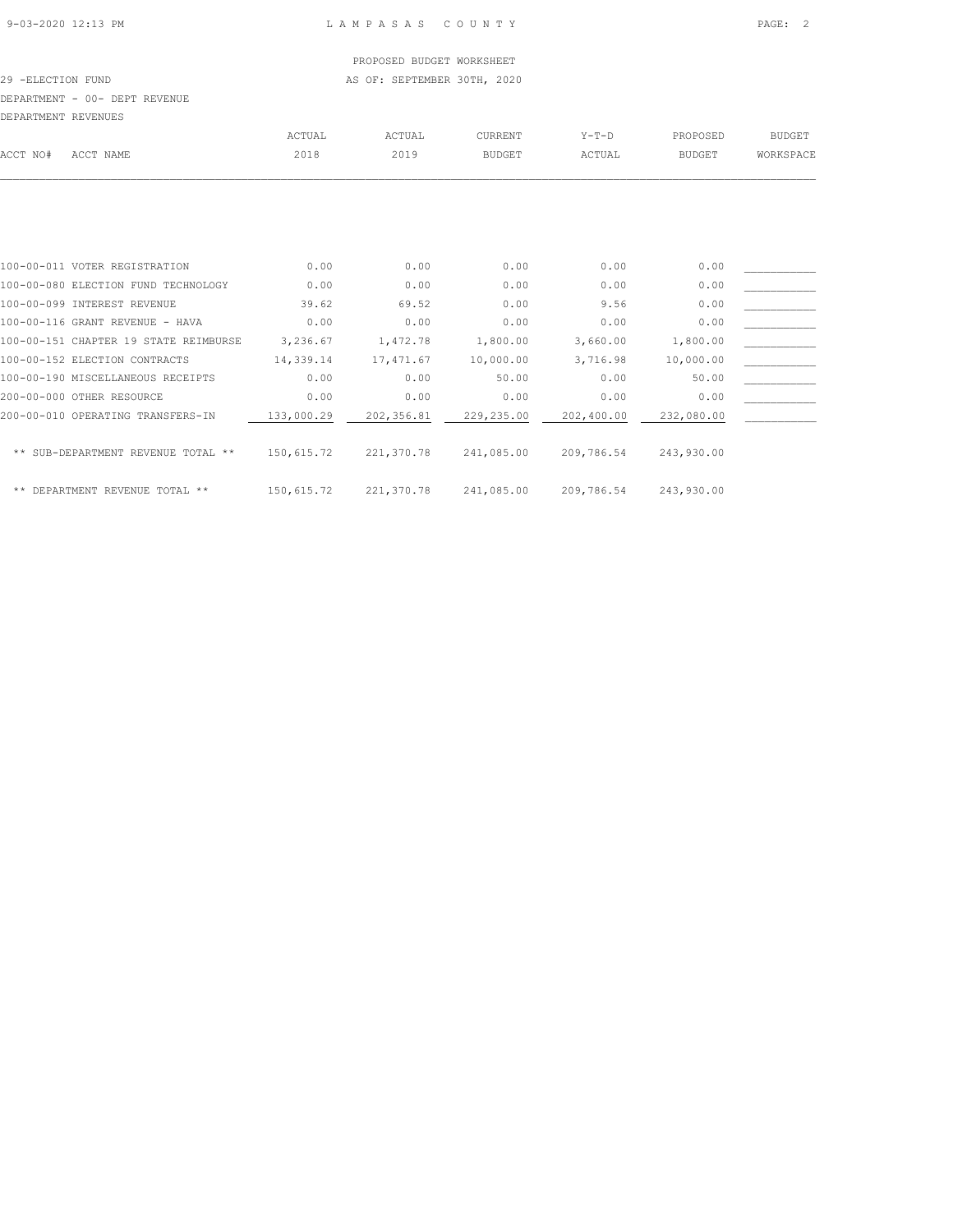| 9-03-2020 12:13 PM |  |
|--------------------|--|

#### L A M P A S A S C O U N T Y PAGE: 3

|                     |                                   |        | PROPOSED BUDGET WORKSHEET   |                |         |               |               |
|---------------------|-----------------------------------|--------|-----------------------------|----------------|---------|---------------|---------------|
| 29 -ELECTION FUND   |                                   |        | AS OF: SEPTEMBER 30TH, 2020 |                |         |               |               |
|                     | DEPARTMENT - 01- DEPT EXPENDITURE |        |                             |                |         |               |               |
| DEPARTMENT REVENUES |                                   |        |                             |                |         |               |               |
|                     |                                   | ACTUAL | ACTUAL                      | <b>CURRENT</b> | $Y-T-D$ | PROPOSED      | <b>BUDGET</b> |
| ACCT NO#            | ACCT NAME                         | 2018   | 2019                        | <b>BUDGET</b>  | ACTUAL  | <b>BUDGET</b> | WORKSPACE     |

| FUND TOTAL REVENUES ***<br>***           | 150,615.72 | 392,672.78 | 241,085.00 | 209,786.54 | 243,930.00 |  |
|------------------------------------------|------------|------------|------------|------------|------------|--|
| DEPARTMENT REVENUE TOTAL **<br>**        | 0.00       | 171,302.00 | 0.00       | 0.00       | 0.00       |  |
| SUB-DEPARTMENT REVENUE TOTAL **<br>$* *$ | 0.00       | 171,302.00 | 0.00       | 0.00       | 0.00       |  |
| 201-00-000 OTHER RESOURCE-LEASE          | 0.00       | 171,302.00 | 0.00       | 0.00       | 0.00       |  |

 $\mathcal{L} = \{ \mathcal{L} = \{ \mathcal{L} = \{ \mathcal{L} = \{ \mathcal{L} = \{ \mathcal{L} = \{ \mathcal{L} = \{ \mathcal{L} = \{ \mathcal{L} = \{ \mathcal{L} = \{ \mathcal{L} = \{ \mathcal{L} = \{ \mathcal{L} = \{ \mathcal{L} = \{ \mathcal{L} = \{ \mathcal{L} = \{ \mathcal{L} = \{ \mathcal{L} = \{ \mathcal{L} = \{ \mathcal{L} = \{ \mathcal{L} = \{ \mathcal{L} = \{ \mathcal{L} = \{ \mathcal{L} = \{ \mathcal{$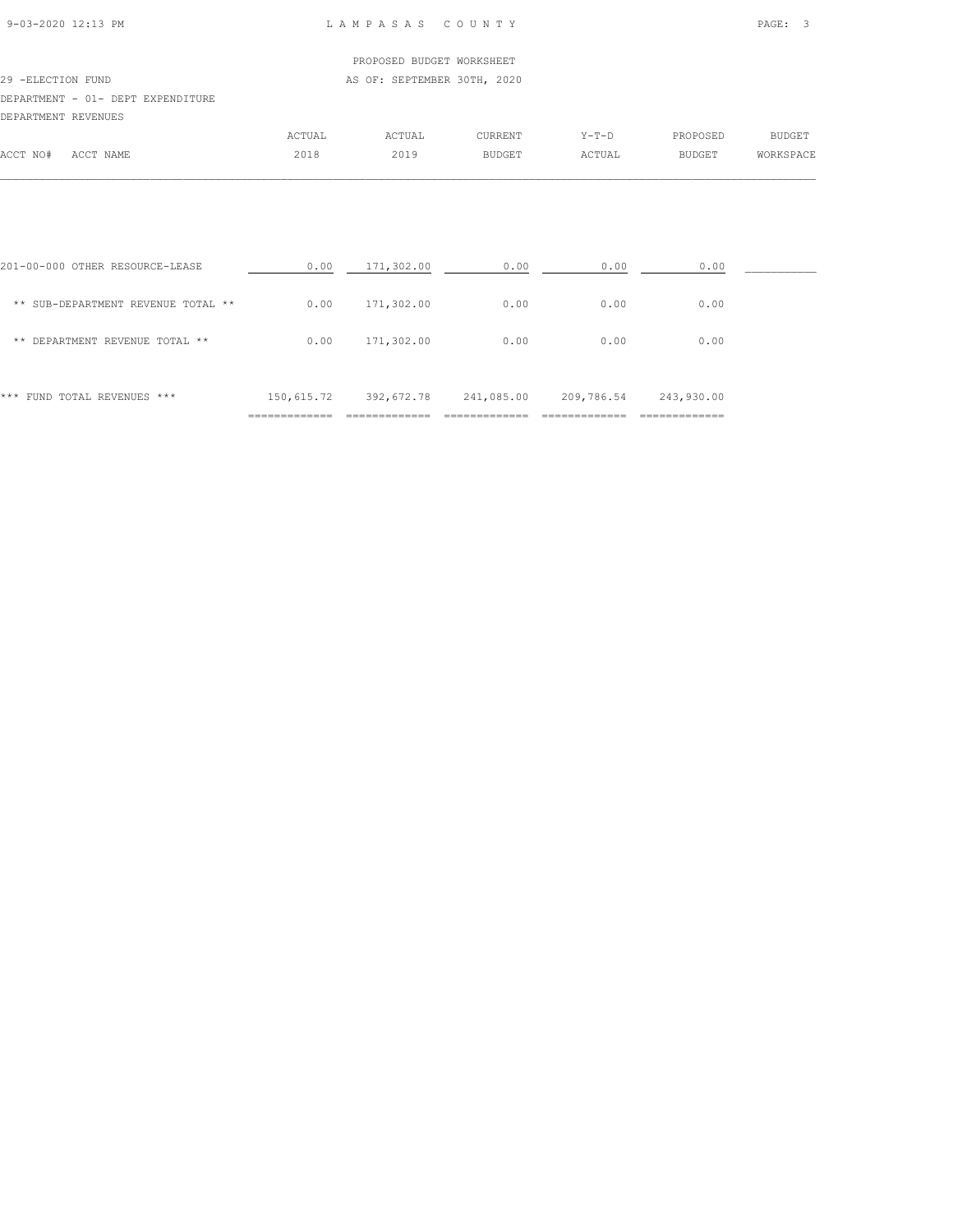$\mathcal{L} = \{ \mathcal{L} = \{ \mathcal{L} = \{ \mathcal{L} = \{ \mathcal{L} = \{ \mathcal{L} = \{ \mathcal{L} = \{ \mathcal{L} = \{ \mathcal{L} = \{ \mathcal{L} = \{ \mathcal{L} = \{ \mathcal{L} = \{ \mathcal{L} = \{ \mathcal{L} = \{ \mathcal{L} = \{ \mathcal{L} = \{ \mathcal{L} = \{ \mathcal{L} = \{ \mathcal{L} = \{ \mathcal{L} = \{ \mathcal{L} = \{ \mathcal{L} = \{ \mathcal{L} = \{ \mathcal{L} = \{ \mathcal{$ 

WAGES

9-03-2020 12:13 PM L A M P A S A S C O U N T Y PAGE: 4

| -----                                   |            |            |           |           |           |  |
|-----------------------------------------|------------|------------|-----------|-----------|-----------|--|
| 401-00-102 SALARIES & WAGES APPT #0349  | 48, 187.37 | 48,571.20  | 49,645.00 | 45,825.76 | 52,327.00 |  |
| 401-00-104 SALARIES & WAGES DEP #1882   | 26, 201.01 | 27, 132.76 | 27,954.00 | 26,201.69 | 31,782.00 |  |
| 401-00-106 TEMPORARY EMLOYEE            | 0.00       | 0.00       | 0.00      | 0.00      | 0.00      |  |
| 401-00-120 SALARY/OVERTIME              | 0.00       | 0.00       | 0.00      | 0.00      | 0.00      |  |
| ** CATEGORY TOTAL **                    | 74,388.38  | 75,703.96  | 77,599.00 | 72,027.45 | 84,109.00 |  |
| EMPLOYEE BENEFITS                       |            |            |           |           |           |  |
| 401-00-203 FICA BENEFITS                | 5,532.46   | 5,516.28   | 5,936.00  | 5,538.08  | 6,434.00  |  |
| 401-00-204 GROUP MEDICAL INSURANCE      | 17,864.72  | 18,505.20  | 19,338.00 | 19,332.36 | 20,706.00 |  |
| 401-00-205 RETIREMENT                   | 11,207.31  | 12,074.27  | 12,416.00 | 12,071.70 | 13,458.00 |  |
| 401-00-207 WORKMEN'S COMP               | 221.39     | 243.00     | 184.00    | 184.00    | 214.00    |  |
| 401-00-208 UNEMPLOYMENT INSURANCE       | 107.31     | 63.00      | 78.00     | 78.00     | 50.00     |  |
| 401-00-212 PHONE ALLOWANCE              | 480.00     | 520.00     | 480.00    | 440.00    | 480.00    |  |
| ** CATEGORY TOTAL **                    | 35, 413.19 | 36,921.75  | 38,432.00 | 37,644.14 | 41,342.00 |  |
| GENERAL EXPENSES                        |            |            |           |           |           |  |
| 401-00-300 INTERPRETER                  | 0.00       | 0.00       | 0.00      | 0.00      | 0.00      |  |
| 401-00-301 COMMUNICATIONS               | 728.87     | 218.59     | 800.00    | 341.23    | 800.00    |  |
| 401-00-303 COMPUTER SUPPLIES            | 0.00       | 0.00       | 0.00      | 0.00      | 0.00      |  |
| 401-00-304 OPERATING SUPPLIES           | 567.15     | 621.31     | 4,325.00  | 5,667.30  | 650.00    |  |
| 401-00-305 TRAVEL & INSERVICE TRAINING  | 1,749.25   | 1,576.93   | 1,500.00  | 385.57    | 1,600.00  |  |
| 401-00-311 REPAIR/MAINTENANCE           | 0.00       | 0.00       | 0.00      | 0.00      | 0.00      |  |
| 401-00-312 EQUIPMENT MAINTENANCE CONT   | 11,705.00  | 13,899.95  | 13,500.00 | 12,182.50 | 13,500.00 |  |
| 401-00-315 DUES                         | 250.00     | 250.00     | 320.00    | 270.83    | 320.00    |  |
| 401-00-333 CONTRACTED SERVICES (BALLOT) | 4,966.36   | 10,329.04  | 18,000.00 | 5,415.58  | 18,000.00 |  |
| 401-00-337 ELECTIONS, JUDGES & SUPPLIE  | 7,805.69   | 6,126.26   | 10,000.00 | 10,759.60 | 10,000.00 |  |
| 401-00-354 VOTER REGISTRATION           | 5,957.82   | 2,709.69   | 6,500.00  | 5,040.50  | 3,500.00  |  |
| 401-00-361 POSTAGE                      | 49.00      | 55.00      | 300.00    | 240.00    | 300.00    |  |
| 401-00-370 EQUIPMENT RENTAL - COPIER    | 1,491.39   | 1,520.51   | 2,000.00  | 1,249.26  | 2,000.00  |  |
| 401-00-375 BANK CHARGES                 | 0.00       | 0.00       | 0.00      | 0.00      | 0.00      |  |
| 401-00-389 MISCELLANOUS EXPENSE         | 350.84     | 12,981.00  | 0.00      | 0.00      | 0.00      |  |
| ** CATEGORY TOTAL **                    | 35,621.37  | 50,288.28  | 57,245.00 | 41,552.37 | 50,670.00 |  |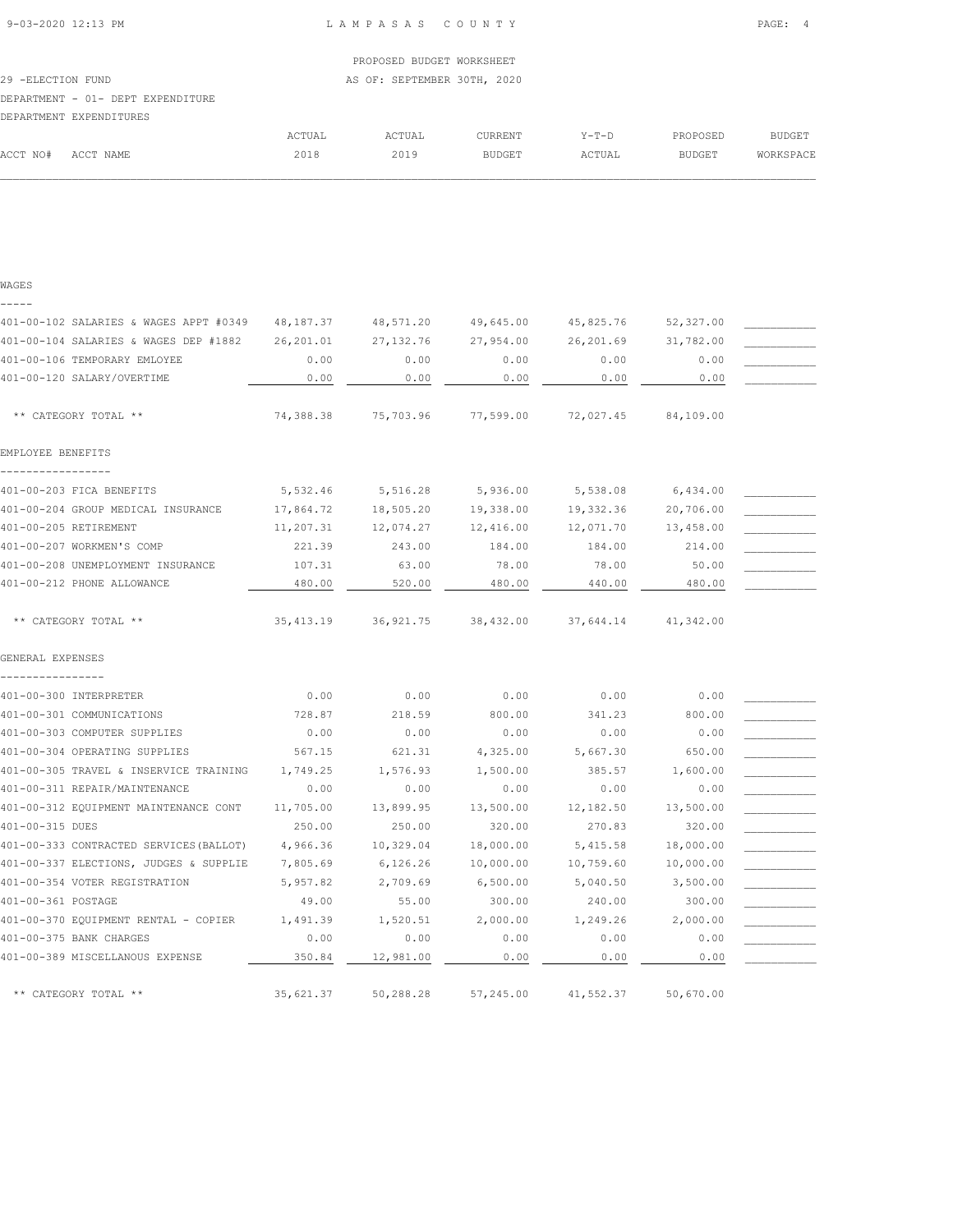| 9-03-2020 12:13 PM |  |
|--------------------|--|

|  | PROPOSED BUDGET WORKSHEET |
|--|---------------------------|
|  |                           |

| 29 -ELECTION FUND |  | AS OF: SEPTEMBER 30TH, 2020 |  |
|-------------------|--|-----------------------------|--|
|                   |  |                             |  |

## DEPARTMENT - 01- DEPT EXPENDITURE

| DEPARTMENT EXPENDITURES                                |          |             |                        |                                         |        |               |
|--------------------------------------------------------|----------|-------------|------------------------|-----------------------------------------|--------|---------------|
|                                                        | ACTUAL   | ACTUAL      |                        | CURRENT Y-T-D PROPOSED                  |        | <b>BUDGET</b> |
| ACCT NO# ACCT NAME                                     | 2018     | 2019        | BUDGET                 | ACTUAL                                  | BUDGET | WORKSPACE     |
| CAPITAL OUTLAY                                         |          |             |                        |                                         |        |               |
| 401-00-401 OFFICE MACHINES & EQUIPMENT 0.00 171,302.00 |          |             |                        | $0.00$ 0.00                             | 0.00   |               |
| ** CATEGORY TOTAL **                                   |          |             | $0.00$ 171,302.00 0.00 | 0.00                                    | 0.00   |               |
| 401-00-500 OPERATING TRANSFERS-OUT                     | $0.19$ ) | 0.00        | 0.00                   | 0.00                                    | 0.00   |               |
| ** CATEGORY TOTAL **                                   |          | $0.19$ 0.00 | 0.00                   | 0.00                                    | 0.00   |               |
| CAPITAL LEASE<br>-------------                         |          |             |                        |                                         |        |               |
| 401-00-903 PRINCIPAL PAYMENT                           | 0.00     |             |                        | 57,101.04 57,809.00 57,664.04 57,809.00 |        |               |
| 401-00-904 INTEREST PAYMENT                            | 0.00     | 563.00      | 0.00                   | 0.00                                    | 0.00   |               |
| ** CATEGORY TOTAL **                                   | 0.00     |             |                        | 57,664.04 57,809.00 57,664.04 57,809.00 |        |               |
|                                                        |          |             |                        |                                         |        |               |

| WAGES                                           |                |                                                            |                    |                    |           |  |
|-------------------------------------------------|----------------|------------------------------------------------------------|--------------------|--------------------|-----------|--|
| -----<br>401-01-198 ELECTIONS WAGES             | 0.00           | 0.00                                                       | 0.00               | 0.00               | 0.00      |  |
| ** CATEGORY TOTAL **                            | 0.00           | 0.00                                                       | 0.00               | 0.00               | 0.00      |  |
| GENERAL EXPENSES                                |                |                                                            |                    |                    |           |  |
| 401-01-337 ELECTIONS, JUDGES & PAYROLL 3,431.32 |                |                                                            | 4,253.70 10,000.00 | 2,412.40           | 10,000.00 |  |
| ** CATEGORY TOTAL **                            | 3,431.32       | 4,253.70                                                   | 10,000.00          | 2,412.40           | 10,000.00 |  |
| ** SUB-DEPARTMENT TOTAL **                      |                | 3,431.32 4,253.70                                          |                    | 10,000.00 2,412.40 | 10,000.00 |  |
|                                                 |                |                                                            |                    |                    |           |  |
| DEPARTMENT TOTAL ***<br>***                     |                | 148,854.07 396,133.73 241,085.00 211,300.40 243,930.00     |                    |                    |           |  |
|                                                 |                |                                                            |                    |                    |           |  |
| *** FUND TOTAL EXPENDITURES ***                 |                | 148,854.07  396,133.73  241,085.00  211,300.40  243,930.00 |                    |                    |           |  |
|                                                 | ============== |                                                            |                    |                    |           |  |

\*\*\* END OF REPORT \*\*\*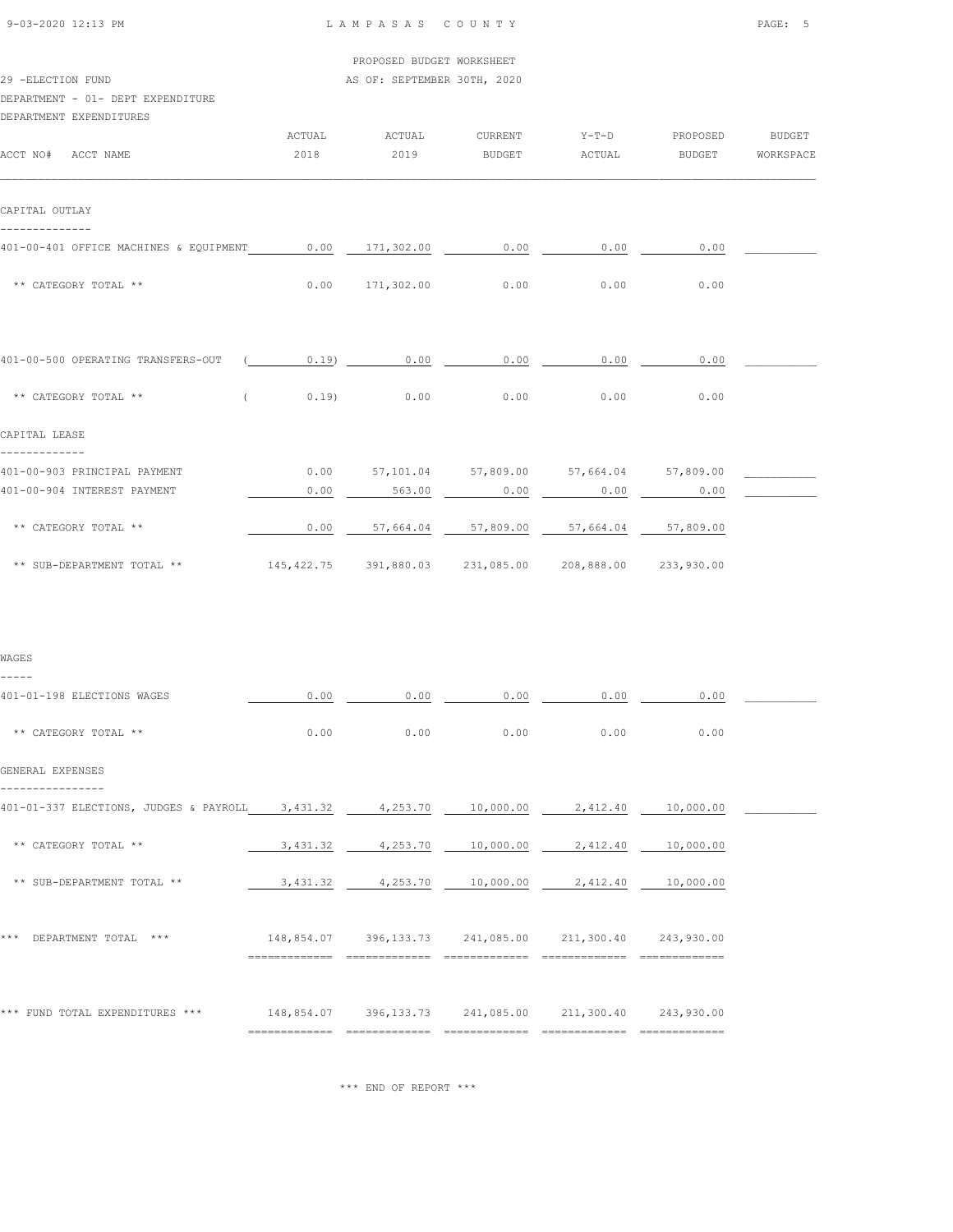| 9-03-2020 12:13 PM |  |
|--------------------|--|
|                    |  |

 PROPOSED BUDGET WORKSHEET 30 -PRE-TRIAL INTERVENTION **AS OF: SEPTEMBER 30TH, 2020** 

| ACCT NO#<br>ACCT NAME                                    | ACTUAL<br>2018 | ACTUAL<br>2019      | CURRENT<br><b>BUDGET</b>   | $Y-T-D$<br>ACTUAL       | PROPOSED<br>BUDGET     | <b>BUDGET</b><br>WORKSPACE |
|----------------------------------------------------------|----------------|---------------------|----------------------------|-------------------------|------------------------|----------------------------|
| REVENUE SUMMARY                                          |                |                     |                            |                         |                        |                            |
| 00-PRE-TRIAL REVENUE                                     | 37, 119.46     | 48,001.09           | 35,000.00                  | 32,239.19               | 35,000.00              |                            |
| *** TOTAL REVENUE ***                                    | 37, 119.46     | 48,001.09           | 35,000.00                  | 32,239.19               | 35,000.00              |                            |
| EXPENDITURE SUMMARY                                      |                |                     |                            |                         |                        |                            |
| 01-PRE-TRIAL EXPENDITURE                                 | 55,000.00      | 35,000.00           | 35,000.00                  | 35,000.00               | 35,000.00              |                            |
| *** TOTAL EXPENDITURES ***                               | 55,000.00      | 35,000.00           | 35,000.00                  | 35,000.00               | 35,000.00              |                            |
| REVENUES OVER/(UNDER) EXPENDITURES (17,880.54) 13,001.09 | ============== | $=$ = = = = = = = = | $0.00$ (<br>============== | 2,760.81)<br>========== | 0.00<br>============== |                            |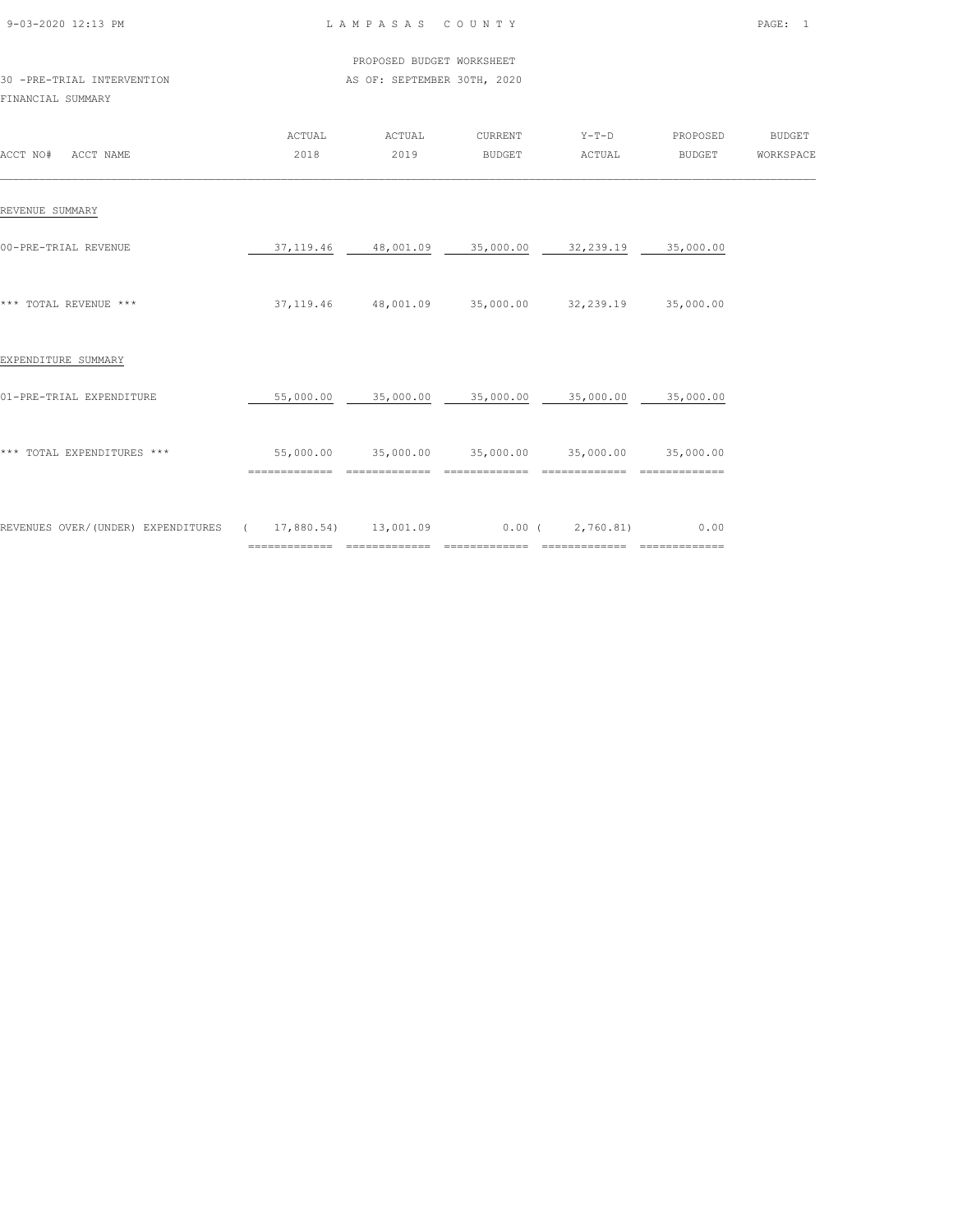## PROPOSED BUDGET WORKSHEET

#### 30 -PRE-TRIAL INTERVENTION **AS OF: SEPTEMBER 30TH, 2020** DEPARTMENT - 00-PRE-TRIAL REVENUE

| DEPARTMENT REVENUES |           |        |        |                |        |               |           |
|---------------------|-----------|--------|--------|----------------|--------|---------------|-----------|
|                     |           | ACTUAL | ACTUAL | <b>CURRENT</b> | Y-T-D  | PROPOSED      | BUDGET    |
| ACCT NO#            | ACCT NAME | 2018   | 2019   | <b>BUDGET</b>  | ACTUAL | <b>BUDGET</b> | WORKSPACE |
|                     |           |        |        |                |        |               |           |

|                                        | -------------- |           |           |           |           |  |
|----------------------------------------|----------------|-----------|-----------|-----------|-----------|--|
| FUND TOTAL REVENUES ***<br>***         | 37, 119.46     | 48,001.09 | 35,000.00 | 32,239.19 | 35,000.00 |  |
| DEPARTMENT REVENUE TOTAL **<br>$* *$   | 37, 119.46     | 48,001.09 | 35,000.00 | 32,239.19 | 35,000.00 |  |
| ** SUB-DEPARTMENT REVENUE TOTAL **     | 37, 119.46     | 48,001.09 | 35,000.00 | 32,239.19 | 35,000.00 |  |
| 100-00-190 MISCELLANEOUS               | 0.00           | 0.00      | 0.00      | 0.00      | 0.00      |  |
| 100-00-099 INTEREST REVENUE            | 275.46         | 751.09    | 0.00      | 293.19    | 0.00      |  |
| 100-00-004 PRE-TRIAL INTERVENTION FEES | 36,844.00      | 47,250.00 | 35,000.00 | 31,946.00 | 35,000.00 |  |
|                                        |                |           |           |           |           |  |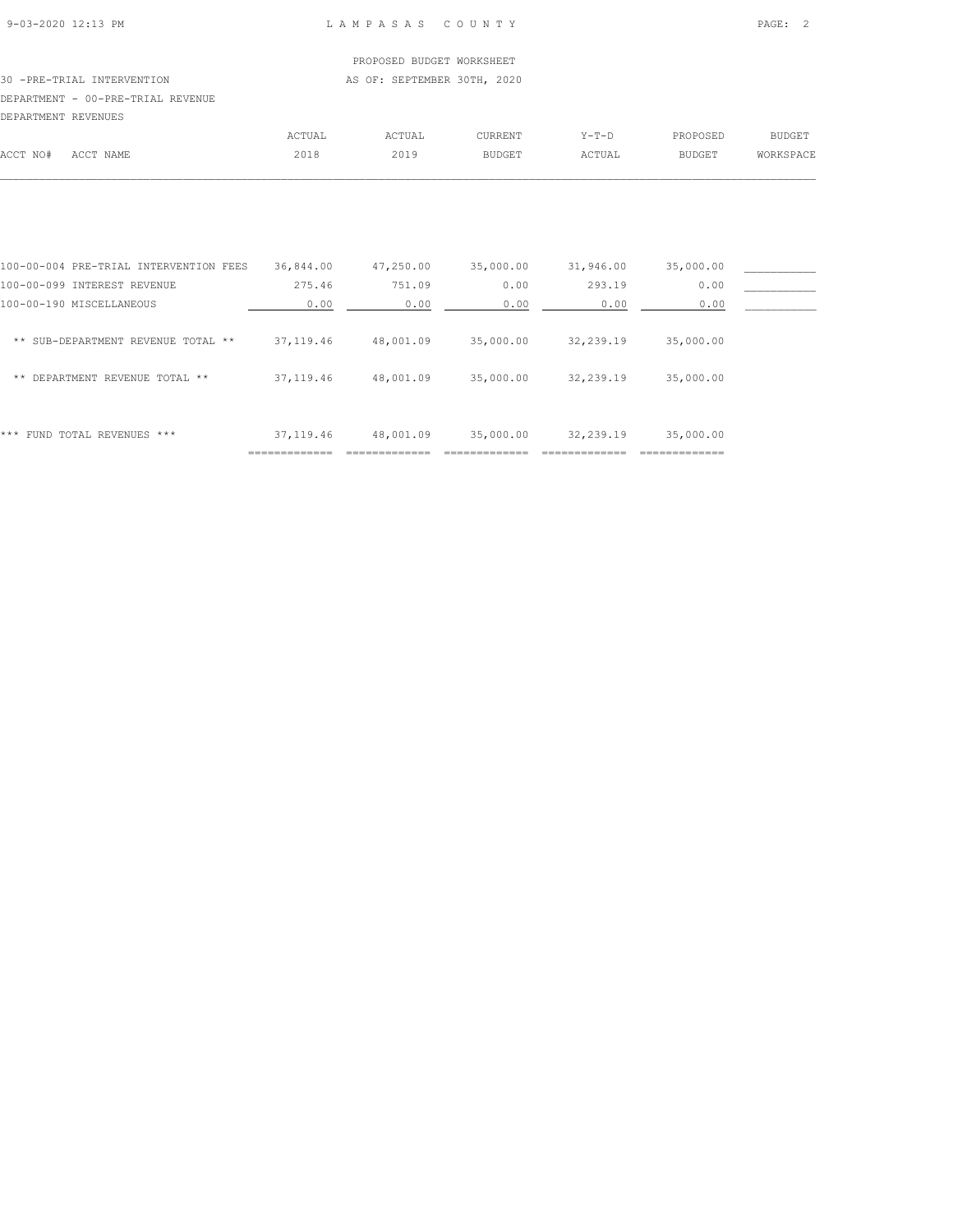| 9-03-2020 12:13 PM |  |
|--------------------|--|

 $\mathcal{L} = \{ \mathcal{L} = \{ \mathcal{L} = \{ \mathcal{L} = \{ \mathcal{L} = \{ \mathcal{L} = \{ \mathcal{L} = \{ \mathcal{L} = \{ \mathcal{L} = \{ \mathcal{L} = \{ \mathcal{L} = \{ \mathcal{L} = \{ \mathcal{L} = \{ \mathcal{L} = \{ \mathcal{L} = \{ \mathcal{L} = \{ \mathcal{L} = \{ \mathcal{L} = \{ \mathcal{L} = \{ \mathcal{L} = \{ \mathcal{L} = \{ \mathcal{L} = \{ \mathcal{L} = \{ \mathcal{L} = \{ \mathcal{$ 

|          |                                       |        | PROPOSED BUDGET WORKSHEET   |                |         |               |           |
|----------|---------------------------------------|--------|-----------------------------|----------------|---------|---------------|-----------|
|          | 30 -PRE-TRIAL INTERVENTION            |        | AS OF: SEPTEMBER 30TH, 2020 |                |         |               |           |
|          | DEPARTMENT - 01-PRE-TRIAL EXPENDITURE |        |                             |                |         |               |           |
|          | DEPARTMENT EXPENDITURES               |        |                             |                |         |               |           |
|          |                                       | ACTUAL | ACTUAL                      | <b>CURRENT</b> | $Y-T-D$ | PROPOSED      | BUDGET    |
| ACCT NO# | ACCT NAME                             | 2018   | 2019                        | <b>BUDGET</b>  | ACTUAL  | <b>BUDGET</b> | WORKSPACE |

| GENERAL EXPENSES                   |                            |           |           |           |           |  |
|------------------------------------|----------------------------|-----------|-----------|-----------|-----------|--|
| 401-00-375 BANK CHARGES            | 0.00                       | 0.00      | 0.00      | 0.00      | 0.00      |  |
| 401-00-389 MISCELLANOUS EXPENSE    | 0.00                       | 0.00      | 0.00      | 0.00      | 0.00      |  |
| ** CATEGORY TOTAL **               | 0.00                       | 0.00      | 0.00      | 0.00      | 0.00      |  |
|                                    |                            |           |           |           |           |  |
| 401-00-500 OPERATION TRANSFERS-OUT | 55,000.00                  | 35,000.00 | 35,000.00 | 35,000.00 | 35,000.00 |  |
| ** CATEGORY TOTAL **               | 55,000.00                  | 35,000.00 | 35,000.00 | 35,000.00 | 35,000.00 |  |
| ** SUB-DEPARTMENT TOTAL **         | 55,000.00                  | 35,000.00 | 35,000.00 | 35,000.00 | 35,000.00 |  |
| DEPARTMENT TOTAL<br>$***$<br>* * * | 55,000.00                  | 35,000.00 | 35,000.00 | 35,000.00 | 35,000.00 |  |
| *** FUND TOTAL EXPENDITURES ***    | 55,000.00<br>============= | 35,000.00 | 35,000.00 | 35,000.00 | 35,000.00 |  |

\*\*\* END OF REPORT \*\*\*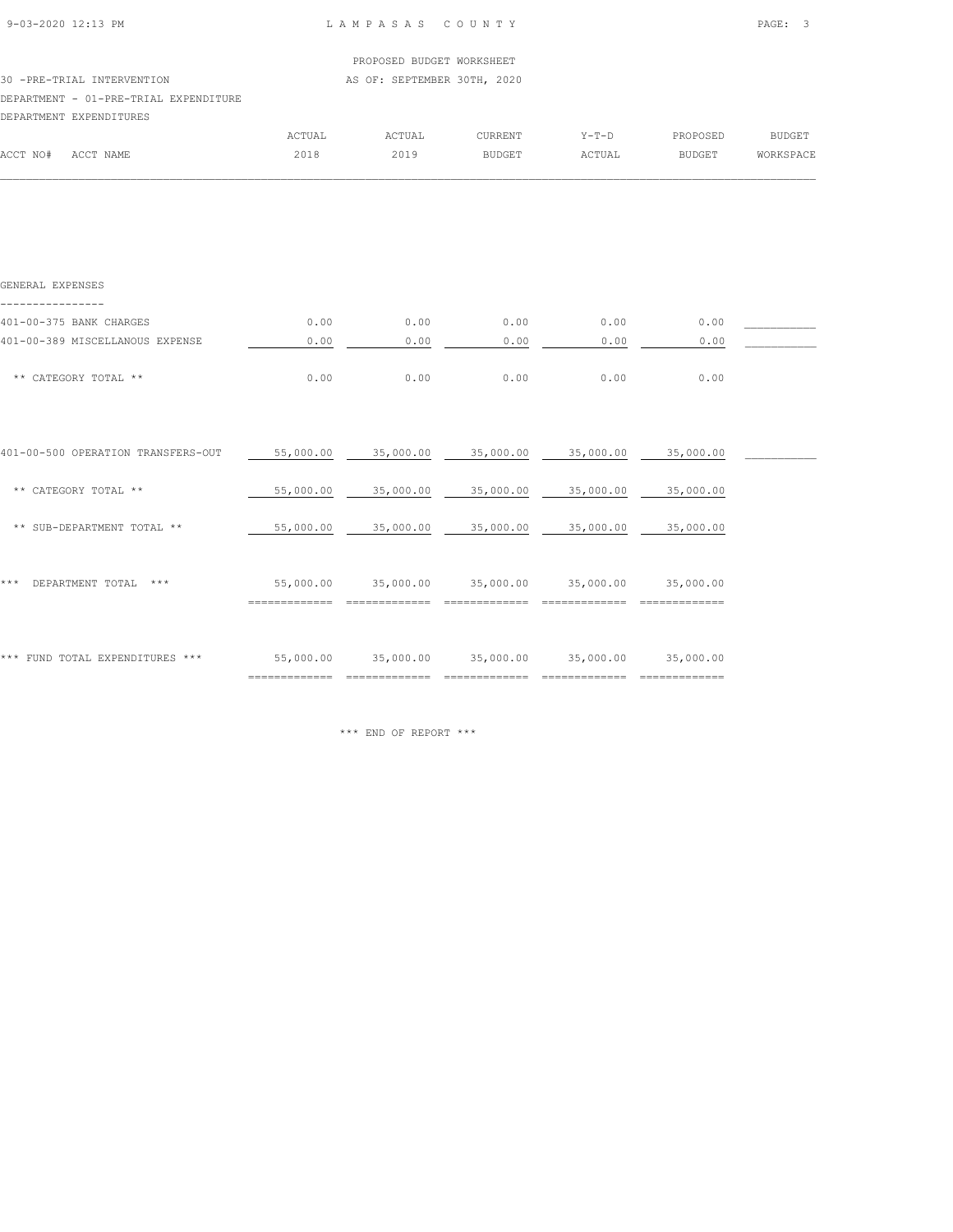| 9-03-2020 12:13 PM |  |
|--------------------|--|

#### L A M P A S A S C O U N T Y PAGE: 1

#### PROPOSED BUDGET WORKSHEET 31 -JUVENILE PROBATION **AS OF: SEPTEMBER 30TH, 2020**

| ACCT NO# ACCT NAME                                                          | ACTUAL<br>2018 | ACTUAL<br>2019                      | CURRENT<br>BUDGET | Y-T-D PROPOSED<br>ACTUAL                             | <b>BUDGET</b>     | <b>BUDGET</b><br>WORKSPACE |
|-----------------------------------------------------------------------------|----------------|-------------------------------------|-------------------|------------------------------------------------------|-------------------|----------------------------|
| REVENUE SUMMARY                                                             |                |                                     |                   |                                                      |                   |                            |
| 00-JPO REVENUE                                                              |                | 549, 359.27 549, 359.27 524, 687.00 |                   |                                                      | $0.00$ 487,672.00 |                            |
| *** TOTAL REVENUE ***                                                       |                | 549, 359.27 549, 359.27 524, 687.00 |                   |                                                      | $0.00$ 487,672.00 |                            |
| EXPENDITURE SUMMARY                                                         |                |                                     |                   |                                                      |                   |                            |
| 01-JPO EXPENDITURES                                                         |                |                                     |                   | 508,185.47 508,185.47 524,687.00 9,799.60 487,672.00 |                   |                            |
| *** TOTAL EXPENDITURES ***                                                  |                |                                     |                   | 508,185.47 508,185.47 524,687.00 9,799.60 487,672.00 |                   |                            |
| REVENUES OVER/(UNDER) EXPENDITURES 41,173.80 41,173.80 0.00 (9,799.60) 0.00 |                | ============================        | =============     | ==============                                       | _______________   |                            |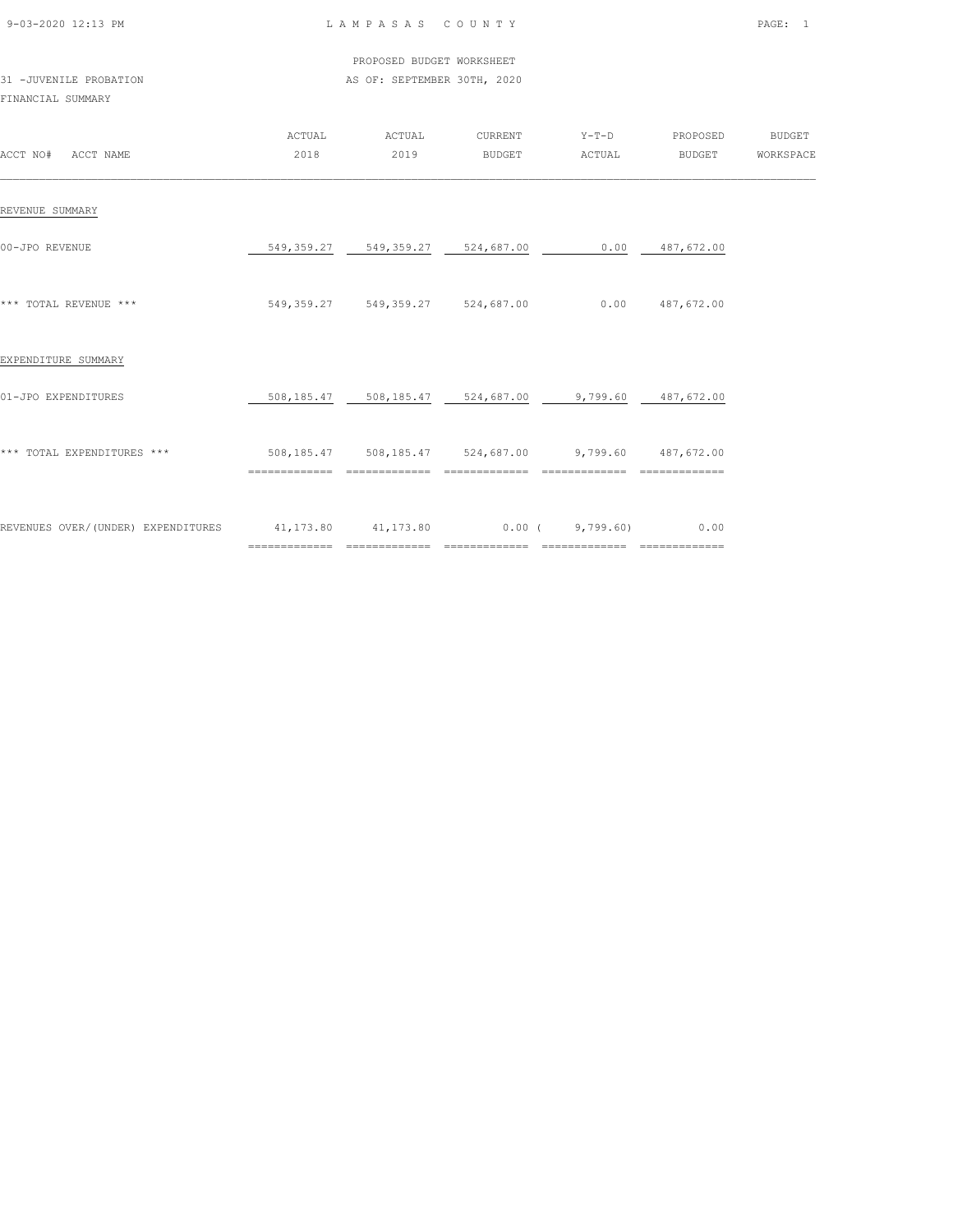#### PROPOSED BUDGET WORKSHEET 31 -JUVENILE PROBATION **AS OF: SEPTEMBER 30TH, 2020**

|                     | DEPARTMENT - 00-JPO REVENUE |        |        |         |        |          |           |
|---------------------|-----------------------------|--------|--------|---------|--------|----------|-----------|
| DEPARTMENT REVENUES |                             |        |        |         |        |          |           |
|                     |                             | ACTUAL | ACTUAL | CURRENT | Y-T-D  | PROPOSED | BUDGET    |
| ACCT NO#            | ACCT NAME                   | 2018   | 2019   | BUDGET  | ACTUAL | BUDGET   | WORKSPACE |
|                     |                             |        |        |         |        |          |           |

| 100-00-007 BPS                         | 42,243.00   | 42,243.00  | 26,466.00  | 0.00 | 18,657.00  |  |
|----------------------------------------|-------------|------------|------------|------|------------|--|
| 100-00-008 GRANT S                     | 3,746.00    | 3,746.00   | 3,746.00   | 0.00 | 0.00       |  |
| 100-00-013 CP                          | 84,791.00   | 84,791.00  | 54,959.00  | 0.00 | 68,458.00  |  |
| 100-00-014 PPA                         | 52,410.00   | 52,410.00  | 29,539.00  | 0.00 | 20,327.00  |  |
| 100-00-016 CD                          | 14,960.00   | 14,960.00  | 11,409.00  | 0.00 | 10,312.00  |  |
| 100-00-017 MHS                         | 13,673.00   | 13,673.00  | 8,474.00   | 0.00 | 12,430.00  |  |
| 100-00-019 FLEXIBLE FUNDING            | 3,104.00    | 3,104.00   | 43,616.00  | 0.00 | 43,394.00  |  |
| 100-00-099 INTEREST REVENUE            | 150.44      | 150.44     | 0.00       | 0.00 | 0.00       |  |
| 100-00-100 SALE OF SURPLUS PROPERTY    | 0.00        | 0.00       | 0.00       | 0.00 | 0.00       |  |
| 100-00-109 SERVICE FEES                | 0.00        | 0.00       | 0.00       | 0.00 | 0.00       |  |
| 100-00-111 NON-RESIDENTIAL GRANT (R)   | 15, 415.78  | 15, 415.78 | 6,700.00   | 0.00 | 2,554.00   |  |
| 100-00-116 GRANT REVENUE - CJD         | 0.00        | 0.00       | 12,798.00  | 0.00 | 0.00       |  |
| 100-00-118 JUVENILE PROBATION FEES     | 4,176.65    | 4,176.65   | 6,000.00   | 0.00 | 4,500.00   |  |
| 100-00-123 STATE FUNDING - TJPC        | 0.00        | 0.00       | 0.00       | 0.00 | 0.00       |  |
| 100-00-142 4 E REVENUE                 | 0.00        | 0.00       | 0.00       | 0.00 | 0.00       |  |
| 100-00-190 MISCELLANOUS RECEIPTS       | 7.50        | 7.50       | 14,888.00  | 0.00 | 0.00       |  |
| 100-00-200 PLACEMENT COST              | 0.00        | 0.00       | 0.00       | 0.00 | 0.00       |  |
| 100-00-201 CIS GRANT SALARY REIMBURSEM | 0.00        | 0.00       | 0.00       | 0.00 | 0.00       |  |
| 100-00-206 RESTITUTION FEES            | 2,341.57    | 2,341.57   | 3,500.00   | 0.00 | 4,295.00   |  |
| 200-00-010 OPERATING TRANSFER-IN       | 312, 340.33 | 312,340.33 | 302,592.00 | 0.00 | 302,745.00 |  |
|                                        |             |            |            |      |            |  |
| ** SUB-DEPARTMENT REVENUE TOTAL **     | 549, 359.27 | 549,359.27 | 524,687.00 | 0.00 | 487,672.00 |  |

| 100-01-123 STATE FUNDING-SALARIES  | 0.00       | 0.00       | 0.00       | 0.00 | 0.00       |  |
|------------------------------------|------------|------------|------------|------|------------|--|
| ** SUB-DEPARTMENT REVENUE TOTAL ** | 0.00       | 0.00       | 0.00       | 0.00 | 0.00       |  |
| ** DEPARTMENT REVENUE TOTAL **     | 549,359.27 | 549,359.27 | 524,687.00 | 0.00 | 487,672.00 |  |
| FUND TOTAL REVENUES ***<br>***     | 549,359.27 | 549,359.27 | 524,687.00 | 0.00 | 487,672.00 |  |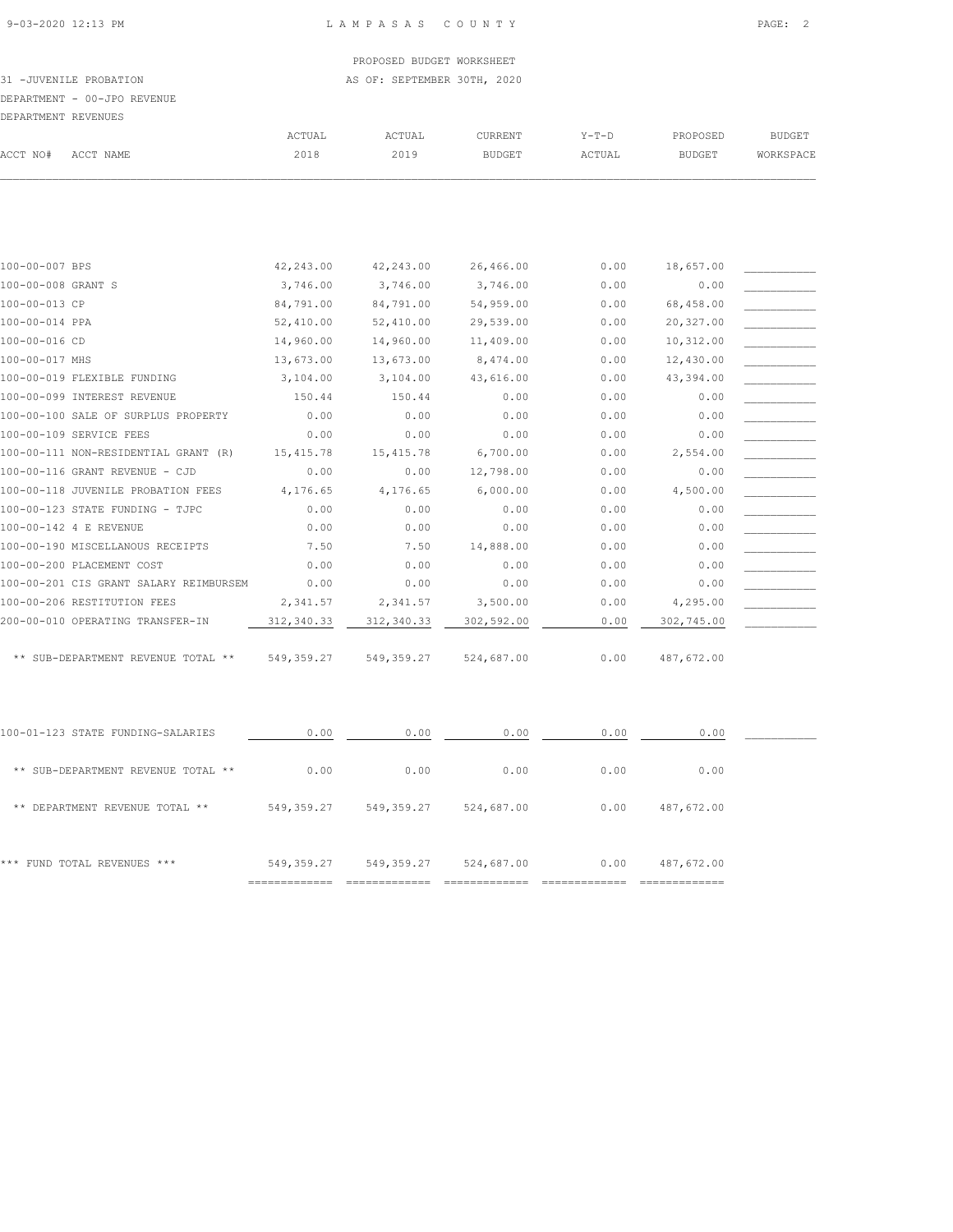ACCT NO# ACCT NAME 2018 2019 BUDGET ACTUAL BUDGET WORKSPACE  $\mathcal{L} = \{ \mathcal{L} = \{ \mathcal{L} = \{ \mathcal{L} = \{ \mathcal{L} = \{ \mathcal{L} = \{ \mathcal{L} = \{ \mathcal{L} = \{ \mathcal{L} = \{ \mathcal{L} = \{ \mathcal{L} = \{ \mathcal{L} = \{ \mathcal{L} = \{ \mathcal{L} = \{ \mathcal{L} = \{ \mathcal{L} = \{ \mathcal{L} = \{ \mathcal{L} = \{ \mathcal{L} = \{ \mathcal{L} = \{ \mathcal{L} = \{ \mathcal{L} = \{ \mathcal{L} = \{ \mathcal{L} = \{ \mathcal{$ 

## PROPOSED BUDGET WORKSHEET 31 -JUVENILE PROBATION AS OF: SEPTEMBER 30TH, 2020 DEPARTMENT - 01-JPO EXPENDITURES DEPARTMENT EXPENDITURES ACTUAL ACTUAL CURRENT Y-T-D PROPOSED BUDGET

#### WAGES -----

| 401-00-102 SALARIES & WAGES APPOINTED ( | $6, 143.00$ ) ( | 6, 143.00  | 0.00       | 0.00     | 0.00       |  |
|-----------------------------------------|-----------------|------------|------------|----------|------------|--|
| 401-00-103 SALARIES & WAGES DEP #2040   | 51,299.03       | 51,299.03  | 52,068.00  | 1,848.00 | 50,644.00  |  |
| 401-00-104 SALARIES & WAGES DEP #3505   | 38,029.40       | 38,029.40  | 35, 214.00 | 1,354.48 | 37,117.00  |  |
| 401-00-113 SALARIES & WAGES ASST #3055  | 51,299.03       | 51,299.03  | 52,068.00  | 2,002.64 | 54,882.00  |  |
| 401-00-199 LONGEVITY PAYMENT            | 1,800.00        | 1,800.00   | 600.00     | 0.00     | 720.00     |  |
| ** CATEGORY TOTAL **                    | 136,284.46      | 136,284.46 | 139,950.00 | 5,205.12 | 143,363.00 |  |
| EMPLOYEE BENEFITS                       |                 |            |            |          |            |  |
| 401-00-203 FICA BENEFITS                | 9,286.03        | 9,286.03   | 10,706.00  | 342.04   | 10,967.00  |  |
| 401-00-204 GROUP MEDICAL INSURANCE      | 49,076.98       | 49,076.98  | 45,107.00  | 0.00     | 40,047.00  |  |
| 401-00-205 RETIREMENT                   | 22,942.04       | 22,942.04  | 22,392.00  | 845.62   | 22,938.00  |  |
| 401-00-207 WORKMEN'S COMP               | 1,405.00        | 1,405.00   | 795.00     | 0.00     | 877.00     |  |
| 401-00-208 UNEMPLOYMENT INSURANCE       | 183.00          | 183.00     | 140.00     | 0.00     | 86.00      |  |
| 401-00-210 AUTO ALLOWANCE               | 0.00            | 0.00       | 0.00       | 0.00     | 0.00       |  |
| 401-00-212 PHONE ALLOWANCE              | 960.00          | 960.00     | 960.00     | 80.00    | 960.00     |  |
|                                         |                 |            |            |          |            |  |
| ** CATEGORY TOTAL **                    | 83,853.05       | 83,853.05  | 80,100.00  | 1,267.66 | 75,875.00  |  |
| GENERAL EXPENSES                        |                 |            |            |          |            |  |
| ----------------                        |                 |            |            |          |            |  |
| 401-00-301 COMMUNICATIONS               | 317.80          | 317.80     | 500.00     | 0.00     | 500.00     |  |
| 401-00-302 UTILITIES                    | 0.00            | 0.00       | 0.00       | 0.00     | 0.00       |  |
| 401-00-304 OPERATING SUPPLIES (REGIONAL | 2,982.19        | 2,982.19   | 2,500.00   | 0.00     | 2,500.00   |  |
| 401-00-305 TRAVEL & INSERVICE TRAINING  | 4,572.72        | 4,572.72   | 6, 250.00  | 0.00     | 5,500.00   |  |
| 401-00-307 INSURANCE AND BONDS          | 425.00          | 425.00     | 500.00     | 0.00     | 500.00     |  |
| 401-00-311 REPAIRS & MAINTENANCE        | 243.63          | 243.63     | 500.00     | 0.00     | 500.00     |  |
| 401-00-312 EQUIPMENT MAINTENANCE        | 13.00           | 13.00      | 200.00     | 0.00     | 200.00     |  |
| 401-00-315 DUES                         | 105.00          | 105.00     | 105.00     | 0.00     | 105.00     |  |
| 401-00-319 AUDIT                        | 3,900.00        | 3,900.00   | 3,800.00   | 0.00     | 3,800.00   |  |
| 401-00-328 CONTINGENCY                  | 126.10          | 126.10     | 500.00     | 0.00     | 500.00     |  |
| 401-00-342 GAS & OIL                    | 2,907.64        | 2,907.64   | 5,000.00   | 0.00     | 4,000.00   |  |
| 401-00-343 REPAIRS AND MAINTENANCE VEH  | 91.92           | 91.92      | 0.00       | 0.00     | 700.00     |  |
| 401-00-345 MEDICAL                      | 3,131.39        | 3,131.39   | 4,000.00   | 0.00     | 4,000.00   |  |
| 401-00-357 CP-YOUTH SERVICE EXTERNAL    | 25,607.15       | 25,607.15  | 0.00       | 0.00     | 0.00       |  |
| 401-00-361 POSTAGE                      | 0.00            | 0.00       | 100.00     | 0.00     | 100.00     |  |
| 401-00-364 PUBLICATIONS, BOOKS, MANUALS | 45.00           | 45.00      | 100.00     | 0.00     | 100.00     |  |
| 401-00-370 EQUIPMENT RENTAL-COPIER      | 1,483.24        | 1,483.24   | 1,650.00   | 0.00     | 1,650.00   |  |
| 401-00-375 BANK CHARGES                 | 0.00            | 0.00       | 0.00       | 0.00     | 0.00       |  |
| 401-00-378 RENTAL SPACE                 | 0.00            | 0.00       | 0.00       | 0.00     | 0.00       |  |
| 401-00-382 BPS-INTER-COUNTY CONTRACTS   | 0.00            | 0.00       | 0.00       | 0.00     | 0.00       |  |
| 401-00-384 PPA-SECURE INTERNAL/EXTERNA  | 24,583.00       | 24,583.00  | 0.00       | 0.00     | 0.00       |  |
|                                         |                 |            |            |          |            |  |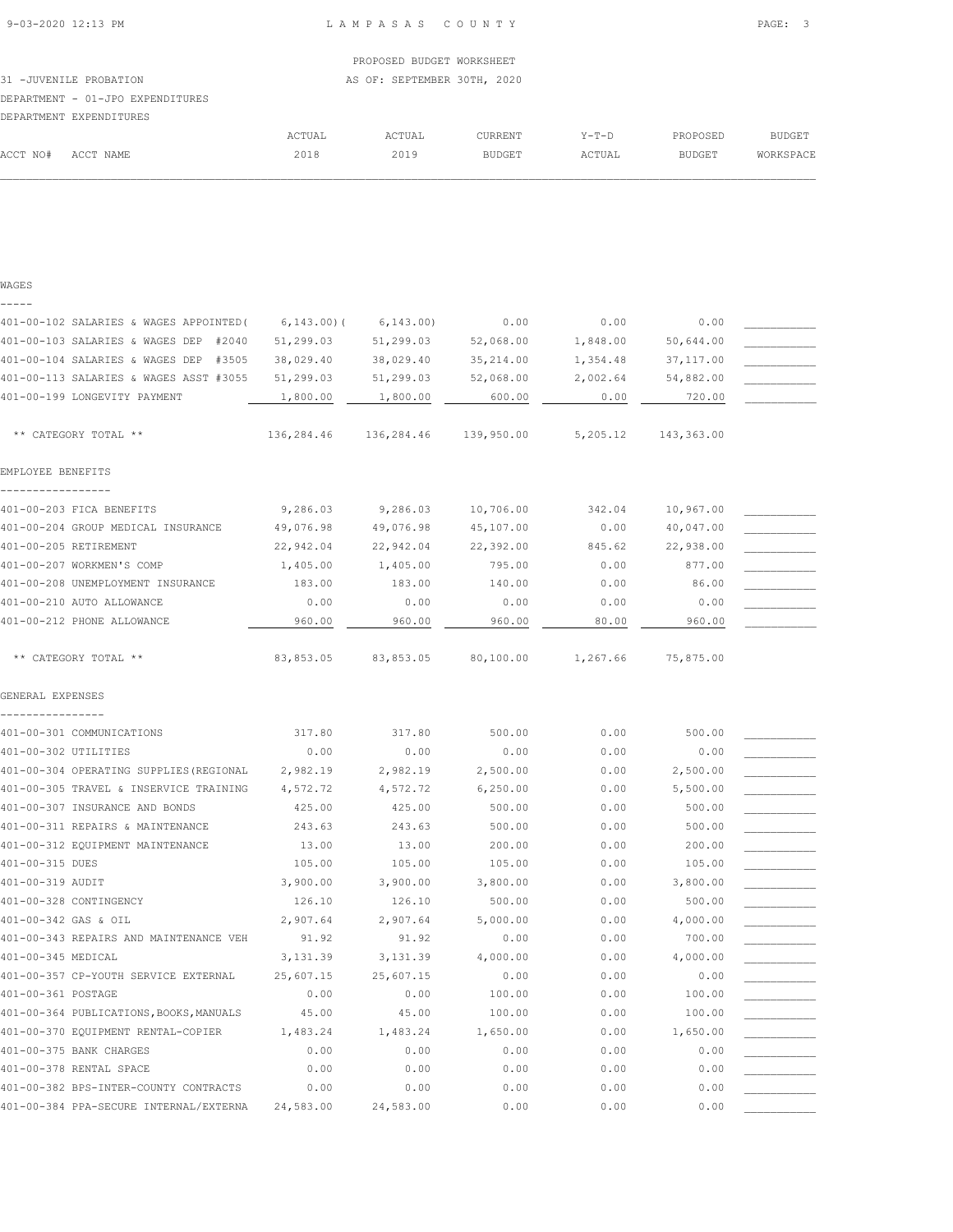#### PROPOSED BUDGET WORKSHEET

31 -JUVENILE PROBATION **AS OF: SEPTEMBER 30TH, 2020** 

#### DEPARTMENT - 01-JPO EXPENDITURES

DEPARTMENT EXPENDITURES

| ACCT NO#<br>ACCT NAME                   | ACTUAL<br>2018 | ACTUAL<br>2019 | CURRENT<br><b>BUDGET</b> | $Y-T-D$<br>ACTUAL | PROPOSED<br><b>BUDGET</b> | <b>BUDGET</b><br>WORKSPACE |
|-----------------------------------------|----------------|----------------|--------------------------|-------------------|---------------------------|----------------------------|
| 401-00-389 MISCELLANOUS EXPENSE (RESTIT | 2,599.91       | 2,599.91       | 19,183.00                | 0.00              | 4,295.00                  |                            |
| 401-00-390 PLACEMENT COST - COUNTY      | 76,279.52      | 76,279.52      | 60,000.00                | 0.00              | 60,000.00                 |                            |
| ** CATEGORY TOTAL **                    | 149,414.21     | 149,414.21     | 104,888.00               | 0.00              | 88,950.00                 |                            |
| CAPITAL OUTLAY                          |                |                |                          |                   |                           |                            |
| 401-00-401 OFFICE MACHINES & EQUIPMENT  | 0.00           | 0.00           | 0.00                     | 0.00              | 0.00                      |                            |
| 401-00-402 OPERATING EOUIPMENT          | 0.00           | 0.00           | 0.00                     | 0.00              | 0.00                      |                            |
| 401-00-407 OFFICE FURNITURE & FIXTURES  | 0.00           | 0.00           | 0.00                     | 0.00              | 0.00                      |                            |
| ** CATEGORY TOTAL **                    | 0.00           | 0.00           | 0.00                     | 0.00              | 0.00                      |                            |
| 401-00-500 OPERATING TRANSFERS-OUT      | 0.00           | 0.00           | 0.00                     | 0.00              | 0.00                      |                            |
| ** CATEGORY TOTAL **                    | 0.00           | 0.00           | 0.00                     | 0.00              | 0.00                      |                            |

\*\* SUB-DEPARTMENT TOTAL \*\* 369,551.72 369,551.72 324,938.00 6,472.78 308,188.00

#### WAGES

-----

| 401-01-102 SALARIES & WAGES APPOINTED | 67,964.26 | 67,964.26 | 68,983.00 | 2,653.22 | 72,711.00 |  |
|---------------------------------------|-----------|-----------|-----------|----------|-----------|--|
| 401-01-103 SALARIES & WAGES DEP       | 0.00      | 0.00      | 0.00      | 0.00     | 0.00      |  |
| 401-01-113 SALARIES AND WAGES         | 0.00      | 0.00      | 0.00      | 0.00     | 0.00      |  |
| ** CATEGORY TOTAL **                  | 67,964.26 | 67,964.26 | 68,983.00 | 2,653.22 | 72,711.00 |  |
| EMPLOYEE BENEFITS                     |           |           |           |          |           |  |
| 401-01-203 FICA                       | 5,192.20  | 5,192.20  | 5,277.00  | 202.68   | 5,562.00  |  |
| 401-01-204 GROUP MEDICAL INSURANCE    | 0.00      | 0.00      | 9,501.00  | 0.00     | 10,065.00 |  |
| 401-01-205 RETIREMENT                 | 10,951.04 | 10,951.04 | 11,037.00 | 430.92   | 11,634.00 |  |
| 401-01-207 WORKMENS COMP              | 347.00    | 347.00    | 468.00    | 0.00     | 524.00    |  |
| 401-01-208 UNEMPLOYEMENT INSURANCE    | 0.00      | 0.00      | 0.00      | 0.00     | 0.00      |  |
| 401-01-212 PHONE ALLOWANCE            | 480.00    | 480.00    | 0.00      | 40.00    | 480.00    |  |
| ** CATEGORY TOTAL **                  | 16,970.24 | 16,970.24 | 26,283.00 | 673.60   | 28,265.00 |  |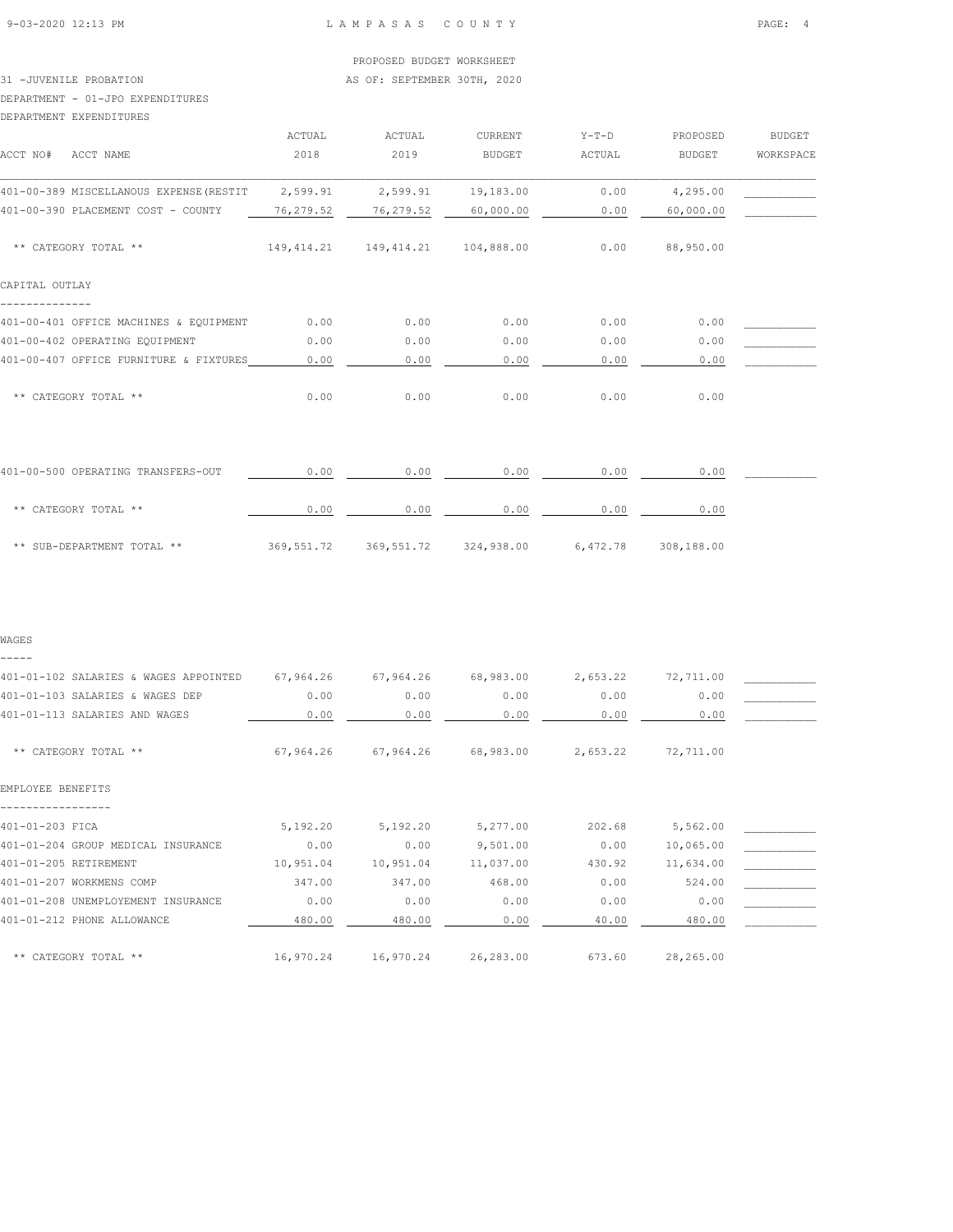PROPOSED BUDGET WORKSHEET

## 31 -JUVENILE PROBATION AS OF: SEPTEMBER 30TH, 2020

DEPARTMENT - 01-JPO EXPENDITURES

| DEPARTMENT EXPENDITURES                                    |           |                       |                |          |               |               |
|------------------------------------------------------------|-----------|-----------------------|----------------|----------|---------------|---------------|
|                                                            | ACTUAL    | ACTUAL                | <b>CURRENT</b> | $Y-T-D$  | PROPOSED      | <b>BUDGET</b> |
| ACCT NO#<br>ACCT NAME                                      | 2018      | 2019                  | <b>BUDGET</b>  | ACTUAL   | <b>BUDGET</b> | WORKSPACE     |
| GENERAL EXPENSES                                           |           |                       |                |          |               |               |
| ----------------<br>401-01-304 OPERATING SUPPLIES-R/S-GRAN | 13,657.75 | 13,657.75             | 0.00           | 0.00     | 0.00          |               |
| 401-01-305 TRAVEL & INSERVICE TRAINING                     | 0.00      | 0.00                  | 0.00           | 0.00     | 0.00          |               |
| 401-01-357 PPA-NON-SECURE EXTERNAL                         | 11,379.50 | 11,379.50             | 0.00           | 0.00     | 0.00          |               |
| 401-01-382 ELECTRONIC MONITORING/4E                        | 0.00      | 0.00                  | 0.00           | 0.00     | 0.00          |               |
| 401-01-384 PPA-DETENTION PREADJUDICATI                     | 4,565.00  | 4,565.00              | 0.00           | 0.00     | 0.00          |               |
| 401-01-390 PLACEMENT COST                                  | 0.00      | 0.00                  | 0.00           | 0.00     | 0.00          |               |
| ** CATEGORY TOTAL **                                       | 29,602.25 | 29,602.25             | 0.00           | 0.00     | 0.00          |               |
| CAPITAL OUTLAY                                             |           |                       |                |          |               |               |
| --------------<br>401-01-418 FLEXIBLE FUNDS                | 0.00      | 0.00                  | 19,060.00      | 0.00     | 7,585.00      |               |
| ** CATEGORY TOTAL **                                       | 0.00      | 0.00                  | 19,060.00      | 0.00     | 7,585.00      |               |
| STATE GRANT FUNDS<br>-----------------                     |           |                       |                |          |               |               |
| 401-01-601 CP-YOUTH SER EXTERNAL CONTR                     | 0.00      | 0.00                  | 22,445.00      | 0.00     | 20,000.00     |               |
| 401-01-602 PPA-POST ADJ NON-SECURE EX                      | 0.00      | 0.00                  | 12,120.00      | 0.00     | 10,164.00     |               |
| 401-01-603 PPA-POST ADJ SECURE EXT                         | 0.00      | 0.00                  | 12,120.00      | 0.00     | 10,163.00     |               |
| 401-01-604 PPA-DETENTION PRE ADJ INTER                     | 0.00      | 0.00                  | 5,300.00       | 0.00     | 5,300.00      |               |
| 401-01-605 CD-POST ADJ NON-SECURE EXT                      | 0.00      | 0.00                  | 11,409.00      | 0.00     | 10,312.00     |               |
| 401-01-606 MHS-RES HEALTH PLACEMENT                        | 0.00      | 0.00                  | 15,803.00      | 0.00     | 12,430.00     |               |
| 401-01-607 GRANT R-REGIONAL                                | 0.00      | 0.00                  | 2,480.00       | 0.00     | 2,554.00      |               |
| 401-01-608 GRANT S-PRE-INTERVENT GEN                       | 0.00      | 0.00                  | 3,746.00       | 0.00     | 0.00          |               |
| ** CATEGORY TOTAL **                                       | 0.00      | 0.00                  | 85,423.00      | 0.00     | 70,923.00     |               |
| ** SUB-DEPARTMENT TOTAL **                                 |           | 114,536.75 114,536.75 | 199,749.00     | 3,326.82 | 179,484.00    |               |
|                                                            |           |                       |                |          |               |               |
| GENERAL EXPENSES                                           |           |                       |                |          |               |               |
| 401-02-317 CP                                              | 0.00      | 0.00                  | 0.00           | 0.00     | 0.00          |               |
| 401-02-357 MHS-RESIDENTIAL PROGRAM EXT                     | 11,039.00 | 11,039.00             | 0.00           | 0.00     | 0.00          |               |
| 401-02-384 CD-POST ADJUDICATION NONSEC                     | 13,058.00 | 13,058.00             | 0.00           | 0.00     | 0.00          |               |
| 401-02-389 MISCELLANOUS - GRANT CJD                        | 0.00      | 0.00                  | 0.00           | 0.00     | 0.00          |               |
| 401-02-390 PLACEMENT COST - COUNTY                         | 0.00      | 0.00                  | 0.00           | 0.00     | 0.00          |               |
|                                                            |           |                       |                |          |               |               |
| ** CATEGORY TOTAL **                                       | 24,097.00 | 24,097.00             | 0.00           | 0.00     | 0.00          |               |
| ** SUB-DEPARTMENT TOTAL **                                 | 24,097.00 | 24,097.00             | 0.00           | 0.00     | 0.00          |               |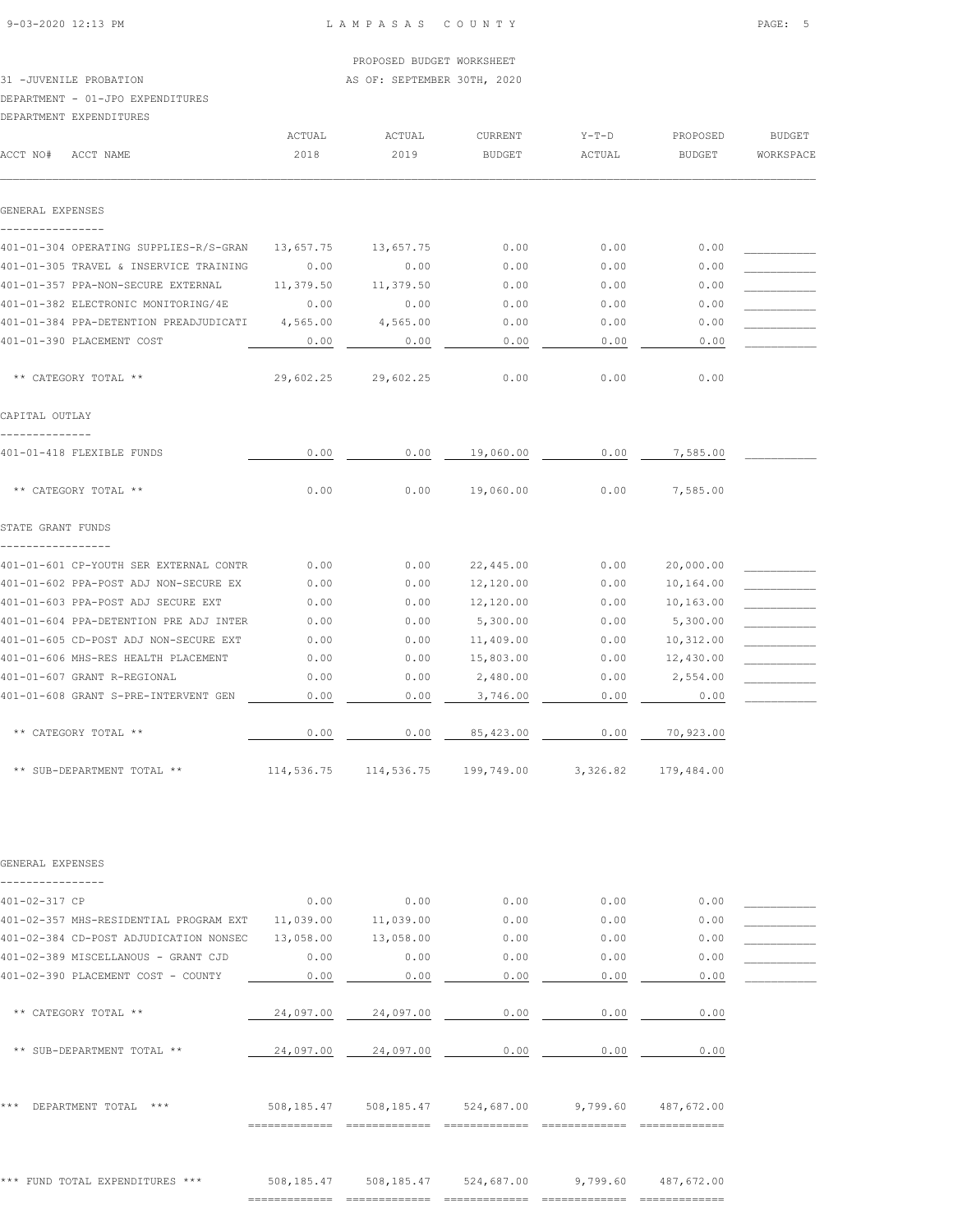| 9-03-2020 12:13 PM |  |
|--------------------|--|

#### PROPOSED BUDGET WORKSHEET 32 -CHAPTER 59 FUND AS OF: SEPTEMBER 30TH, 2020

| ACCT NO# ACCT NAME                                          | <b>ACTUAL</b><br>2018                         | ACTUAL<br>2019                        | CURRENT<br>BUDGET                                                                                                                                                                                                                                                                                                                                                                                                                                                                      | $Y-T-D$<br>ACTUAL                         | PROPOSED<br><b>BUDGET</b> | BUDGET<br>WORKSPACE |
|-------------------------------------------------------------|-----------------------------------------------|---------------------------------------|----------------------------------------------------------------------------------------------------------------------------------------------------------------------------------------------------------------------------------------------------------------------------------------------------------------------------------------------------------------------------------------------------------------------------------------------------------------------------------------|-------------------------------------------|---------------------------|---------------------|
| REVENUE SUMMARY                                             |                                               |                                       |                                                                                                                                                                                                                                                                                                                                                                                                                                                                                        |                                           |                           |                     |
| CHAPTER 59 FUND<br>CHAPTER 59 FUND                          | 28,797.10 7,898.91<br>0.00                    | 0.00                                  | 0.00<br>0.00                                                                                                                                                                                                                                                                                                                                                                                                                                                                           | 39.08<br>0.00                             | 0.00<br>0.00              |                     |
| *** TOTAL REVENUE ***                                       |                                               | 28,797.10 7,898.91                    | 0.00                                                                                                                                                                                                                                                                                                                                                                                                                                                                                   | 39.08                                     | 0.00                      |                     |
| EXPENDITURE SUMMARY                                         |                                               |                                       |                                                                                                                                                                                                                                                                                                                                                                                                                                                                                        |                                           |                           |                     |
| CHAPTER 59 FUND                                             |                                               | $24,221.00$ $12,574.00$ $0.00$ $0.00$ |                                                                                                                                                                                                                                                                                                                                                                                                                                                                                        |                                           | 0.00                      |                     |
| *** TOTAL EXPENDITURES ***                                  | 24, 221.00  12, 574.00  0.00<br>============= | ==============                        | $\begin{array}{cccccccccccccc} \multicolumn{2}{c}{} & \multicolumn{2}{c}{} & \multicolumn{2}{c}{} & \multicolumn{2}{c}{} & \multicolumn{2}{c}{} & \multicolumn{2}{c}{} & \multicolumn{2}{c}{} & \multicolumn{2}{c}{} & \multicolumn{2}{c}{} & \multicolumn{2}{c}{} & \multicolumn{2}{c}{} & \multicolumn{2}{c}{} & \multicolumn{2}{c}{} & \multicolumn{2}{c}{} & \multicolumn{2}{c}{} & \multicolumn{2}{c}{} & \multicolumn{2}{c}{} & \multicolumn{2}{c}{} & \multicolumn{2}{c}{} & \$ | 0.00<br>==============                    | 0.00<br>=============     |                     |
| REVENUES OVER/(UNDER) EXPENDITURES 4,576.10 (4,675.09) 0.00 |                                               |                                       |                                                                                                                                                                                                                                                                                                                                                                                                                                                                                        | 39.08<br>________________________________ | 0.00                      |                     |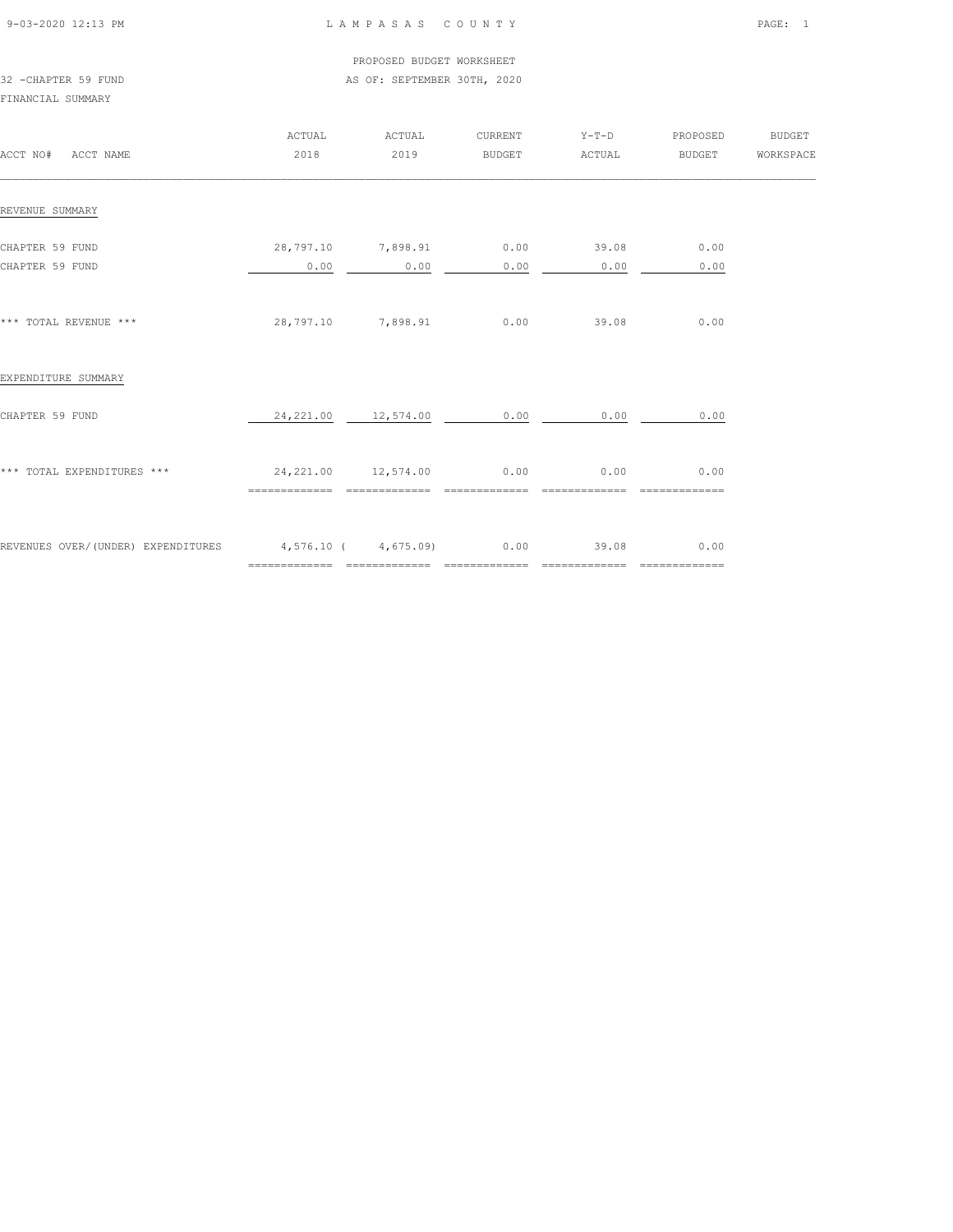## PROPOSED BUDGET WORKSHEET

32 -CHAPTER 59 FUND AS OF: SEPTEMBER 30TH, 2020

## DEPARTMENT - CHAPTER 59 FUND

| DEPARTMENT REVENUES |                                        |           |          |                |         |               |               |
|---------------------|----------------------------------------|-----------|----------|----------------|---------|---------------|---------------|
|                     |                                        | ACTUAL    | ACTUAL   | <b>CURRENT</b> | $Y-T-D$ | PROPOSED      | <b>BUDGET</b> |
| ACCT NO#            | ACCT NAME                              | 2018      | 2019     | <b>BUDGET</b>  | ACTUAL  | <b>BUDGET</b> | WORKSPACE     |
|                     |                                        |           |          |                |         |               |               |
|                     | 100-00-099 INTEREST REVENUE-CONF PROPE | 62.09     | 108.91   | 0.00           | 34.08   | 0.00          |               |
|                     | 100-00-187 FORFEITED PROPERTY-CO ATTOR | 0.00      | 0.00     | 0.00           | 0.00    | 0.00          |               |
|                     | 100-00-188 FORFEITED PROPERTY-CO SHERI | 168.01    | 0.00     | 0.00           | 5.00    | 0.00          |               |
|                     | ** SUB-DEPARTMENT REVENUE TOTAL **     | 230.10    | 108.91   | 0.00           | 39.08   | 0.00          |               |
|                     | 100-01-099 INTEREST REVENUE-CO SHERIFF | 0.00      | 0.00     | 0.00           | 0.00    | 0.00          |               |
|                     | 100-01-188 FORFEITED PROPERTY-CO SHERI | 0.00      | 0.00     | 0.00           | 0.00    | 0.00          |               |
|                     | ** SUB-DEPARTMENT REVENUE TOTAL **     | 0.00      | 0.00     | 0.00           | 0.00    | 0.00          |               |
|                     | 100-02-099 INTEREST REVENUE-CO ATTORNE | 470.00    | 897.00   | 0.00           | 0.00    | 0.00          |               |
|                     | 100-02-187 FORFEITED PROPERTY-CO ATTOR | 28,097.00 | 6,893.00 | 0.00           | 0.00    | 0.00          |               |
|                     | ** SUB-DEPARTMENT REVENUE TOTAL **     | 28,567.00 | 7,790.00 | 0.00           | 0.00    | 0.00          |               |
|                     | ** DEPARTMENT REVENUE TOTAL **         | 28,797.10 | 7,898.91 | 0.00           | 39.08   | 0.00          |               |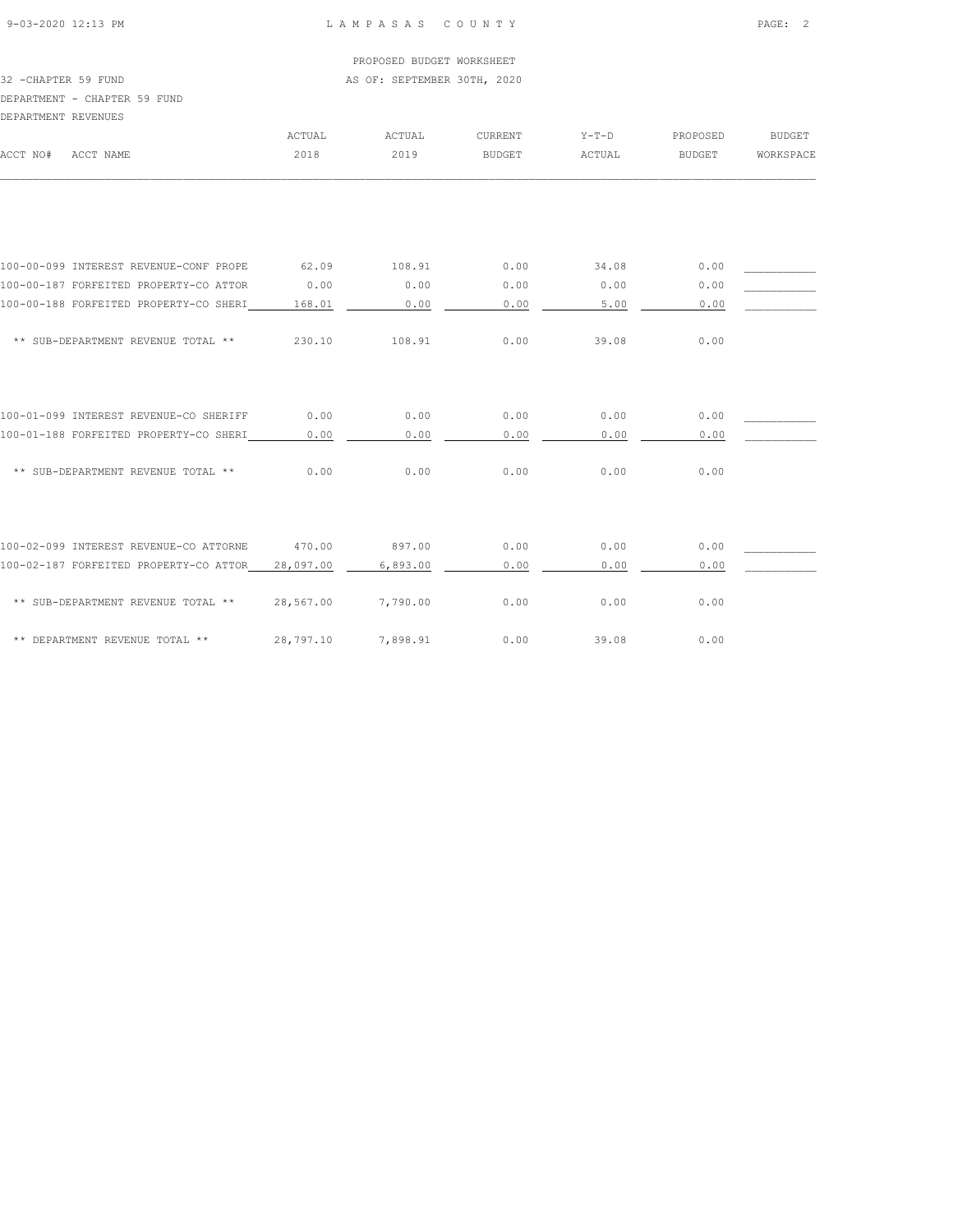| 9-03-2020 12:13 PM |  |  |
|--------------------|--|--|

#### L A M P A S A S C O U N T Y PAGE: 3

|                      |                              |        | PROPOSED BUDGET WORKSHEET   |                |         |               |           |
|----------------------|------------------------------|--------|-----------------------------|----------------|---------|---------------|-----------|
| 32 - CHAPTER 59 FUND |                              |        | AS OF: SEPTEMBER 30TH, 2020 |                |         |               |           |
|                      | DEPARTMENT - CHAPTER 59 FUND |        |                             |                |         |               |           |
| DEPARTMENT REVENUES  |                              |        |                             |                |         |               |           |
|                      |                              | ACTUAL | ACTUAL                      | <b>CURRENT</b> | $Y-T-D$ | PROPOSED      | BUDGET    |
| ACCT NO#             | ACCT NAME                    | 2018   | 2019                        | <b>BUDGET</b>  | ACTUAL  | <b>BUDGET</b> | WORKSPACE |
|                      |                              |        |                             |                |         |               |           |

 $\mathcal{L} = \{ \mathcal{L} = \{ \mathcal{L} = \{ \mathcal{L} = \{ \mathcal{L} = \{ \mathcal{L} = \{ \mathcal{L} = \{ \mathcal{L} = \{ \mathcal{L} = \{ \mathcal{L} = \{ \mathcal{L} = \{ \mathcal{L} = \{ \mathcal{L} = \{ \mathcal{L} = \{ \mathcal{L} = \{ \mathcal{L} = \{ \mathcal{L} = \{ \mathcal{L} = \{ \mathcal{L} = \{ \mathcal{L} = \{ \mathcal{L} = \{ \mathcal{L} = \{ \mathcal{L} = \{ \mathcal{L} = \{ \mathcal{$ 

| *** FUND TOTAL REVENUES ***        | 28,797.10 | 7,898.91 | 0.00 | 39.08 | 0.00 |  |
|------------------------------------|-----------|----------|------|-------|------|--|
| ** DEPARTMENT REVENUE TOTAL **     | 0.00      | 0.00     | 0.00 | 0.00  | 0.00 |  |
| ** SUB-DEPARTMENT REVENUE TOTAL ** | 0.00      | 0.00     | 0.00 | 0.00  | 0.00 |  |
| 201-00-010 OPERATING TRANSFERS-IN  | 0.00      | 0.00     | 0.00 | 0.00  | 0.00 |  |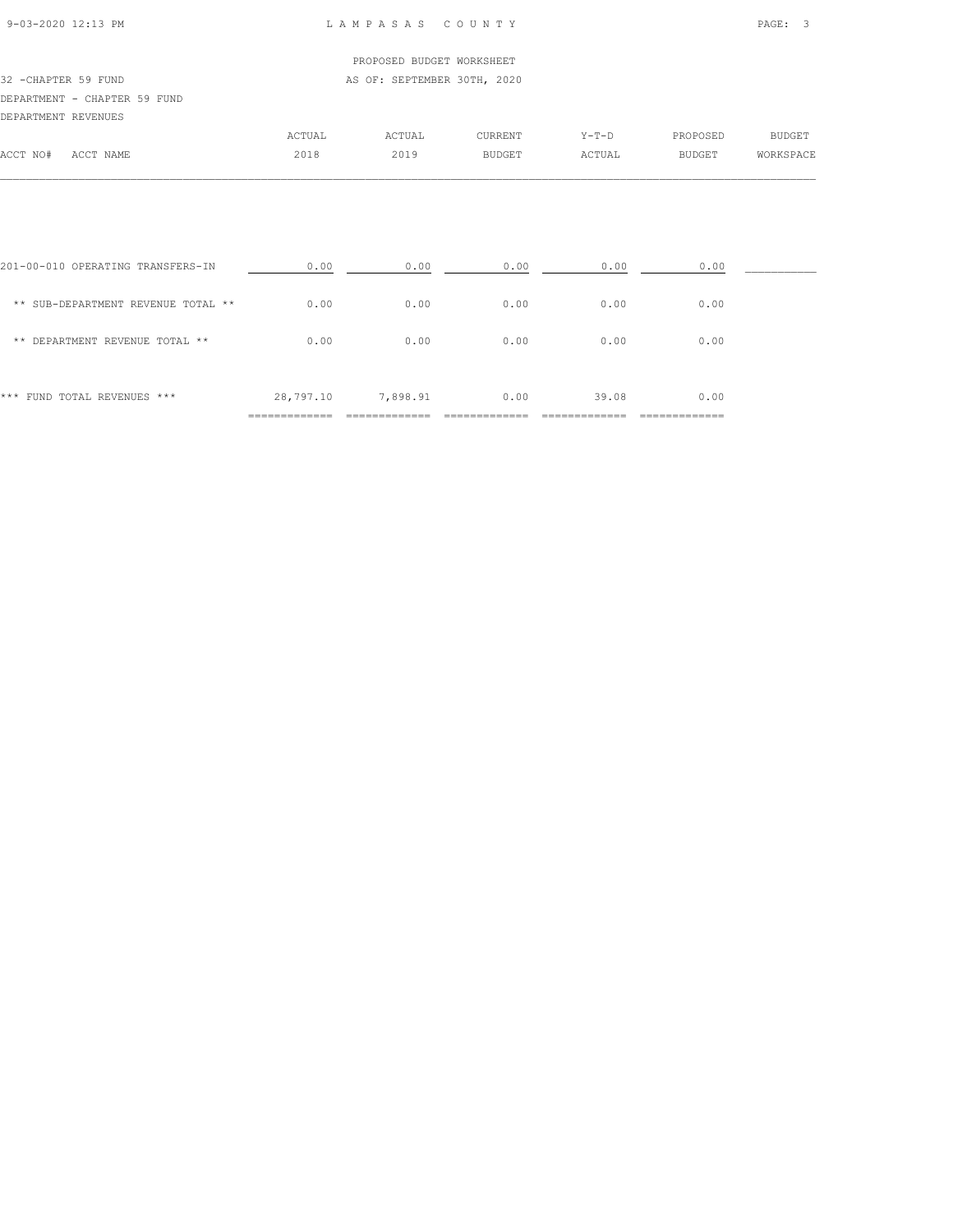|  | 9-03-2020 12:13 PM |  |
|--|--------------------|--|
|  |                    |  |

|                      |                              |        | PROPOSED BUDGET WORKSHEET   |                |         |          |           |
|----------------------|------------------------------|--------|-----------------------------|----------------|---------|----------|-----------|
| 32 - CHAPTER 59 FUND |                              |        | AS OF: SEPTEMBER 30TH, 2020 |                |         |          |           |
|                      | DEPARTMENT - CHAPTER 59 FUND |        |                             |                |         |          |           |
|                      | DEPARTMENT EXPENDITURES      |        |                             |                |         |          |           |
|                      |                              | ACTUAL | ACTUAL                      | <b>CURRENT</b> | $Y-T-D$ | PROPOSED | BUDGET    |
| ACCT NO#             | ACCT NAME                    | 2018   | 2019                        | <b>BUDGET</b>  | ACTUAL  | BUDGET   | WORKSPACE |
|                      |                              |        |                             |                |         |          |           |

| GENERAL EXPENSES                    |            |           |      |      |      |  |
|-------------------------------------|------------|-----------|------|------|------|--|
|                                     |            |           |      |      |      |  |
| 401-00-320 SHARED FORFEITURES       | 0.00       | 0.00      | 0.00 | 0.00 | 0.00 |  |
| 401-00-375 BANK CHARGES             | 0.00       | 0.00      | 0.00 | 0.00 | 0.00 |  |
| 401-00-379 INVESTIGATION EXPENSE    | 24, 221.00 | 12,574.00 | 0.00 | 0.00 | 0.00 |  |
| 401-00-380 PREVENTION OF DRUG ABUSE | 0.00       | 0.00      | 0.00 | 0.00 | 0.00 |  |
|                                     |            |           |      |      |      |  |
| ** CATEGORY TOTAL **                | 24,221.00  | 12,574.00 | 0.00 | 0.00 | 0.00 |  |
|                                     |            |           |      |      |      |  |
| ** SUB-DEPARTMENT TOTAL **          | 24, 221.00 | 12,574.00 | 0.00 | 0.00 | 0.00 |  |

#### GENERAL EXPENSES

| 401-01-375 BANK CHARGES    | 0.00 | 0.00 | 0.00 | 0.00 | 0.00 |  |
|----------------------------|------|------|------|------|------|--|
| ** CATEGORY TOTAL **       | 0.00 | 0.00 | 0.00 | 0.00 | 0.00 |  |
| ** SUB-DEPARTMENT TOTAL ** | 0.00 | 0.00 | 0.00 | 0.00 | 0.00 |  |

#### GENERAL EXPENSES

| 401-02-375 BANK CHARGES         | 0.00       | 0.00                  | 0.00 | 0.00 | 0.00 |  |
|---------------------------------|------------|-----------------------|------|------|------|--|
| ** CATEGORY TOTAL **            | 0.00       | 0.00                  | 0.00 | 0.00 | 0.00 |  |
| ** SUB-DEPARTMENT TOTAL **      | 0.00       | 0.00                  | 0.00 | 0.00 | 0.00 |  |
| ***<br>DEPARTMENT TOTAL<br>***  |            | 24, 221.00 12, 574.00 | 0.00 | 0.00 | 0.00 |  |
| *** FUND TOTAL EXPENDITURES *** | __________ | 24, 221.00 12, 574.00 | 0.00 | 0.00 | 0.00 |  |

\*\*\* END OF REPORT \*\*\*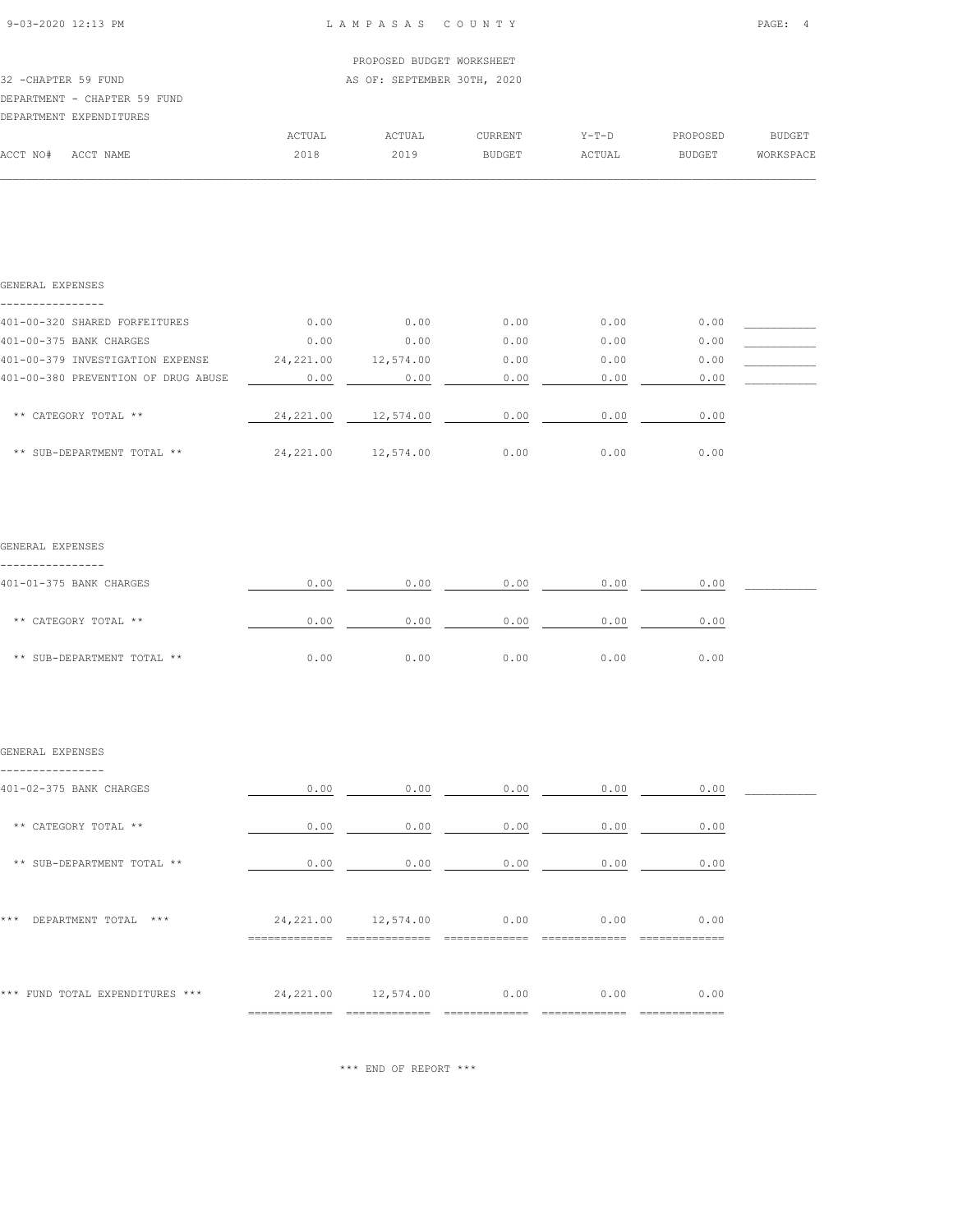| 9-03-2020 12:13 PM |  |
|--------------------|--|

 PROPOSED BUDGET WORKSHEET 36 -CO CLK RECORDS MGT & PRES AS OF: SEPTEMBER 30TH, 2020

| ACCT NO#<br>ACCT NAME              | ACTUAL<br>2018                                               | ACTUAL<br>2019    | CURRENT<br><b>BUDGET</b> | $Y-T-D$<br>ACTUAL                           | PROPOSED<br><b>BUDGET</b>   | <b>BUDGET</b><br>WORKSPACE |
|------------------------------------|--------------------------------------------------------------|-------------------|--------------------------|---------------------------------------------|-----------------------------|----------------------------|
| REVENUE SUMMARY                    |                                                              |                   |                          |                                             |                             |                            |
| 00-DEPT REVENUE                    | 28,015.74                                                    | 31,708.01         | 18,500.00                | 25,592.38                                   | 218,500.00                  |                            |
| *** TOTAL REVENUE ***              | 28,015.74                                                    |                   |                          | 31,708.01  18,500.00  25,592.38  218,500.00 |                             |                            |
| EXPENDITURE SUMMARY                |                                                              |                   |                          |                                             |                             |                            |
| 01-DEPT EXPENDITURES               | 15.00                                                        | 20,472.00         | 0.00                     | 7,465.00                                    | 200,000.00                  |                            |
| *** TOTAL EXPENDITURES ***         | 15.00<br>==============                                      | 20,472.00         | 0.00<br>=============    | 7,465.00<br>=============                   | 200,000.00                  |                            |
| REVENUES OVER/(UNDER) EXPENDITURES | 28,000.74  11,236.01  18,500.00  18,127.38<br>============== | $=$ ============= | =============            | ==============                              | 18,500.00<br>============== |                            |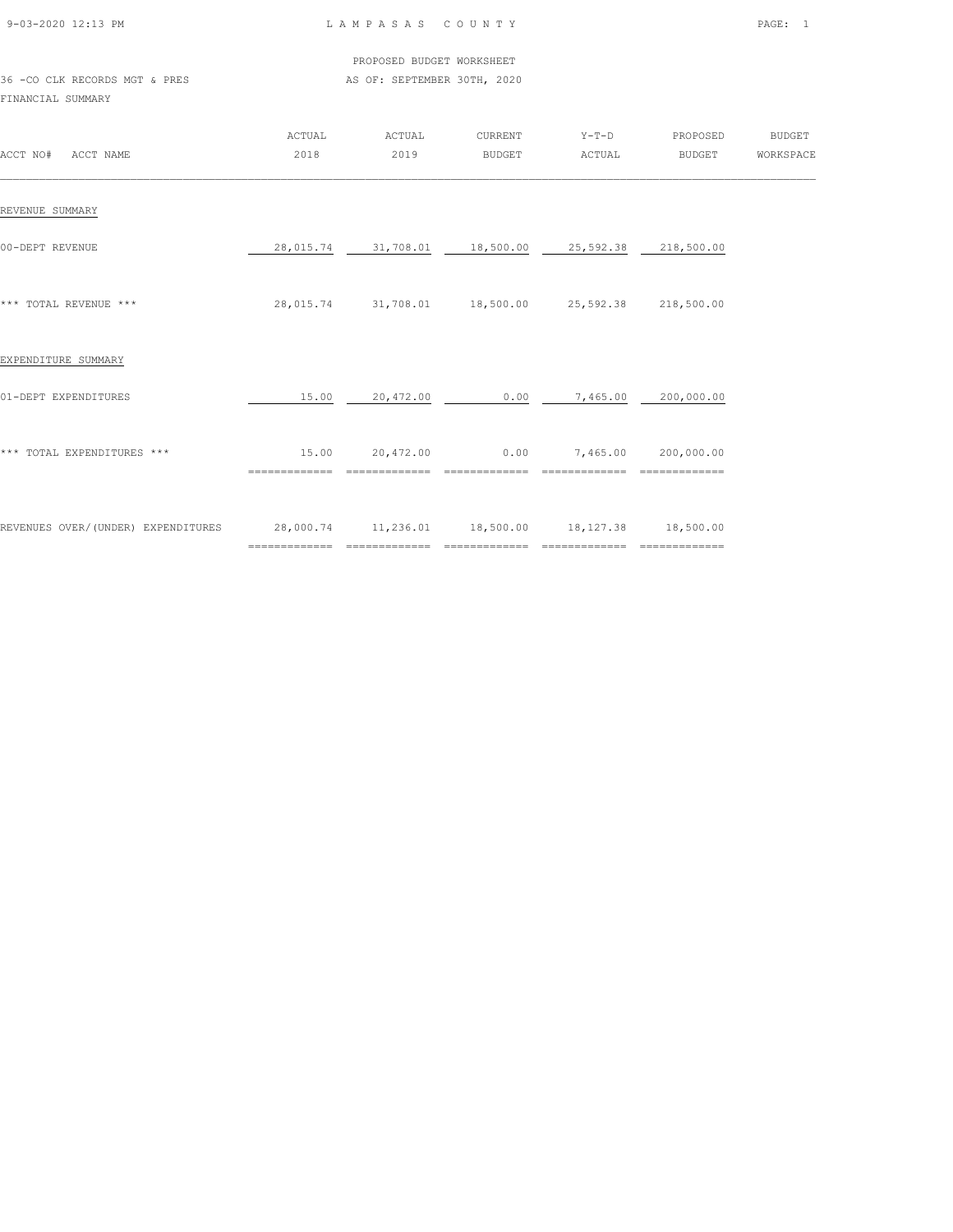# PROPOSED BUDGET WORKSHEET

36 -CO CLK RECORDS MGT & PRES AS OF: SEPTEMBER 30TH, 2020 DEPARTMENT - 00-DEPT REVENUE

| DEPARTMENT REVENUES |           |        |        |               |         |               |               |
|---------------------|-----------|--------|--------|---------------|---------|---------------|---------------|
|                     |           | ACTUAL | ACTUAL | CURRENT       | Y-T-D   | PROPOSED      | <b>BUDGET</b> |
| ACCT NO#            | ACCT NAME | 2018   | 2019   | <b>BUDGET</b> | ACTUAL. | <b>BUDGET</b> | WORKSPACE     |
|                     |           |        |        |               |         |               |               |

|                                       | ---------------- | ---------------- |           |           | ============== |  |
|---------------------------------------|------------------|------------------|-----------|-----------|----------------|--|
| ***<br>FUND TOTAL REVENUES ***        | 28,015.74        | 31,708.01        | 18,500.00 | 25,592.38 | 218,500.00     |  |
| DEPARTMENT REVENUE TOTAL **<br>**     | 28,015.74        | 31,708.01        | 18,500.00 | 25,592.38 | 218,500.00     |  |
| SUB-DEPARTMENT REVENUE TOTAL **<br>** | 28,015.74        | 31,708.01        | 18,500.00 | 25,592.38 | 218,500.00     |  |
| 100-00-106 COUNTY CLERK               | 23,815.00        | 23,955.00        | 18,000.00 | 22,373.71 | 18,000.00      |  |
| 100-00-099 INTEREST REVENUE           | 4,200.74         | 7,753.01         | 500.00    | 3,218.67  | 500.00         |  |
| 100-00-001 BEGINNING FUND BALANCE     | 0.00             | 0.00             | 0.00      | 0.00      | 200,000.00     |  |
|                                       |                  |                  |           |           |                |  |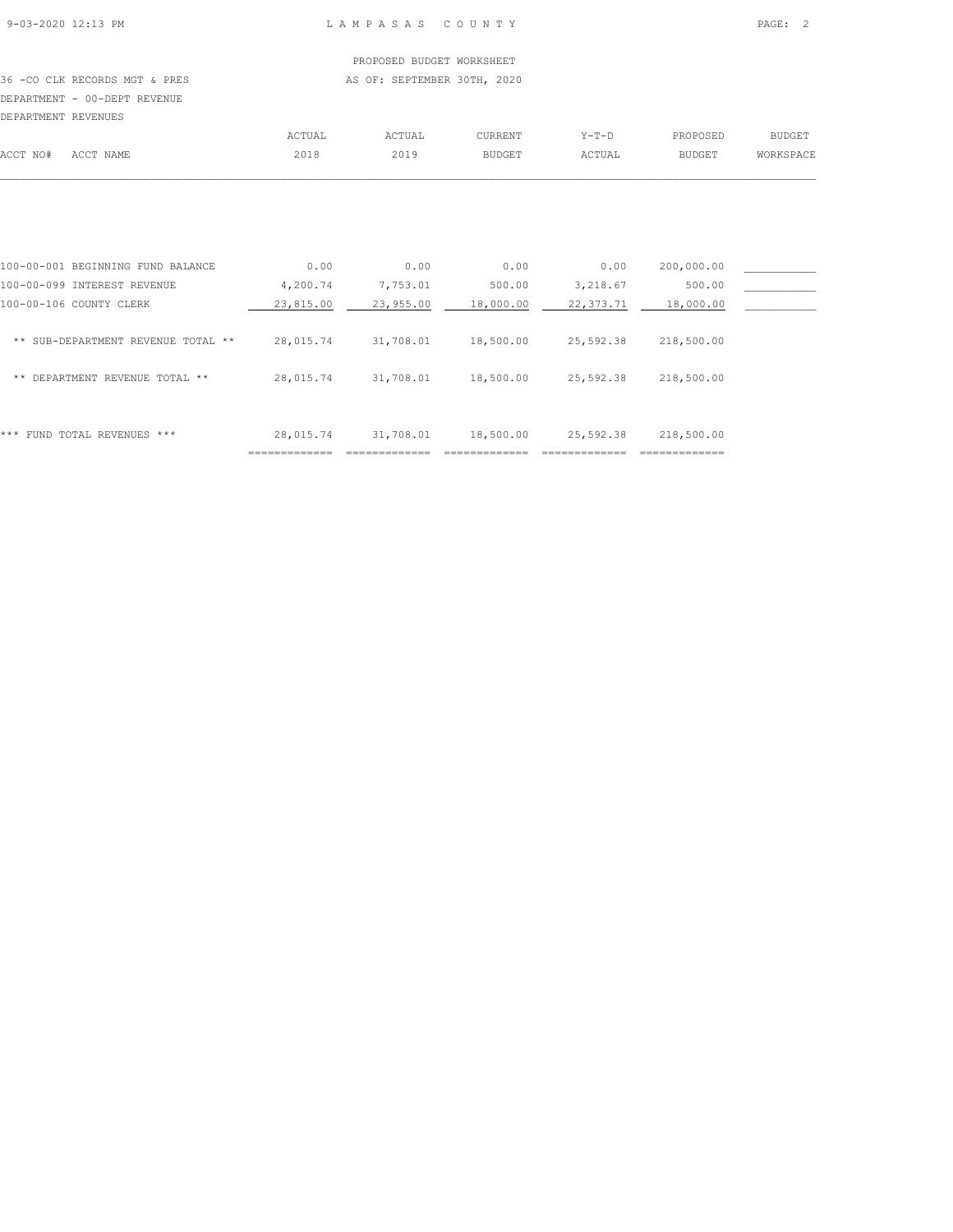| 9-03-2020 12:13 PM |  |
|--------------------|--|

|          |                                   |        | PROPOSED BUDGET WORKSHEET   |         |         |          |           |
|----------|-----------------------------------|--------|-----------------------------|---------|---------|----------|-----------|
|          | 36 -CO CLK RECORDS MGT & PRES     |        | AS OF: SEPTEMBER 30TH, 2020 |         |         |          |           |
|          | DEPARTMENT - 01-DEPT EXPENDITURES |        |                             |         |         |          |           |
|          | DEPARTMENT EXPENDITURES           |        |                             |         |         |          |           |
|          |                                   | ACTUAL | ACTUAL                      | CURRENT | $Y-T-D$ | PROPOSED | BUDGET    |
| ACCT NO# | ACCT NAME                         | 2018   | 2019                        | BUDGET  | ACTUAL  | BUDGET   | WORKSPACE |
|          |                                   |        |                             |         |         |          |           |

| GENERAL EXPENSES                                                                   |       |                                              |                    |                 |                 |  |
|------------------------------------------------------------------------------------|-------|----------------------------------------------|--------------------|-----------------|-----------------|--|
| 401-00-308 REPAIR - RESTORING BOOKS 0.00 20,472.00                                 |       |                                              | 0.00               |                 | $0.00$ 0.00     |  |
| 401-00-333 CONTRACTED SERVICES                                                     | 0.00  | 0.00                                         | 0.00               | 0.00 200,000.00 |                 |  |
| 401-00-389 MISCELLANEOUS EXPENSE                                                   | 15.00 | 0.00                                         | 0.00               | 0.00            | 0.00            |  |
| ** CATEGORY TOTAL **                                                               |       | 15.00 20,472.00                              | 0.00               |                 | 0.00 200,000.00 |  |
| CAPITAL OUTLAY                                                                     |       |                                              |                    |                 |                 |  |
| 401-00-407 OFFICE FURNITURE & FIXTURES $0.00$ 0.00 0.00 0.00 7,465.00 0.00         |       |                                              |                    |                 |                 |  |
| ** CATEGORY TOTAL **                                                               | 0.00  | 0.00                                         |                    | $0.00$ 7,465.00 | 0.00            |  |
|                                                                                    |       |                                              |                    |                 |                 |  |
| 401-00-500 OPERATING TRANSFER-OUT                                                  | 0.00  | 0.00                                         | 0.00               | 0.00            | 0.00            |  |
| ** CATEGORY TOTAL **                                                               | 0.00  | 0.00                                         | 0.00               | 0.00            | 0.00            |  |
| ** SUB-DEPARTMENT TOTAL **                                                         |       | 15.00  20,472.00  0.00  7,465.00  200,000.00 |                    |                 |                 |  |
| *** DEPARTMENT TOTAL ***                                                           |       | 15.00  20,472.00  0.00  7,465.00  200,000.00 | $=$ ============== |                 |                 |  |
| *** FUND TOTAL EXPENDITURES *** $15.00$ $20,472.00$ $0.00$ $7,465.00$ $200,000.00$ |       |                                              |                    |                 |                 |  |

\*\*\* END OF REPORT \*\*\*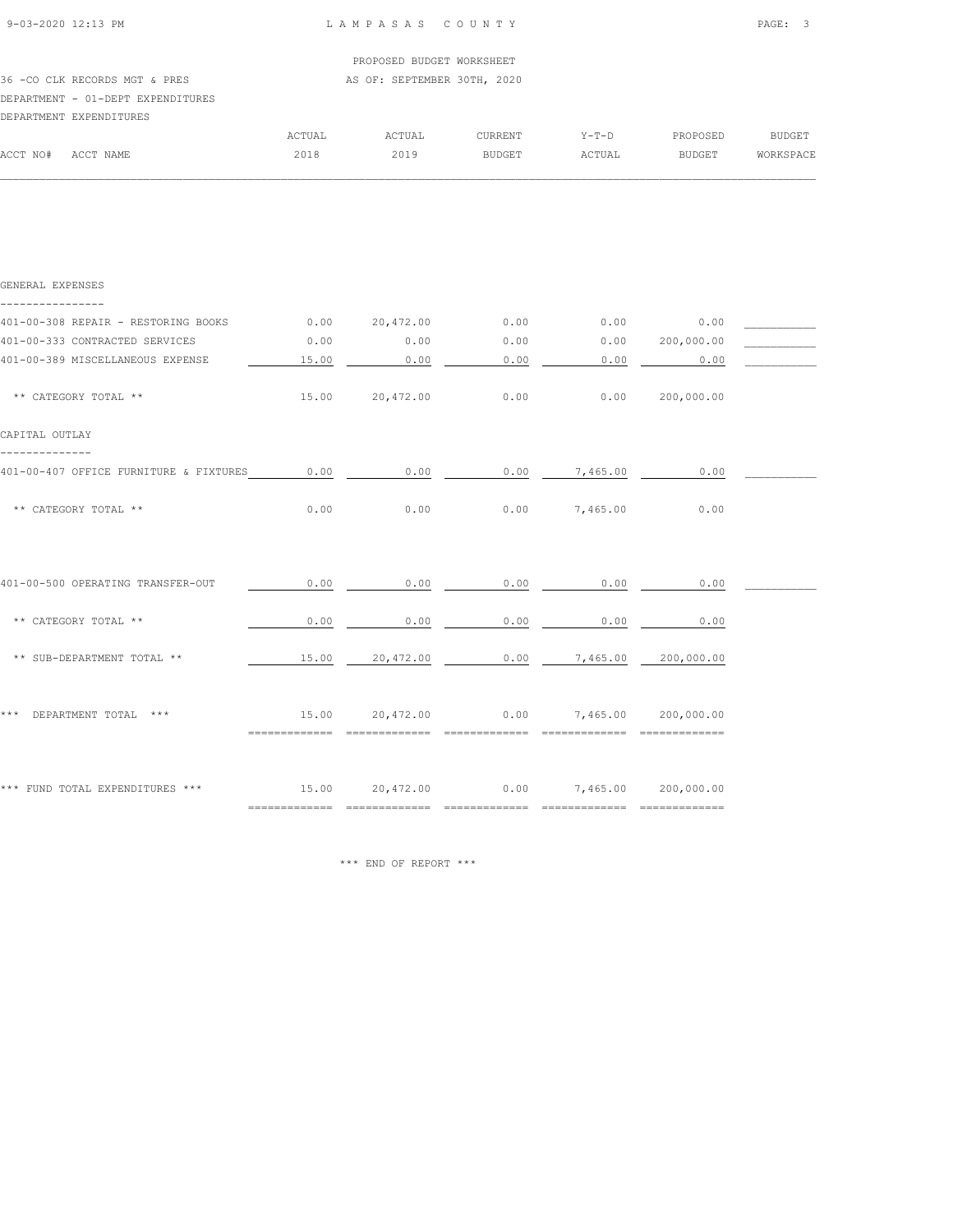| 9-03-2020 12:13 PM |  |
|--------------------|--|

#### PROPOSED BUDGET WORKSHEET 37 -DIST CLK RECORDS MGT AS OF: SEPTEMBER 30TH, 2020

| ACCT NO# ACCT NAME                 | ACTUAL<br>2018                                  | ACTUAL<br>2019                     | CURRENT<br>BUDGET | $Y-T-D$<br>ACTUAL                              | PROPOSED<br><b>BUDGET</b> | BUDGET<br>WORKSPACE |
|------------------------------------|-------------------------------------------------|------------------------------------|-------------------|------------------------------------------------|---------------------------|---------------------|
| REVENUE SUMMARY                    |                                                 |                                    |                   |                                                |                           |                     |
| 00-DEPT REVENUE<br>06-DEPT REVENUE | 90.00                                           | $107.50$ 0.00<br>1,818.00 1,835.39 |                   | 130.00 4,000.00<br>$0.00$ 1,867.17             | 0.00                      |                     |
| *** TOTAL REVENUE ***              |                                                 | 1,908.00 1,942.89                  |                   | $0.00$ 1,997.17 4,000.00                       |                           |                     |
| EXPENDITURE SUMMARY                |                                                 |                                    |                   |                                                |                           |                     |
| 01-DEPT EXPENDITURE                | 0.00                                            | 0.00                               |                   | $0.00$ 3,475.95 4,000.00                       |                           |                     |
| *** TOTAL EXPENDITURES ***         | 0.00<br>==============                          | 0.00<br>==============             | ==============    | $0.00$ $3,475.95$ $4,000.00$<br>============== | $=$ ==============        |                     |
| REVENUES OVER/(UNDER) EXPENDITURES | $1,908.00$ $1,942.89$ $0.00$ $1,478.78)$ $0.00$ |                                    |                   |                                                |                           |                     |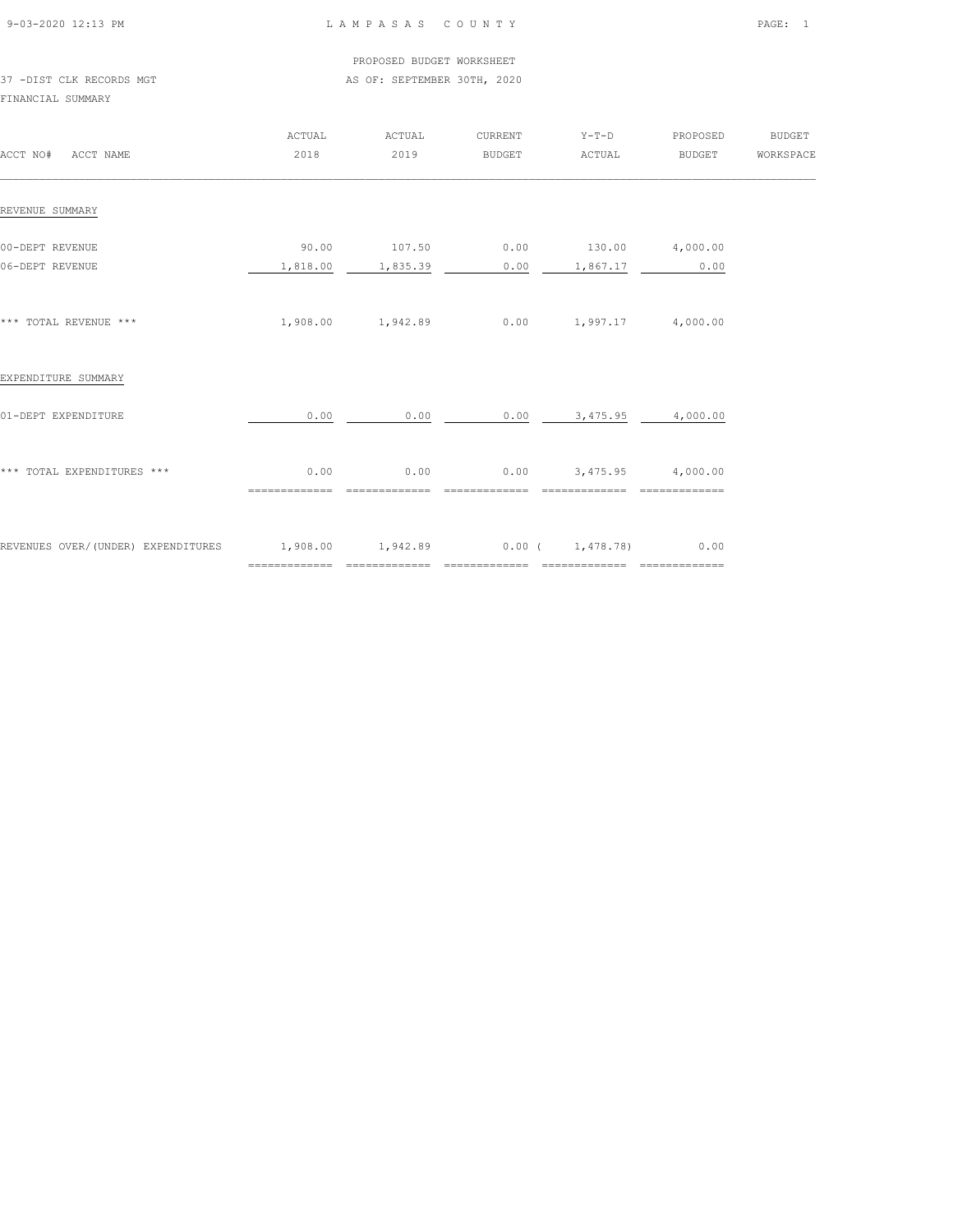| 9-03-2020 12:13 PM |  |
|--------------------|--|

### L A M P A S A S C O U N T Y PAGE: 2

|                                    |        | PROPOSED BUDGET WORKSHEET   |               |         |               |           |
|------------------------------------|--------|-----------------------------|---------------|---------|---------------|-----------|
| 37 -DIST CLK RECORDS MGT           |        | AS OF: SEPTEMBER 30TH, 2020 |               |         |               |           |
| DEPARTMENT - 00-DEPT REVENUE       |        |                             |               |         |               |           |
| DEPARTMENT REVENUES                |        |                             |               |         |               |           |
|                                    | ACTUAL | ACTUAL                      | CURRENT       | $Y-T-D$ | PROPOSED      | BUDGET    |
| ACCT NO#<br>ACCT NAME              | 2018   | 2019                        | <b>BUDGET</b> | ACTUAL  | <b>BUDGET</b> | WORKSPACE |
|                                    |        |                             |               |         |               |           |
| 00-REVENUE                         |        |                             |               |         |               |           |
| 100-00-037 DIST CLERK RECORDS MGMT | 90.00  | 107.50                      | 0.00          | 130.00  | 4,000.00      |           |
| 100-00-099 INTEREST REVENUE        | 0.00   | 0.00                        | 0.00          | 0.00    | 0.00          |           |
| ** SUB-DEPARTMENT REVENUE TOTAL ** | 90.00  | 107.50                      | 0.00          | 130.00  | 4,000.00      |           |

\*\* DEPARTMENT REVENUE TOTAL \*\* 90.00 107.50 0.00 130.00 4,000.00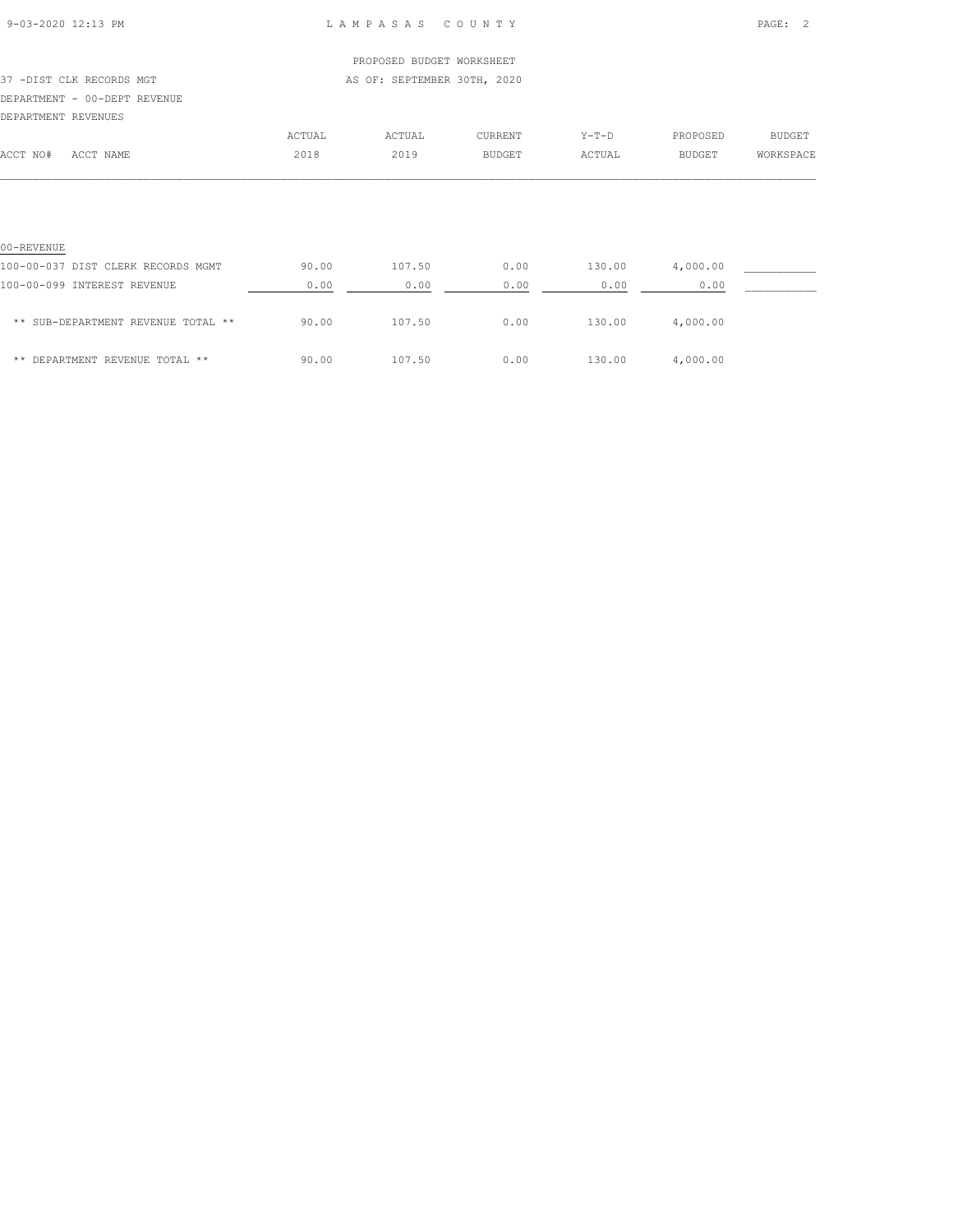### 9-03-2020 12:13 PM L A M P A S A S C O U N T Y PAGE: 3

### PROPOSED BUDGET WORKSHEET 37 -DIST CLK RECORDS MGT AS OF: SEPTEMBER 30TH, 2020 DEPARTMENT - 06-DEPT REVENUE DEPARTMENT REVENUES ACTUAL ACTUAL CURRENT Y-T-D PROPOSED BUDGET ACCT NO# ACCT NAME 2018 2019 BUDGET ACTUAL BUDGET WORKSPACE

| 00-REVENUE                         |               |               |               |                |               |  |
|------------------------------------|---------------|---------------|---------------|----------------|---------------|--|
| 106-00-037 DIST CLERK RECORDS MGMT | 1,818.00      | 1,835.39      | 0.00          | 1,867.17       | 0.00          |  |
| ** SUB-DEPARTMENT REVENUE TOTAL ** | 1,818.00      | 1,835.39      | 0.00          | 1,867.17       | 0.00          |  |
| DEPARTMENT REVENUE TOTAL **<br>**  | 1,818.00      | 1,835.39      | 0.00          | 1,867.17       | 0.00          |  |
|                                    |               |               |               |                |               |  |
| FUND TOTAL REVENUES ***<br>***     | 1,908.00      | 1,942.89      | 0.00          | 1,997.17       | 4,000.00      |  |
|                                    | ------------- | ------------- | _____________ | -------------- | ------------- |  |

 $\mathcal{L} = \{ \mathcal{L} = \{ \mathcal{L} = \{ \mathcal{L} = \{ \mathcal{L} = \{ \mathcal{L} = \{ \mathcal{L} = \{ \mathcal{L} = \{ \mathcal{L} = \{ \mathcal{L} = \{ \mathcal{L} = \{ \mathcal{L} = \{ \mathcal{L} = \{ \mathcal{L} = \{ \mathcal{L} = \{ \mathcal{L} = \{ \mathcal{L} = \{ \mathcal{L} = \{ \mathcal{L} = \{ \mathcal{L} = \{ \mathcal{L} = \{ \mathcal{L} = \{ \mathcal{L} = \{ \mathcal{L} = \{ \mathcal{$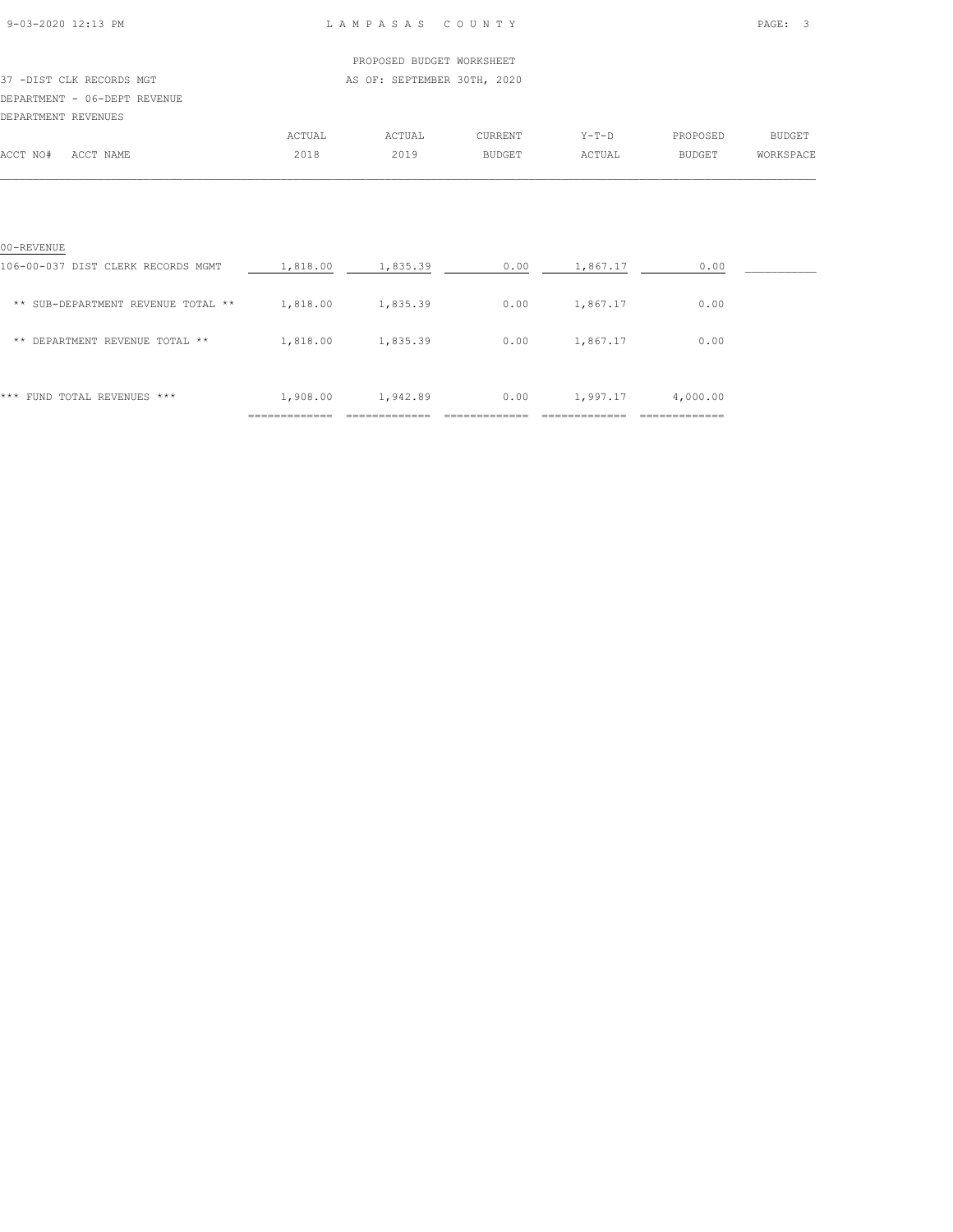| 9-03-2020 12:13 PM                                                    |        | LAMPASAS COUNTY             |                                            |                          |          | PAGE: 4          |
|-----------------------------------------------------------------------|--------|-----------------------------|--------------------------------------------|--------------------------|----------|------------------|
|                                                                       |        | PROPOSED BUDGET WORKSHEET   |                                            |                          |          |                  |
| 37 -DIST CLK RECORDS MGT                                              |        | AS OF: SEPTEMBER 30TH, 2020 |                                            |                          |          |                  |
| DEPARTMENT - 01-DEPT EXPENDITURE                                      |        |                             |                                            |                          |          |                  |
| DEPARTMENT EXPENDITURES                                               |        |                             |                                            |                          |          |                  |
|                                                                       | ACTUAL | ACTUAL                      | CURRENT                                    | $Y-T-D$                  | PROPOSED | BUDGET           |
| ACCT NO# ACCT NAME                                                    | 2018   | 2019                        | BUDGET                                     | ACTUAL                   |          | BUDGET WORKSPACE |
|                                                                       |        |                             |                                            |                          |          |                  |
| 00-REVENUE<br>==========                                              |        |                             |                                            |                          |          |                  |
| GENERAL EXPENSES                                                      |        |                             |                                            |                          |          |                  |
|                                                                       |        |                             |                                            |                          |          |                  |
| 401-00-308 REPAIR - RESTORING BOOKS                                   | 0.00   | 0.00                        | 0.00                                       | 0.00                     | 0.00     |                  |
| 401-00-375 BANK CHARGES                                               | 0.00   | 0.00                        | 0.00                                       | 0.00                     | 0.00     |                  |
| ** CATEGORY TOTAL **                                                  | 0.00   | 0.00                        | 0.00                                       | 0.00                     | 0.00     |                  |
| CAPITAL OUTLAY                                                        |        |                             |                                            |                          |          |                  |
| -------------- <i>-</i><br>401-00-402 OFFICE MACHINE & EQUIPMENT 0.00 |        | 0.00                        |                                            | $0.00$ 3,475.95 4,000.00 |          |                  |
| ** CATEGORY TOTAL **                                                  | 0.00   | 0.00                        | 0.00                                       | 3,475.95                 | 4,000.00 |                  |
| ** SUB-DEPARTMENT TOTAL **                                            | 0.00   | 0.00                        |                                            | $0.00$ 3,475.95          | 4,000.00 |                  |
| *** DEPARTMENT TOTAL ***                                              | 0.00   | 0.00                        |                                            | $0.00$ 3,475.95 4,000.00 |          |                  |
| *** FUND TOTAL EXPENDITURES ***                                       |        |                             | $0.00$ $0.00$ $0.00$ $0.475.95$ $4,000.00$ |                          |          |                  |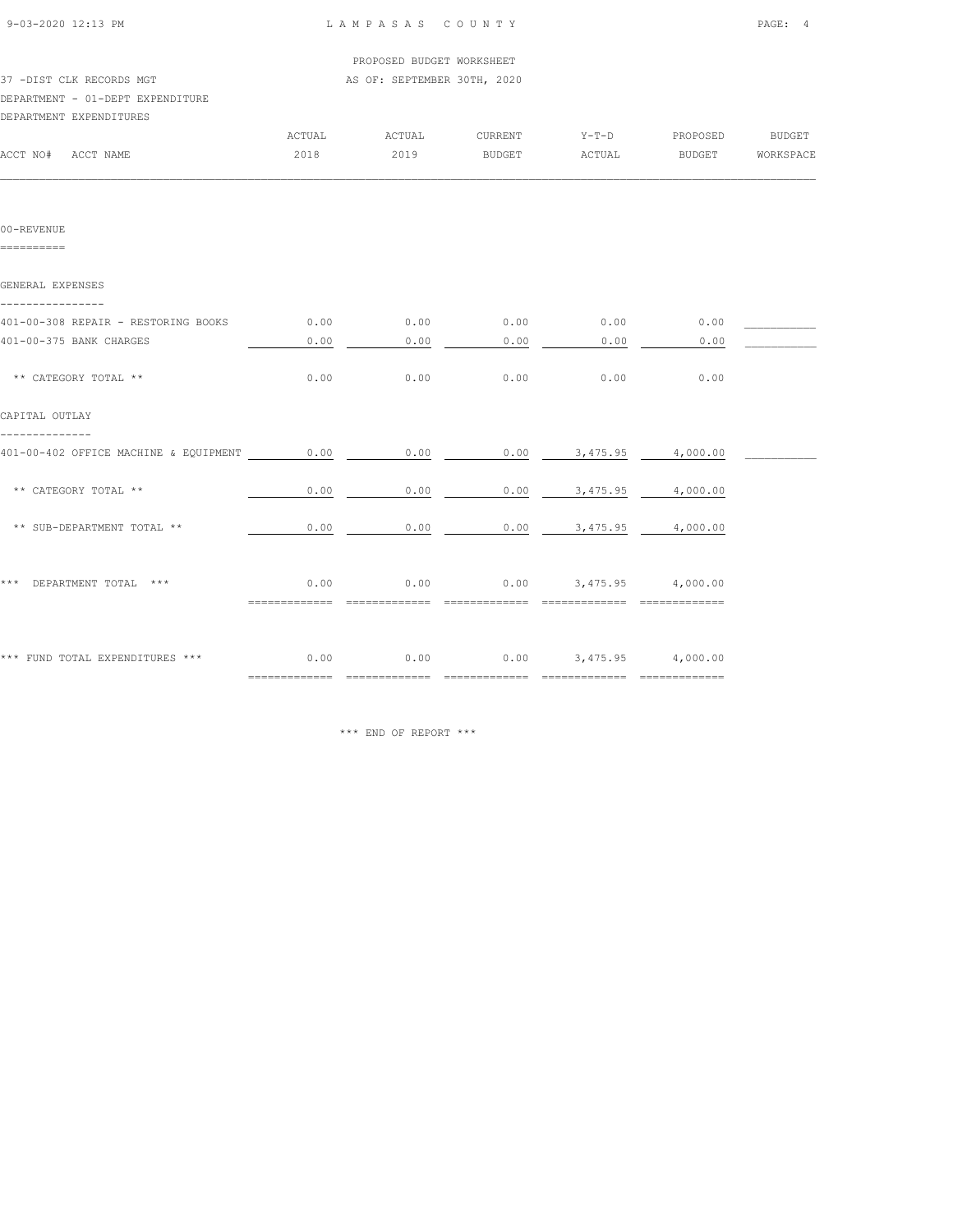| 9-03-2020 12:13 PM |  |
|--------------------|--|

### LAMPASAS COUNTY PAGE: 1

|                              |  | PROPOSED BUDGET WORKSHEET   |  |  |
|------------------------------|--|-----------------------------|--|--|
| 38 -COURTHOUSE SECURITY FUND |  | AS OF: SEPTEMBER 30TH, 2020 |  |  |

### FINANCIAL SUMMARY

| ACCT NO#<br>ACCT NAME                                   | ACTUAL<br>2018              | ACTUAL<br>2019             | CURRENT<br><b>BUDGET</b>   | $Y-T-D$<br>ACTUAL                  | PROPOSED<br>BUDGET                                                                                                                                                                                                                                                                                                                                                                                                                                                                    | <b>BUDGET</b><br>WORKSPACE |
|---------------------------------------------------------|-----------------------------|----------------------------|----------------------------|------------------------------------|---------------------------------------------------------------------------------------------------------------------------------------------------------------------------------------------------------------------------------------------------------------------------------------------------------------------------------------------------------------------------------------------------------------------------------------------------------------------------------------|----------------------------|
| REVENUE SUMMARY                                         |                             |                            |                            |                                    |                                                                                                                                                                                                                                                                                                                                                                                                                                                                                       |                            |
| 00-DEPT REVENUE                                         | 13,377.03                   | 14,411.34                  | 7,900.00                   | 11,532.82                          | 7,900.00                                                                                                                                                                                                                                                                                                                                                                                                                                                                              |                            |
| *** TOTAL REVENUE ***                                   |                             | 13, 377.03 14, 411.34      | 7,900.00 11,532.82         |                                    | 7,900.00                                                                                                                                                                                                                                                                                                                                                                                                                                                                              |                            |
| EXPENDITURE SUMMARY                                     |                             |                            |                            |                                    |                                                                                                                                                                                                                                                                                                                                                                                                                                                                                       |                            |
| 01-DEPT EXPENDITURES                                    | 47,105.39                   | 7,567.00                   | 0.00                       | 11,453.98                          | 7,900.00                                                                                                                                                                                                                                                                                                                                                                                                                                                                              |                            |
| *** TOTAL EXPENDITURES ***                              | 47,105.39<br>============== | 7,567.00<br>============== | ==============             | $0.00$ 11,453.98<br>============== | 7,900.00<br>==============                                                                                                                                                                                                                                                                                                                                                                                                                                                            |                            |
| REVENUES OVER/(UNDER) EXPENDITURES (33,728.36) 6,844.34 | ==============              | ==============             | 7,900.00<br>============== | 78.84<br>==============            | 0.00<br>$\begin{array}{c} \multicolumn{3}{c} {\textbf 2} & \multicolumn{3}{c} {\textbf 3} & \multicolumn{3}{c} {\textbf 4} & \multicolumn{3}{c} {\textbf 5} & \multicolumn{3}{c} {\textbf 6} & \multicolumn{3}{c} {\textbf 7} & \multicolumn{3}{c} {\textbf 8} & \multicolumn{3}{c} {\textbf 9} & \multicolumn{3}{c} {\textbf 1} & \multicolumn{3}{c} {\textbf 1} & \multicolumn{3}{c} {\textbf 1} & \multicolumn{3}{c} {\textbf 1} & \multicolumn{3}{c} {\textbf 1} & \multicolumn{$ |                            |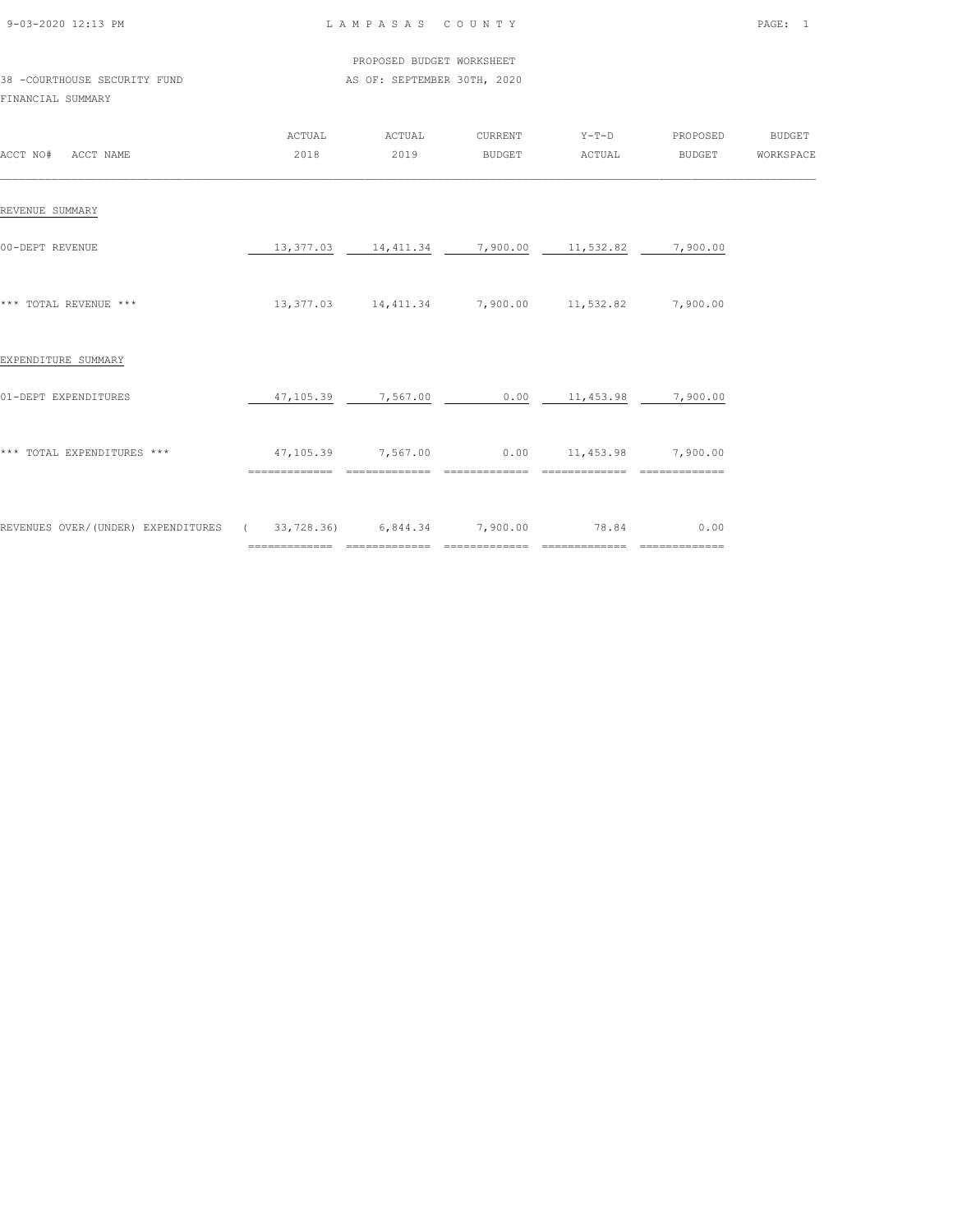# PROPOSED BUDGET WORKSHEET

38 -COURTHOUSE SECURITY FUND AS OF: SEPTEMBER 30TH, 2020 DEPARTMENT - 00-DEPT REVENUE

| DEPARTMENT REVENUES |                                     |           |            |               |           |               |               |
|---------------------|-------------------------------------|-----------|------------|---------------|-----------|---------------|---------------|
|                     |                                     | ACTUAL    | ACTUAL     | CURRENT       | $Y-T-D$   | PROPOSED      | <b>BUDGET</b> |
| ACCT NO#            | ACCT NAME                           | 2018      | 2019       | <b>BUDGET</b> | ACTUAL    | <b>BUDGET</b> | WORKSPACE     |
|                     |                                     |           |            |               |           |               |               |
|                     | 100-00-001 BEGINNING FUND BALANCE   | 0.00      | 0.00       | 0.00          | 0.00      | 0.00          |               |
|                     | 100-00-094 DISTRICT CLERK           | 1,713.00  | 1,928.39   | 1,500.00      | 1,994.93  |               |               |
|                     |                                     |           |            |               |           | 1,500.00      |               |
| 100-00-095 JP #1    |                                     | 2,604.14  | 2,910.01   | 4,000.00      | 1,672.62  | 4,000.00      |               |
| 100-00-096 JP #3    |                                     | 568.20    | 563.53     | 0.00          | 360.88    | 0.00          |               |
| 100-00-097 JP #4    |                                     | 1,428.17  | 1,527.08   | 1,500.00      | 1,304.52  | 1,500.00      |               |
|                     | 100-00-099 INTEREST REVENUE         | 799.52    | 1,320.33   | 50.00         | 524.19    | 50.00         |               |
|                     | 100-00-106 COUNTY CLERK             | 5,733.00  | 5,718.00   | 700.00        | 5,262.68  | 700.00        |               |
|                     | 100-00-107 COUNTY CLERK-PROBATION   | 203.00    | 181.00     | 50.00         | 138.00    | 50.00         |               |
|                     | 100-00-108 DISTRICT CLERK-PROBATION | 328.00    | 263.00     | 100.00        | 275.00    | 100.00        |               |
|                     | 100-00-190 MISCELLANEOUS            | 0.00      | 0.00       | 0.00          | 0.00      | 0.00          |               |
|                     | 200-00-010 OPERATING TRANSFERS IN   | 0.00      | 0.00       | 0.00          | 0.00      | 0.00          |               |
|                     | ** SUB-DEPARTMENT REVENUE TOTAL **  | 13,377.03 | 14, 411.34 | 7,900.00      | 11,532.82 | 7,900.00      |               |
|                     | ** DEPARTMENT REVENUE TOTAL **      | 13,377.03 | 14, 411.34 | 7,900.00      | 11,532.82 | 7,900.00      |               |
|                     | *** FUND TOTAL REVENUES ***         | 13,377.03 | 14, 411.34 | 7,900.00      | 11,532.82 | 7,900.00      |               |

============= ============= ============= ============= =============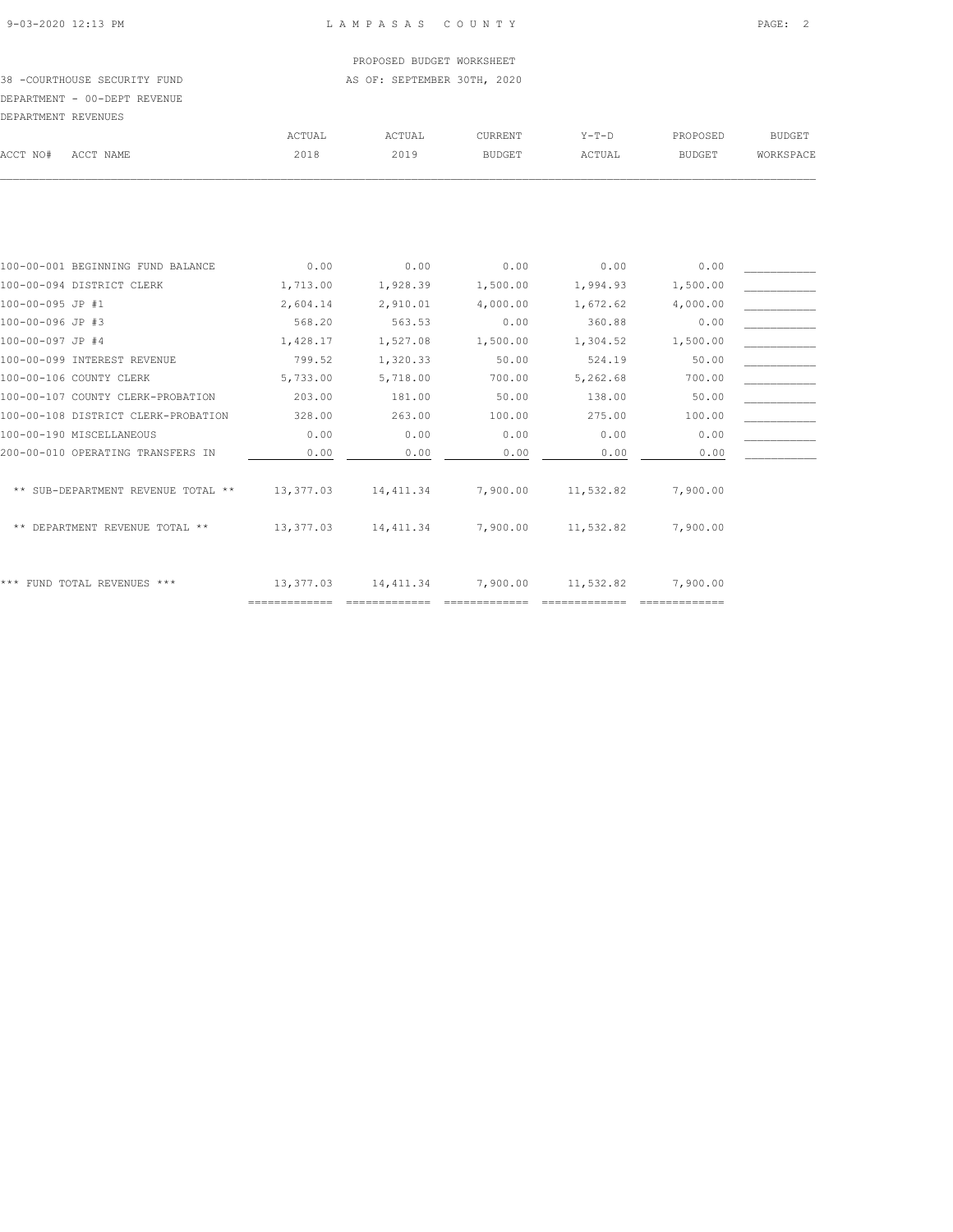| 9-03-2020 12:13 PM                |           | LAMPASAS COUNTY             |               |                          |          | PAGE: 3       |
|-----------------------------------|-----------|-----------------------------|---------------|--------------------------|----------|---------------|
|                                   |           | PROPOSED BUDGET WORKSHEET   |               |                          |          |               |
| 38 -COURTHOUSE SECURITY FUND      |           | AS OF: SEPTEMBER 30TH, 2020 |               |                          |          |               |
| DEPARTMENT - 01-DEPT EXPENDITURES |           |                             |               |                          |          |               |
| DEPARTMENT EXPENDITURES           |           |                             |               |                          |          |               |
|                                   | ACTUAL    | ACTUAL                      | CURRENT       | $Y-T-D$                  | PROPOSED | <b>BUDGET</b> |
| ACCT NO# ACCT NAME                | 2018      | 2019                        | <b>BUDGET</b> | ACTUAL                   | BUDGET   | WORKSPACE     |
|                                   |           |                             |               |                          |          |               |
|                                   |           |                             |               |                          |          |               |
| GENERAL EXPENSES                  |           |                             |               |                          |          |               |
| 401-00-304 OPERATING SUPPLIES     | 0.00      | 7,057.00                    |               | $0.00$ 1,710.98 7,900.00 |          |               |
| 401-00-389 MISCELLANEOUS EXPENSE  | 7.00      | 0.00                        | 0.00          | 0.00                     | 0.00     |               |
| ** CATEGORY TOTAL **              | 7.00      | 7,057.00                    | 0.00          | 1,710.98                 | 7,900.00 |               |
| CAPITAL OUTLAY                    |           |                             |               |                          |          |               |
| 401-00-402 OPERATING EQUIPMENT    | 47,098.39 | 510.00                      | 0.00          | 9,743.00                 | 0.00     |               |
| ** CATEGORY TOTAL **              | 47,098.39 | 510.00                      | 0.00          | 9,743.00                 | 0.00     |               |

| 401-00-500 OPERATING TRANSFER-OUT | 0.00                        | 0.00                      | 0.00 | 0.00                        | 0.00                      |  |
|-----------------------------------|-----------------------------|---------------------------|------|-----------------------------|---------------------------|--|
| CATEGORY TOTAL **<br>$* *$        | 0.00                        | 0.00                      | 0.00 | 0.00                        | 0.00                      |  |
| ** SUB-DEPARTMENT TOTAL **        | 47,105.39                   | 7,567.00                  | 0.00 | 11,453.98                   | 7,900.00                  |  |
| ***<br>DEPARTMENT TOTAL<br>***    | 47,105.39<br>:============  | 7,567.00<br>------------- | 0.00 | 11,453.98<br>-------------- | 7,900.00<br>============= |  |
| *** FUND TOTAL EXPENDITURES ***   | 47,105.39<br>-------------- | 7,567.00                  | 0.00 | 11,453.98                   | 7,900.00<br>------------- |  |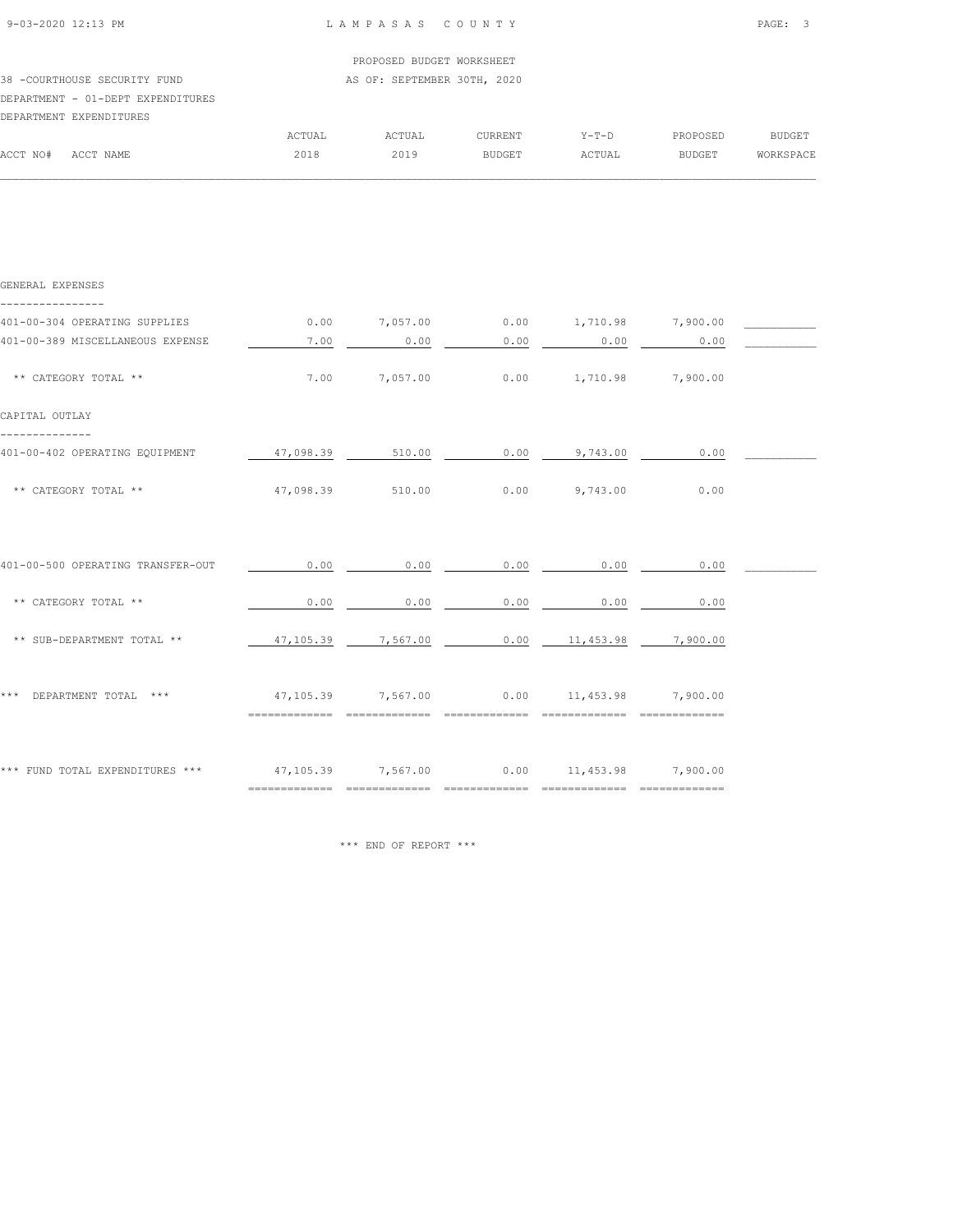| 9-03-2020 12:13 PM |  |
|--------------------|--|

### LAMPASAS COUNTY PAGE: 1

 PROPOSED BUDGET WORKSHEET 39 -CO RECORDS MGMT & PRESERV AS OF: SEPTEMBER 30TH, 2020

FINANCIAL SUMMARY

| ACCT NO# ACCT NAME                                                     | ACTUAL<br>2018                                                 | ACTUAL<br>2019         | CURRENT<br>BUDGET      | $Y-T-D$<br>ACTUAL                            | PROPOSED<br><b>BUDGET</b>         | BUDGET<br>WORKSPACE |
|------------------------------------------------------------------------|----------------------------------------------------------------|------------------------|------------------------|----------------------------------------------|-----------------------------------|---------------------|
| REVENUE SUMMARY                                                        |                                                                |                        |                        |                                              |                                   |                     |
| CO RECORDS MGMT & PRESEV<br>CO RECORDS MGMT & PRESEV                   | $8,968.59$ $8,775.30$ $6,400.00$ $7,002.69$ $6,400.00$<br>0.00 | 0.00                   | 0.00                   |                                              | $0.00$ 0.00                       |                     |
| *** TOTAL REVENUE ***                                                  |                                                                |                        |                        | 8,968.59 8,775.30 6,400.00 7,002.69 6,400.00 |                                   |                     |
| EXPENDITURE SUMMARY                                                    |                                                                |                        |                        |                                              |                                   |                     |
| CO RECORDS MGMT & PRESEV                                               | 103.00                                                         | 0.00                   | 0.00                   |                                              | $0.00$ 6,400.00                   |                     |
| *** TOTAL EXPENDITURES ***                                             | 103.00<br>=============                                        | 0.00<br>============== | 0.00<br>============== | ==============                               | $0.00$ 6.400.00<br>============== |                     |
| REVENUES OVER/(UNDER) EXPENDITURES 8,865.59 8,775.30 6,400.00 7,002.69 |                                                                |                        |                        |                                              | 0.00                              |                     |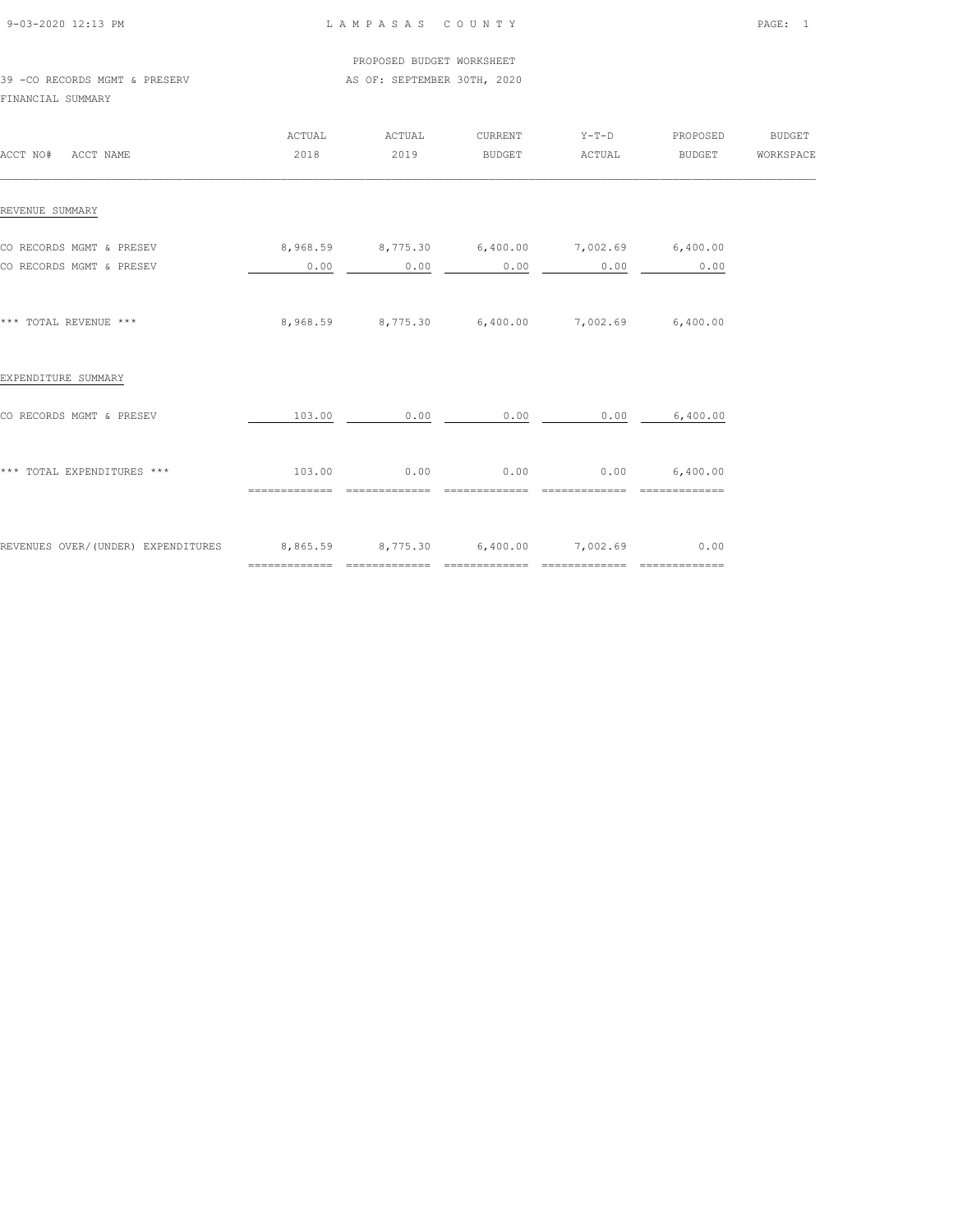## PROPOSED BUDGET WORKSHEET

39 -CO RECORDS MGMT & PRESERV AS OF: SEPTEMBER 30TH, 2020

DEPARTMENT - CO RECORDS MGMT & PRESEV

| DEPARTMENT REVENUES |                                        |               |          |                |          |               |               |
|---------------------|----------------------------------------|---------------|----------|----------------|----------|---------------|---------------|
|                     |                                        | <b>ACTUAL</b> | ACTUAL   | <b>CURRENT</b> | $Y-T-D$  | PROPOSED      | <b>BUDGET</b> |
| ACCT NO#            | ACCT NAME                              | 2018          | 2019     | <b>BUDGET</b>  | ACTUAL   | <b>BUDGET</b> | WORKSPACE     |
|                     |                                        |               |          |                |          |               |               |
|                     |                                        |               |          |                |          |               |               |
|                     | 100-00-001 BEGINNING FUND BALANCE      | 0.00          | 0.00     | 0.00           | 0.00     | 0.00          |               |
|                     | 100-00-033 PRESERVATION CLERK ACCOUNT  | 0.00          | 0.00     | 0.00           | 0.00     | 0.00          |               |
|                     | 100-00-094 DISTRICT CLERK              | 2,808.00      | 2,890.39 | 1,000.00       | 2,872.17 | 1,000.00      |               |
|                     | 100-00-099 INTEREST REVENUE            | 198.09        | 389.41   | 100.00         | 224.02   | 100.00        |               |
|                     | 100-00-105 DISTRICT CLK AG CHILD SUPPO | 0.00          | 0.00     | 0.00           | 0.00     | 0.00          |               |
|                     | 100-00-106 COUNTY CLERK                | 2,597.50      | 2,430.00 | 5,000.00       | 1,305.00 | 5,000.00      |               |
|                     | 100-00-107 COUNTY CLERK-PROBATION      | 1,454.50      | 1,404.50 | 300.00         | 1,018.00 | 300.00        |               |
|                     | 100-00-108 DISTRICK CLERK-PROBATION    | 1,511.50      | 1,223.00 | 0.00           | 1,268.50 | 0.00          |               |
|                     | 100-00-190 MISCELLANEOUS               | 399.00        | 438.00   | 0.00           | 315.00   | 0.00          |               |
|                     | ** SUB-DEPARTMENT REVENUE TOTAL **     | 8,968.59      | 8,775.30 | 6,400.00       | 7,002.69 | 6,400.00      |               |
|                     | ** DEPARTMENT REVENUE TOTAL **         | 8,968.59      | 8,775.30 | 6,400.00       | 7,002.69 | 6,400.00      |               |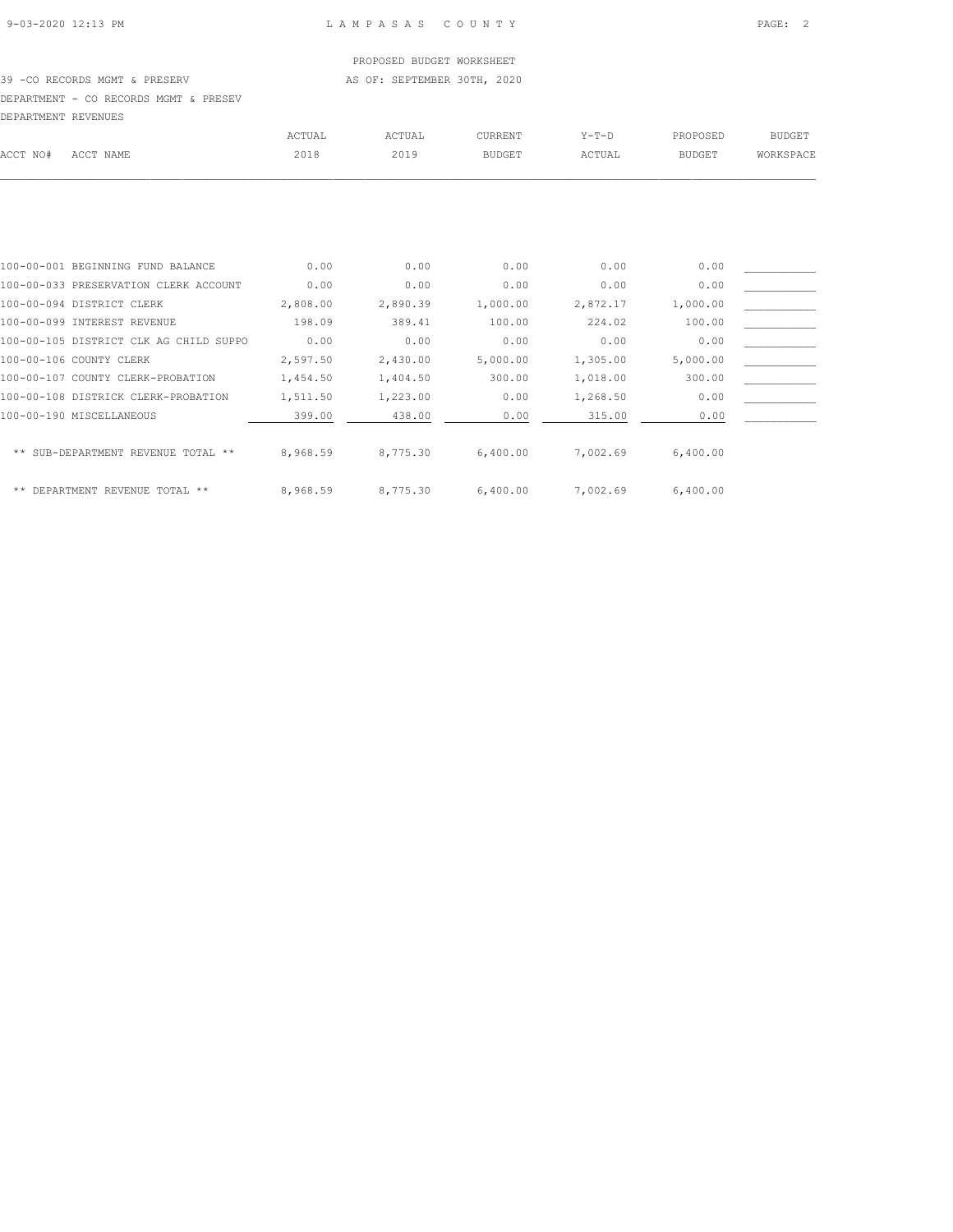### 9-03-2020 12:13 PM L A M P A S A S C O U N T Y PAGE: 3

### PROPOSED BUDGET WORKSHEET 39 -CO RECORDS MGMT & PRESERV AS OF: SEPTEMBER 30TH, 2020 DEPARTMENT - CO RECORDS MGMT & PRESEV DEPARTMENT REVENUES ACTUAL ACTUAL CURRENT Y-T-D PROPOSED BUDGET ACCT NO# ACCT NAME 2018 2019 BUDGET ACTUAL BUDGET WORKSPACE  $\mathcal{L} = \{ \mathcal{L} = \{ \mathcal{L} = \{ \mathcal{L} = \{ \mathcal{L} = \{ \mathcal{L} = \{ \mathcal{L} = \{ \mathcal{L} = \{ \mathcal{L} = \{ \mathcal{L} = \{ \mathcal{L} = \{ \mathcal{L} = \{ \mathcal{L} = \{ \mathcal{L} = \{ \mathcal{L} = \{ \mathcal{L} = \{ \mathcal{L} = \{ \mathcal{L} = \{ \mathcal{L} = \{ \mathcal{L} = \{ \mathcal{L} = \{ \mathcal{L} = \{ \mathcal{L} = \{ \mathcal{L} = \{ \mathcal{$

| 101-00-080 COUNTY CLERK TECHNOLOGY       | 0.00          | 0.00          | 0.00          | 0.00     | 0.00          |  |
|------------------------------------------|---------------|---------------|---------------|----------|---------------|--|
| 101-00-106 COUNTY CLERK-CIVIL FEE        | 0.00          | 0.00          | 0.00          | 0.00     | 0.00          |  |
|                                          |               |               |               |          |               |  |
| ** SUB-DEPARTMENT REVENUE TOTAL **       | 0.00          | 0.00          | 0.00          | 0.00     | 0.00          |  |
|                                          |               |               |               |          |               |  |
| DEPARTMENT REVENUE TOTAL **<br>$* *$     | 0.00          | 0.00          | 0.00          | 0.00     | 0.00          |  |
|                                          |               |               |               |          |               |  |
|                                          |               |               |               |          |               |  |
| ***<br>TOTAL REVENUES ***<br><b>FUND</b> | 8,968.59      | 8,775.30      | 6,400.00      | 7,002.69 | 6,400.00      |  |
|                                          | ============= | ------------- | ------------- |          | ============= |  |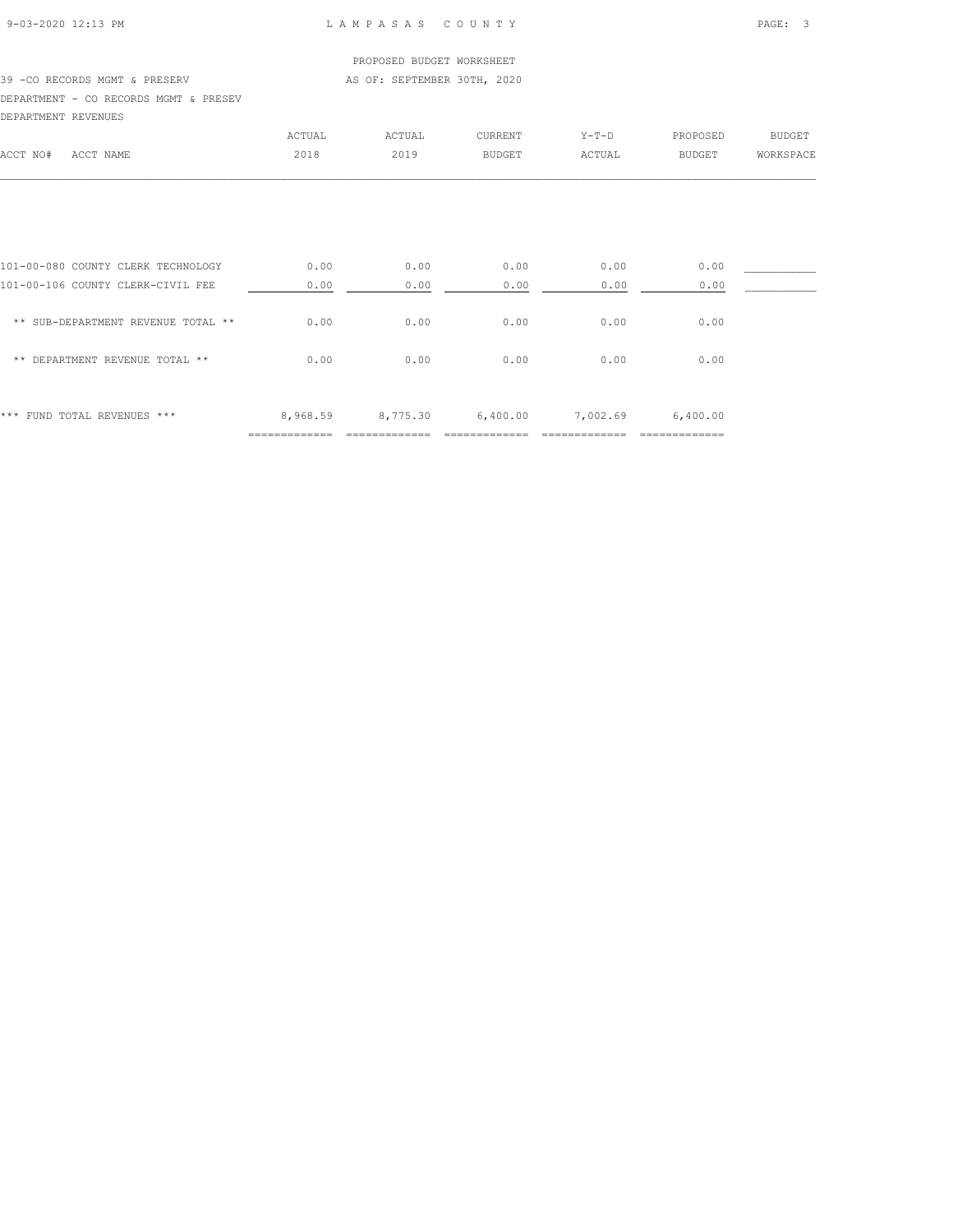| 9-03-2020 12:13 PM                    | LAMPASAS COUNTY             | PAGE: 4 |
|---------------------------------------|-----------------------------|---------|
|                                       | PROPOSED BUDGET WORKSHEET   |         |
| 39 - CO RECORDS MGMT & PRESERV        | AS OF: SEPTEMBER 30TH, 2020 |         |
| DEPARTMENT - CO RECORDS MGMT & PRESEV |                             |         |
| DEPARTMENT EXPENDITURES               |                             |         |

|          |           | ACTUAL | ACTUAI | CURRENT       | $Y - T - D$  | PROPOSED      | <b>BUDGET</b> |
|----------|-----------|--------|--------|---------------|--------------|---------------|---------------|
| ACCT NO# | ACCT NAME | 2018   | 2019   | <b>BUDGET</b> | <b>CTUAL</b> | <b>BUDGET</b> | WORKSPACE     |
|          |           |        |        |               |              |               |               |

| GENERAL EXPENSES                  |                                 |      |      |      |                 |  |
|-----------------------------------|---------------------------------|------|------|------|-----------------|--|
| 401-00-353 CHILD SUPPORT EXPENSE  | 0.00                            | 0.00 | 0.00 | 0.00 | 0.00            |  |
| 401-00-389 MISCELLANEOUS EXPENSE  | 103.00                          | 0.00 | 0.00 | 0.00 | 6,400.00        |  |
| ** CATEGORY TOTAL **              | 103.00                          | 0.00 | 0.00 | 0.00 | 6,400.00        |  |
|                                   |                                 |      |      |      |                 |  |
| 401-00-500 OPERATING TRANSFER-OUT | 0.00                            | 0.00 | 0.00 | 0.00 | 0.00            |  |
| ** CATEGORY TOTAL **              | 0.00                            | 0.00 | 0.00 | 0.00 | 0.00            |  |
| ** SUB-DEPARTMENT TOTAL **        | 103.00                          | 0.00 | 0.00 | 0.00 | 6,400.00        |  |
| DEPARTMENT TOTAL<br>* * *<br>***  | 103.00                          | 0.00 | 0.00 |      | $0.00$ 6,400.00 |  |
|                                   |                                 |      |      |      |                 |  |
| *** FUND TOTAL EXPENDITURES ***   | 103.00                          | 0.00 | 0.00 | 0.00 | 6,400.00        |  |
|                                   | $=$ = = = = = = = = = = = = = = |      |      |      | ========        |  |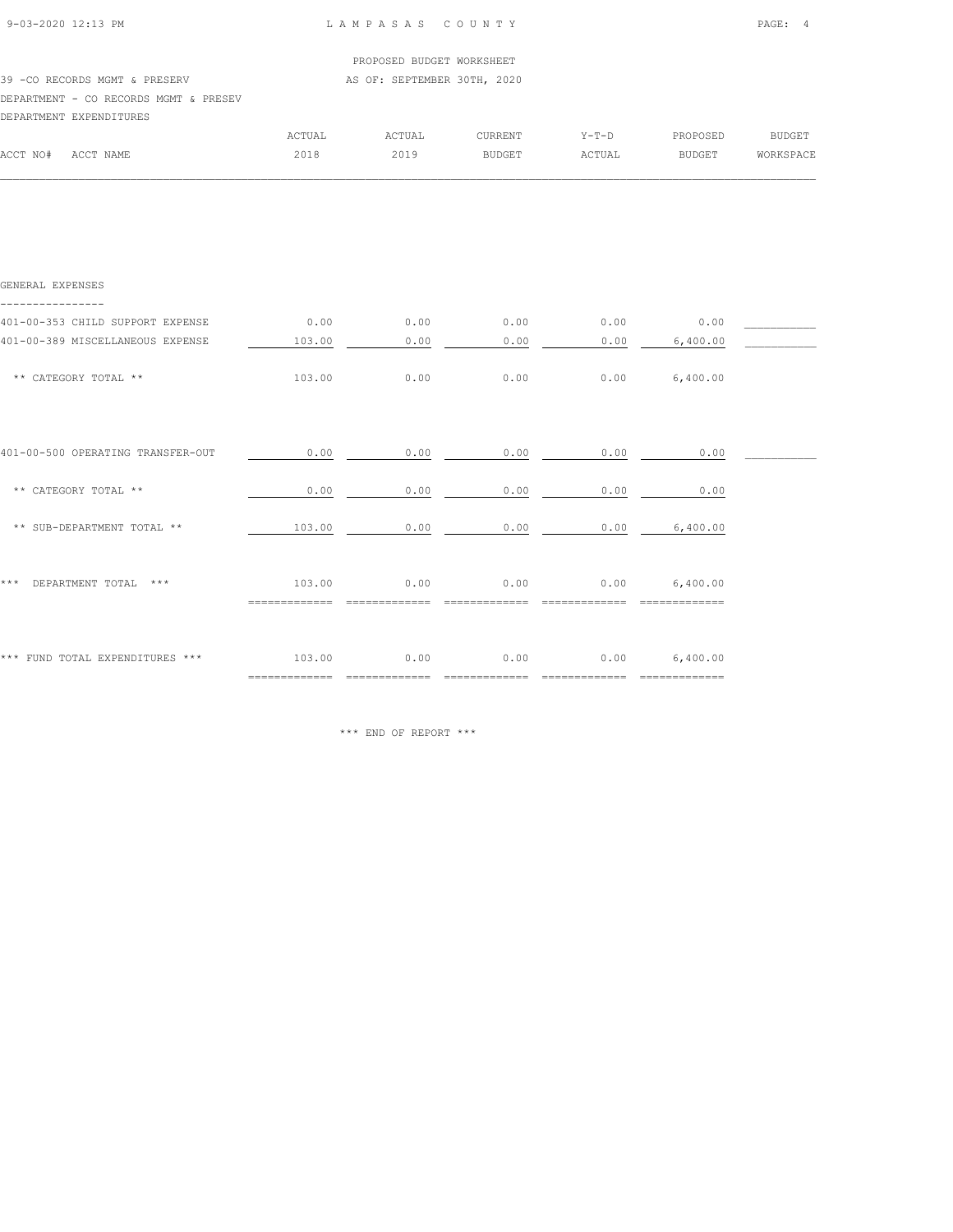| 9-03-2020 12:14 PM |  |
|--------------------|--|
|                    |  |

### L A M P A S A S C O U N T Y PAGE: 1

#### PROPOSED BUDGET WORKSHEET 47 -COUNTY HEALTH CARE HRA **AS OF: SEPTEMBER 30TH, 2020**

#### FINANCIAL SUMMARY

| ACCT NO# ACCT NAME                 | ACTUAL<br>2018        | ACTUAL<br>2019        |                       |                        | CURRENT Y-T-D PROPOSED BUDGET |  |
|------------------------------------|-----------------------|-----------------------|-----------------------|------------------------|-------------------------------|--|
| REVENUE SUMMARY                    |                       |                       |                       |                        |                               |  |
| 47 COUNTY HEALTH CARE              |                       | $0.00$ $0.00$         |                       | $0.00$ $0.00$          | 0.00                          |  |
| *** TOTAL REVENUE ***              | 0.00                  | 0.00                  | 0.00                  | 0.00                   | 0.00                          |  |
| EXPENDITURE SUMMARY                |                       |                       |                       |                        |                               |  |
| 47 COUNTY HEALTH CARE              | 0.00                  | 0.00                  | 0.00                  | 0.00                   | 0.00                          |  |
| *** TOTAL EXPENDITURES ***         | 0.00                  |                       | $0.00$ 0.00           |                        | $0.00$ 0.00<br>=============  |  |
| REVENUES OVER/(UNDER) EXPENDITURES | 0.00<br>============= | 0.00<br>============= | 0.00<br>============= | 0.00<br>============== | 0.00<br>=============         |  |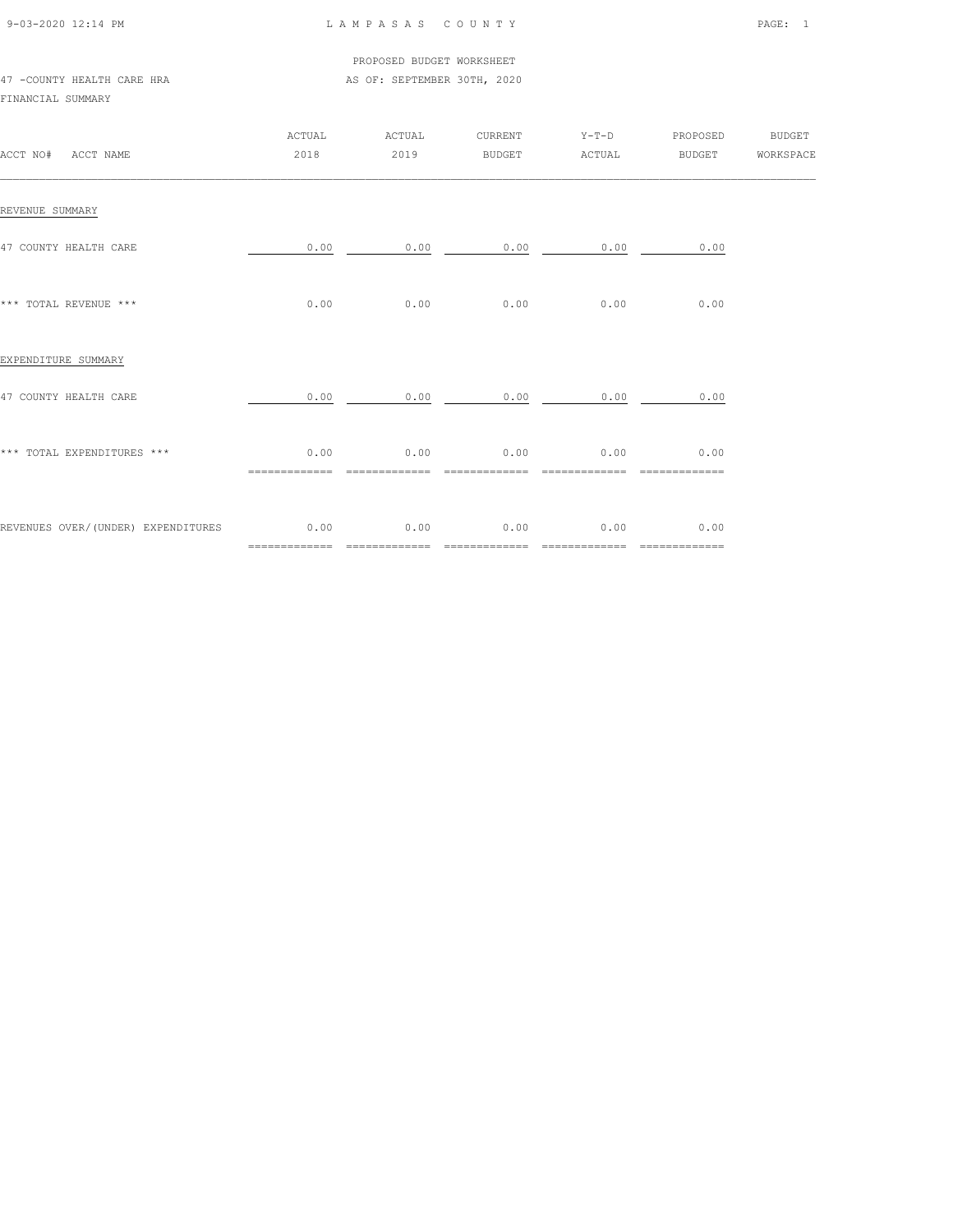### 9-03-2020 12:14 PM L A M P A S A S C O U N T Y PAGE: 2

### PROPOSED BUDGET WORKSHEET 47 -COUNTY HEALTH CARE HRA **AS OF: SEPTEMBER 30TH, 2020** DEPARTMENT - 47 COUNTY HEALTH CARE DEPARTMENT REVENUES

|                                    | ACTUAL | ACTUAL | <b>CURRENT</b> | $Y-T-D$ | PROPOSED      | <b>BUDGET</b> |
|------------------------------------|--------|--------|----------------|---------|---------------|---------------|
| ACCT NO#<br>ACCT NAME              | 2018   | 2019   | <b>BUDGET</b>  | ACTUAL  | <b>BUDGET</b> | WORKSPACE     |
|                                    |        |        |                |         |               |               |
|                                    |        |        |                |         |               |               |
| 101-00-099 INTEREST REVENUE        | 0.00   | 0.00   | 0.00           | 0.00    | 0.00          |               |
| 101-00-190 MISCELLANEOUS RECEIPTS  | 0.00   | 0.00   | 0.00           | 0.00    | 0.00          |               |
| 201-00-010 OPERATING TRANSFERS-IN  | 0.00   | 0.00   | 0.00           | 0.00    | 0.00          |               |
| ** SUB-DEPARTMENT REVENUE TOTAL ** | 0.00   | 0.00   | 0.00           | 0.00    | 0.00          |               |
| ** DEPARTMENT REVENUE TOTAL **     | 0.00   | 0.00   | 0.00           | 0.00    | 0.00          |               |
| *** FUND TOTAL REVENUES ***        | 0.00   | 0.00   | 0.00           | 0.00    | 0.00          |               |
|                                    |        |        |                |         | _________     |               |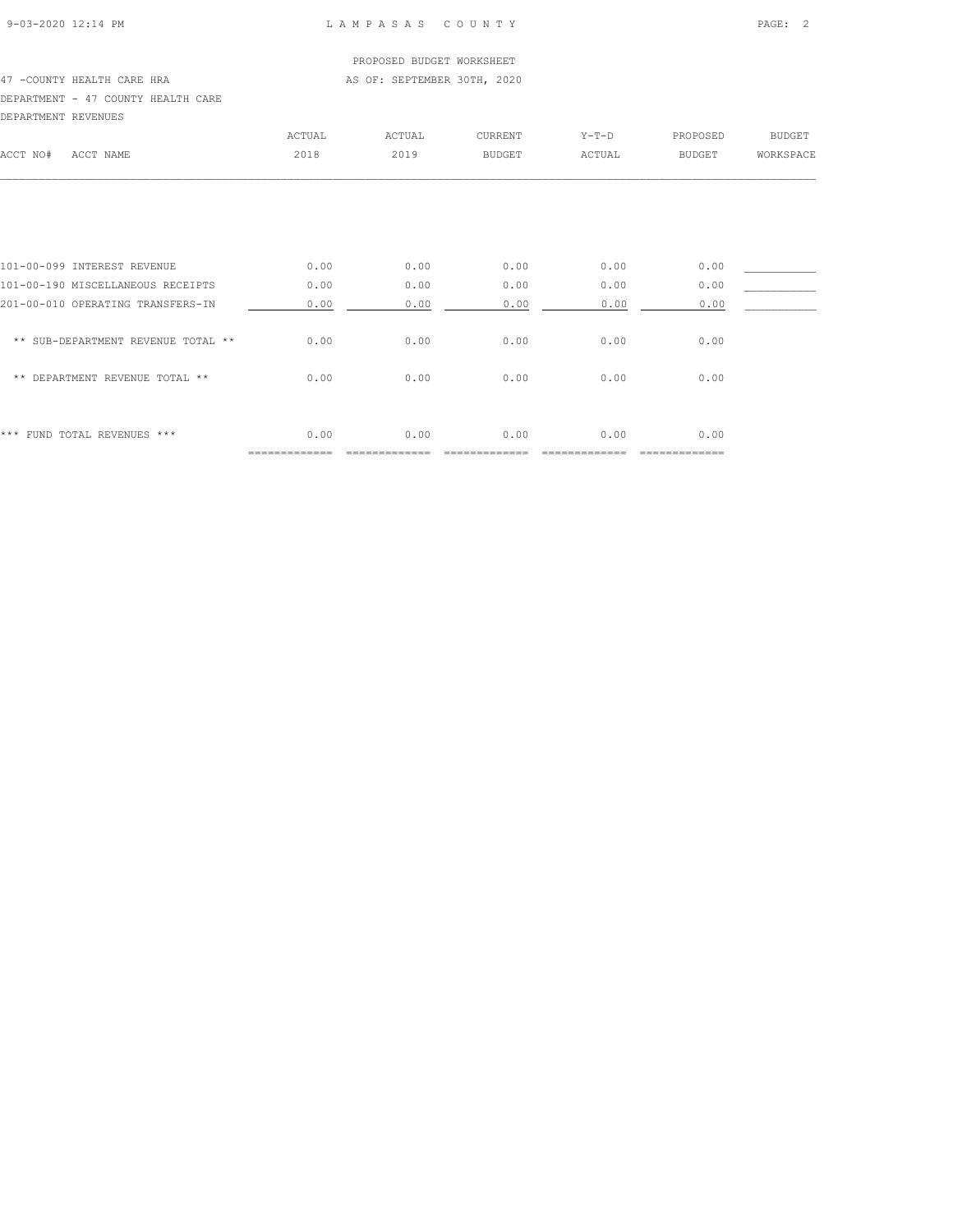| 9-03-2020 12:14 PM |  |
|--------------------|--|

### 9-03-2020 12:14 PM L A M P A S A S C O U N T Y PAGE: 3

|          |                                    |        | PROPOSED BUDGET WORKSHEET   |                |         |          |           |
|----------|------------------------------------|--------|-----------------------------|----------------|---------|----------|-----------|
|          | 47 - COUNTY HEALTH CARE HRA        |        | AS OF: SEPTEMBER 30TH, 2020 |                |         |          |           |
|          | DEPARTMENT - 47 COUNTY HEALTH CARE |        |                             |                |         |          |           |
|          | DEPARTMENT EXPENDITURES            |        |                             |                |         |          |           |
|          |                                    | ACTUAL | ACTUAL                      | <b>CURRENT</b> | $Y-T-D$ | PROPOSED | BUDGET    |
| ACCT NO# | ACCT NAME                          | 2018   | 2019                        | BUDGET         | ACTUAL  | BUDGET   | WORKSPACE |
|          |                                    |        |                             |                |         |          |           |

| GENERAL EXPENSES                   |                        |      |      |      |                  |  |
|------------------------------------|------------------------|------|------|------|------------------|--|
| 401-00-333 CONTRACTED SERVICES     | 0.00                   | 0.00 | 0.00 | 0.00 | 0.00             |  |
| 401-00-356 ADMINISTRATIVE COST     | 0.00                   | 0.00 | 0.00 | 0.00 | 0.00             |  |
| 401-00-375 BANK CHARGES            | 0.00                   | 0.00 | 0.00 | 0.00 | 0.00             |  |
| 401-00-389 MISCELLANEOUS EXPENSE   | 0.00                   | 0.00 | 0.00 | 0.00 | 0.00             |  |
| ** CATEGORY TOTAL **               | 0.00                   | 0.00 | 0.00 | 0.00 | 0.00             |  |
| ** SUB-DEPARTMENT TOTAL **         | 0.00                   | 0.00 | 0.00 | 0.00 | 0.00             |  |
| ***<br>DEPARTMENT TOTAL<br>$* * *$ | 0.00                   | 0.00 | 0.00 | 0.00 | 0.00             |  |
| *** FUND TOTAL EXPENDITURES ***    | 0.00<br>============== | 0.00 | 0.00 | 0.00 | 0.00<br>-------- |  |

\*\*\* END OF REPORT \*\*\*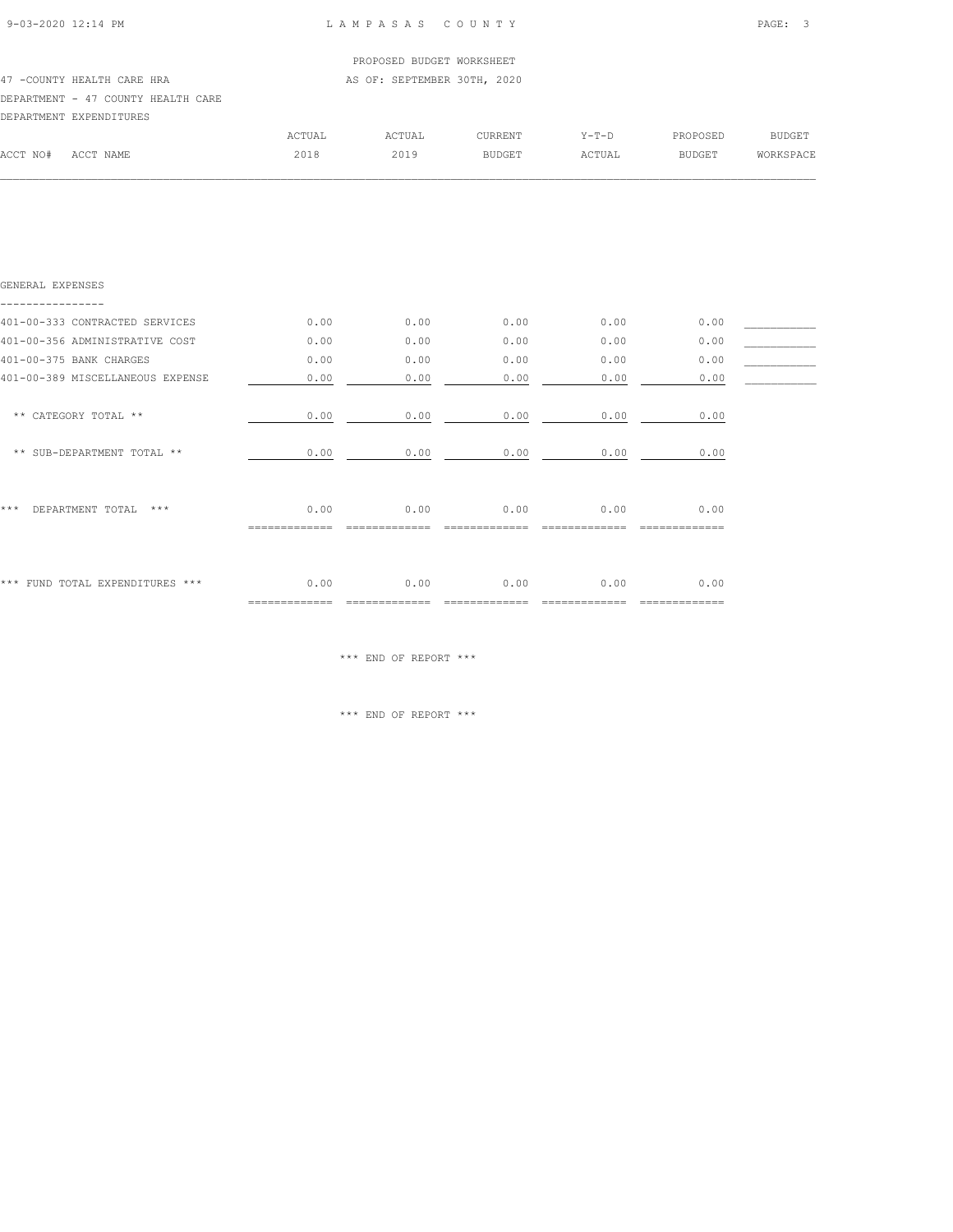| 9-03-2020 12:14 PM                                                                         |                                                                                | LAMPASAS COUNTY             |  |                                                                                             | PAGE: 1 |
|--------------------------------------------------------------------------------------------|--------------------------------------------------------------------------------|-----------------------------|--|---------------------------------------------------------------------------------------------|---------|
|                                                                                            |                                                                                | PROPOSED BUDGET WORKSHEET   |  |                                                                                             |         |
| 55 - INTEREST & SINKING FUND<br>FINANCIAL SUMMARY                                          |                                                                                | AS OF: SEPTEMBER 30TH, 2020 |  |                                                                                             |         |
| ACCT NO# ACCT NAME                                                                         |                                                                                |                             |  | ACTUAL ACTUAL CURRENT Y-T-D PROPOSED BUDGET<br>2018  2019  BUDGET  ACTUAL BUDGET  WORKSPACE |         |
| REVENUE SUMMARY                                                                            |                                                                                |                             |  |                                                                                             |         |
| 00-I&S REVENUE                                                                             | 1,230,131.02  1,483,202.66  1,516,431.00  1,483,250.31  1,531,242.00           |                             |  |                                                                                             |         |
| *** TOTAL REVENUE ***                                                                      | 1, 230, 131.02  1, 483, 202.66  1, 516, 431.00  1, 483, 250.31  1, 531, 242.00 |                             |  |                                                                                             |         |
| EXPENDITURE SUMMARY                                                                        |                                                                                |                             |  |                                                                                             |         |
| 01-I&S EXPENDITURES                                                                        | 1, 334, 364.44 1, 533, 092.22 1, 475, 225.00 1, 475, 475.00 1, 345, 850.00     |                             |  |                                                                                             |         |
| *** TOTAL EXPENDITURES ***                                                                 | 1,334,364.44   1,533,092.22   1,475,225.00   1,475,475.00   1,345,850.00       |                             |  |                                                                                             |         |
| REVENUES OVER/(UNDER) EXPENDITURES ( 104,233.42)( 49,889.56) 41,206.00 7,775.31 185,392.00 |                                                                                |                             |  |                                                                                             |         |

============= ============= ============= ============= =============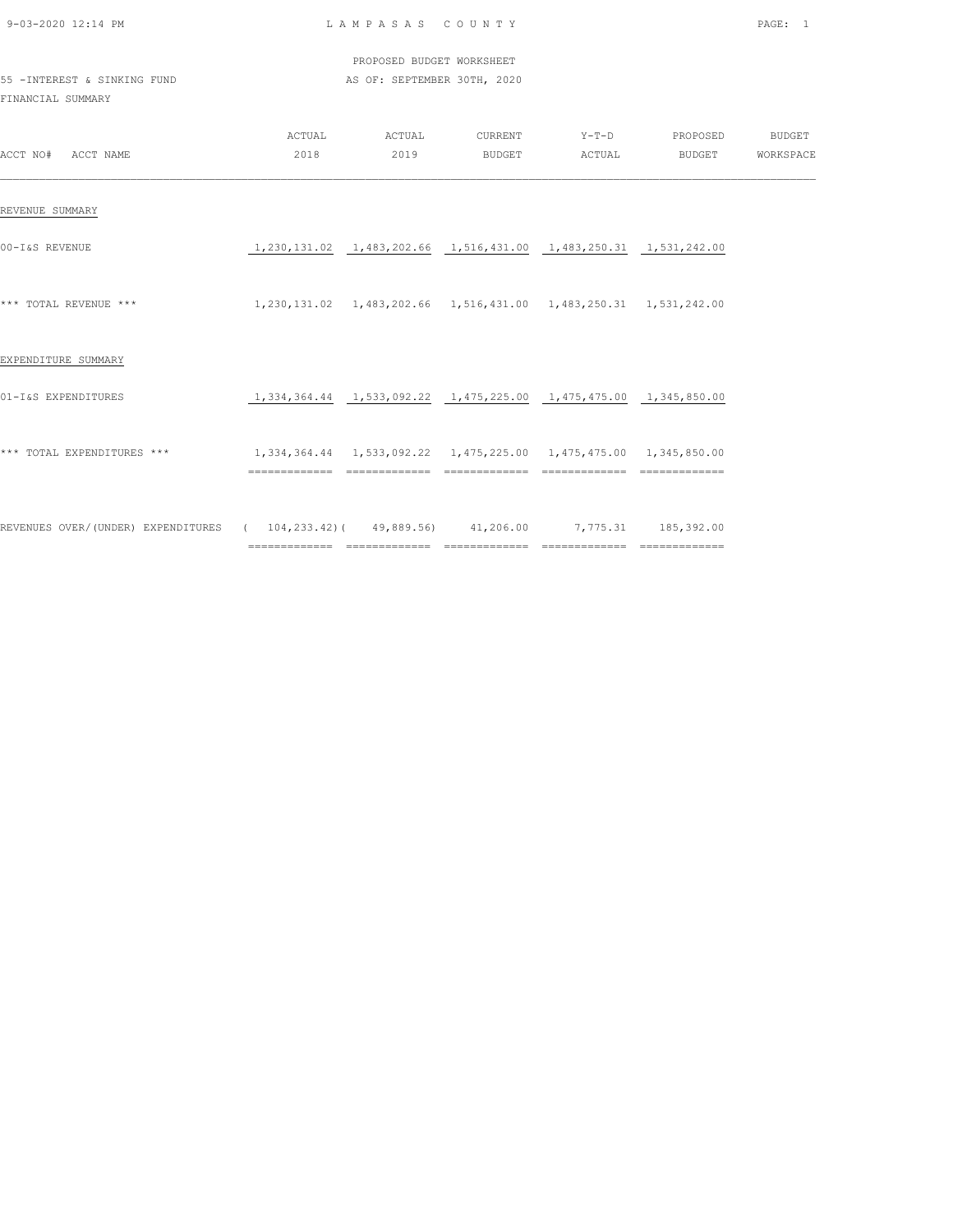# PROPOSED BUDGET WORKSHEET

55 -INTEREST & SINKING FUND **AS OF: SEPTEMBER 30TH, 2020** DEPARTMENT - 00-I&S REVENUE

| DEPARTMENT REVENUES |           |        |        |                |         |               |               |
|---------------------|-----------|--------|--------|----------------|---------|---------------|---------------|
|                     |           | ACTUAL | ACTUAL | <b>CURRENT</b> | $Y-T-D$ | PROPOSED      | <b>BUDGET</b> |
| ACCT NO#            | ACCT NAME | 2018   | 2019   | <b>BUDGET</b>  | ACTUAL  | <b>BUDGET</b> | WORKSPACE     |
|                     |           |        |        |                |         |               |               |

| 100-00-001 BEGINNING FUND BALANCE                 | 0.00         | 0.00         | 0.00                      | 0.00         | 0.00                      |  |
|---------------------------------------------------|--------------|--------------|---------------------------|--------------|---------------------------|--|
| 100-00-010 CURRENT AD VALOREM TAXES               | 1,199,219.41 | 1,456,093.77 | 1,489,631.00              | 1,457,272.62 | 1,504,442.00              |  |
| 100-00-020 DELIQUENT AD VALOREM TAXES             | 14,398.61    | 17,276.15    | 14,000.00                 | 16,337.88    | 14,000.00                 |  |
| 100-00-030 PENALTIES & INT. AD VALOREM            | 12,075.28    | 7,010.09     | 12,000.00                 | 6,852.24     | 12,000.00                 |  |
| 100-00-035 LCAD REFUND                            | 0.00         | 0.00         | 0.00                      | 0.00         | 0.00                      |  |
| 100-00-099 INTEREST REVENUE                       | 623.99       | 2,822.65     | 800.00                    | 2,787.57     | 800.00                    |  |
| 100-00-101 INC/DEC IN INVEST MARKET               | 0.00         | 0.00         | 0.00                      | 0.00         | 0.00                      |  |
| 100-00-125 LIMITED TAX BONDS SERIES 20            | 0.00         | 0.00         | 0.00                      | 0.00         | 0.00                      |  |
| 100-00-190 MISCELLANEOUS RECEIPTS                 | 3,813.73     | 0.00         | 0.00                      | 0.00         | 0.00                      |  |
| 200-00-010 OPERATING TRANSFERS-IN                 | 0.00         | 0.00         | 0.00                      | 0.00         | 0.00                      |  |
|                                                   |              |              |                           |              |                           |  |
| ** SUB-DEPARTMENT REVENUE TOTAL ** $1,230,131.02$ |              |              | 1,483,202.66 1,516,431.00 |              | 1,483,250.31 1,531,242.00 |  |
|                                                   |              |              |                           |              |                           |  |
| DEPARTMENT REVENUE TOTAL **                       | 1,230,131.02 |              | 1,483,202.66 1,516,431.00 |              | 1,483,250.31 1,531,242.00 |  |
|                                                   |              |              |                           |              |                           |  |
|                                                   |              |              |                           |              |                           |  |
| ***<br>FUND TOTAL REVENUES ***                    | 1,230,131.02 |              | 1,483,202.66 1,516,431.00 | 1,483,250.31 | 1,531,242.00              |  |
|                                                   |              |              |                           |              |                           |  |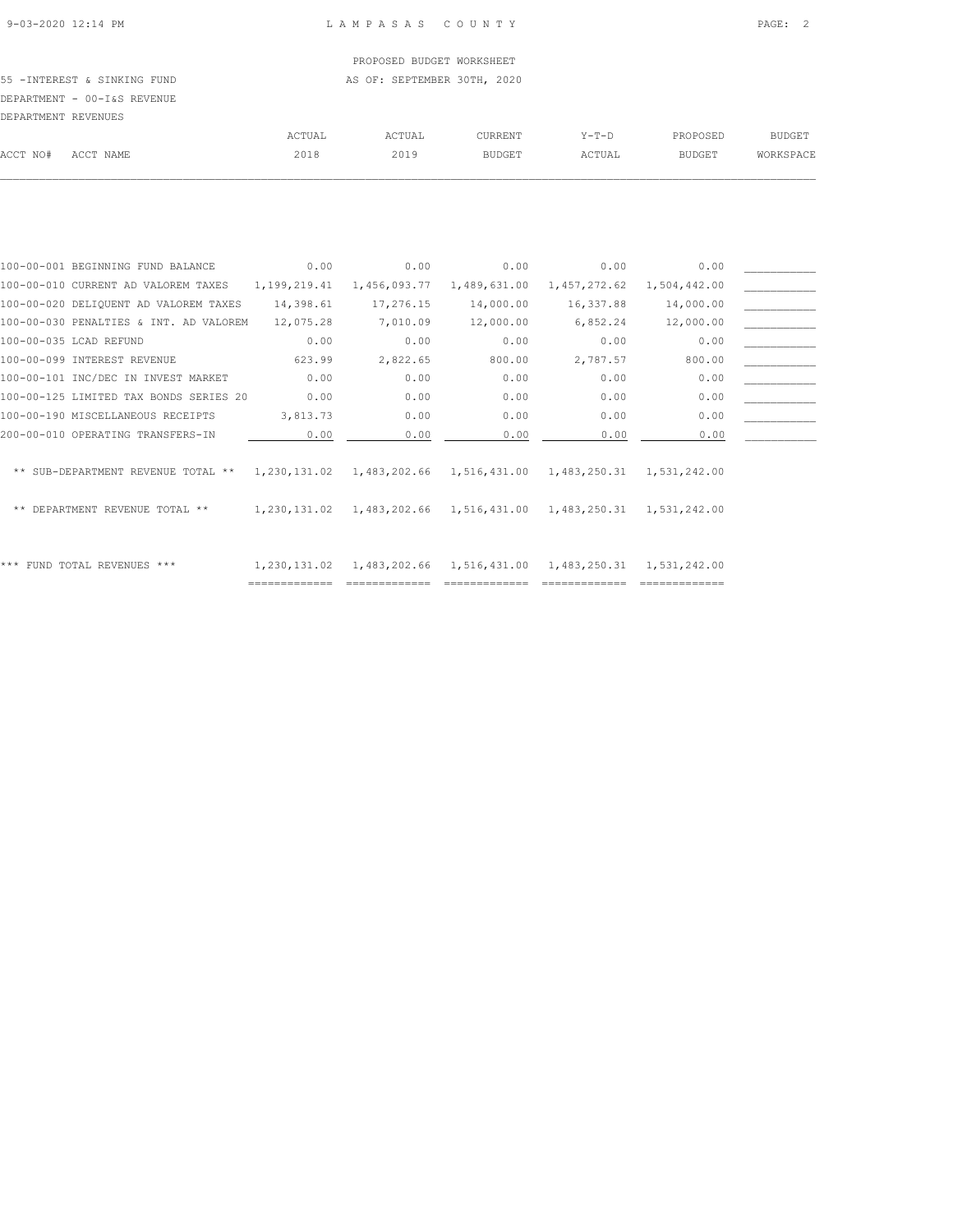ACCT NO# ACCT NAME 2018 2019 BUDGET ACTUAL BUDGET WORKSPACE  $\mathcal{L} = \{ \mathcal{L} = \{ \mathcal{L} = \{ \mathcal{L} = \{ \mathcal{L} = \{ \mathcal{L} = \{ \mathcal{L} = \{ \mathcal{L} = \{ \mathcal{L} = \{ \mathcal{L} = \{ \mathcal{L} = \{ \mathcal{L} = \{ \mathcal{L} = \{ \mathcal{L} = \{ \mathcal{L} = \{ \mathcal{L} = \{ \mathcal{L} = \{ \mathcal{L} = \{ \mathcal{L} = \{ \mathcal{L} = \{ \mathcal{L} = \{ \mathcal{L} = \{ \mathcal{L} = \{ \mathcal{L} = \{ \mathcal{$ 

|                                  |        | PROPOSED BUDGET WORKSHEET   |         |         |          |               |
|----------------------------------|--------|-----------------------------|---------|---------|----------|---------------|
| 55 - INTEREST & SINKING FUND     |        | AS OF: SEPTEMBER 30TH, 2020 |         |         |          |               |
| DEPARTMENT - 01-I&S EXPENDITURES |        |                             |         |         |          |               |
| DEPARTMENT EXPENDITURES          |        |                             |         |         |          |               |
|                                  | ACTUAL | ACTUAL                      | CURRENT | $Y-T-D$ | PROPOSED | <b>BUDGET</b> |

| GENERAL EXPENSES                                                                                 |        |                                                                            |        |                       |            |  |
|--------------------------------------------------------------------------------------------------|--------|----------------------------------------------------------------------------|--------|-----------------------|------------|--|
| . _ _ _ _ _ _ _ _ _ _ _ _ _ _<br>401-00-306 OTHER SOURCES C/O                                    | 0.00   | 0.00                                                                       | 0.00   | 0.00                  | 0.00       |  |
| 401-00-307 PREMIUM                                                                               | 0.00   | 0.00                                                                       | 0.00   | 0.00                  | 0.00       |  |
| 401-00-318 LEGAL FEES-C/O ISSUANCE                                                               | 0.00   | 0.00                                                                       | 0.00   | 0.00                  | 0.00       |  |
| 401-00-325 PREMIUM                                                                               | 0.00   | 0.00                                                                       | 0.00   | 0.00                  | 0.00       |  |
| 401-00-331 PAYING AGENT FEES                                                                     | 600.00 | 1,200.00                                                                   | 950.00 | 1,200.00              | 950.00     |  |
| 401-00-338 INTEREST PAYMENT                                                                      |        | 398,764.44 503,492.22 714,275.00 714,275.00 689,900.00                     |        |                       |            |  |
| 401-00-375 BANK CHARGES                                                                          | 0.00   | 0.00                                                                       | 0.00   | 0.00                  | 0.00       |  |
| ** CATEGORY TOTAL **                                                                             |        | 399,364.44 504,692.22 715,225.00 715,475.00                                |        |                       | 690,850.00 |  |
| 401-00-500 OPERATING TRANSFERS OUT                                                               | 0.00   | 0.00                                                                       | 0.00   | 0.00                  | 0.00       |  |
| ** CATEGORY TOTAL **                                                                             | 0.00   | 0.00                                                                       | 0.00   | 0.00                  | 0.00       |  |
| NOT USED 8                                                                                       |        |                                                                            |        |                       |            |  |
|                                                                                                  |        |                                                                            |        |                       |            |  |
| 401-00-800 PMT REFUNDING ESCROW AGENT 0.00                                                       |        | 0.00                                                                       | 0.00   | 0.00                  | 0.00       |  |
| ** CATEGORY TOTAL **                                                                             | 0.00   | 0.00                                                                       | 0.00   | 0.00                  | 0.00       |  |
| CAPITAL LEASE                                                                                    |        |                                                                            |        |                       |            |  |
| -------------<br>401-00-900 PRINCIPAL PAYMENT                                                    |        | 935,000.00 665,000.00                                                      |        | 760,000.00 760,000.00 | 655,000.00 |  |
| 401-00-901 SHERIFFS VEHICLES                                                                     | 0.00   | 0.00                                                                       | 0.00   | 0.00                  | 0.00       |  |
| 401-00-902 CAPITAL PURCHASES                                                                     | 0.00   | 0.00                                                                       | 0.00   | 0.00                  | 0.00       |  |
| 401-00-903 CAPITAL PURCHASES - PRIN                                                              | 0.00   | 0.00                                                                       | 0.00   | 0.00                  | 0.00       |  |
| 401-00-904 CAPITAL PURCHASES - INT                                                               | 0.00   | 363,400.00                                                                 | 0.00   | 0.00                  | 0.00       |  |
| ** CATEGORY TOTAL **                                                                             |        | 935,000.00  1,028,400.00  760,000.00  760,000.00                           |        |                       | 655,000.00 |  |
| ** SUB-DEPARTMENT TOTAL **                                                                       |        | $1,334,364.44$ $1,533,092.22$ $1,475,225.00$ $1,475,475.00$ $1,345,850.00$ |        |                       |            |  |
| *** DEPARTMENT TOTAL ***                                                                         |        | 1,334,364.44  1,533,092.22  1,475,225.00  1,475,475.00  1,345,850.00       |        |                       |            |  |
| *** FUND TOTAL EXPENDITURES *** 1,334,364.44 1,533,092.22 1,475,225.00 1,475,475.00 1,345,850.00 |        |                                                                            |        |                       |            |  |

\*\*\* END OF REPORT \*\*\*

============= ============= ============= ============= =============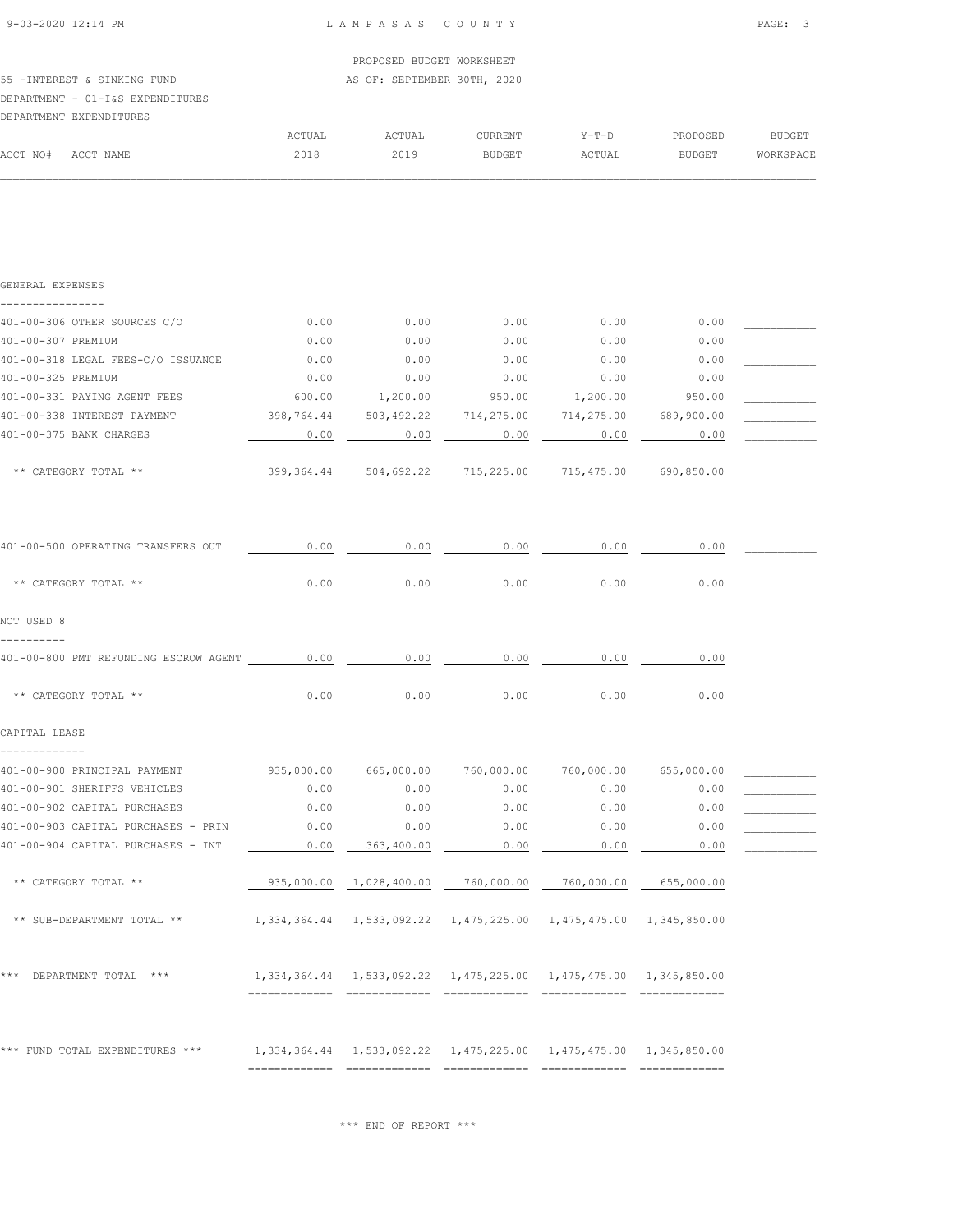| 9-03-2020 12:14 PM |  |
|--------------------|--|

### LAMPASAS COUNTY PAGE: 1

### PROPOSED BUDGET WORKSHEET 60 -FIXED ASSETS \$5000/ABOVE AS OF: SEPTEMBER 30TH, 2020

FINANCIAL SUMMARY

|          |           | ACTUAL | ACTUAL | CURRENT | $Y-T-D$ | PROPOSED      | <b>BUDGET</b> |
|----------|-----------|--------|--------|---------|---------|---------------|---------------|
| ACCT NO# | ACCT NAME | 2018   | 2019   | BUDGET  | ACTUAL  | <b>BUDGET</b> | WORKSPACE     |
|          |           |        |        |         |         |               |               |

#### EXPENDITURE SUMMARY

| *** TOTAL EXPENDITURES ***         | 0.00<br>=============  | 0.00<br>_____________                  | 0.00<br>____________                    | 0.00                                  | 0.00<br>---------------- |
|------------------------------------|------------------------|----------------------------------------|-----------------------------------------|---------------------------------------|--------------------------|
| REVENUES OVER/(UNDER) EXPENDITURES | 0.00<br>============== | 0.00<br>==============                 | 0.00<br>=============                   | 0.00<br>-------------<br>-----------  | 0.00<br>=============    |
| *** FUND TOTAL EXPENDITURES ***    | 0.00<br>============== | 0.00<br>_____________<br>------------- | 0.00<br>---------------<br>------------ | 0.00<br>_____________<br>------------ | 0.00<br>==============   |

\*\*\* END OF REPORT \*\*\*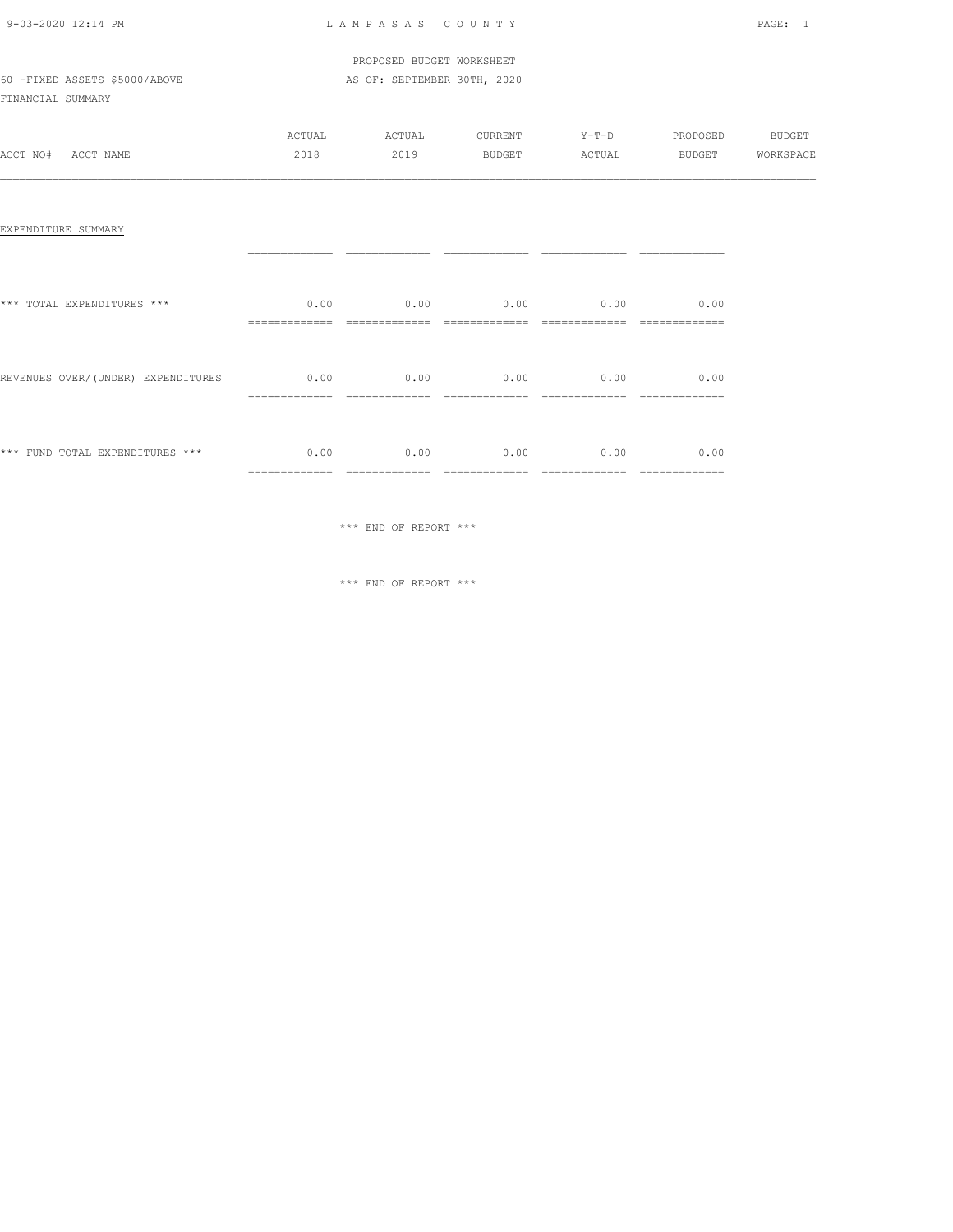| 9-03-2020 12:14 PM |  |
|--------------------|--|

### LAMPASAS COUNTY PAGE: 1

 PROPOSED BUDGET WORKSHEET 88 -LAMP CO STATE COURT COST AS OF: SEPTEMBER 30TH, 2020

FINANCIAL SUMMARY

| ACCT NO# ACCT NAME                                             | ACTUAL<br>2018         | ACTUAL<br>2019                      |                        | CURRENT Y-T-D PROPOSED BUDGET    |                                       |  |
|----------------------------------------------------------------|------------------------|-------------------------------------|------------------------|----------------------------------|---------------------------------------|--|
| REVENUE SUMMARY                                                |                        |                                     |                        |                                  |                                       |  |
| 00-DEPT REVENUE<br>01-DEPT EXPENDITURES                        | 0.00                   | 565.63 1,303.65 0.00 539.42<br>0.00 | 0.00                   | 0.00                             | 0.00<br>0.00                          |  |
| *** TOTAL REVENUE ***                                          |                        | 565.63 1,303.65 0.00 539.42         |                        |                                  | 0.00                                  |  |
| EXPENDITURE SUMMARY                                            |                        |                                     |                        |                                  |                                       |  |
| 01-DEPT EXPENDITURES                                           | 0.00                   | 0.00                                | 0.00                   | 0.00                             | 0.00                                  |  |
| *** TOTAL EXPENDITURES ***                                     | 0.00<br>============== | 0.00<br>=============               | 0.00<br>============== | 0.00<br>==============           | 0.00<br>$=$ = = = = = = = = = = = = = |  |
| REVENUES OVER/(UNDER) EXPENDITURES 565.63 1,303.65 0.00 539.42 |                        |                                     |                        | ________________________________ | 0.00                                  |  |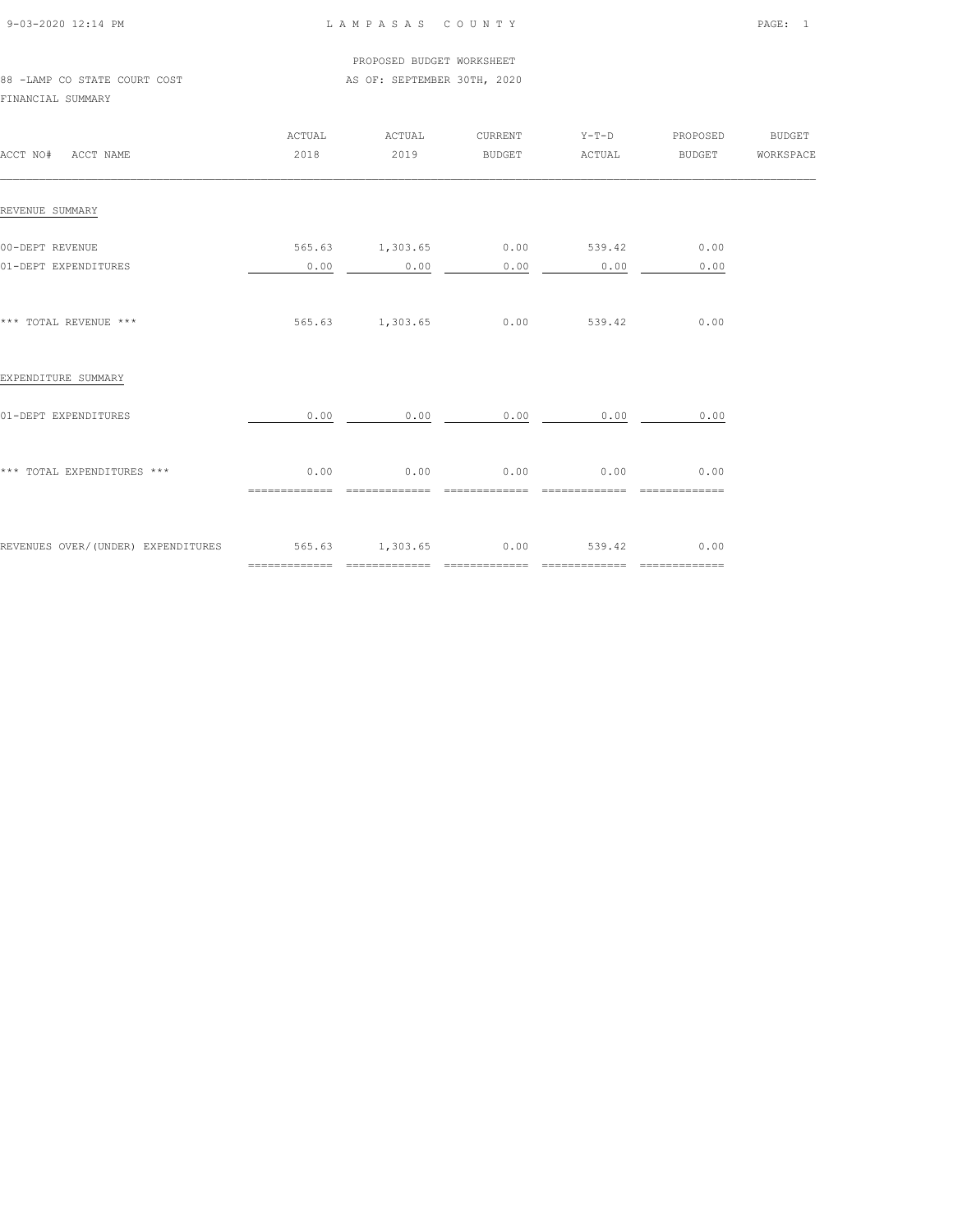### 9-03-2020 12:14 PM L A M P A S A S C O U N T Y PAGE: 2

### PROPOSED BUDGET WORKSHEET 88 -LAMP CO STATE COURT COST AS OF: SEPTEMBER 30TH, 2020 DEPARTMENT - 00-DEPT REVENUE DEPARTMENT REVENUES ACTUAL ACTUAL CURRENT Y-T-D PROPOSED BUDGET

|          |           | ACIUAL | ACIUAL | UURREN 1      | 1-1-D | PRUPUSED      | <b>DUDGEI</b> |
|----------|-----------|--------|--------|---------------|-------|---------------|---------------|
| ACCT NO# | ACCT NAME | 2018   | 2019   | <b>BUDGET</b> | CTUAL | <b>BUDGET</b> | WORKSPACE     |
|          |           |        |        |               |       |               |               |

| 100-00-099 INTEREST REVENUE        | 565.63 | 1,303.65 | 0.00 | 539.42 | 0.00 |  |
|------------------------------------|--------|----------|------|--------|------|--|
| ** SUB-DEPARTMENT REVENUE TOTAL ** | 565.63 | 1,303.65 | 0.00 | 539.42 | 0.00 |  |
| ** DEPARTMENT REVENUE TOTAL **     | 565.63 | 1,303.65 | 0.00 | 539.42 | 0.00 |  |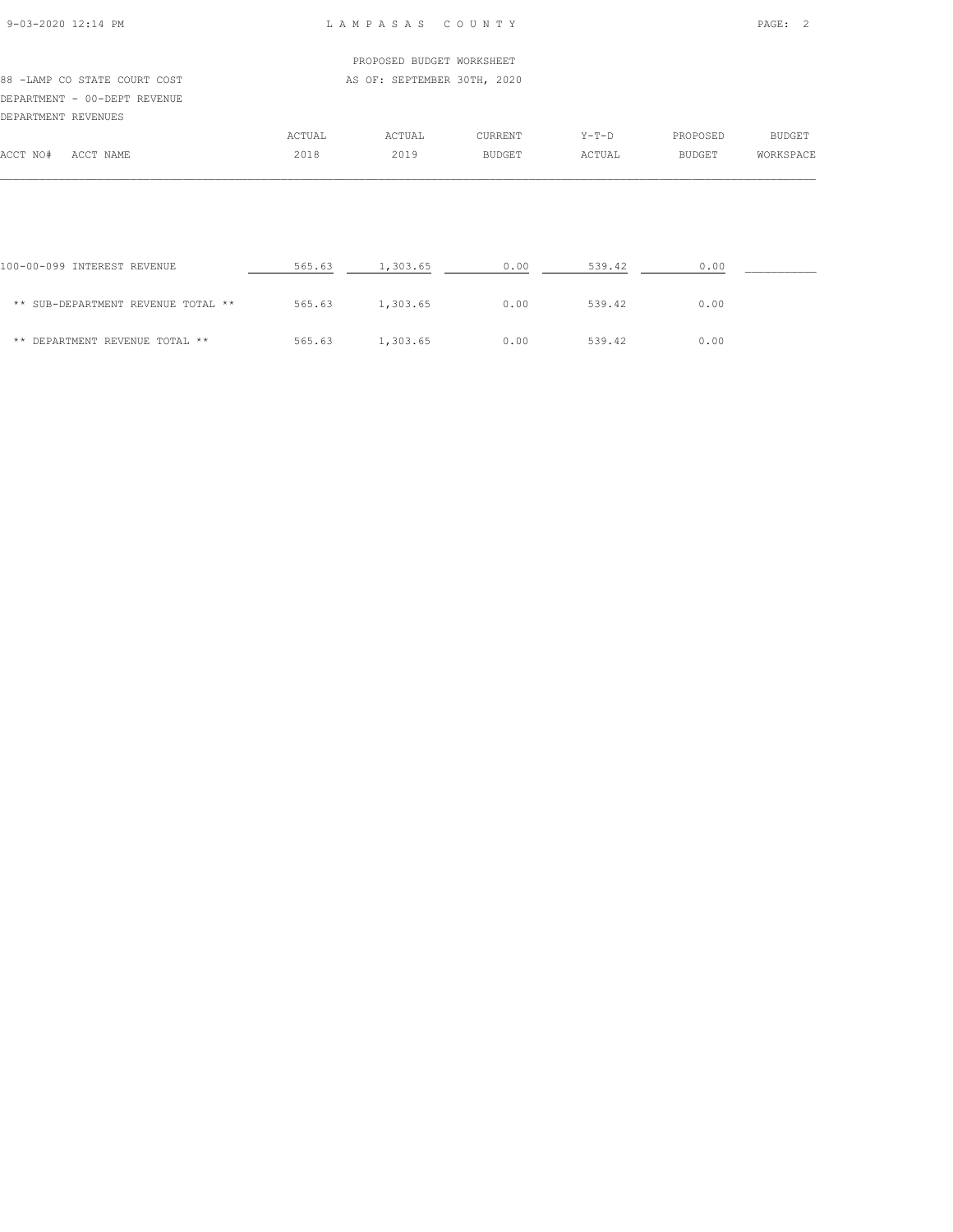### 9-03-2020 12:14 PM L A M P A S A S C O U N T Y PAGE: 3

## PROPOSED BUDGET WORKSHEET

#### 88 -LAMP CO STATE COURT COST AS OF: SEPTEMBER 30TH, 2020 DEPARTMENT - 01-DEPT EXPENDITURES

| DEPARTMENT REVENUES |           |        |        |               |         |               |               |
|---------------------|-----------|--------|--------|---------------|---------|---------------|---------------|
|                     |           | ACTUAL | ACTUAL | CURRENT       | $Y-T-D$ | PROPOSED      | <b>BUDGET</b> |
| ACCT NO#            | ACCT NAME | 2018   | 2019   | <b>BUDGET</b> | ACTUAL  | <b>BUDGET</b> | WORKSPACE     |
|                     |           |        |        |               |         |               |               |

|                                     | --------- |          |      |        |      |  |
|-------------------------------------|-----------|----------|------|--------|------|--|
| *** FUND TOTAL REVENUES ***         | 565.63    | 1,303.65 | 0.00 | 539.42 | 0.00 |  |
| ** DEPARTMENT REVENUE TOTAL **      | 0.00      | 0.00     | 0.00 | 0.00   | 0.00 |  |
| ** SUB-DEPARTMENT REVENUE TOTAL **  | 0.00      | 0.00     | 0.00 | 0.00   | 0.00 |  |
| 201-00-010 OPERATING TRANSFERS - IN | 0.00      | 0.00     | 0.00 | 0.00   | 0.00 |  |